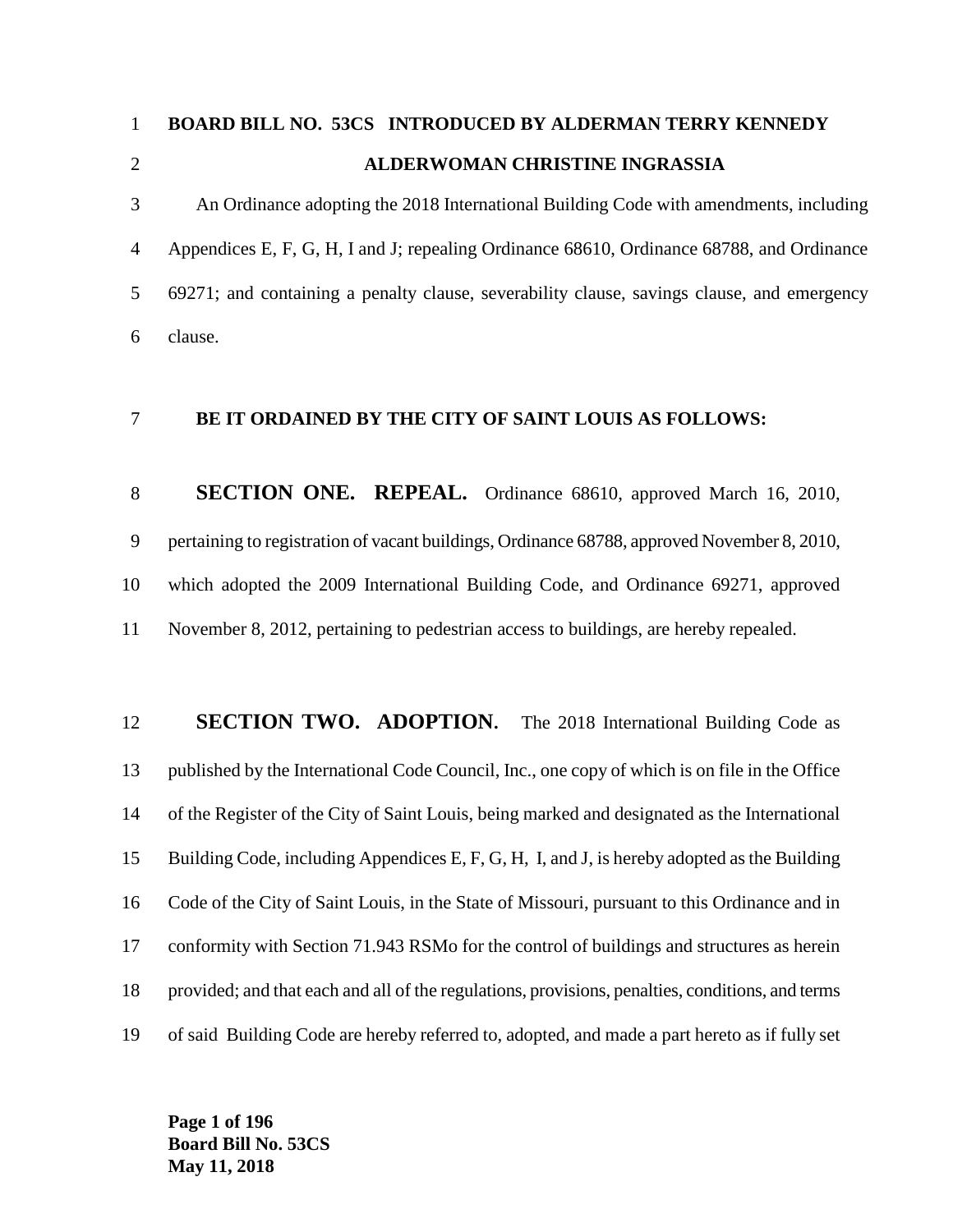- out in this Ordinance with the amendments prescribed in Section Three of this Ordinance.If
- differences occur between a provision modified by this Ordinance and a provision adopted
- without modification, then the modified provision shall control.

#### **SECTION THREE. AMENDMENTS.** The 2018 International Building Code

is amended and changed in the following respects*:*

#### **CHAPTER 1 IS AMENDED AS FOLLOWS:**

- Delete Chapter 1 as published in its entirety.
- Add a new Chapter 1 to read as follows:

## **CHAPTER 1**

# **SCOPE AND ADMINISTRATION**

- **SECTION 101**
- **GENERAL**

**101.1 Title.** These regulations shall be known as the Building Code of the City of Saint

Louis, hereinafter referred to herein as "this code."

 **101.2 Scope.** The provisions of this code shall apply to the grading, excavation, new construction, alteration, movement, enlargement, replacement, repair, equipment, use and occupancy, location, removal, and demolition of all buildings, structures, and premises in the City of Saint Louis except as such matters are otherwise provided for in the Charter of the

**Page 2 of 196 Board Bill No. 53CS May 11, 2018**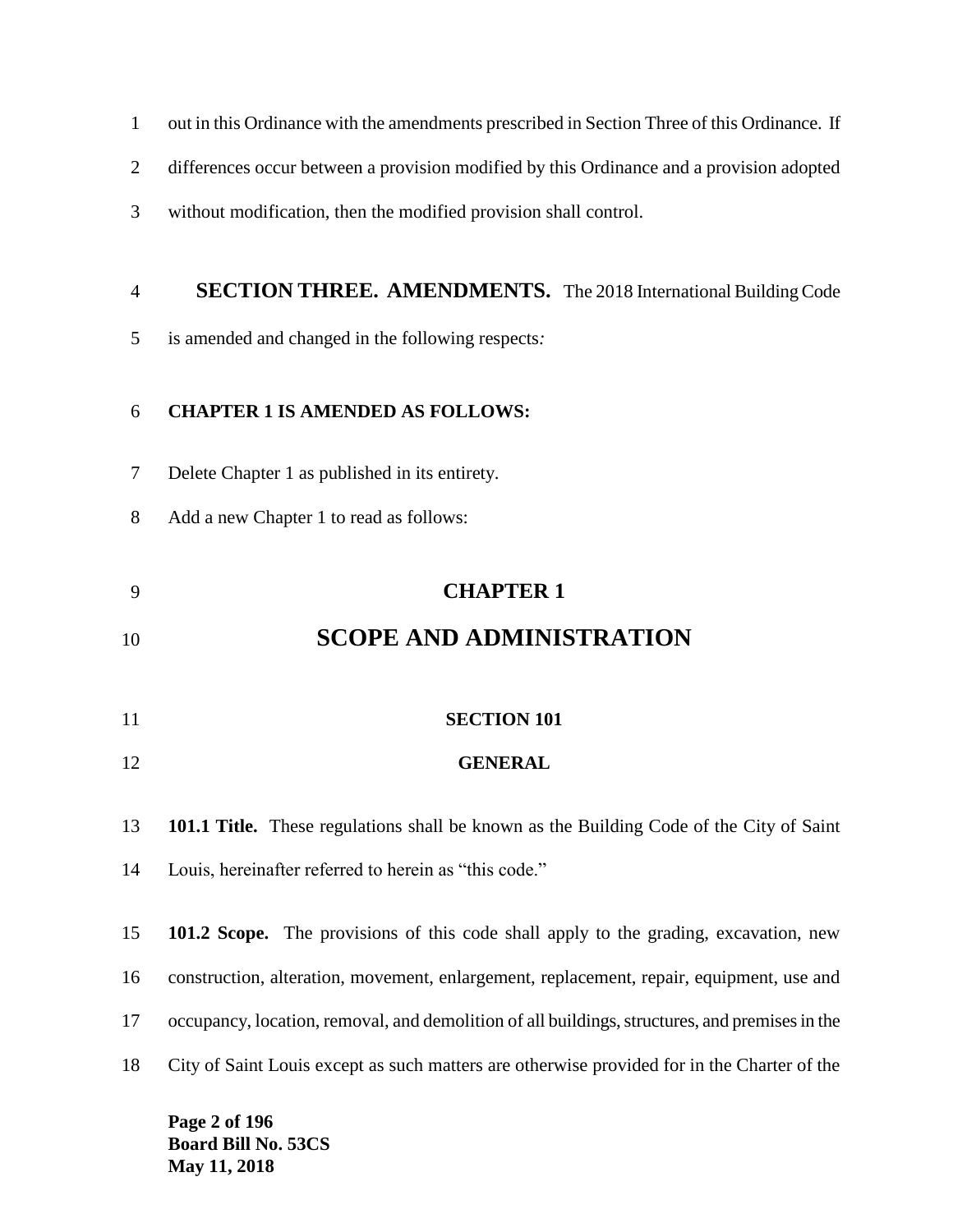City of Saint Louis or other ordinances, statutes, or in the rules and regulations authorized for promulgation under the provisions of this code.

#### **Exceptions:**

- 1. Live/work units complying with the requirements of Section 419 shall be permitted to be built in accordance with the Residential Code for One- and Two- family Dwellings. Fire suppression required by Section 419.5 when constructed under the Residential Code for One- and Two-Family Dwellings shall conform to Section 903.3.1.3.
- 2. Owner-occupied lodging houses with five or fewer guest rooms shall be permitted to be constructed in accordance with the Residential Code for One- and Two-family Dwellings where equipped with a fire sprinkler system in accordance with Section 903.3.1.3.
- 3. Existing buildings undergoing repair, alteration or additions, and change of occupancy shall be permitted to comply with the Existing Building Code.
- 4. Detached one- and two-family dwellings and townhouses with a separate means of egress and their accessory structures not more than three stories above grade plane in height shall be permitted to comply with the Residential Code for One-18 and Two-family Dwellings.

 **101.3 Intent.** The purpose of this code is to establish the minimum requirements to safeguard the public health, safety, and general welfare through structural strength, means of egress facilities, stability, sanitation, adequate light and ventilation, energy conservation, and 22 safety to life and property from fire and other hazards attributed to the built environment and

**Page 3 of 196 Board Bill No. 53CS May 11, 2018**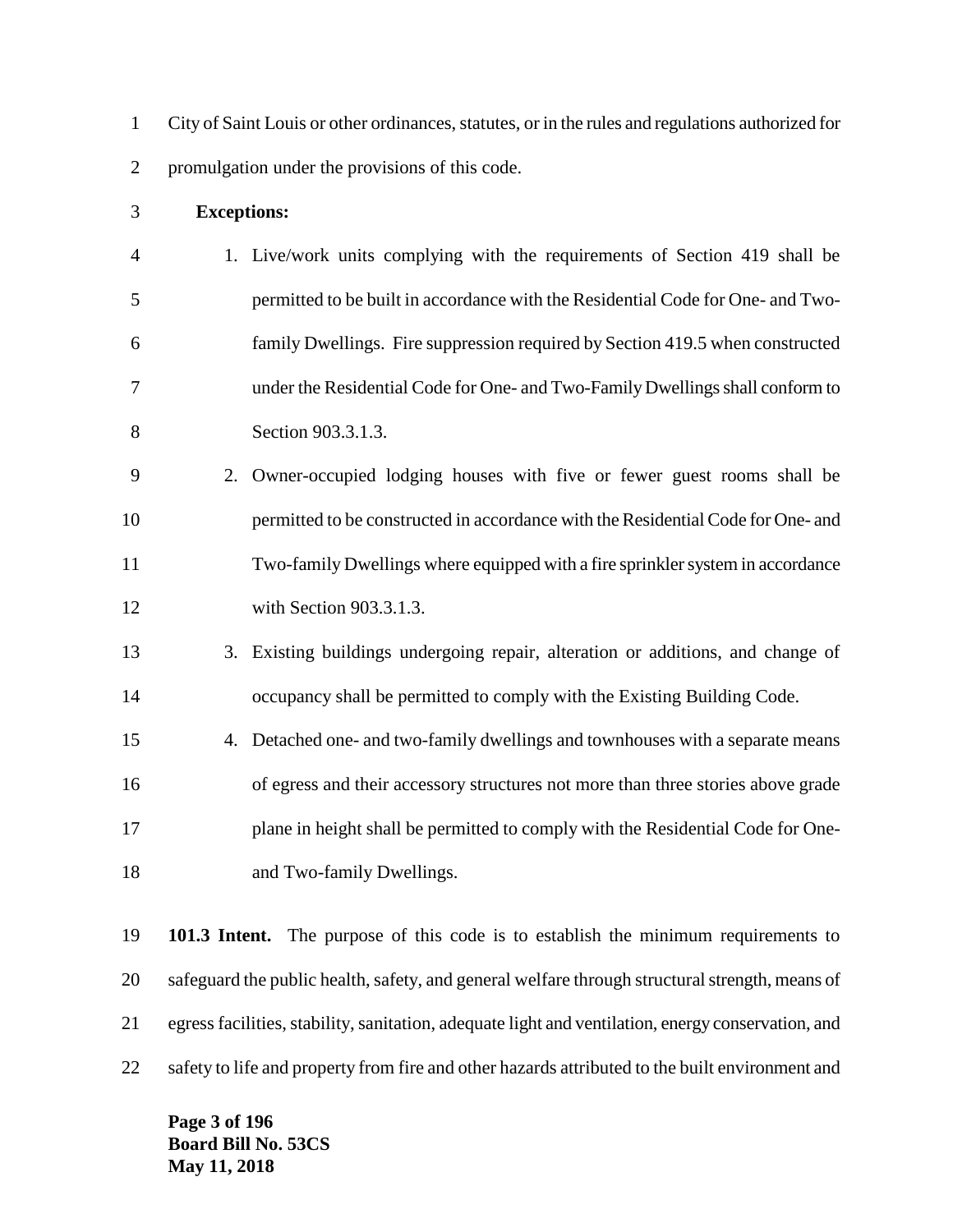to provide a reasonable level of safety to fire fighters and emergency responders during emergency operations.

#### **SECTION 102**

#### **APPLICABILITY**

 **102.1 General.** Where there is a conflict between a general requirement and a specific requirement, the specific requirement shall be applicable. Where, in any specific case, different sections of this code specify different materials, methods of construction, or other requirements, the most restrictive shall govern.

 **102.2 Other laws.** The provisions of this code shall not be deemed to nullify any provisions of local, state, or federal law. Where the provisions of this code conflict with other ordinances or regulations, the most stringent requirements shall apply. The building official shall not be the enforcement officer for such other ordinances or regulations unless specified therein.

 **102.3 Application of references.** References to chapter or section numbers, or to provisions not specifically identified by number, shall be construed to refer to such chapter, section, or provision of this code.

 **102.4 Referenced codes and standards.** The codes and standards referenced in this code shall be considered part of the requirements of this code to the prescribed extent of each such reference and as further regulated in Sections 102.4.1 and 102.4.2. Referenced standards

**Page 4 of 196 Board Bill No. 53CS May 11, 2018**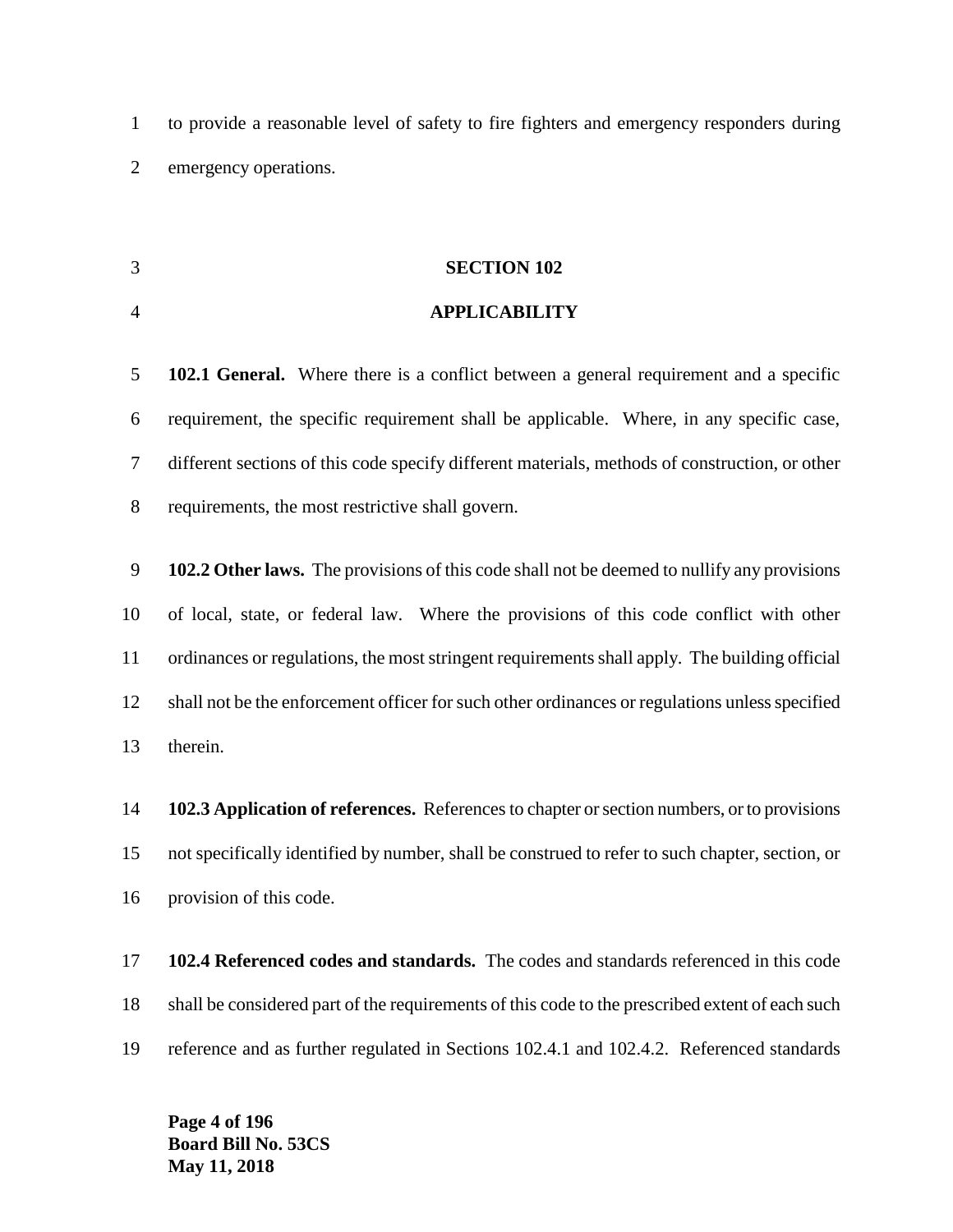shall be permitted to be updated by rule making authority of the building official.

 **Exception:** Where enforcement of a code provision would violate the conditions of the listing of the equipment or appliance, the conditions of the listing and manufacturer's instructions shall apply.

- **102.4.1 Conflicts.** Where conflicts occur between provisions of this code and referenced codes and standards, the provisions of this code shall apply.
- **102.4.2 Provisions in referenced codes and standards.** Where the extent of the reference to a referenced code or standard includes subject matter that is within the scope of this code, the provisions of this code, as applicable, shall take precedence over the provisions in the referenced code or standard.
- **102.5 Appendices.** Provisions of the appendices shall not apply unless specifically referenced in the adopting ordinance.

 **102.6 Partial invalidity.** In the event any part or provision of this code is held to be illegal or void, this shall not have the effect of making void or illegal any of the other parts or provisions.

 **102.7 Existing structures.** The legal occupancy of any structure existing on the date of the adoption of this code shall be permitted to continue without change, except as is specifically covered in this code, the Existing Building Code, the Property Maintenance Code, or the Fire Code, or as deemed necessary by the building official for the general safety and welfare of the occupants and the public.

**Page 5 of 196 Board Bill No. 53CS May 11, 2018**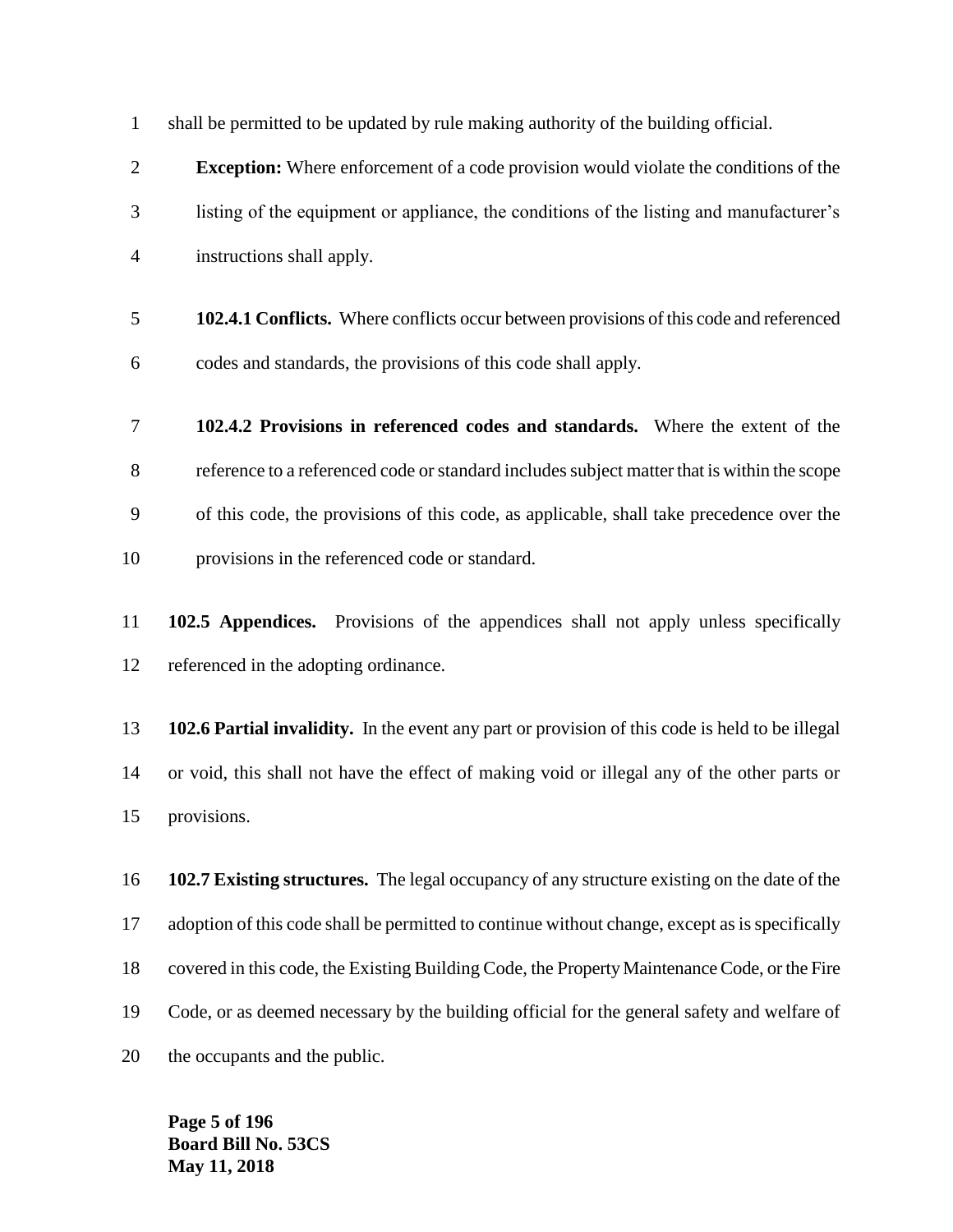**102.7.1 Additions, alterations, or repairs.** Additions, alterations, or repairs to any structure shall conform to that required for a new structure without requiring the existing structure to comply with all of the requirements of this code, unless otherwise stated. Additions, alterations, repairs, and relocations shall not cause an existing structure to become unsafe or adversely affect the performance of the building.

 **102.7.2 Buildings not previously occupied.** A building or portion of a building that has not been previously occupied or used for its intended purpose in accordance with the laws in existence at the time of its completion shall comply with the provisions of the this code for new construction or with any current permit for such occupancy.

 **102.8 Matters not provided for.** Any requirements that are essential for structural, fire, or sanitary safety of an existing or proposed building or structure, or for the safety of the occupants thereof, and which are not specifically provided for by this code, shall be determined by the building official.

 The building official shall be permitted to delegate to the Department of the President, Board of Public Service, responsibility for code compliance inspections on projects within the City limits let by the Board of Public Service or let as an Emergency Agreement. If such delegation is made, that office shall certify in writing to he building official at the completion of the project that they did inspect and believe the project to comply with this code.

 **102.9 Buildings, structures, or premises partly within city limits.** When a building, structure, or premises is constructed partly within the City and partly within County Limits, the Building Commissioner shall be authorized to enter into agreements with the adjoining

**Page 6 of 196 Board Bill No. 53CS May 11, 2018**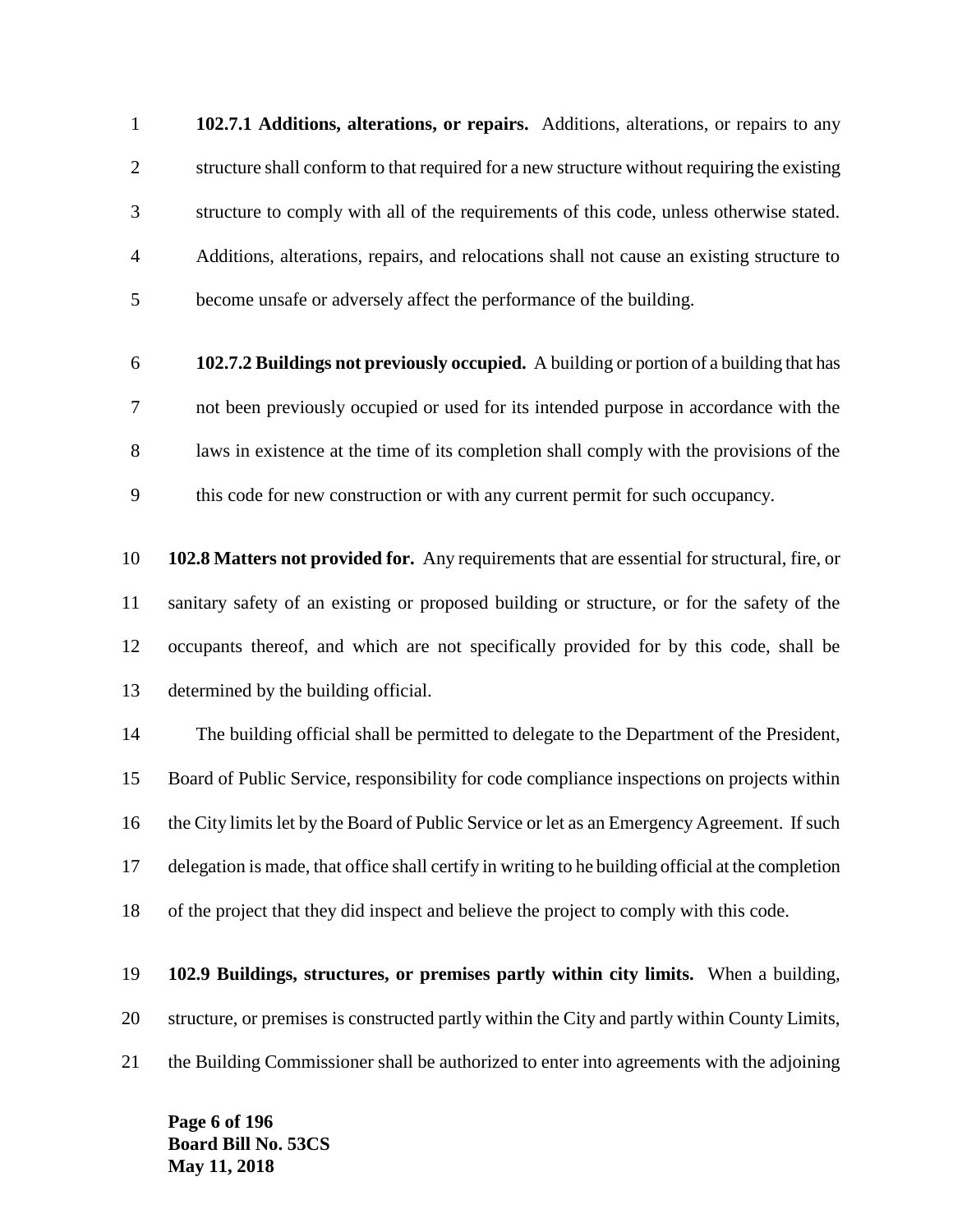code jurisdictions to avoid duplications of inspections, fees, and permits.

| $\overline{2}$ | 102.10 Restrictions. No building or structure shall be constructed, extended, repaired,         |
|----------------|-------------------------------------------------------------------------------------------------|
| 3              | removed, altered or occupied in violation of these provisions, except for repairs as defined in |
| $\overline{4}$ | Section 105.2.2, and except further that the raising, lowering or moving of a building or       |
| $\mathfrak{S}$ | structure as a unit necessitated by a change in legal grade or widening of a street shall be    |
| 6              | permitted, provided the building or structure is not otherwise altered or its occupancy         |
| $\tau$         | changed. Political subdivisions of the State of Missouri, including but not limited to, the     |
| $8\,$          | Board of Education, Metropolitan Sewer District, Saint Louis Housing Authority, Saint Louis     |
| $\mathbf{9}$   | Police Department, Metro Transit, Planned Industrial Expansion Authority, Land Clearance        |
| 10             | for Redevelopment Authority, Land Reutilization Authority, Saint Louis Development              |
| 11             | Corporation, and the Regional Convention and Sports Complex Authority are covered under         |
| 12             | the provisions of this code for all property within the city limits.                            |
| 13             | <b>Exceptions:</b>                                                                              |
| 14             | 1. Structures owned and occupied by the United States of America or the State of                |
| 15             | Missouri.                                                                                       |
| 16             | City of Saint Louis owned property located outside of the City Limits.<br>2.                    |
| 17             | Existing building occupancies that are licensed by the State of Missouri as family<br>3.        |
| 18             | child care homes providing home day care, as specified in Section 310.3.                        |
| 19             | 4. Structures located within cemetery boundaries which are less than 1,000 square               |
| 20             | feet in area and less than 20 feet in height, measured from grade to the highest                |
| 21             | point.                                                                                          |
| 22             | 5. Laying or relaying of railroad trackage sidings and their appurtenant signals,               |

**Page 7 of 196 Board Bill No. 53CS May 11, 2018**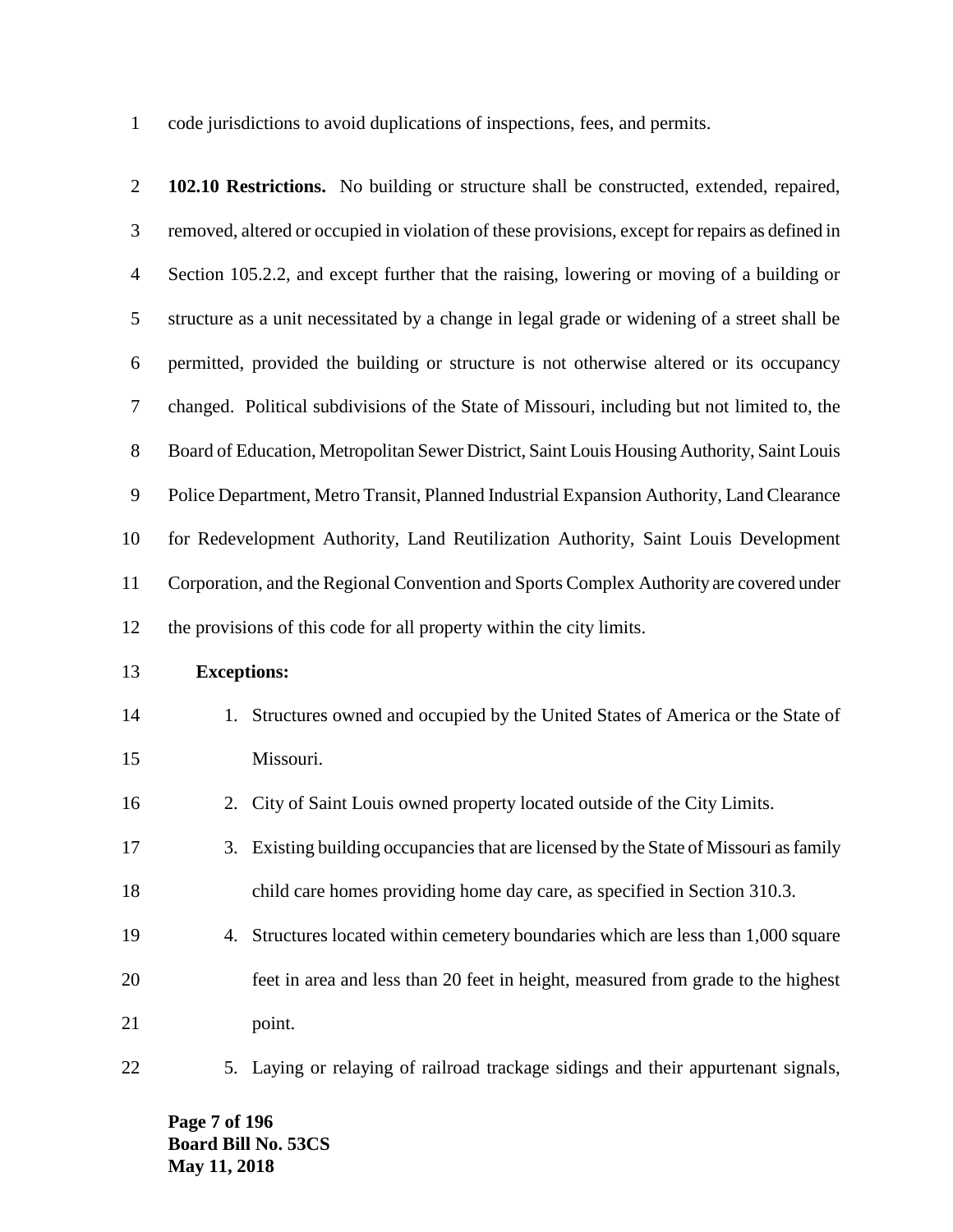- culverts and structures.
- 6. A construction project located in the public right-of-way (R.O.W.).
- 

#### **SECTION 103**

#### **DIVISION OF BUILDING AND INSPECTION**

 **103.1 Creation of enforcement agency.** There is hereby created the Division of Building and Inspection. The Division shall consist of Sections including, but not limited to: Administration Section, Building Inspection Section, Central File Section, Court Section, Electrical Inspection Section, Mechanical Inspection Section, Permit Section, Plan Exam Section, Plumbing Inspection Section, and Zoning Section.

 **103.2 Building Commissioner.** The head of the Division of Building and Inspection shall be known as the Building Commissioner, in accordance with Section 15, Article 13 of the Charter of the City of Saint Louis.

 **103.2.1 Appointment; qualifications.** The Building Commissioner, also herein referred to as the building official, shall be a Missouri licensed professional architect, or, a Missouri licensed professional engineer, or, shall have a bachelors degree in an appropriately related field with Certified Building Code Official status, or, shall have a masters degree in an appropriately related field and five years experience in building code enforcement at a senior management level. The Building Commissioner shall be appointed by the Director of Public Safety.

**Page 8 of 196 Board Bill No. 53CS May 11, 2018**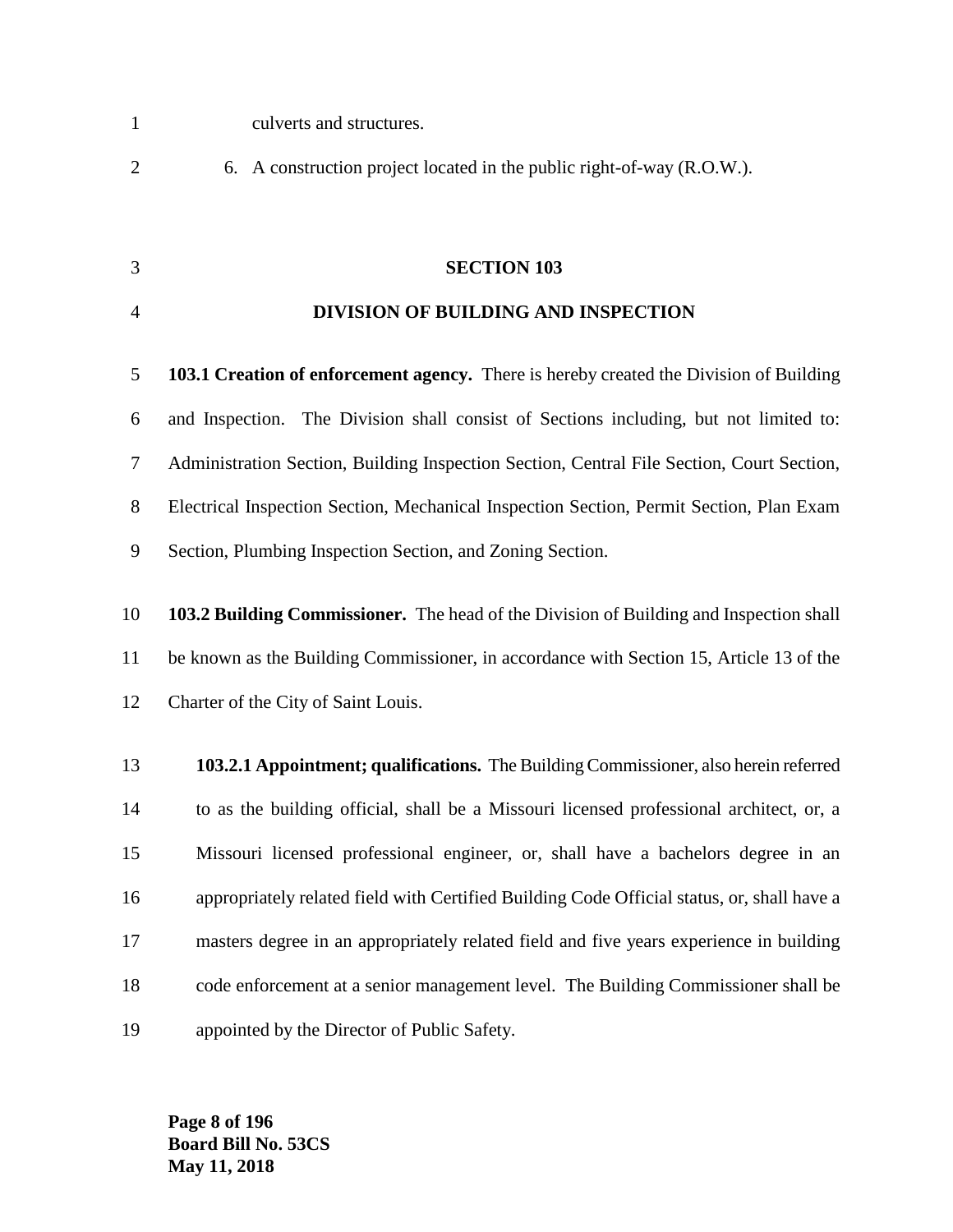**103.3 Organization.** The building official shall appoint such numbers of architects, engineers, technical assistants, inspectors and other employees such as clerks, typists, and cashiers as shall be necessary for the administration of the codes governed by this ordinance, and as authorized by the building official in conformance with Civil Service qualifications and regulations. The building official shall be permitted to delegate appropriate subordinates to act in the exercise of the duties of this code, and they also shall be designated as building officials. The building official is authorized to designate employees as needed who shall exercise all the powers of the building official during the temporary absence or disability of the building official.

 **103.4 Restriction of employees.** An official or employee connected with the Division of Building and Inspection, except one whose only connection is that of a member of the Board of Building Appeals, shall not be engaged in or directly or indirectly connected with the furnishing of labor, materials, or appliances for the construction, alteration, or maintenance of a building, or the preparation of construction documents therefor, unless that person is the owner of the building, or a first degree relative of the owner of the building; nor shall such officer or employee engage in any work which conflicts with official duties or with the interests of the Division of Building and Inspection.

 Further, no Building Division employee shall be employed by or serve as an employee of any other division within the city service unless a formal request is made by the Building Commissioner to and approved by the appointing authority of that division.

**Page 9 of 196 Board Bill No. 53CS May 11, 2018**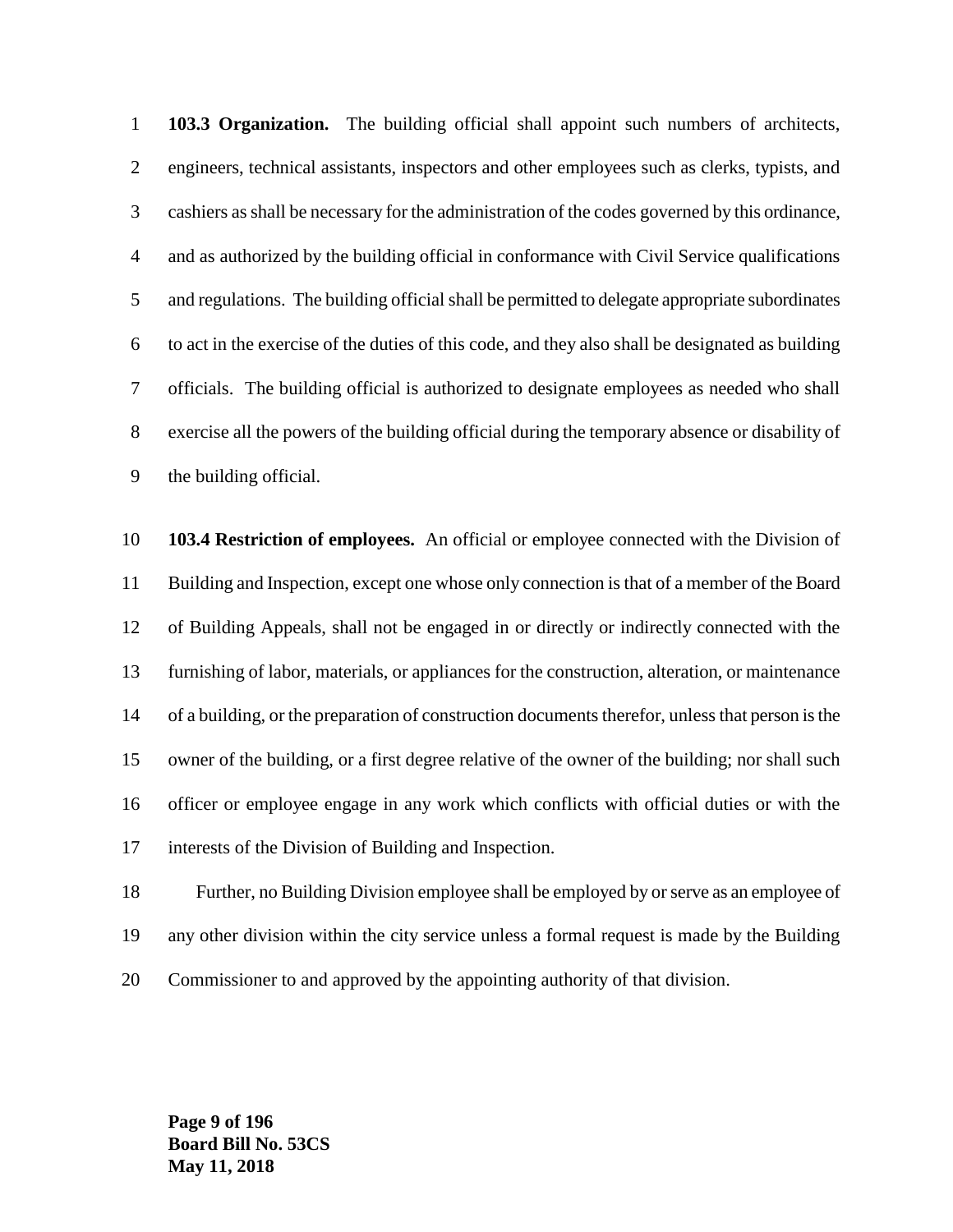**SECTION 104**

#### **DUTIES AND POWERS OF THE BUILDING OFFICIAL**

 **104.1 General.** The building official is hereby authorized and directed to enforce the provisions of this code. The building official shall have the authority to render interpretations of this code and adopt policies and procedures in order to clarify the application of its provisions. Such interpretations, policies, and procedures shall be in conformance with the intent and purpose of this code. Such policies and procedures shall not have the effect of waiving requirements specifically provided for in this code.

 **104.1.1 Rule making authority.** The Building Commissioner shall have authority as necessary in the interest of public health, safety, and general welfare to adopt and promulgate rules and regulations to interpret and implement the provisions of this code, to secure the intent thereof, and to designate requirements applicable because of local climatic or other conditions. Such rules shall not have the effect of waiving structural or fire performance requirements specifically provided for in this code or violating accepted engineering practice involving public safety.

 **104.1.2 Accepted engineering practice.** In the absence of provisions not specifically contained in this code, the regulations, specifications, and standards listed under Referenced Standards shall be deemed to represent accepted engineering practice in respect to materials, equipment, systems, or methods of construction.

**104.2 Applications and permits.** The building official shall receive applications; review

**Page 10 of 196 Board Bill No. 53CS May 11, 2018**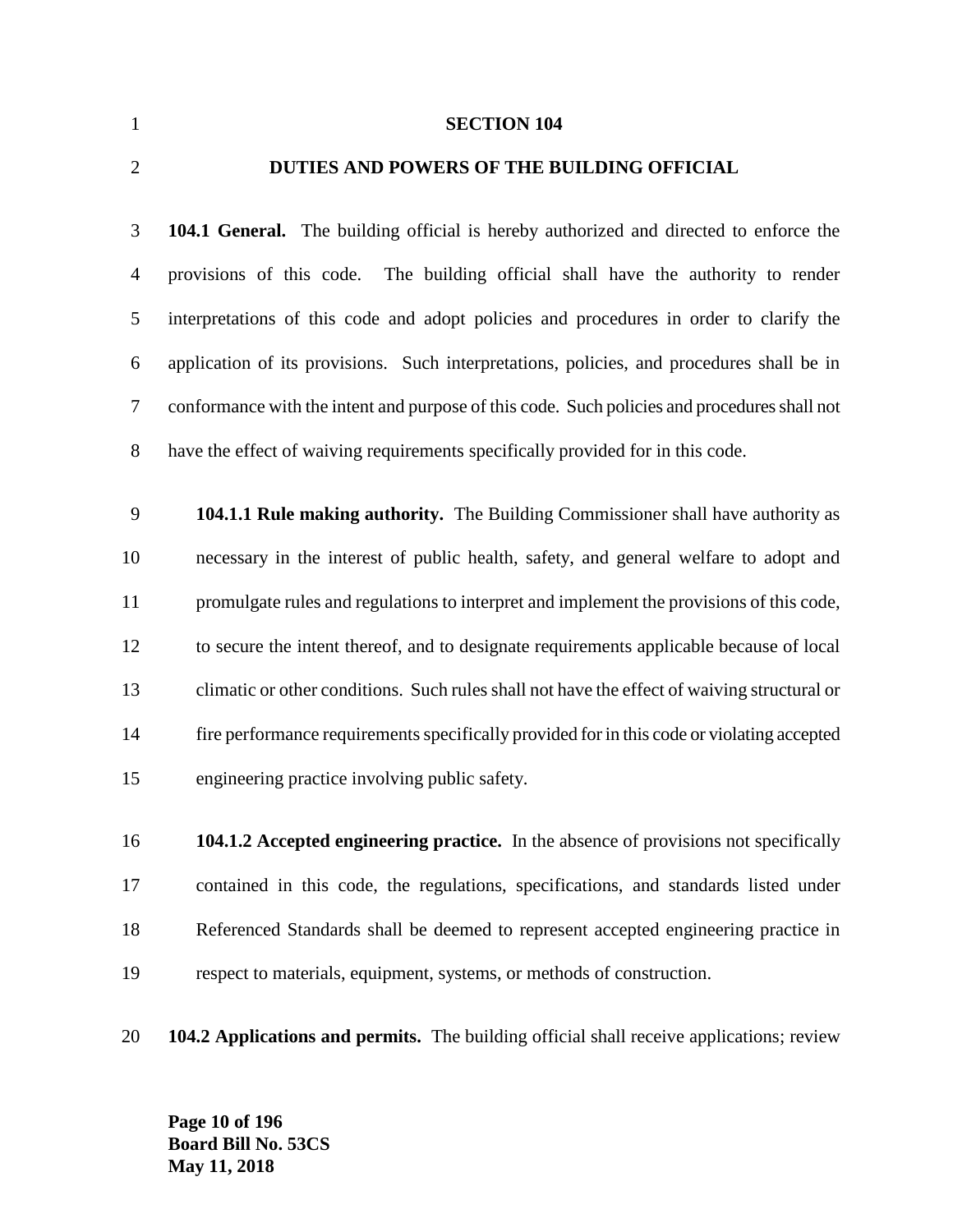construction documents; issue or deny permits for the erection, alteration, demolition, moving, or occupancy of buildings, structures, or premises; inspect the premises for which such permits have been issued; and enforce compliance with the provisions of this code.

- **104.2.1 Preliminary meeting.** When requested by the permit applicant, the building official shall meet with the permit applicant to discuss plans for the proposed work or change of occupancy prior to the application for a permit in order to establish the specific applicability of the provisions of this code.
- **104.2.1.1 Building evaluation.** The building official is authorized to require an existing building to be investigated and evaluated by a licensed design professional based on the circumstances agreed upon at the preliminary meeting. The design professional shall notify the building official if any potential nonconformance with 12 the provisions of this code is identified.
- **104.3 Notices and orders.** The building official shall issue all necessary notices or orders to ensure compliance with this code.

 **104.4 Inspections.** The building official is authorized to make all of the required inspections, or the building official shall have the authority to accept reports of inspection by approved agencies or individuals. Reports of such inspections shall be in writing and certified by a responsible officer of such approved agency or by the responsible individual. The building official is authorized to engage such expert opinion as deemed necessary to report upon unusual technical issues that arise, subject to the approval of the appointing

**Page 11 of 196 Board Bill No. 53CS May 11, 2018**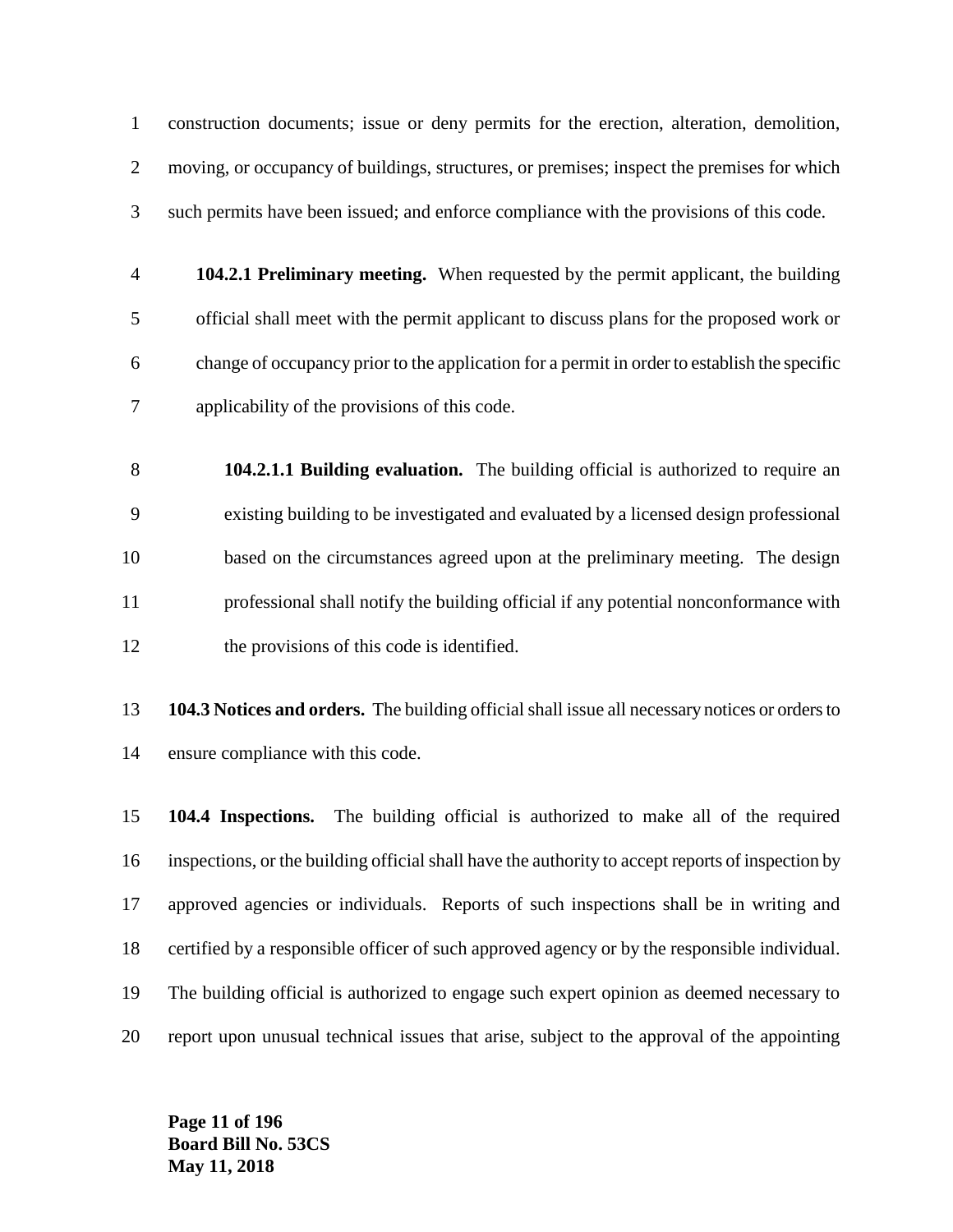authority. The owner shall provide such special inspections as are required by the building official.

 **104.5 Identification.** The building official shall carry proper identification when inspecting structures, or premises in the performance of duties under this code.

 **104.6 Right of entry.** Where it is necessary to make an inspection to enforce the provisions of this code or where the building official has reasonable cause to believe that there exists in a structure or upon a premises a condition which is contrary to or in violation of this code which makes the structure or premises unsafe, dangerous, or hazardous, the building official or designee is authorized to enter the structure or premises at reasonable times to inspect or perform the duties imposed by this code, provided that if such structure be occupied that credentials be presented to the occupant and entry requested. If such structure or premises be unoccupied, the building official shall first make a reasonable effort to locate the owner, owner's authorized agent, or other person having charge or control of the structure or premises and request entry. If entry is refused, the building official shall have recourse to the remedies provided by law to secure entry.

 **104.6.1 Disasters.** In the event of a disaster such as windstorm, tornado, flood, fire, earthquake, bomb blast, or explosion, the building official is hereby authorized to enter and inspect structures within the affected area, subject to constitutional restrictions on unreasonable searches and seizures. When, in the opinion of the building official, there is imminent danger of an unsafe condition, the building official shall take emergency measures in accordance with this code. If the building official determines, after

**Page 12 of 196 Board Bill No. 53CS May 11, 2018**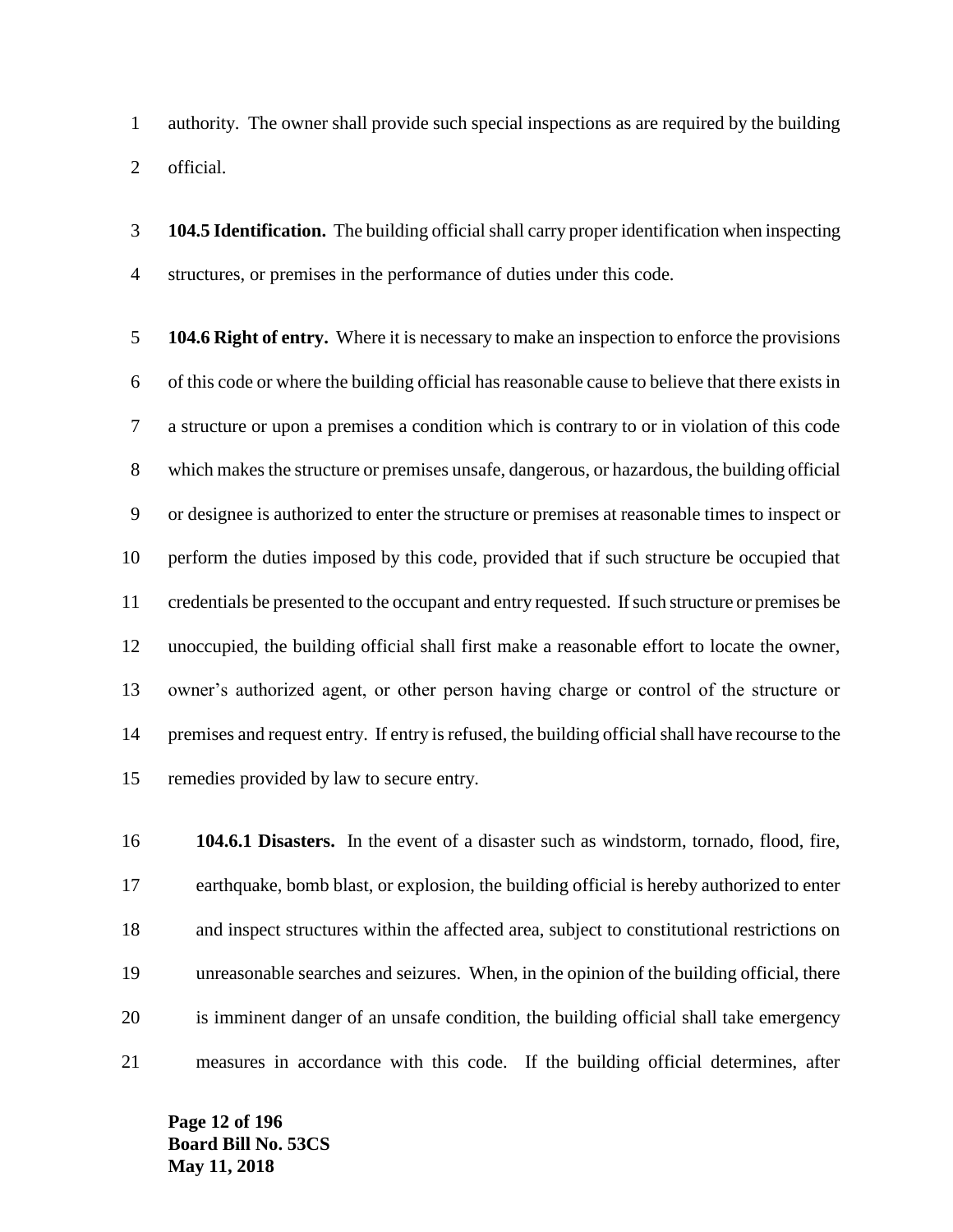inspection, that a structure is unfit, the building official shall declare it a public nuisance, cause a report to be prepared, and notify the affected parties in accordance with this code.

 **104.6.1.1 Post-disaster inspections.** The building official is authorized to deputize Missouri Structural Assessment and Visual Evaluation (SAVE) Volunteer Inspectors certified by the Missouri State Emergency Management Agency (SEMA) to conduct emergency post-disaster safety evaluations of buildings.

 **104.7 Department Records.** An official record shall be kept of all business and activities of the department specified in the provisions of this code, and all such records shall be open to public inspection at all appropriate times.

 A reasonable charge shall be established for making copies of documents. If staff time is required to assemble requested data, an estimate shall be made of personnel charges, including fringe benefits, and a signed agreement made prior to undertaking such projects. The Division of Building and Inspection is not obligated to assemble data into formats that it does not use or need in the ordinary prosecution of its work.

 Further, whenever any person, firm, or corporation requests a comprehensive historical investigation of the Division of Building and Inspection records relating to building or occupancy permits, an application fee of \$25 shall be charged as specified in Section 108.2.1 in addition to all other fees as provided in other sections of this code.

 **104.8 Liability.** The building official, member of the Board of Building Appeals, or employee charged with the enforcement of this code, while acting for the City of Saint Louis in good faith and without malice in the discharge of the duties required by this code or other

**Page 13 of 196 Board Bill No. 53CS May 11, 2018**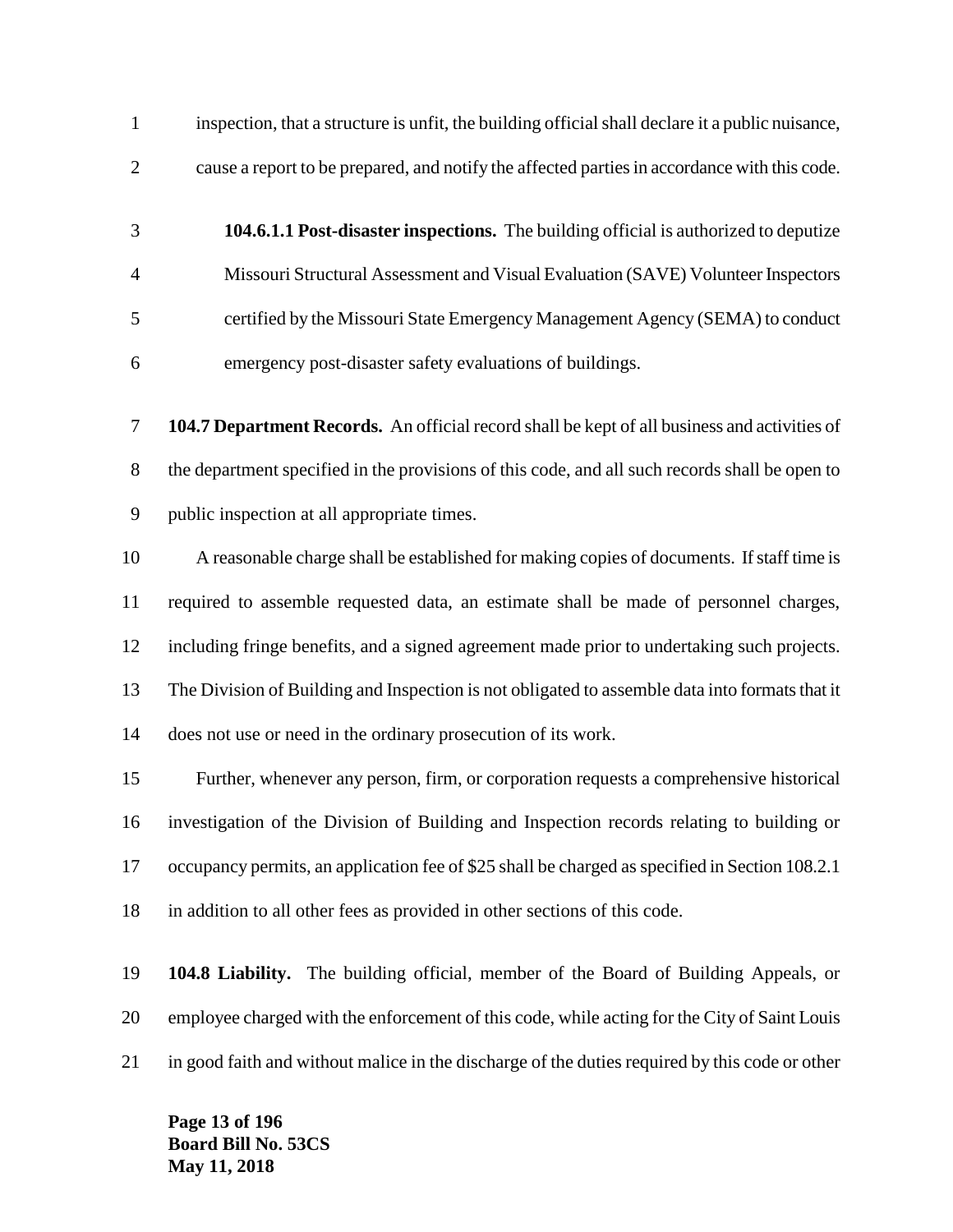pertinent law or ordinance, shall not thereby be rendered civilly or criminally liable personally and is hereby relieved from personal liability for any damage accruing to persons or property as a result of any act or by reason of an act or omission in the discharge of official duties.

 **104.8.1 Legal defense.** Any suit or criminal complaint instituted against an officer or employee because of an act performed by that officer or employee in the lawful discharge of duties and under the provisions of this code shall be defended by the City of Saint Louis City Counselor's Office until the final termination of the proceedings. The building official or any subordinates shall not be liable for cost or judgment in any action, suit or proceeding that is instituted in pursuance of the provisions of this code; and any employee of the Division of Building and Inspection, acting in good faith and without malice, shall be free from liability for acts performed under any of its provisions or by reason of any act or omission in the performance of official duties in connection therewith.

 The above protection shall also extend to former employees for work performed during their period of employment with the City of Saint Louis.

 **104.9 Approved materials and equipment.** Materials, equipment, and devices approved by the building official shall be constructed and installed in accordance with such approval.

 **104.9.1 Used materials and equipment.** The use of used materials which meet the requirements of this code for new materials is permitted. Used equipment and devices

**Page 14 of 196 Board Bill No. 53CS May 11, 2018**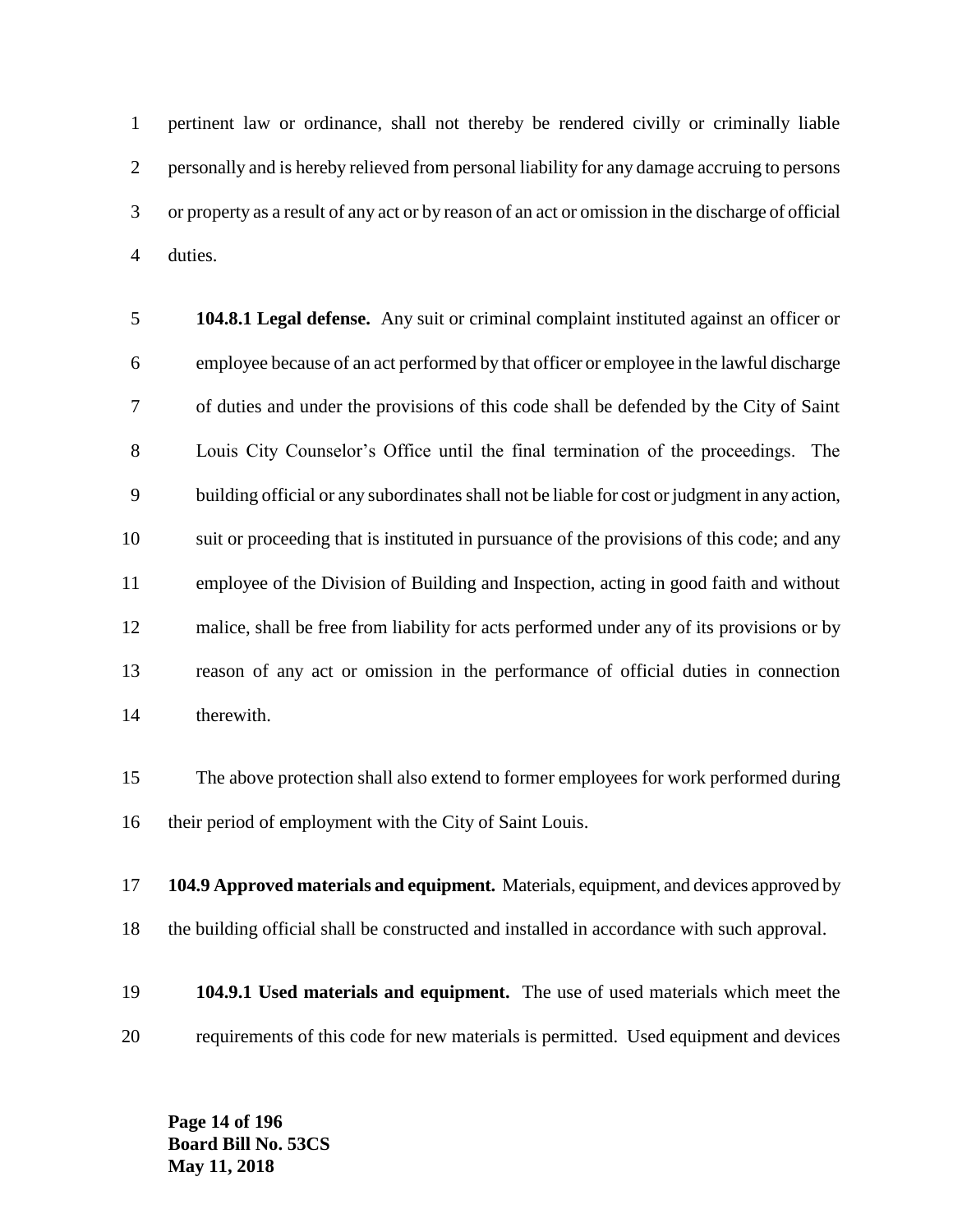- shall not be reused unless they have been reconditioned, tested, and placed in good and
- 

proper working condition and approved by the building official.

 **104.10 Modifications.** Wherever there are practical difficulties involved in carrying out provisions of this code, the building official shall have the authority to grant modifications for individual cases, upon application of the owner or owner's representative, provided the building official shall first find that special individual reason makes the strict letter of this code impractical and the modification is in compliance with the intent and purpose of this code and that such modification does not lessen health, life, and fire safety or structural requirements. The details of action granting modifications shall be recorded and entered in the files of the Division of Building and Inspection.

- **104.10.1 Flood hazard areas.** The building official shall not grant modifications to any provisions required in flood hazard areas unless a determination has been made that:
- 13 1. There is good and sufficient cause showing that the unique characteristics of the size, configurations, or topography of the site render the elevation standards of 15 this code inappropriate.
- 2. Failure to grant the modification would result in exceptional hardship by 17 rendering the lot undevelopable.
- 3. The granting of modification will not result in increased flood heights, additional threats to public safety, or extraordinary public expense; cause fraud on or victimization of the public; or conflict with existing laws or ordinances.
- 4. The modification is the minimum necessary to afford relief considering the flood

**Page 15 of 196 Board Bill No. 53CS May 11, 2018**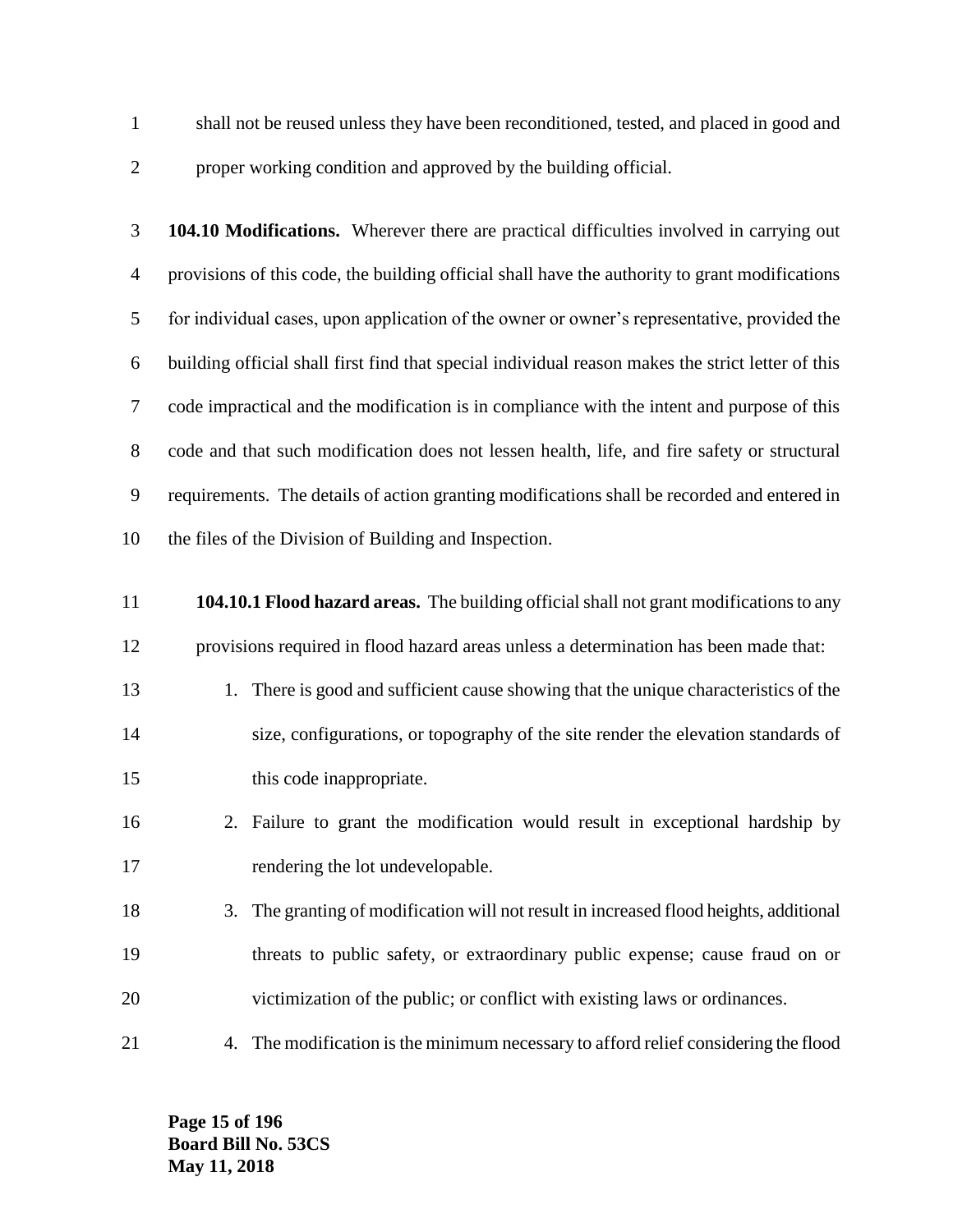hazard.

 5. Written notice has been submitted to the applicant specifying the difference between the design flood elevation and the elevation to which the building is to be built, stating that the cost of flood insurance will be commensurate with the increased risk resulting from the reduced floor elevation, and stating that construction below the design flood elevation increases risks to life and property.

 **104.11 Alternative materials, design, and methods of construction, and equipment.** The provisions of this code are not intended to prevent the installation of any material or to prohibit any design or method of construction not specifically prescribed by this code, provided any such alternative has been approved. An alternative material, design or method of construction shall be approved where the building official finds that the proposed design is satisfactory and complies with the intent of the provisions of this code, and that the material, method, or work offered is, for the purpose intended, at least the equivalent of that prescribed in this code in quality, strength, effectiveness, fire resistance, durability, and safety.

 **104.11.1 Research reports.** Supporting data, where necessary to assist in the approval of materials or assemblies not specifically provided for in this code, shall consist of valid research reports from approved sources.

 **104.11.2 Tests.** Whenever there is insufficient evidence of compliance with the provisions of this code, or evidence that a material or method does not conform to the requirements of this code, or in order to substantiate claims for alternative materials or methods, the building official shall have the authority to require tests as evidence of

**Page 16 of 196 Board Bill No. 53CS May 11, 2018**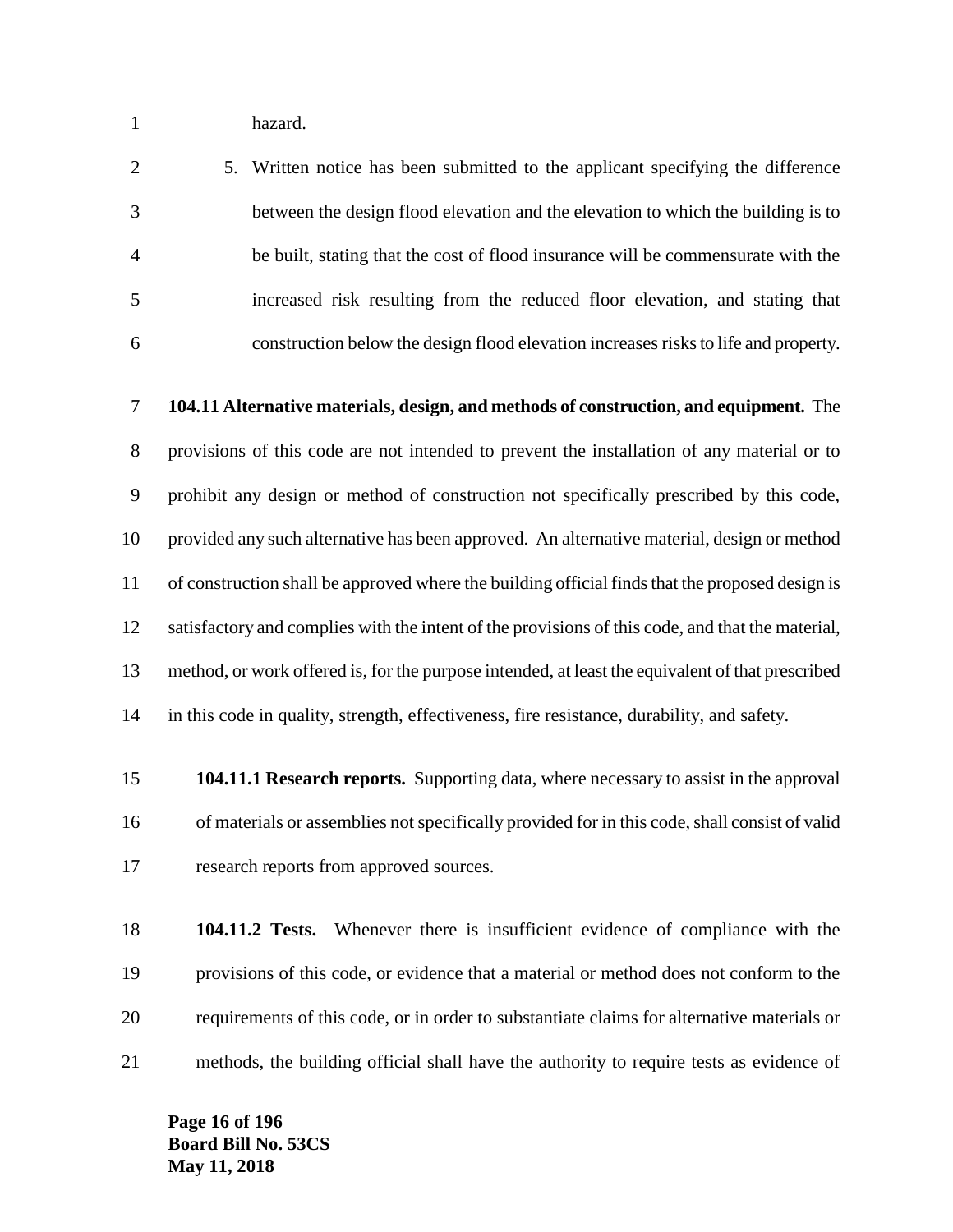compliance to be made at no expense to the jurisdiction. Test methods shall be as specified in this code or by other recognized test standards. In the absence of recognized and accepted test methods, the building official shall approve the testing procedures. Tests shall be performed by an approved agency. Reports of such tests shall be retained by the building official for the period required for the retention of public records.

- **104.11.3 Research and investigations.** The building official shall require that sufficient technical data be submitted to substantiate the proposed use of any material or assembly, and if it is determined that the evidence submitted is satisfactory proof of performance for the use intended, the building official shall approve its use subject to the requirements of this code. The costs of all tests, reports and investigations required under these provisions shall be paid by the applicant or owner.
- **104.12 Annual report.** The Building Commissioner shall submit to the Director of Public Safety a written annual report.
- **SECTION 105 PERMITS**

 **105.1 Required.** Any owner or owner's authorized agent who intends to perform site grading or excavation; to construct, enlarge, alter, make non-ordinary repairs to, move, or demolish a building or structure; to change the occupancy of a building, structure, or premises from one use group to another or to change to a prohibited use; or to cause any such work to be done; or to use explosives for blasting in connection with demolition, excavation,

**Page 17 of 196 Board Bill No. 53CS May 11, 2018**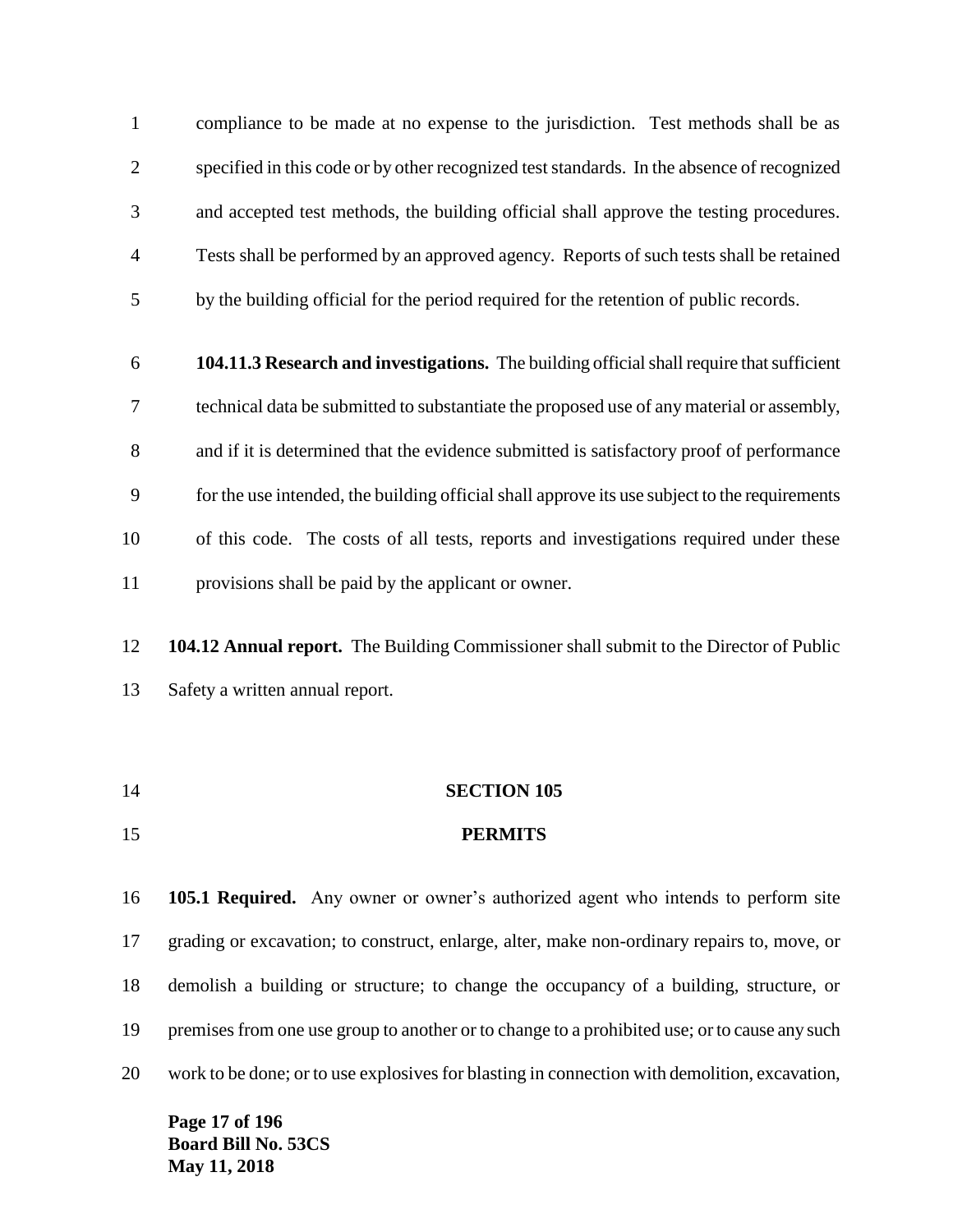construction, or other building operation shall first make application to the building official and obtain the required permits.

 **Exception:** No permit shall be issued to repair any building or structure condemned in accordance with Section 119 or 120 if such building or structure is included in an executed contract for demolition between the City of Saint Louis and a demolition contractor.

 **105.1.1 Preservation Board permit requirements.** When the ordinances of the Cultural Resources Office (CRO) of the Planning and Urban Design Agency (PUDA) require a permit for items for which this code does not require a permit, applications shall be permitted to be taken by the Division of Building and Inspection and processed solely to the Cultural Resources Office. Both the Building Commissioner and the Cultural Resources Office Director are authorized to place stop work orders. Any appeals or court actions resulting from such citations, applications, or permits shall have technical and aesthetic testimony from the Preservation Board and the staff of the Cultural Resources Office.

 **105.1.2 Cultural Resources Office denial.** Unless overruled by the Building Commissioner as a result of an emergency situation or the Planning and Urban Design Commission, a denial from the Preservation Board shall be the final denial; no further notice from the building official shall be required to any person.

**105.2 Work exempt from permit.** Exemptions from permit requirements of this code shall

**Page 18 of 196 Board Bill No. 53CS May 11, 2018**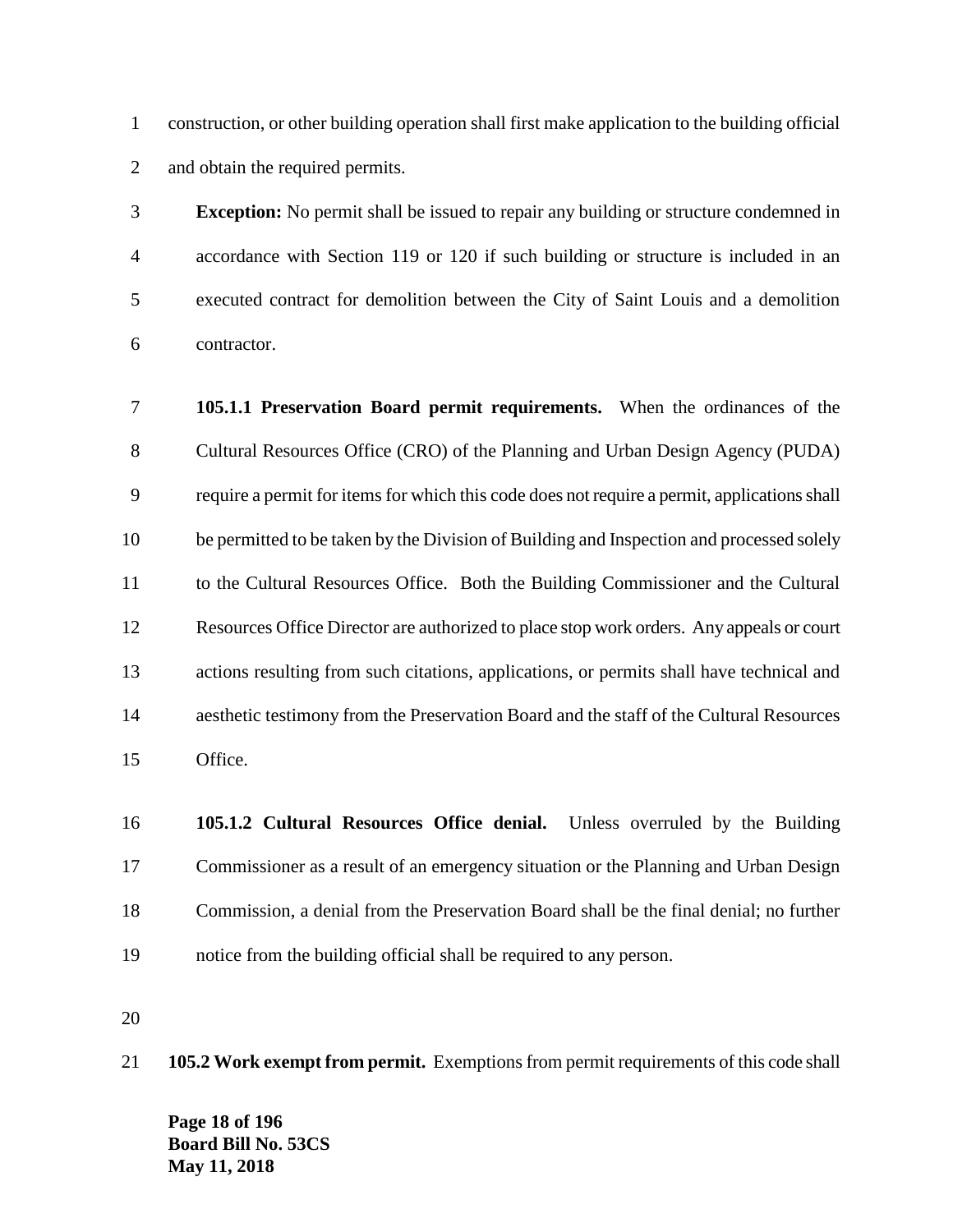not be deemed to grant authorization for any work to be done in any manner in violation of the provisions of this code or any other laws or ordinances of the City of Saint Louis. Permits shall not be required for the following:

- 1. Tuckpointing, ordinary or minor repair to exterior masonry, exterior painting, or similar repair or finish work;
- 2. Repair or replacement of existing gutters or above-grade portions of downspouts;
- 3. Recovering or replacing roof covering with the same type of roof covering to a 8 maximum of two layers of roofing. Roofs having a pitch of  $\frac{1}{4}$ :12 or greater but less than 4:12 (low slope roof) shall provide positive drainage. Replacement of 25% or less of roof sheathing;
- 4. Resealing or restriping of an existing paved parking parking lot, provided the restriping done matches the existing configuration and the number of spaces remain the same. A permit is required to re-stripe a parking lot for a new parking space and drive arrangement or configuration;
- 5. Miscellaneous site work, landscaping, gardens, shrubbery, or planting boxes; excavation or fill that does not create a permanent change in property elevation of more than six inches along property lines, block drainage, or create erosion or 18 damage to adjacent properties;
- 6. Replacement of existing fencing of the same height, material, and location except when enclosing swimming pools, hot tubs, or spas;
- 7. Retaining walls eighteen inches or less in height above lowest adjacent grade;
- 8. Tents smaller than 1,000 square feet, or those used for private family events on the

**Page 19 of 196 Board Bill No. 53CS May 11, 2018**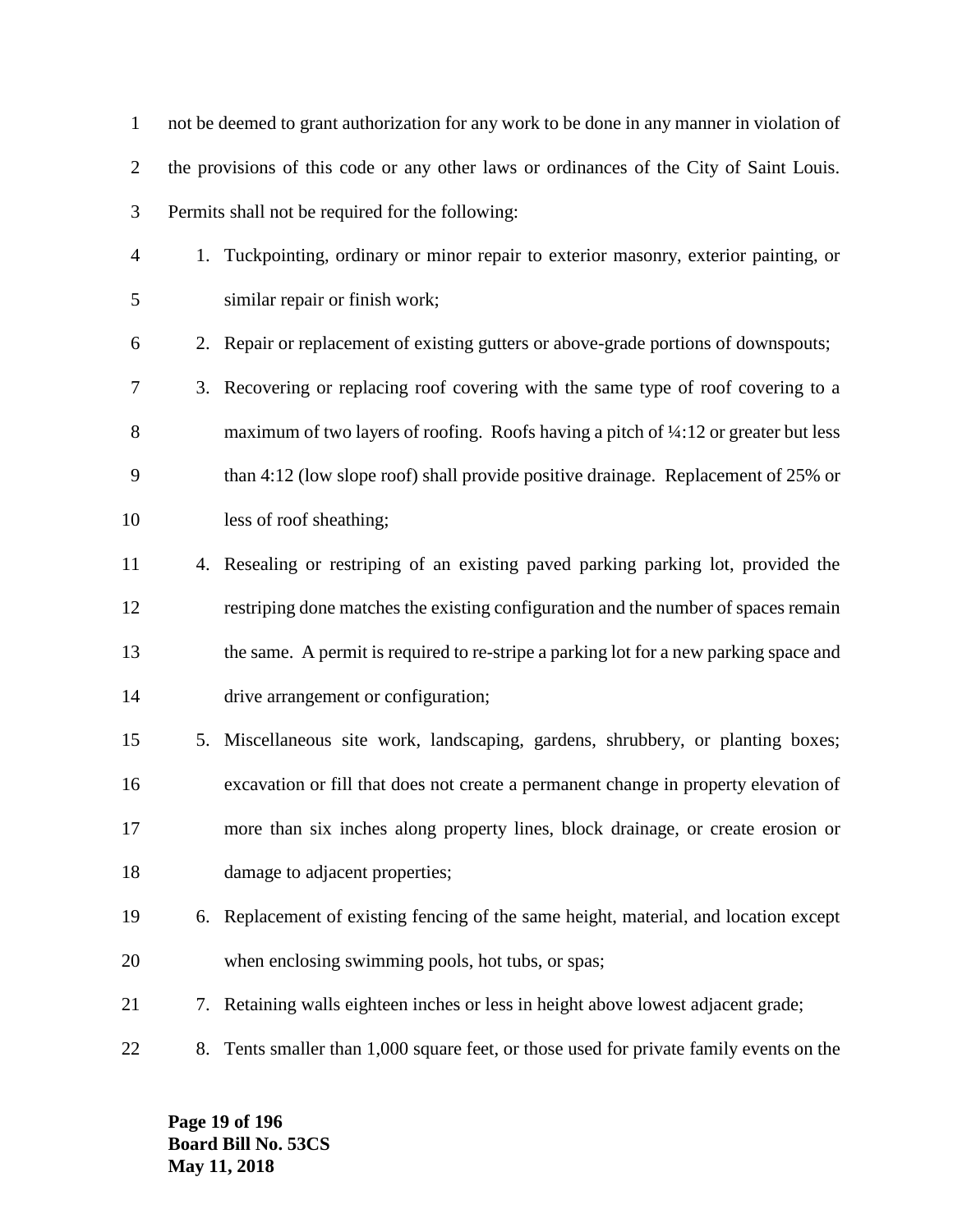- same lot as the owner's residence;
- 9. Statues on private property, erected on grade, not attached to or part of a building or structure;
- 10. Relining, repairing, patching or shotcreting existing swimming pool walls or floors provided required minimum water depths under diving boards, if present, are maintained;
- 11. Ordinary or minor repairs to exterior cantilevered balconies, decks, stairs, and fire escapes such as patching or replacing small areas of treads, risers, and platform surfaces; repairing or replacing components such as handrails, tread and riser, guardrail balusters, etc. on existing balconies, stairs and decks with like-for-like materials as long as it does not affect the structural components of the exterior cantilevered balconies, decks, stairs, or fire escapes;
- 12. Interior painting, floor sanding and refinishing, floor tile or carpeting, replacement of flooring with like material, application of wallpaper and other wall covering material, moveable cases, counters and partitions, and cabinet installation, counter tops, and similar finish work;
- 13. Plaster patching or gypsum board replacement not exceeding 25% of the total wall or ceiling area of a room or space provided the fire rating and moisture resistance is maintained and no modifications are made;
- 14. Wall paneling of any type when applied directly to existing room wall surfaces;
- 15. Installing or replacing ceiling tile of any type, other than foam plastic, when applied directly to existing ceiling surfaces, except when within assembly rooms with more

**Page 20 of 196 Board Bill No. 53CS May 11, 2018**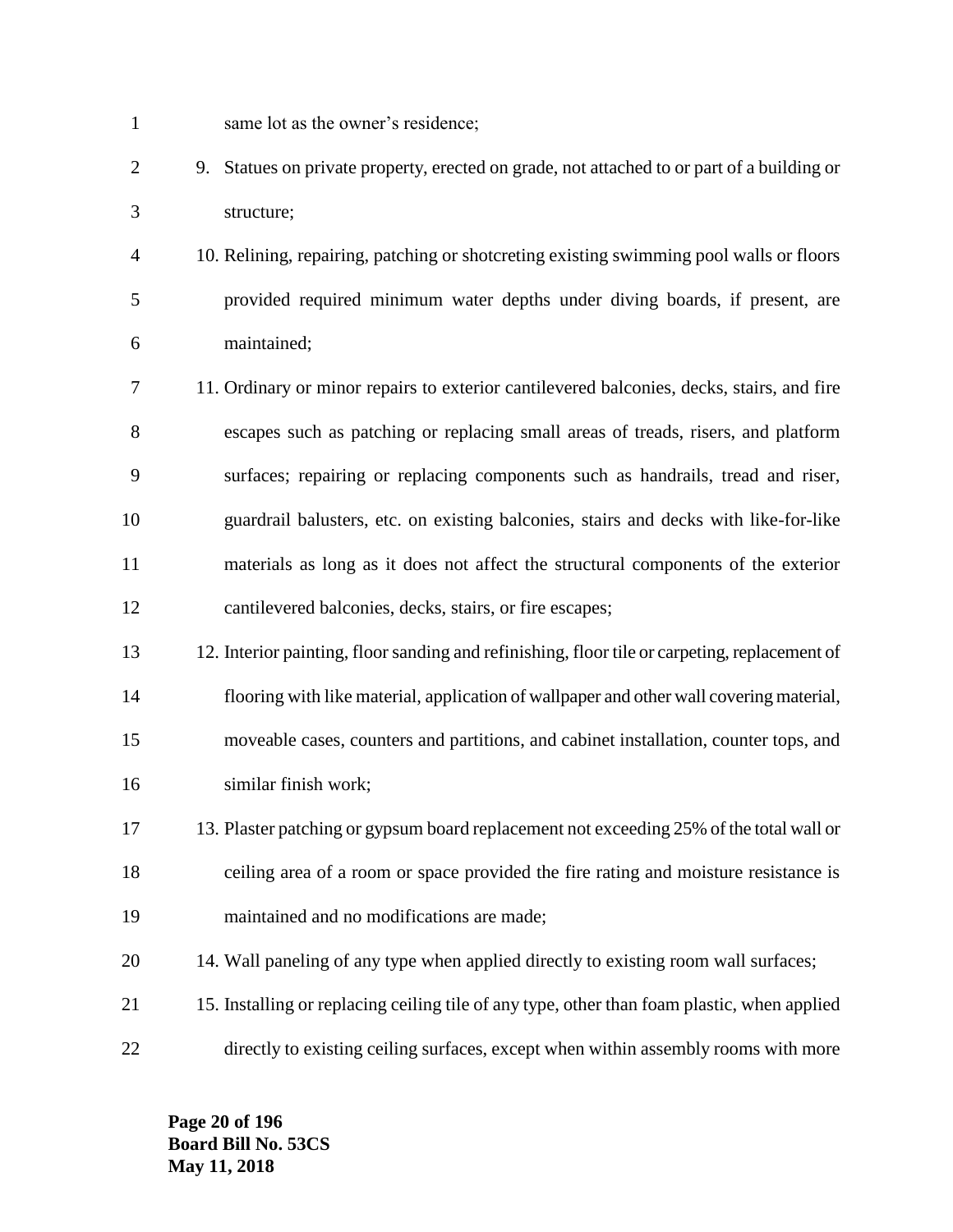| $\mathbf{1}$   | than 300 occupants, institutional rooms or spaces, and corridors or exit stairways of                        |
|----------------|--------------------------------------------------------------------------------------------------------------|
| $\overline{2}$ | any use. Replacing damaged lay-in ceiling panels with like materials up to 25% of a                          |
| 3              | room or space and a maximum of 500 square feet;                                                              |
| 4              | 16. Nonfixed or moveable fixtures, cases, racks, counters and partitions not over 5 feet                     |
| 5              | nine inches in height;                                                                                       |
| 6              | 17. Foundation and floor slab repair such as patching/filling of cracks of up to 1/4 inch in                 |
| 7              | walls and <sup>3</sup> / <sub>8</sub> inch in slabs, waterproofing, etc., provided the building is otherwise |
| 8              | structurally sound and plumb.                                                                                |
|                |                                                                                                              |
| 9              | Additionally, for 1- and 2- family dwellings and multiple family properties with no more                     |
| 10             | than four units, permits shall not be required for the following:                                            |
| 11             | 18. Swings and other backyard playground equipment including basketball goals and                            |
| 12             | standards;                                                                                                   |
| 13             | 19. New aluminum, steel, fiber cement, hardboard, or vinyl exterior siding with no                           |
| 14             | change to existing openings. Replacement of 25% or less of the wall sheathing;                               |
| 15             | 20. Application of pre-finished aluminum, steel, vinyl, or like materials on soffits, fascia                 |
| 16             | boards, rake boards, or overhangs;                                                                           |
| 17             | 21. Replacement or repair of exterior or interior doors or frames, provided the fire rating,                 |
| 18             | when applicable, is maintained, and no modification is made to the opening;                                  |
| 19             | 22. Replacement or repair of existing windows and frames, whenever no modification is                        |
| 20             | made to the opening; installation of storm windows and doors, whenever no                                    |
| 21             | modification is made to the opening; glazing and glass replacement;                                          |
| 22             | 23. Awnings which do not project over property lines, and not over 40 square feet in                         |

**Page 21 of 196 Board Bill No. 53CS May 11, 2018**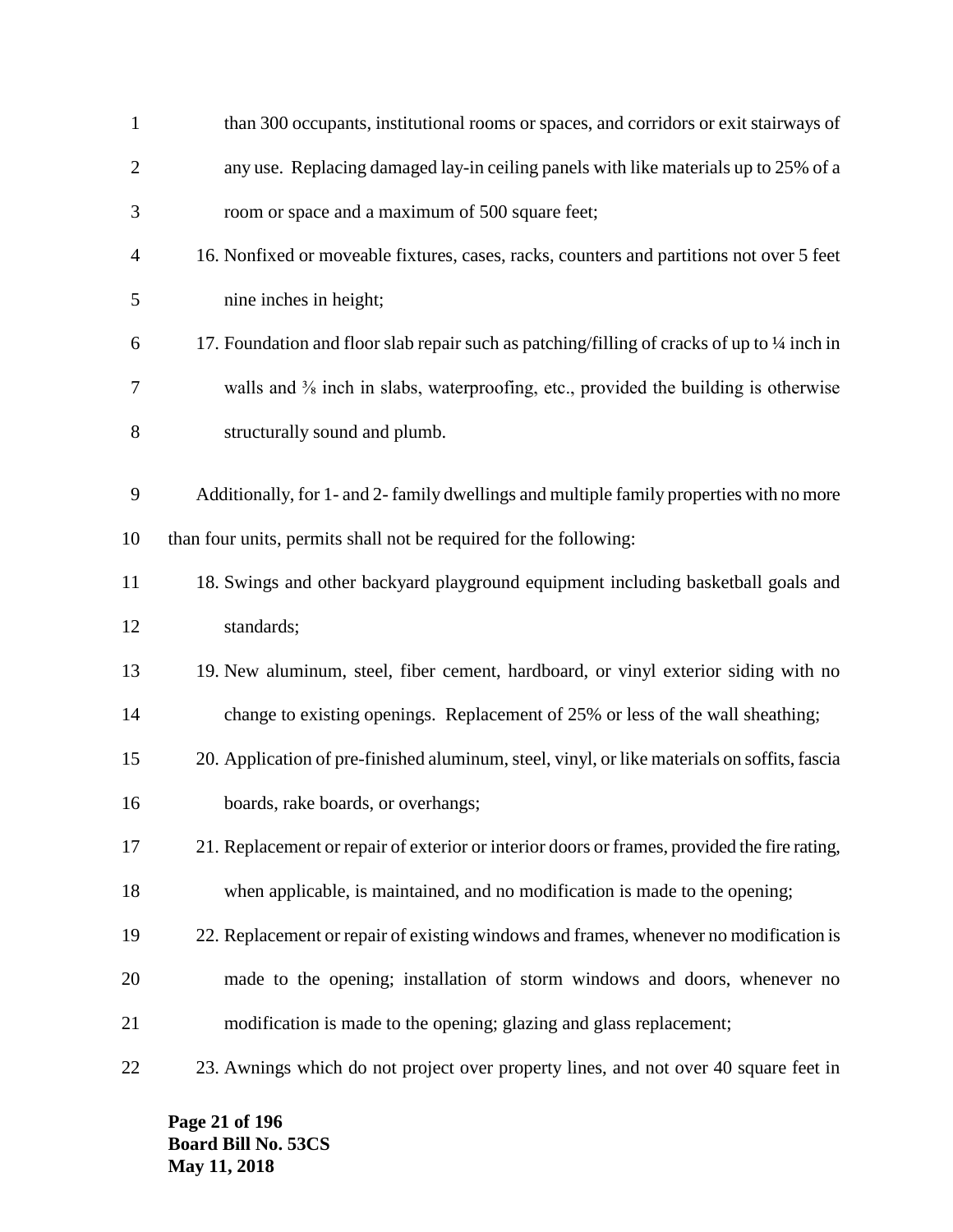projected area;

| $\mathbf{2}$   | 24. Exterior ramps, stairs, or steps which are on grade and not more than twelve inches   |
|----------------|-------------------------------------------------------------------------------------------|
| 3              | above adjacent grade, not attached to the structure, and within property lines;           |
| $\overline{4}$ | 25. Sidewalks and driveways within property lines; paved areas on the same lot as the     |
| 5              | primary structure, without roofs, covers, or enclosures; concrete patio slabs or          |
| 6              | wooden patios/decks which rest directly on the ground or a rock base, provided that       |
| $\tau$         | they are not covered by a roof or canopy, not supported by any type of permanent          |
| 8              | foundation, and a maximum of twelve inches above adjacent grade;                          |
| 9              | 26. Small detached accessory buildings, such as utility/storage/tool sheds, cabanas, play |
| 10             | houses, etc., 120 square feet in area or less and less than twelve feet in height,        |
| 11             | provided the utility shed is placed on and anchored to a minimum four inch thick          |
| 12             | concrete slab and maintains the setbacks required by the Zoning Ordinance. This           |
| 13             | does not include accessory buildings having unique uses such as barbeque or smoke         |
| 14             | houses, storage of fuel or other hazardous material, structures containing fuel fired     |
| 15             | equipment, and other uses that present an increased fire hazard or nuisance to            |
| 16             | adjoining property. A permit is required for all buildings housing these types of uses    |
| 17             | exceeding 50 square feet in area;                                                         |
| 18             | 27. Residential accessory structures such as arbors, garden trellises, or other minor     |
| 19             | structures, provided such structures maintain the setbacks required by the Zoning         |

- 28. Non-dish radio or television antennae twelve feet or less in height, mounted on the
- ground, not in the front yard area, attached to, or on the roof of a building. Dish

**Page 22 of 196 Board Bill No. 53CS May 11, 2018**

Ordinance;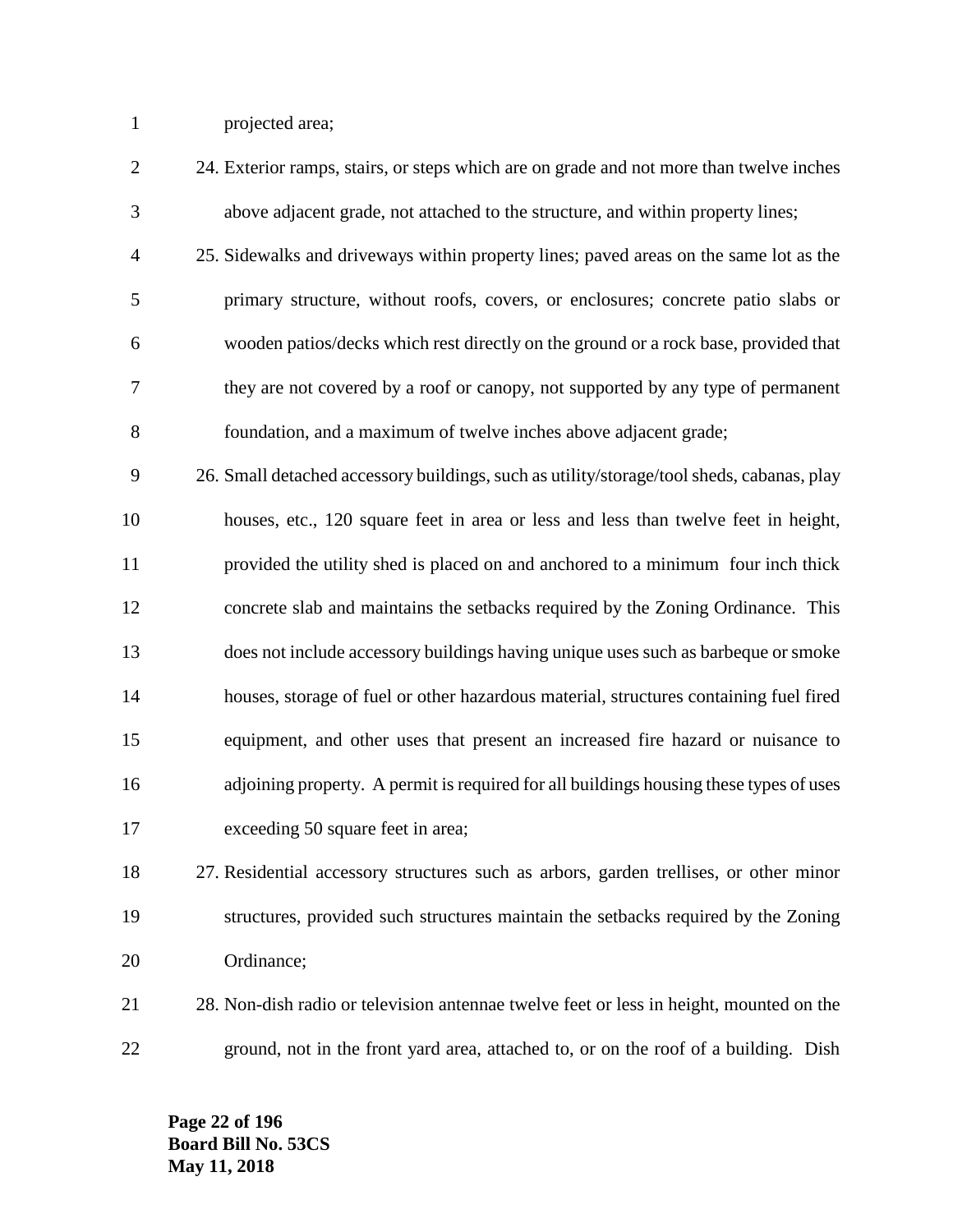| $\mathbf{1}$   | antennas two feet in diameter or less installed on grade or on the roof, provided such     |
|----------------|--------------------------------------------------------------------------------------------|
| $\overline{2}$ | antennae maintain the setbacks required by the Zoning Ordinance;                           |
| 3              | 29. Above-ground swimming pools, or hot tubs or spas placed on a slab. Also, in-ground     |
| 4              | swimming pools with less than 24 inches water depth with a surface area of less than       |
| 5              | 250 square feet. All pools, hot tubs, and spas shall maintain the setbacks required by     |
| 6              | the Zoning Ordinance;                                                                      |
| 7              | 30. Installation of battery-operated smoke detectors.                                      |
| 8              | <b>Exceptions:</b>                                                                         |
| 9              | 1. Work involving repair of flood, earthquake, or other natural disaster damage.           |
| 10             | 2. A Flood Plain Development Permit is still required to be obtained if the site is        |
| 11             | located in the flood plain areas defined by FEMA.                                          |
| 12             | 3. Ordinary repairs or minor work to buildings and structures which fall under the         |
| 13             | purview of the Cultural Resource Office requiring "Cultural Resource Office                |
| 14             | Only" permits.                                                                             |
| 15             | 105.2.1 Emergency repairs. Where equipment replacements and repairs must be                |
| 16             | performed in an emergency situation, the permit application shall be submitted within the  |
| 17             | next working business day to the building official.                                        |
| 18             | 105.2.2 Repairs. Application or notice to the building official is not required for        |
| 19             | ordinary repairs to structures, replacement of lamps, or the connection of approved        |
| 20             | portable electrical equipment to approved permanently installed receptacles. Such          |
| 21             | repairs shall not include the cutting away of any wall, partition, or portion thereof; the |

**Page 23 of 196 Board Bill No. 53CS May 11, 2018**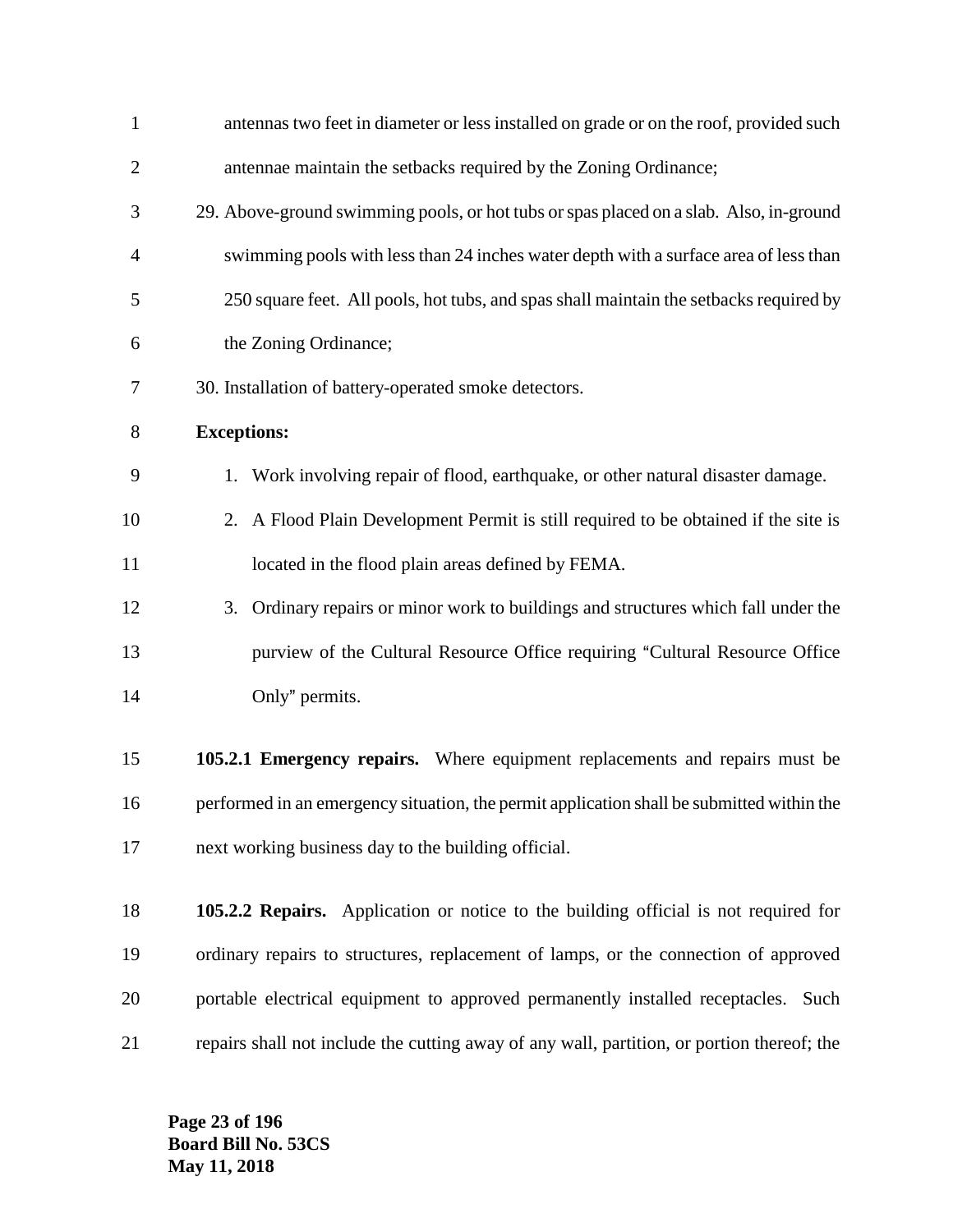removal or cutting of any structural beam or load bearing support; or the removal or change of any required means of egress or rearrangement of parts of a structure affecting the egress requirements. Ordinary repairs also shall not include addition to or alteration, replacement, or relocation of any water supply, sewer, drainage, drain leader, gas, soil, waste, vent, or similar piping; electric wiring; or mechanical or other work affecting public health or general safety.

 **105.2.3 Public service agencies.** A permit shall not be required for the installation, alteration, or repair of generation, transmission, distribution, metering, or other related equipment that is under the ownership and control of public service agencies by established right.

 **105.2.4 Damaged building repair.** Buildings that are determined by the building official to have sustained light building damage due to fire, earthquake, wind, flood, or other natural disasters shall require a building permit for repairs. The building permit application will include construction drawings showing the scope of work and a report 15 prepared, sealed, signed, and dated by a Missouri licensed design professional stating that the building damage is light with no structural damage. Construction drawings may be prepared by a person who is not a Missouri licensed design professional.

 Buildings that are determined by the building official to have sustained moderate or serious building damage or structural damage due to fire, earthquake, wind, flood, or other natural disasters shall require a building permit for repairs. The building permit application will include construction documents prepared, sealed, signed, and dated by a

**Page 24 of 196 Board Bill No. 53CS May 11, 2018**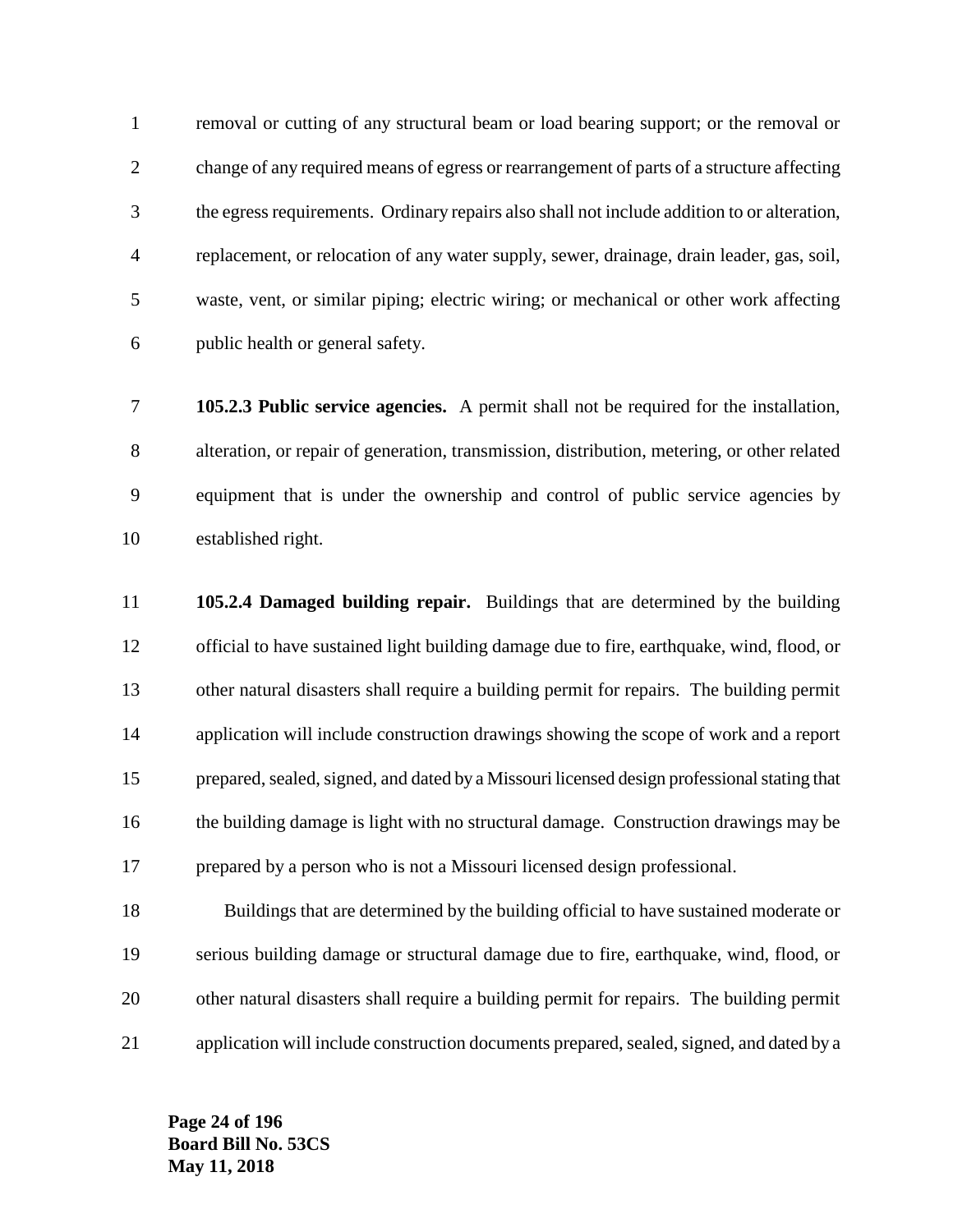Missouri licensed design professional.

#### **105.2.4.1 Condemned for occupancy or condemned for demolition building**

 **repair.** Repairs to buildings that are determined by the building official to be condemned for occupancy or condemned for demolition shall require a building permit with construction documents prepared, sealed, and signed by a Missouri licensed design professional.

 **105.2.5 Maintenance.** All buildings, structures, and premises and all parts thereof, both existing and new, shall be maintained in a safe and sanitary condition. All service equipment, means of egress, devices, and safeguards required by this code or a previous code or ordinance at the time a building or structure was erected, altered, or repaired shall be maintained in good working order.

 **105.2.6 Owner responsibility.** The owner(s) or the owner's agent shall be responsible 13 for the safe and sanitary maintenance of the building, structure or premises and its means of egress facilities at all times.

 **105.3 By whom application is made.** Application for a permit shall be made by the owner or lessee of the building or structure, or agent of either, or by the Missouri licensed design professional employed in connection with the proposed work. The full names, addresses, and telephone numbers of the owner, lessee, and applicant shall be stated in the application. Every application shall have a local contact person listed. Demolition and occupancy permit applications, when applied for by anyone other than the owner of record, shall be

**Page 25 of 196 Board Bill No. 53CS May 11, 2018**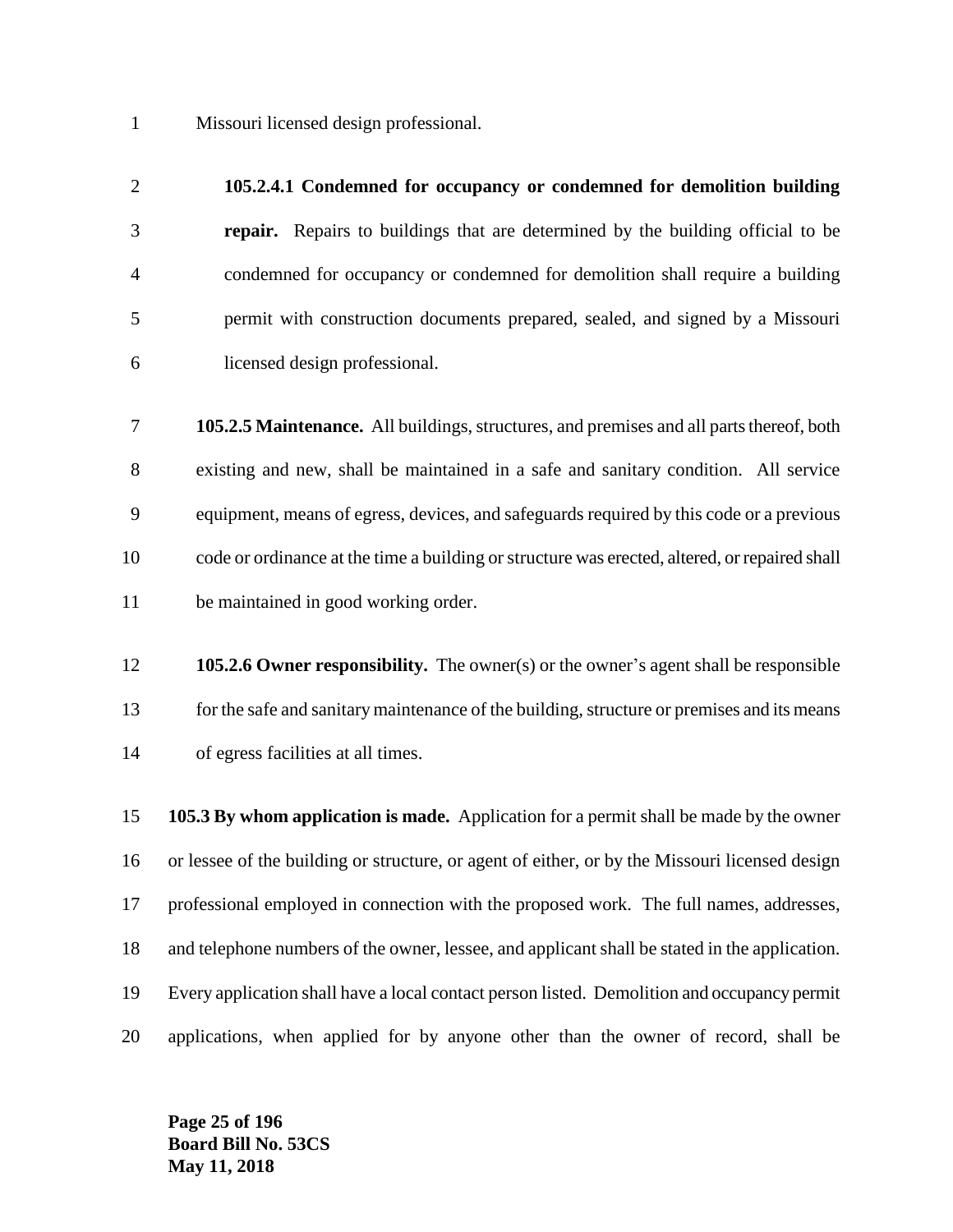accompanied by a notarized letter of authorization or other documentation from the owner of record granting permission to apply.

| 3              | 105.3.1 Application for permit. To obtain a permit, the applicant shall first file an        |
|----------------|----------------------------------------------------------------------------------------------|
| $\overline{4}$ | application on a form furnished by the Division of Building and Inspection for that          |
| 5              | purpose. Such application shall:                                                             |
| 6              | 1. Identify and describe the work to be covered by the permit for which application          |
| 7              | is made.                                                                                     |
| 8              | 2. Describe the land on which the proposed work is to be done by legal description,          |
| 9              | street address, or similar description that will readily identify and definitely locate      |
| 10             | the proposed building or work.                                                               |
| 11             | 3. Indicate the use and occupancy for which the proposed work is intended.                   |
| 12             | 4. Be accompanied by construction documents and other information as required in             |
| 13             | Section 107.                                                                                 |
| 14             | State the estimated cost of construction of the proposed work.<br>5.                         |
| 15             | 6. Be signed by the applicant, or the applicant's authorized agent.                          |
| 16             | 7. Give such other data and information as required by the building official.                |
| 17             | 105.3.2 Action on application. The building official shall examine or cause to be            |
| 18             | examined applications for permits and amendments thereto. If the application or the          |
| 19             | construction documents do not conform to the requirements of all pertinent laws, the         |
| 20             | building official shall reject such application in writing, stating the reasons therefor. If |
| 21             | the building official is satisfied that the proposed work conforms to the requirements of    |

**Page 26 of 196 Board Bill No. 53CS May 11, 2018**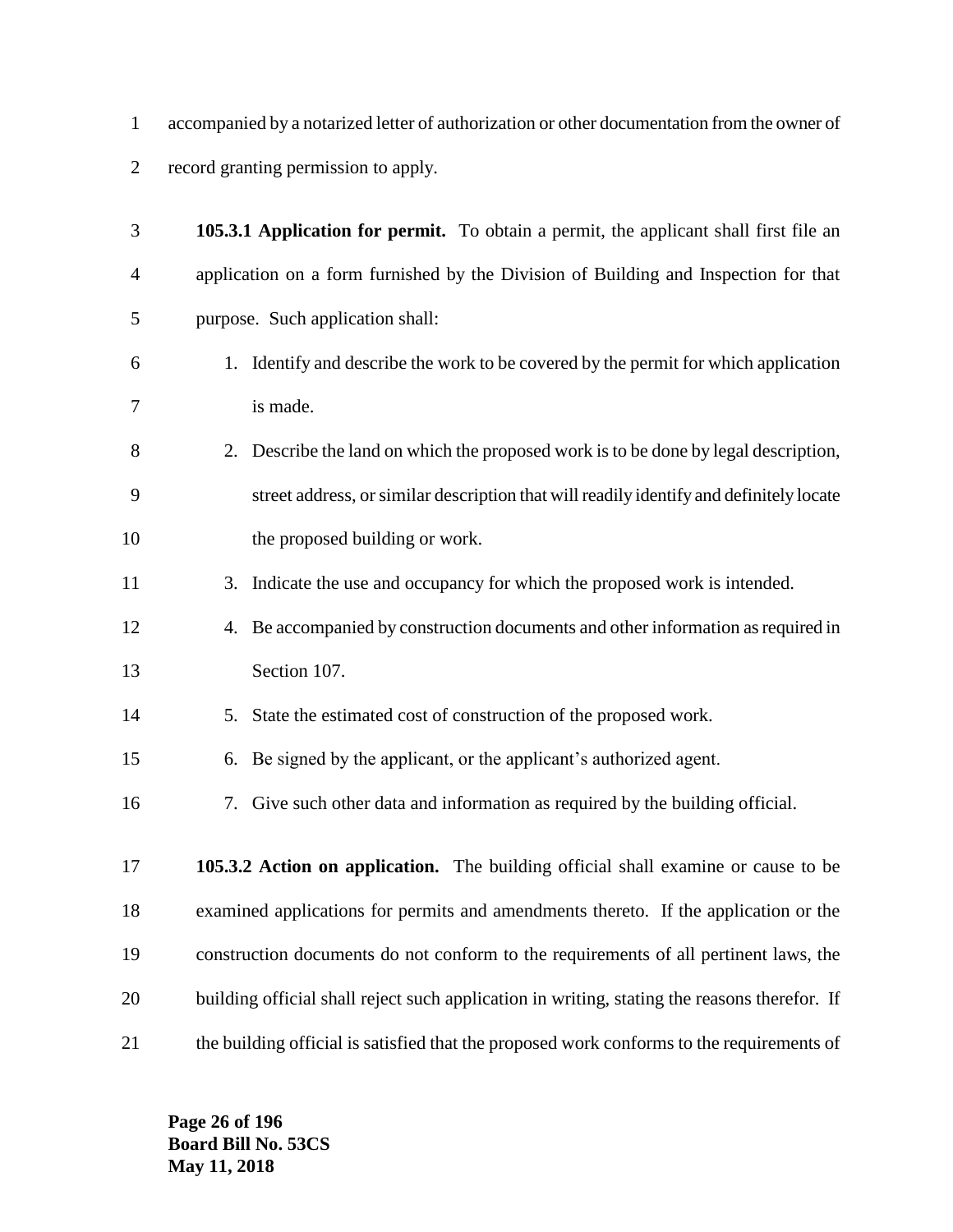this code and laws and ordinances applicable thereto, the building official shall issue a permit. The building official shall rely upon other City agencies to review for compliance with their ordinance requirements.

 **105.3.2.1 Determination of substantially improved or substantially damaged existing buildings in flood hazard areas.** For applications for reconstruction, rehabilitation, addition, alteration, repair, or other improvement of existing buildings or structures located in a flood hazard area, the building official shall examine the construction documents and shall make a determination of the value of the proposed work. For buildings that have sustained damage of any origin, the value of the proposed work shall include the cost to repair the building or structure to its pre- damage condition. If the building official finds that the value of the proposed work is 50% or more of the market value of the building or structure before the damage has occurred or the improvement is started, the proposed work shall be considered a substantial improvement or restoration of substantial damage and the building official shall require existing portions of the entire building or structure to meet the requirements of this code.

 Where the building or structure has sustained substantial damage, repairs necessary to restore the building or structure to its pre-damaged condition shall be considered substantial improvements regardless of the actual repair work performed. The term shall not include either of the following:

21 1. Improvements to a building or structure that are required to correct existing health, sanitary, or safety code violations identified by the building official

**Page 27 of 196 Board Bill No. 53CS May 11, 2018**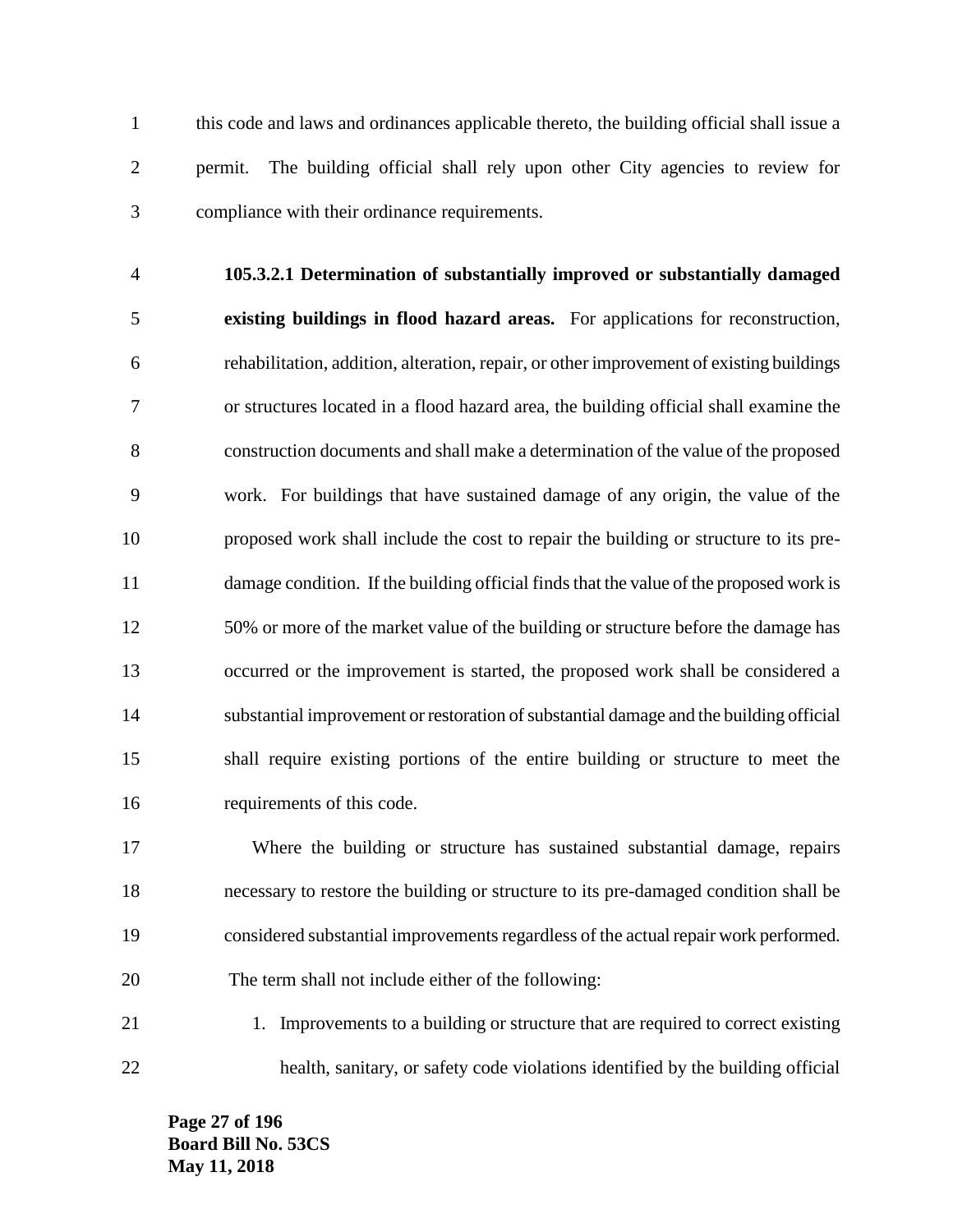| $\mathbf{1}$   | and that are the minimum necessary to ensure safe living conditions.                       |
|----------------|--------------------------------------------------------------------------------------------|
| $\overline{2}$ | 2. Any alteration of a historic building or structure provided that the alteration         |
| 3              | will not preclude the continued designation as a historic building or structure.           |
| $\overline{4}$ | A. Listed or preliminarily determined to be eligible for listing in the National           |
| 5              | Register of Historic Places; or                                                            |
| 6              | B. Determined by the Secretary of the U.S. Department of Interiors as                      |
| 7              | contributing to the historical significance of a registered historic district              |
| 8              | or a district preliminarily determined to qualify as an historic district; or              |
| 9              | C. Designated as historic under a state or local historic preservation program             |
| 10             | that is approved by the Department of the Interior.                                        |
|                |                                                                                            |
| 11             | 105.3.3 Time limitation of application. An application for a permit for any proposed       |
| 12             | work shall be deemed to have been abandoned six months after the date of filing, unless    |
| 13             | such application has been pursued in good faith or a permit has been issued; except that   |
| 14             | the building official is authorized to grant one or more extensions of time for additional |

 periods not exceeding 90 days each if the building official deems that there is reasonable cause and if a written request is received from the applicant for the extension prior to the expiration date.

 **105.3.4 Time limitation on approval.** When an application for a permit has been approved by the building official and a permit has not been issued, the application shall be deemed to have been abandoned three months after the approval date. A notice of abandonment shall be sent to the applicant of record at least two weeks prior to the

**Page 28 of 196 Board Bill No. 53CS May 11, 2018**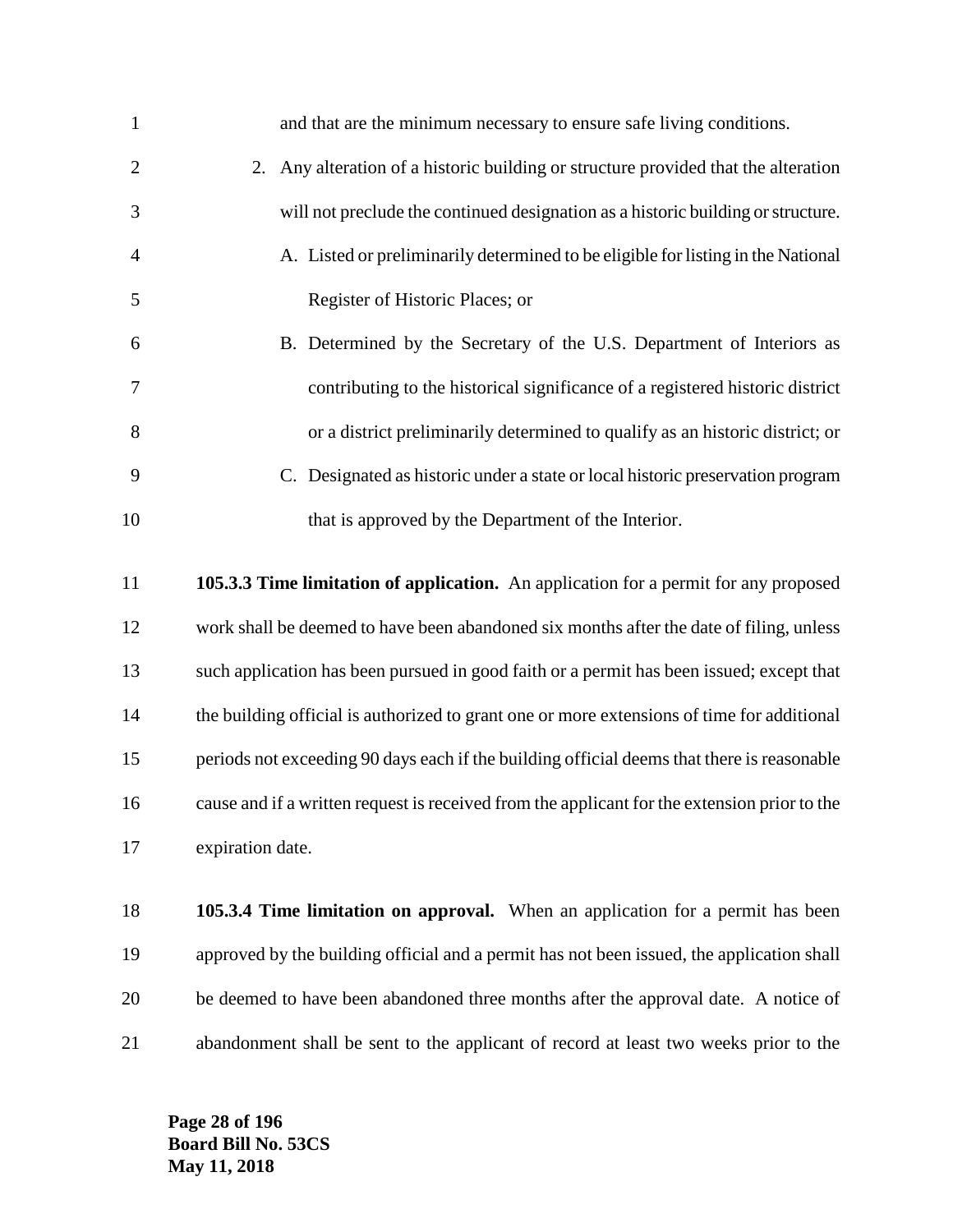abandonment of the application.

 Applicants who have a record of abandoned permit applications shall be required on all future permits to pay the application fee and the full permit fee upon application until such time as the abandoned permits have been reapplied for and approved and all applicable fees have been paid.

 **105.3.5 Action on application for permit to use explosives.** When it is deemed proper, safe and advisable, the building official shall, upon receipt of application, issue permits for the use of explosives for blasting in connection with demolition, excavation, construction or other building operations. Without such permit, the use of explosives for the above-mentioned purposes is hereby prohibited. Additional permits shall be required 11 under the Fire Code.

 **[105.3.7] 105.3.6 Information on the permit.** The building official shall issue all permits required by this code on an approved form furnished for that purpose. The permit shall contain a general description of the operation or occupancy and its location and any other information required by the building official. Issued permits shall bear the signature of the building official or other approved legal authorization.

 **105.4 Validity of permit.** The issuance or granting of a permit shall not be construed to be a permit for, or an approval of, any violation of any of the provisions of this code or of any other ordinance of the City of Saint Louis. Permits presuming to give authority to violate or cancel the provisions of this code or other ordinances shall not be valid. The issuance of a permit based on construction documents and other data shall not prevent the building official

**Page 29 of 196 Board Bill No. 53CS May 11, 2018**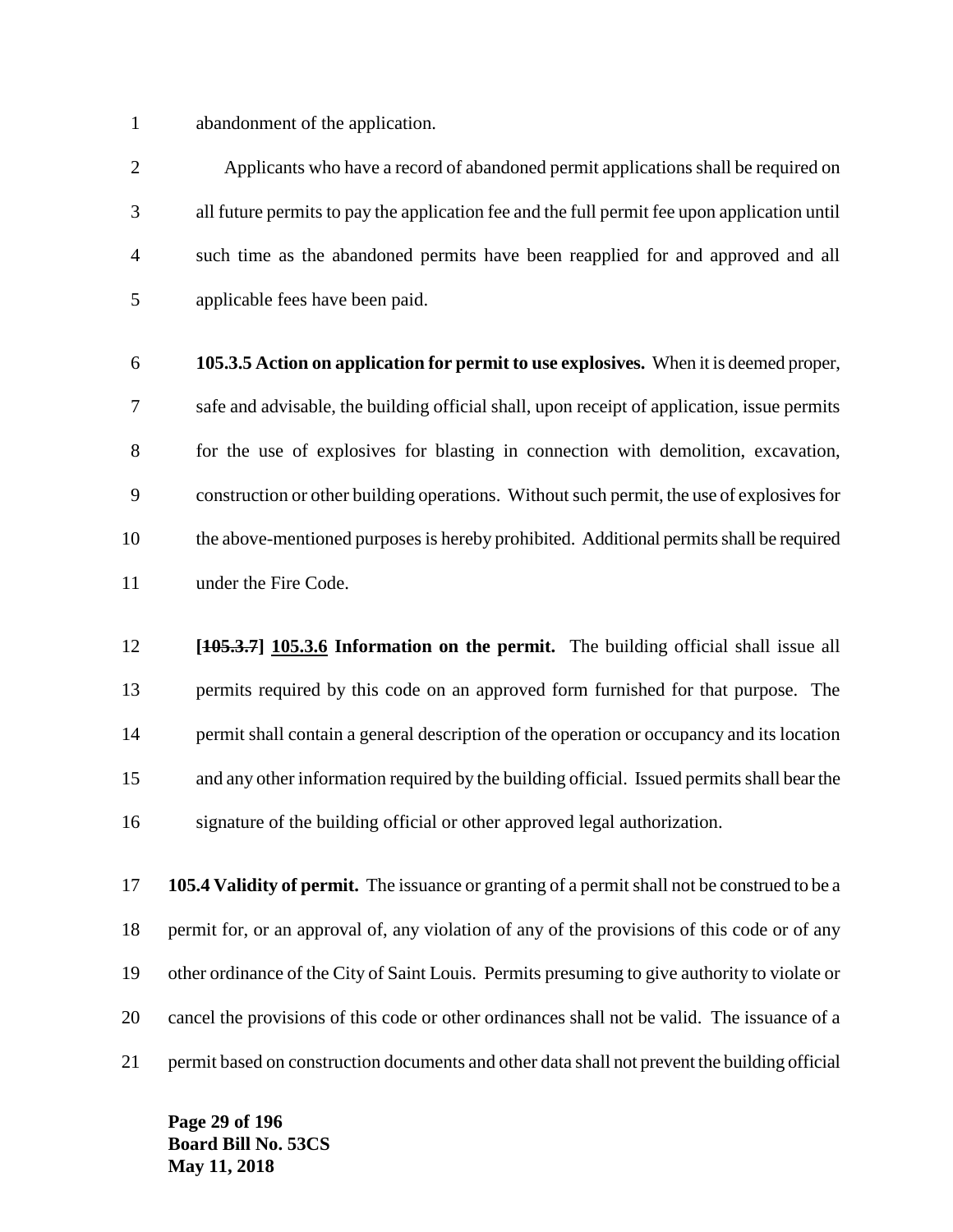from requiring the correction of errors in the construction documents and other data. The building official is also authorized to prevent occupancy or use of a structure where in violation of this code or any other ordinance of the City of Saint Louis.

 **105.5 Expiration.** All permits shall be issued in the name of the property owner of record for a period of six months unless noted otherwise. Permits shall be permitted to be extended for additional six month periods if work is progressing and a written request from the owner for the extension is received by the building official prior to the expiration of each permit. Any permit issued shall become invalid if the authorized work is not commenced within six months after issuance of the permit, or if the authorized work is suspended or abandoned for a period of six months after the time of commencing the work; except that the building official shall be permitted to grant one or more extensions of time for additional periods not exceeding six months each if the building official deems that there is reasonable cause, and if a written request is received from the owner for the extension prior to the expiration date. No permit shall be extended if, after six months from issuance of said permit, no work has begun and the Board of Aldermen has passed an ordinance that would make all or part of the work thereon illegal or unlawful.

 Permits shall also be abandoned upon written request from the property owner of record, or if circumstances require, the Missouri licensed design professional.

 **Exception:** Permits for demolition of buildings or structures or repair of buildings or structures condemned in accordance with either Section 119 or Section 120 and other work specifically identified by the building official, when in the best interests of the public, shall become invalid after 30 days unless otherwise approved. The building

**Page 30 of 196 Board Bill No. 53CS May 11, 2018**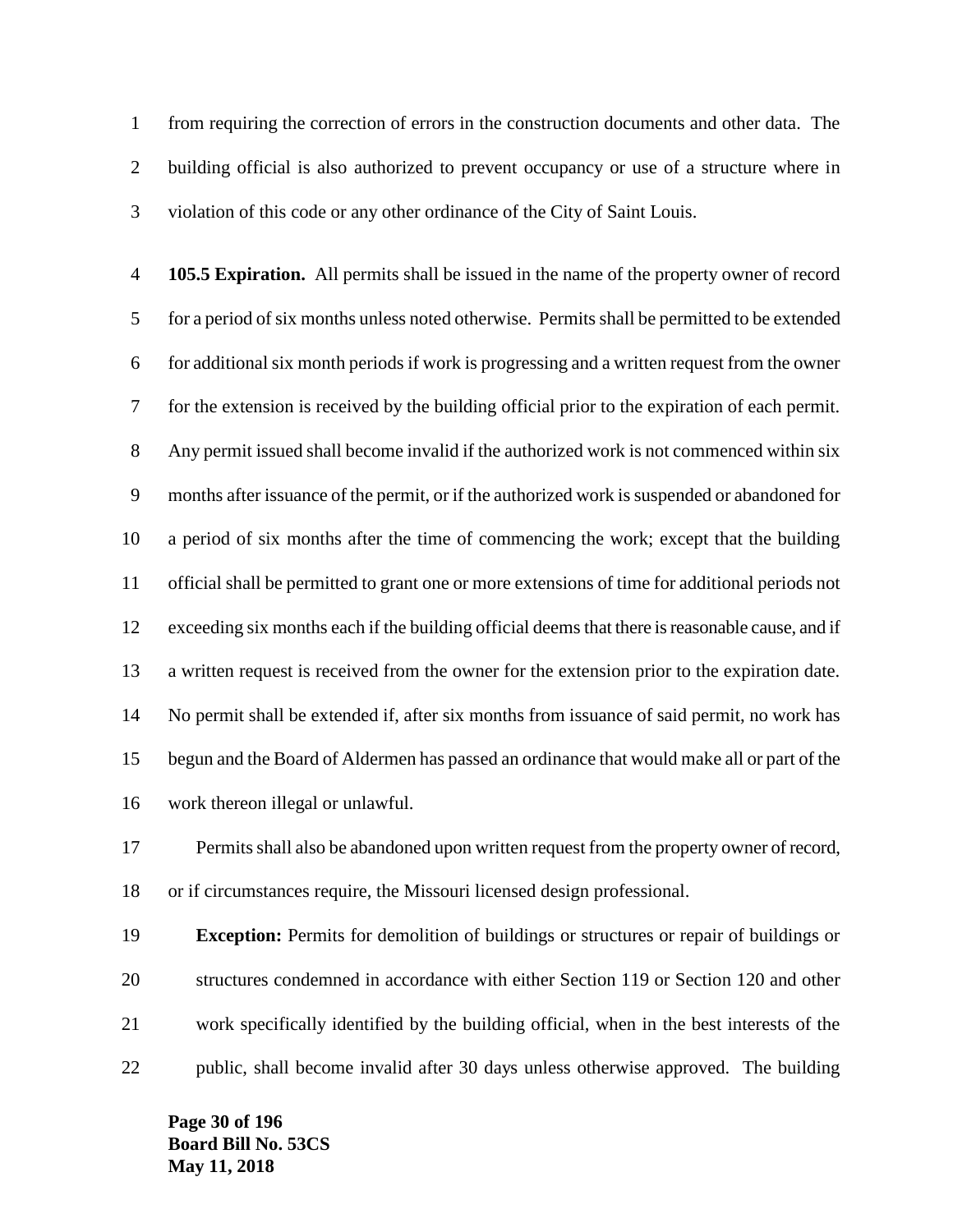official shall be permitted to grant one or more extensions of time for additional periods not exceeding 30 days each after receiving a written request from the owner explaining the reasons for failing to commence or for suspending work.

 **105.6 Suspension or revocation.** The building official is authorized to suspend or revoke a permit issued under the provisions of this code whenever the permit is issued in error or on the basis of incorrect, inaccurate, or incomplete information, or in violation of any ordinance or regulation or any of the provisions of this code.

 **105.6.1 Revocation of permits.** The building official shall be permitted to revoke a permit or approval issued under the provisions of this code in case of any false statement or misrepresentation of fact in the application or construction documents on which the permit or approval was based. The building official shall be permitted to revoke or suspend a permit upon discovery of substantial non-compliance with this code or any applicable city ordinance. Permits shall be revoked for non-payment of fees.

 **105.6.2 Revocation of permits for repeat offenders.** The building official shall revoke any permit or certificate associated with a building, structure or premises when an owner(s) is convicted by a court of competent jurisdiction twice within a twelve month period of being in violation of the same code provision on the same building, structure or premises.

 **105.7 Placement of permit.** A true copy of the building permit shall be kept on the site of operations, open to inspection during the entire time of prosecution of the work and until the

**Page 31 of 196 Board Bill No. 53CS May 11, 2018**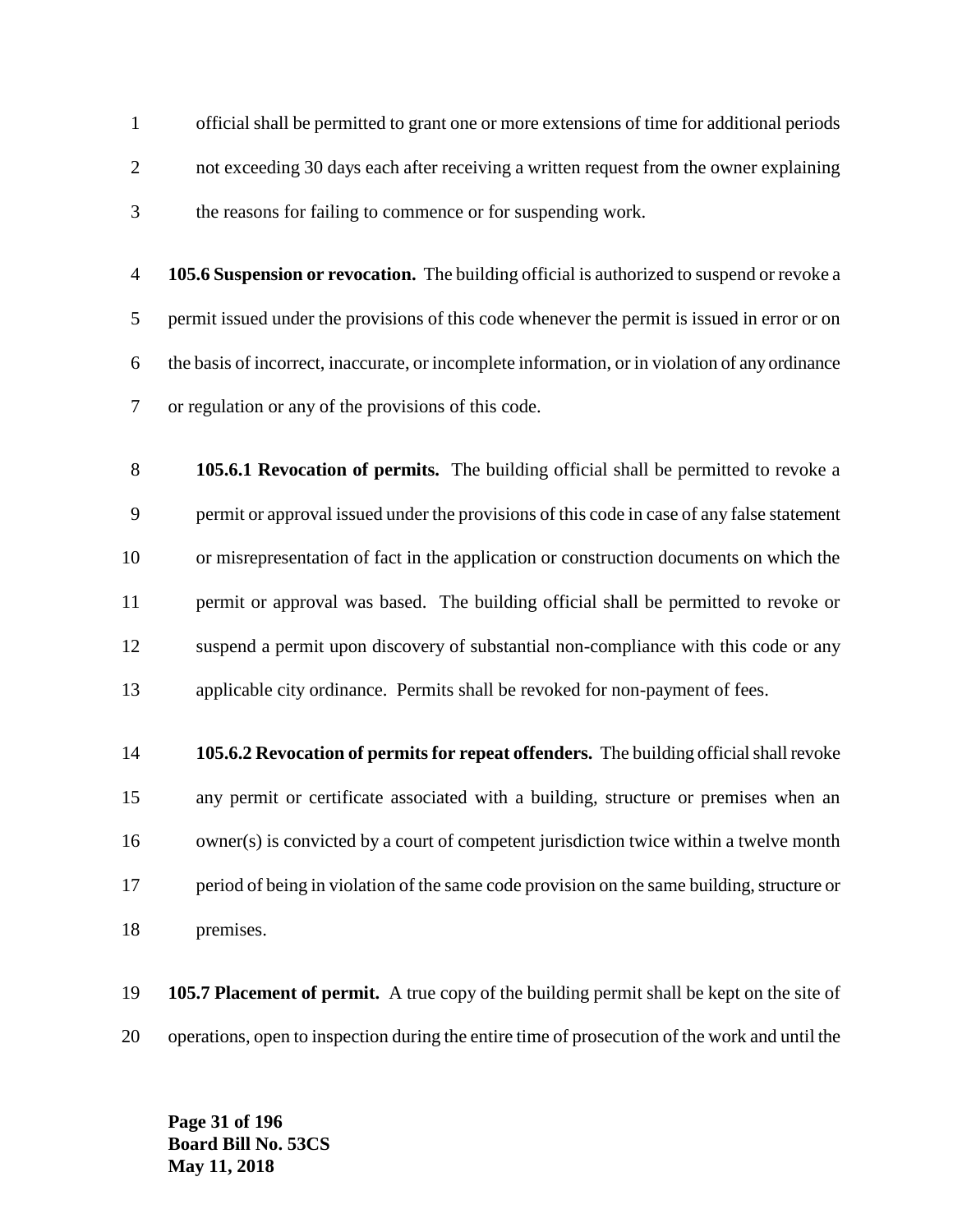completion of the same.

 **105.8 Responsibility.** It shall be the duty of every person who performs work for the installation or repair of building, structure, electrical, gas, mechanical, or plumbing systems, for which this code is applicable, to comply with this code.

 **105.9 Notice of start.** At least 24 hours notice of start of work under a building permit shall be given to the building official.

 **105.10 Compliance with permit.** All work shall conform to the approved application and the approved construction documents for which the permit has been issued and any approved amendments to the approved application or the approved construction documents. Any addition to or alteration of approved construction documents shall be approved in advance by the building official, as evidenced by the issuance of a new or amended permit.

**SECTION 106**

#### **FLOOR AND ROOF DESIGN LOADS**

 **106.1 Live loads posted.** Where the live loads for which each floor or portion thereof of a commercial or industrial building is or has been designed to exceed 50 pounds per square foot, such design live loads shall be conspicuously posted by the owner in that part of each story in which they apply, using durable signs. It shall be unlawful to remove or deface such notices.

**106.2 Issuance of certificate of occupancy.** A certificate of occupancy required by Section

**Page 32 of 196 Board Bill No. 53CS May 11, 2018**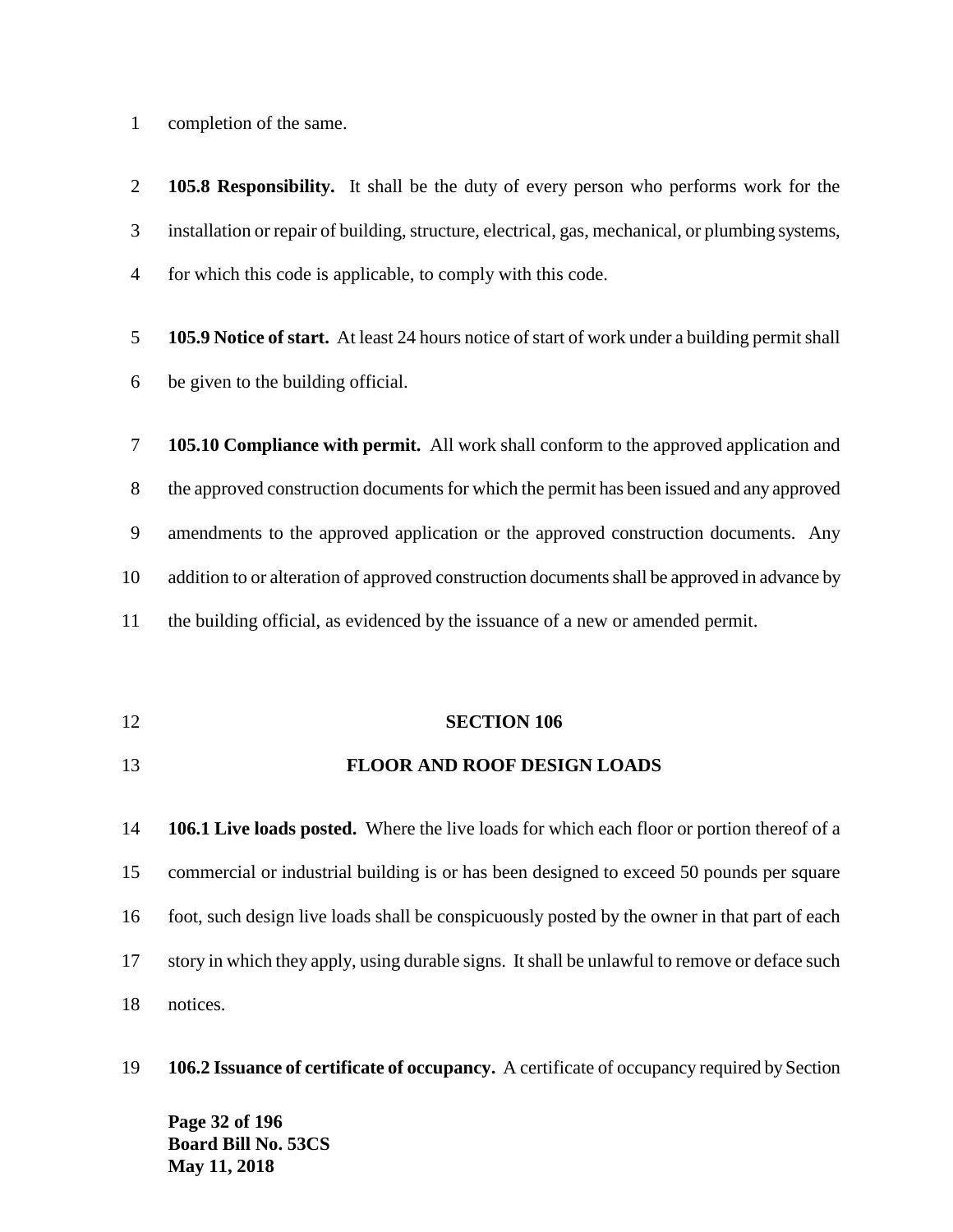111 shall not be issued until the floor load signs required by Section 106.1 have been installed.

 **106.3 Restrictions on loading.** It shall be unlawful to place or cause or permit to be placed on any floor or roof of a building, structure, or portion thereof a load greater than is permitted by this code.

#### **SECTION 107**

#### **CONSTRUCTION DOCUMENTS**

 **107.1 Submittaln documents.** The application for the permit shall be accompanied by at least five complete sets of construction drawings, one set of project specifications, one set of structural calculations, one set of the geotechnical (soils) report, and one set of site or building photographs with sufficient clarity and detailed dimensions to show the nature and 12 character of the work to be performed. The minimum size of any sheet shall be  $8\frac{1}{2}$ " x 11" and the maximum size of any sheet shall be 36" x 48". When quality of materials is essential for conformity to this code, specific information shall be given to establish such quality. This code shall not be cited nor the term "legal" or its equivalent be used as a substitute for specific information. Construction documents containing the words "not for construction", "preliminary", "review set", or their equivalent shall not be accepted for application. Construction documents marked with contractors' "take-off" notations shall not be accepted for application.

If the construction documents for single family or multiple family dwelling units are

**Page 33 of 196 Board Bill No. 53CS May 11, 2018**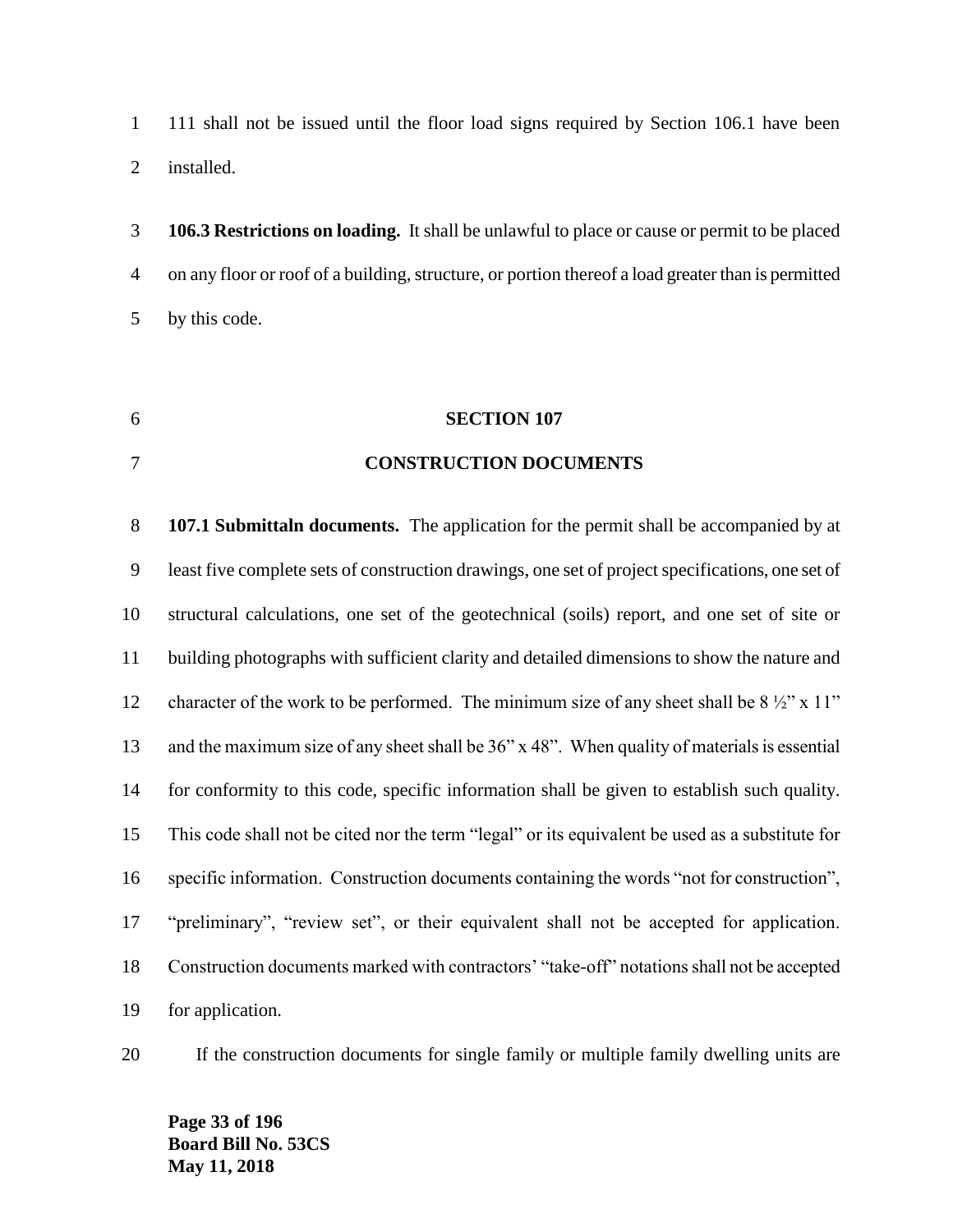prepared by a Missouri licensed architect, that architect must seal, sign and date the construction documents as required by Chapter 327 of the Revised Statutes of the State of Missouri.

 **Exception:** The building official is authorized to waive the submission of construction documents and other data not required to be prepared by a licensed design professional if it is found that the nature of the work applied for is such that review of construction documents is not necessary to obtain compliance with this code.

 **107.1.1 Seals.** All construction documents submitted with an application for a building permit shall be prepared by a Missouri licensed design professional as required by Chapter 327 of the Revised Statutes of the State of Missouri. All construction documents shall bear an original embossed or wet ink seal, original ink signature, and the date the documents were sealed by the Missouri licensed design professional for each discipline on the cover sheet of each set of construction documents or on the first sheet of each discipline's drawings within each set of construction documents.

 In addition, all other sheets of the construction documents other than project specifications or calculations shall bear the original embossed, wet ink, electronic, or mechanically reproduced seal, signature, and date of the Missouri licensed design professional. Any addenda or modifications submitted for changes to the construction documents shall also bear the original embossed or wet ink seal, original ink signature, and date the documents were sealed.

 All project specifications, calculations, reports, or other documents not considered to be construction drawings shall bear an original wet ink or embossed seal, original ink

**Page 34 of 196 Board Bill No. 53CS May 11, 2018**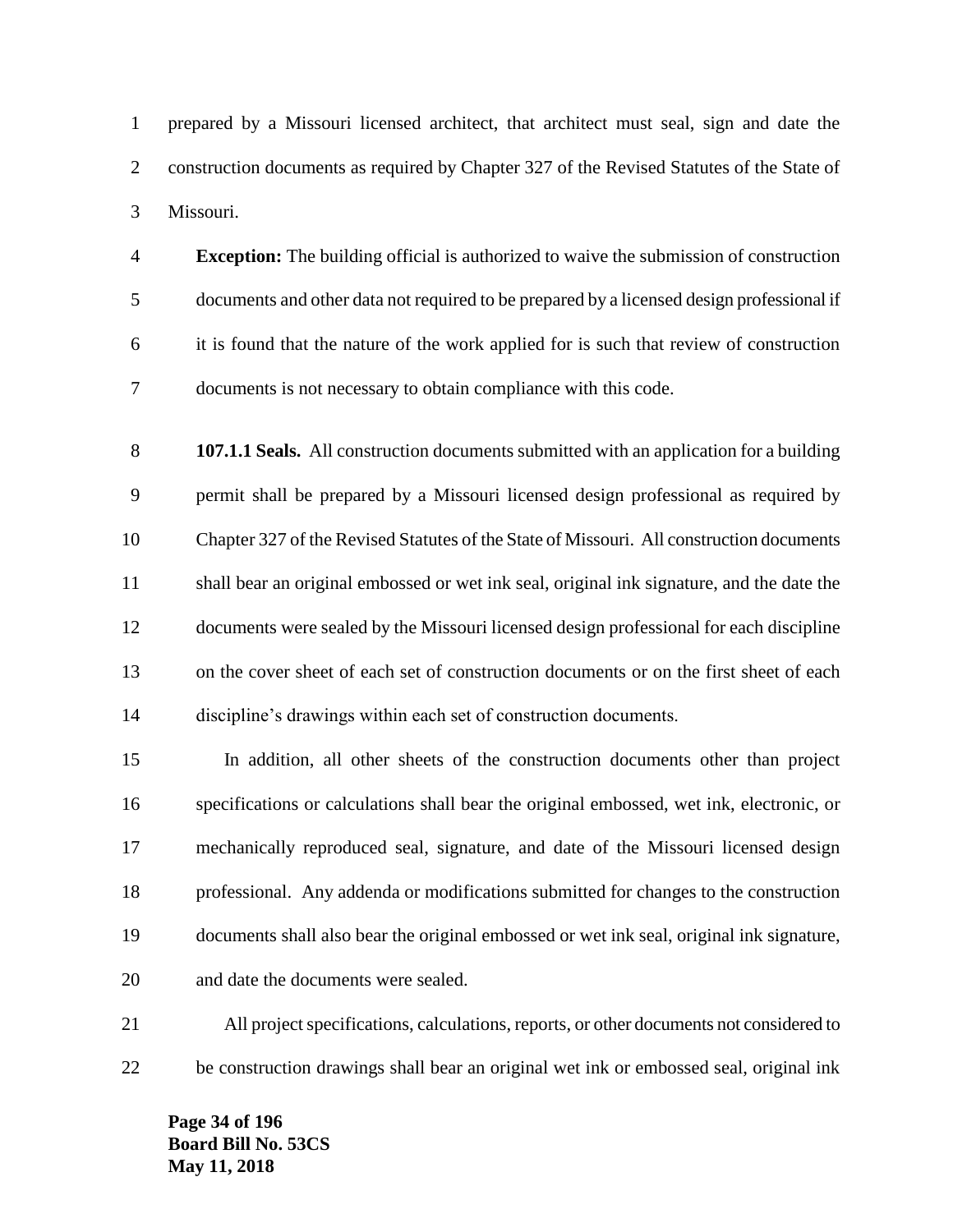signature, and the date the documents were signed by the Missouri licensed design professional for each discipline on the title or index sheet.

 A Missouri licensed professional engineer cannot render architectural services or seal, sign and date construction documents for any residential project. This could be interpreted as the unlawful practice of architecture by a Missouri licensed professional engineer. A Missouri licensed professional engineer may prepare seal, sign and date architectural work which is incidental (insignificant, minor, etc.) to the engineering work (and vice versa). This determination shall be made on a case by case basis depending upon the full scope of the project.

**Exceptions:**

11 1. Construction documents for one- or two-family dwellings not prepared by a Missouri licensed design professional, including name, address, and telephone number of the author, .and indicating that they were not prepared 14 by a licensed architect.

- 2. Construction documents for non-structural alterations to multiple-family dwellings with not more than four dwelling units not prepared by a Missouri licensed design professional, including name, address, and telephone number of the author, .and indicating that they were not prepared by a licensed architect.
- 3. Construction documents for owner-occupied one- or two-family dwellings 21 prepared by the owner.
- **107.2 Construction Documents.** Construction documents shall be in accordance with

**Page 35 of 196 Board Bill No. 53CS May 11, 2018**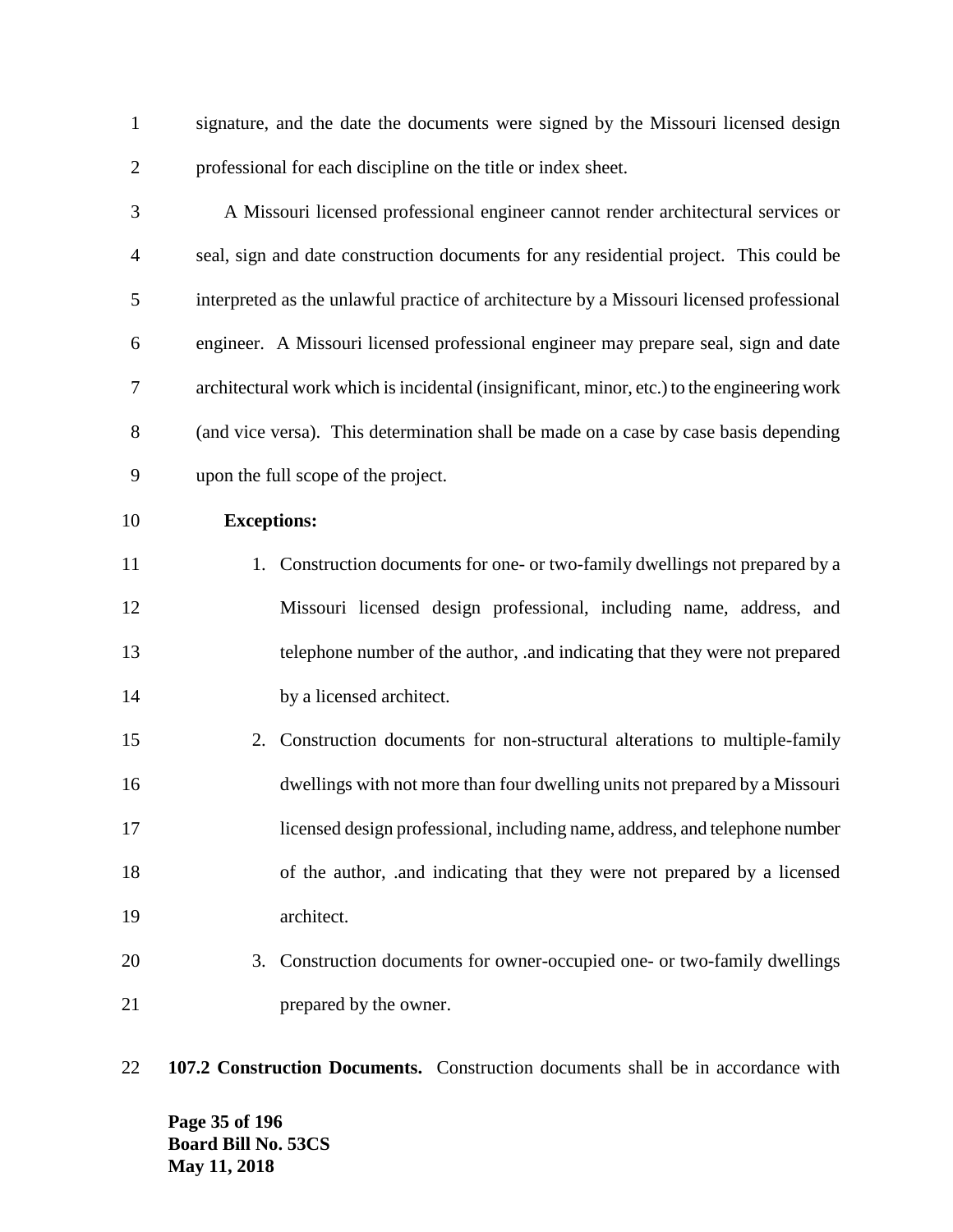Sections 107.2.1 through 107.2.9

- **107.2.1 Information on construction documents.** Construction documents shall be drawn and dimensioned upon suitable material. Construction documents shall be of sufficient clarity to indicate the location, nature, and extent of the work proposed and show in detail that it will conform to the provisions of this code and relevant laws, ordinances, rules, and regulations as determined by the building official.
- **107.2.2 Fire protection construction drawings.** Construction drawings for the fire protection system(s) shall be submitted to show conformance with this code and the construction documents and shall be approved prior to the start of system installation. Shop drawings shall contain all information as required by the referenced installation standards in Chapter 9 of the Building Code.
- **107.2.3 Means of egress.** The construction documents shall show in sufficient detail the location, construction, size, and character of all portions of the means of egress in compliance with the provisions of this code.
- **107.2.4 Exterior wall envelope.** Construction documents for all buildings shall describe the exterior wall envelope in sufficient detail to determine compliance with this code. The construction documents shall provide details of the exterior wall envelope as required, including flashing, intersections with dissimilar materials, corners, end details, control joints, intersections at roof, eaves, or parapets, means of drainage, water-resistive membrane, and details around openings.

**Page 36 of 196 Board Bill No. 53CS May 11, 2018**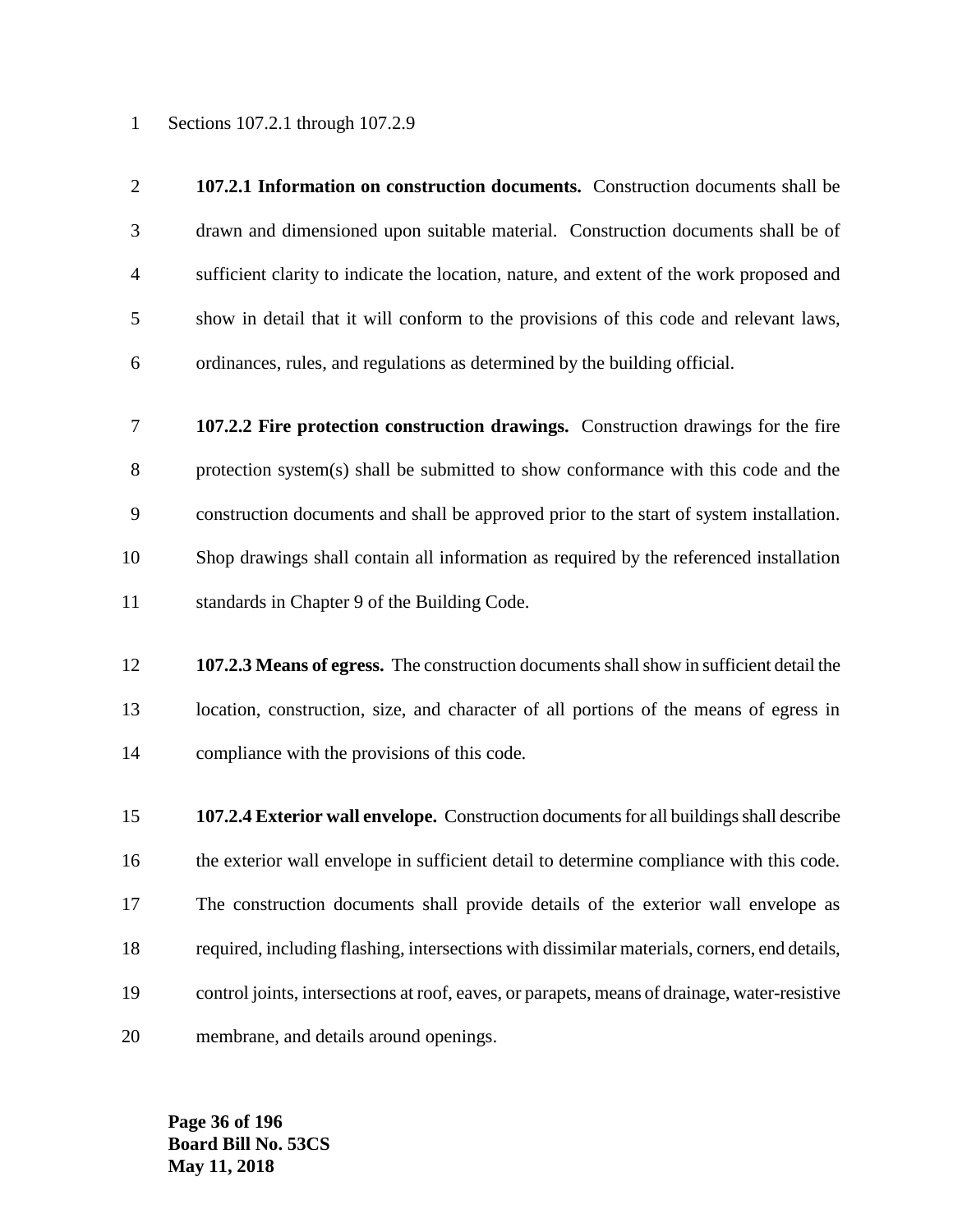The construction drawings shall include manufacturing installation instructions that provide supporting documentation that the proposed penetration and opening details described in the construction documents maintain the weather resistance of the exterior wall envelope. The supporting documentation shall fully describe the exterior wall system which was tested, where applicable, as well as the test procedure used.

 **107.2.5 Site plan.** The construction documents submitted with the application for permit shall be accompanied by a site plan showing to scale the size and location of new construction and existing structures on the site, distances from lot lines, the established street grades and the proposed finished grades, and, as applicable, flood hazard areas, floodways, and design flood elevations; and it shall be drawn in accordance with an accurate boundary line survey. In the case of demolition, the site plan shall show construction to be demolished and the location and size of existing structures and construction that are to remain on the site or plot. The building official is authorized to waive or modify the requirements for a site plan when the application for permit is for alteration or repair or when otherwise warranted.

 **107.2.5.1 Change in site plan.** A lot shall not be changed, increased, or diminished in area from that shown on the official site plan until a revised site plan is resubmitted showing such changes accompanied by proof that the documents have been filed in the Recorder of Deeds Office and approved under the Zoning Ordinance; except that such revised site plan will not be required if the change is caused by reason of an official street or alley opening, street widening, or other public

**Page 37 of 196 Board Bill No. 53CS May 11, 2018**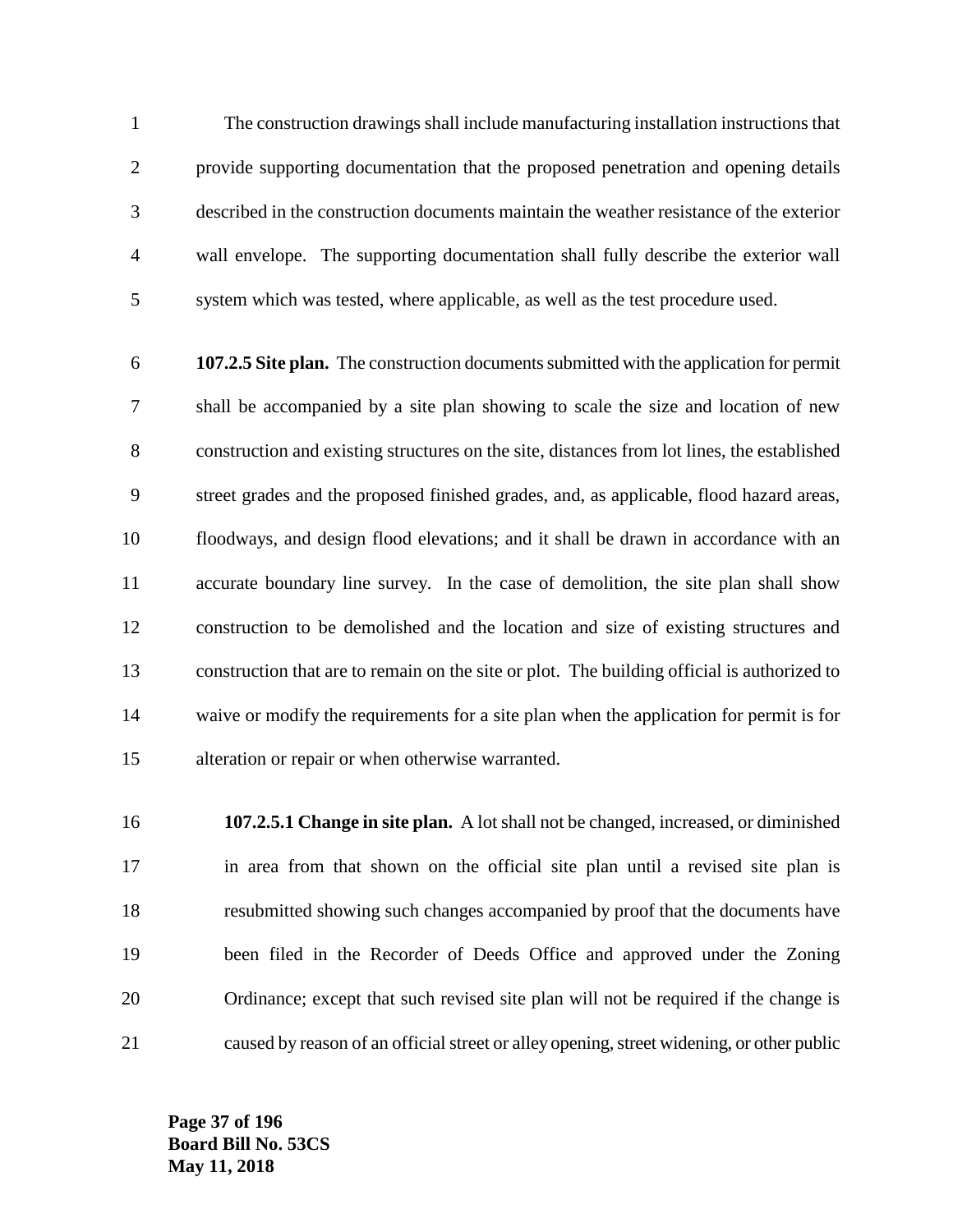improvement.

| $\overline{2}$ | 107.2.6 Structural information. For other than one- and two-family dwellings or             |
|----------------|---------------------------------------------------------------------------------------------|
| 3              | existing multiple-family dwellings with no more than four units, the construction           |
| $\overline{4}$ | documents shall provide the information specified in Section 1603 of the Building Code.     |
| 5              | 107.2.7 Manufacturer's installation instructions.<br>Manufacturer's installation            |
| 6              | instructions, as required by this code, shall be available on the job site at the time of   |
| 7              | inspection.                                                                                 |
| 8              | 107.2.8 Information of braced wall design. For buildings and structures utilizing           |
| 9              | braced wall design, and where required by the building official, braced wall lines shall be |
| 10             | identified on the construction documents. Pertinent information including, but not          |
| 11             | limited to, bracing methods, location and length of braced wall panels, and foundation      |
| 12             | requirements of braced wall panels at top and bottom shall be provided.                     |
| 13             | 107.2.9 Information for construction in flood hazard areas. For buildings and               |
| 14             | structures located in whole or in part in flood hazard areas, construction documents shall  |
| 15             | include:                                                                                    |
| 16             | 1. Delineation of flood hazard areas, floodway boundaries, and flood zones, and the         |
| 17             | design flood elevation, as appropriate;                                                     |
| 18             | The elevation of the proposed lowest floor, including basement; in areas of<br>2.           |
| 19             | shallow flooding (AO zones), the height of the proposed lowest floor, including             |
| 20             | basement, above the highest adjacent grade;                                                 |

**Page 38 of 196 Board Bill No. 53CS May 11, 2018**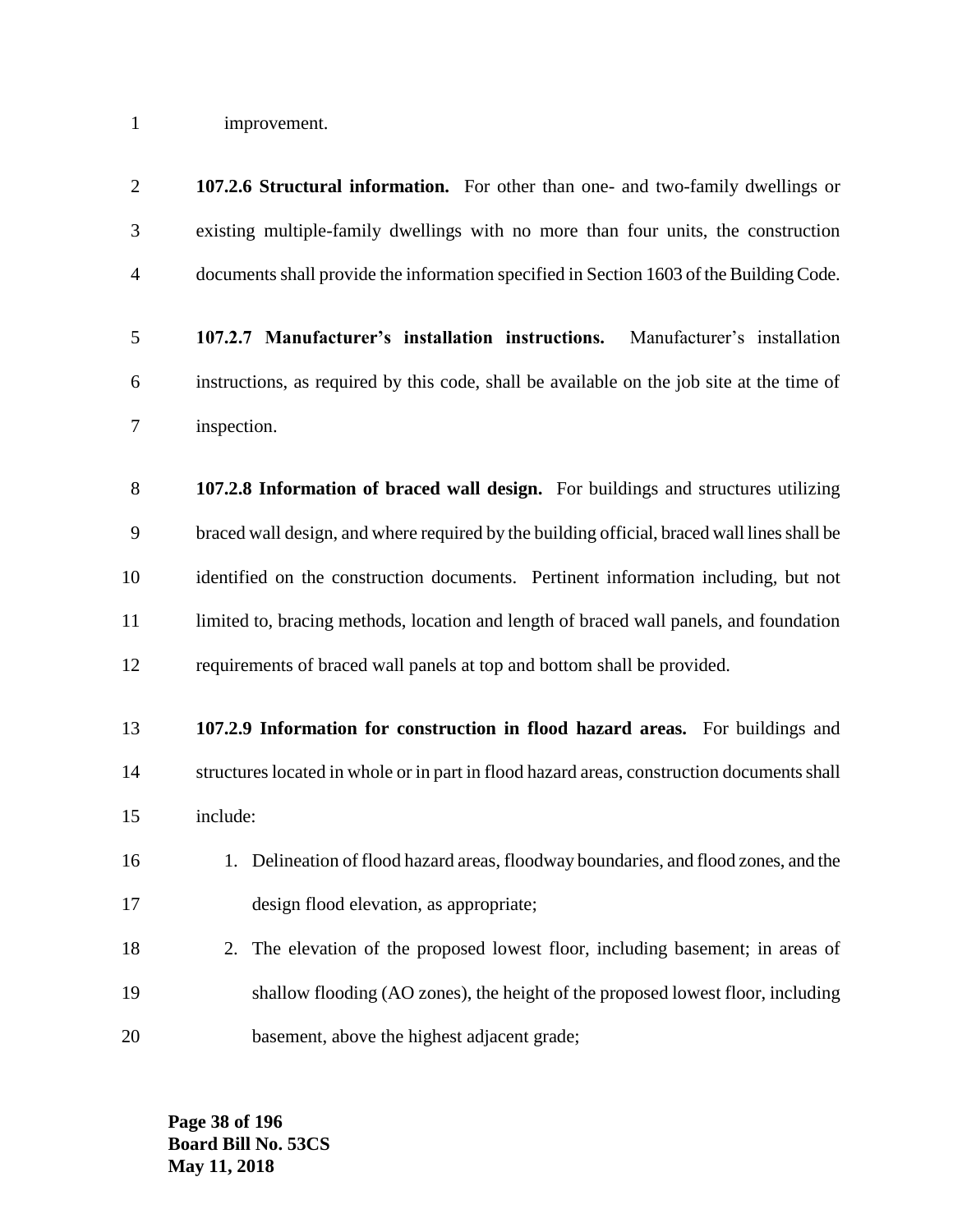- 3. The elevation of the bottom of the lowest horizontal structural member in coastal high hazard areas (V zone); and
- 4. If design flood elevations are not included on the community's Flood Insurance Rate Map (FIRM), the building official and the applicant shall obtain and reasonably utilize any design flood elevation and floodway data available from other sources.
- **107.3 Examination of documents.** The building official shall examine or cause to be examined the construction documents for code compliance.
- **107.3.1 Approval of construction documents.** The building official shall stamp three sets of construction documents "APPROVED", and at least one set of such approved construction documents shall be retained by the building official and one set shall be kept at the building site, open to the inspection of the building official or an authorized representative at all reasonable times. If additional "APPROVED" sets are required by 14 the applicant, a charge shall be made as listed in Table 109.3.1.
- **107.3.2 Previous approvals.** This code shall not require changes in the construction documents, construction or designated occupancy of a building or structure for which a lawful permit has been heretofore issued or otherwise lawfully authorized, and the construction of which has been actively prosecuted in good faith within 180 days after the effective date of this ordinance and has not been abandoned. When the codes adopted by the City of Saint Louis change from one edition to another, the work shall be 21 permitted to be completed under the codes in effect when the permit for said work was

**Page 39 of 196 Board Bill No. 53CS May 11, 2018**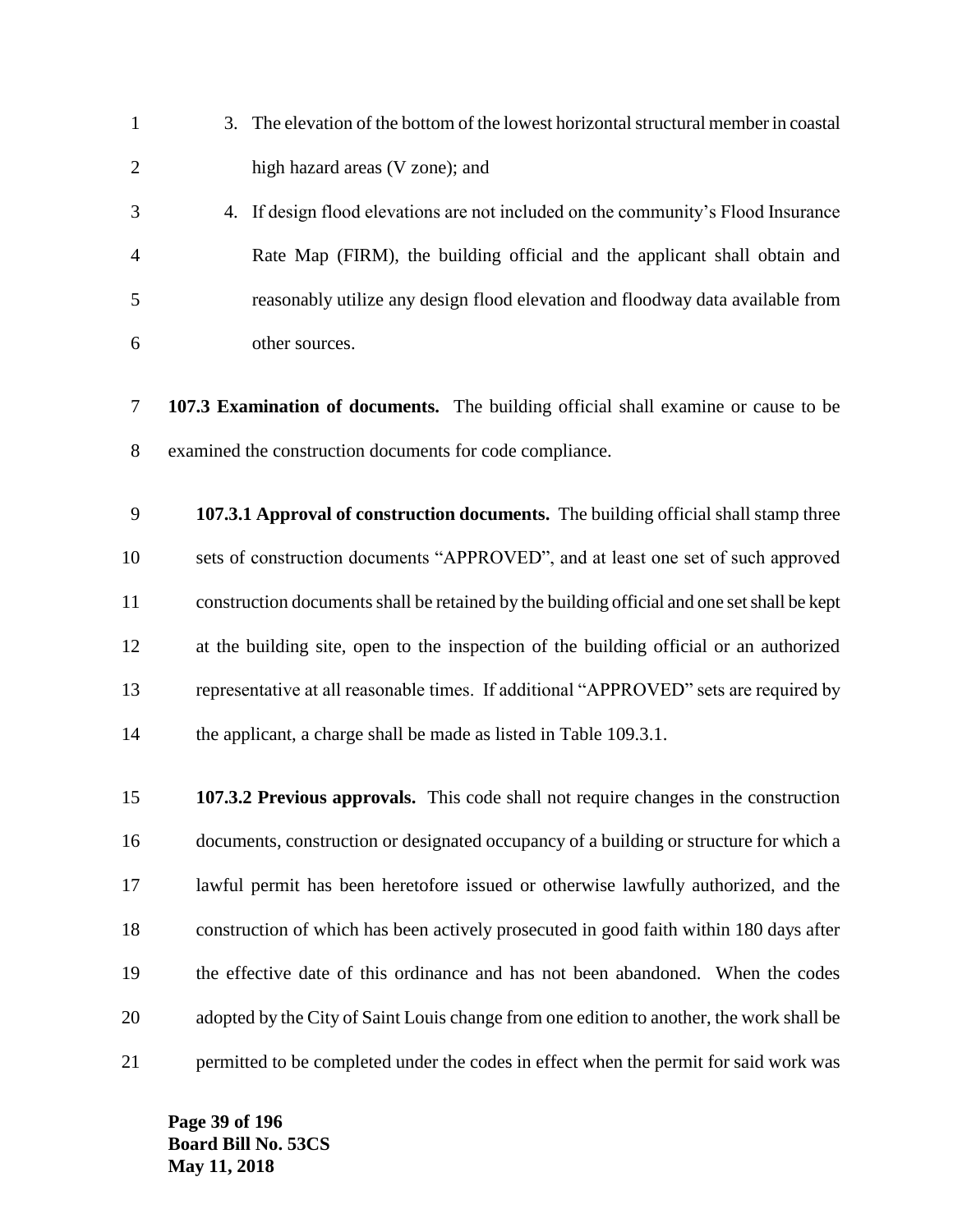originally issued.

 **107.3.2.1 Code transition.** Unless requirements imposed by Federal law or State statute have changed, permits applied for within six months of the effective date of this ordinance shall be permitted to be reviewed and approved under the former code if there is written evidence of a preliminary plan exam review of the project under the former code. The cover sheet of the construction documents shall show under which code the project was designed.

 **107.3.3 Phased approval.** The building official is authorized to issue a permit for the construction of foundations or any other part of a building or structure before the construction documents for the whole building or structure have been submitted, provided that adequate information and detailed statements have been filed complying with pertinent requirements of this code. The holder of such permit for the foundation or other parts of a building or structure shall proceed at the holder's own risk with the building operation and without assurance that a permit for the entire structure will be granted.

 **107.3.4 Design professional in responsible charge.** When it is determined that documents be prepared by a Missouri licensed design professional, the building official shall be authorized to require the owner or the owner's authorized agent to engage and designate on the building permit application a Missouri licensed design professional who shall act as the Missouri licensed design professional in responsible charge. If the circumstances require, the owner or the owner's authorized agent shall designate a

**Page 40 of 196 Board Bill No. 53CS May 11, 2018**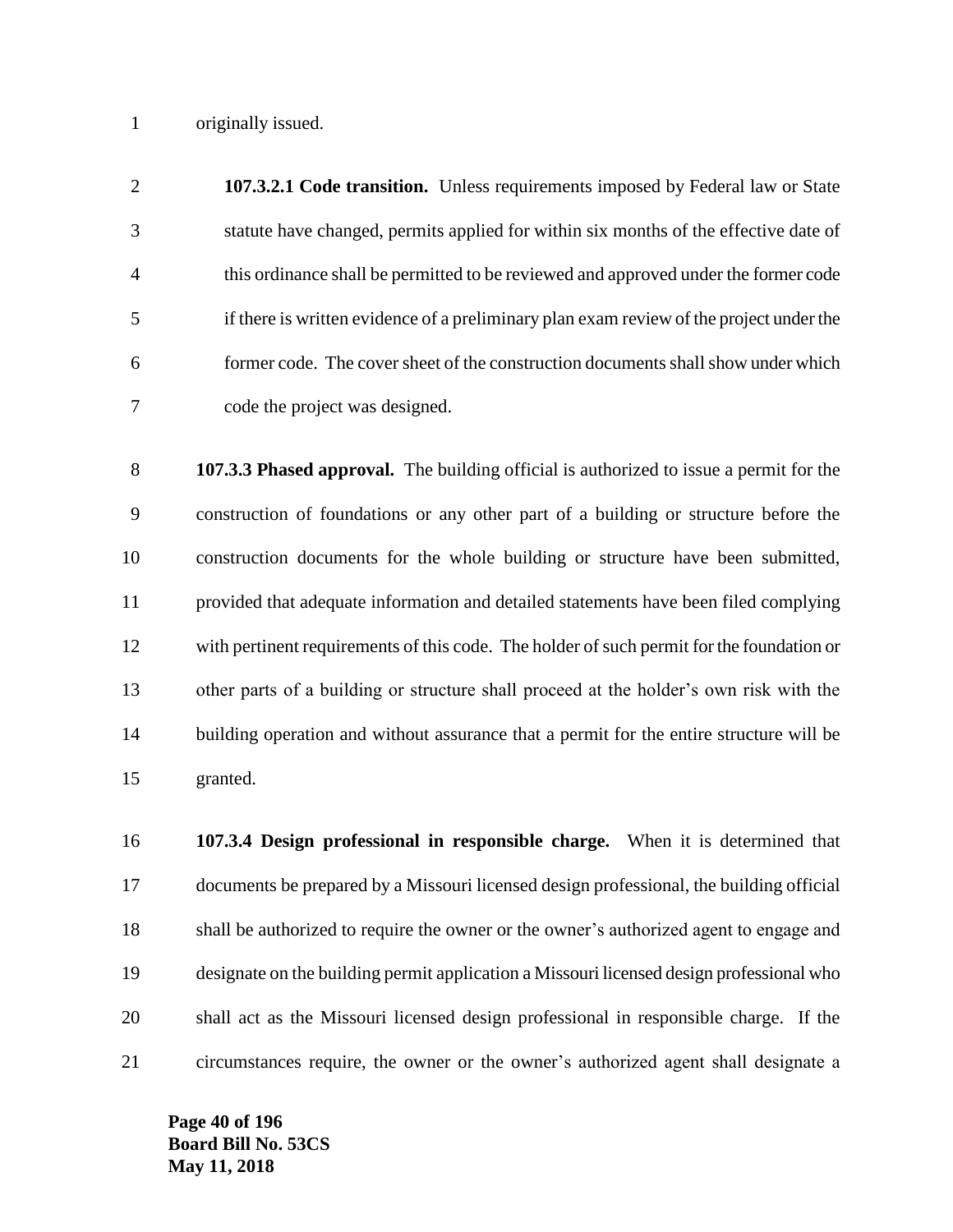substitute Missouri licensed design professional in responsible charge who shall perform the duties required of the original Missouri licensed design professional in responsible charge. The building official shall be notified in writing by the owner or the owner's authorized agent if the Missouri licensed design professional in responsible charge is changed or is unable to continue to perform the duties.

 The Missouri licensed design professional in responsible charge shall be responsible for reviewing and coordinating submittal documents prepared by others, including phased and deferred submittal items, for compatibility with the design of the building. Where structural observation is required by Section 1710 of the Building Code, the inspection program shall name the individual or firms who are to perform structural observation and describe the stages of construction at which structural observation is to occur. See also duties specified in Section 1704 of the Building Code.

 **107.3.4.1 Deferred submittals.** For the purposes of this section, deferred submittals are defined as those portions of the design that are not submitted at the time of the application and that are to be submitted to the building official within a specified period.

 Deferral of any submittal items shall have the prior approval of the building official. The Missouri licensed design professional in responsible charge shall list the deferred submittals on the construction documents for review by the building official.

 The Missouri licensed design professional in responsible charge shall review the deferred submittal items and forward them to the building official with a notation

**Page 41 of 196 Board Bill No. 53CS May 11, 2018**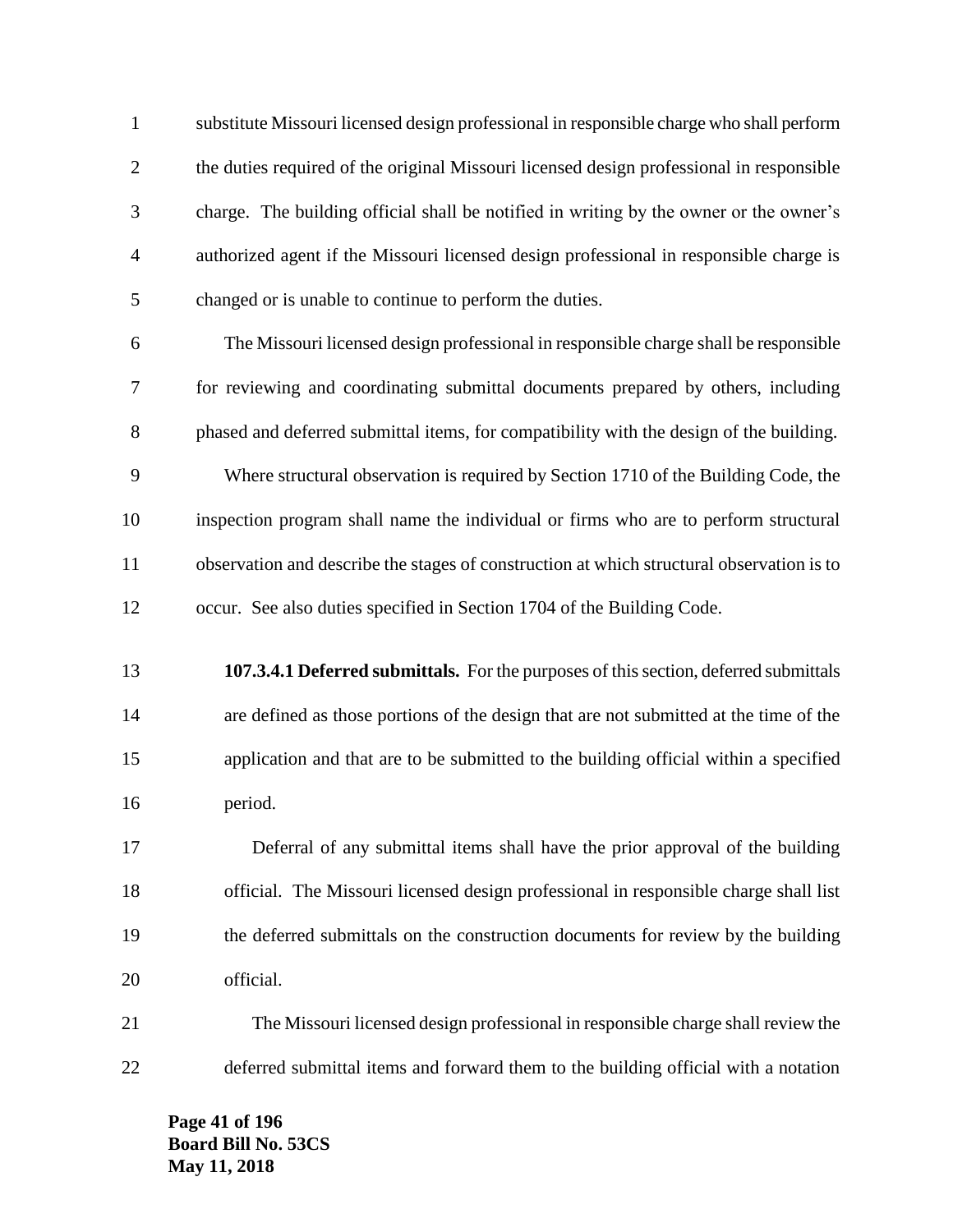indicating that they have been reviewed and found to be in general conformance with the design of the building. The deferred submittal items shall not be installed until their design and submittal documents have been approved by the building official.

 **107.3.4.2 Engineering details.** The building official shall require to be filed adequate details of structural, plumbing, mechanical, and electrical work including computations, loadings, and structural analysis and other essential technical data. All construction documents shall bear an original embossed or wet ink seal, original ink signature and the date the documents were sealed by the Missouri licensed design professional responsible for the design as required by State Statute. Such calculations shall be permitted to be accepted by the building official as complying with the conditions of this code without the need to verify the calculations or their engineering analysis.

 **107.4 Amended construction documents.** Work shall be installed in accordance with the approved construction documents. Any changes to the approved scope of work shall be submitted for approval as an addendum to the approved construction documents.

**SECTION 108**

## **TEMPORARY STRUCTURES AND USES**

 **108.1 General.** The building official is authorized to issue a permit for temporary structures and temporary uses. Such permits shall be limited as to time of service, but shall not be permitted for more than 180 days. The building official is authorized to grant extensions for

**Page 42 of 196 Board Bill No. 53CS May 11, 2018**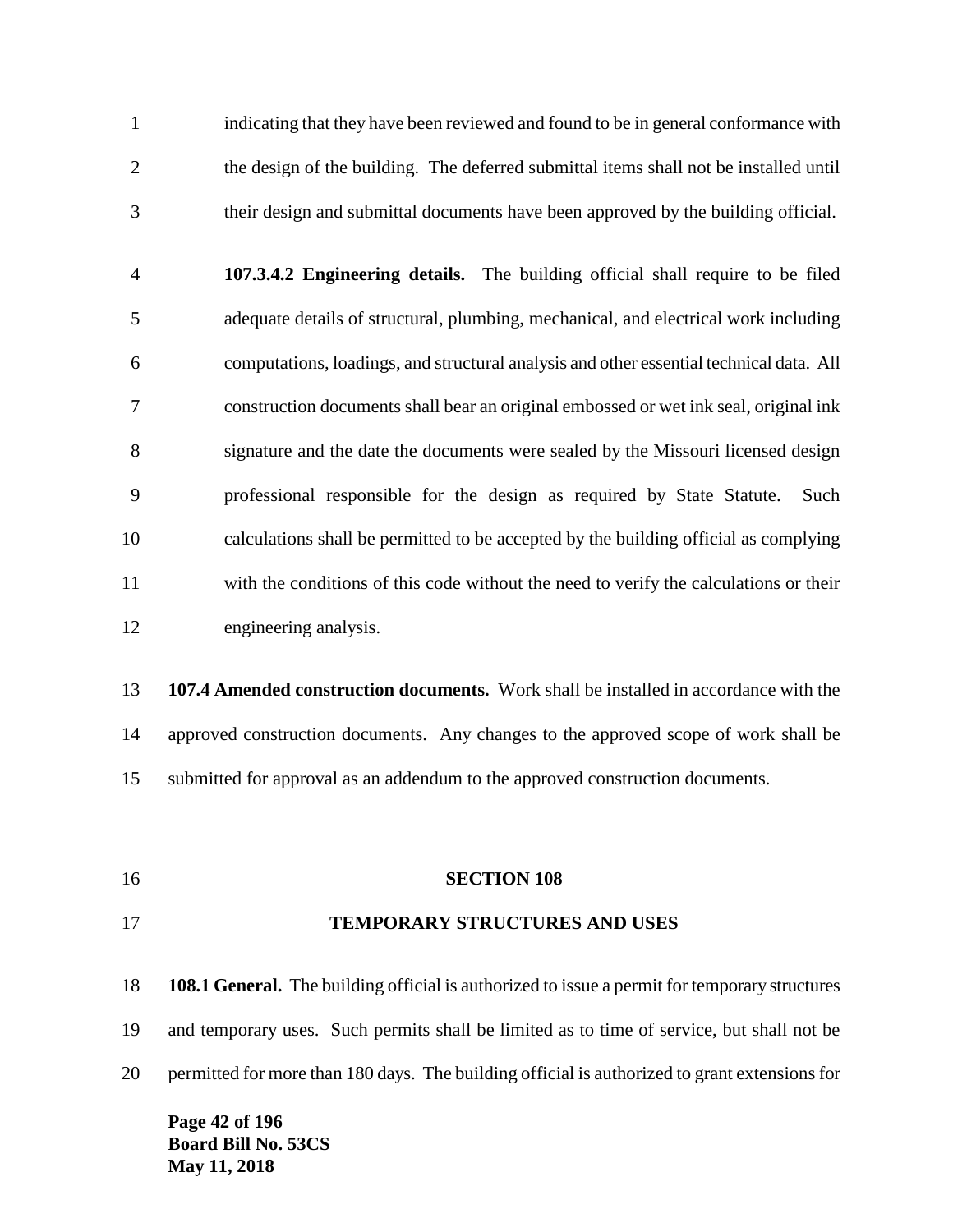demonstrated cause.

 **108.2 Conformance.** Temporary construction and uses shall conform to the structural strength, fire safety, means of egress, light, ventilation, and sanitary requirements of this code as necessary to insure the public health, safety, and general welfare.

 **108.3 Temporary power.** The building official is authorized to give permission to temporarily supply and use power in part of an electric installation before such installation has been fully completed and the final certificate of completion has been issued. The part covered by the temporary certificate shall comply with the requirements specified for temporary lighting, heat or power in the Electrical Code.

 **108.4 Termination of approval.** The building official is hereby authorized to terminate such permit for a temporary structure or use and to order the temporary structure or use to be discontinued.

 **SECTION 109 FEES**

 **109.1 General.** No permit, certificate, or inspection report required by the provisions of this code shall be released or issued until the fees listed in this section have been paid to the City of Saint Louis; nor shall an amendment to a permit be released until the additional fees have been paid. In collecting said fees, the building official is authorized to accept personal checks as payment; however, non-payment by said checking account shall be considered as a

**Page 43 of 196 Board Bill No. 53CS May 11, 2018**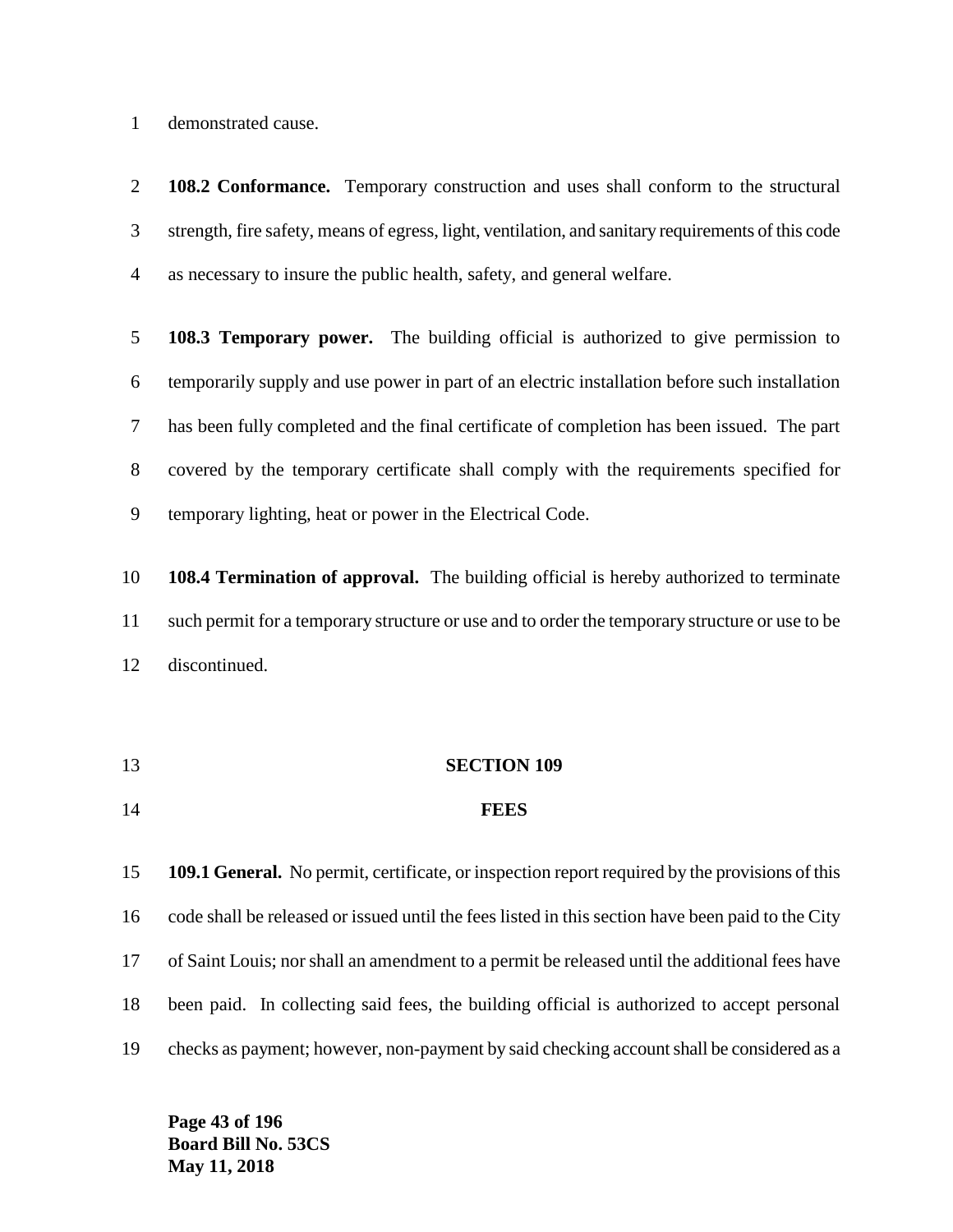violation of this code and is cause for suspension or revocation of permits, certificates, or reports issued or released for such personal check payment. If a permit is suspended or revoked for non-payment of a fee or for insufficient funds, an additional \$25 shall be collected to cover administrative costs.

 **109.1.1 Fees other than herein prescribed.** The payment of fees listed in this section shall not relieve the applicant or holder of any permit or any certificate of occupancy from the payment of other fees which shall be prescribed by law or ordinance for water taps, sewer connections, plumbing permits, mechanical permits, electrical permits, sprinkler permits, fire alarm permits, or fees for inspections or other privileges or requirements, both within and without the jurisdiction of the Division of Building and Inspection.

 **109.2 Schedule of permit fees.** Fees for permits for construction shall be as established as follows:

 **109.2.1 Application fee.** An application fee is an administrative charge made for processing permit applications, preparing a Certificate of Flood Plain Status, or conducting a Building Line Survey and shall be as listed in Table 109.3.1.

 **109.2.2 New construction and additions.** The building permit fee for new construction and additions will be based on the total estimated cost of construction, and shall be charged at the rate listed in Table 109.3.1 for new construction and additions. For the purpose of determining a fee, total construction costs shall include all costs for normal

**Page 44 of 196 Board Bill No. 53CS May 11, 2018**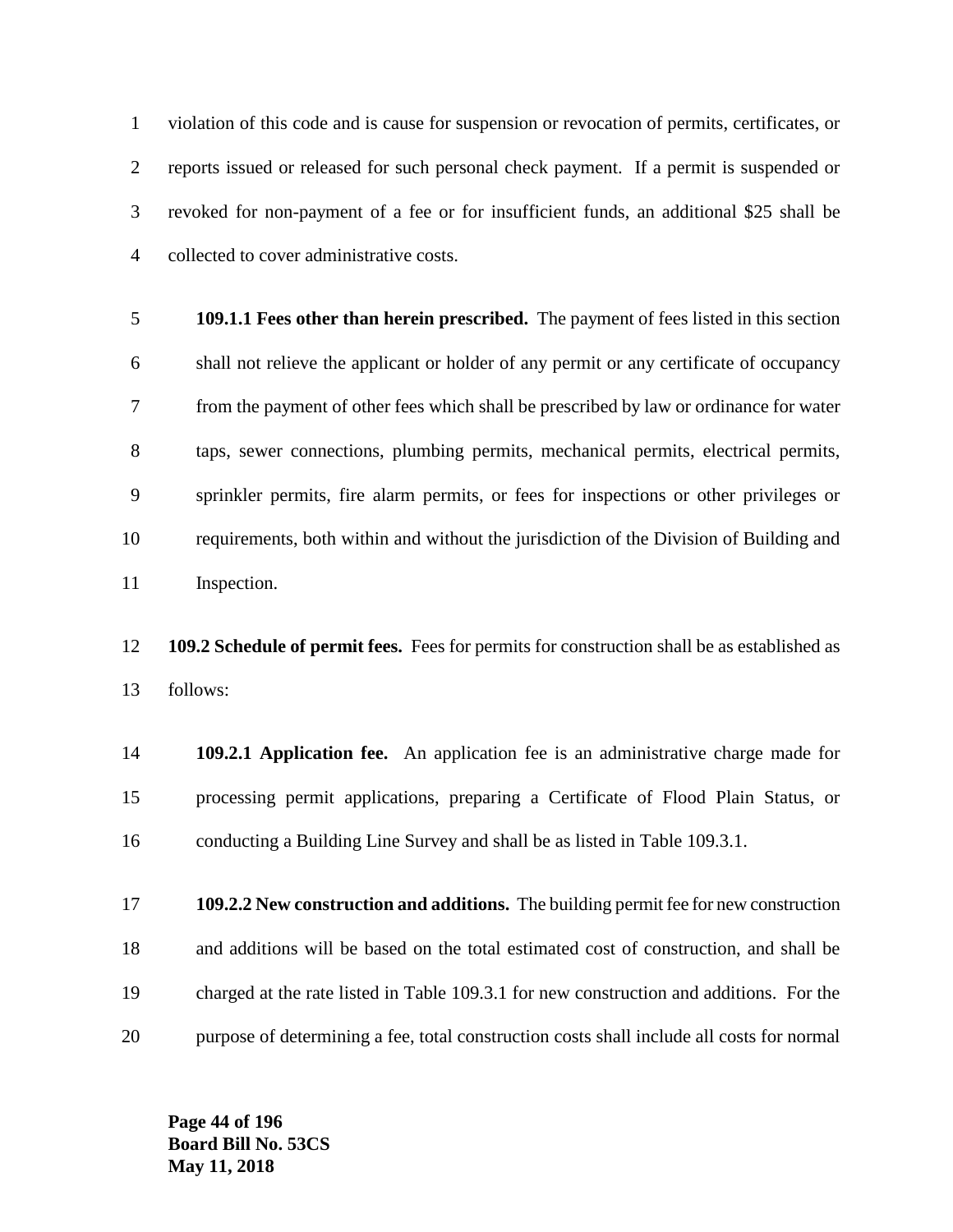site preparation including grading, excavation, and backfill; structural work; interior and exterior finishes; and plumbing, mechanical, and electrical work. The following shall be permitted to be excluded from total construction costs: the cost to install sprinkler, standpipe, and fire alarm systems; and signs. **109.2.3 Miscellaneous structures and site work.** The fee for a permit for, including but not limited to, retaining walls, fences and site-work (including parking lots) shall be based on the estimated total cost of the construction at the rate listed in Table 109.3.1. **109.2.4 Alterations and repairs.** The fee for a permit for alterations or repairs to a building or structure shall be based on the estimated total cost of said alterations or repairs and shall be charged at the rate listed in Table 109.3.1. **109.2.5 Tanks, devices, etc.** The fee for a permit for the installation of a tank, device, 12 equipment, or other structure or facility shall be as listed in Table 109.3.1. **109.2.6 Tents, amusement booths.** The fee for a permit for the construction, installation, or erection of a tent or amusement booth shall be as listed in Table 109.3.1. This shall include all those for private parties, picnics, carnivals, circuses, or traveling exhibitions. **109.2.7 Moving of buildings.** The fee for a permit to move a building or structure from one lot to another, or to a new location on the same lot, shall be as listed in Table 109.3.1. In the event that a building or structure is to be moved from a point within the City of Saint Louis to a point outside the city, the fee for the moving permit shall be

**Page 45 of 196 Board Bill No. 53CS May 11, 2018**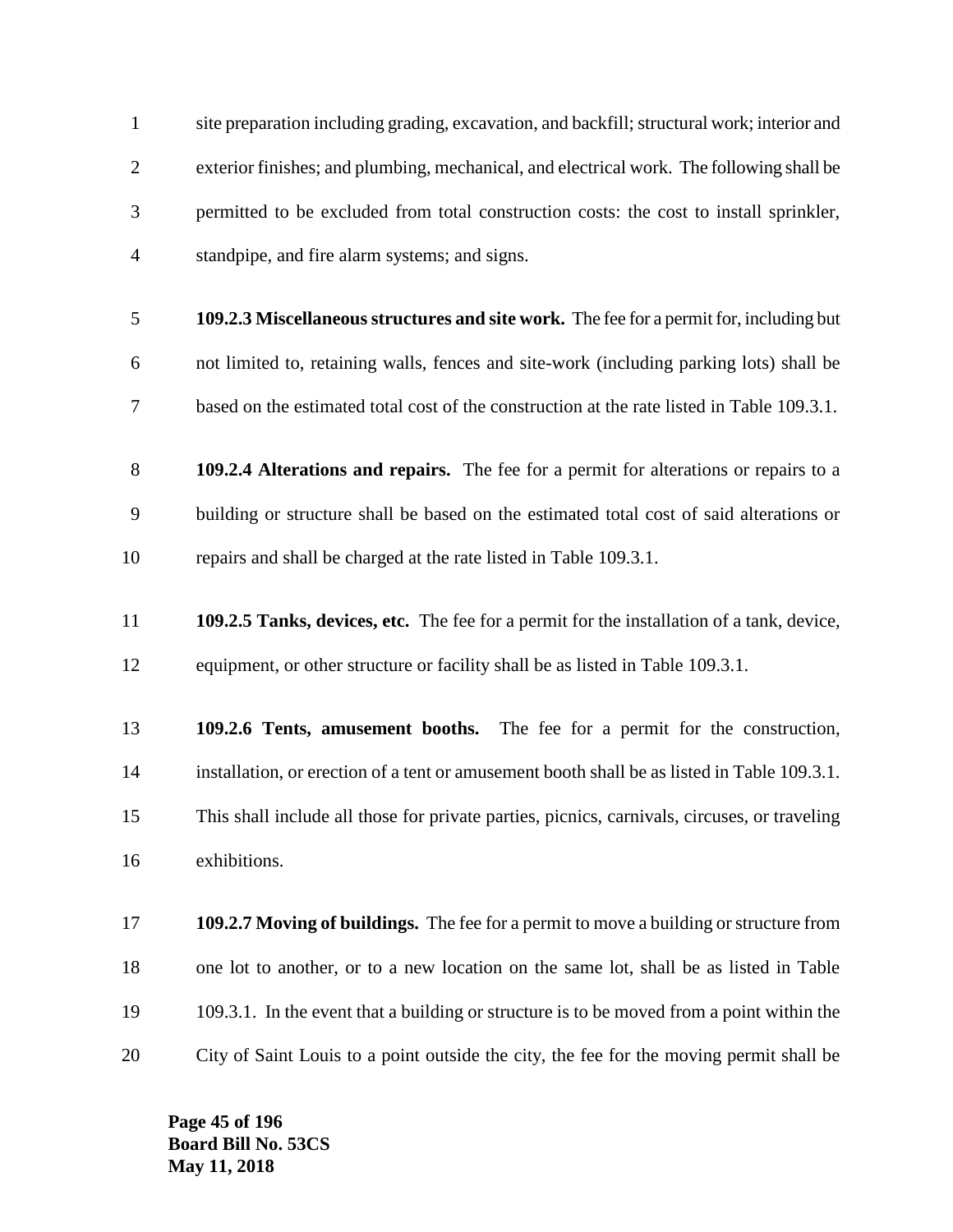based on the estimated total cost of restoration of the original site to a safe and satisfactory condition plus that portion of the moving cost which covers the journey to the city limits. In the event that a building or structure is to be moved from the outside of the City of Saint Louis to a point inside the city limits, the fee for the moving permit shall be based on the estimated total cost of the portion of the journey from the city limits to the site of re-erection.

- **109.2.7.1 New foundations.** Before any building or structure is moved to a new foundation, a separate building permit shall be obtained for the construction of said new foundation; the fee for the permit for said foundation shall be as listed in Table 109.3.1. In addition, all additional electrical, mechanical, and plumbing permits shall be obtained.
- **109.2.8 Explosives.** The fee for a permit for the use of explosives for blasting in connection with demolition, excavation, construction, or other building operations shall 14 be as listed in Table 109.3.1. When a blasting operation consists of a series of blasts at intervals of distance, such as blasting a trench for the installation of utilities, and the 16 extent of the blasting operations exceeds 250 feet in length, the fee for a permit shall be charged for the first 250 feet of the operation with an additional fee for each additional 18 250 feet or any portion thereof. The fee for a permit for the use of explosives shall cover the issuance of the permit and shall also cover pre-blasting survey inspection and post- blasting survey inspection of all property within 250 feet of the blasting operation. In addition, a separate permit shall be required under the Fire Code for the transportation,

**Page 46 of 196 Board Bill No. 53CS May 11, 2018**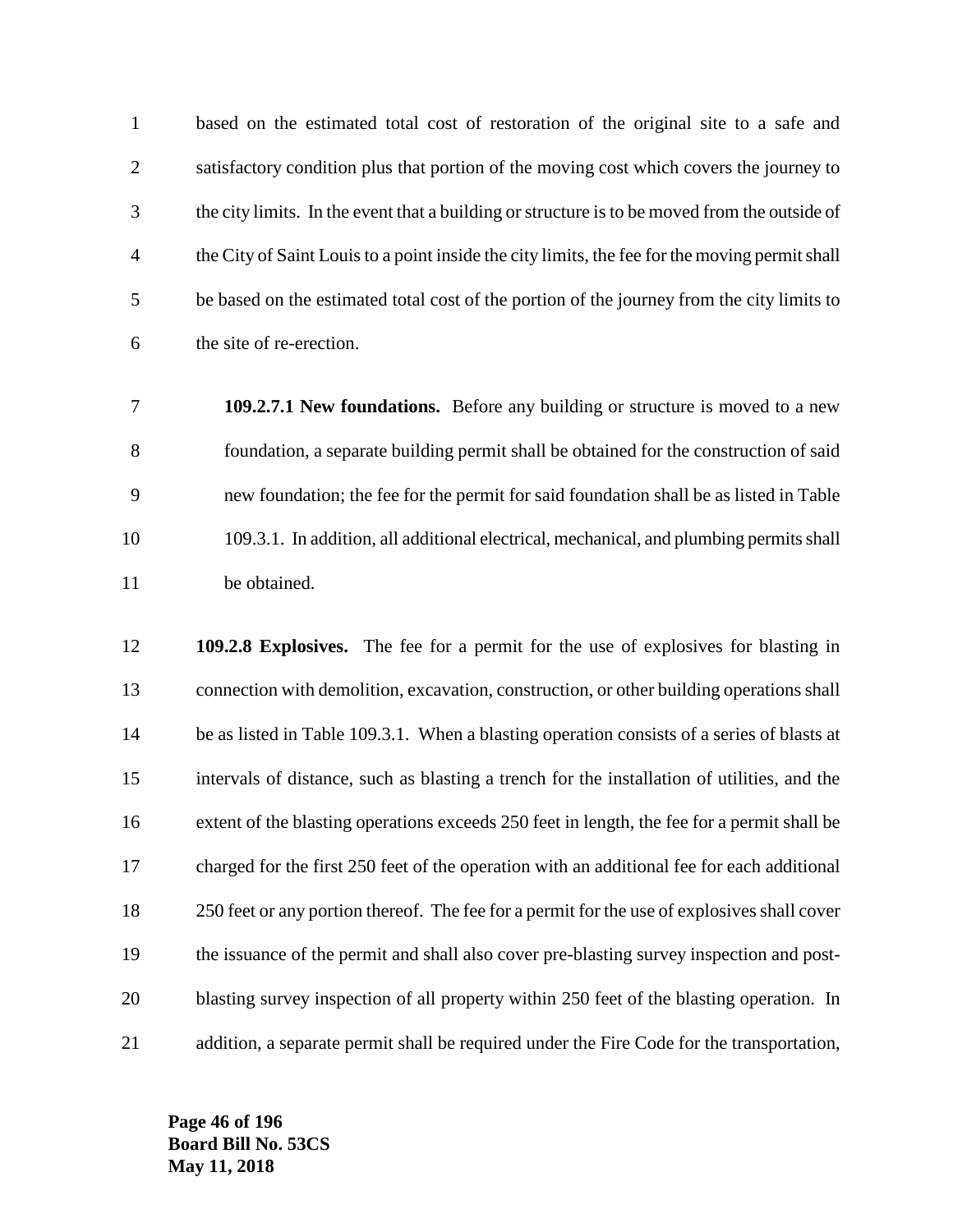storage, or use of explosives.

- **109.2.9 Addendum to permit.** Fees for addendums to issued permits shall be as follows:
- 1. Where an addendum includes work that will increase the construction cost of the complete project, the fee listed in Table 109.3.1 shall be calculated on the additional cost incurred by the change in scope, and shall include application, special demolition fund, and lead remediation fees.
- 2. Where an addendum does not include work that will increase the construction cost of the complete project, or includes work or removal of work that decreases 10 the cost of the complete project, a minimum fee as listed in Table 109.3.1 and an application fee shall apply.
- **109.2.10 Special demolition fund.** There shall be an additional fee charged on all building permits based on the total estimated cost of construction, and shall be charged at 14 the rate listed in Table 109.3.1 for the special demolition fund.
- **109.2.11 Lead remediation fund.** There shall be an additional fee charged on all building permits based on the total estimated cost of construction, and shall be charged at 17 the rate listed in Table 109.3.1 for the special lead remediation fund.
- **109.2.12 Vacant building registration fee.** A semiannual registration fee of \$200 shall be charged to the owner of any parcel of residential property improved by a residential structure, or commercial property improved by a structure containing multiple dwelling

**Page 47 of 196 Board Bill No. 53CS May 11, 2018**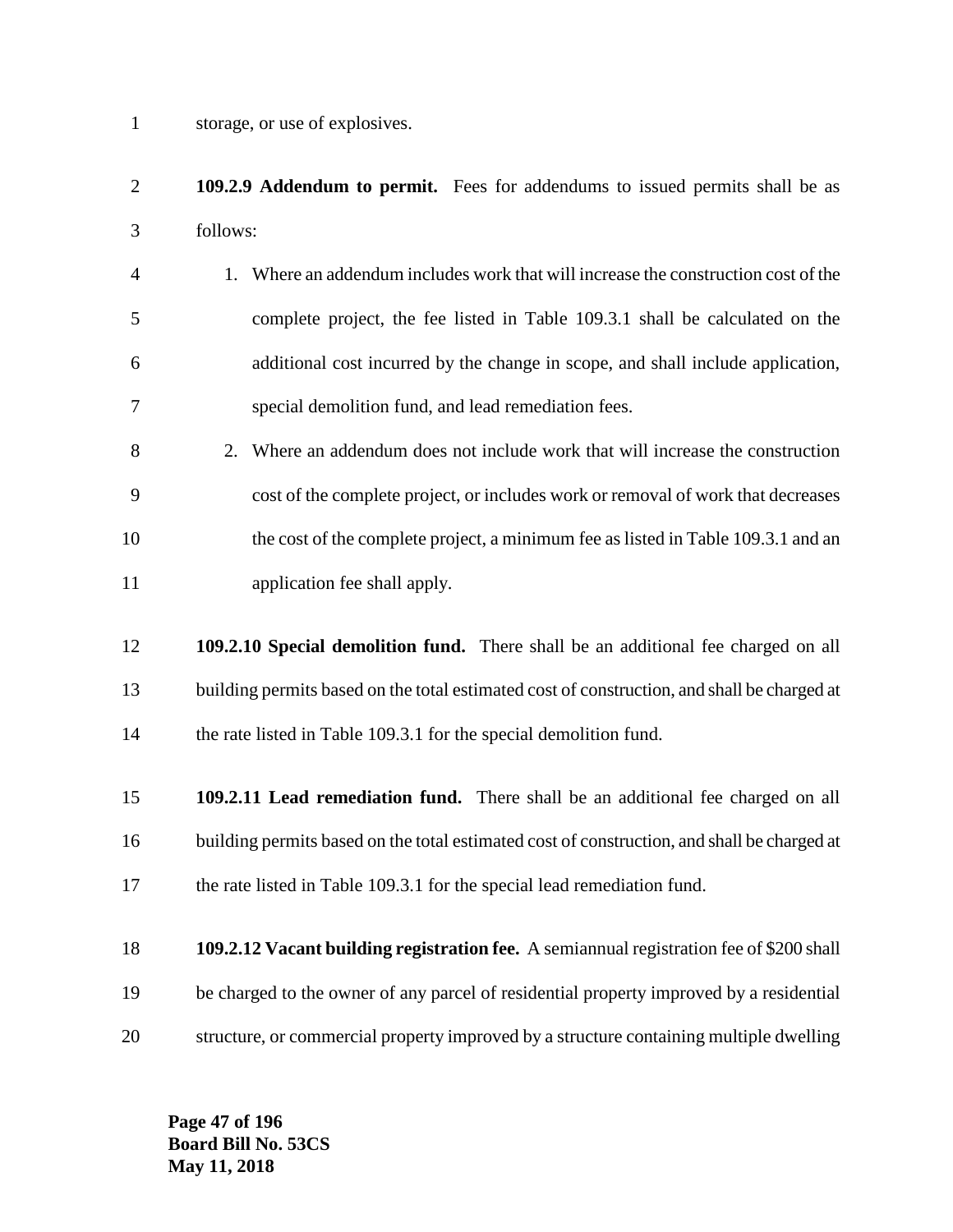units, which is vacant and has been vacant for at least six months, and which is violation of this code.

- **109.2.13 Fee for duplicate copy.** Any person requesting a copy of a building permit, occupancy permit, or certificate of inspection issued under this code, or the holder of any permit for similar purpose issued by the building official under any previous code or ordinance, can obtain a duplicate or re-issued copy of said permit for a fee of one dollar per copy. This fee is listed in Table 109.3.1.
- **109.2.14 Fee for occupancy permit.** Fees for the issuance of an occupancy permit shall be as listed in Table 109.3.1. There shall be no charge for the issuance of the original occupancy permit upon completion of construction in accordance with the building permit for new buildings or buildings hereafter altered with construction costs exceeding \$30,000.
- **109.2.14.1 Fee for temporary or partial occupancy permit.** The fee for a partial occupancy permit shall be as listed in Table 109.3.1.
- **109.2.14.2 Fee for changing the name on an occupancy permit.** Any person requesting a re-issuance of an occupancy permit issued under this code or under any previous code or ordinance due to a change of name can obtain a re-issued copy of said permit for a fee of twenty five dollars per copy. This fee is listed in Table 109.3.1.

**Page 48 of 196 Board Bill No. 53CS May 11, 2018**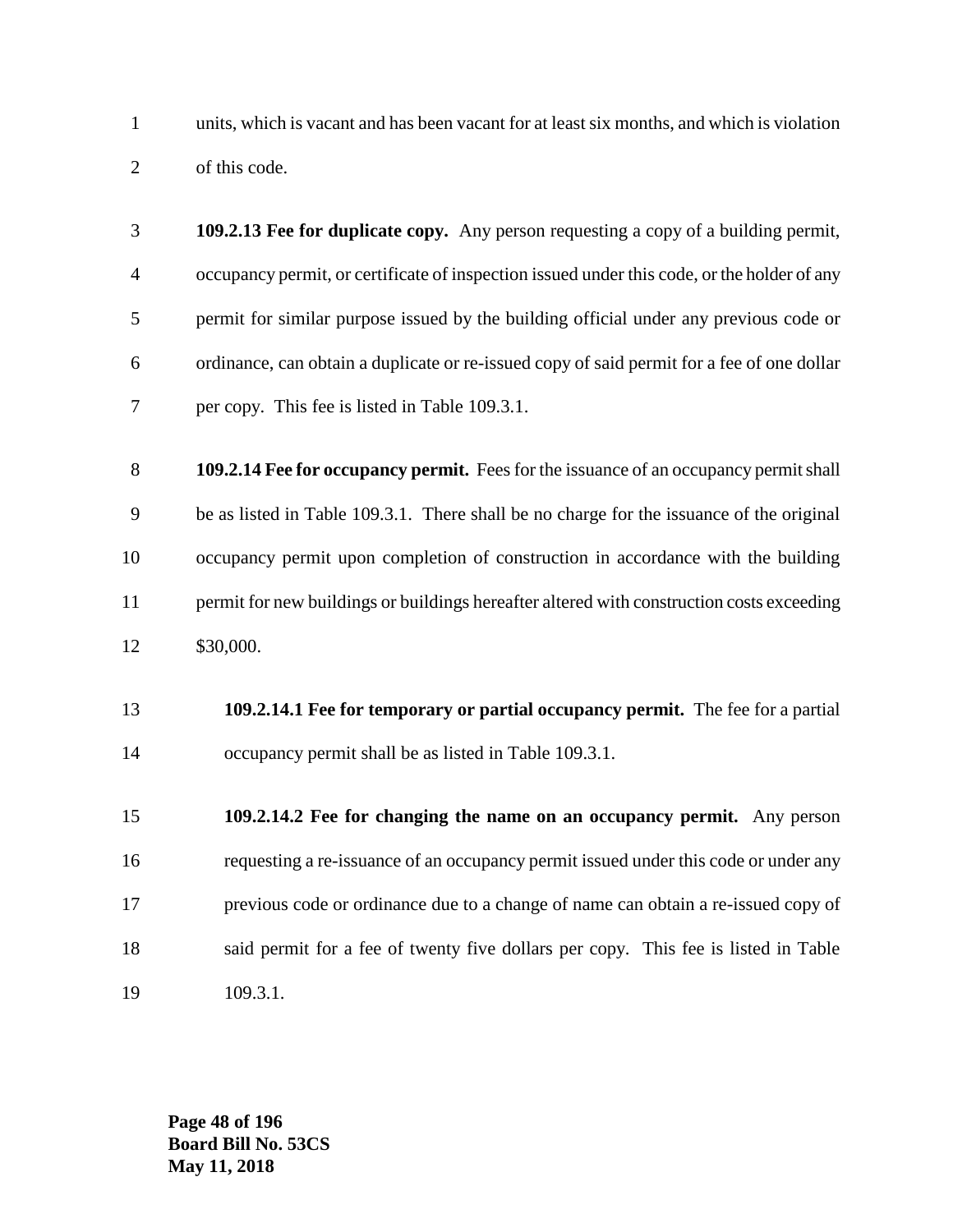**109.2.15 Fee for approving additional sets of construction documents.** Any person requesting additional sets of approved construction documents issued under this code or under any previous code or ordinance shall be charged a fee of one dollar per page. This fee is listed in Table 109.3.1.

 **109.3 Fee tables.** The building official shall cause to be collected all fees as listed in Table 109.3.1 and elsewhere in this code.

 **109.3.1 Fee schedule.** Table 109.3.1 contains fees for permits for new construction and additions; miscellaneous structures; alterations and repairs to existing buildings; tanks; moving of buildings; demolition of structures; blasting for demolition or construction purposes; picnics, carnivals, and circuses or traveling exhibitions; tents; amusement park devices; addendums to permit; the special demolition and lead remediation funds; special inspections; and occupancy.

 **109.3.2 Building permit valuations.** The applicant for a building permit shall provide a total estimated cost of construction for the project at the time of application. For the purpose of determining fees, total construction costs shall include all costs for normal site preparation including grading, excavation, and backfill; structural work; interior and exterior finishes; and plumbing, mechanical, and electrical work. The following shall be permitted to be excluded from total construction costs: the cost to install sprinkler, standpipe and fire alarm systems; and signs.

 If, in the opinion of the building official, the valuation is underestimated on the application, the permit shall be denied, unless the applicant can show detailed

**Page 49 of 196 Board Bill No. 53CS May 11, 2018**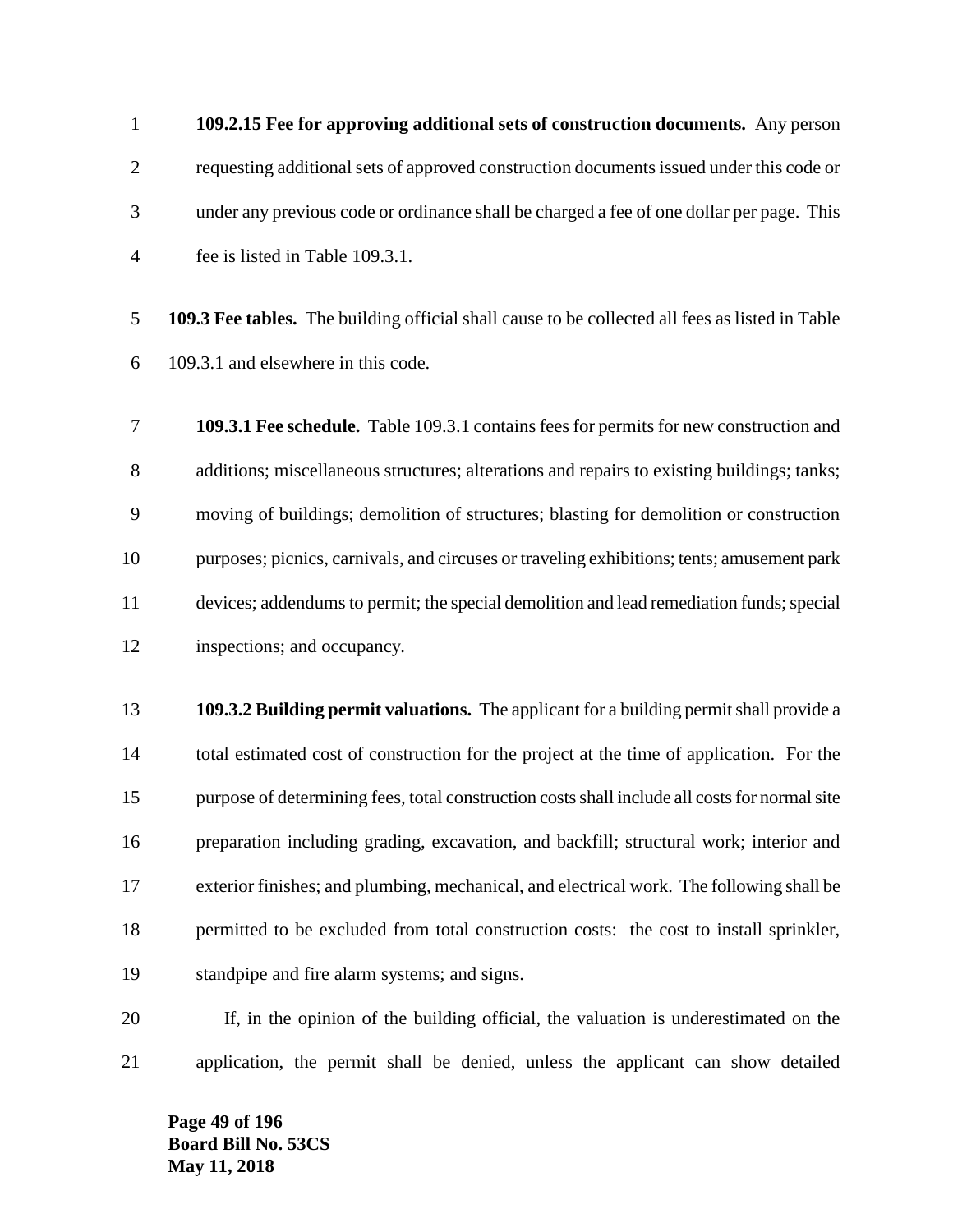| $\mathbf{1}$   | construction estimates for the project to meet the approval of the building official. The      |
|----------------|------------------------------------------------------------------------------------------------|
| 2              | building official shall be permitted to require the submittal of signed and notarized          |
| 3              | construction contracts when the total estimated cost of construction is questioned. Final      |
| $\overline{4}$ | building permit valuation shall be set by the building official.                               |
| 5              | Final costs shall be determined by the building official, if necessary, by multiplying         |
| 6              | the total floor area of the project in square feet by an appropriate square foot cost rate, or |
| 7              | by using the current ICC Building Valuation Data Report for New Construction,                  |
| 8              | Additions, Alterations, Repairs, or Rehabilitation.                                            |

| <b>Item</b>                                                                                                                                                         | Fee                                                             | <b>Minimum</b><br>Fee | <b>Section</b> | <b>Remarks &amp; Requirements</b>                                                                                                  |
|---------------------------------------------------------------------------------------------------------------------------------------------------------------------|-----------------------------------------------------------------|-----------------------|----------------|------------------------------------------------------------------------------------------------------------------------------------|
| APPLICATION FEE; or<br><b>Building Line Survey</b>                                                                                                                  | \$25.00                                                         |                       | 109.2.1        | An administrative charge<br>made for processing<br>applications.                                                                   |
| Certificate of Flood Plain<br><b>Status</b>                                                                                                                         | \$10.00                                                         |                       | 109.2.1        |                                                                                                                                    |
| PERMIT FOR NEW<br><b>CONSTRUCTION AND</b><br><b>ADDITIONS</b>                                                                                                       | \$6.00/\$1000<br>of estimated<br>cost or<br>fraction<br>thereof | \$15.00               | 109.2.2        |                                                                                                                                    |
| <b>MISCELLANEOUS</b><br>STRUCTURES PERMIT -<br>Structures such as towers,<br>retaining walls, floating<br>structures, parking lots,<br>fences, awnings, signs, etc. | \$6.00/\$1000<br>of estimated<br>cost or<br>fraction<br>thereof | \$15.00               | 109.2.3        | For all structures, devices,<br>appurtenances, and equipment<br>requiring permits & not<br>otherwise provided for by this<br>code. |
| PERMIT FOR<br><b>ALTERATIONS &amp;</b><br><b>REPAIRS TO AN</b><br><b>EXISTING BUILDING</b>                                                                          | \$6.00/\$1000<br>of estimated<br>cost or<br>fraction<br>thereof | \$15.00               | 109.2.4        | Permits for flammable and<br>combustible liquids are<br>required under the Fire Code.                                              |

**Table 109.3.1 BUILDING PERMIT FEES FOR STRUCTURES; BLASTING AND INSPECTIONS FEES**

**Page 50 of 196 Board Bill No. 53CS May 11, 2018**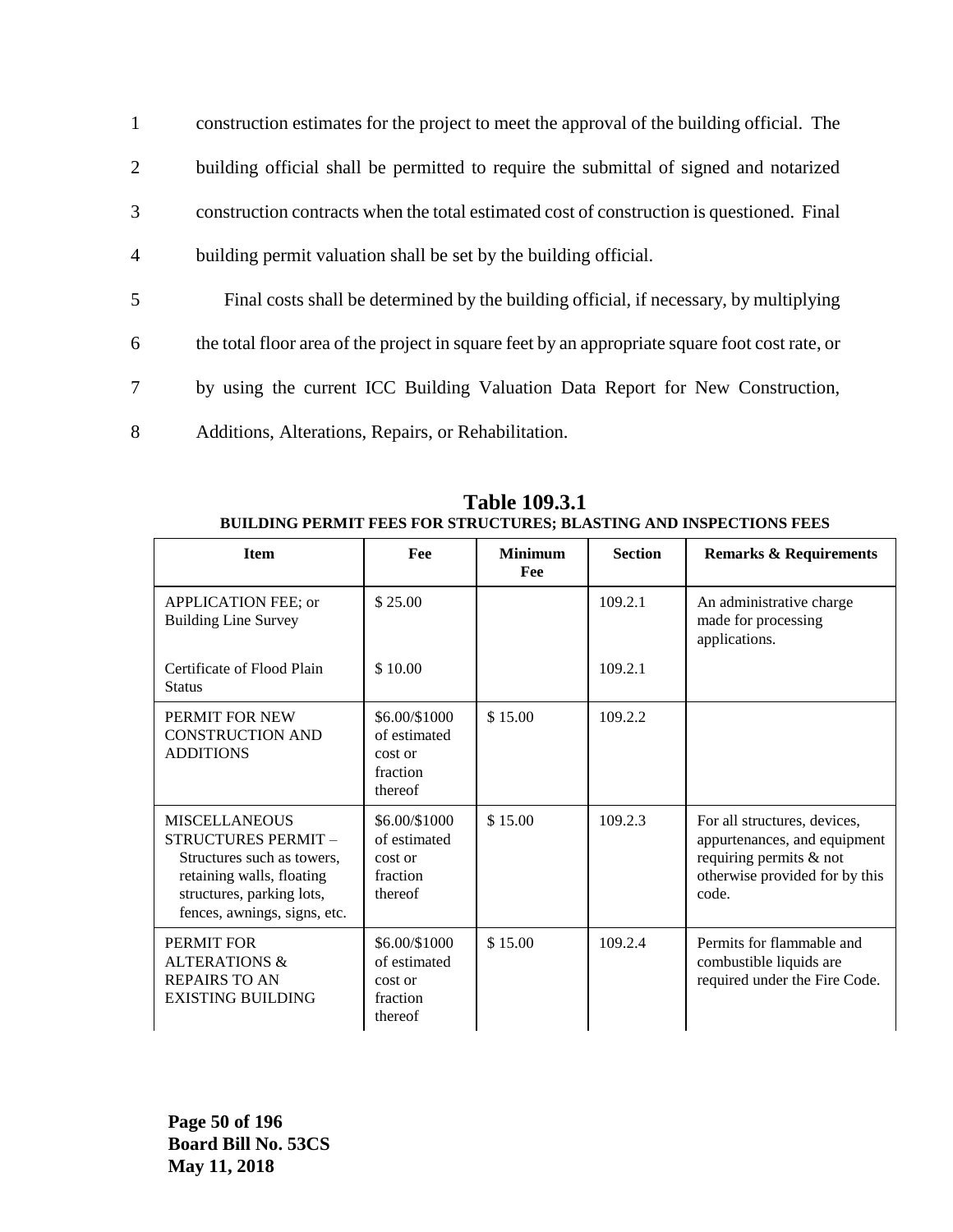| <b>Item</b>                                                                                  | Fee                                                                       | <b>Minimum</b><br>Fee | <b>Section</b> | <b>Remarks &amp; Requirements</b>                                                                                    |
|----------------------------------------------------------------------------------------------|---------------------------------------------------------------------------|-----------------------|----------------|----------------------------------------------------------------------------------------------------------------------|
| <b>TANK PERMIT</b><br>For any purpose except<br>flammable and combustible<br>liquids         | \$6.00/\$1000<br>of estimated<br>cost or<br>fraction<br>thereof           | \$15.00               | 109.2.5        |                                                                                                                      |
| <b>TENT PERMIT</b>                                                                           | \$35.00                                                                   |                       | 109.2.6        | Section 3103 of the Fire<br>Code.                                                                                    |
| <b>MOVING OF BUILDING</b><br><b>PERMIT</b><br>Within City Limits                             | \$1.00/\$100 of<br>estimated cost<br>or fraction<br>thereof               | \$15.00               | 109.2.7        | Estimated cost of moving<br>building to new location plus<br>cost of restoring previous site<br>to a safe condition. |
| To outside City Limits                                                                       | \$1.00/\$100 of<br>estimated cost<br>or fraction<br>thereof               | \$15.00               |                | Estimated cost of moving<br>building to city limits plus<br>cost of restoring previous site<br>to a safe condition.  |
| From outside City Limits to<br>within City Limits                                            | \$1.00/\$100 of<br>estimated cost<br>or fraction<br>thereof               | \$15.00               |                | Estimated cost of moving<br>building from City Limits to a<br>new site.                                              |
| Foundation for building                                                                      | \$6.00/\$1000<br>of estimated<br>cost or<br>fraction<br>thereof           | \$15.00               | 109.2.7.1      |                                                                                                                      |
| <b>EXPLOSIVES PERMIT</b><br>Blasting permit for<br>trenching                                 | \$6.00/250<br>lineal feet or<br>fraction<br>thereof                       | \$100.00              | 109.2.8        | For construction, excavation,<br>or other building operation.                                                        |
| <b>Blasting for demolition</b>                                                               | \$100.00                                                                  | \$100.00              | 109.2.8        | Includes pre- and post-blast<br>survey per building/per blast.                                                       |
| <b>ADDENDUM PERMIT</b><br>Amendment which involves<br>additional dollars in project<br>cost. | \$6.00/\$1000<br>of estimated<br>increased cost<br>or fraction<br>thereof | \$25.00               | 109.2.9        |                                                                                                                      |
| Amendment which involves<br>decrease or no increase in<br>project cost.                      | \$25.00                                                                   | \$25.00               |                |                                                                                                                      |

**Table 109.3.1 BUILDING PERMIT FEES FOR STRUCTURES; BLASTING AND INSPECTIONS FEES**

**Page 51 of 196 Board Bill No. 53CS May 11, 2018**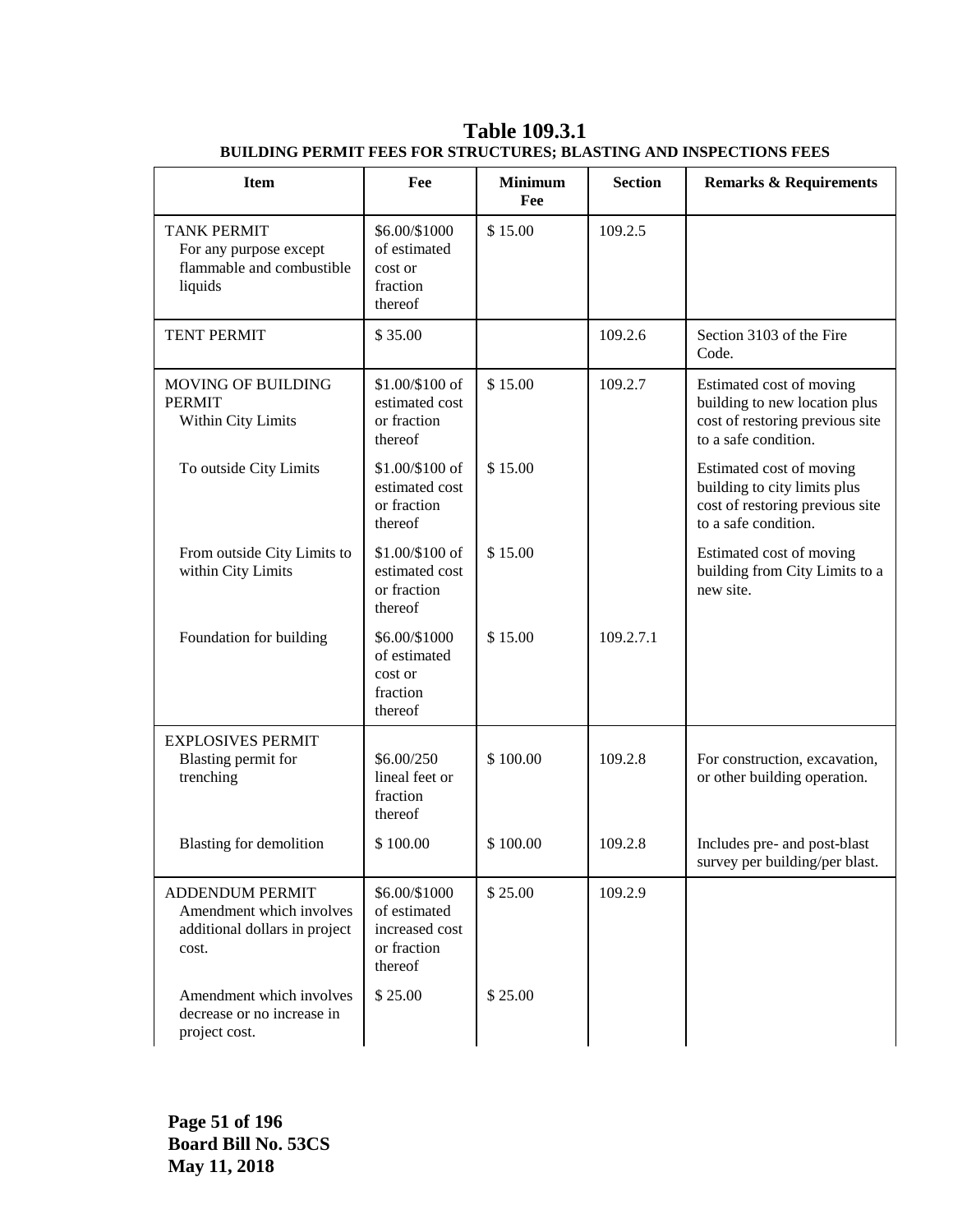| <b>Item</b>                                                                                                                     | Fee                                                                | <b>Minimum</b><br>Fee | <b>Section</b>         | <b>Remarks &amp; Requirements</b>                                                                                                                                             |
|---------------------------------------------------------------------------------------------------------------------------------|--------------------------------------------------------------------|-----------------------|------------------------|-------------------------------------------------------------------------------------------------------------------------------------------------------------------------------|
| SPECIAL DEMOLITION<br><b>FUND</b>                                                                                               | \$2.00/\$1,000<br>of estimated<br>cost or<br>fraction<br>thereof   |                       | 109.2.10               | Special fund approved by the<br>voters.                                                                                                                                       |
| <b>LEAD REMEDIATION</b><br><b>FUND</b>                                                                                          | \$2.00/\$1,000<br>of estimated<br>cost or<br>fraction<br>thereof   |                       | 109.2.11               | Special fund approved by<br>Ordinance 64699.                                                                                                                                  |
| VACANT BUILDING<br><b>REGISTRATION FEE</b>                                                                                      | \$200.00<br>Semi-annually                                          |                       | 121.1                  |                                                                                                                                                                               |
| <b>DUPLICATE COPY OF</b><br><b>BUILDING PERMIT,</b><br><b>OCCUPANCY PERMIT OR</b><br><b>CERTIFICATE OF</b><br><b>INSPECTION</b> | \$1.00 per<br>copy                                                 |                       | 109.2.13               |                                                                                                                                                                               |
| <b>APPLICANT REQUEST</b><br>FOR OCCUPANCY<br><b>PERMIT</b><br>Residential                                                       | \$80.00<br>\$20.00/each<br>additional unit<br>in same<br>structure |                       | 109.2.14<br>109.2.14.1 | Special inspection fees for<br>occupancy permits. This fee<br>is also applicable to partial<br>occupancy permits.<br>When units are inspected on<br>the same site inspection. |
| Commercial 3,500 sq. ft. or<br>less                                                                                             | \$80.00                                                            |                       |                        |                                                                                                                                                                               |
| Commercial over 3,500<br>sq.ft.                                                                                                 | \$160.00                                                           |                       |                        |                                                                                                                                                                               |
| RE-ISSUANCE OF<br><b>OCCUPANCY PERMIT</b><br>DUE TO NAME CHANGE                                                                 | \$25.00 per<br>copy                                                |                       | 109.2.14.2             |                                                                                                                                                                               |
| <b>APPROVAL OF</b><br>ADDITIONAL SETS OF<br><b>CONSTRUCTION</b><br><b>DOCUMENTS</b>                                             | \$1.00 per<br>page                                                 |                       | 109.2.15               |                                                                                                                                                                               |
| DEMOLITION PERMITS -<br>Structure volume less than<br>10,000 cu. ft.                                                            | \$10.00                                                            | \$10.00               | 123.1.5                | Based on volume of structure<br>exclusive of basement or<br>cellars.                                                                                                          |

**Table 109.3.1 BUILDING PERMIT FEES FOR STRUCTURES; BLASTING AND INSPECTIONS FEES**

**Page 52 of 196 Board Bill No. 53CS May 11, 2018**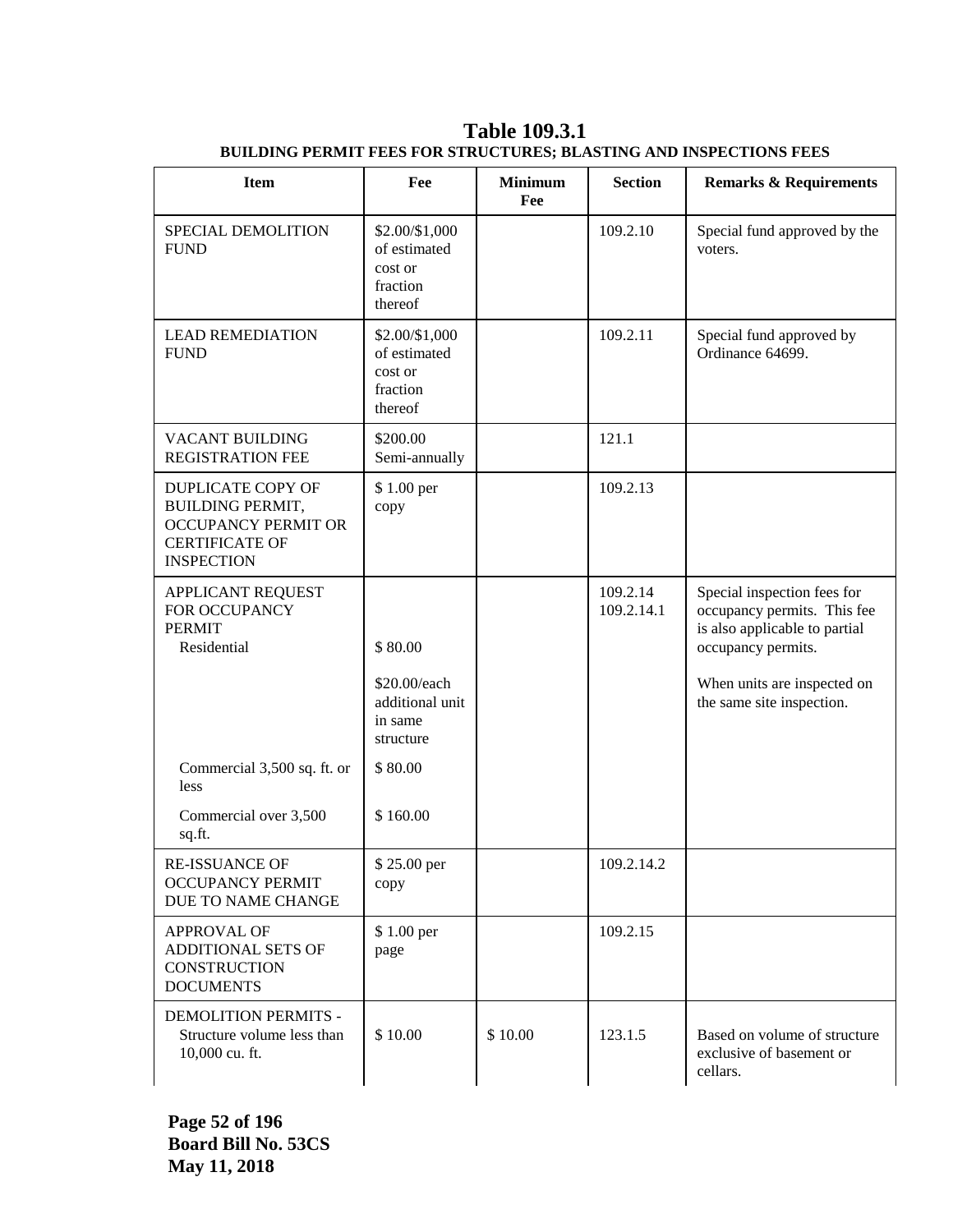| <b>Item</b>                                | Fee                                                    | <b>Minimum</b><br>Fee | <b>Section</b> | <b>Remarks &amp; Requirements</b>                                                                                                    |
|--------------------------------------------|--------------------------------------------------------|-----------------------|----------------|--------------------------------------------------------------------------------------------------------------------------------------|
| $10,000$ cu. ft. and over                  | \$15.00/10,00<br>$0$ cu. ft. or<br>fraction<br>thereof | \$25.00               |                | Demolition permits shall be<br>issued for a period not to<br>exceed thirty days.                                                     |
| <b>DEMOLITION</b><br><b>INSPECTION FEE</b> |                                                        |                       |                |                                                                                                                                      |
| Less than $10,000$ cu. ft.                 | \$15.00                                                | \$15.00               | 123.1.5        | Per site                                                                                                                             |
| $10,000$ cu. ft. or over                   | \$25.00                                                | \$25.00               |                | Per site                                                                                                                             |
| Blasting for demolition                    | \$50.00                                                | \$50.00               | 109.2.8        | Per site                                                                                                                             |
| Applicant request                          | \$25.00                                                |                       |                | Related to other occupancy<br>and use permits requested by<br>the applicant.                                                         |
| Emergency and specialty<br>inspection      | \$25.00                                                |                       |                | Charge for inspection<br>requested to be made beyond<br>normal working hours - not to<br>exceed \$25.00 per requested<br>inspection. |

**Table 109.3.1 BUILDING PERMIT FEES FOR STRUCTURES; BLASTING AND INSPECTIONS FEES**

## 1 **109.3.3 Sign fee schedule.** Table 109.3.3 contains the basic building fees for signs

### 2 governed by this code.

| эктерский герм                                                       |                      |                    |                     |  |  |  |
|----------------------------------------------------------------------|----------------------|--------------------|---------------------|--|--|--|
| <b>Item</b>                                                          | Fee                  | <b>Minimum Fee</b> | <b>Section</b>      |  |  |  |
| <b>GROUND SIGNS</b><br>Up to 100 square feet<br>Over 100 square feet | \$100.00<br>\$160.00 | \$100.00           | <b>IBC H101.3.1</b> |  |  |  |
| ROOF SIGNS<br>Up to 100 square feet<br>Over 100 square feet          | \$100.00<br>\$160.00 | \$100.00           | <b>IBC H101.3.1</b> |  |  |  |
| <b>WALL SIGNS</b><br>Up to 100 square feet<br>Over 100 square feet   | \$100.00<br>\$160.00 | \$100.00           | <b>IBC H101.3.1</b> |  |  |  |
| PROJECTING SIGNS<br>Up to 100 square feet                            | \$100.00             | \$100.00           | <b>IBC H101.3.1</b> |  |  |  |

#### **Table 109.3.3 (a) SIGN PERMIT FEES**

**Page 53 of 196 Board Bill No. 53CS May 11, 2018**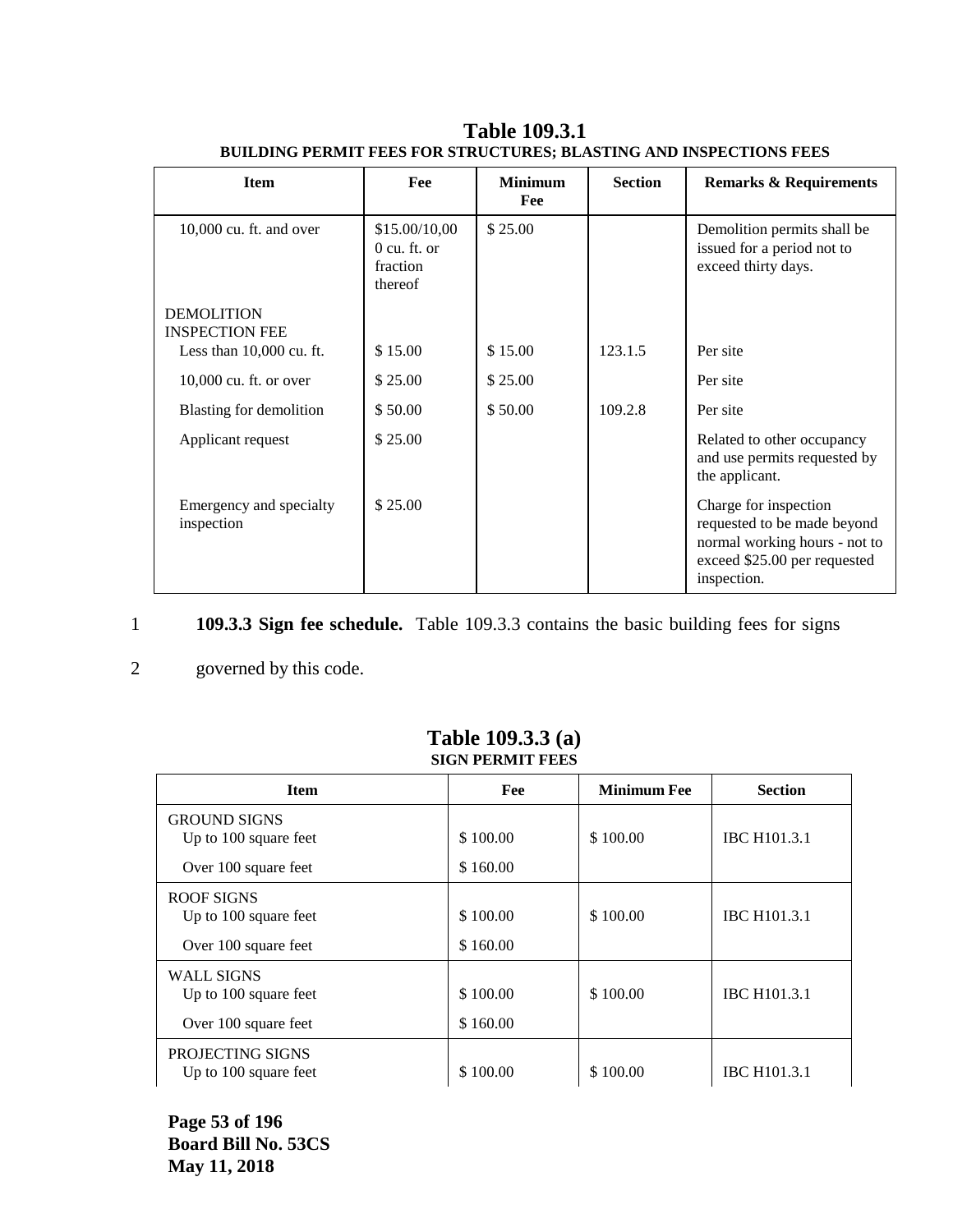| Over 100 square feet                                                                                                                                         | \$160.00 |          |                     |
|--------------------------------------------------------------------------------------------------------------------------------------------------------------|----------|----------|---------------------|
| SPECIAL OR TEMPORARY DISPLAY<br>SIGNS REQUIRING PERMITS<br>Fees for a special sign shall be the same<br>as the one above which it most closely<br>resembles. |          | \$100.00 | <b>IBC H101.3.1</b> |
| LETTERING OR GRAPHICS ON<br>AWNINGS AND CANOPIES                                                                                                             | \$50.00  | \$50.00  |                     |

**Note a.** When a question arises as to what type of sign is being constructed or placed, it shall be designated as that type of sign it most closely resembles as determined by the building official. (See also Chapter 29 of the Building Code and the Zoning Ordinance.)

- 1 **109.4 Work started surcharge fees schedule.** In case any work for which a permit is
- 2 required by this code is substantially started or proceeded with prior to obtaining said permit,
- 3 the total normal fees applicable shall be increased by the amount as listed in Table 109.4.
- 4 The payment of said surcharge fee shall not relieve any persons from fully complying with
- 5 the requirements of this code for performance or execution of the work, nor from other
- 6 penalties prescribed by law.

| <b>Permit fee</b>    | Surcharge fee |
|----------------------|---------------|
| \$0 TO \$50          | \$30.00       |
| \$51 TO \$200        | \$90.00       |
| \$201 TO \$500       | \$240.00      |
| \$501 TO \$2,000     | \$360.00      |
| \$2,001 TO \$10,000  | \$480.00      |
| <b>OVER \$10,000</b> | \$600.00      |

#### **Table 109.4 SCHEDULE FOR SURCHARGE BUILDING PERMIT FEES**

- 7 **109.5 Demolition work started surcharge fees schedule.** In case any work for which a
- 8 demolition permit is required by the code is substantially started or proceeded with prior to
- 9 obtaining said permit, the total normal fees applicable shall be increased by the amount as

**Page 54 of 196 Board Bill No. 53CS May 11, 2018**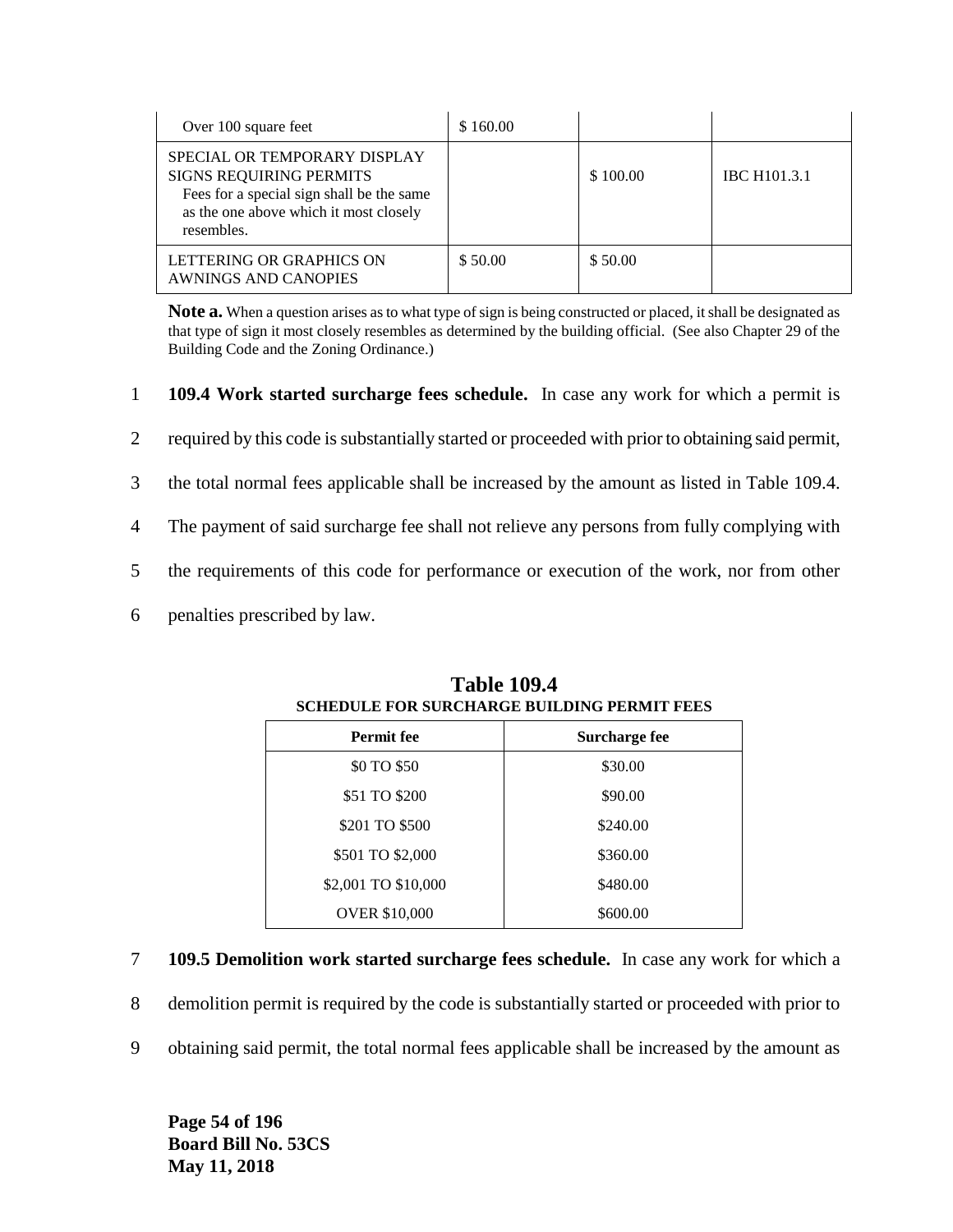- 1 listed in Table 109.5. The payment of said surcharge fee shall not relieve any persons from
- 2 fully complying with the requirements of this code for performance or execution of the work,
- 3 nor from other penalties prescribed by law.

| <b>Permit fee</b>    | Surcharge fee |  |  |
|----------------------|---------------|--|--|
| \$0 TO \$50          | \$30.00       |  |  |
| \$51 TO \$200        | \$90.00       |  |  |
| \$201 TO \$500       | \$240.00      |  |  |
| \$501 TO \$2,000     | \$360.00      |  |  |
| \$2,001 TO \$10,000  | \$480.00      |  |  |
| <b>OVER \$10,000</b> | \$600.00      |  |  |

**Table 109.5 SCHEDULE FOR SURCHARGE DEMOLITION PERMIT FEES**

 **109.6 Related fees.** The payment of fees for the construction, alteration, removal or demolition for work done in connection with or concurrently with the work authorized by a building permit shall not relieve the applicant or holder of the permit from the payment of other fees that are prescribed by law.

8 **109.7 Fees non-refundable.** The fee for a permit based upon an estimated cost that is higher 9 than later claimed by the applicant shall not be a basis for refund. When construction does 10 not occur, or only partially occurs, fees collected are not refundable.

11 **109.8 Fees waived for disaster related permits.** In the event of a tornado, earthquake, 12 flood, or any other disaster of such magnitude to activate the City Emergency Management

- 13 Agency, the Building Commissioner is authorized to waive all permit fees normally collected
- 14 by the Division of Building and Inspection for repairs, reconstruction, demolition, plumbing,

**Page 55 of 196 Board Bill No. 53CS May 11, 2018**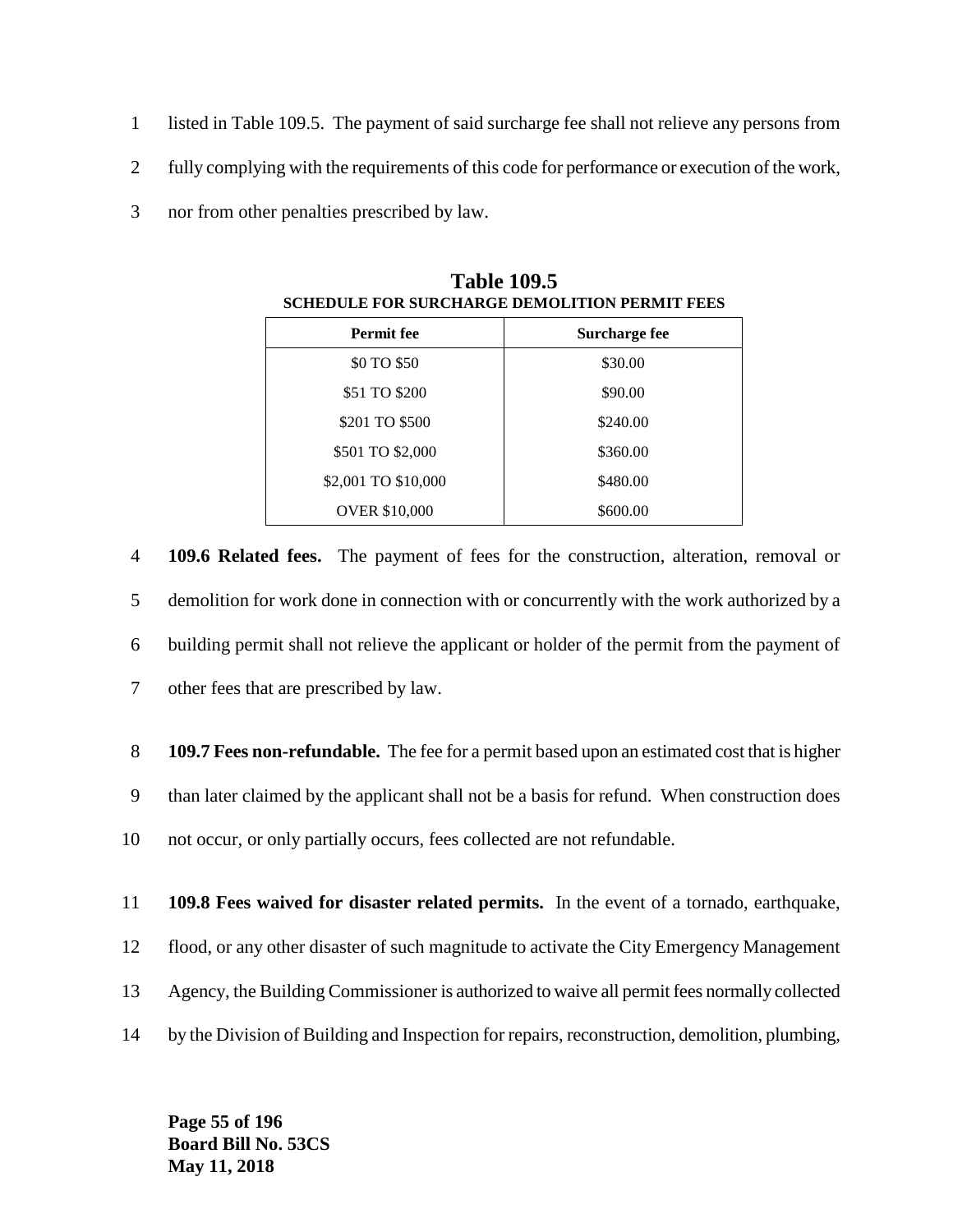mechanical, or electrical work or any other similar permits required by this Division to correct the damage caused by such disaster. These permit fees shall be permitted to be waived for a period not to exceed six months or as otherwise determined by the Building Commissioner.

# **SECTION 110**

#### **INSPECTIONS**

 **110.1 General.** Construction or work for which a permit is required shall be subject to inspection by the building official and such construction or work shall remain accessible and exposed for inspection purposes until approved. Approval as a result of an inspection shall not be construed to be an approval of a violation of the provisions of this code or of other ordinances of the City of Saint Louis. Inspections presuming to give authority to violate or cancel the provisions of this code or of other ordinances shall not be valid. It shall be the duty of the permit applicant to cause the work to remain accessible and exposed for inspection purposes. Neither the building official nor the City of Saint Louis shall be liable for expenses entailed in the removal or replacement of any material required to allow inspection.

 **110.2 Preliminary inspection.** Before issuing a permit, the building official is authorized to examine or cause to be examined buildings, structures and sites for which an application has been filed.

**Page 56 of 196 Board Bill No. 53CS May 11, 2018 110.2.1 Notice to begin work.** It shall be the responsibility of the holder of a permit to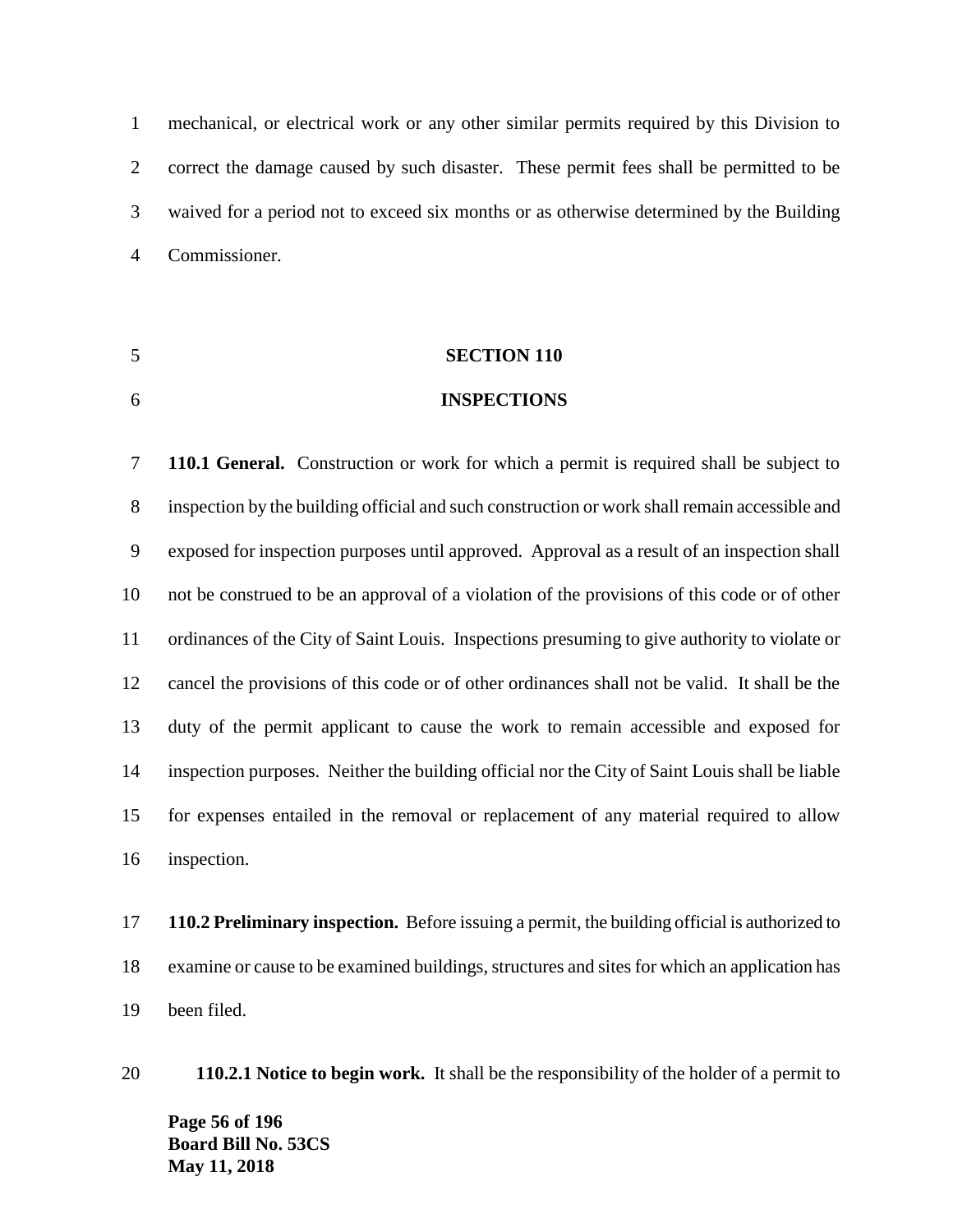notify the building official when work is ready for the various inspections required by the terms of the permit or the approved rules. Such notice shall be given within a reasonable time before the inspection is desired, but in no event shall the notice be less than the working day before. Notice given on a Friday or on a day prior to a legal holiday shall not constitute notice for inspection on a Saturday, Sunday, or holiday unless arrangements have been made under approved rules for overtime inspection on such days. Before giving such notice the holder of the permit shall first test the work and satisfy themselves that it conforms to the approved construction documents and the requirements of this code.

 **110.3 Required inspections.** The building official, upon notification, shall make the inspections set forth in Sections 110.3.1 through 110.3.10. No work shall be done on any part of the building or structure beyond the point indicated in each successive inspection without first obtaining the approval of the building official or authorized representative. Approval shall be given only after an inspection has been requested and made of each successive step in the construction phase and all code requirements or corrections are completed as indicated by each of the inspections required. A final inspection and approval of all buildings shall be completed before occupancy as described in Section 111. Failure to obtain a final inspection before occupancy will constitute a violation of the building code subject to the penalties as set forth in Section Four of the adopting ordinance. Reinforcing steel or structural framework of any part of a building or structure shall not be covered or concealed in any manner without first obtaining the approval of the building official. The building official, upon notification from a permit holder or agent, in accordance with the

**Page 57 of 196 Board Bill No. 53CS May 11, 2018**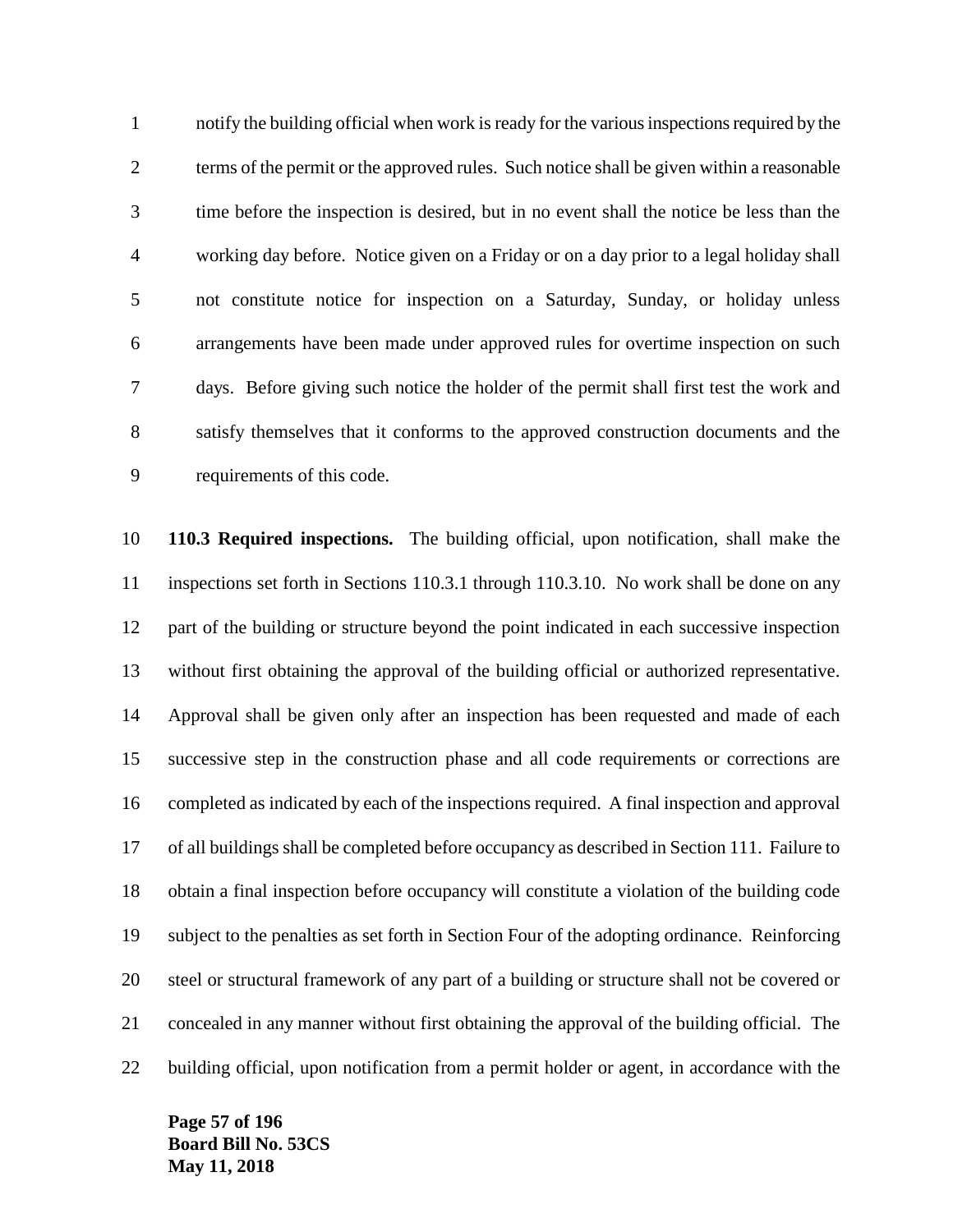rules of procedure listed on the permit and posted in the office of the building official, shall make the following inspections and shall either approve that section or portion of the construction as completed or shall notify the permit holder or agent that they have failed to comply with the law.

- **110.3.1 Footing or foundation inspection.** Footing and foundation inspections shall be made after excavation for footings are complete and any required reinforcing steel is in place. For concrete foundations, any required forms shall be in place prior to inspection. Materials for the foundation shall be on the job, except where concrete is ready mixed in accordance with ASTM C 94, the concrete need not be on the job. The owner is solely responsible for the correct location of the foundation on the site.
- **110.3.1.1 Soil inspection.** A soil inspection shall be made after excavation for the building or structure is complete and trenches for footings, column pads, spread footings, or other types of footings are ready for concrete. No concrete shall be poured prior to this inspection.
- **110.3.1.2 Pier inspection.** Where special foundations such as drilled and poured-in-place concrete piers, driven piles of all types, caissons, and other extraordinary types are required, the building official shall make at least one inspection or more if the size of the job warrants it.
- **110.3.2 Concrete slab or under-floor inspection.** Concrete slab and under-floor inspections shall be made after in-slab or under-floor reinforcing steel and building

**Page 58 of 196 Board Bill No. 53CS May 11, 2018**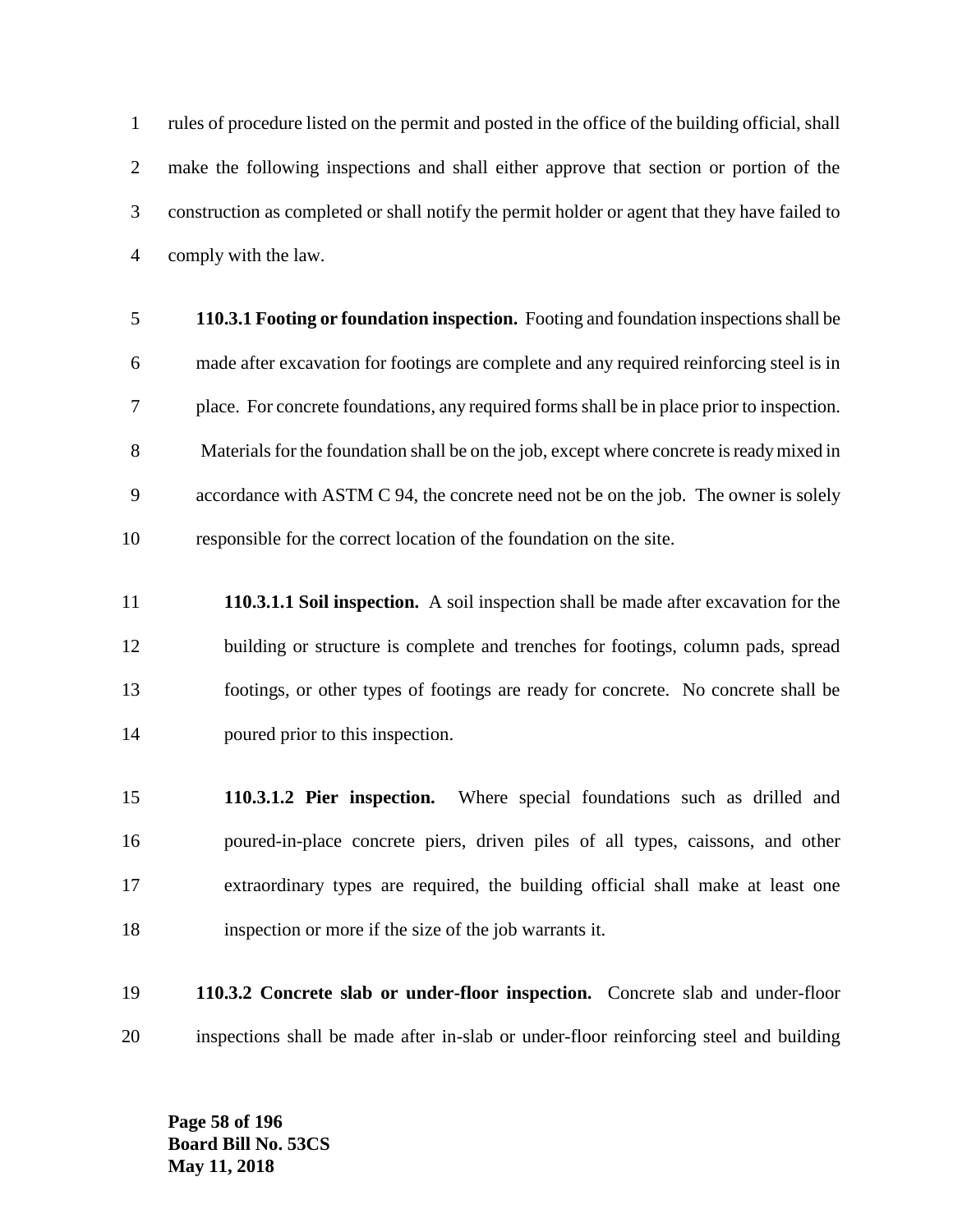service equipment, conduit, piping accessories, and other ancillary equipment items are in place, but before any concrete is placed or floor sheathing installed, including the subfloor.

- **110.3.3 Lowest floor elevation.** In flood hazard areas, upon placement of the lowest floor, including basement, and prior to further vertical construction, the elevation certificate required in Section 1612.5 of the Building Code shall be submitted to the building official.
- **110.3.4 Frame inspection.** Framing inspections shall be made after the roof deck or sheathing, all framing, fire blocking, and bracing are in place and pipes, chimneys, and vents to be concealed are complete and the rough electrical, plumbing, heating wires, pipes, and ducts are approved.
- **110.3.5 Lath, gypsum board, and gypsum panel product inspection.** Lath, gypsum board, and gypsum panel product inspections shall be made after lathing, gypsum board, and gypsum panel products, interior and exterior, are in place, but before any plastering is applied or gypsum board or gypsum panel product joints and fasteners are taped and finished.
- **Exception:** Gypsum board and gypsum panel products that are not part of a fire-resistance-rated assembly or a shear assembly.
- **110.3.5.1 Covering work.** It shall be a violation of this code to cover prior to inspection any work required to be inspected under the provisions of a permit, the

**Page 59 of 196 Board Bill No. 53CS May 11, 2018**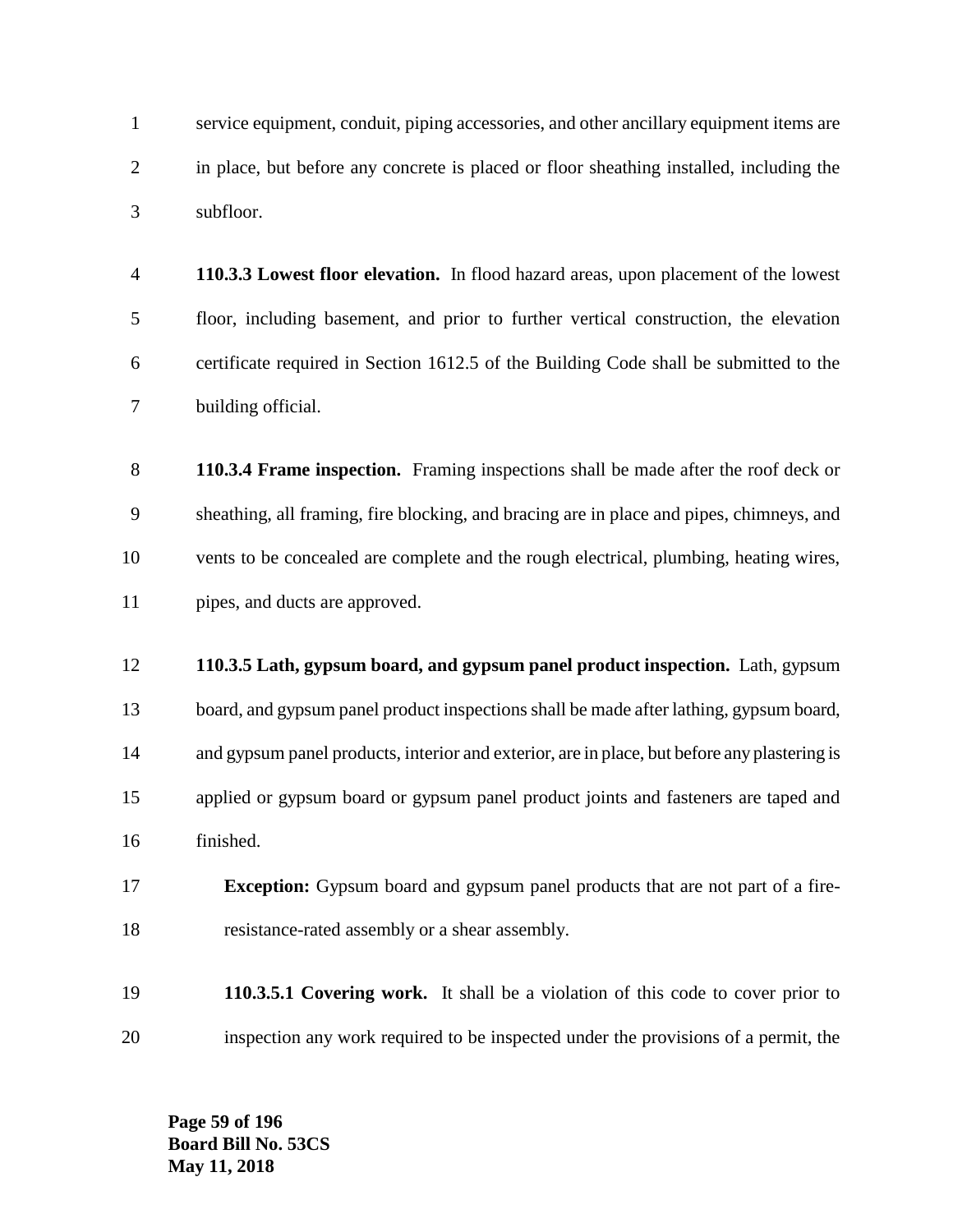approved rules, or this code, regardless of any penalties for such violation. The 2 building official shall be permitted to require the holder of the permit to uncover any such work for inspection, and the cost of uncovering such work and of replacing the cover after the work has been satisfactorily inspected, shall be borne by the holder of the permit.

 **110.3.6 Fire- and smoke-resistant penetrations.** Protection of joints and penetrations in fire-resistance-rated assemblies, smoke barriers, and smoke partitions shall not be concealed from view until inspected and approved.

 **110.3.7 Energy efficiency inspections.** Inspections shall be made to determine compliance with Chapter 13 of the Building Code or Chapter 11 of the Residential Code for One- and Two-family Dwellings, as applicable, and shall include, but not be limited to, inspections for: envelope insulation *R* and *U* value, fenestration *U* value, duct system *R* value, and HVAC and water heating equipment efficiency.

 **110.3.8 Other inspections.** In addition to the inspections specified above, the building official is authorized to make or require other inspections of any construction work to ascertain compliance with the provisions of this code and other laws that are enforced by the Division of Building and Inspection.

 **110.3.8.1 Plant inspection.** Where required by the provisions of this code or by the approved rules, materials or assemblies shall be inspected at the point of manufacture or fabrication.

**Page 60 of 196 Board Bill No. 53CS May 11, 2018**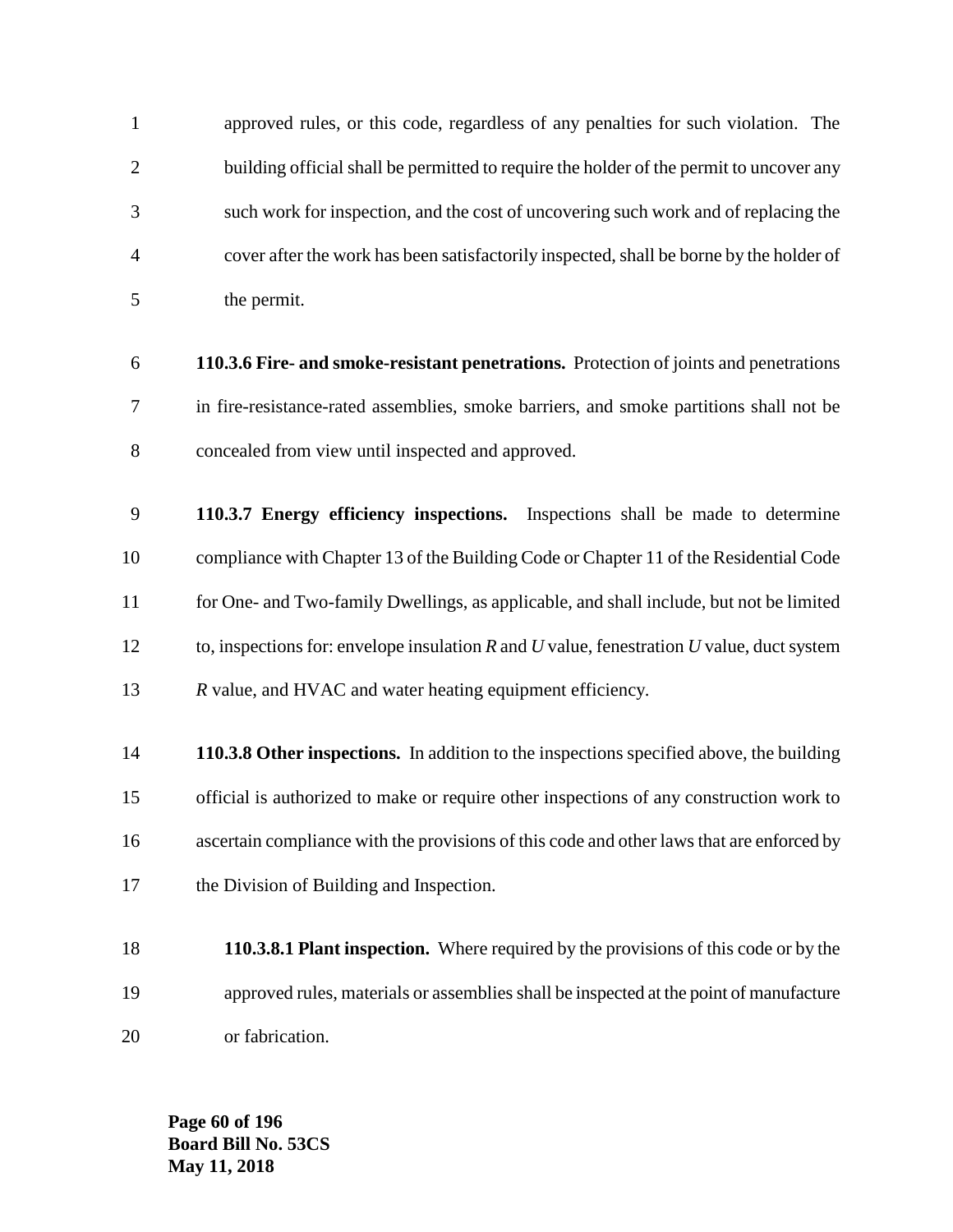**110.3.8.2 Evaluation and follow-up services.** Prior to the approval of a closed prefabricated assembly and issuance of a building permit, the building official shall require the submittal of an evaluation report of each prefabricated assembly indicating the complete details of the assembly including a description of the assembly and its components, the basis upon which the assembly is being evaluated, test results and similar information, and other data as necessary for the building official to determine conformance with this code. Acceptable reports shall be permitted to come from the State of Missouri Public Service Commission or ICC Evaluation Services.

 **110.3.8.2.1 Evaluation service.** The building official shall designate the evaluation service of an approved agency as the evaluation agency, and review such agency's evaluation report for adequacy and conformance to this code.

 **110.3.8.2.2 Follow-up inspection.** Except where all assemblies and subassemblies, service equipment, and accessories are readily accessible for complete inspection at the site without disassembly or dismantling, the building official shall conduct the frequency of in-plant inspections as necessary to reasonably assure conformance to the approved evaluation report or shall designate an approved independent inspection agency to conduct such inspections. The inspection agency shall furnish the building official with the follow-up inspection manual and a written report of inspections upon request, and the product shall have an identifying label permanently affixed to the product

**Page 61 of 196 Board Bill No. 53CS May 11, 2018**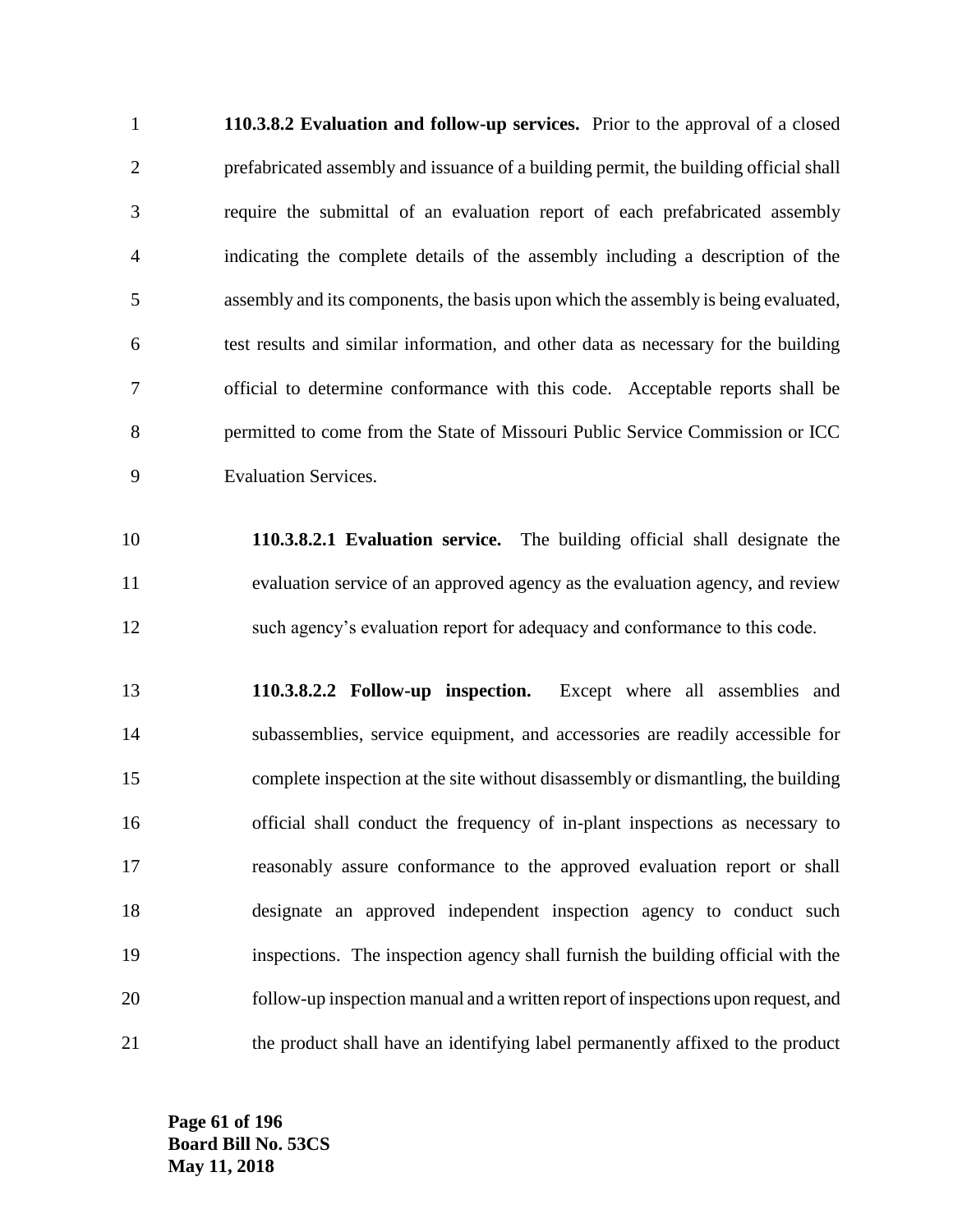indicating that factory inspections have been performed.

 **110.3.8.2.3 Test and inspection records.** All required tests and inspection records shall be accessible to the building official or quality assurance agency at all times during the fabrication of the unit or subassembly and the erection of the building; or such records as the building official designates shall be filed with the building official.

 **110.3.8.2.4 Inspection reports.** All inspection reports shall be in writing and shall be certified by the licensed authority or responsible officer of the service, or by the individual when expert inspection services are accepted. An identifying label or stamp permanently fixed to the product indicating that factory inspection has been made shall be accepted in lieu of the aforesaid inspection report in writing if the intent or meaning of such identifying label or stamp is properly substantiated.

- **110.3.9 Special Inspections.** For special inspections, see Section 1704 of the Building Code.
- **110.3.10 Final inspection.** The final inspection shall be made after all work required by 17 the building permit is completed.

 Upon completion of the building or structure, and before issuance of the occupancy permit as required in Section 111, a final inspection shall be made. All violations of the approved construction documents and permit shall be noted and the holder of the permit

**Page 62 of 196 Board Bill No. 53CS May 11, 2018**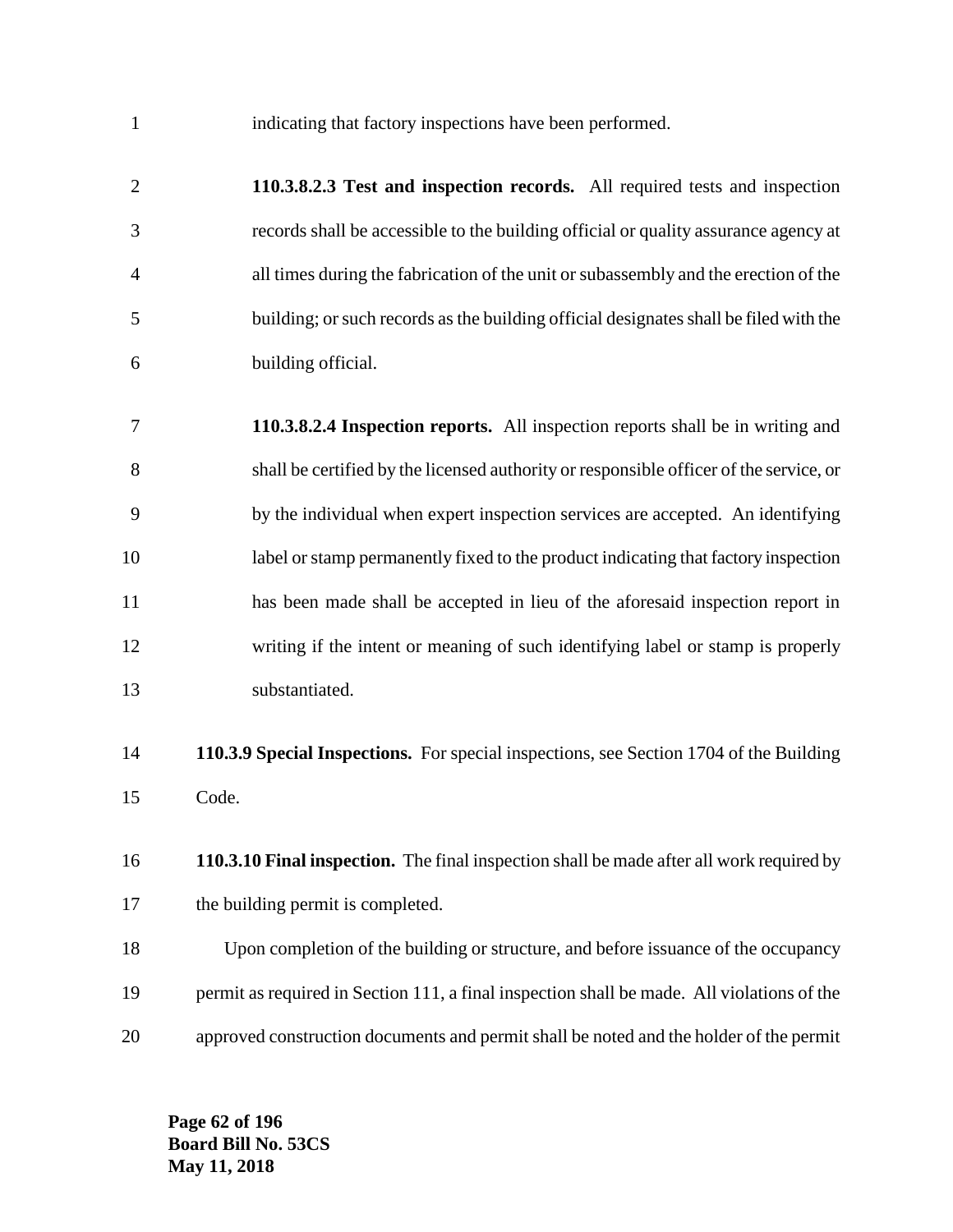shall be notified of the discrepancies. The building official shall be permitted to issue a partial occupancy permit for a specific period of time. Failure to comply with the conditions shall cause revocation of the permit.

 **110.3.11 Blast survey inspections.** When a permit is issued for the use of explosives, the building official shall cause to be conducted two survey inspections of all buildings within 250 feet of the blasting, and a third inspection to be made after the blasting. These inspections shall indicate any settlement, cracks or other deterioration; additional or supplemental detailed survey work shall be permitted to be required by the building official. Such inspections or survey work, as required by the building official, must be conducted by a private individual or individuals technically competent to do such work and acceptable to the building official. Such private surveys shall be conducted at the expense of the permit applicant. The additional or supplemental survey work shall be permitted to be accepted by the building official in lieu of the pre-blast or post-blast survey if the survey(s) has included all areas within 250 feet of the blasting site and contains the details required herein.

 **110.4 Approved inspection agencies.** The building official is authorized to accept reports of approved inspection agencies, provided such agencies satisfy the requirements as to qualifications and reliability.

 **110.5 Inspection requests.** It shall be the duty of the holder of the building permit or their duly authorized agent to notify the building official when work is ready for inspection. It 21 shall be the duty of the permit holder to provide access to and means for inspection of such

**Page 63 of 196 Board Bill No. 53CS May 11, 2018**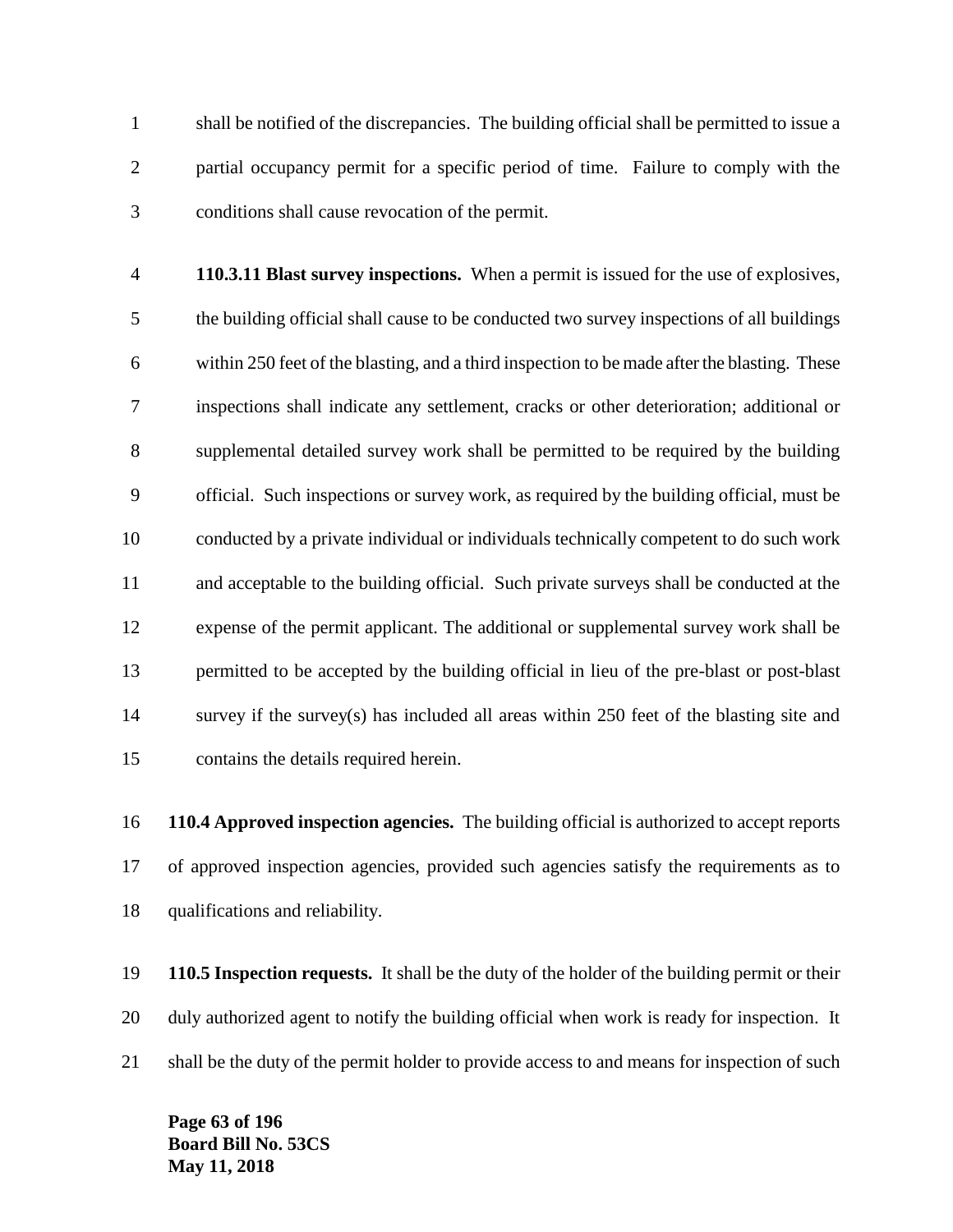work for any inspections that are required by this code.

 **110.5.1 Action on notice.** Upon receipt of notice that work is ready for inspection, the building official shall inspect, or cause to be inspected, the work as soon as reasonably practicable. However, failure of the building official to make a prompt inspection shall not be deemed justification for covering work without inspection when such work is required under the terms of the permit to be inspected before being covered.

 **110.6 Approval required.** Work shall not be done beyond the point indicated in each successive inspection without first obtaining the approval of the building official. The building official, upon notification, shall make the requested inspections and shall either indicate the portion of the construction that is satisfactory as completed, or shall notify the permit holder or an agent of the permit holder wherein the same fails to comply with this code. Any portions that do not comply shall be corrected and such portion shall not be covered or concealed until authorized by the building official.

 **110.7 Periodic inspections.** The building official shall, if deemed necessary, make or cause to be made such periodic inspections of buildings, structures, devices, appurtenances, and uses as are required by and in the intervals prescribed by Table 110.7. In order to provide a uniform workload throughout the year, the building official shall be permitted to alter the intervals between periodic inspections as required to meet staffing levels.

| TABLE 110.7                                          |                       |  |  |
|------------------------------------------------------|-----------------------|--|--|
| PERIODIC INSPECTION OF STRUCTURES, DEVICES, AND USES |                       |  |  |
| Item                                                 | <b>Period between</b> |  |  |

**inspections**

**TABLE 110.7** 

**Page 64 of 196 Board Bill No. 53CS May 11, 2018**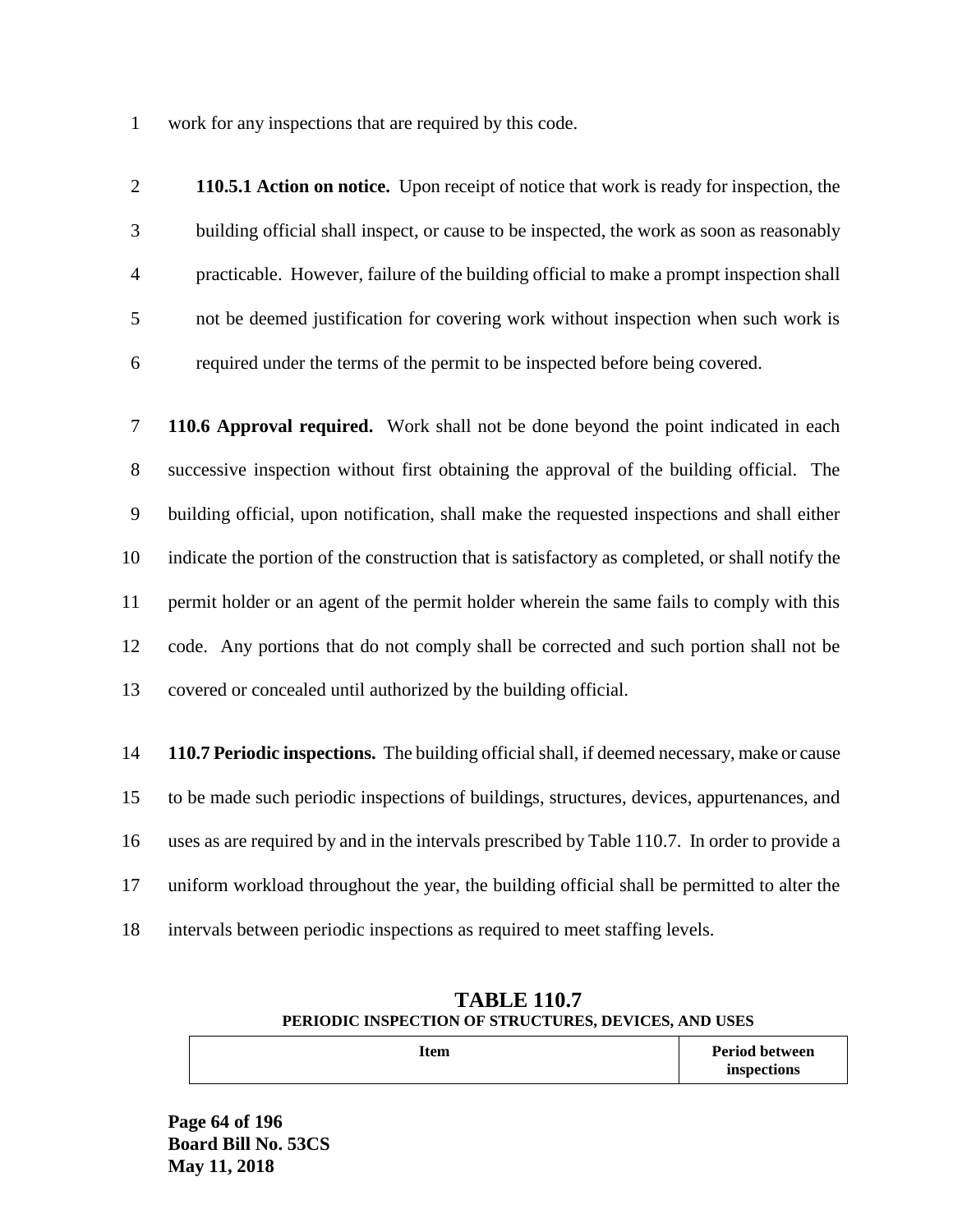#### **TABLE 110.7 PERIODIC INSPECTION OF STRUCTURES, DEVICES, AND USES**

| <b>Item</b>                                                                                                                                                                                          | <b>Period between</b><br>inspections |
|------------------------------------------------------------------------------------------------------------------------------------------------------------------------------------------------------|--------------------------------------|
| Cornices, entablatures, belt courses, trim, and similar decorative features;<br>maintenance repair and safe condition thereof (for such items projecting<br>from the face of buildings). See note a. | 3 years                              |
| Exterior Cantilevered Balconies, Stairways, and Fire Escapes. See note b.                                                                                                                            | 3 years                              |
| Other annual permits, certificates, and clearances through Board of Public<br>Service action such as day care centers, nursing homes, homes for the<br>aged, hospitals. See note c.                  | 1 year                               |
| Permanent amusement devices                                                                                                                                                                          | 1 year                               |
| Auto lifts                                                                                                                                                                                           | l year                               |

**Note a**. Applies to all buildings over five stories or 60 feet in height. Owners to submit report bearing the seal, signature, and date of a Missouri licensed Professional Engineer or Architect to the building official every three years describing the condition and safety of cornices, entablatures, belt courses, etc. The building official shall waive inspection if feature does not encroach over a City of Saint Louis sidewalk, street, or alley.

**Note b.** Owners shall submit a report bearing the seal, signature, and date of a Missouri licensed Professional Engineer or Architect to the building official every three years describing the condition and safety of exterior cantilevered balconies, stairways, and fire escapes.

**Note c**. Applies to all other inspections of buildings or uses not otherwise provided for in this code or any City ordinance which are made annually per the Board of Public Service Permit, and which are assigned by BPS to the Building Division for permit verification, certification, re-certification, or clearances.

- 1 **110.7.1 Professional inspection.** The building official shall require owners to supply
- 2 inspection reports by Missouri licensed design professionals for any building, structure,
- 3 appurtenance, or device when, in the building official's opinion, it is necessary to insure
- 4 proper public safety, health, and welfare.
- 5 **110.8 Authority to enter.** The building official shall have the authority to enter at any
- 6 reasonable hour any building, structure or premises in the City of Saint Louis for which a
- 7 permit has been issued but has not received a certificate of occupancy in accordance with
- 8 Section R110 to enforce the provisions of this code or any other code or ordinance of the

**Page 65 of 196 Board Bill No. 53CS May 11, 2018**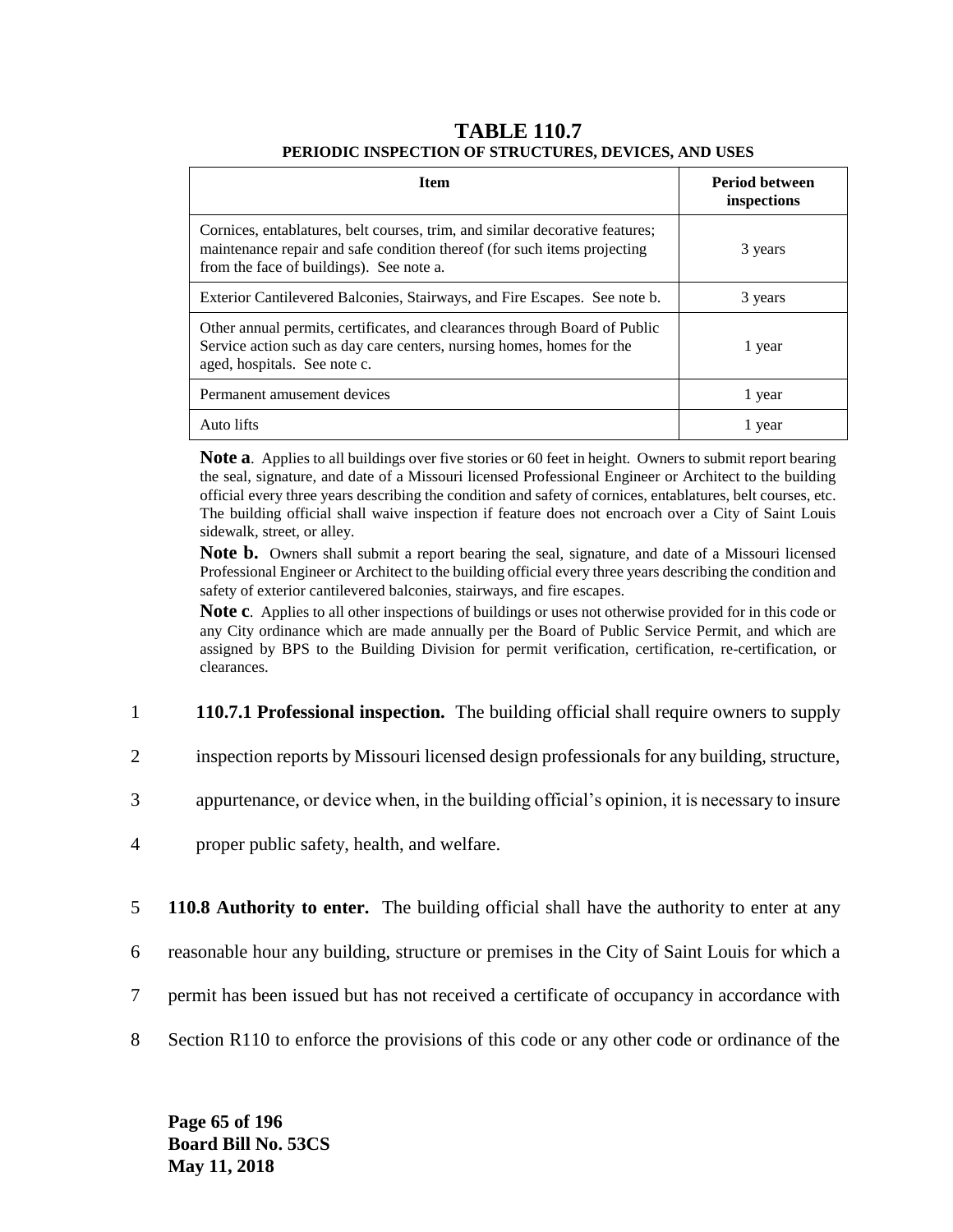City of Saint Louis. No person shall accompany a building official onto a premises in the performance of their duty unless otherwise invited onto said premises by the owner or the owner's representative.

 For all other structures or premises, when the building official has reasonable cause to believe that a code violation exists, the building official is authorized to enter the building, structure, or premises at reasonable times to inspect subject to constitutional restrictions on unreasonable searches and seizures. If entry is refused or not obtained, the building official is authorized to pursue recourse as provided by law.

 **110.9 Jurisdictional cooperation.** The assistance and cooperation of the Police, Fire, Streets, Parks, and Health Departments; City Counselor's Office; and all other city officials shall be available as required in the performance of the duties of the building official.

 **110.10 Parking.** Division of Building and Inspection employees and other city employees in 13 jurisdictional cooperation, when on official duty, shall be allowed to park without payment of fees at any parking meter or contrary to posted no parking zones. In no event will parking be allowed in front of fire plugs, mail boxes, bus stops, or wheelchair ramps or within disabled parking spaces unless vehicle displays a permanent Missouri placard or license plate for the disabled.

 **110.10.1 Placards.** Each authorized individual shall display one placard approved by the building official in either the front or rear window of private or city vehicles to indicate that the individual is on official city business and is exempt from parking fees, citations, and parking tickets in accordance with Section 110.10 during normal working hours.

**Page 66 of 196 Board Bill No. 53CS May 11, 2018**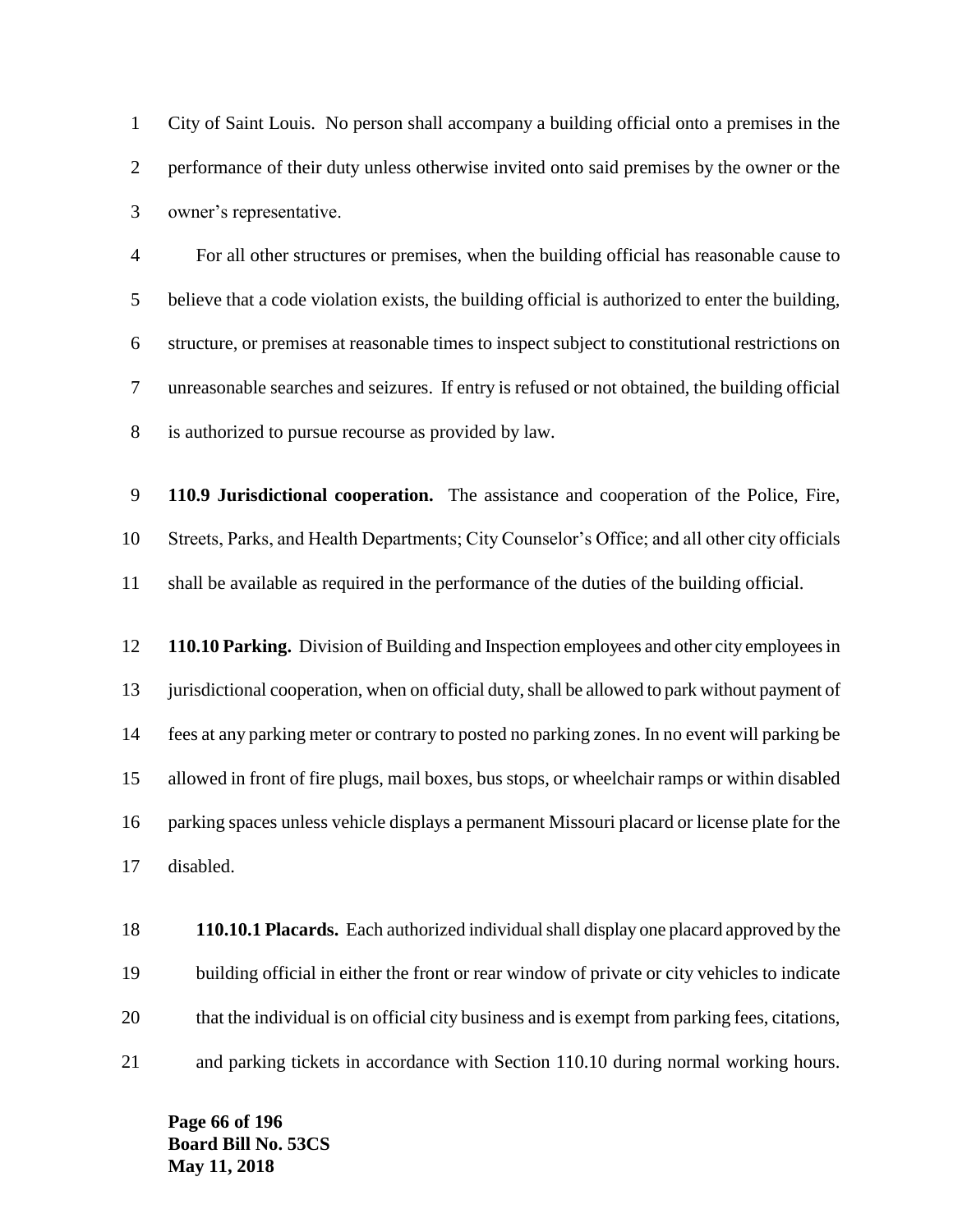The Building Commissioner shall not issue such placards to any person not on the Division of Building and Inspection payroll. The Building Commissioner shall have the authority to request cancellation of parking tickets issued contrary to this ordinance.

# **SECTION 111**

#### **CERTIFICATE OF OCCUPANCY**

 **111.1 Use and occupancy.** No building, structure, or premises shall be used or occupied and no change in the existing occupancy classification of a building, structure, premise, or portion thereof shall be made until the building official has issued an occupancy permit as provided herein. Issuance of an occupancy permit shall not be construed as an approval of a violation of the provisions of this code or of other ordinances of the jurisdiction. Failure to have an occupancy permit approved and issued by the building official is a violation and both the occupant and owner shall be subject to a penalty as set forth in Section Four of the adopting ordinance. Each day that a violation continues shall constitute a separate offense.

 **111.1.1 Posting notice.** It shall be the duty of the building official to post a notice on any building, structure or portion thereof when it is found that an occupancy permit is required before any occupancy shall be permitted to occur. This notice shall remain in plain sight and removal of same shall constitute a separate offense and shall be subject to a penalty as set forth in Section Four of the adopting ordinance.

 **111.2 Partial occupancy permits.** Upon the request of an owner or an owner's representative, a partial occupancy permit shall be permitted to be issued for a building,

**Page 67 of 196 Board Bill No. 53CS May 11, 2018**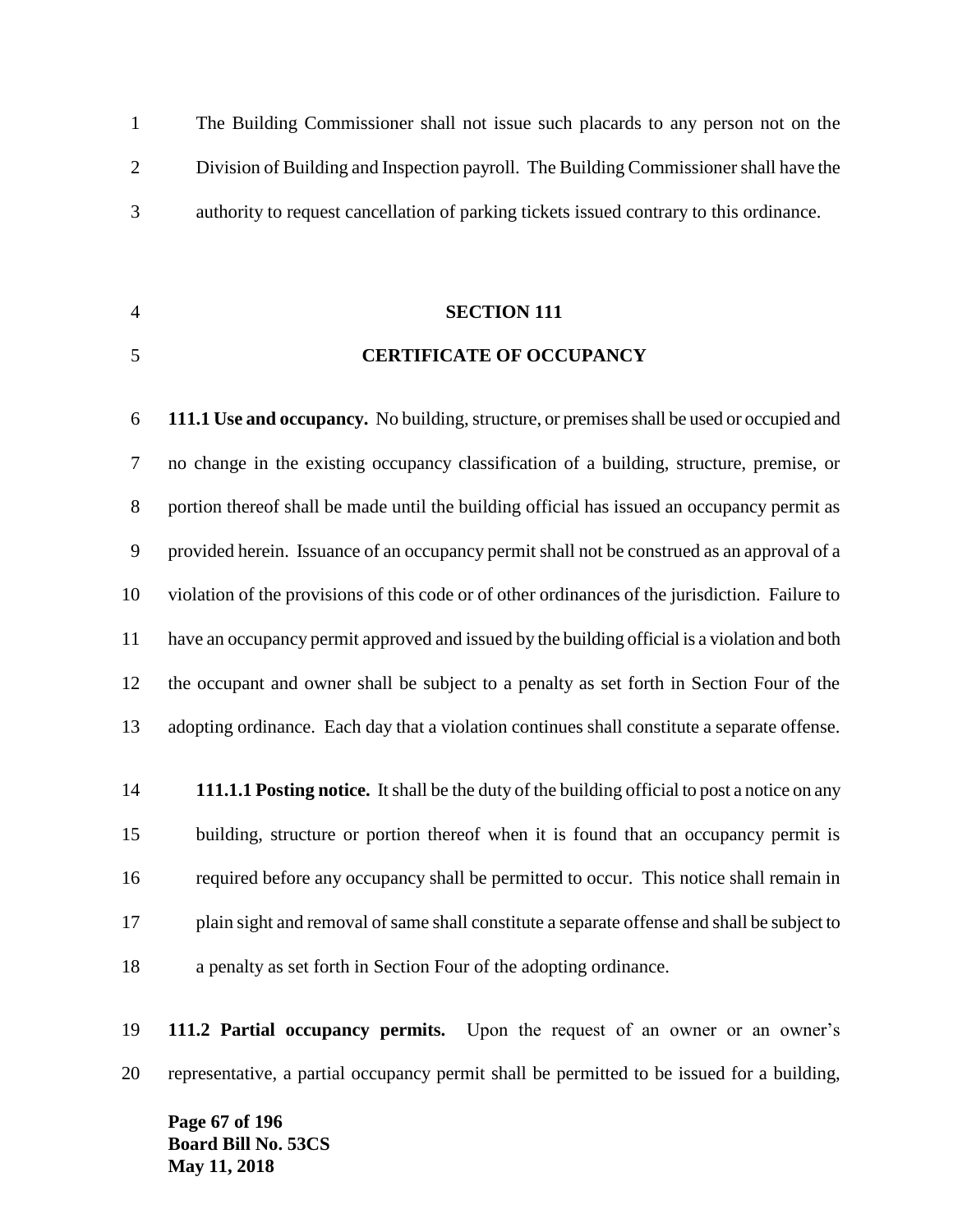structure, or premises, provided that no conditions exist which endanger public life, safety, or welfare. Partial occupancy permits shall be permitted to be subject to conditions.

## **111.2.1 Accessible type A dwelling units when granting partial occupancy permit.**

 Before a partial occupancy can be approved, an accessible Type A unit must be completed in for sale multi-family residential buildings where 50% of the units are built out. This must be an accessible Type A dwelling that was designated on the approved building permit construction drawings or on an addendum. The unit must comply with ICC A117.1-2009 Chapter 10: Dwelling Units, Section 1003, Type A units.

 If the accessible Type A dwelling unit on the original building permit construction drawings is not built out in the location shown, the architect of record shall submit revised construction drawings indicating the location of the new accessible Type A dwelling units within the building as an addendum to the original building permit application.

 **111.3 Certificate of substantial completion.** Upon the request of the design professional of record, the building official shall be permitted to issue a Certificate of Substantial Completion for a building, structure, or premises before the entire work covered by the building permit has been completed provided there are no conditions existing which would endanger public safety, health, or welfare. Certificates of Substantial Completion shall be permitted to be subject to conditions. The owner can occupy or utilize the work or designated portion thereof for the use for which it is intended provided a partial occupancy permit has been applied for and issued by the building official.

**Page 68 of 196 Board Bill No. 53CS May 11, 2018**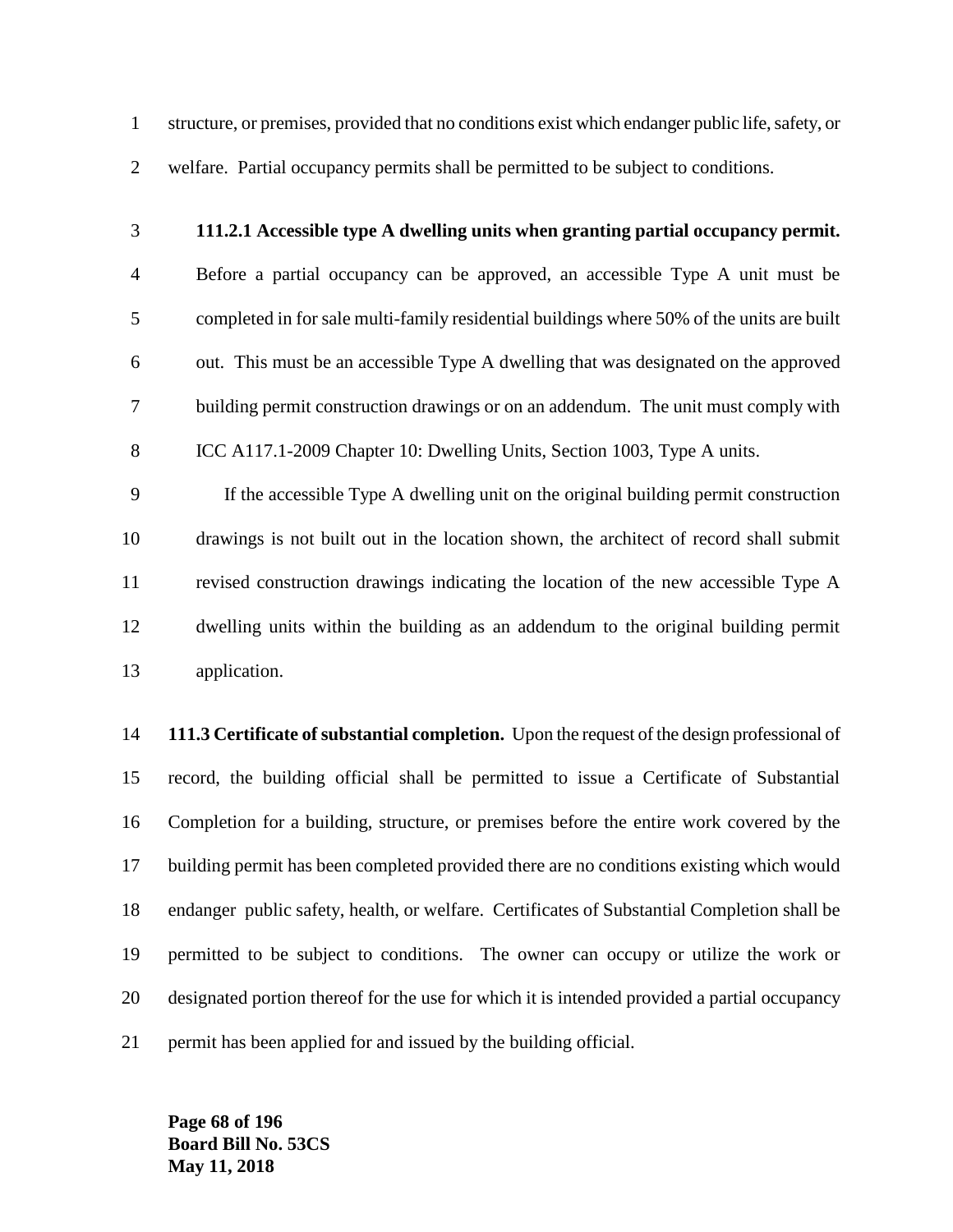**111.4 Contents of the occupancy permit.** When a building, structure, or premises is entitled thereto, the building official shall issue an occupancy permit within a reasonable period of time. The occupancy permit shall certify compliance with the provisions of this code and the purpose for which the building, structure, or premises will be used. The occupancy permit shall specify the use group in accordance with the provisions of Chapter 3 of the Building Code, the type of construction as defined in Chapter 6 of the Building Code, and any special stipulations and conditions of the building permit. Any building, structure, or premises for which an occupancy permit has been issued shall be permitted to be reinspected to confirm compliance with this code and the Zoning Ordinance.

 **111.5 By whom application is made.** An application for an occupancy permit shall be made by the owner of record of the building, structure, or premises. If an occupancy permit application is made by any person other than the owner of record, a notarized letter or some other proof must be presented granting permission from the owner of record to the applicant to apply for the occupancy permit for the stated use. The full names, addresses, and telephone numbers of the owner, lessor, and applicant shall be stated. If the building is owned by a corporation, said notarized permission letter or other proof shall be signed by an officer or registered agent of that corporation. If the applicant for the occupancy permit is a corporation, an officer, registered agent, or other responsible person of that corporation shall sign the application stating their position with said corporation.

 **111.6 Posting of occupancy permit; responsibilities.** It shall be the duty or responsibility of the operator of every business to display a copy of a legally issued occupancy permit

**Page 69 of 196 Board Bill No. 53CS May 11, 2018**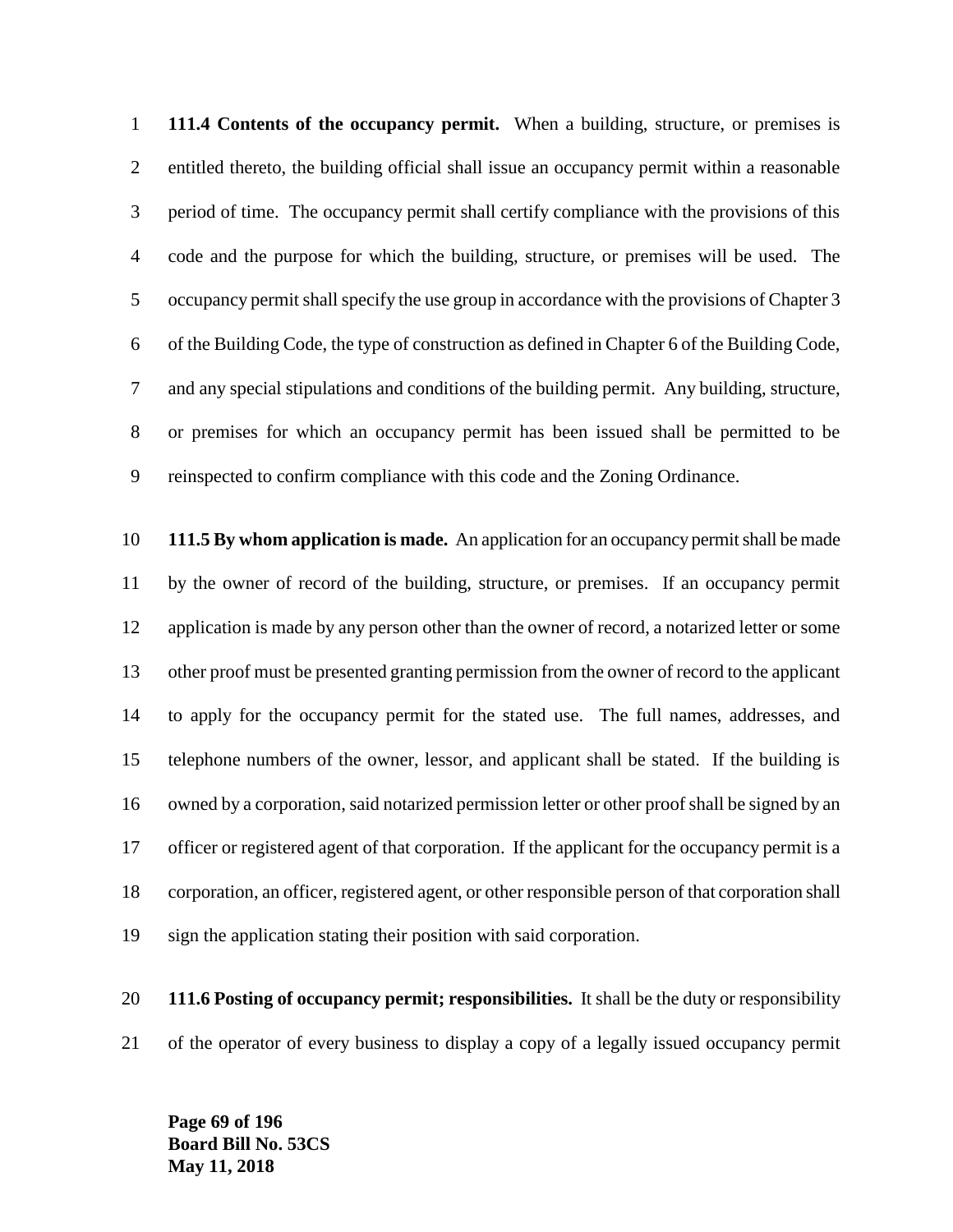pertaining to the actual business in effect on the premises. It shall be the duty of the Saint Louis Police Department to enforce the provisions of this section. When the building official is informed of or suspects any violation of this code, it shall be the duty of the holder of an occupancy permit to allow the building official to inspect the building, structure, premises, or any portion thereof. Violation of this section shall result in revocation of said occupancy permit and shall be subject to penalties as set forth in Section Four of the adopting ordinance.

 **111.7 Occupancy permit application abandonment.** Occupancy permit applications shall be abandoned 60 days after initial application if, in the opinion of the building official, the occupancy permit has not been diligently pursued.

 **Exception:** Those buildings acquired from Land Reutilization Authority, in which case said occupancy permit applications shall be abandoned 180 days after initial application was filed.

 **111.8 Revocation.** The building official is authorized to, in writing, suspend or revoke an occupancy permit or certificate of substantial completion issued under the provisions of this code whenever the permit is issued in error, on the basis of incorrect information supplied, or where it is determined that the building or structure or portion thereof is in violation of any ordinance or regulation or any of the provisions of this code.

#### **SECTION 112**

**SERVICE UTILITIES**

**Page 70 of 196 Board Bill No. 53CS May 11, 2018 112.1 Connection of service utilities.** No person shall make connections from a utility,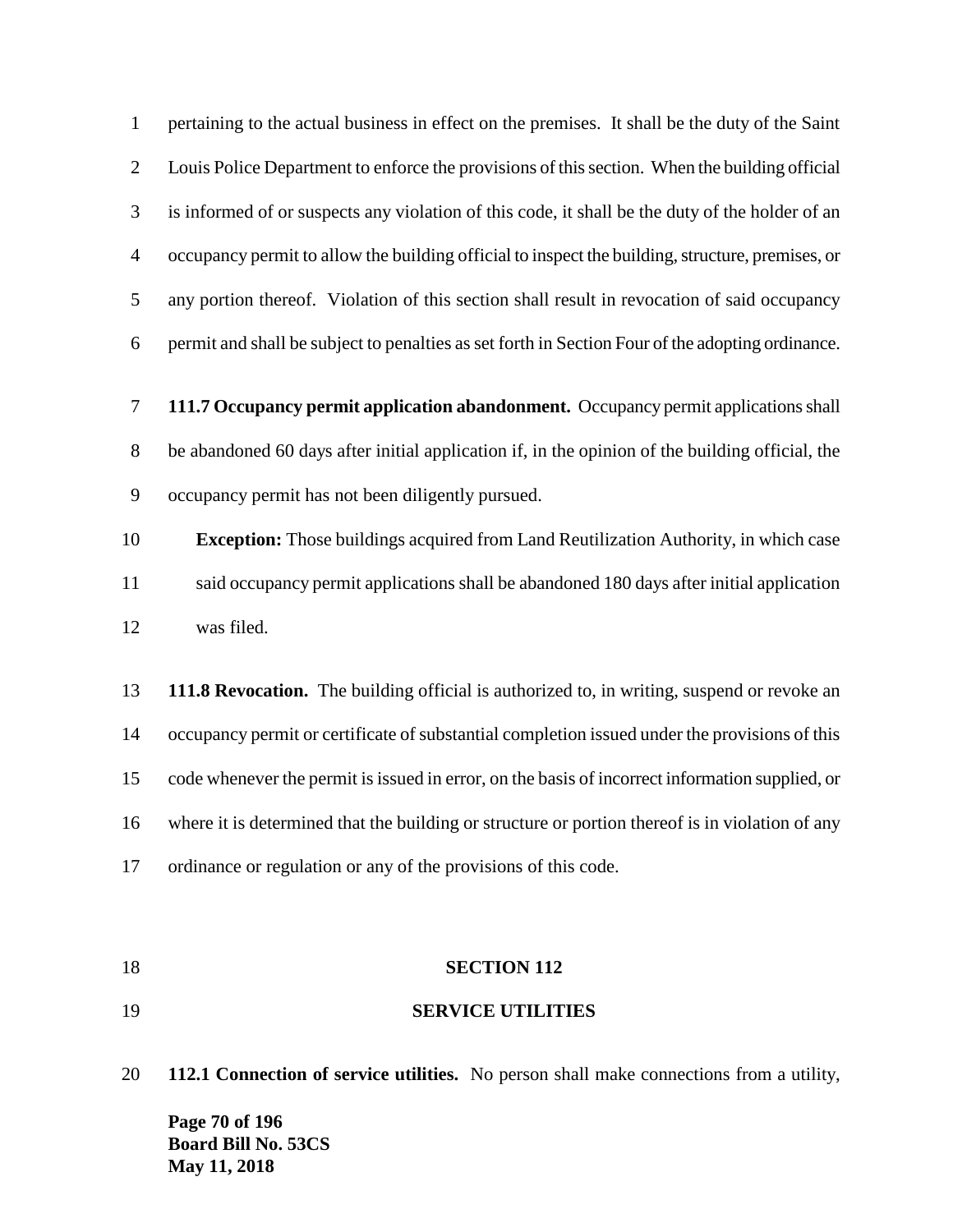source of energy, fuel, or power to any building or system that is regulated by this code for which a permit is required until released by the building official.

 **112.2 Temporary connection.** The building official shall have the authority to authorize and approve the temporary connection of the building or system to the utility, source of energy, fuel, or power.

 **112.3 Authority to disconnect service utilities.** The building official shall have the authority to authorize disconnection of utility service to the building, structure, or system regulated by this code and the referenced codes and standards set forth in Section 102.4 in case of emergency where necessary to eliminate an immediate hazard to life or property or when such utility connection has been made without the approval required by Section 112.1 or 112.2. The building official shall notify the serving utility and, wherever possible, the owner and occupant of the building, structure, or service system of the decision to disconnect prior to taking such action. If not notified prior to disconnection, the owner or occupant of the building, structure, or service system shall be notified in writing as soon as practical thereafter.

**SECTION 113**

#### **BOARD OF BUILDING APPEALS**

 **113.1 Creation, members, and qualifications.** There is hereby established a Board of Building Appeals consisting of seven members appointed by the Mayor, all of whom shall be residents of the City of Saint Louis; at least one of whom shall be a person engaged in the

**Page 71 of 196 Board Bill No. 53CS May 11, 2018**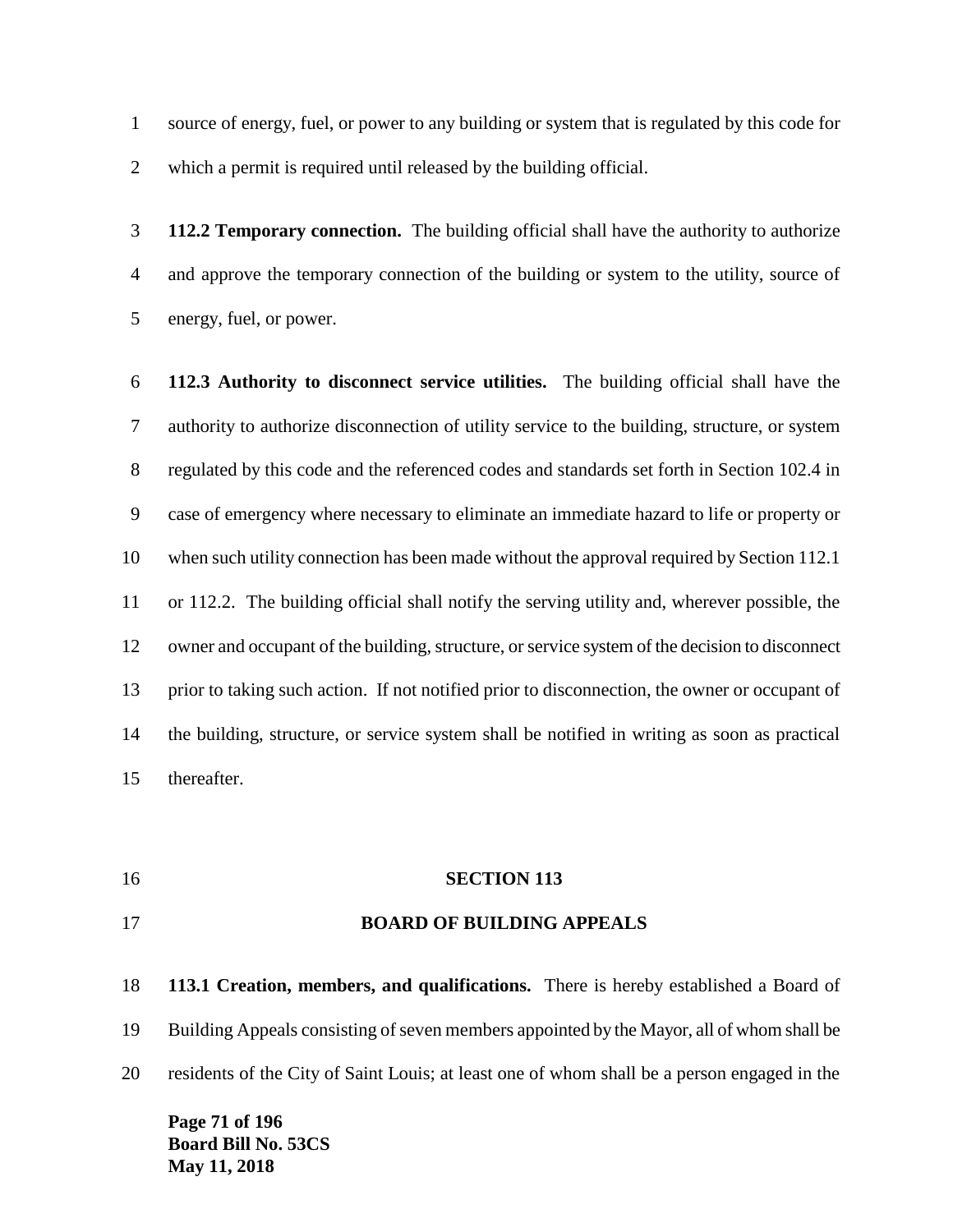real estate business, one a Missouri licensed professional engineer, one a Missouri licensed architect, one a building contractor or subcontractor, one a person affiliated with the building and construction trades council, and two shall be citizens-at-large. There shall be four alternates who shall be permitted to be called when it is expected there will not be a quorum present. The alternates shall have all powers, protection, and stipends as the regular board members in accordance with Civil Service provisions. The alternates shall be appointed by the Mayor for four year terms. One alternate shall be a Missouri licensed professional engineer or Missouri licensed architect; the other alternates shall be citizens-at-large. Alternates shall not make up the majority of the Board at any hearing.

 **113.1.1 Term of office.** New members shall possess the same qualifications as the persons in whose place they are appointed. This is an existing board and no current appointments shall be affected by this ordinance. All subsequent appointments shall be for a term of four years and shall expire on an anniversary of the date of the original term, except appointments to fill vacancies which shall be for the unexpired term. Members whose appointed terms have expired shall be permitted to continue to serve until reappointed or replaced by a new appointee.

 **113.1.2 Procedures.** The board shall elect one of its members as chairman who shall serve as such during the remainder of the calendar year and until a successor is elected. The board shall from time to time adopt rules and regulations as shall be reasonably necessary to govern its procedure and to carry into effect the provisions of this code. These rules and regulations shall be available for review at the office of the Secretary to

**Page 72 of 196 Board Bill No. 53CS May 11, 2018**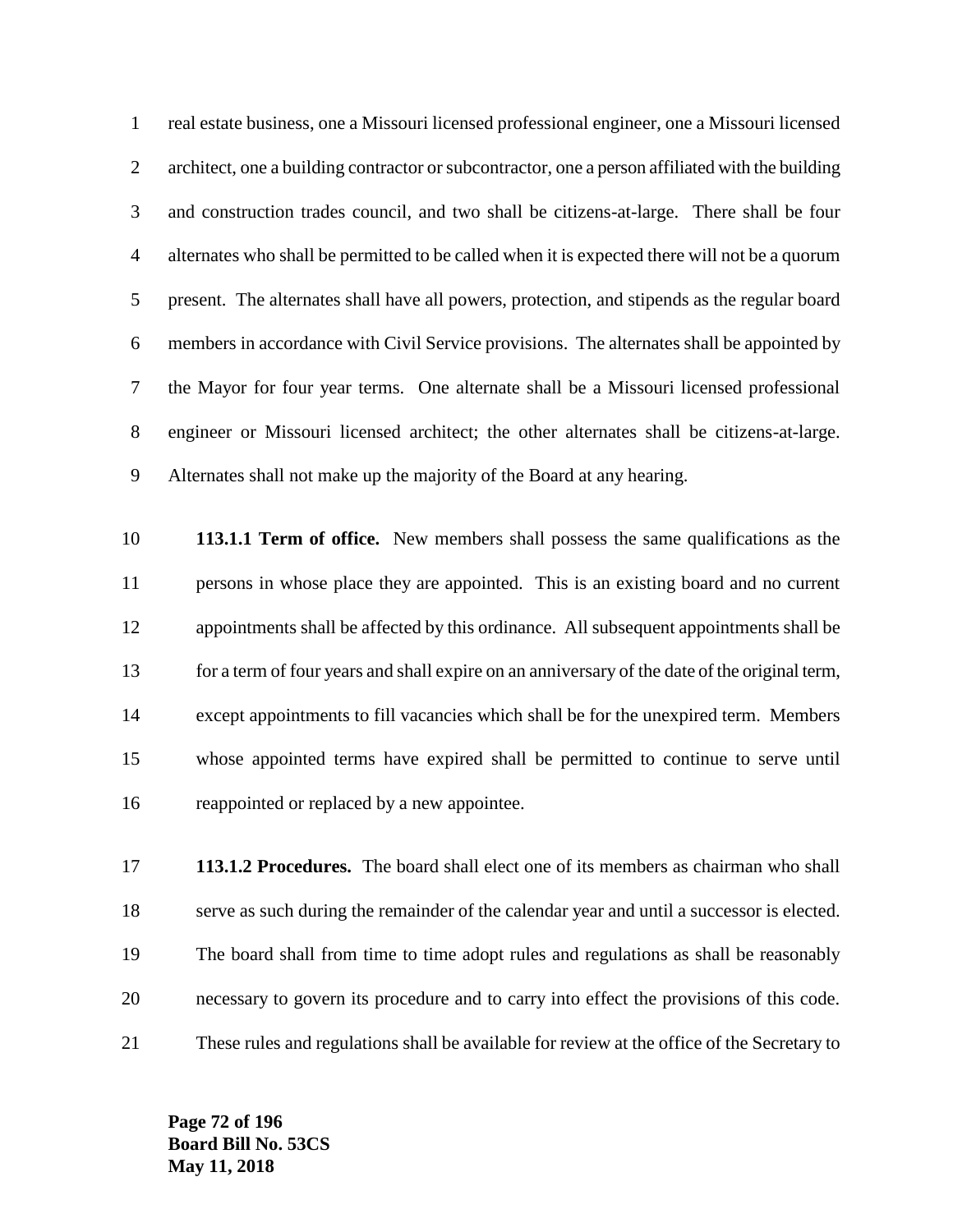the Board during normal working hours. It shall be unlawful for any appellant or appellant's representative to contact any member of the board on any matter that is pending or scheduled to be heard by the board. If a board member is contacted by an appellant on a matter pending before the board other than during a board hearing, that board member must abstain from hearing or voting on the matter, as all testimony must be heard "sworn on the record."

 **113.1.3 Compensation.** The Board of Building Appeals members shall be compensated for services rendered on a per meeting basis as established by ordinance and subject to budgeted funds availability.

 **113.2 Meetings; witnesses; minutes to be kept.** Meetings of the board shall be held at the call of the chairman and at such other times as the board by its rules shall be permitted to provide. The chairman, or in the chairman's absence, the acting chairman shall administer oaths. The Board shall act by a majority vote and a quorum shall consist of at least four members. The board shall keep minutes of its proceedings showing the vote of each member on each question, or if absent or failing to vote, indicating such fact, and shall keep records of its examinations of witnesses and other official acts. Transcripts of hearings shall be permitted to be kept in the custody of the court reporter and need not be transcribed unless requested. The party requesting the transcripts shall pay all costs of such transcripts required including a file copy for the board, one for the Building Division, and one for the board's legal staff.

**113.3 Types of appeals.** Any person, firm, or corporation aggrieved by a decision of the

**Page 73 of 196 Board Bill No. 53CS May 11, 2018**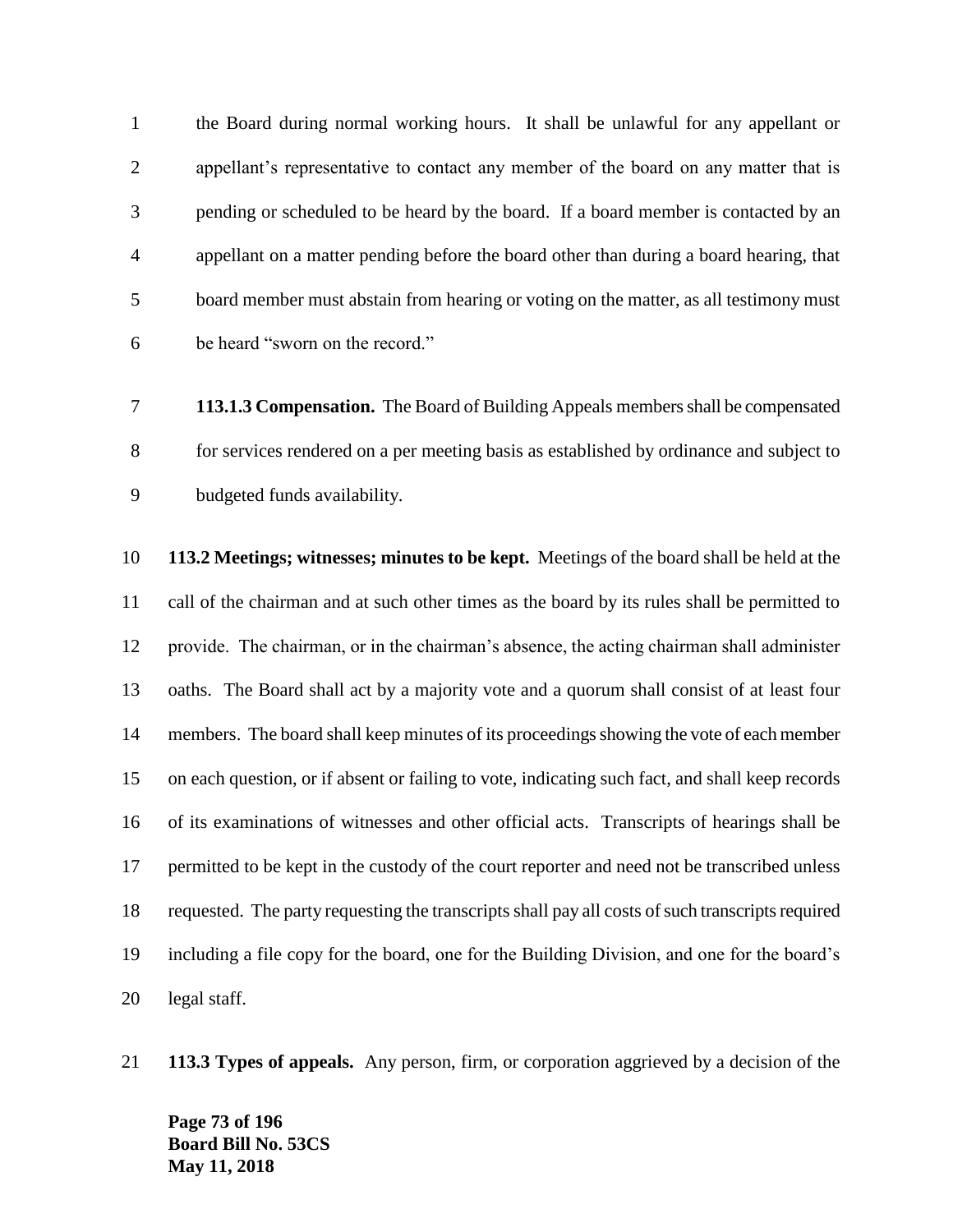| $\mathbf{1}$   | building official, fire official, or any other board, commission, or other officer exercising |
|----------------|-----------------------------------------------------------------------------------------------|
| $\overline{2}$ | their powers under this code or any other code or ordinance assigned to the Division of       |
| 3              | Building and Inspection shall be permitted to file an appeal when the appellant alleges:      |
| $\overline{4}$ | 1. That there is an error in an order, requirement, decision, or interpretation of the        |
| 5              | building official, fire official, or of any other board, commission, or other officer in      |
| 6              | the enforcement of this code;                                                                 |
| 7              | 2. That the mode, method, or manner to be followed in the erection or alteration of any       |
| 8              | building or structure in any specific case before the board is equal to or superior to        |
| 9              | the mode, method, or manner required by the provisions of this code;                          |
| 10             | That the material to be used in this specific case is equal to or superior to the<br>3.       |
| 11             | materials required by the provisions of this code;                                            |
| 12             | That any other board or commission exercising powers under this code or any other<br>4.       |
| 13             | code or ordinance assigned to the Division of Building and Inspection wrongfully              |
| 14             | interpreted the provisions of the code or refused to grant a license, certificate, or         |
| 15             | permit under the provisions of such code.                                                     |
| 16             | <b>Exception:</b> The Board of Building Appeals has no jurisdiction or authority to hear and  |
| 17             | decide appeals on matters covered under the Americans With Disabilities Act, the Zoning       |
| 18             | Ordinance, and Cultural Resources Ordinance.                                                  |
| 19             | However, an application for occupancy, alteration, or repair of an existing building or       |
| 20             | structure which involves a change of occupancy or change of use group whereupon               |
| 21             | accessibility requirements apply, the building official's determination of change of          |
| 22             | occupancy or use group shall be allowed to be appealed to the Board of Building               |

**Page 74 of 196 Board Bill No. 53CS May 11, 2018**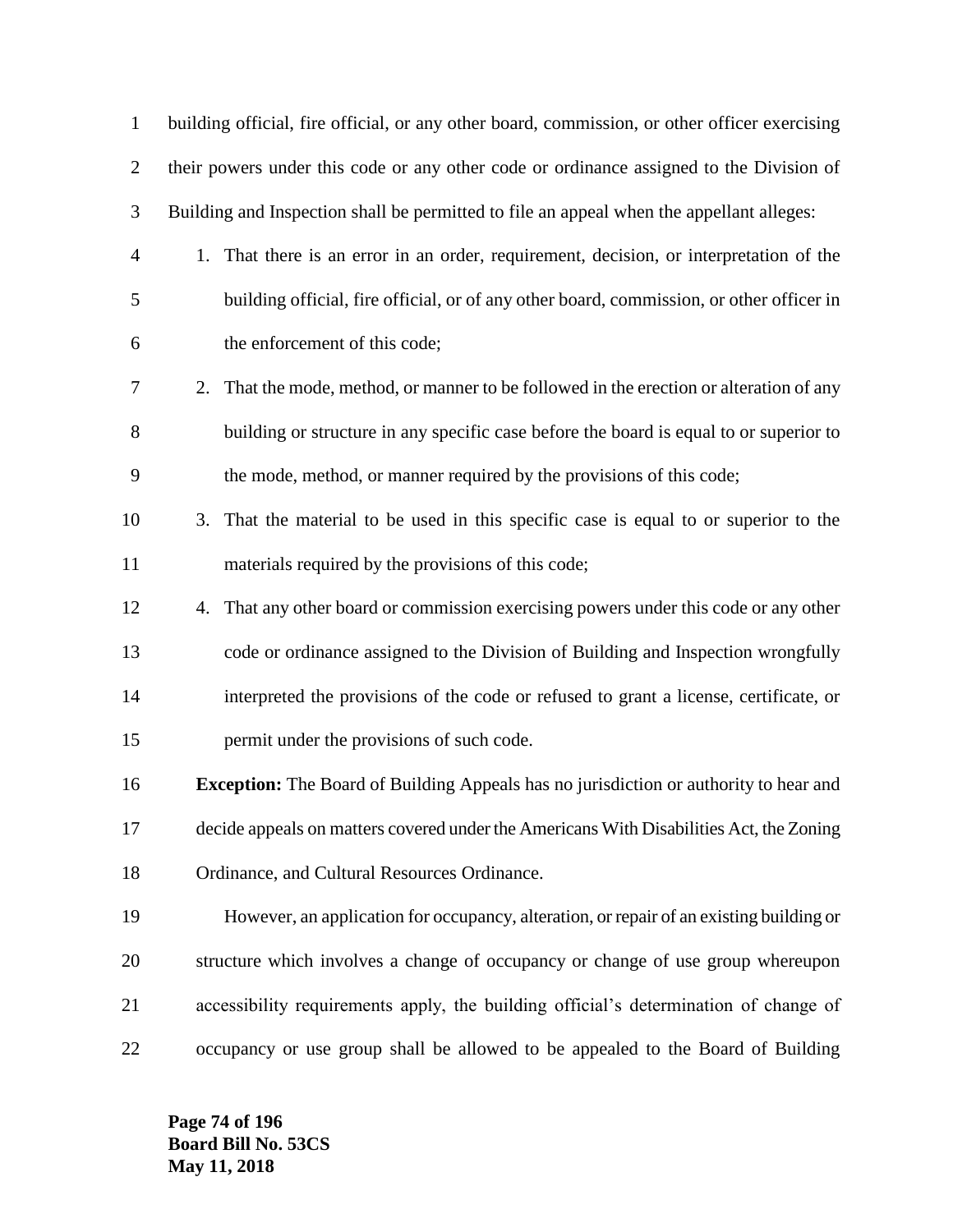Appeals.

| $\overline{2}$ | 113.3.1 Criteria for issuance of a variance for flood hazard areas. A variance shall             |
|----------------|--------------------------------------------------------------------------------------------------|
| 3              | only be issued upon:                                                                             |
| $\overline{4}$ | 1. A showing of good and sufficient cause that the unique characteristics of the size,           |
| 5              | configuration, or topography of the site render the elevation standards                          |
| 6              | inappropriate.                                                                                   |
| 7              | 2. A determination that failure to grant the variance would result in exceptional                |
| 8              | hardship by rendering the lot undevelopable.                                                     |
| 9              | 3. A determination that the granting of a variance will not result in increased flood            |
| 10             | heights, additional threats to public safety, or extraordinary public expense or                 |
| 11             | create nuisances, cause fraud on or victimization of the public, or conflict with                |
| 12             | existing local laws or ordinances.                                                               |
| 13             | 4. A determination that the variance is the minimum necessary to afford relief                   |
| 14             | considering the flood hazard.                                                                    |
| 15             | 5. Submission to the applicant of written notice specifying the difference between               |
| 16             | the design flood elevation and the elevation to which the building is to be built,               |
| 17             | stating that the cost of flood insurance will be commensurate with the increased                 |
| 18             | risk resulting from the reduced floor elevation, and stating that construction                   |
| 19             | below the design flood elevation increases risks to life and property.                           |
| 20             | 113.4 Filing date. Unless otherwise specified in other sections of this code, appeals shall be   |
| 21             | filed within 30 calendar days after the decision of the building official, fire official, or any |

**Page 75 of 196 Board Bill No. 53CS May 11, 2018**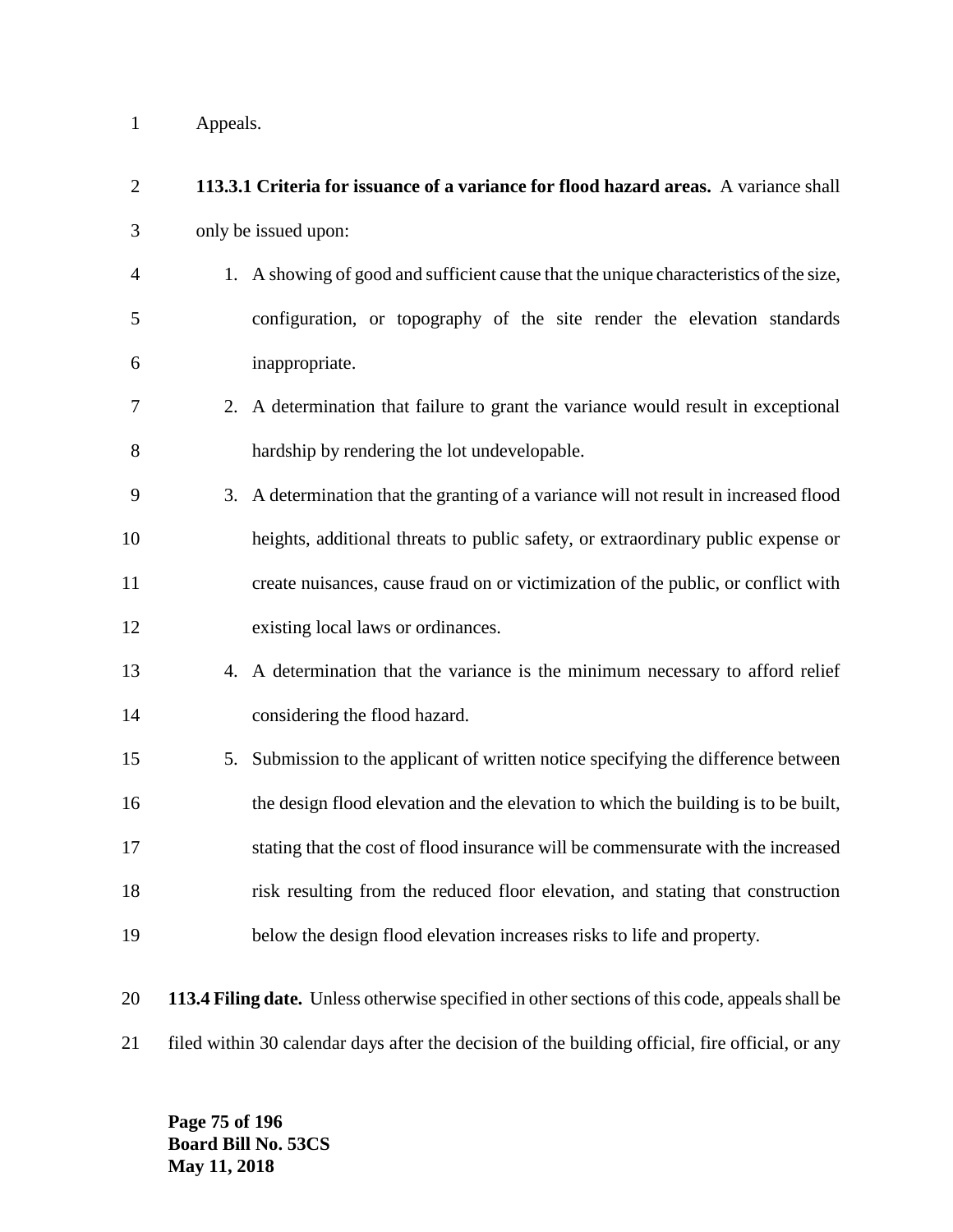other board, commission, or other officer exercising their powers under this code or any other code or ordinance assigned to the Division of Building and Inspection is rendered; however, no such appeal shall be taken from any order or ruling wherein responsibility lies with the Board of Adjustment as established by the Zoning Ordinance or with any other board as established by the Revised Code of the City of Saint Louis.

 **Exception:** Condemnation appeals shall be filed within ten calendar days of the date on the Notice of Condemnation as described in Section 119.8.

 **113.5 Manner and fee for filing appeals.** Appeals shall be taken by filing with the Secretary to the Board a notice of appeal on such forms as prescribed by the Board of Building Appeals specifying the grounds thereof, and the secretary shall immediately transmit to the board such notice and all papers constituting the record upon which the action appealed from is taken. The notice of appeal shall be accompanied by a fee of \$150.00.

 **113.5.1 Waiver of appeal fees.** In the event the Secretary to the Board receives a written claim of indigence and a request for a fee waiver, the request shall be referred to the City Counselor's Office for approval or denial and that decision shall be final. A copy of that decision shall be kept on file.

 **113.5.2 Multiple appeals.** In the event that more than one building, structure, or premises owned by the same person, firm, or corporation has been cited for exactly the same violation and the owner has filed an appeal with the board disputing the same citation, the appellant shall be permitted to file one appeal covering all said buildings, structures, or premises and be charged one appeal fee. The decision rendered by the

**Page 76 of 196 Board Bill No. 53CS May 11, 2018**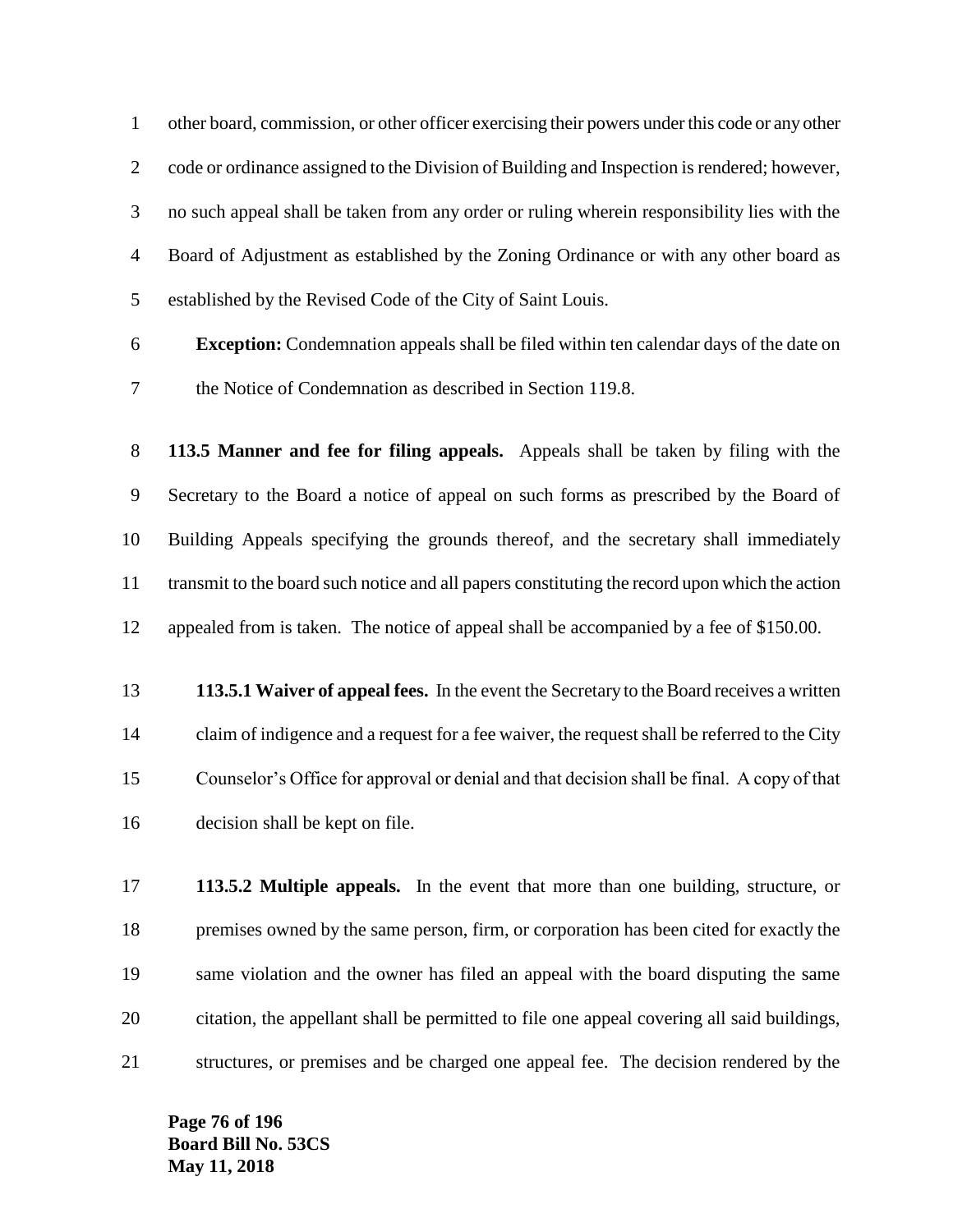board shall apply to all buildings, structures, or premises involved in the appeal.

 **113.5.3 Board hearings; notification.** After an appeal has been filed, the Secretary to the Board shall place the appeal on a board hearing agenda and the appellant shall be notified in writing by certified mail prescribing the time, date, and location of the hearing not less than seven days prior to said hearing. Such hearing shall be held within a reasonable time after the filing of the notice of appeal, depending on the scheduling of other appeals.

 **113.6 Appeals to stay proceedings; exceptions.** Appeals shall stay all proceedings in furtherance of the action appealed from unless the building official or fire official certifies to the Board of Building Appeals after the notice of appeal has been filed that, by reason of the facts stated in the certificate, a stay would cause imminent peril to life or property. Proceedings shall not otherwise be stayed except by restraining order.

- **113.7 Jurisdiction of the board.** The Board of Building Appeals is hereby empowered to hear and decide appeals in all matters described in Section 113.3
- **113.7.1 Board decisions; notification.** The board shall enter its order and decision after hearing, affirming, modifying, or reversing the order, requirement, interpretation, ruling, or decision of the building official in whole or in part. The board shall be permitted to require conditions or restrictions as necessary to assure that the activity complies with the intent of this code or as the board deems appropriate. If the appellant fails to appear at the prescribed time and location of the hearing and it has been determined that notice of

**Page 77 of 196 Board Bill No. 53CS May 11, 2018**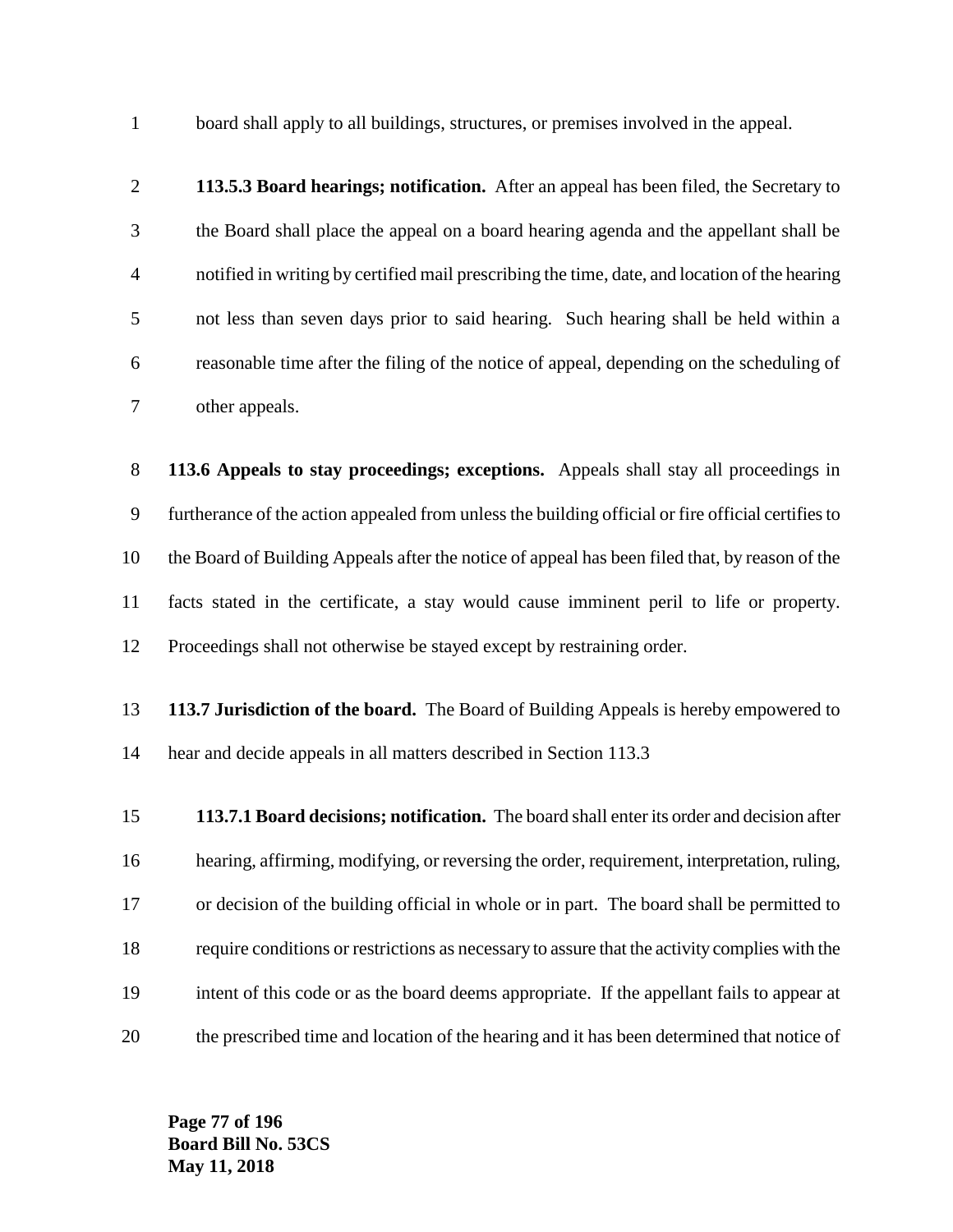the hearing was received, the appeal shall be dismissed and the original order, requirement, interpretation, ruling, or decision of the building official shall be affirmed. A final decision, when used in this section, shall mean a decision rendered by the Board of Building Appeals. The board shall, upon rendering its final decision, notify the appellant of its order and final decision by mail. The appellant shall be deemed to have received the final decision three days after the final decision has been deposited in the United States mail with proper postage. The board shall forward its order and decision to the building official, fire official, or any other board, commission, or officer exercising their powers under this code in writing and place a copy of the decision in its files. There shall be no rehearing or reopening of that file by the board except where the board has required conditions or restrictions and it is to be determined whether the conditions or restrictions have been met. No information concerning any decision reached by the board shall be made public except to the appellant until that decision has been signed and the appellant has first been formally notified.

 **113.7.2 Generic decisions.** In the event that the Building Commissioner finds that a specific decision of the Board of Building Appeals would be helpful in the continued administration of this code if it were made to be generically applicable, the Building Commissioner shall be permitted to petition the board in writing requesting that the decision of a specific case be made generically applicable, in part or in whole, without the need for individual appeals and shall become a part of the policy of the Division of Building and Inspection. This request must be made within 180 calendar days of the rendering of the decision. The board shall only affirm or deny such petition.

**Page 78 of 196 Board Bill No. 53CS May 11, 2018**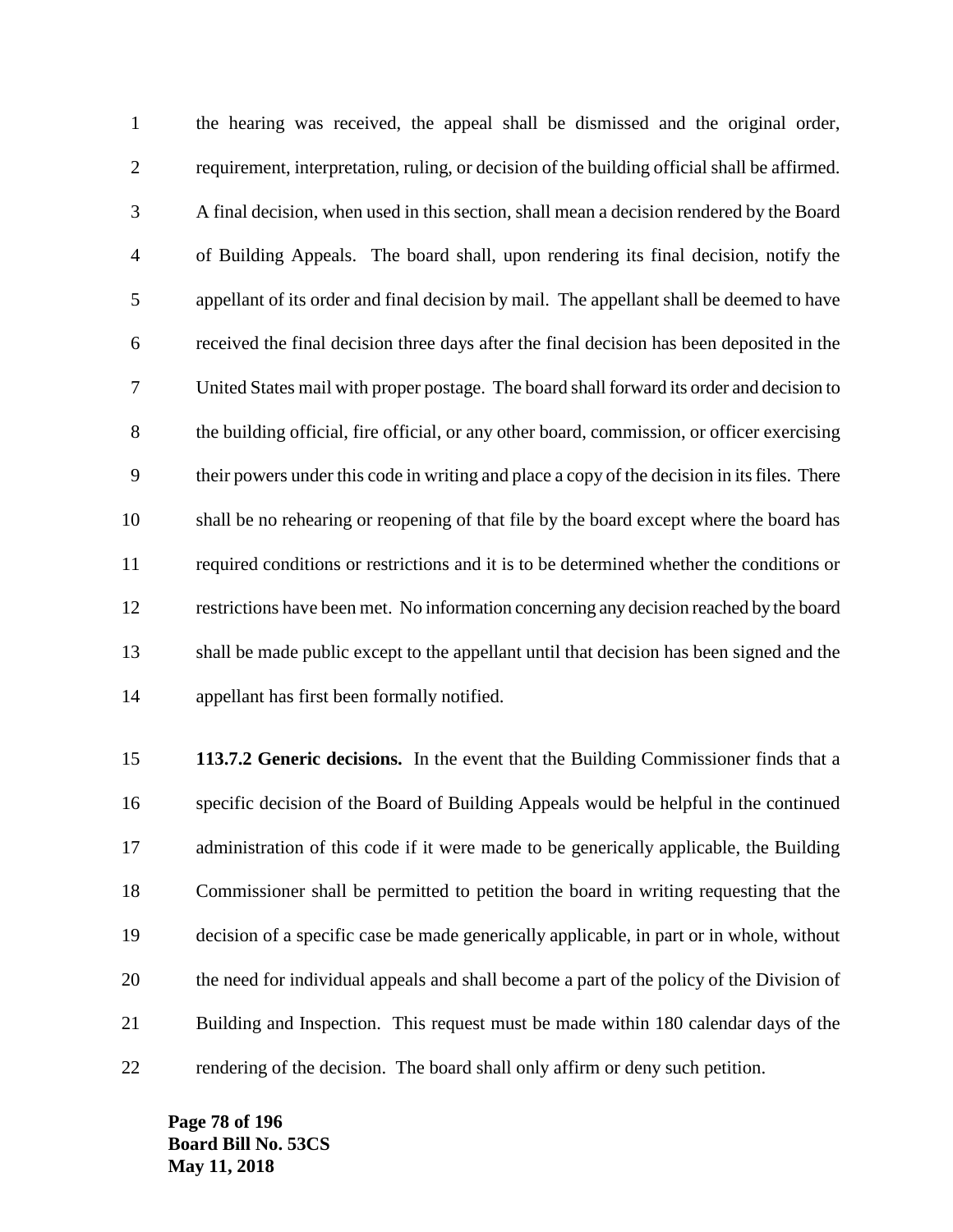**113.7.3 Conditional decisions; method of rehearing.** When the Board of Building Appeals enters a conditional decision modifying or reversing an order of the building official and grants additional time to correct the violation(s), the board shall grant no more than 90 days. Additional time shall be permitted to be granted if, in the opinion of the building official, sufficient progress is being made to correct the violation(s). In the event insufficient progress is being made to correct the violation(s) in the allotted time, the case shall be referred back to the Board of Building Appeals to show cause why the conditions set by the board have not been met and why the building official's original order or decision should not be affirmed. In the event of such referral back to the board, notification to the appellant prescribing the date, time, and location of said hearing shall be the same as that described in Section 113.5.3.

 **113.8 Appeals from decisions of the board.** Any person(s) jointly or severally aggrieved by the decision of the Board of Building Appeals shall be entitled to a judicial review of the decision rendered by the Board of Building Appeals as provided in the Administrative Procedure and Review Act of the State of Missouri, being Sections 536.100 - 536.140 of the Revised Statutes of Missouri.

 **113.9 Hearing officer.** The Board of Building Appeals shall have the right to appoint a hearing officer to hear and render a decision on any appeal filed with the Board of Building Appeals.

 **113.9.1 Qualification.** The hearing officer shall be an attorney and on an approved list of attorneys who have administrative law experience. The Director of Public Safety shall

**Page 79 of 196 Board Bill No. 53CS May 11, 2018**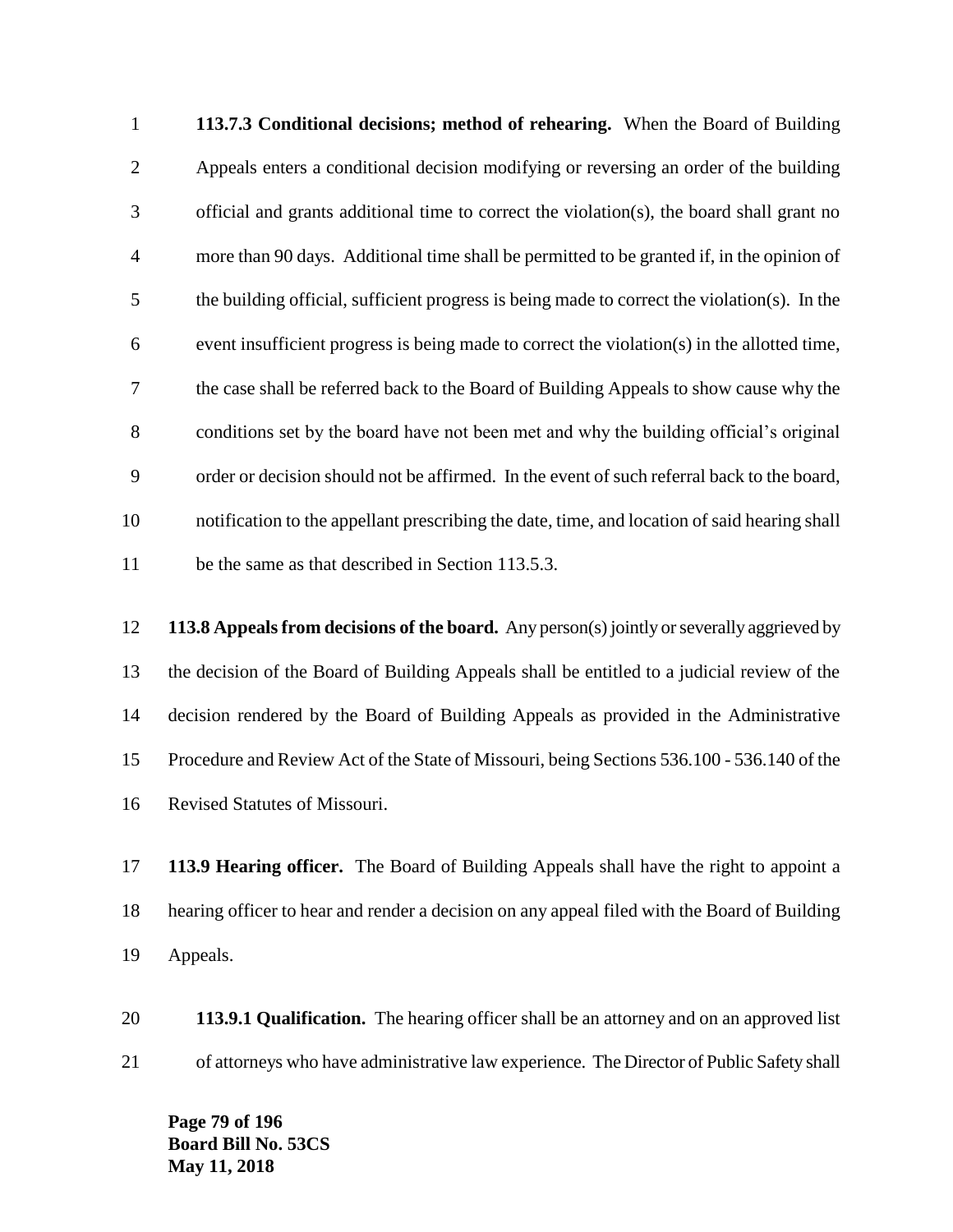compile and maintain said list.

| 2              | 113.9.2 Rights and duties. The hearing officer shall have such rights, responsibilities,  |
|----------------|-------------------------------------------------------------------------------------------|
| 3              | and duties as the Board of Building Appeals and the appellants shall have the same rights |
| $\overline{4}$ | as an appellant appearing before the Board of Building Appeals, including the right to    |
| 5 <sup>5</sup> | appeal pursuant to Missouri's Administrative Procedure and Review Act.                    |

- **SECTION 114**
- **VIOLATIONS**

 **114.1 Unlawful acts.** It shall be unlawful for any person, firm, or corporation to grade for, excavate for, erect, construct, alter, extend, repair, move, remove, demolish, or occupy any building, structure, premises, or equipment regulated by this code or cause same to be done in conflict with or in violation of the provisions of this code or any decision or order of the Board of Building Appeals.

 **114.2 Notice of violation.** The building official is authorized to serve a notice of violation or order on the owner as shown in the records of the City of Saint Louis Assessor's Office or on the person responsible for the grading, excavating, erection, construction, alteration, extension, repair, moving, removal, demolition, or occupancy of a building, structure, or premises in violation of the provisions of this code, or in violation of a detail statement or construction documents approved hereunder, or in violation of a permit or certificate issued under the provisions of this code. Such order shall direct the discontinuance of the illegal action or condition and the abatement of the violation. Such notice shall be permitted to be

**Page 80 of 196 Board Bill No. 53CS May 11, 2018**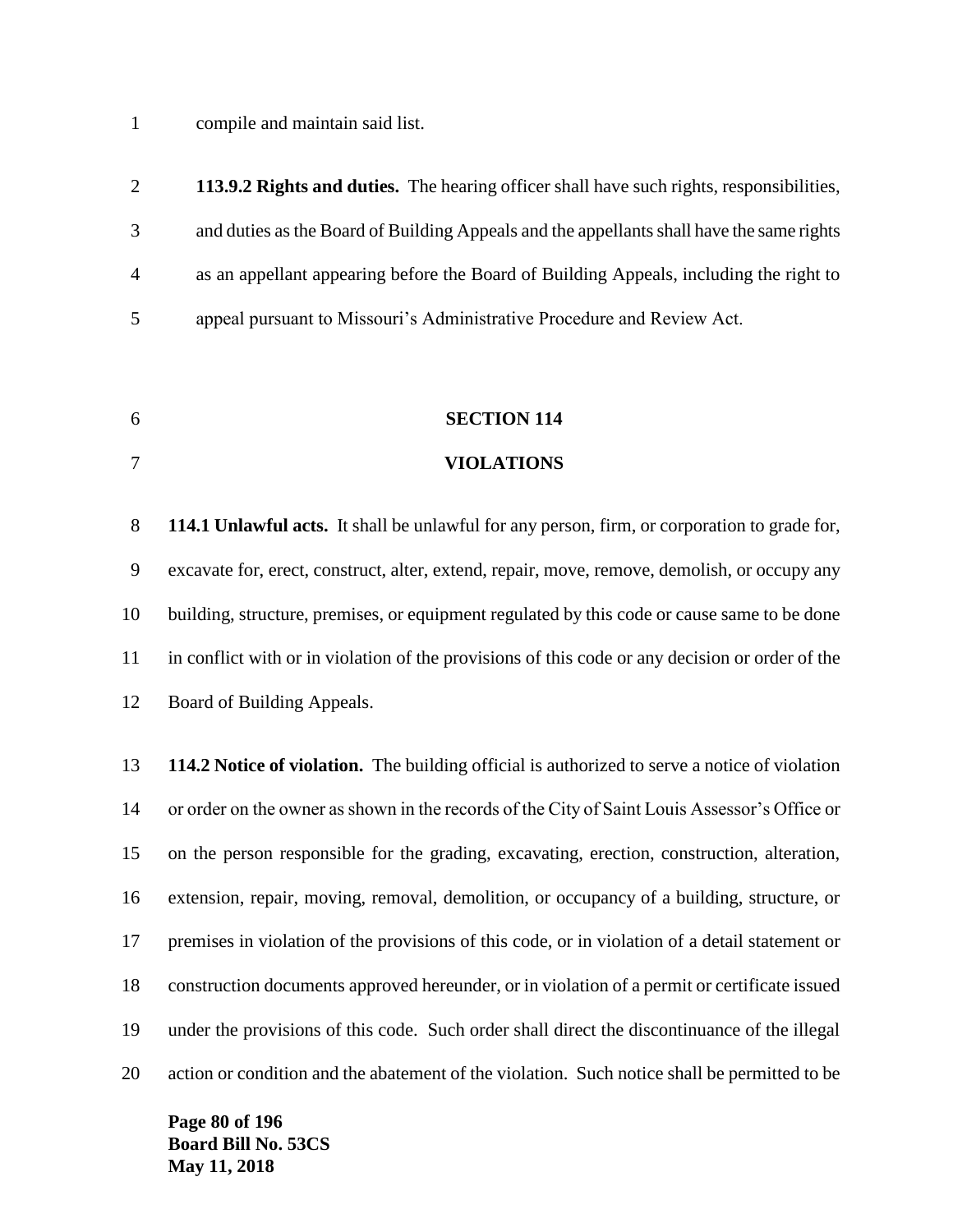served by the United States mail. Posting of the premises shall also constitute notice. It shall 2 be a violation of this code for any person to remove any such notice lawfully posted pursuant to this code unless otherwise ordered by the building official.

 **114.2.1 Investigation of records.** Upon the receipt of a written request from the owner of the property, or the real estate agent for the property, or the attorney, architect, or engineer representing the owner of the property, the Permit Section Supervisor shall ask the various Building Division sections for copies of any existing violation letters concerning the property. If the request is not on the owner's letterhead, a notarized authorization from the owner must be submitted.

 The response letter written by the permit section supervisor shall list any known violations and must contain the following statement: "This letter does not certify that there are no actual existing violations of the ordinances for which the Division of Building and Inspection is responsible. To determine if there are any violations of any ordinances, an application for an occupancy permit must be filed in accordance with 15 Section 111.5 and the subsequent inspections completed. This letter does certify there are no existing letters of violation on record other than those attached herein. There will be a \$25 fee charged for this service. Five working days will be allowed to respond to 18 this request."

 **114.3 Prosecution of violation.** If the notice of violation is not complied within the time prescribed by such notice, the building official is authorized to request the legal counsel of the City of Saint Louis to institute the appropriate proceeding at law or in equity to restrain,

**Page 81 of 196 Board Bill No. 53CS May 11, 2018**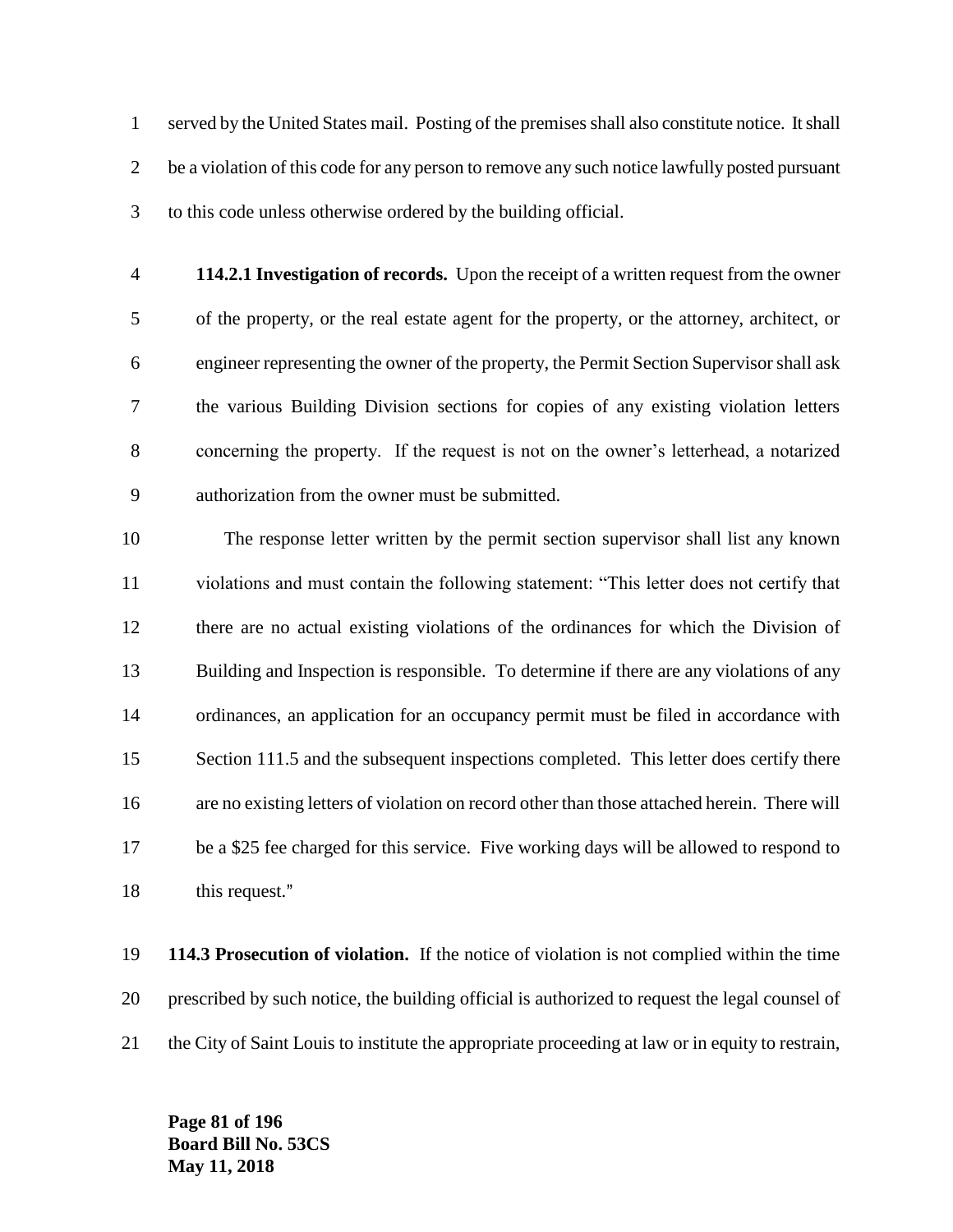correct, or abate such violation or to require the removal or termination of the unlawful occupancy of the building, structure, or premises in violation of the provisions of this code or of the order or direction made pursuant thereto.

 **114.4 Violation penalties.** Any person who violates a provision of this code or fails to comply with any of the requirements thereof or who erects, constructs, alters, or repairs a building or structure in violation of the approved construction documents or directive of the building official or of a permit or certificate issued under the provisions of this code shall be subject to penalties as prescribed by law.

 **114.5 Abatement of violation.** The imposition of penalties as set forth in Section Four of the adopting ordinance shall not preclude the legal officer of the City of Saint Louis from instituting appropriate action to prevent unlawful construction; to restrain, correct, or abate a violation; to prevent illegal occupancy of a building, structure, or premises; or to stop an illegal act, business, or use.

 **SECTION 115 STOP WORK ORDER**

 **115.1 Authority.** Whenever the building official finds any work regulated by this code being performed in a manner contrary to the provisions of this code or in a dangerous or unsafe manner, the building official is authorized to issue a stop work order.

**115.2 Issuance.** The work order shall be in writing and shall be given to the owner of the

**Page 82 of 196 Board Bill No. 53CS May 11, 2018**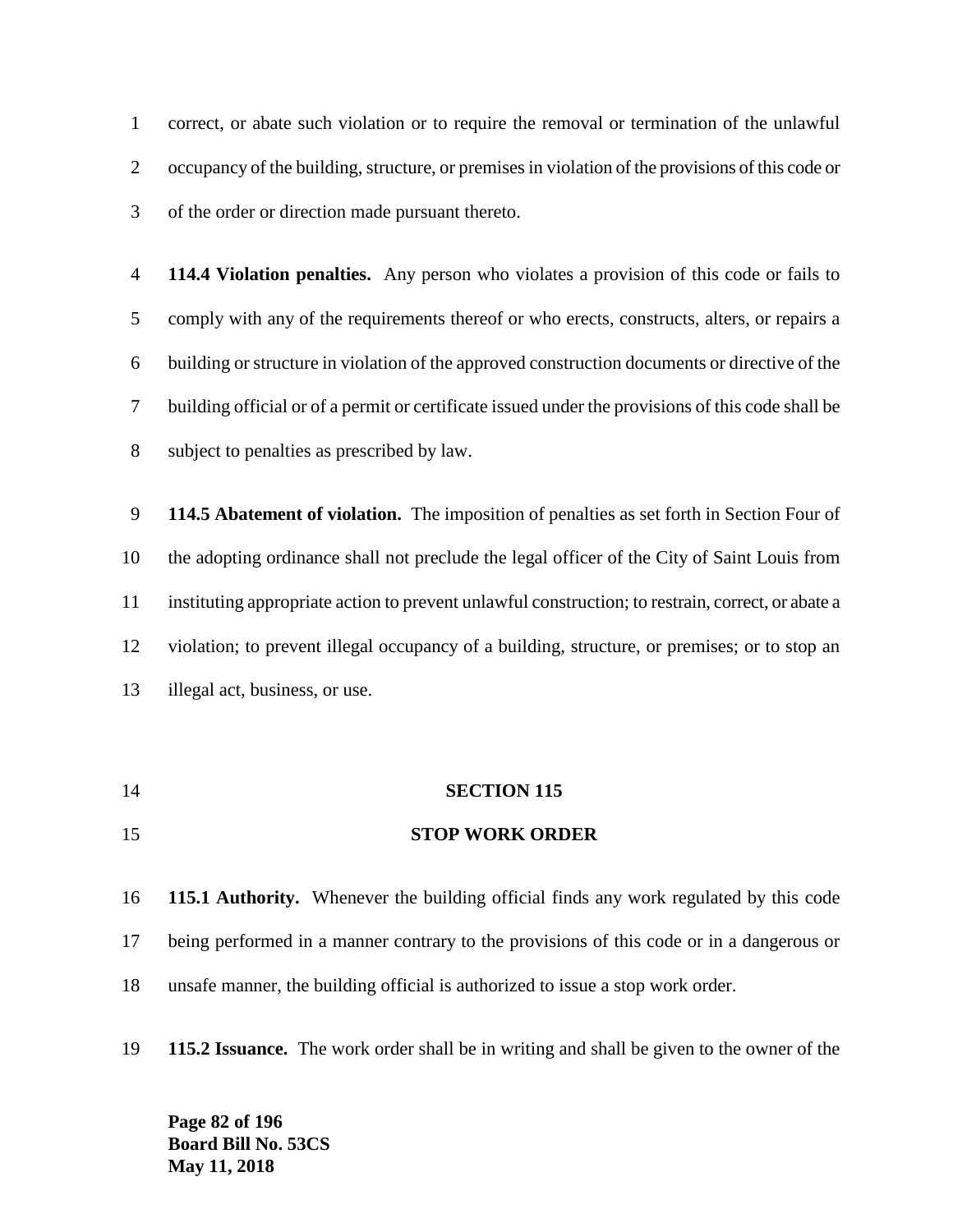1 property involved, or to the owner's agent, or to the person doing the work. Upon issuance of a stop work order, the cited work shall immediately cease. The stop work order shall state the reason for the order and the conditions under which the cited work will be permitted to resume.

 **115.3 Emergencies.** When an emergency exists, the fire official shall not be required to give a written notice prior to stopping the work.

 **115.4 Unlawful continuance.** Any person who shall continue any work in or about the building, structure, or premises after having been served with a stop work order, except such work as they are directed to perform to remove a violation or unsafe condition, shall, upon conviction thereof, be subject to the penalties as set forth in Section Four of the adopting ordinance. Each day that a violation continues shall constitute a separate and distinct offense.

### **SECTION 116**

# **UNSAFE BUILDINGS, STRUCTURES, AND EQUIPMENT**

 **116.1 Conditions.** Buildings, structures, or equipment that are or hereafter become unsafe, unsanitary, or deficient because of inadequate means of egress, facilities, or light and ventilation; which constitute a fire hazard; are otherwise dangerous to human life or the public welfare; or which involve illegal or improper occupancy or inadequate maintenance shall be deemed unsafe. Unsafe buildings or structures shall be taken down and removed or made safe as the building official deems necessary and as provided for in this section. A

**Page 83 of 196 Board Bill No. 53CS May 11, 2018**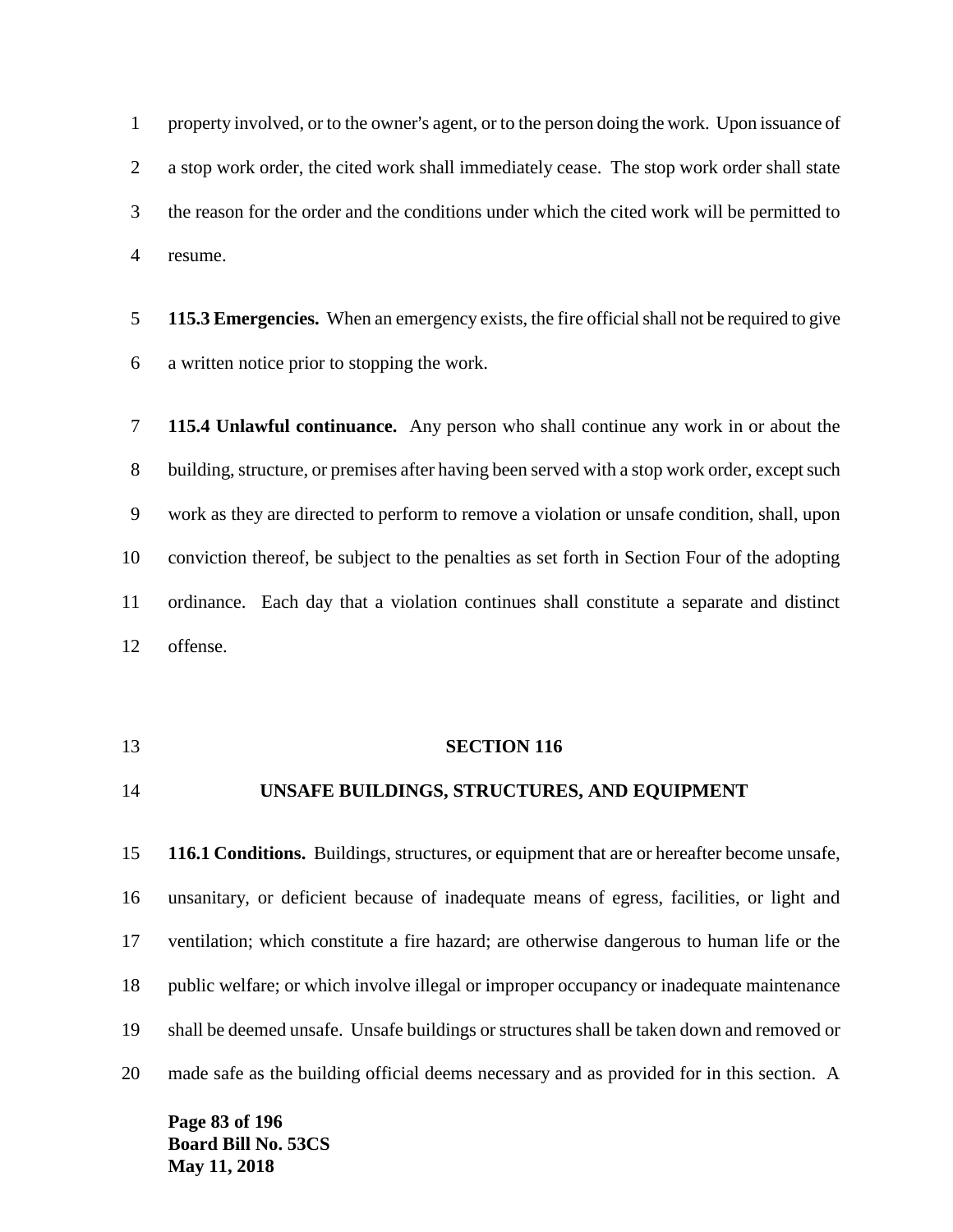vacant structure that is not secured against entry shall be deemed unsafe.

 **116.2 Record.** The building official shall cause a report to be filed on an unsafe condition. The report shall state the occupancy of the structure and the nature of the unsafe condition. **116.3 Notice.** If an unsafe condition is found, the building official shall serve on the owner, agent, or person in control of the building or structure a written notice that describes the condition deemed unsafe and specifies the required repairs or improvements to be made to abate the unsafe condition, or that requires the unsafe structure to be demolished within a stipulated time. Such notice shall require the person thus notified to declare immediately to the building official acceptance or rejection of the terms of the order. **116.4 Method of service.** Such notice shall be deemed properly served if a copy thereof is (a) delivered to the owner personally; (b) sent by certified or registered mail addressed to the owner at the last known address with the return receipt requested; or (c) delivered in any other manner as prescribed by local law. If the certified or registered letter is returned showing that the letter was not delivered, a copy thereof shall be posted in a conspicuous place in or about the structure affected by such notice. Service of such notice in the foregoing manner upon the owner's agent or upon the person responsible for the structure shall constitute service of notice upon the owner.

 **116.5 Restoration.** Where the building, structure, or equipment determined to be unsafe by the building official is restored to a safe condition to the extent that repairs, alterations, or additions are made or a change of occupancy occurs during the restoration of the structure,

**Page 84 of 196 Board Bill No. 53CS May 11, 2018**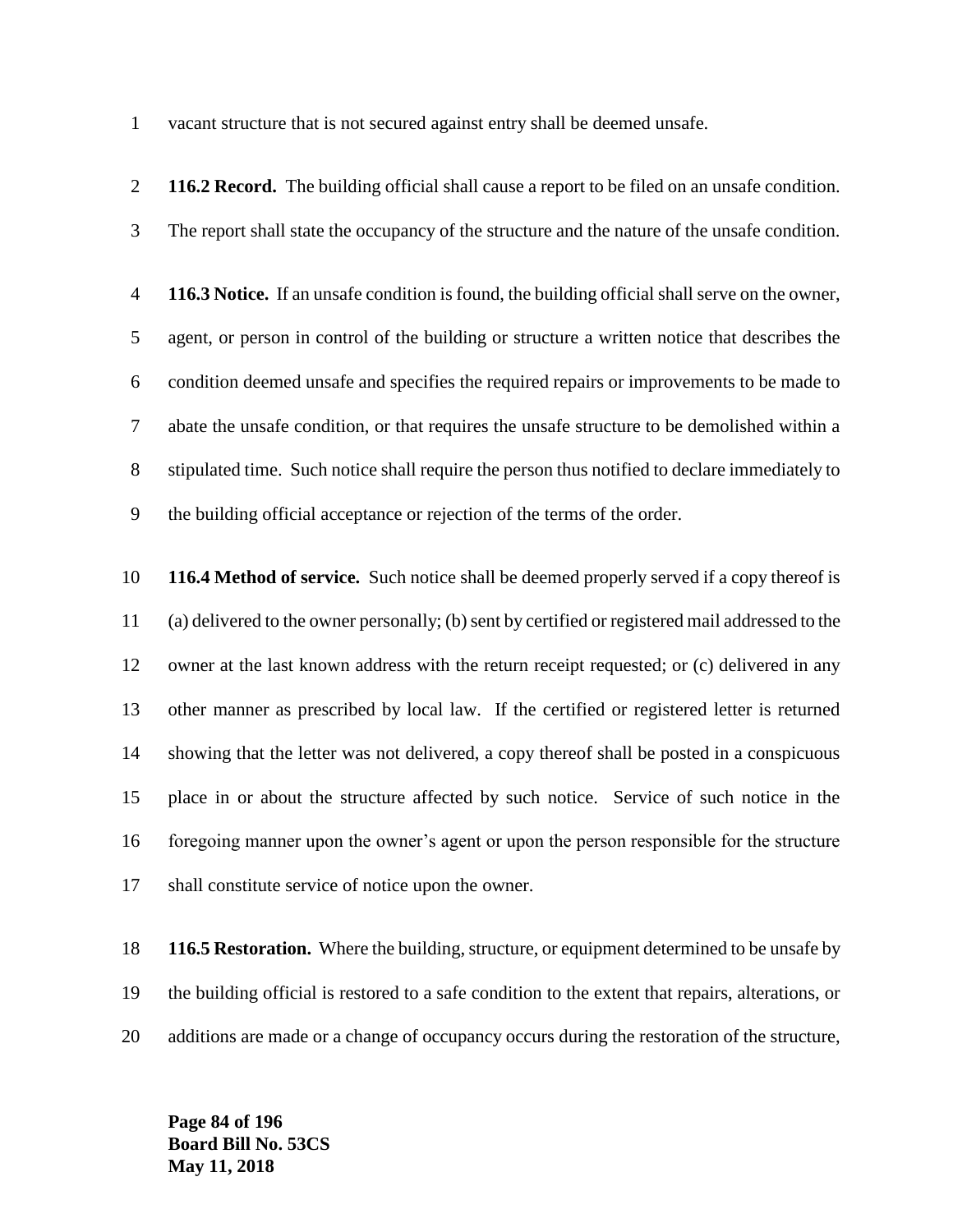such repairs, alterations, additions, or change of occupancy shall comply with the requirements of Section 105.2.2 and the Existing Building Code.

## **SECTION 117**

## **PROFESSIONAL ARCHITECTURAL AND ENGINEERING SERVICES**

 **117.1 Responsibilities.** The provisions of this section shall define the construction controls required for buildings involving professional architectural or engineering services and delineate the responsibilities of such professional services during construction.

 **117.1.1 Design.** All design for new construction, alteration, repair, expansion, addition, or modification work involving the practice of professional architecture or engineering as defined by the statutory requirements of the professional licensing laws of the State of Missouri shall be prepared by licensed design professionals certified by the Missouri Board for Architects, Professional Engineers, Professional Land Surveyors and Professional Landscape Architects. All construction documents required for a building 14 permit application for such work shall be prepared by or under the direct supervision of a Missouri licensed design professional and bear their seal, signature, and date in accordance with the State's statutes and regulations governing the professional licensing and certification of architects, professional engineers, professional land surveyors, and professional landscape architects.

 **117.1.2 Review.** The Missouri licensed design professional whose seal is on the approved construction documents shall be responsible for review of shop drawings and

**Page 85 of 196 Board Bill No. 53CS May 11, 2018**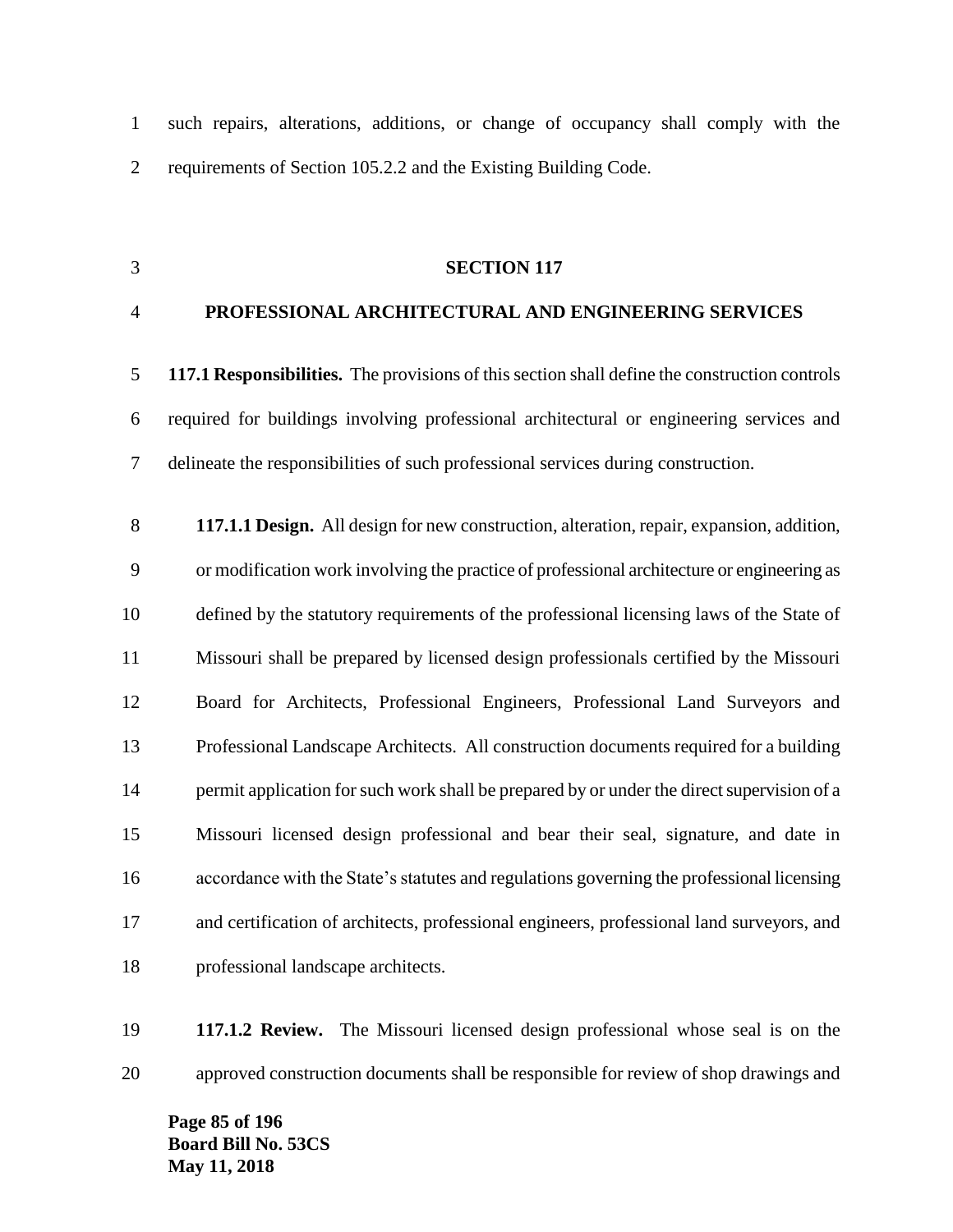samples as required by the approved construction documents and for approval for conformance to the design concept and this code. This review process shall be permitted to be contracted by the owner to another Missouri licensed design professional should the original design professional not desire to provide such services.

- **117.1.3 Application of seal, signature, and date.** All construction documents submitted with an application for a building permit shall comply with Section 107.1.1.
- **117.1.4 Reproduction of sealed documents.** Construction documents sealed by a Missouri licensed design professional shall not be reproduced for anyone, other than the owner, without the expressed written permission of Missouri licensed design professional who sealed said documents, or as ordered by a court of law.

 **117.2 Special professional services.** When applications are filed for unusual designs or magnitude of construction which require construction document review or inspection services beyond the capacity of the building official's staff or where Referenced Standards require special architect or engineer inspections, the building official shall be permitted to require the owner to retain a properly qualified Missouri licensed design professional to perform the services necessary for code compliance in addition to that provided in Section 117.1.2. This project representative shall keep daily records and submit reports as required by the building official. Upon completion of the work, the Missouri licensed design professional shall file a final report indicating whether or not all required inspections were performed and listing pertinent deviations from the building code requirements or from the approved construction documents and the source of authority for such deviations.

**Page 86 of 196 Board Bill No. 53CS May 11, 2018**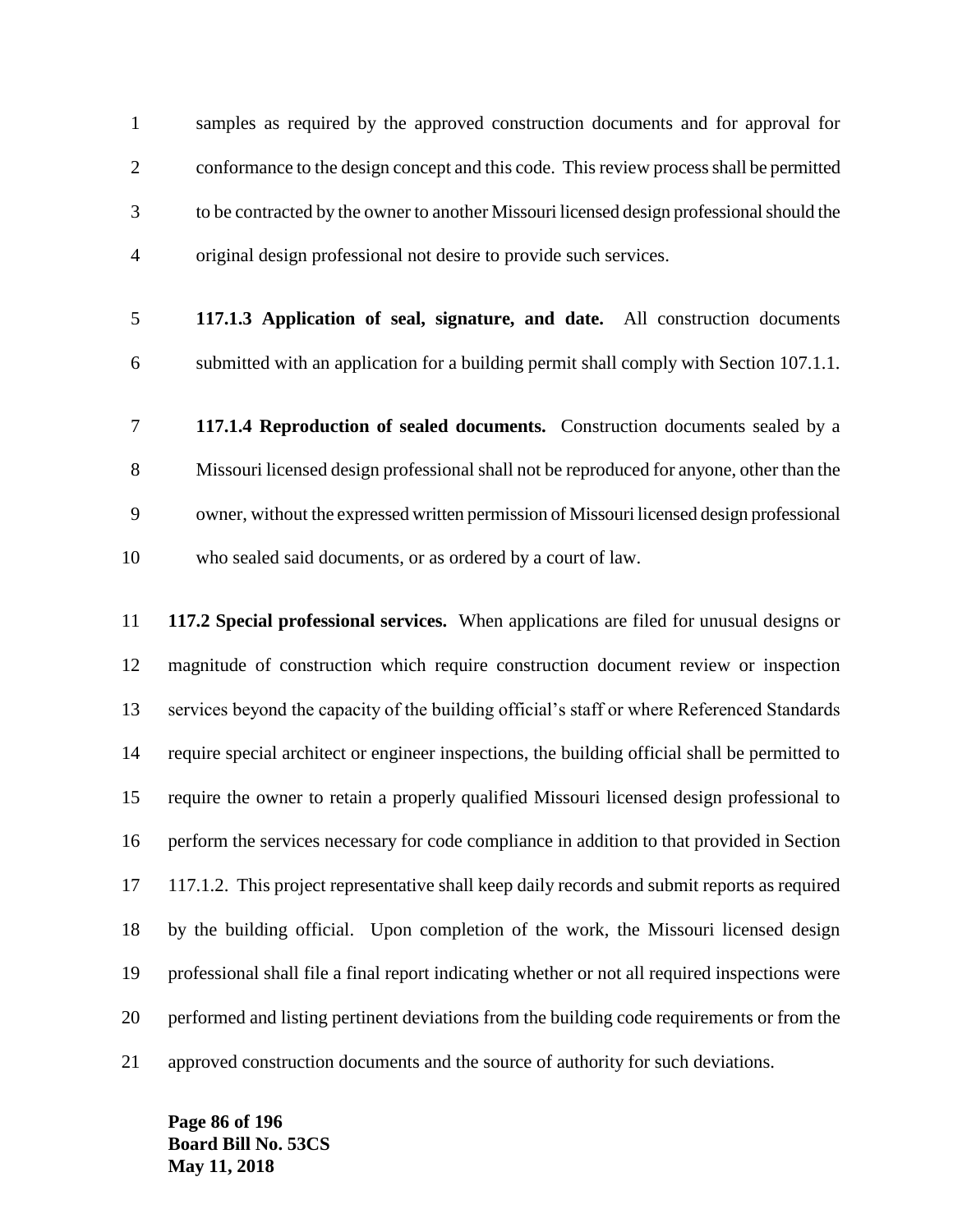**117.2.1 Building permit requirement.** The necessity for special professional services shall be determined prior to issuance of the building permit unless waived to a later date by the building official. Refusal by the applicant to provide such services as required by the building official shall result in the denial of the permit.

- **117.2.2 Fees and costs.** All fees and costs related to the performance of special inspection services shall be borne by the owner.
- **117.2.3 Visits to site.** When so directed by the building official or when required by the special inspection provisions of this code, the Missouri licensed design professional shall make visits to the site at intervals appropriate to the stage of the construction to observe the progress and quality of the work; to observe construction components requiring controlled materials or construction as specified in Chapter 44, Referenced Standards; and to determine if the work is proceeding in accordance with the construction documents approved for the building permit. The Missouri licensed design professional 14 shall periodically submit reports to the building official showing the results of such periodic visits.
- **SECTION 118**
- **WORKMANSHIP**
- **118.1 General.** All work shall be conducted, installed and completed in a neat, workmanlike and acceptable manner so as to secure the results intended by this code.

**Page 87 of 196 Board Bill No. 53CS May 11, 2018**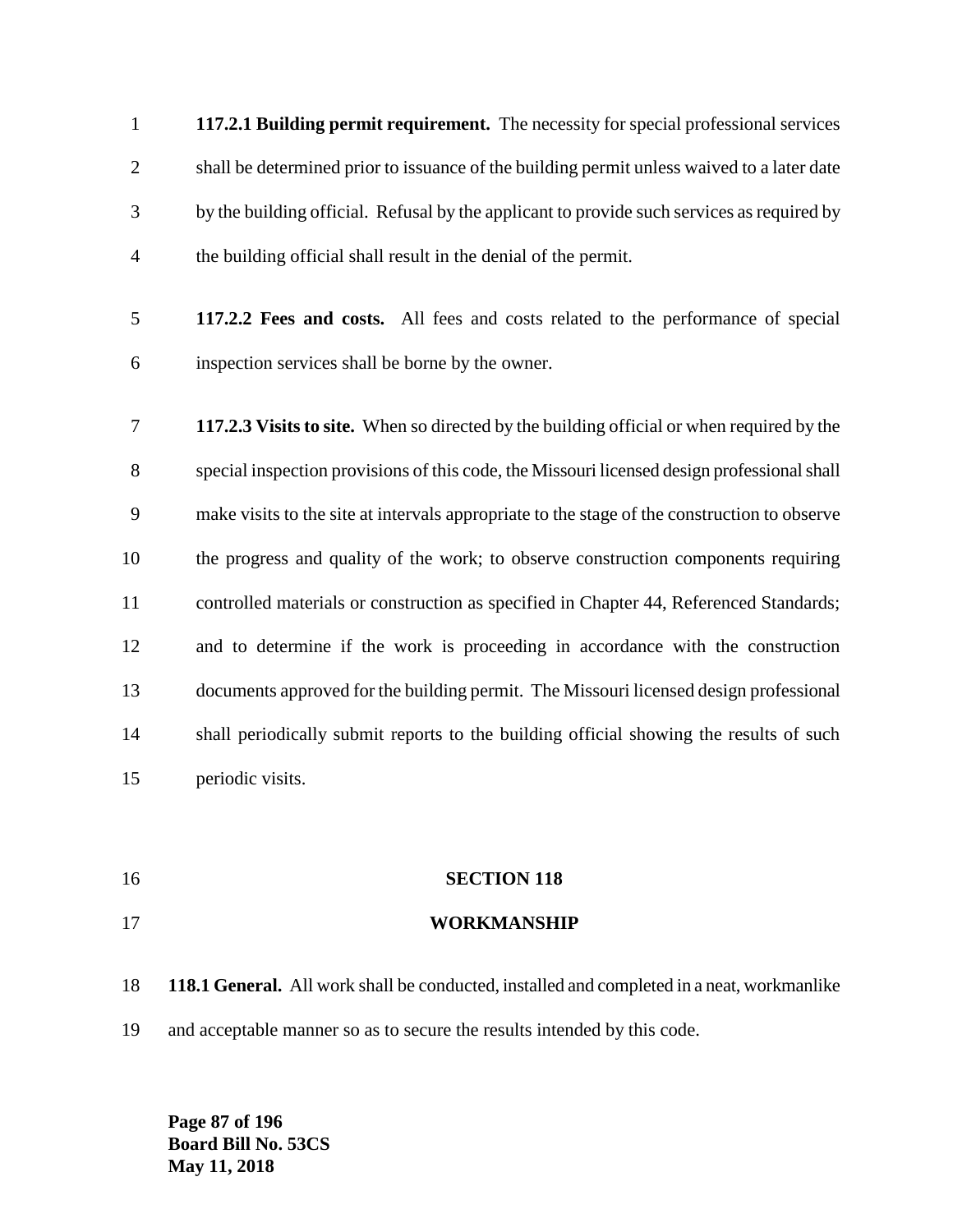**SECTION 119**

## **CONDEMNATIONS**

 **119.1 Notification.** If upon making an inspection and examination of any occupied or unoccupied building, structure, or premises, the building official finds one or more of the defects described below, the building official shall notify in writing, as provided in Section 119.2, the owner(s) of said building, structure, or premises as recorded most recently in the City of Saint Louis Assessor's Office of the defects found in said building, structure, or premises and shall order them to proceed to properly demolish, repair and secure, or correct all conditions causing condemnation of said building, structure, or premises within seven days. This document is to be known as a Notice of Condemnation. If the conditions have not been corrected by the date listed in the notice, the building, structure, premises, or portion thereof or appurtenance thereto will be condemned and shall be required to be vacated, if occupied, and secured. Possible defects shall be permitted to be one or more of the following: 14 1. The building or structure is in a condition which endangers either the lives or safety of persons, whether occupants or otherwise, or other property; 2. The condition of the building or structure by reason of the making of an excavation on the lot on which it is located, or any adjoining lot, endangers either the lives or safety of persons, whether occupants or otherwise, or other property; 3. The building, structure or premises is a fire hazard for any reason, including without limitation: obsolescence; dilapidation; deterioration; damage; lack of sufficient fire-resisting qualities; poor sanitation; or faulty electrical wiring, gas connections, or heating apparatus;

**Page 88 of 196 Board Bill No. 53CS May 11, 2018**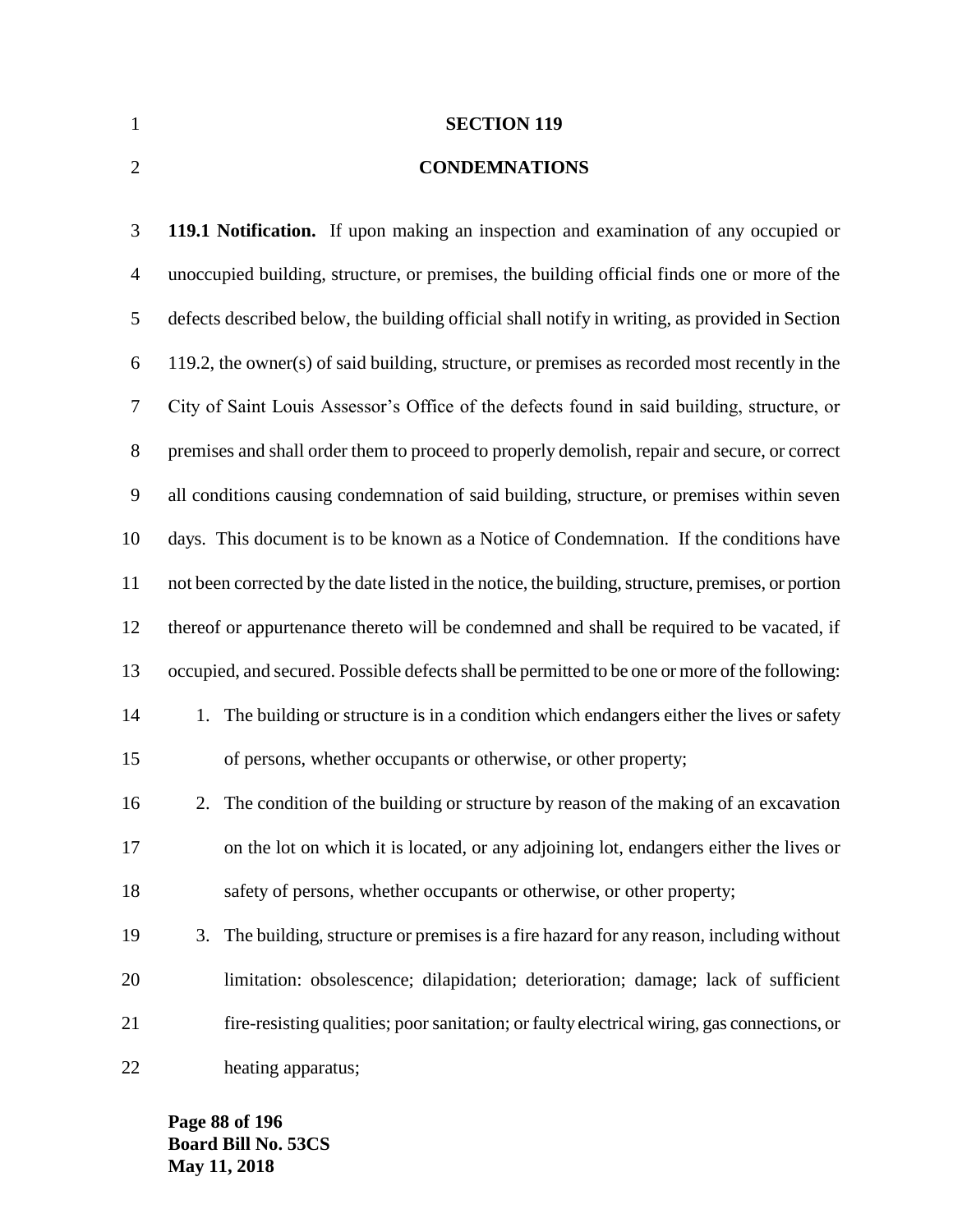| $\mathbf{1}$   |    | 4. The building or structure lacks safe or adequate facilities for means of egress in case |
|----------------|----|--------------------------------------------------------------------------------------------|
| $\overline{2}$ |    | of fire or panic;                                                                          |
| 3              |    | 5. The building or structure has any one or more of the following conditions:              |
| 4              |    | 5.1 Improperly distributed loads upon the floors or roof;                                  |
| 5              |    | 5.2 Overloaded floors or roofs;                                                            |
| 6              |    | 5.3 Insufficient strength to be reasonably safe for its actual or intended use;            |
| 7              | 6. | Any portion of the building or structure has been so damaged by fire, earthquake,          |
| 8              |    | wind, flood, vandalism, malicious mischief, or any other cause, that the building or       |
| 9              |    | structure is no longer safe or suitable for its actual or intended use;                    |
| 10             |    | 7. Any interior or exterior portion, member, appurtenance, ornamentation, or any other     |
| 11             |    | component of the building or structure is likely to fall or collapse, or become            |
| 12             |    | detached or dislodged and thereby injure persons or damage property;                       |
| 13             | 8. | Any portion of the building or structure has racked, warped, buckled, or settled to        |
| 14             |    | such an extent that its walls or other structural portions have insufficient resistance to |
| 15             |    | fire, earthquake, wind, flood, or similar perils;                                          |
| 16             |    | 9. Part or all of the building or structure is in danger of collapsing for any reason;     |
| 17             |    | 10. The building or structure has exterior walls or other vertical structural members      |
| 18             |    | which list, lean, or buckle;                                                               |
| 19             |    | 11. The building, structure, or premises or any portion thereof is, for any reason, unsafe |
| 20             |    | for its actual or intended use;                                                            |
| 21             |    | 12. The building or structure has been so damaged by fire, earthquake, wind, flood,        |
| 22             |    | vandalism, malicious mischief, or any other cause or has become so dilapidated,            |

**Page 89 of 196 Board Bill No. 53CS May 11, 2018**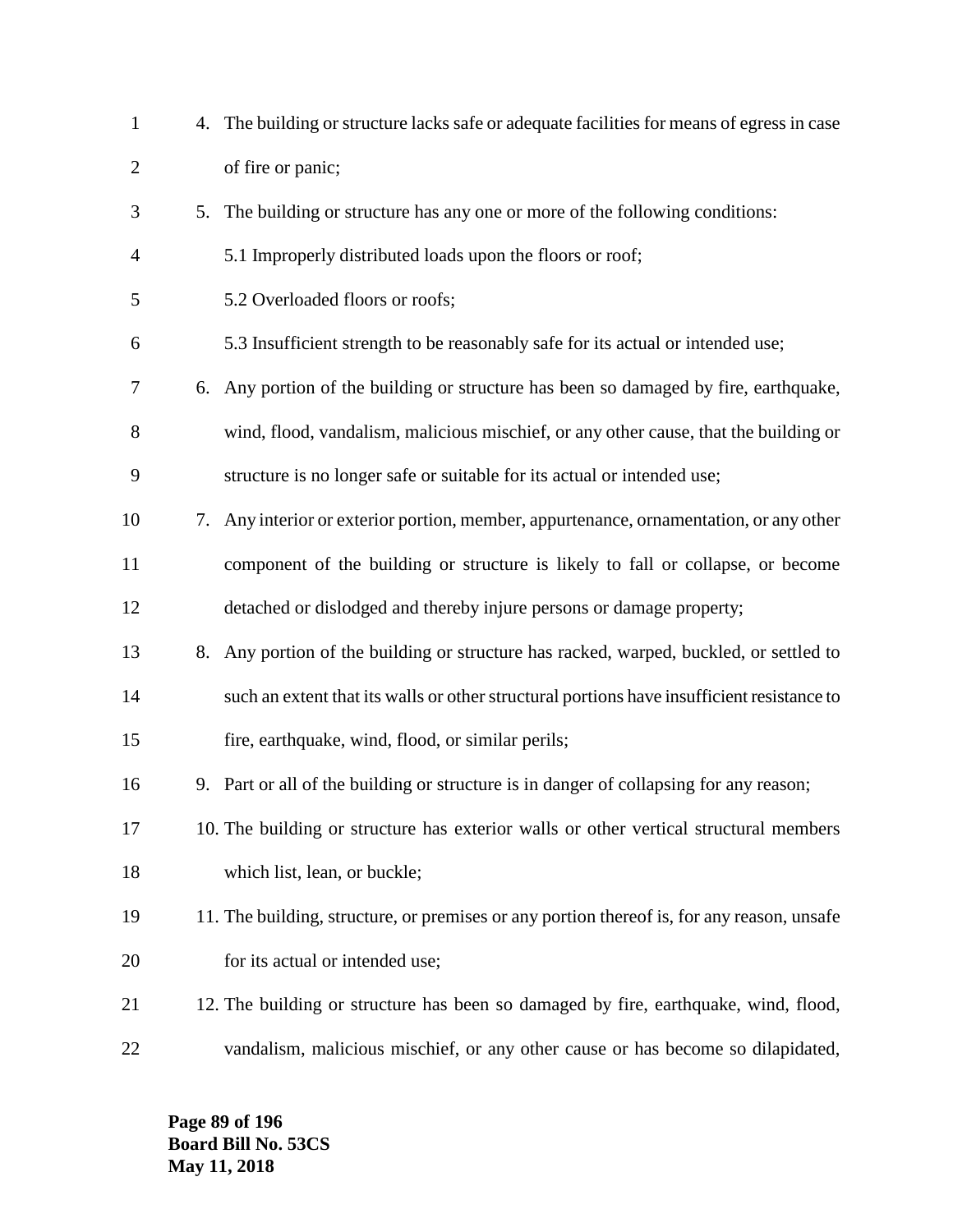| $\mathbf{1}$   | deteriorated, or decayed as to come within any one or more of the following               |
|----------------|-------------------------------------------------------------------------------------------|
| $\overline{c}$ | categories:                                                                               |
| 3              | The building or structure will attract and result in harm to children;<br>12.1            |
| 4              | 12.2<br>The building or structure is, or is likely to become, a harbor for vagrants or    |
| 5              | criminals;                                                                                |
| 6              | The building or structure enables persons to resort thereto for the purpose of<br>12.3    |
| 7              | committing unlawful acts;                                                                 |
| 8              | 13. The building, structure, or premises has been constructed, exists, or is being        |
| 9              | maintained in violation of any provisions of this code or of any law of the City of       |
| 10             | Saint Louis;                                                                              |
| 11             | 14. The building or structure does not have the strength, fire-resisting qualities or     |
| 12             | weather-resisting qualities required by this code for newly constructed buildings of      |
| 13             | like area, height, and occupancy;                                                         |
| 14             | 15. The building, structure, or premises is used or intended to be used for purposes that |
| 15             | are likely to injure the health, safety, or welfare of persons who occupy or could        |
| 16             | occupy said building or structure by reason of any one or more of the following           |
| 17             | conditions:                                                                               |
| 18             | Inadequate maintenance, dilapidation, deterioration, decay, or damage;<br>15.1            |
| 19             | Faulty construction;<br>15.2                                                              |
| 20             | 15.3<br>Inadequate light, ventilation, or sanitation facilities;                          |
| 21             | The building, structure, or premises is being used for any illegal purposes;<br>15.4      |
| 22             | 16. Any portion of the building or structure has been left remaining on a site after its  |

**Page 90 of 196 Board Bill No. 53CS May 11, 2018**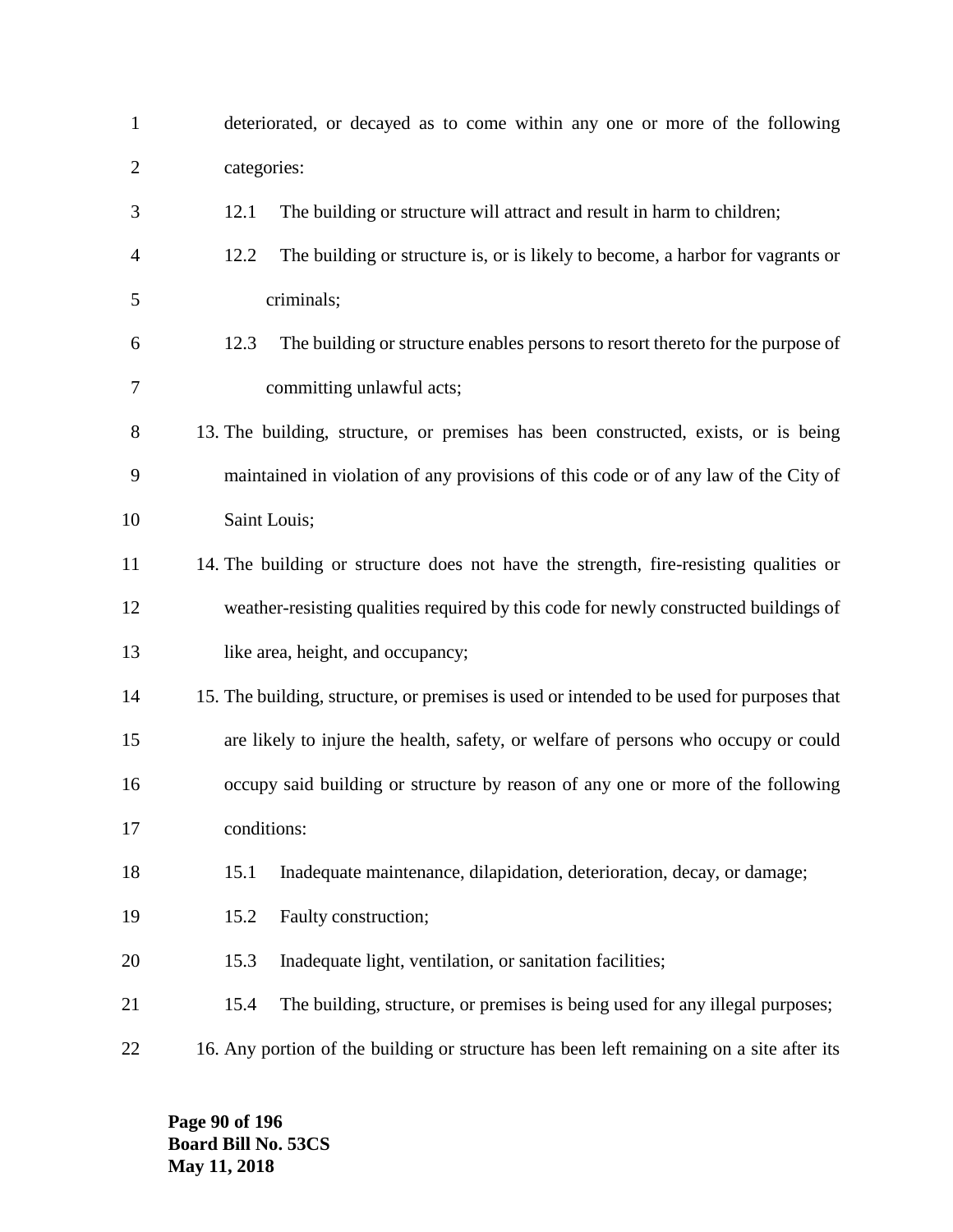| $\mathbf{1}$   | demolition or destruction;                                                                  |
|----------------|---------------------------------------------------------------------------------------------|
| $\overline{2}$ | 17. The building or structure is vacant for a period in excess of six months and because    |
| 3              | of its condition is unsafe, unsanitary, or endangers property or public health, safety,     |
| $\overline{4}$ | or welfare;                                                                                 |
| 5              | 18. The building or structure is vacant and has been ordered secure or has been secured     |
| 6              | by order of the building official for a period in excess of twelve months and has been      |
| 7              | condemned for occupancy or has been used in the commission of a crime subsequent            |
| 8              | to being ordered secured or being secured.                                                  |
| 9              | 19. The building or structure is only partly constructed and construction has stopped for a |
| 10             | period in excess of six months, and because of its condition, affects the health, safety    |
| 11             | and welfare of the adjacent properties.                                                     |
| 12             | 20. Any building or storage used for the manufacture or storage of methamphetamine,         |
| 13             | lysergic acid diethylamide, phencyclidine, gamma hydroxybutyrate, or flunitrazepam.         |
| 14             | 21. The existence of a continuing and dangerous condition of property due to the            |
| 15             | distribution of synthetic drugs, modified synthetic products, or other modified             |
| 16             | products as has been substantiated by code enforcement or law enforcement                   |
| 17             | authorities.                                                                                |
| 18             | 119.1.1 Evacuation order; failure to comply. Any person who refuses to leave,               |
|                |                                                                                             |
| 19             | interferes with the evacuation of other occupants, or continues any operation after having  |
| 20             | been given an evacuation order by the building official, except such person(s) directed to  |
| 21             | perform work to remove a violation or unsafe condition, shall be deemed in violation of     |

this section whereupon it shall be the duty of the Police Department to immediately

**Page 91 of 196 Board Bill No. 53CS May 11, 2018**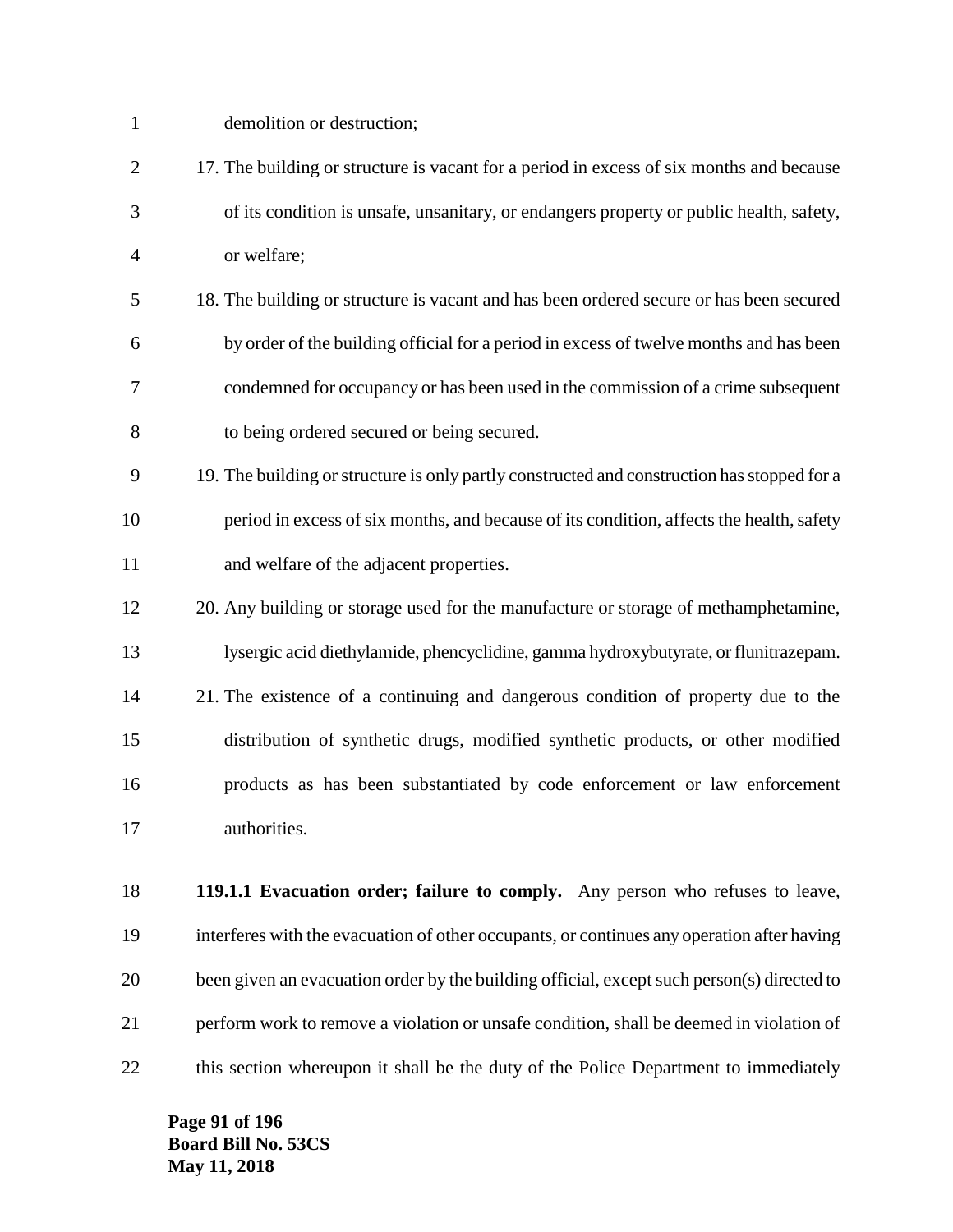| $\mathbf{1}$   | remove such person from said building, structure, or premises and prevent anyone from              |
|----------------|----------------------------------------------------------------------------------------------------|
| $\overline{c}$ | re-entering the building, structure, or premises until such time that the Police Department        |
| 3              | shall have been notified by the Division of Building and Inspection that the same is in a          |
| 4              | safe condition. Any person who shall violate this section shall be guilty of a                     |
| 5              | misdemeanor and subject to the penalties as set forth in Section Four of the adopting              |
| 6              | ordinance.                                                                                         |
| 7              | 119.1.2 Dangerous conditions. Whenever the building official shall find any building,              |
| 8              | structure or premises in such a condition that it presents a safety hazard, but not                |
| 9              | dangerous enough to warrant condemnation and demolition, and repair is relatively small            |
| 10             | in relation to the building as a whole, the building official shall post a sign on the             |
| 11             | premises which reads as follows:                                                                   |
| 12             | <b>WARNING</b>                                                                                     |
| 13             | <b>ALL PERSONS ARE WARNED TO</b>                                                                   |
| 14             | <b>USE EXTREME CAUTION IN OR</b>                                                                   |
| 15             | <b>AROUND THESE PREMISES</b>                                                                       |
| 16             | Additionally, a letter shall be posted indicating those conditions in violation of this            |
| 17             | code and a copy of said letter shall be mailed to the owner(s) of said building, structure,        |
| 18             | or premises.                                                                                       |
| 19             | <b>119.2 Service of notice.</b> The notice to the owner(s) of the building, structure, or premises |
| 20             | found by the building official to be in violation of this code shall be directed to the owner(s)   |

**Page 92 of 196 Board Bill No. 53CS May 11, 2018**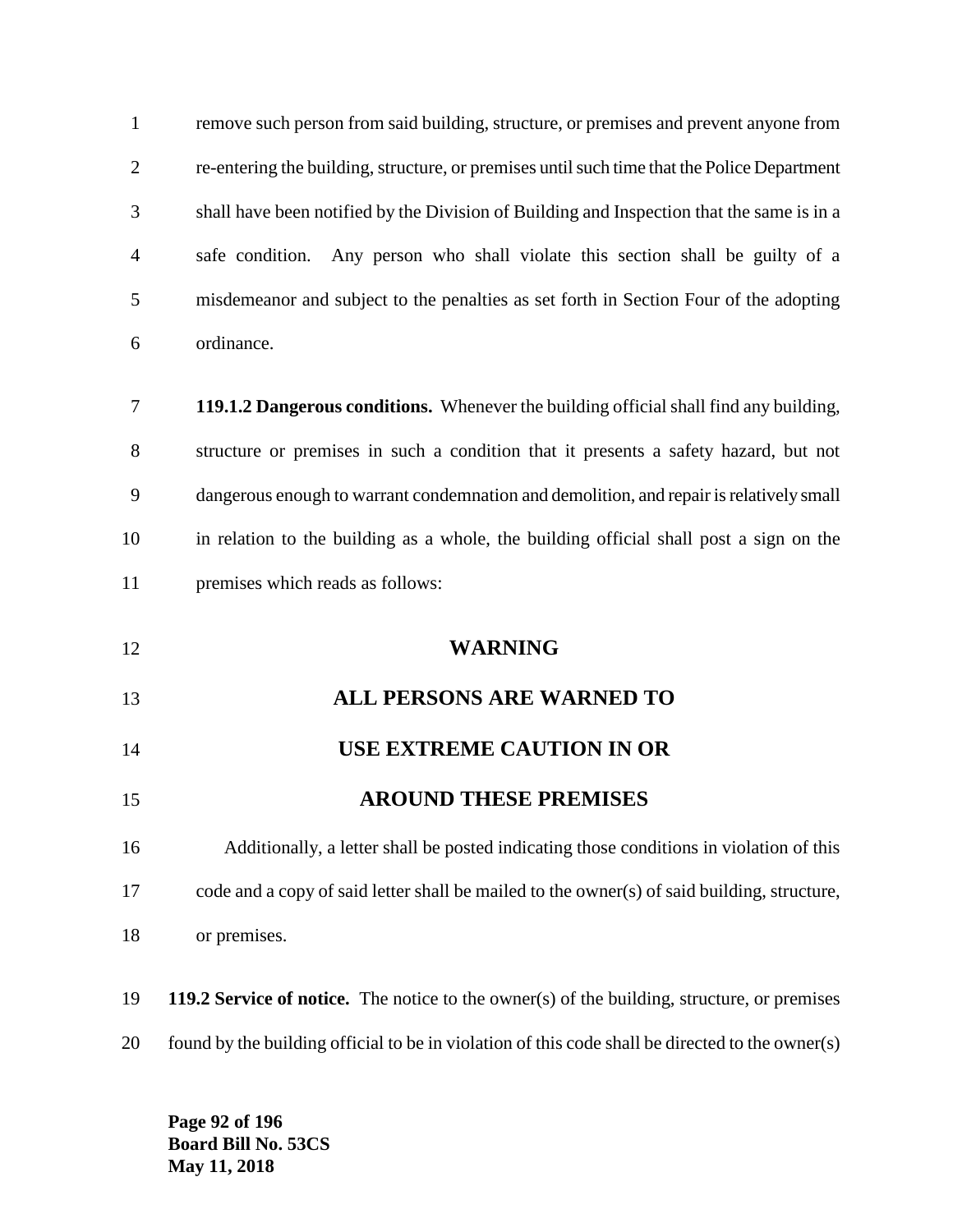| $\mathbf{1}$   | of such building, structure, or premises as recorded most recently in the City of Saint Louis |
|----------------|-----------------------------------------------------------------------------------------------|
| $\overline{2}$ | Assessor's Office. The notice shall be served in one of the following ways:                   |
| 3              | 1. Delivering directly to owner(s).                                                           |
| $\overline{4}$ | 2. Posting a copy of said notice upon the building, structure, or premises.                   |
| 5              | Mailing a copy of said notice by regular mail, postage prepaid, direct to owner(s)'<br>3.     |
| 6              | place of business or the address currently recorded in the Assessor's Office of the           |
| 7              | City of St. Louis.                                                                            |
| 8              | 4. Publication in a newspaper of general circulation in the City of Saint Louis.              |
| 9              | 119.2.1 Posting copy of notice. In case such building, structure, or premises is in the       |
| 10             | occupancy of a tenant(s), in addition to the above notice it shall be the duty of the         |
| 11             | building official to post a copy of such notice upon said building, structure, or premises.   |
| 12             | It shall be a violation of this code for any person to remove any notice or copy thereof      |
| 13             | lawfully posted pursuant to this code unless otherwise ordered by the building official.      |
| 14             | 119.3 Failure to comply; authority to enter into contracts. If the owner(s) fail to comply    |
| 15             | with the order of the building official by the date indicated in the Notice of Condemnation   |
| 16             | and in such a manner that can be approved by the building official, then such owner(s) shall  |
| 17             | have violated this code and the building official shall be permitted to forthwith proceed to  |
| 18             | undertake and complete whatever work is necessary to eliminate the dangerous condition.       |
| 19             | The Building Commissioner shall have the authority to enter into contracts with no other      |
| 20             | review, signature, or approval (except for insurance) from any other City agency. Such        |
| 21             | contracts shall be permitted to include, but not be limited to, demolition, environmental     |

**Page 93 of 196 Board Bill No. 53CS May 11, 2018**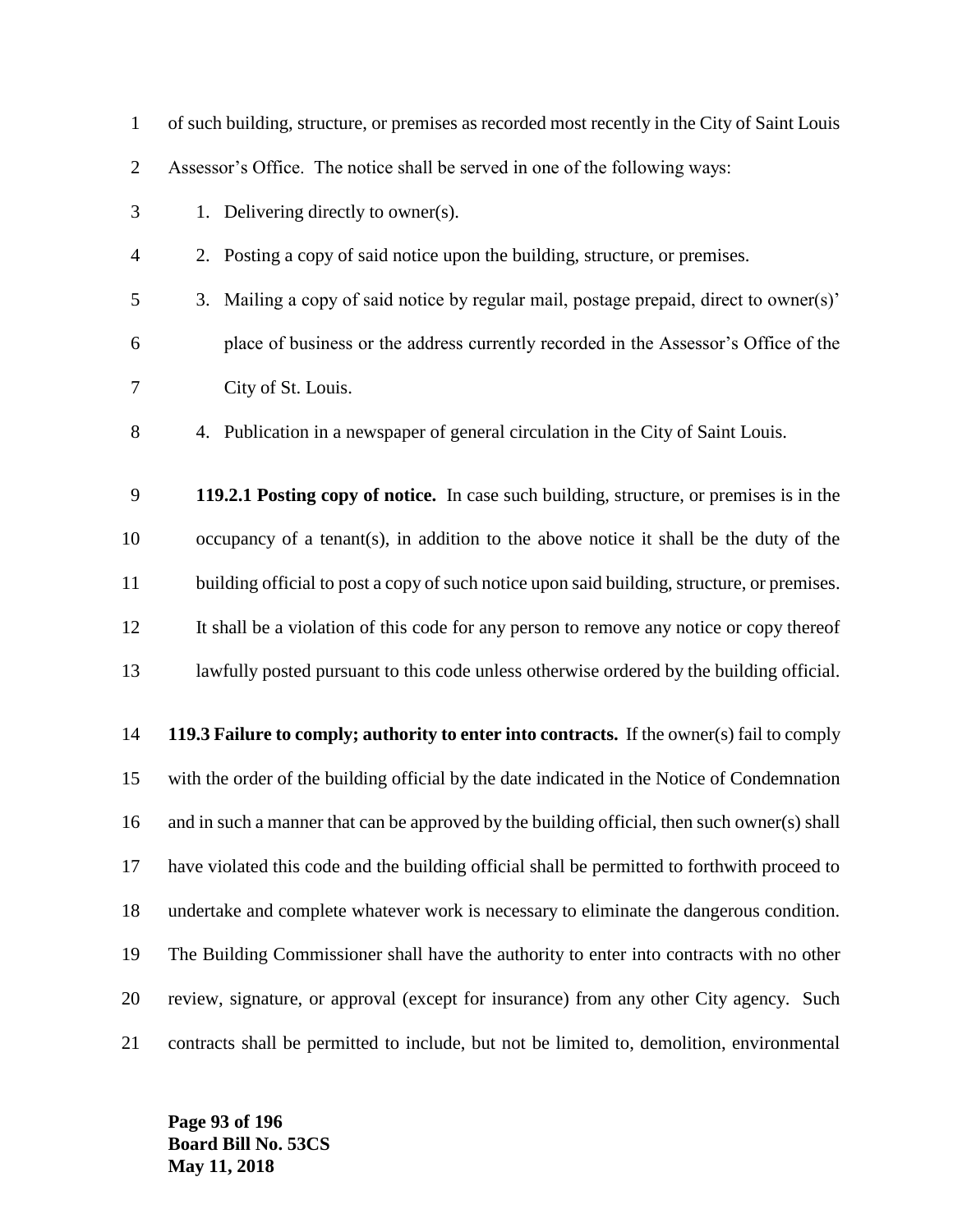investigation, remedial work, professional, or contractual services. Competitive bids shall 2 not be required for emergency situations where there is a danger to life or property. The cost of such work performed by the building official under the provisions of Sections 119 or 120 shall be paid for by the City of Saint Louis. The building official shall certify to the Comptroller the cost of such work including the administrative costs incurred by the Division of Building and Inspection in performing said work, but in no event shall such administrative costs exceed ten percent of the contract price incurred by the Division of Building and Inspection in performing such work. The Comptroller, upon certification by the building official of the cost expended for said work, shall prepare bills for such work against the owner(s) of said building, structure, or premises. In case said bills are not paid upon presentation, they shall be referred to the City Counselor, who shall proceed to collect same by suit or lien if necessary, and the amounts when collected shall be credited to a special revolving fund for the purposes herein designated.

 **119.3.1 Secured buildings.** For a building or structure to be "secured" in those cases in which securing is specifically required by this code, a covering shall be placed over all doors, windows, or other openings at the first floor level; all doors and windows that are accessible from any porch, service stair, or fire escape; and all basement or cellar 18 windows. This cover shall consist of not less than <sup>3</sup>/<sub>8</sub> inch plywood or other such material approved by the building official attached to the framing of all such doors and windows by wood screws, or any other material approved by the building official, of a minimum length of 12 inches, placed not more than twelve inches on center. Such plywood or other such material approved by the building official shall be painted with a minimum of

**Page 94 of 196 Board Bill No. 53CS May 11, 2018**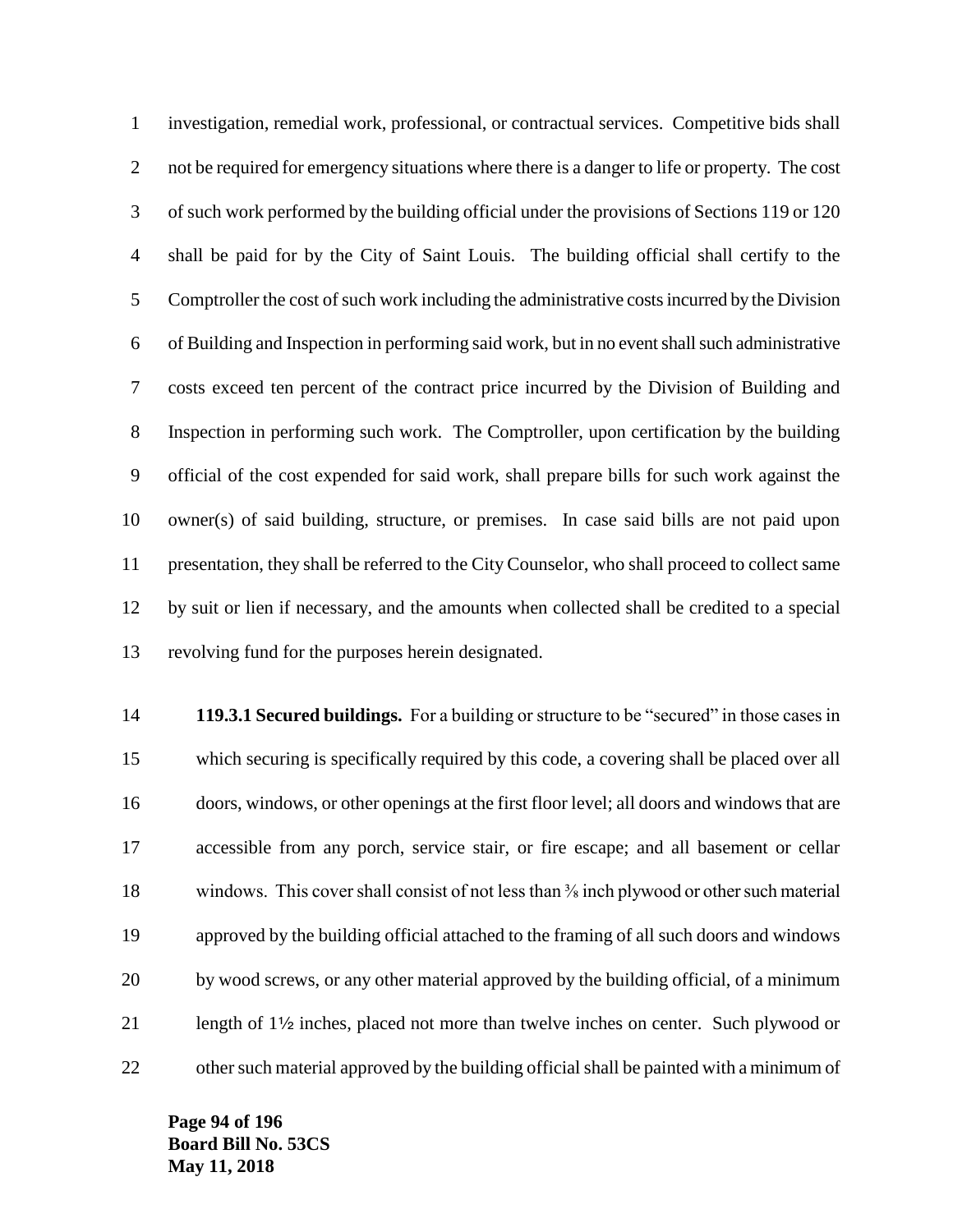two coats of exterior grade paint of a brick red or other color which is approved by the 2 building official. It shall be the duty and responsibility of the building official to re-enter any premises or building or portion thereof that has previously been secured and boarded either by the City of Saint Louis or any other party when, in the opinion of the building official, there is reason to believe that there happens to be new or additional violations of this code. The building official shall not be held responsible for any damage to the building, structure, or premises caused by the act of securing.

 **119.3.2 Reentry of secured buildings.** The occupancy of any building or structure which has been ordered secured or has been secured by order of the building official shall be prohibited until the owner of said building or structure obtains a certificate of inspection or an occupancy permit from the building official. Work performed on any building or structure as a prerequisite to a certificate of inspection shall not be considered occupancy of said building or structure.

 **119.4 Building not to be rented or leased.** No owner or agent of the owner of any building, structure, or premises, after notice from the building official that such building, structure, or 16 premises is unsafe or dangerous, shall rent or lease the same or any part thereof or collect any rent therefor until such building, structure, or premises has been placed in a safe and secure condition. The building official shall be permitted to require an occupancy permit to be issued prior to occupancy or re-occupancy. Any person found guilty of violating the provisions of this section shall be subject to the penalties as set forth in Section Four of the adopting ordinance regarding fine and imprisonment. Each day that a violation continues

**Page 95 of 196 Board Bill No. 53CS May 11, 2018**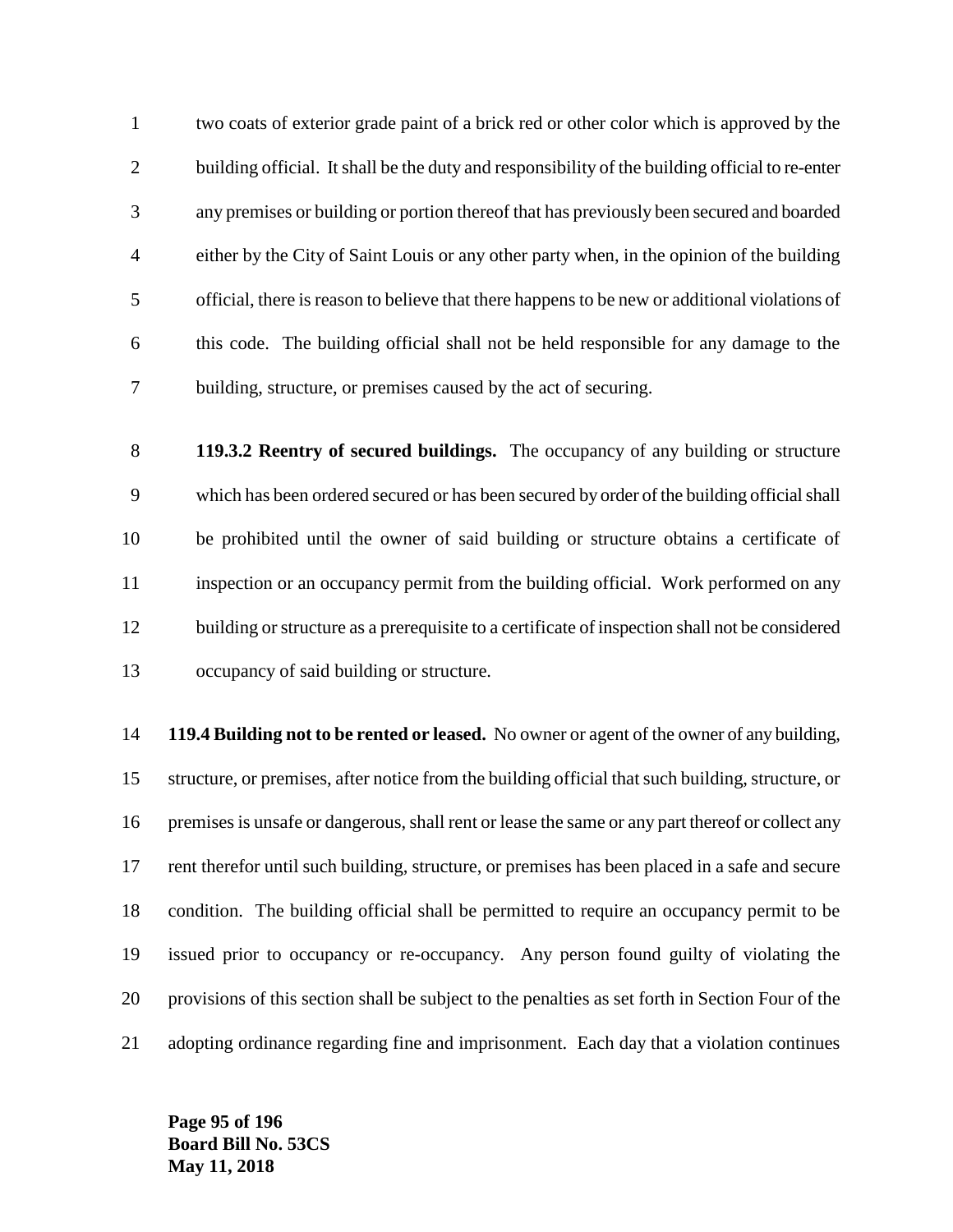constitutes a separate and distinct offense.

 **119.5 Cost; method of payment; lien; penalty.** The building official shall have the authority to require any violator of this code to correct, remove, or abate any condition caused or permitted by them in violation of this code; and the building official shall be permitted to correct, remove, or abate the same upon their failure to comply with the requirements of this code when the public interest so requires. For all emergency condemned buildings or structures, the building official shall have the authority to receive and publicly open bids and award the contract to the lowest qualified bidder meeting the specifications without first sending said contract to the Comptroller. These contracts shall be signed by the Building Commissioner and countersigned by the Director of Public Safety and shall have the full effect of a city contract. All costs attending such action in such cases shall be paid from the appropriate fund as provided in Section 119.3 and then collected from the party offending as therein provided. A lien for such costs shall be placed against the property whereon such violation was permitted to exist. The cost shall also be certified to the Collector of Revenue or other official collecting real estate taxes, who shall cause a special tax bill against the property to be prepared and collected in the same manner and procedures as other real estate tax bills. Said special tax bill shall be deemed a personal debt against the property owner(s) and shall also be a lien on the property until paid. These bills or liens shall not be forgiven except by the City Counselor, who shall, in writing, instruct the building official to forgive such bills or liens. Further, board-up and demolition bills shall be permitted to be waived when ownership of said property for which the bill or lien was issued is accepted by Land Reutilization Authority, Saint Louis Development Corporation, or any

**Page 96 of 196 Board Bill No. 53CS May 11, 2018**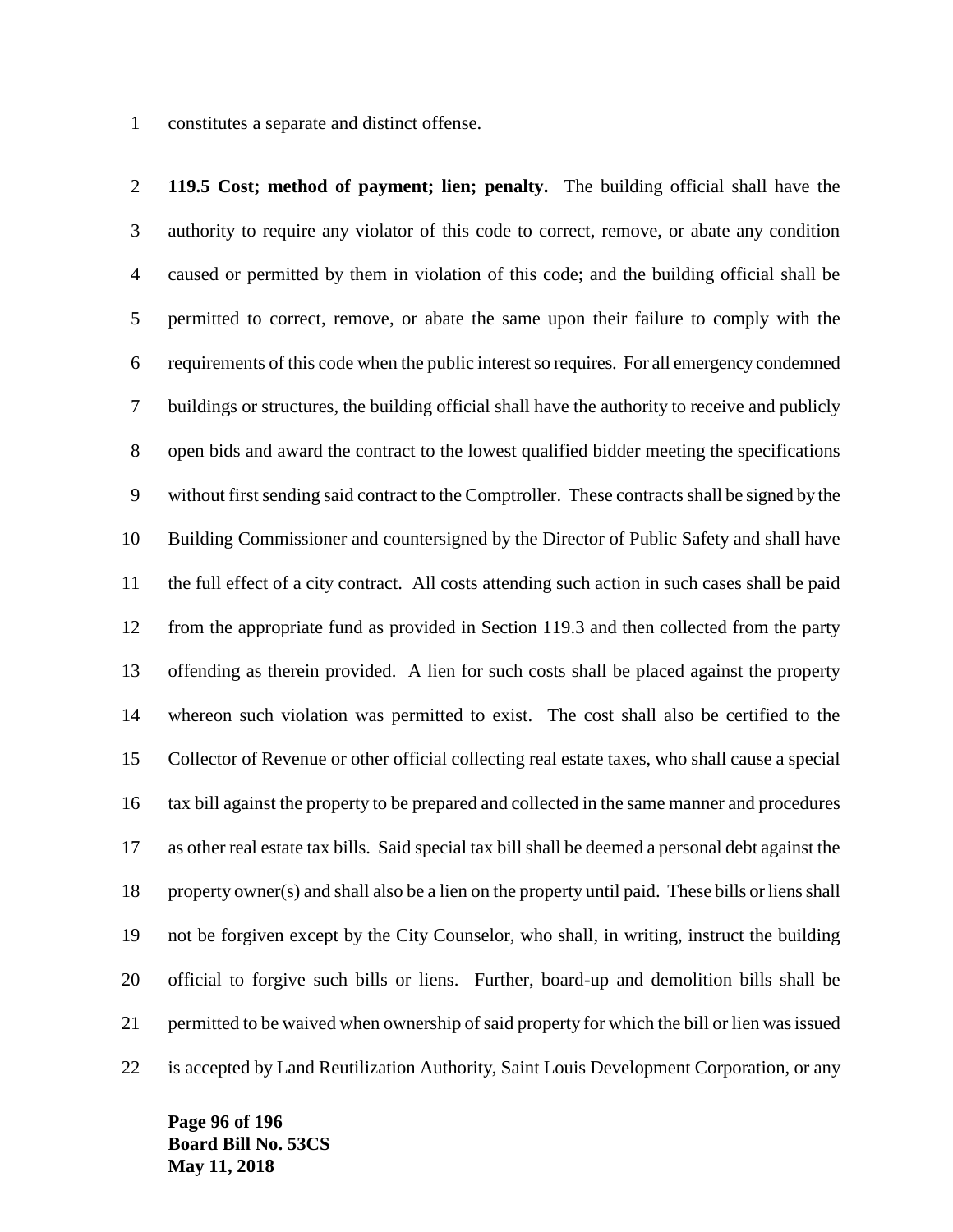other City agency. Any person, firm or corporation who shall refuse or neglect to comply with the provisions of this section or who shall violate any of the provisions thereof shall be subject to the penalties as set forth in Section Four of the adopting ordinance. In addition, any payments deemed to be in arrears shall be subject to interest charges at a rate set by the Comptroller.

 **119.5.1 Prohibited expenditures.** The building official shall not expend any monies for demolition of buildings owned by Land Reutilization Authority, Operation Impact, Saint Louis Development Corporation, Port Authority, or any other governmental agency except in emergency situations where immediate action is required to preserve public health, safety, and welfare.

 **119.6 Vacation of buildings; duties of police; penalty.** Upon effecting condemnation of any building, structure, or premises by the building official, it shall be unlawful for any person to enter or remain in or on such building, structure, or premises until such time as the Police Department shall have been notified in writing by the building official that the same is in a safe condition. It shall be the duty of the Police to remove any person from such building, structure, or premises so condemned and to prevent any person from entering same until such time as the Police Department shall have been notified in writing by the building official that such building, structure, or premises is in compliance with this code. The provisions of this section shall not apply to licensed security guards or persons directly employed in securing the building, structure, or premises or otherwise abating the conditions causing the condemnation. Any violation of this section of the code shall be subject to the

**Page 97 of 196 Board Bill No. 53CS May 11, 2018**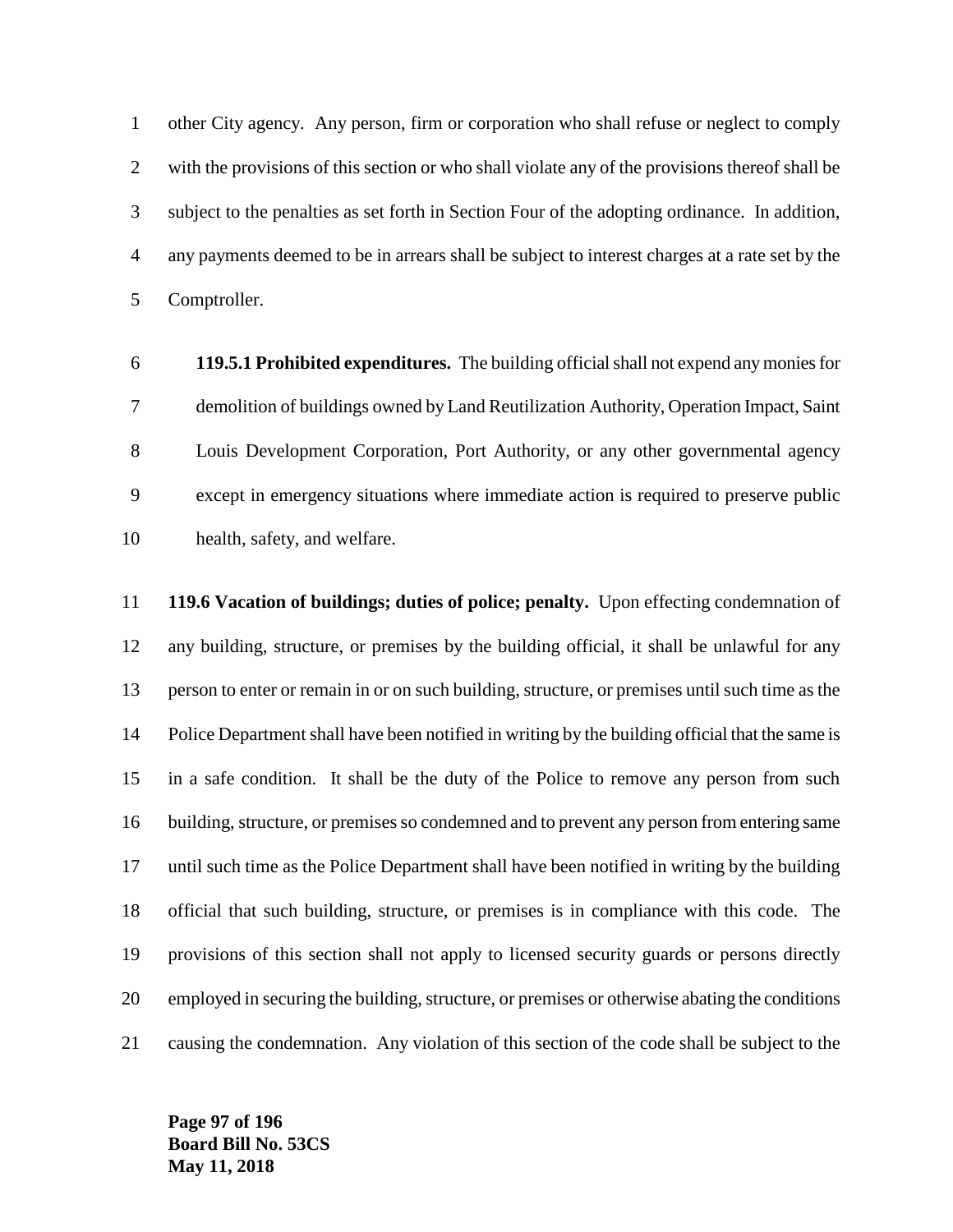penalties as set forth in Section Four of the adopting ordinance.

 **119.7 Removal of decayed or unsafe trees.** Whenever it shall come to the knowledge of the Forestry Commissioner that any tree on private property is in such a decayed or dangerous condition as to endanger the lives of persons or is likely to cause immediate damage to the property of others, the Forestry Commissioner shall cause said tree to be removed or cause such dangerous conditions to be remedied by the owner of the property whereon it is situated. The powers and duties of the Forestry Commissioner in respect to any such tree, the notice to the owner of the property whereon it is located, the cost of its removal or remedying the dangerous condition caused thereby, the lien of such cost, the method of its collection, the penalties to be incurred by the owner, and the procedure to be followed by the Forestry Commissioner shall, as nearly as practicable, be those prescribed by this section in respect to the building official's procedures for buildings and other structures which are in a dangerous condition.

 If the Forestry Commissioner cannot secure removal of the dangerous tree by Forestry Division forces or by response of the owner to the Forestry Division notice, the Forestry Commissioner shall be permitted to request the assistance of the building official in condemning the tree and securing removal after emergency or public bid by private contractors resulting in a City of Saint Louis contract to remove the tree.

 The condemnation, if appealed to the Board of Building Appeals, shall require the defense testimony of Forestry Division personnel knowledgeable about trees.

 The Building Division shall be permitted to make available for tree removal contracts on private property a sum not to exceed five percent of the first two hundred thousand dollars of

**Page 98 of 196 Board Bill No. 53CS May 11, 2018**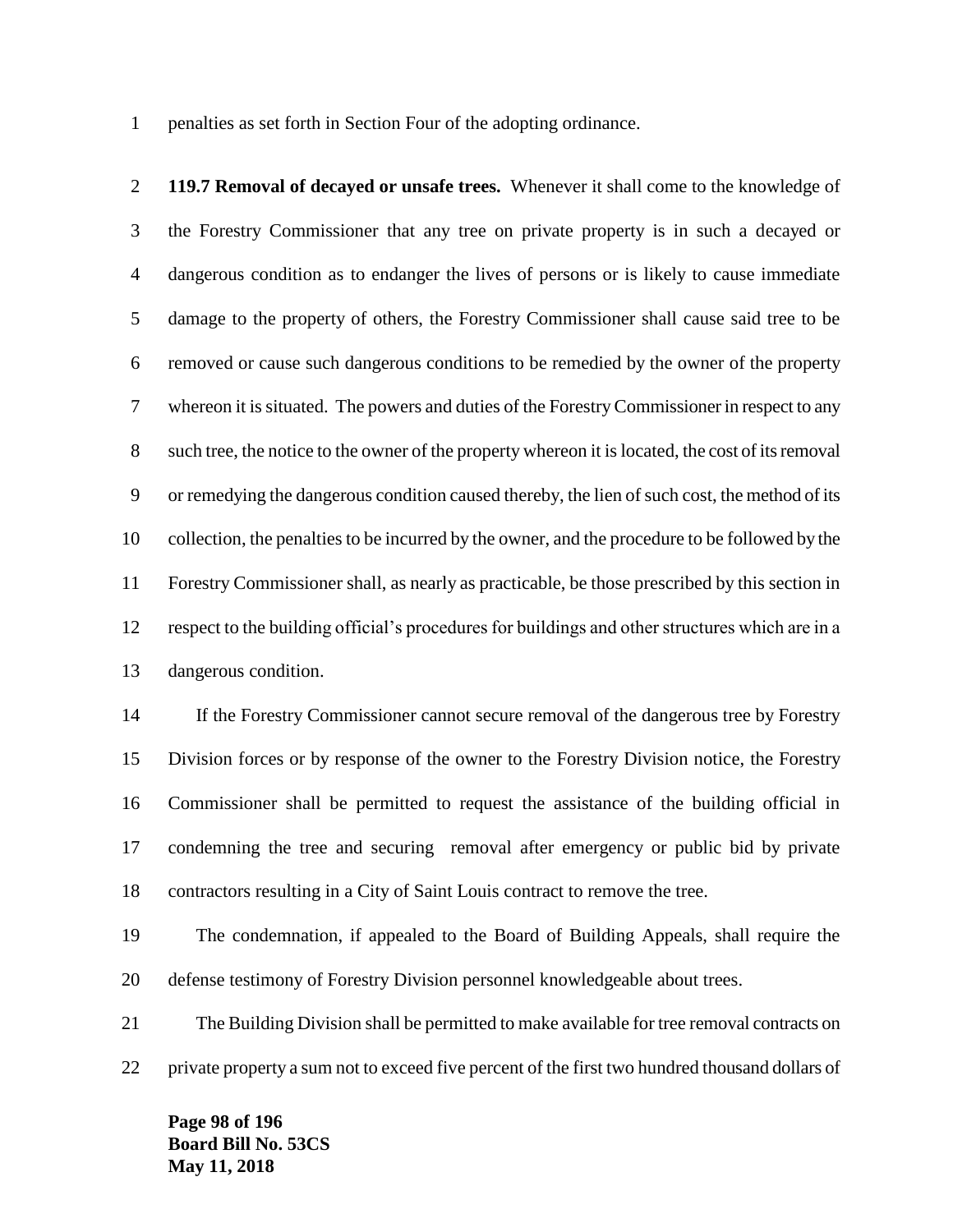general fund demolition monies appropriated in a fiscal year, in addition to not more than three percent of any appropriated amount over \$200,000. The Forestry Division will prepare bid specifications and receive, process, and award such contracts billable to the Building Division demolition account subject to the dollar limits above. This procedure is for dead or dangerous trees on private property only and is not for encroachments, trimming, pruning, or other concerns.

 **119.8 Appeal.** Any person aggrieved by the decision of the building official pursuant to Sections 119.1 through 119.7 shall be permitted to appeal such decisions to the Board of Building Appeals within ten calendar days of the date on the Notice of Condemnation. The Condemnation Committee of the Board of Building Appeals, selected by the chairman, shall hear said appeal and render its decision affirming, modifying, or reversing the decision of the building official and, to such end, shall possess all the powers on appeal granted the building official under Sections 119.1 through 119.7. Such decision shall be subject to the procedures and review provided by the Administrative Procedure and Review Act of the State of Missouri. Filing of an appeal of any portion of Sections 119.1 through 119.7 does not stay any action provided in these sections.

 **119.9 Penalties.** If the owner(s) fail to repair, demolish, or otherwise comply a building, structure, or premises as ordered by the Notice of Condemnation of the building official pursuant to Section 119.2 either within the seven day period specified in Section 119.1 or within ten days after any appeal from said notice as provided in Section 119.8 is finally adjudicated adversely to said owner(s), then said owner(s) shall be guilty of a violation of

**Page 99 of 196 Board Bill No. 53CS May 11, 2018**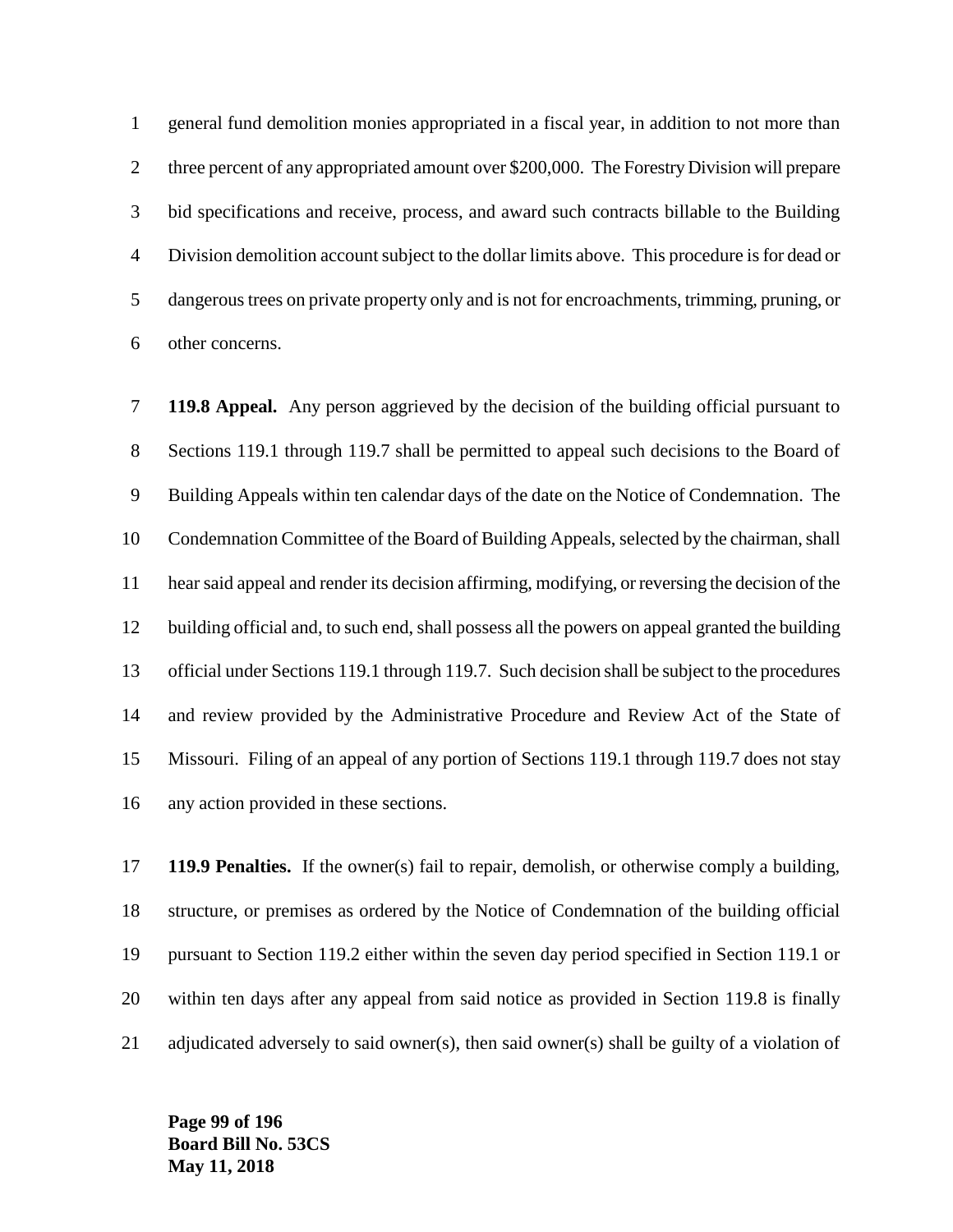this Section and shall, upon conviction thereof, be subject to penalties as set forth in Section Four of the adopting ordinance. Each day that any violation continues shall constitute a separate and distinct offense.

## **119.10 Responsibility of ownership.**

 1. Disclosure: It shall be unlawful for any seller or grantor to convey, give, or transfer property to any buyer or grantee without first disclosing in writing to the buyer or grantee the existence of all Notices of Condemnation or any other violations of this code. The grantor shall keep and make available for inspection by the building official such disclosure signed by the grantee for a period of one year from the conveyance, gift, or transfer.

 2. Liability to prosecution and conviction: Any person shall be permitted to be prosecuted and convicted for violation of Section 119.1.1, notwithstanding that said person has not been given the notice specified in Section 119.1, provided that the building, structure, or premises in question had one or more of the defects described in Section 119.1 during the period that said person was responsible for said building, structure, or premises as owner, corporate officer, partner, or otherwise, and provided further that said prosecution is commenced during the one year period after said person ceased to be so responsible.

 3. Liability to suit and judgment: Any person shall be permitted to be sued by and held liable to the City of Saint Louis, as provided in Section 119.3, for funds expended by the City of Saint Louis pursuant to said section, notwithstanding that said person has not been given the notice specified in section 119.1, provided that the building,

**Page 100 of 196 Board Bill No. 53CS May 11, 2018**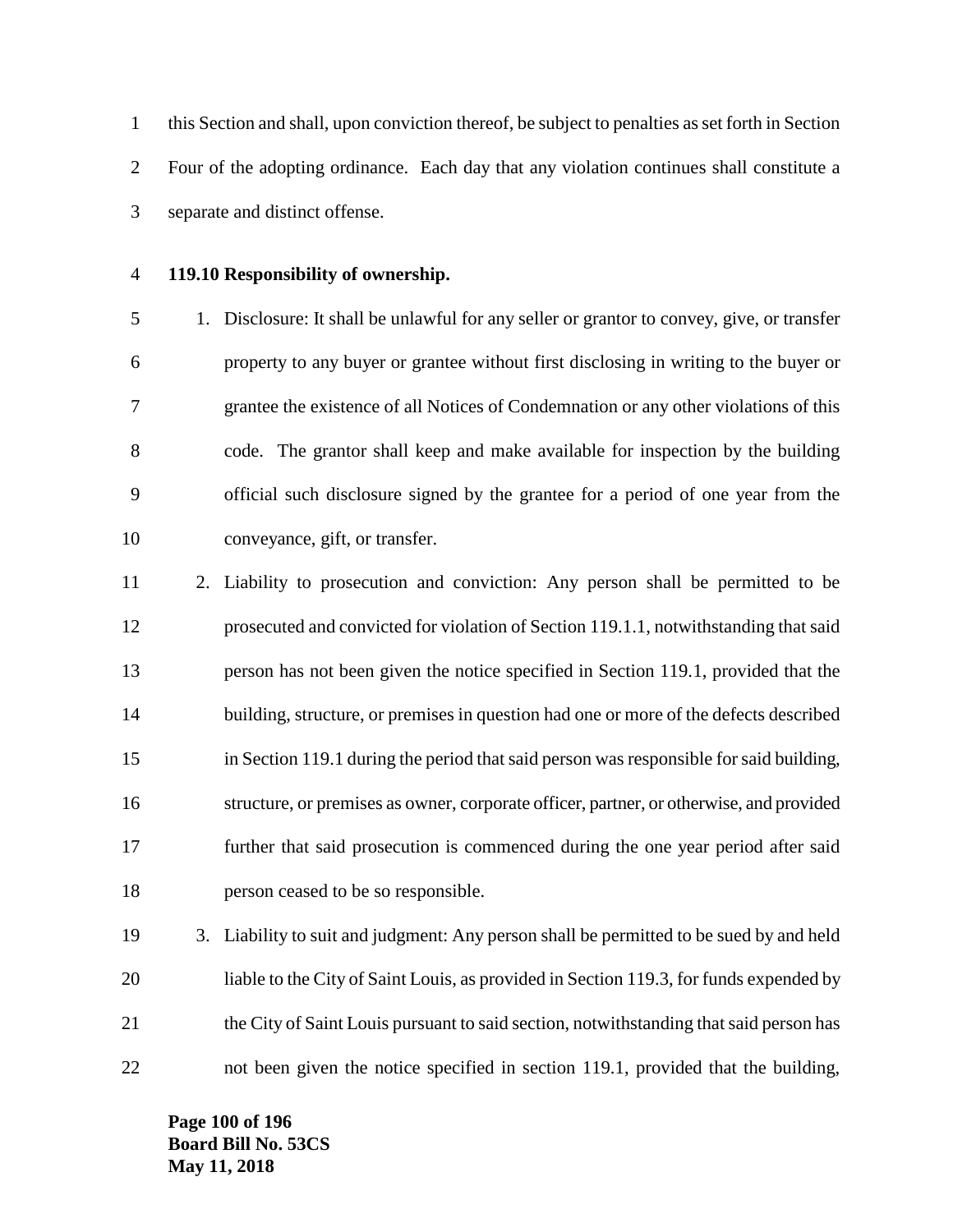structure, or premises in question had one or more of the defects described in said section during the period that said person was responsible for said building, structure, or premises as owner, corporate officer, partner, or otherwise, and provided further that said suit is commenced during the one year period after said person ceased to be so responsible.

 Owner(s) are presumed by law to know the conditions of their property whether or not such notice was given. Notices sent to the address of the owner(s) shown on the City of Saint Louis Assessors Office records on the date sent shall constitute legal notice in accord with Section 119.2.

# **119.11 Dangerous, hazardous, unsanitary, or unapproved plumbing, mechanical, and**

 **electrical installations.** The building official shall have the authority to seal out of service the items listed below when, in the building official's opinion, any of these items are in an unsafe, hazardous, or unsanitary condition; if a Certificate of Inspection has not been issued by the building official; or if the installation was made without obtaining the necessary permit(s):



- 2. Mechanical equipment, devices, and appurtenances covered by the Building and Mechanical Codes.
- 3. Electrical equipment, fixtures, devices, wiring, and appurtenances covered by the 21 Building and Electrical Codes;

**Page 101 of 196 Board Bill No. 53CS May 11, 2018**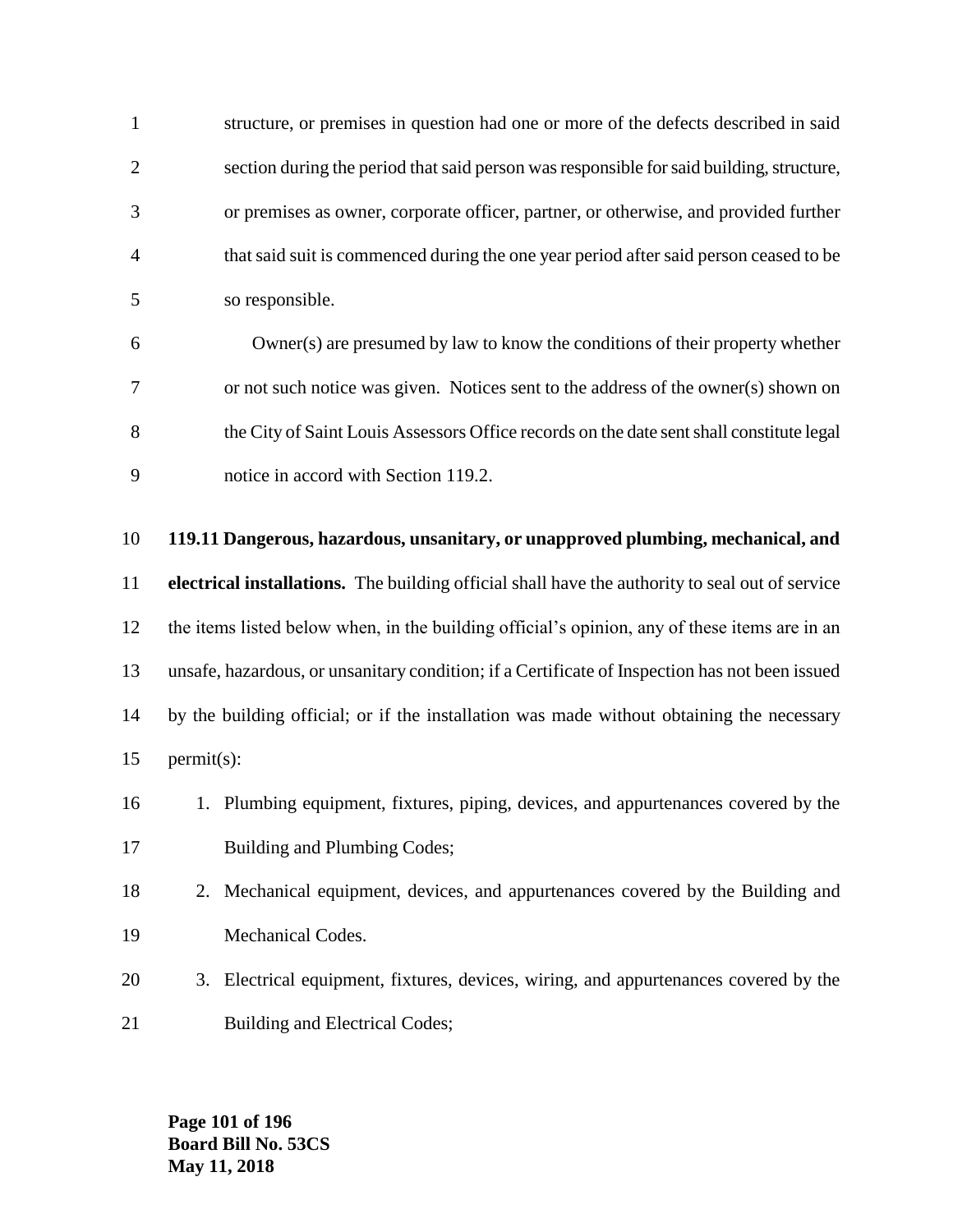**119.11.1 Notice of sealing out of service.** Before sealing any device out of service, the building official, except in cases of emergency, shall serve seven days written notice upon the building owner(s) or occupant(s) by United States mail stating intention to seal the equipment out of service and the reasons therefore. Notice shall be permitted to alternately be served by posting upon or immediately adjacent to the device proposed to be sealed.

 **119.11.2 Unlawful to remove or tamper with seal.** Any device sealed out of service by the building official shall be plainly marked with a sign or tag indicating such sealing and any defacing or removal of the sign or tag, any tampering with or removal of the seal without approval of the building official, or operation of the sealed unit shall constitute a violation of this code and shall subject the violator to the penalties as set forth in Section Four of the adopting ordinance.

 **119.12 Cancellation of condemnation.** The building official shall have authority to cancel prior condemnations either for defects or for occupancy. A condemnation shall be permitted to be rescinded by the building official only after, in the official's opinion, all necessary repairs are made to such building, structure, or premises or otherwise compliance is obtained with the building official's orders to make such building, structure, or premises safe or occupiable and defects noted have been corrected.

 **119.12.1 Notice of cancellation of condemnations.** Upon cancellation of a condemnation, a notice shall be directed to the owner(s) of the building, structure, or premises stating that the condemnation has been canceled. The service of such notice

**Page 102 of 196 Board Bill No. 53CS May 11, 2018**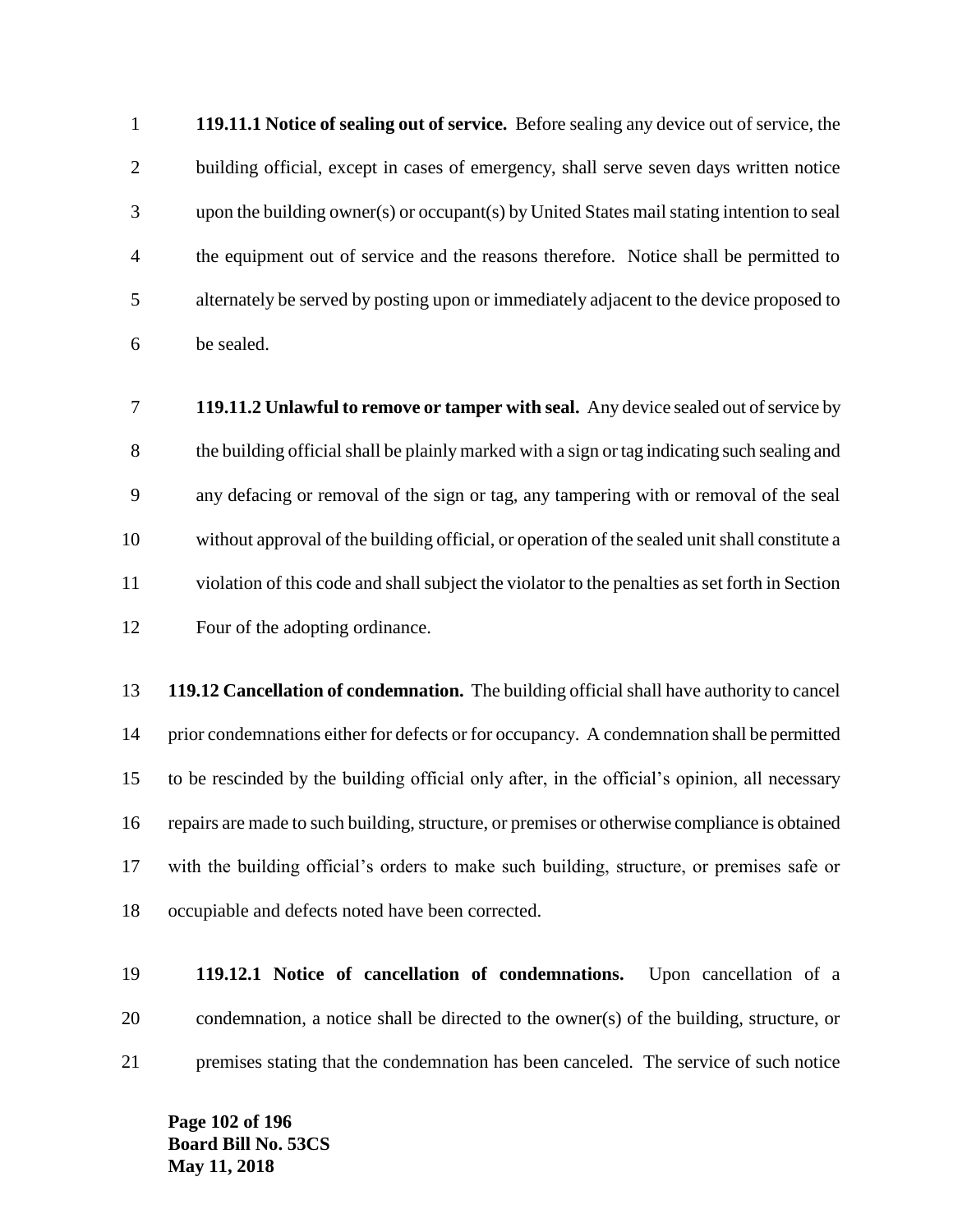1 shall be done in the same manner as provided for in Section 119.2.

 **119.13 Vacant building inspection.** The building official shall cause to be inspected any property that potentially is subject to the registration fee as established in Section 109.2.12. The inspecting officer shall report his findings and it shall be determined whether any such 5 property shall be subject to the registration fee by the city. Within five business days of such determination, the building official shall notify by mail the owners of property on which the registration fee has been levied at the last known address according to the records of the Office of the Assessor. The property owner shall have the right to appeal the decision of the building official to the municipal court within 30 days of such notification. Absent the existence of any valid appeal or request for reconsideration the registration fee shall begin to accrue on the beginning of the second calendar quarter after the decision of the building official.

 **119.13.1 Reconsideration.** Should the property owner, within 30 days of the building official making such notification, complete any improvements to the property that would be necessary to revoke the levy of the registration fee, they shall request a reinspection of the property and a reconsideration of the levy of the registration fee by the city. If the building official revokes the registration fee, no such assessment shall be made and the matter shall be considered closed. If the building official affirms the assessment of the registration fee, the property owner shall have the right to appeal the reconsideration decision to the municipal court within thirty days of such decision. Absent the existence of any valid appeal to the municipal court or other court of competent jurisdiction, the

**Page 103 of 196 Board Bill No. 53CS May 11, 2018**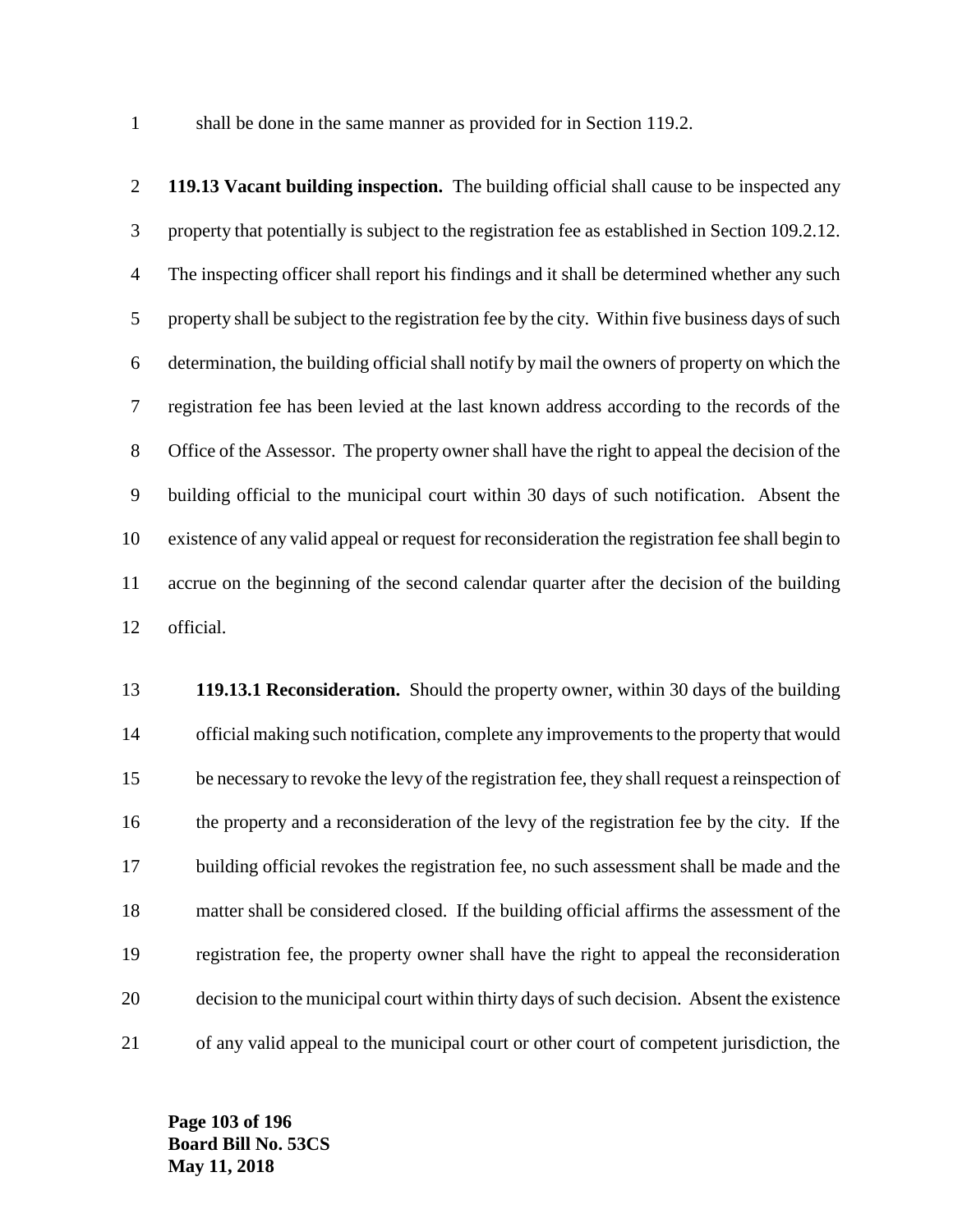registration fee shall begin to accrue on the beginning of the second calendar quarter after the reconsideration decision of the building official.

- **119.13.2 Payment and penalties.** The building official shall establish procedures for the payment of the registration fee and penalties for delinquent payment of such fees. Any registration fees which are delinquent for a period of one year shall become a lien on the property and shall be subject to foreclosure proceedings in the same manner as delinquent real property taxes. The owner of the property against which the assessment was originally made shall be able to redeem only by presenting evidence that the violations cited by the building official have been cured and presenting payment of all registration fees and penalties. Upon bona fide sale of the property to an unrelated party said lien shall be considered released and the delinquent registration fee forgiven.
- **SECTION 120**
- **EMERGENCY MEASURES**

 **120.1 Procedure.** When, in the opinion of the building official, a building, structure, or premises poses an immediate or imminent danger to the public health, safety, or welfare as defined in Section 119.1, the building official shall order the immediate evacuation and securing of said building, structure, or premises and shall be permitted to order all utilities to be disconnected without sending a notice. Each principle entrance shall be posted with a notice which reads as follows:

**Page 104 of 196 Board Bill No. 53CS May 11, 2018**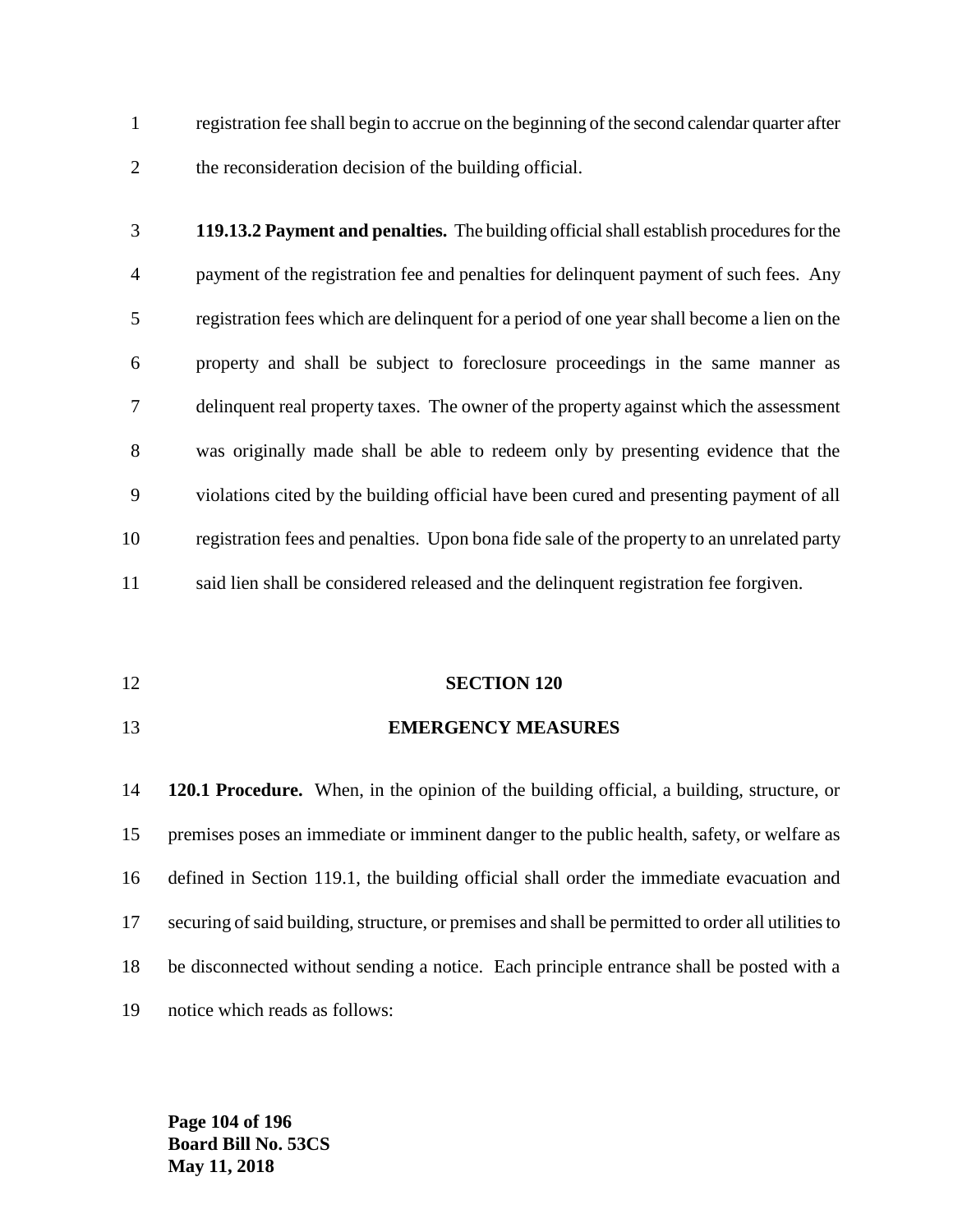| 1              | <b>DANGER</b>                                                                                  |
|----------------|------------------------------------------------------------------------------------------------|
| $\overline{2}$ | THIS PREMISES IS UNSAFE AND HAS BEEN                                                           |
| 3              | <b>CONDEMNED</b>                                                                               |
| $\overline{4}$ | <b>ALL PERSONS ARE WARNED TO</b>                                                               |
| 5              | <b>KEEP AWAY</b>                                                                               |
| 6              | Any person who refuses to leave, interferes with the evacuation of other occupants,            |
| 7              | occupies, or continues any operation after the property has been posted pursuant to this       |
| 8              | section, except such person(s) who is directed to perform work to remove a violation or        |
| 9              | unsafe condition, shall be deemed in violation of this section and it shall be the duty of the |
| 10             | Police Department to immediately remove such person(s) from said building, structure, or       |
| 11             | premises and prevent anyone, unless approved by the building official, from re-entering the    |

 notified that the same is in a safe condition. The building official assumes no responsibility for persons entering upon said property, and said persons proceed at their own risk and assume all liability.

building, structure, or premises until such time that the Police Department shall have been

 **120.2 Temporary safeguards.** When, in the opinion of the building official, there is actual and immediate danger of collapse or failure of a building or structure or any part thereof which would endanger life, the building official shall be permitted to cause the necessary work to be done to render such building or structure or part thereof temporarily safe whether or not the legal procedure herein described has been instituted.

**120.3 Closure.** When necessary for public safety, the building official shall temporarily

**Page 105 of 196 Board Bill No. 53CS May 11, 2018**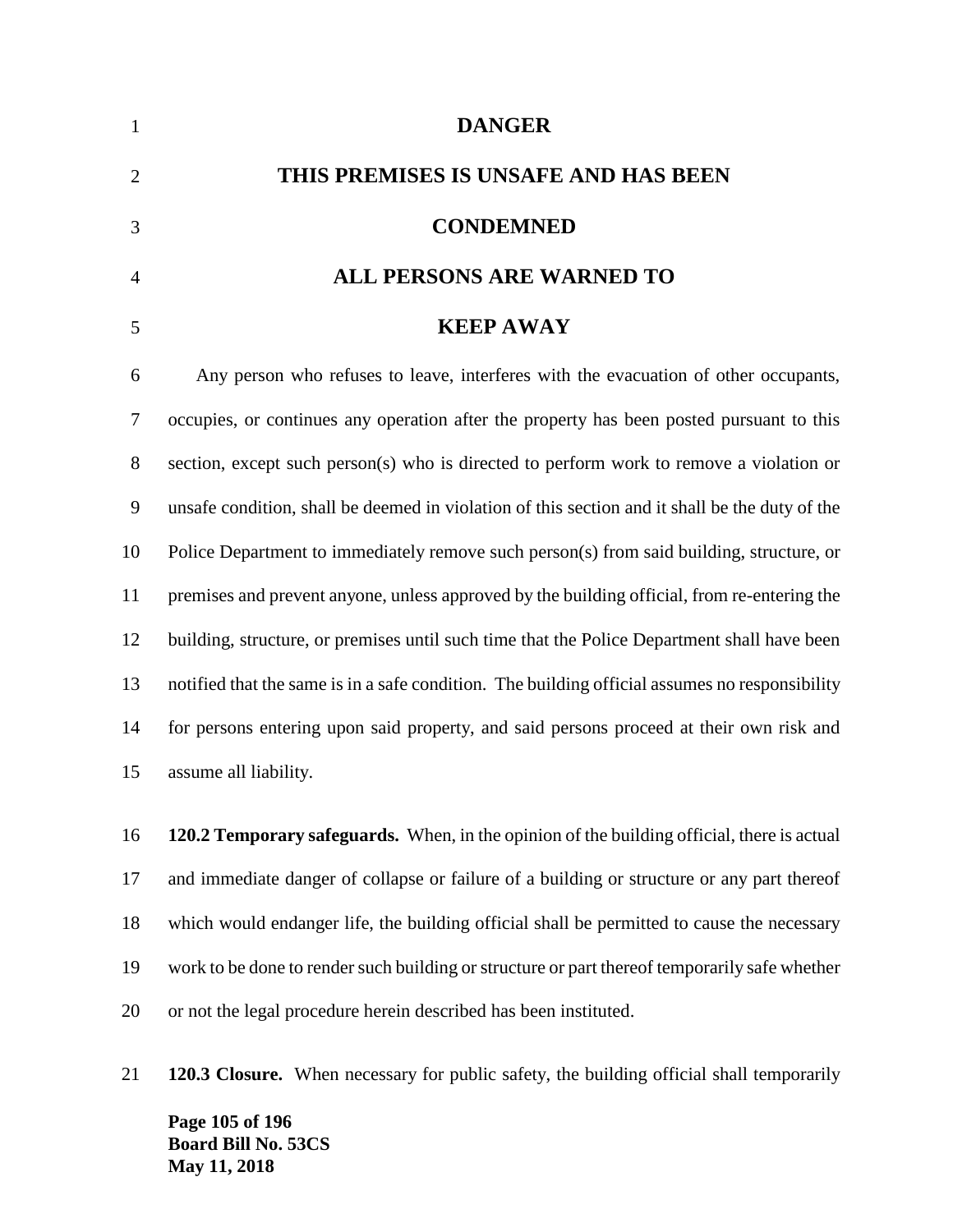close sidewalks, streets, buildings, structures, and places adjacent to such unsafe building, structure, or premises and prohibit the same from being used.

 **120.3.1 Catchment enclosures.** If, in the opinion of the building official, it is determined that there exists an imminent structural hazard, catchment enclosures shall be erected protecting adjoining property and the public right-of-way. The cost for such catchment enclosures shall be the responsibility of the owner of record immediately adjacent to the catchment enclosure and the recovery of said costs will be as described in Section 120.5.

 **120.4 Emergency repairs; remedies.** For the purpose of this section, the building official shall be permitted to employ the necessary labor and materials to perform the required work as expeditiously as possible. Further, when it is found that potable water is running inside a vacant building or structure and the owner or the owner's representative cannot be contacted, and where severe structural or other damage can thus occur to adjacent properties, the Building Commissioner or the Health Commissioner shall be permitted to order the Water Division to cease the problem flow by whatever means the Water Division finds necessary. The Water Division shall comply with any order issued pursuant to this section.

 **120.5 Cost of emergency repairs or demolition.** Costs incurred in the performance of emergency work shall be paid from the Treasury of the City of Saint Louis on certification of the building official. The legal counsel of the City of Saint Louis shall institute appropriate action against the owner(s) of the premises where the unsafe building or structure is or was located for the recovery of such costs plus a ten percent administrative fee. If such cost is not

**Page 106 of 196 Board Bill No. 53CS May 11, 2018**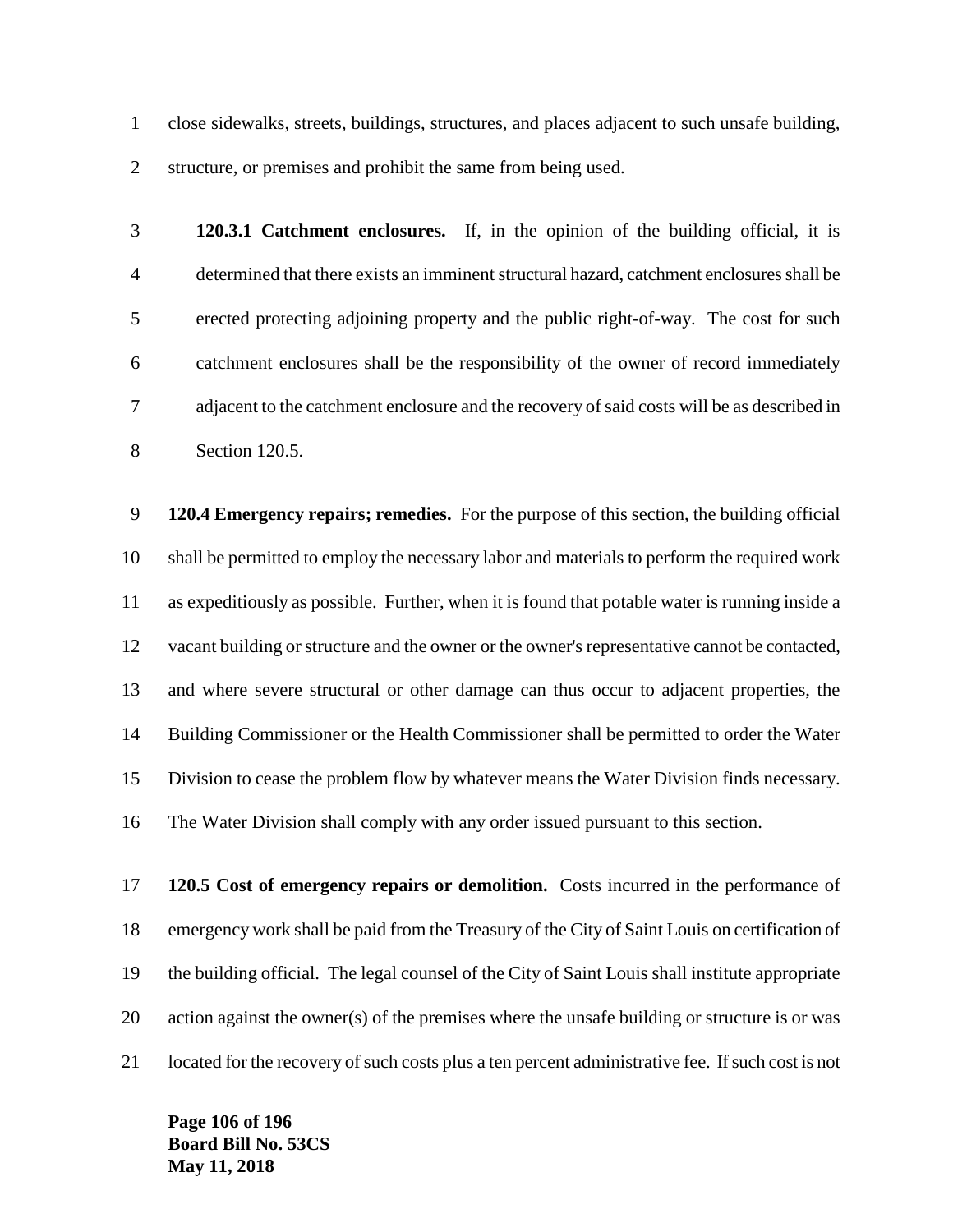collected, a lien shall be requested to be placed upon the property by the Comptroller. The costs shall also be certified by the Collector of Revenue or other official collecting real estate taxes, who shall cause a special tax bill against the property to be prepared and collected in the same manner and procedures as other real estate tax bills. Said special tax bill shall be deemed a personal debt against the property owner(s) and shall also be a lien on the property until paid.

 **120.6 Emergency demolition or removal.** If, in the opinion of the building official, a building, structure, tree, or premises, in whole or in part, poses an immediate and imminent danger to the public health, safety, or welfare by virtue of its condition or conditions in violation of this code, the building official shall be permitted to cause the immediate removal 11 of said building, structure, or tree without the notice set forth elsewhere in this code. Further, the building official shall have the authority to award a sole source contract for demolition of said dangerous building, structure, or tree.

 **120.7 Demolition of party walls; responsibility.** When a building or structure on one side of a party wall is demolished, the demolition contractor is required to grout solid all floor or roof joist pockets and is also responsible for installing missing portions of the party wall which were not originally built. The demolition contractor shall remove any attachments to the building or structure (plaster, mortar, steps, paneling, etc.). The adjacent wall shall have an approved roofing material applied to create a coping for the wall. The demolition contractor shall also be responsible for applying an exterior sprayed-on sand and tinted cement coating or tuckpointing; these are not the responsibility of the owner of the remaining

**Page 107 of 196 Board Bill No. 53CS May 11, 2018**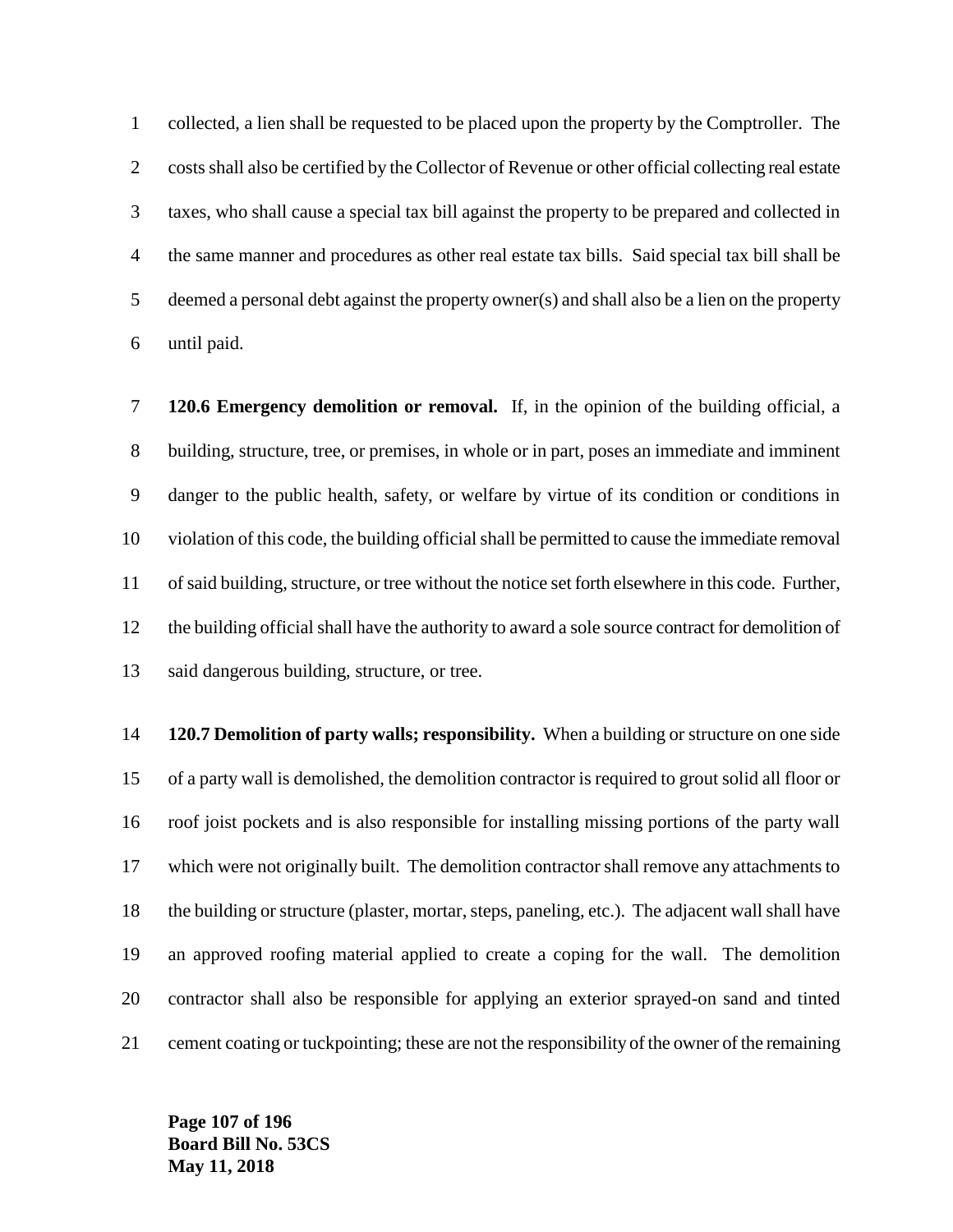building who relies on structural support from the party wall.

## **SECTION 121**

### **REGISTRATION OF VACANT BUILDINGS**

 **121.1 Vacant building registration fee.** The owner of any parcel of residential property improved by a residential structure or of commercial property improved by a structure containing multiple dwelling units which is vacant and has been vacant for at least six months and which is in violation of this code shall pay a semiannual registration fee of two hundred dollars.

 **121.2 Inspection.** The Building Commissioner or his designee shall inspect any property that may be subject to the registration fee established in Section 121.1. The inspecting officer shall report his findings and recommendations and the Building Commissioner or his designee shall determine whether any such property shall be subject to the registration fee. Within five business days of such determination, the Building Commissioner or his designee shall notify by mail the owners of property on which the registration fee has been levied at their last known address according to the records of the office of the Assessor. The property owner shall have the right to appeal the decision of the Building Commissioner to the municipal court within thirty days of such notification. Absent the existence of any valid appeal or request for reconsideration pursuant to Section 121.3, the registration fee shall begin to accrue on the beginning of the second calendar quarter after the decision of the Building Commissioner.

**Page 108 of 196 Board Bill No. 53CS May 11, 2018**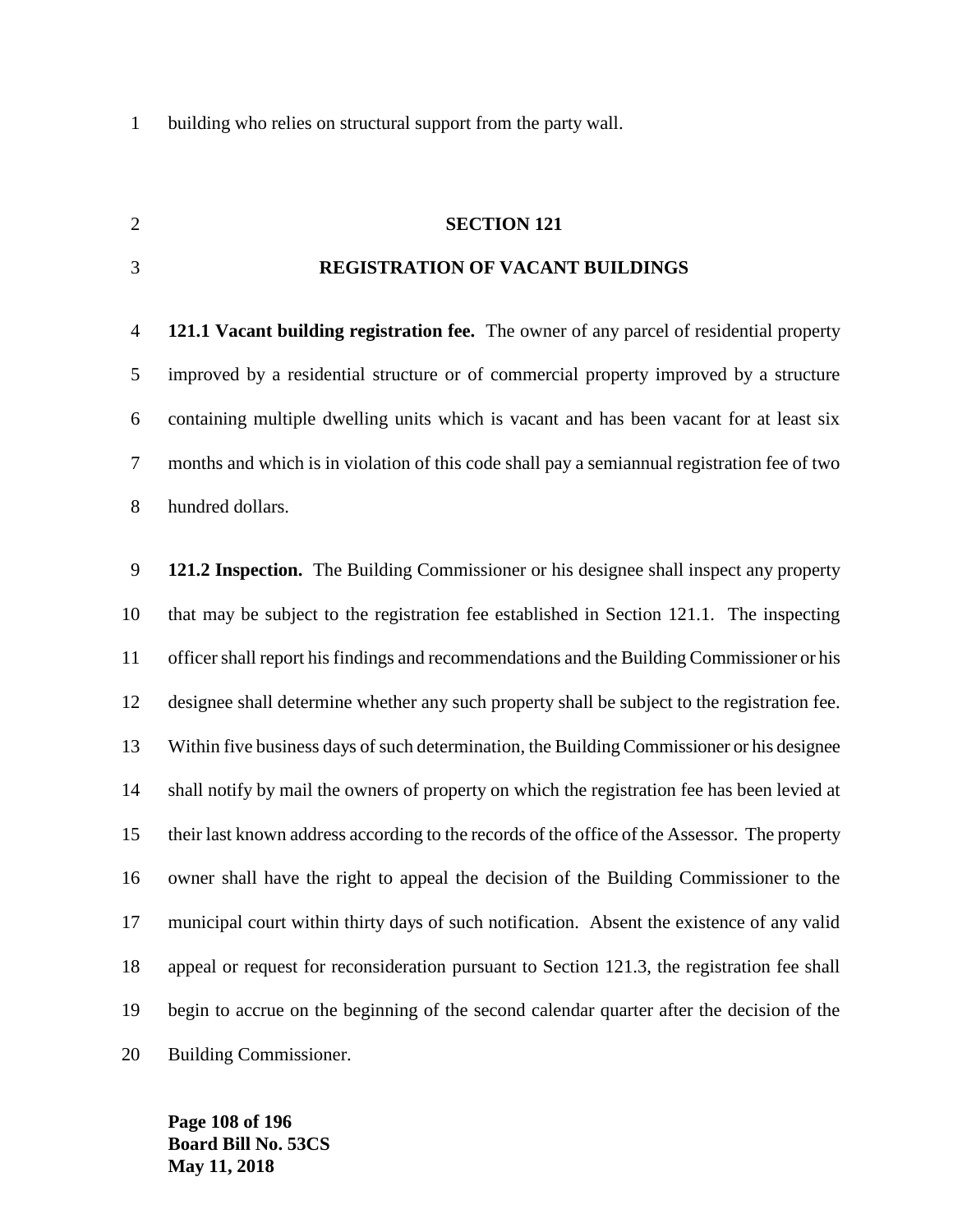**121.3 Revocation of fees.** Within thirty days of the Building Commissioner making 2 notification pursuant to Section 121.2, the property owner may complete any improvements to the property that may be necessary to revoke the levy of the registration fee and then may request a reinspection of the property and a reconsideration of the levy of the registration fee by the city. If the Building Commissioner or his designee revokes the registration fee, no such assessment shall be made and the matter shall be considered closed. If the Building Commissioner or his designee affirms the assessment of the registration fee, the property owner shall have the right to appeal the reconsideration decision of the Building Commissioner to the municipal court within thirty days of such decision. Absent the existence of any valid appeal to the municipal court or other court of competent jurisdiction, the registration fee shall begin to accrue on the beginning of the second calendar quarter after the reconsideration decision of the Building Commissioner.

 **121.4 Payment of fees.** The Building Commissioner is hereby authorized to establish procedures for the payment of the registration fee and penalties for delinquent payments of such fees. Any registration fees which are delinquent for a period of one year shall become a lien on the property and shall be subject to foreclosure proceedings in the same manner as delinquent real property taxes. The owner of the property against which the assessment was originally made shall be able to redeem only by presenting evidence that the violations of the applicable code cited by the Building Commissioner have been cured and presenting payment of all registration fees and penalties. Upon bona fide sale of the property to an unrelated party, said lien shall be considered released and the delinquent registration fee forgiven.

**Page 109 of 196 Board Bill No. 53CS May 11, 2018**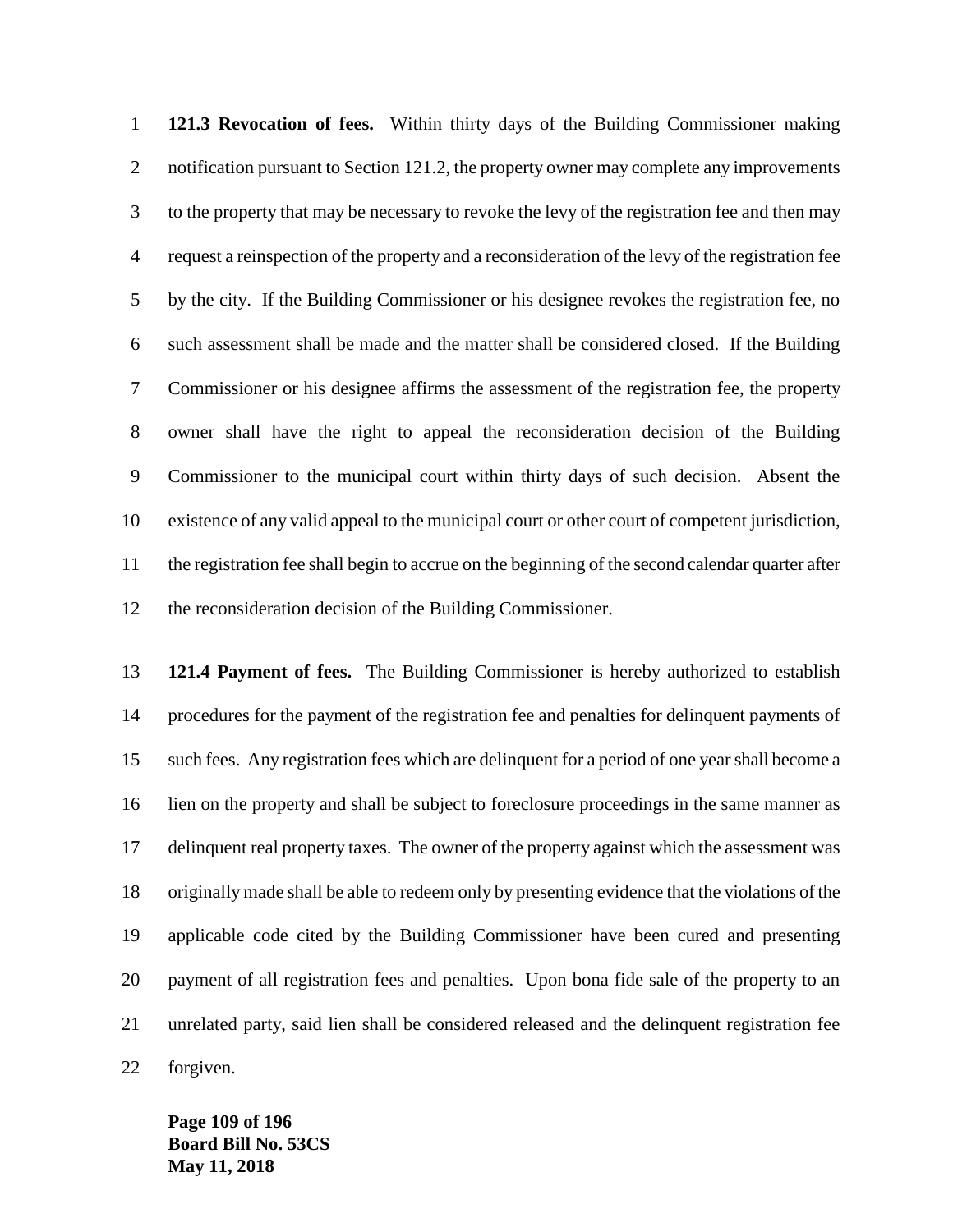**121.5 Registration.** The property owner shall provide their name, street address, phone number, and email address to the Assessor's Office. If the property owner does not reside in Missouri or Illinois, the property owner is required to provide the name, street address, and telephone number of a natural person eighteen years of age or older designated by the property owner as the authorized agent for receiving notices of code violations and for receiving process in any court proceeding or administrative enforcement proceeding on behalf of such owner or owners in connection with the enforcement of this code. This person must maintain an office in either the State of Missouri or Illinois or must actually reside in either the State of Missouri or Illinois. The Building Commissioner shall be responsible for providing the information to the City Information Technology Services Agency and the information shall be available through the Geo St. Louis website.

 **121.6 Vacant Building Maintenance.** The owner of any building that has become vacant shall, within thirty days, do the following:

14 1. Enclose and secure the building as defined under Section 119 of this code. All doors must be properly secured and windows on all floors of the building shall be properly secured.

 2. Maintain the building in a secure and closed condition until the building is again occupied or until repair or completion of the building has been undertaken.

 **121.7 Collected Funds.** The Comptroller of the City of St. Louis is hereby authorized and directed to establish a Special Account to be known as the Vacant Building Initiative Fund in which all funds received pursuant to this section shall be deposited and such funds shall be

**Page 110 of 196 Board Bill No. 53CS May 11, 2018**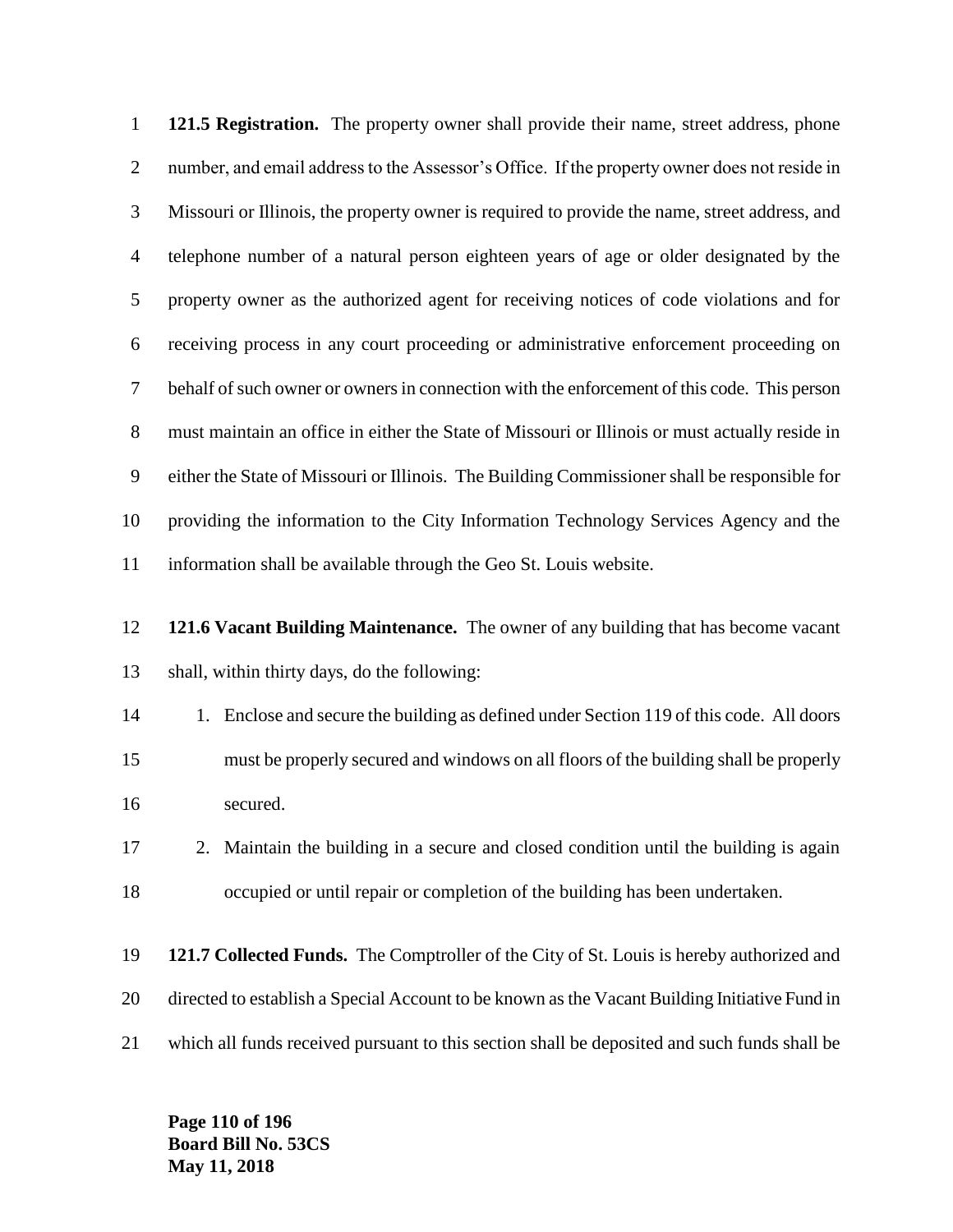kept separate and apart from all other funds. Such funds are hereby appropriated for the costs associated with this section. All interest generated on deposited funds shall be accrued to the Vacant Building Initiative Fund Account.

 **121.8 Penalties.** If an owner fails to pay the registration fee under Section 121.1 thirty days after the registration fee is assessed, a penalty shall be assessed of \$250.00 per occurrence. Any owner found to be in violation of provisions of Section 121.5 shall be subject to a fine of not more than \$500.00, to a term of imprisonment of not more than ninety days, or to both a fine and imprisonment. Any owner found to be in violation of provisions of Section 121.6 shall be subject to a fine of not more than \$500.00, to a term of imprisonment of not more than ninety days, or to both a fine and imprisonment. Every day that a violation continues shall constitute a separate and distinct offense.

#### **SECTION 122**

#### **CERTIFICATION OF DEMOLITION CONTRACTORS**

 **122.1 Certificate required.** No person, partnership, or corporation shall engage in the activity of demolishing or wrecking buildings or structures as defined in Section 203 of this code within the City of Saint Louis unless such person, partnership, or corporation has first applied for and been issued a demolition certificate as a demolition contractor as defined in this section.

### **Exception:** No demolition certificate shall be required for the City of Saint Louis when performing demolition or wrecking by force account using employees of the City of Saint

**Page 111 of 196 Board Bill No. 53CS May 11, 2018**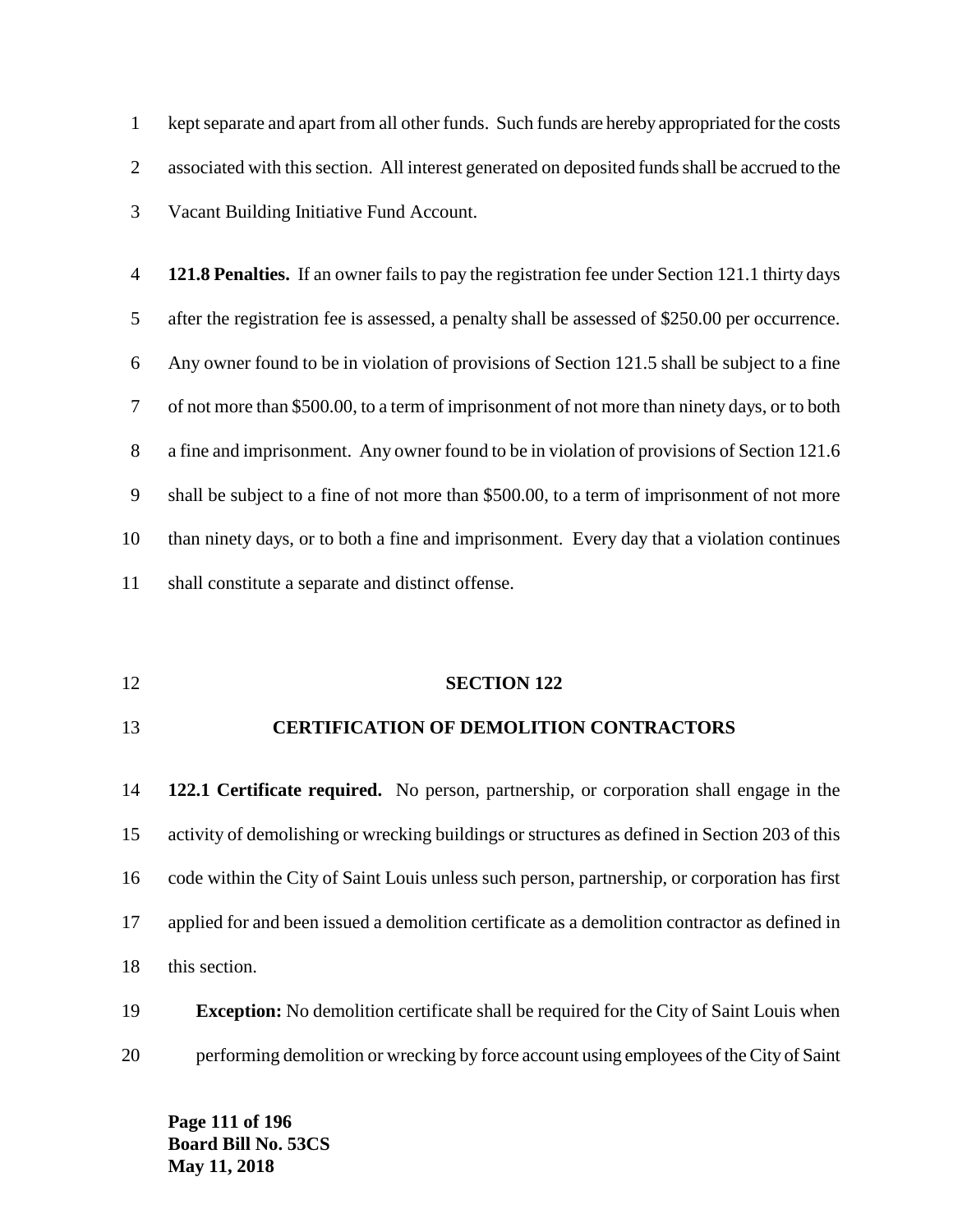Louis.

 **122.2 Demolition certificate.** No person, partnership, corporation, or persons or corporations doing business under a fictitious name, whether such name be legally registered or not, or corporation doing business in or conducting demolition or wrecking activities as defined in Section 203 shall conduct or be employed in conjunction with demolition as defined in Section 203 within the City of Saint Louis unless said person, a member of such partnership, or an officer of such corporation, or one of the persons or any officers of any corporation doing business under a fictitious name has received a current demolition certificate of the proper class as herein described, or said person is legally employed by a properly certified demolition contractor of the class herein described. The Demolition Contractors' Certification Board shall approve the issuance of a demolition certificate to any person, partnership, or corporation which has undertaken to comply with the provisions of the Building Code and any and all regulations thereunder, and who has proven ability, personnel, and equipment to provide the public with safe, timely, and competent service as a demolition contractor within the class of certification for which application has been made. With the determination of the person's fitness, the Demolition Contractors' Certification Board shall require an examination, either oral or written, and shall call for satisfactory experience in the field in accordance with the standards herein contained.

 The Demolition Contractors' Certification Board shall be permitted to deny, revoke, or suspend any demolition certificate upon a determination after notice and hearing that the demolition contractor:

22 1. Has violated any provision or any obligation imposed by this code or any and all

**Page 112 of 196 Board Bill No. 53CS May 11, 2018**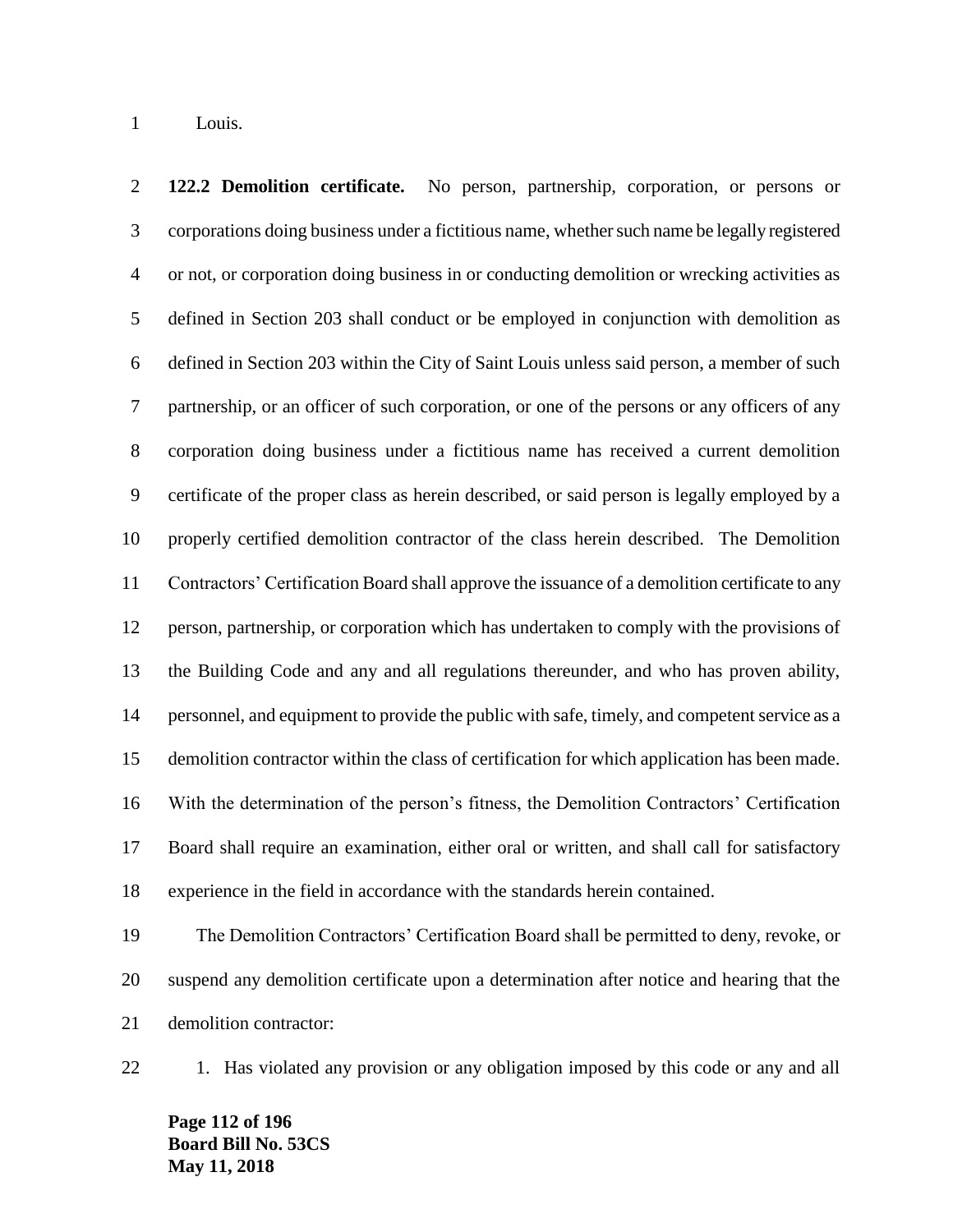| $\mathbf{1}$   | regulations thereunder, or has violated any law in the course of their dealings as a       |
|----------------|--------------------------------------------------------------------------------------------|
| $\overline{2}$ | demolition contractor; or,                                                                 |
| 3              | 2. Has made a material misstatement in the application for the demolition certificate; or, |
| 4              | 3. Has been guilty of fraudulent or dishonest practices, including but not limited to:     |
| 5              | arson, embezzlement, fraud, theft, failure to complete projects before permit              |
| 6              | expiration, caused damage to abutting property, failed to comply with provisions of        |
| 7              | this certification section; or,                                                            |
| 8              | 4. Has demonstrated their incompetence or lack of ability to act as a demolition           |
| 9              | contractor.                                                                                |
| 10             | Such demolition revocation or suspension shall be permitted to be appealed to the Board    |
| 11             | of Building Appeals.                                                                       |
| 12             | 122.2.1 Class I certificate. A demolition certificate to be issued for one year to         |
| 13             | demolition contractors which indicates that the demolition contractor possesses the        |
| 14             | personnel, equipment, and ability to perform any demolition activities within the City of  |
| 15             | Saint Louis in accordance with applicable provisions of this code and the laws of the City |
| 16             | of Saint Louis for demolition of a building or structure or portions thereof.              |
| 17             | 122.2.2 Class II certificate. A demolition certificate to be issued for one year to        |
| 18             | demolition contractors which indicates that the demolition contractor possesses the        |
| 19             | personnel, equipment, and ability to perform demolition activities within the City of      |
| 20             | Saint Louis in accordance with the applicable provisions of this code and the laws of the  |

City of Saint Louis for demolition of a building or structure or portions thereof which do

**Page 113 of 196 Board Bill No. 53CS May 11, 2018**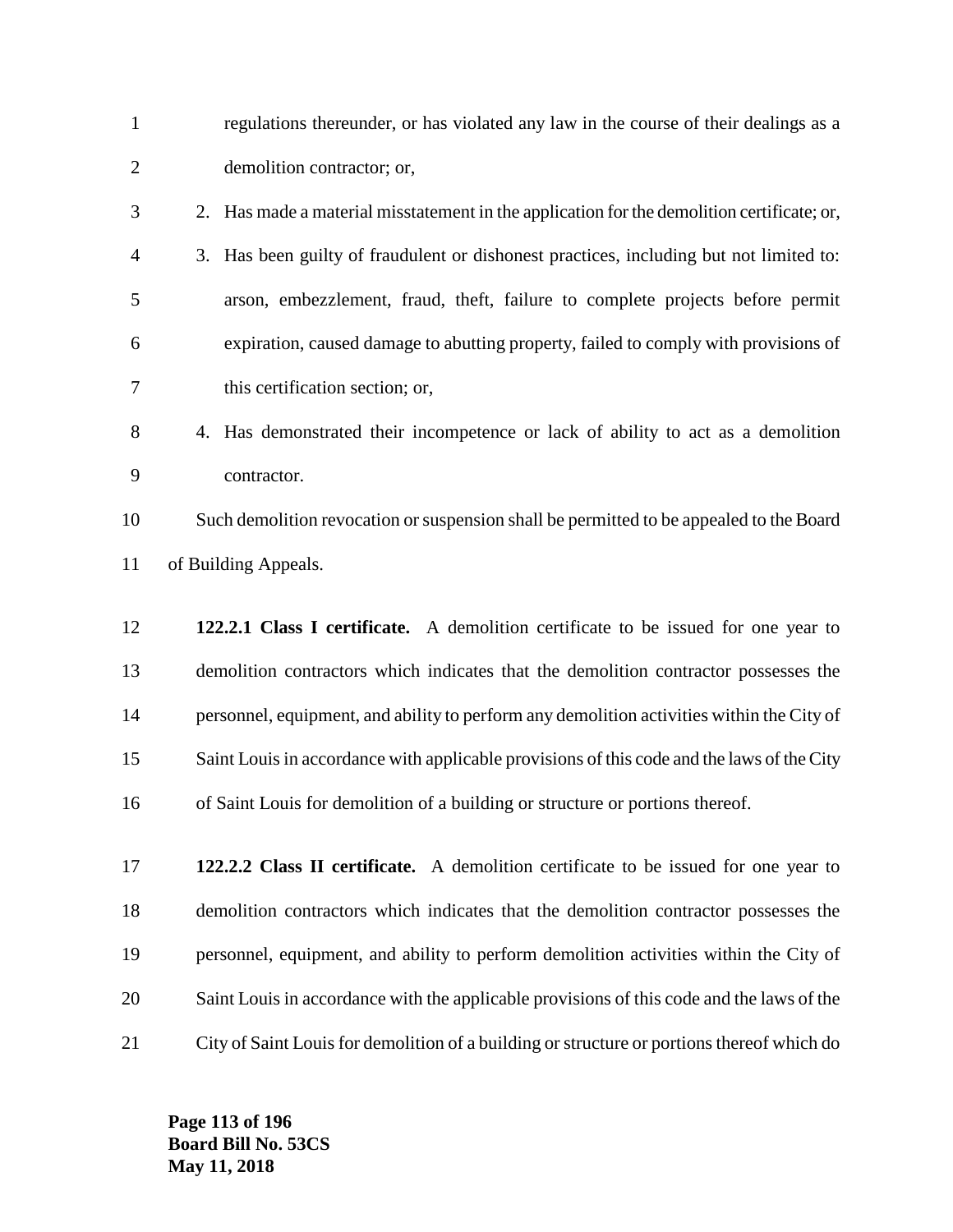not exceed three stories or 50 feet in height, or five thousand square feet in area, or 200,000 cubic feet in volume.

 **122.2.3 Temporary certificate.** A temporary certificate is a demolition certificate to be issued for either a Class I or Class II certificate as described above, indicating compliance with the requirements for same and demolition activities as described in Section 203 of this code are to be performed. This certificate shall be issued for a period not to exceed six months.

 **122.2.4 Special certificate.** A person, firm, partnership, or corporation shall be permitted to be certified as a demolition contractor in the appropriate class with a special demolition certificate if that person, firm, partnership, or corporation provides proof of appropriate insurance on a per job basis.

 **122.3 Demolition Contractors' Certification Board.** There is hereby established a City of Saint Louis Demolition Contractors' Certification Board which shall be composed of the Building Commissioner of the City of Saint Louis or the Building Commissioner's authorized representative and four additional members appointed by the Mayor as follows: either the President of the Board of Public Service or the Director of the Department of Streets or their authorized representative, a certified general contractor, a person engaged in the real estate business, and a member of the public at large. Appointments of city employees as members of this board shall be during such time as the Building Commissioner and either the President of the Board of Public Service or the Director of the Department of Streets hold office. All members shall be appointed to a two year term. The term of the

**Page 114 of 196 Board Bill No. 53CS May 11, 2018**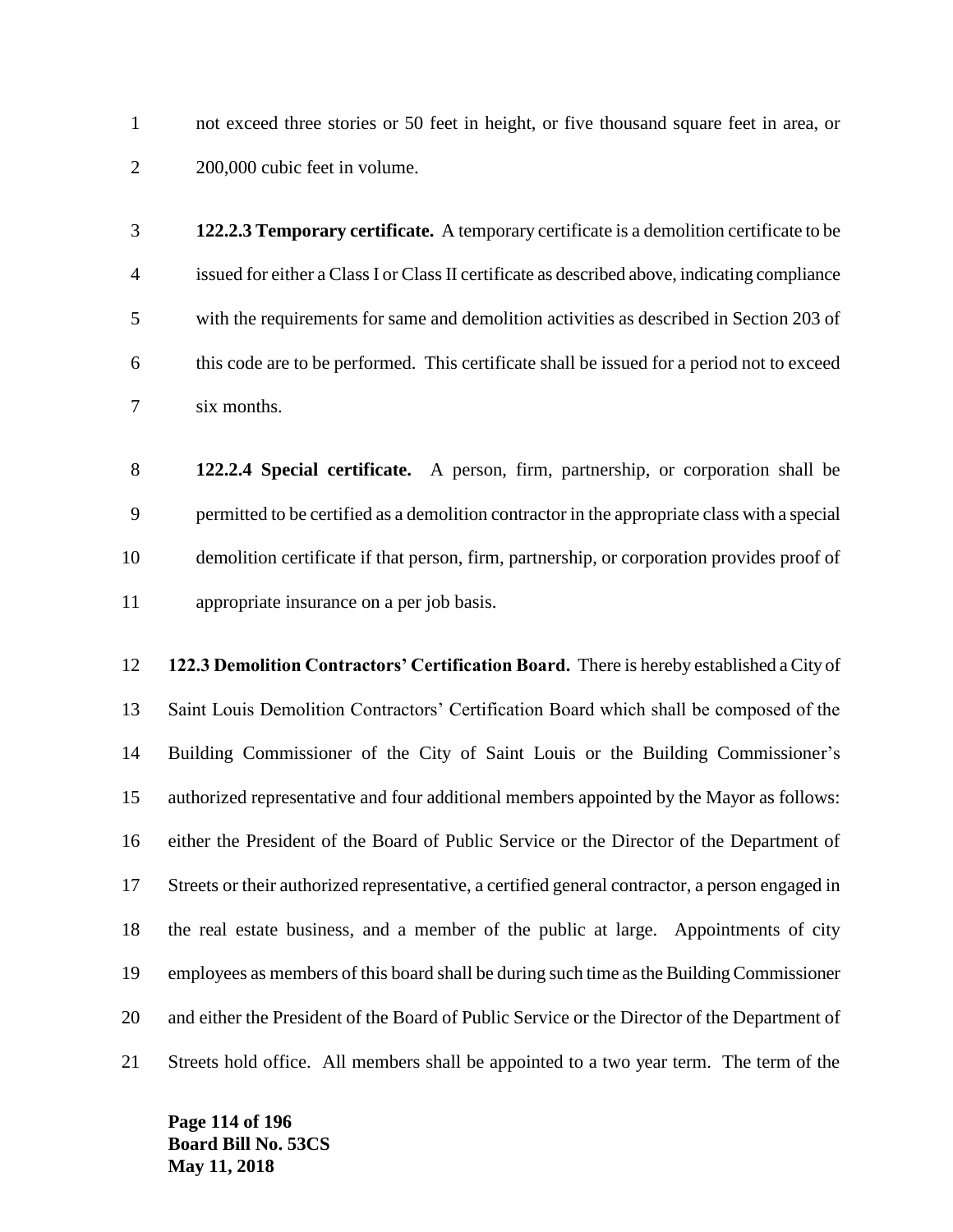member-at-large shall expire on the year opposite the other members. Three members shall constitute a quorum for meetings of the Demolition Contractors' Certification Board and a simple majority shall rule in decisions rendered by this board. The Building Commissioner shall appoint a Building Division member to serve as secretary to the board. The Demolition Contractors' Certification Board shall be compensated as prescribed by Civil Service provisions for such boards and committees.

 **122.3.1 Term of office.** New members shall possess the same qualifications as the persons in whose place they are appointed. This is an existing board and all current appointments shall not be affected by this ordinance. All subsequent appointments shall be for a term of two years and shall expire on an anniversary of the date of the original term, except appointments to fill vacancies which shall be for the unexpired term. Members whose appointment terms have expired shall be permitted to continue to serve until reappointed or replaced by a new appointee.

 **122.3.2 Powers and duties of the board.** The Demolition Contractors' Certification Board is to conduct itself in such a manner so as to insure as much as possible that demolition within the City of Saint Louis is performed safely in accordance with the laws of the City of Saint Louis governing demolition and demolition contracting as hereinafter set forth:

 1. Administration - The Demolition Contractors' Certification Board shall receive applications, administer tests, conduct interviews and hearings, and approve, deny, suspend, or revoke demolition certificates as herein described. The

**Page 115 of 196 Board Bill No. 53CS May 11, 2018**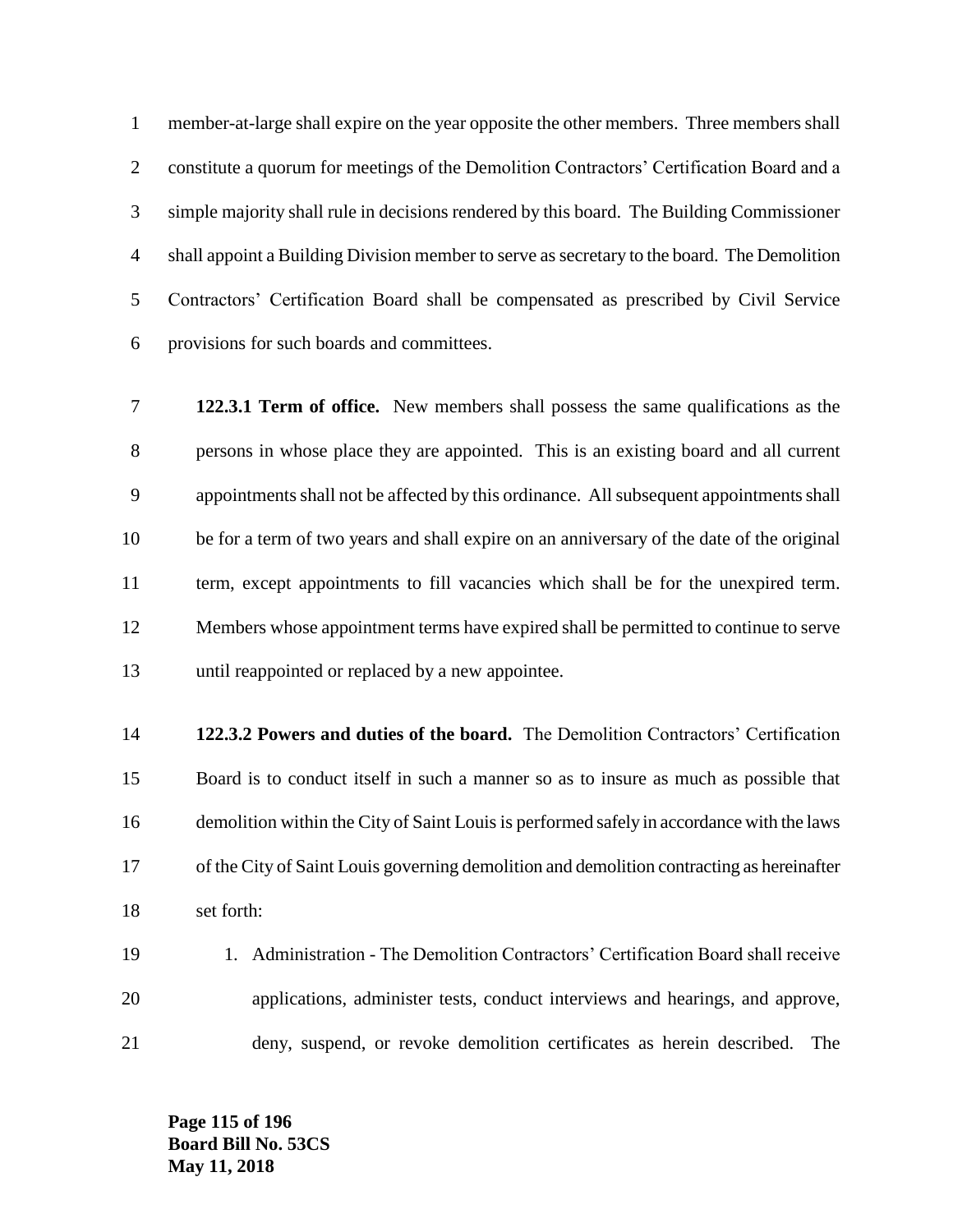| $\mathbf{1}$   | Demolition Contractors' Certification Board shall be permitted to also issue        |
|----------------|-------------------------------------------------------------------------------------|
| $\overline{2}$ | temporary certificates as described in Section 122.2.3.                             |
| 3              | 2. Tests - The Demolition Contractors' Certification Board shall prescribe the form |
| 4              | and content of tests as described herein and the form or content of demolition      |
| 5              | certificates as herein described.                                                   |
| 6              | 3. Hearings - The Demolition Contractors' Certification Board shall hold hearings   |
| 7              | and call witnesses pursuant to certificate issuance or rules and regulations        |
| 8              | pending and shall be permitted to call special hearings related to complaints by    |
| 9              | citizens concerning demolition procedures or rules and regulations.                 |
| 10             | A. The Demolition Contractors' Certification Board (hereinafter referred to as      |
| 11             | the Demolition Board) shall meet as often as is necessary to conduct its            |
| 12             | business. The Demolition Board will set and hold hearings for annual re-            |
| 13             | certification as required.                                                          |
| 14             | B. The Demolition Board shall meet up to twelve times each year for the             |
| 15             | purpose of testing or re-testing applicants for certification.                      |
| 16             | C. For any special session requested and called for by the elected chairman of      |
| 17             | the Demolition Board for any purpose set forth in the rules adopted and             |
| 18             | published by the Demolition Board.                                                  |
| 19             | D. For the purposes of suspending or revoking any demolition certificates           |
| 20             | previously issued when the building official finds that any holder of a             |
| 21             | demolition certificate has violated any of the provisions of this code or any       |
| 22             | rule or regulation adopted by the Demolition Board, the building official           |

**Page 116 of 196 Board Bill No. 53CS May 11, 2018**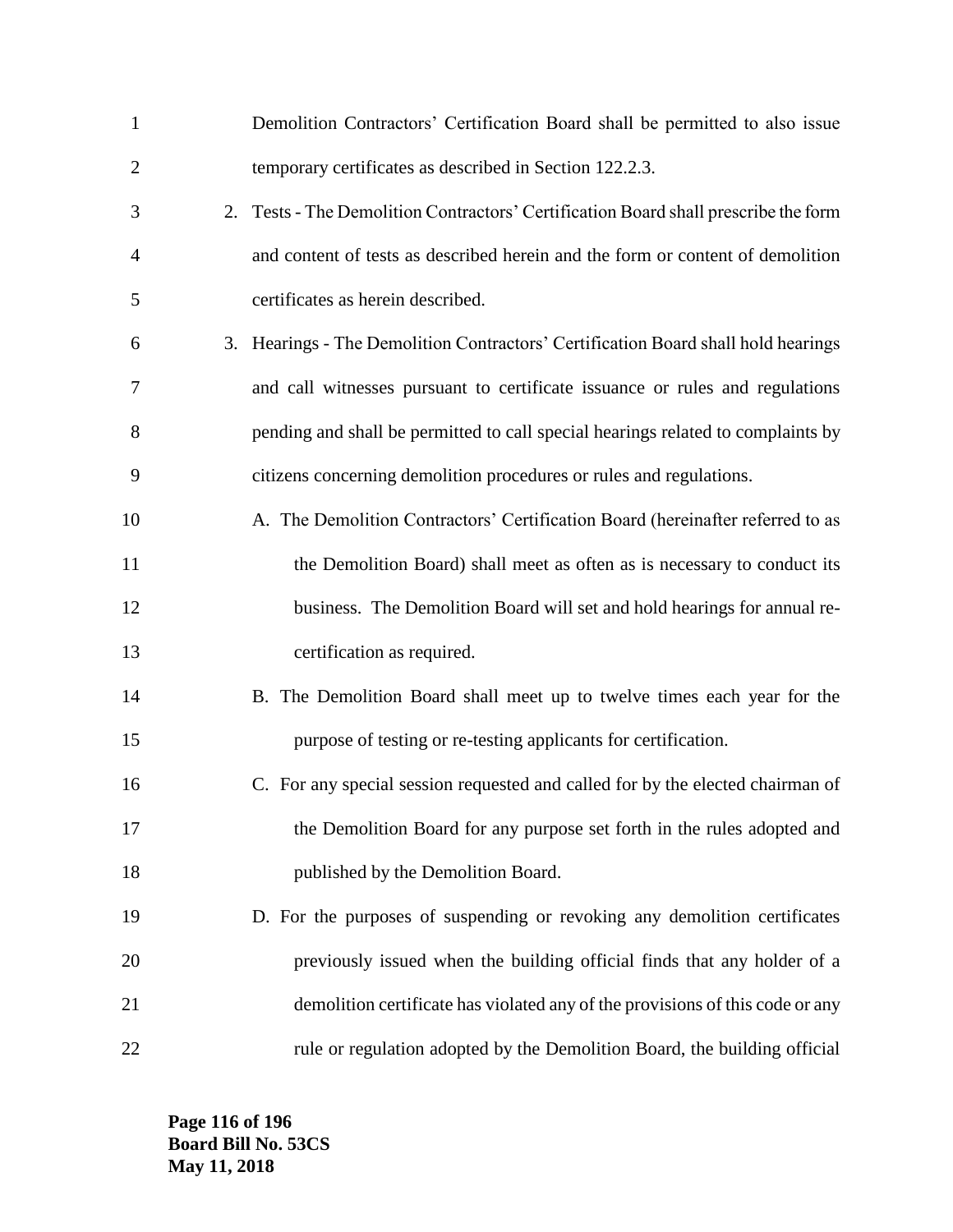shall serve upon the holder of the demolition certificate a written notice signed by the building official of any findings stating the violation or violations which the building official has found the certificate holder to have committed, and stating that a hearing will be held before the Demolition Board in not less than five days nor more than fifteen days. Such written notice shall further state that the purpose of such hearing shall be the revocation or suspension of the named person's demolition certificate as a demolition contractor. Such notice shall state further that the holder of the demolition certificate has the right to appear personally at such hearing and to be represented by counsel of the holder's choice. The Secretary of the Demolition Board shall mail a written notice of the time, date, and place of any such hearing to the holder of the demolition certificate at the last address furnished to the Demolition Board in the registration statement required to be filed by Section 122.3.4 paragraph 1.1. 4. Adoption of Rules - The Demolition Board shall be permitted to adopt rules and regulations consistent with the provisions of this ordinance and the laws of the City of Saint Louis related to demolition. Such rules and regulations shall be published in the City Journal for two consecutive issues prior to becoming effective.

 **122.3.3 Tests.** In the performance of its powers and duties for the approval, denial, revocation, or suspension of a demolition certificate, the Demolition Board shall be permitted to prescribe oral or written tests or both to establish the applicant's ability and

**Page 117 of 196 Board Bill No. 53CS May 11, 2018**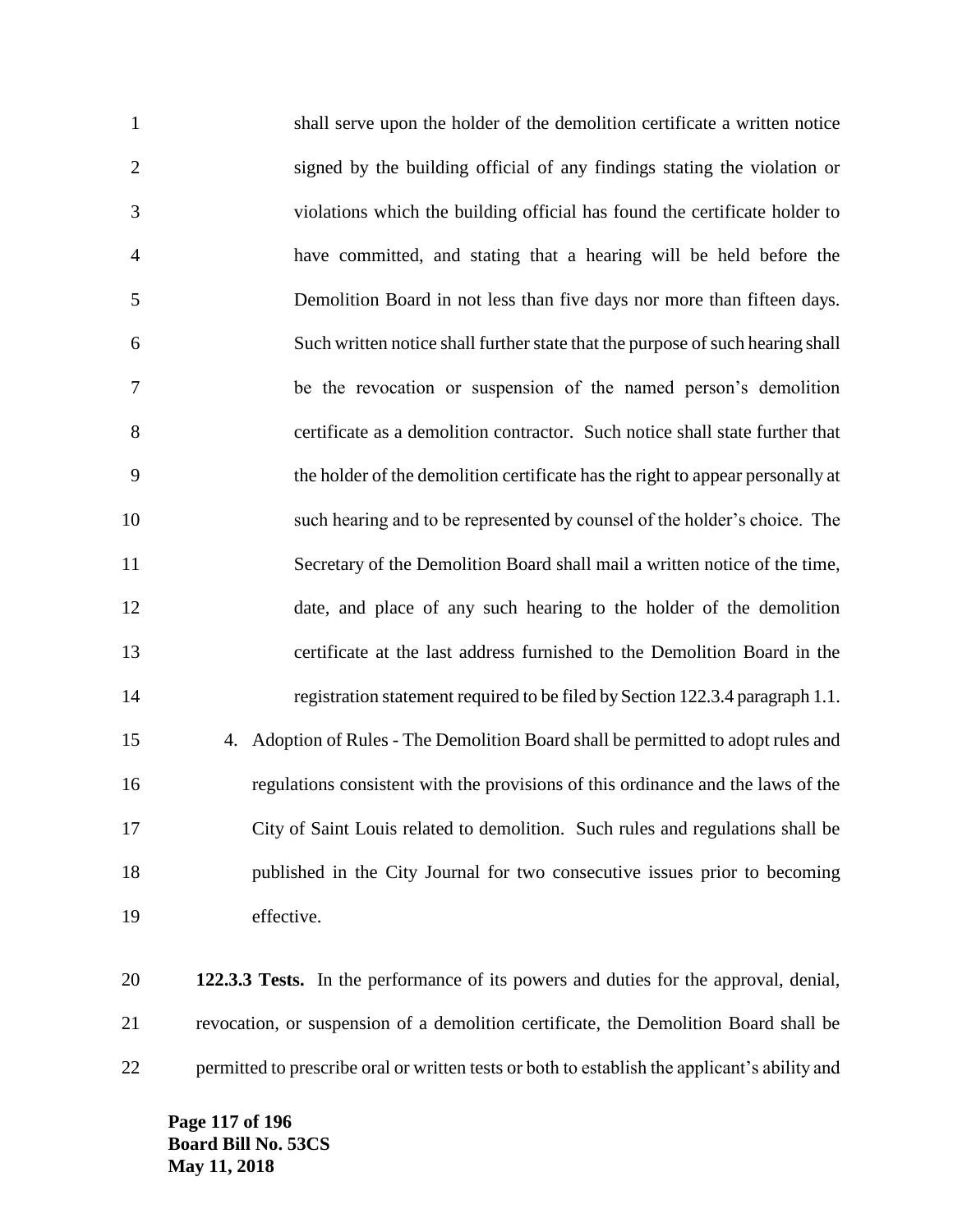knowledge of the laws and regulations of the City of Saint Louis. If tests are administered, equivalent testing shall be required of all demolition contractors within the same class of certificate.

#### **122.3.4 Required conditions prior to issuance of demolition certificate.**

 1. Filing of registration statement - No Class I or Class II demolition certificate or any temporary certificate or special certificate as specified herein shall be issued to any person, partnership, officer of any corporation, or any person doing business under a fictitious name, whether such name be legally registered or not, or corporation doing business in or conducting wrecking activities as herein defined unless there is first filed with the Demolition Board a certified statement by any such person, if an individual; by all persons who constitute any partnership; by all persons, individuals, and officers of any corporation doing business under a fictitious name, whether such name be legally registered or not, or corporation doing business in or conducting demolition or wrecking activities as herein defined; by the president and secretary of any corporation, setting forth 16 the following:

17 A. All the names and current addresses of all such persons who are individuals or partners of any partnership; all the names and current addresses of all persons doing business under a fictitious name, whether such name be legally registered or not; the legally registered name and address of any corporation doing business together with the date when registered and the number assigned by the Secretary of the State; in or conducting demolition

**Page 118 of 196 Board Bill No. 53CS May 11, 2018**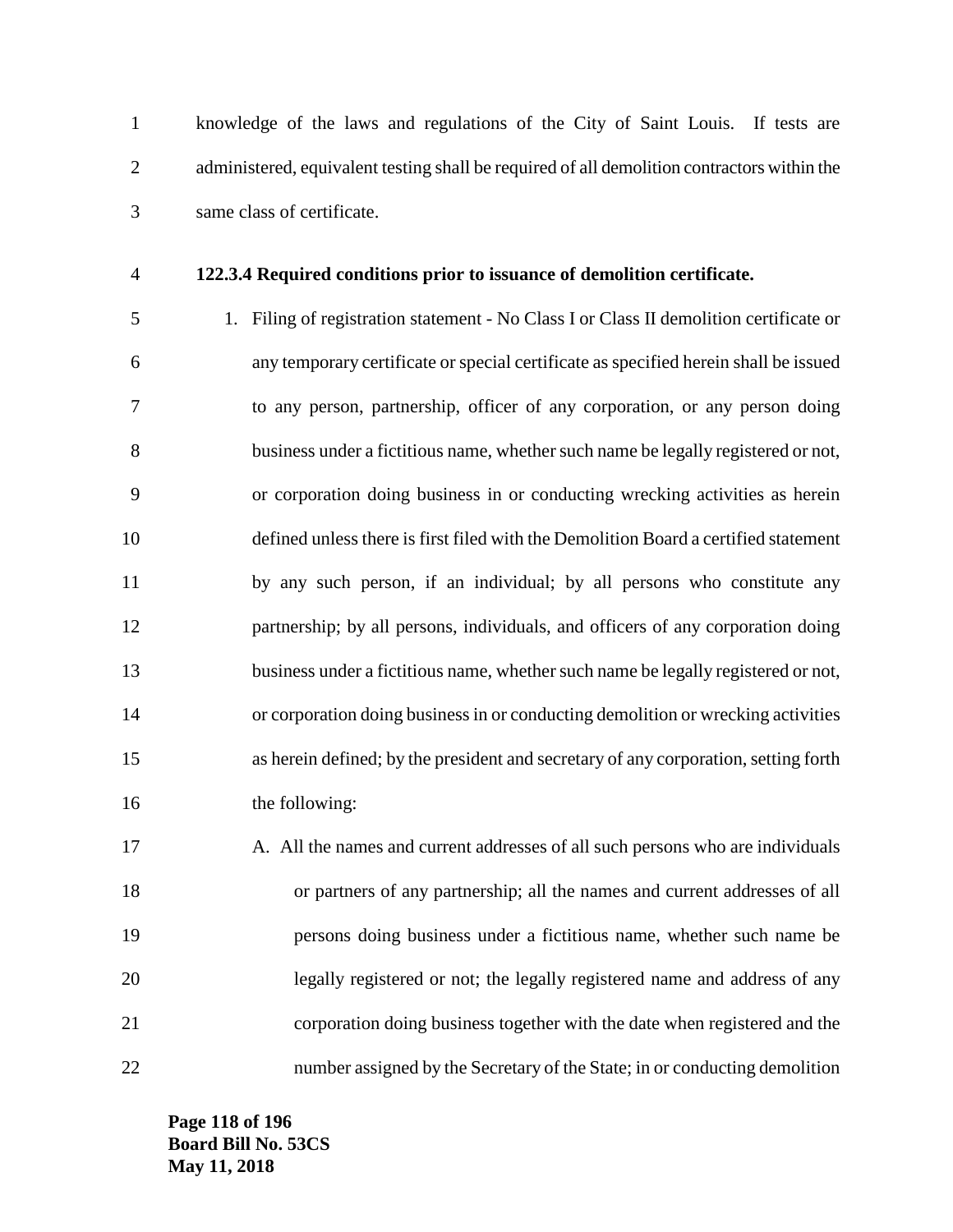| $\mathbf{1}$   | or wrecking activities as described in Section 203, stating the date of           |
|----------------|-----------------------------------------------------------------------------------|
| $\overline{2}$ | registration with the registration number assigned by the Secretary of the        |
| 3              | State of Missouri, and the written verification by the Secretary of State that    |
| 4              | the corporation is currently in good standing and authorized to do business       |
| 5              | in the State of Missouri.                                                         |
| 6              | 2. Filing proof of public liability insurance coverage and required endorsements: |
| 7              | Prior to the issuance of any demolition certificate as a demolition contractor,   |
| 8              | there must be filed with the Demolition Board the following:                      |
| 9              | A. A public liability insurance policy in the minimum amount of \$100,000,        |
| 10             | limits payable for injury to, including death of, any one person; and in the      |
| 11             | minimum amount of \$300,000, limits payable for any injuries including            |
| 12             | death to any two or more persons injured in any one accident; and in the          |
| 13             | minimum amount of \$50,000, limits payable to one or more persons for             |
| 14             | property damage at any time by reason of the carelessness or negligence of        |
| 15             | any person or persons holding any demolition certificate, or any                  |
| 16             | corporation, any officer of which holds a demolition certificate, and all their   |
| 17             | agents and employees.                                                             |
| 18             | B. As a further condition prior to the issuance of any permit to demolish or      |
| 19             | wreck any building or structure within the City of Saint Louis, the               |
| 20             | Demolition Board shall be permitted to require that the minimum liability         |
| 21             | insurance coverage for bodily injuries, including death, to one or more           |
| 22             | persons and for property damage as set forth in paragraph 2.1 above be in a       |

**Page 119 of 196 Board Bill No. 53CS May 11, 2018**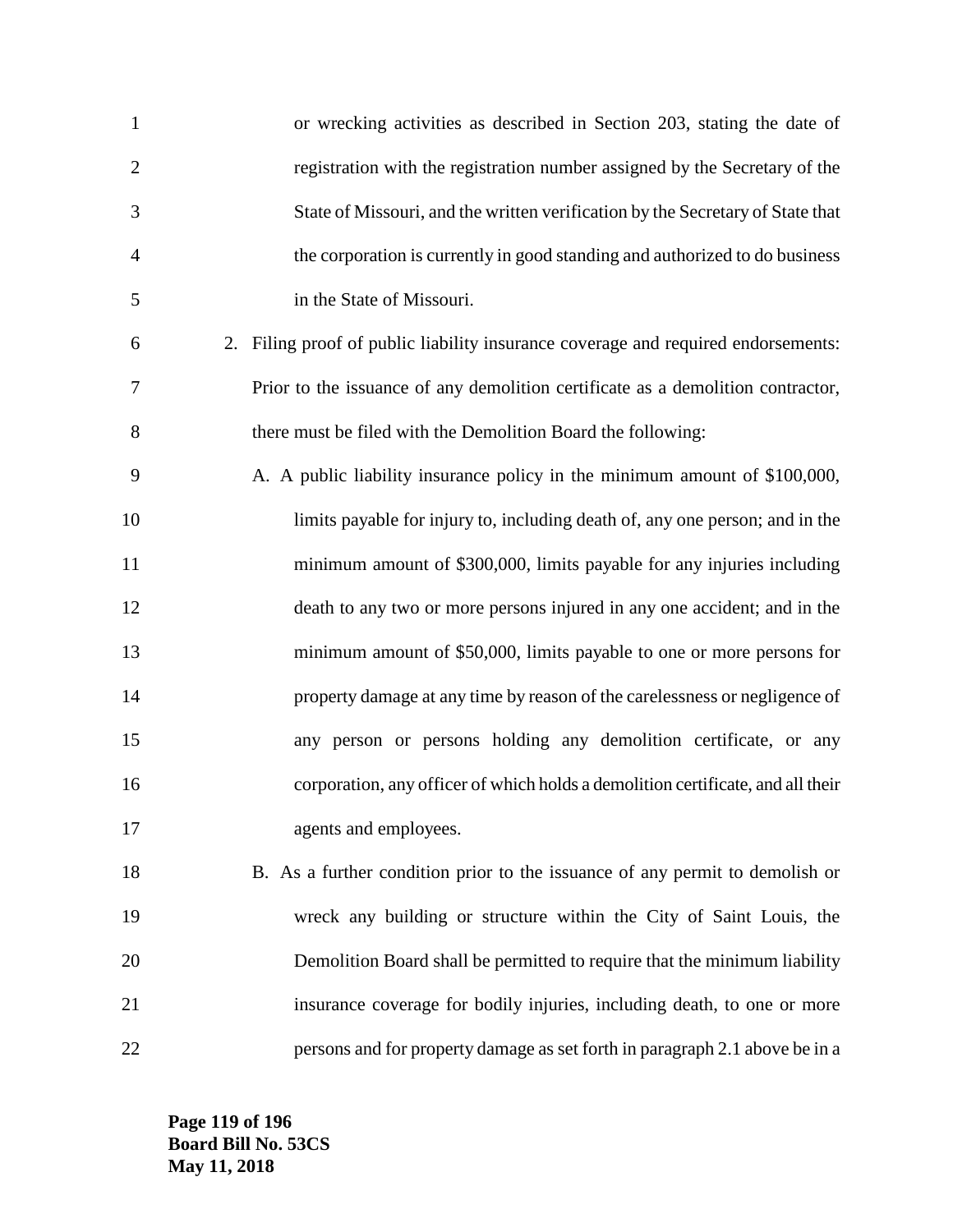| $\mathbf{1}$   | greater amount as to coverage where the building, structure, or portions      |
|----------------|-------------------------------------------------------------------------------|
| 2              | thereof to be demolished or razed is in excess of three stories or 50 feet in |
| 3              | height, 5,000 square feet in area, or 200,000 cubic feet in volume to such    |
| $\overline{4}$ | minimum coverage as the Demolition Board determines is necessary to           |
| -5             | protect the public and persons and property adjoining said site and traveling |
| 6              | nearby for the duration of such demolition or wrecking operations.            |
|                |                                                                               |

 C. All such liability insurance policies required by this ordinance shall also contain the following endorsement: "The Insurer shall not cancel the coverage afforded by this policy unless the said insurer first delivers to the 10 building official written notice of cancellation of such policy at least 30 days prior to such date of cancellation by either personally delivering such notice of cancellation and taking written acknowledgment of such receipt from the building official or authorized deputy or by mailing certified or registered mail and receiving a signed acknowledgment of registered mail and receiving a signed acknowledgment of such receipt from the building 16 official or authorized deputy."

 3. Approval - All such liability insurance policies required by this ordinance must be approved by the City Counselor as to form of such policies.

 4. Demolition contracts - The City of Saint Louis Building Division demolition contracts are awarded to independent contractors who are not direct employees or agents of the City of Saint Louis. Any damage claims that should arise as a result of demolition must be made directly against the demolition contractor or the

**Page 120 of 196 Board Bill No. 53CS May 11, 2018**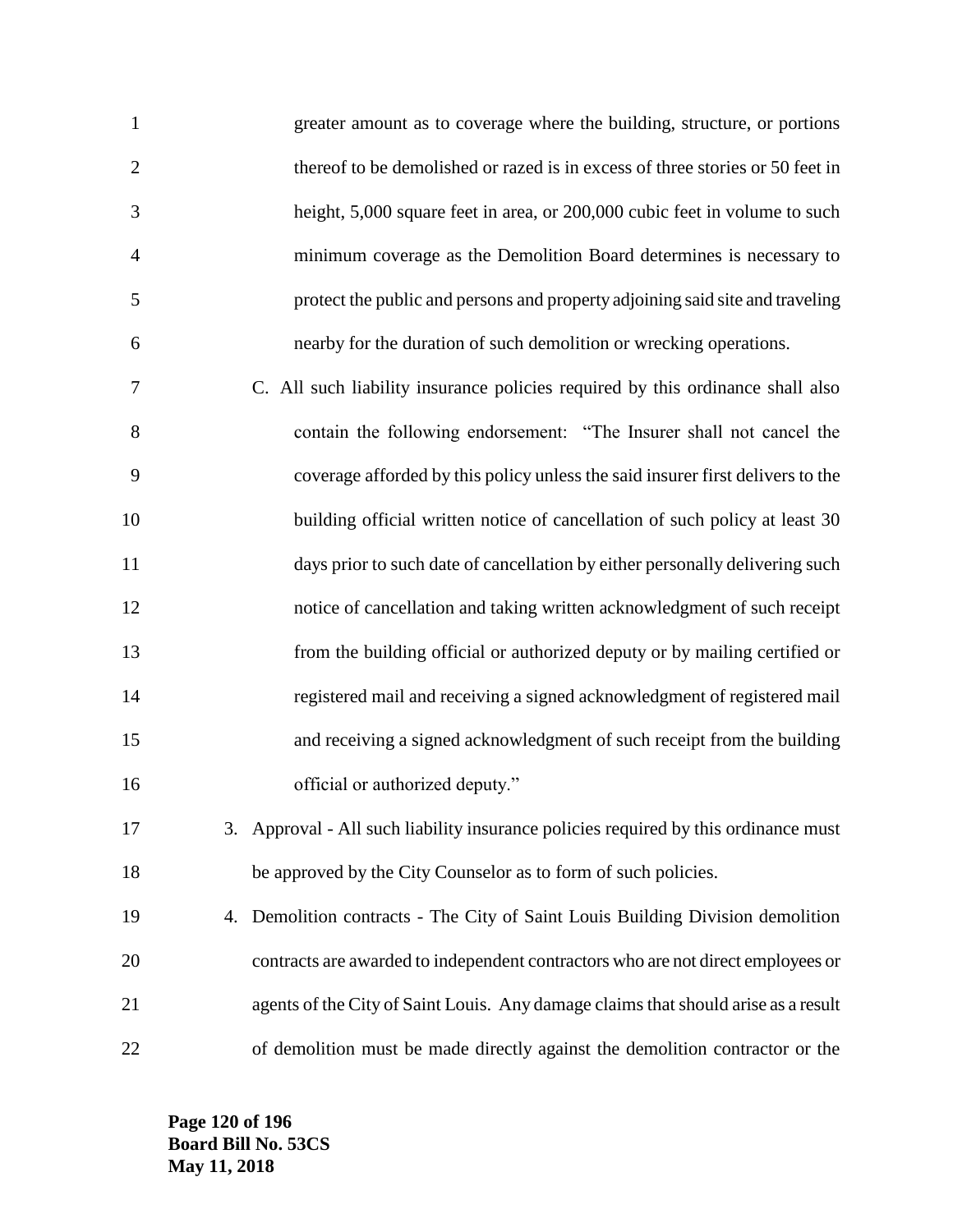- 1 demolition contractor's insurance company. The City of Saint Louis shall be 2 held harmless and shall be noted as such on all demolition permits issued by the 3 City of Saint Louis.
- 4 **122.4 Demolition certificate fees.** Certification fees and demolition contractors' certificate 5 application fees shall be collected by the City of Saint Louis prior to issuance of a demolition 6 certificate as listed in Table 122.4. All fees required under Section 122.4 shall be collected 7 by the Division of Building and Inspection.

| <b>Item</b>                                                                              | Fee          | <b>Duration</b> | <b>Remarks and</b><br><b>Requirements</b> |
|------------------------------------------------------------------------------------------|--------------|-----------------|-------------------------------------------|
| Demolition Contractors'<br><b>Certification Board</b><br><b>Certificate Applications</b> | \$30.00      |                 |                                           |
| <b>Certification Fees:</b><br>Class I                                                    | \$<br>200.00 | 1 year          |                                           |
| Class II                                                                                 | \$90.00      | 1 year          |                                           |
| Temporary Certificate<br>Applications:                                                   | \$60.00      |                 |                                           |
| Certification fees:<br>Class I                                                           | \$<br>120.00 | 6 months        | Up to 6 months                            |
| Class II                                                                                 | \$30.00      | 6 months        | Up to 6 months                            |
| Special Certificate<br>Applications:                                                     | \$60.00      |                 |                                           |
| Certification fees:<br>Class I                                                           | \$<br>120.00 |                 | Per job basis                             |
| Class II                                                                                 | \$30.00      |                 | Per job basis                             |

**TABLE 122.4 DEMOLITION CERTIFICATE FEES**

8 **122.5 Permits.** The building official shall not issue permits to perform demolition or

**Page 121 of 196 Board Bill No. 53CS May 11, 2018**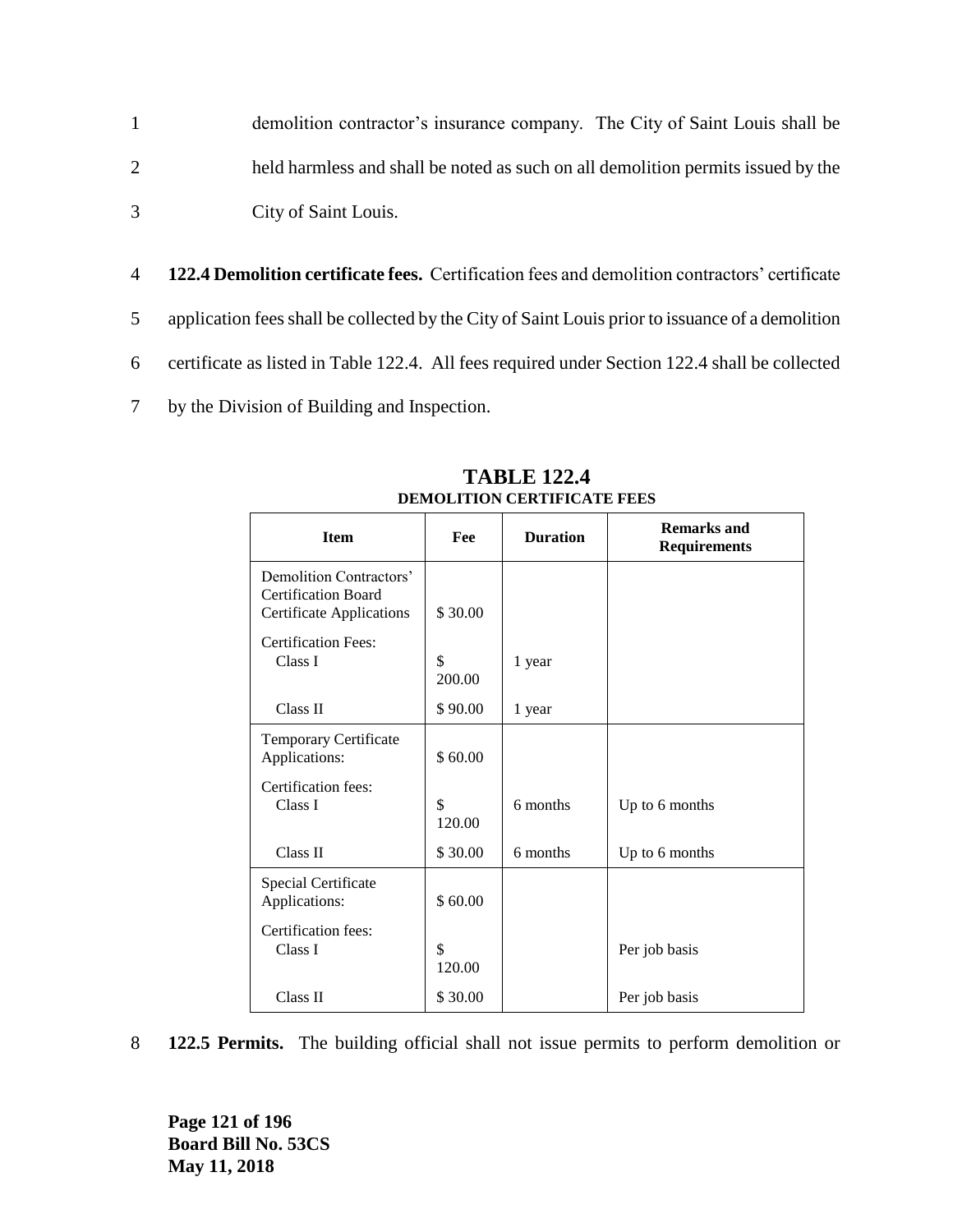wrecking as herein defined to any person, partnership, or corporation or to persons doing business under a fictitious name unless said permit applicant holds a current and proper class of demolition certificate.

 **122.5.1 Suspension of certificate.** Any person, including any officer of any corporation, holding any demolition certificate found performing demolition or wrecking as herein defined without proper permits as prescribed by this code shall be additionally subject to certificate suspension or revocation by the Demolition Board.

 **122.6 Standards of qualification and testing.** For the purpose of demolition contractor certification described herein, the Demolition Board shall qualify and test in accordance with the following Standards of Acceptance:

- 11 1. Qualifications:
- A. Class I certificates Class I demolition contractor applicants, in addition to the requirements herein, must show documented proof of any one of the following: That said applicant has been:
- I. Safely and legally doing business as a Class II demolition contractor for at least five years and shows access to the proper equipment and personnel to perform Class I demolition activities; or
- II. Safely and legally doing business in demolition contracting for at least 19 three years involving buildings of substantial size being in excess of heights, areas, and volumes described for a Class II demolition certificate as described in Section B, and shows access to the proper

**Page 122 of 196 Board Bill No. 53CS May 11, 2018**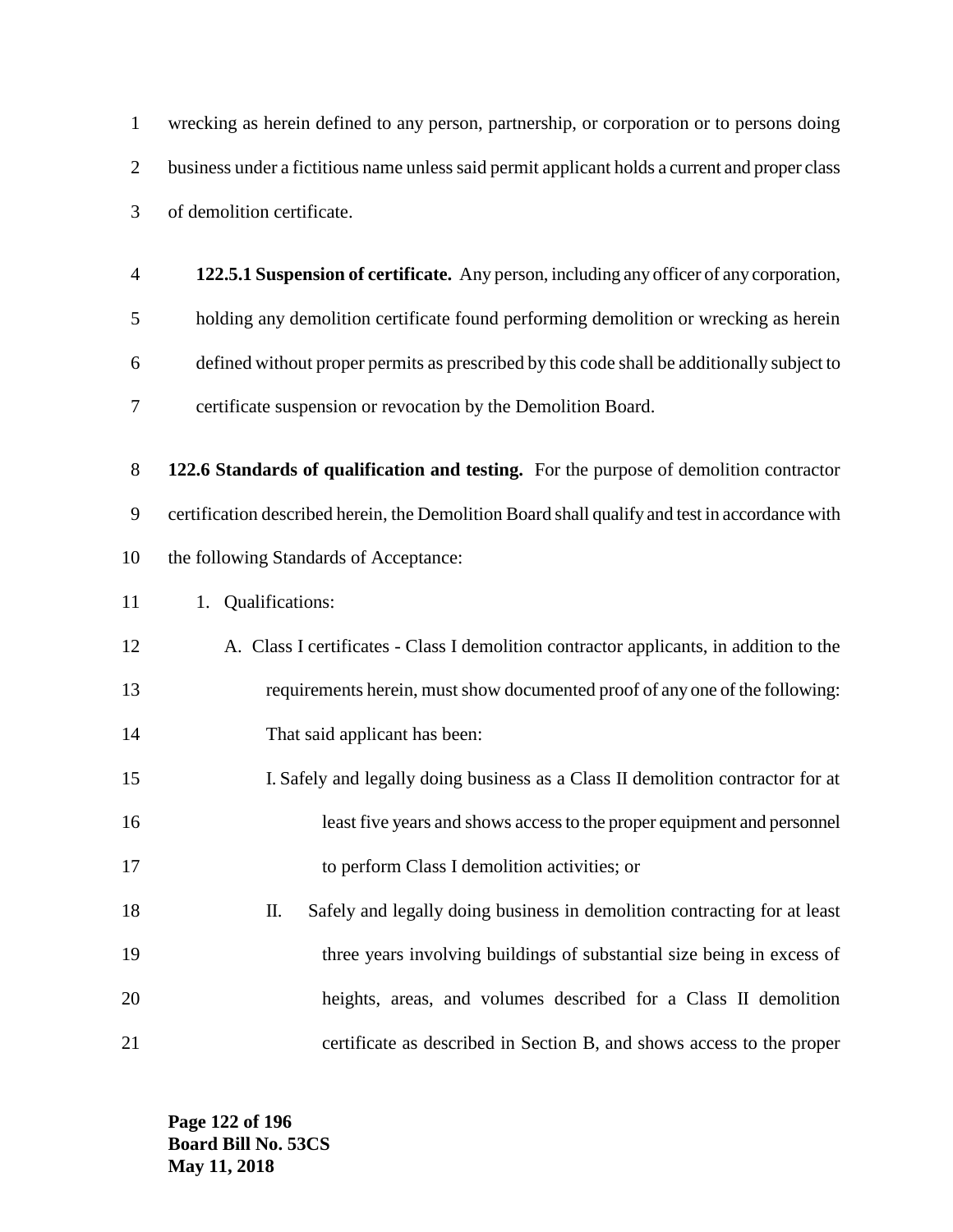| $\mathbf{1}$   | equipment and personnel to perform Class I demolition activities; or                     |
|----------------|------------------------------------------------------------------------------------------|
| $\overline{2}$ | Ш.<br>In receipt of a Class I temporary certificate and has safely and legally           |
| 3              | performed Class I demolition activities within the City of Saint Louis                   |
| 4              | under said certificate.                                                                  |
| 5              | B. Class II certificates - Class II demolition contractor applicants, in addition to the |
| 6              | requirements herein, must show documented proof of any one of the following:             |
| 7              | That said applicant has been:                                                            |
| 8              | I. Safely and legally doing business in demolition contracting for at least three        |
| 9              | years and shows access to the equipment and personnel to properly                        |
| 10             | perform Class II demolition activities; or                                               |
| 11             | Π.<br>Legally employed by a qualified Class I or Class II demolition contractor          |
| 12             | as herein described for at least three years and shows access to the                     |
| 13             | equipment and personnel to properly perform Class II demolition                          |
| 14             | activities; or                                                                           |
| 15             | In receipt of a Class II temporary certificate and has safely and legally<br>Ш.          |
| 16             | performed Class II demolition activities within the City of Saint Louis                  |
| 17             | under said certificate.                                                                  |
| 18             | C. Temporary, either class: The Demolition Board, under prior test, shall be             |
| 19             | permitted to reduce the years of experience or years doing business as a                 |
| 20             | demolition contractor for temporary class certificates or accept demolition              |
| 21             | certificates or licensing from other cities or administrative review bodies for          |
| 22             | temporary class certificates when such other license or certificate is predicated        |

**Page 123 of 196 Board Bill No. 53CS May 11, 2018**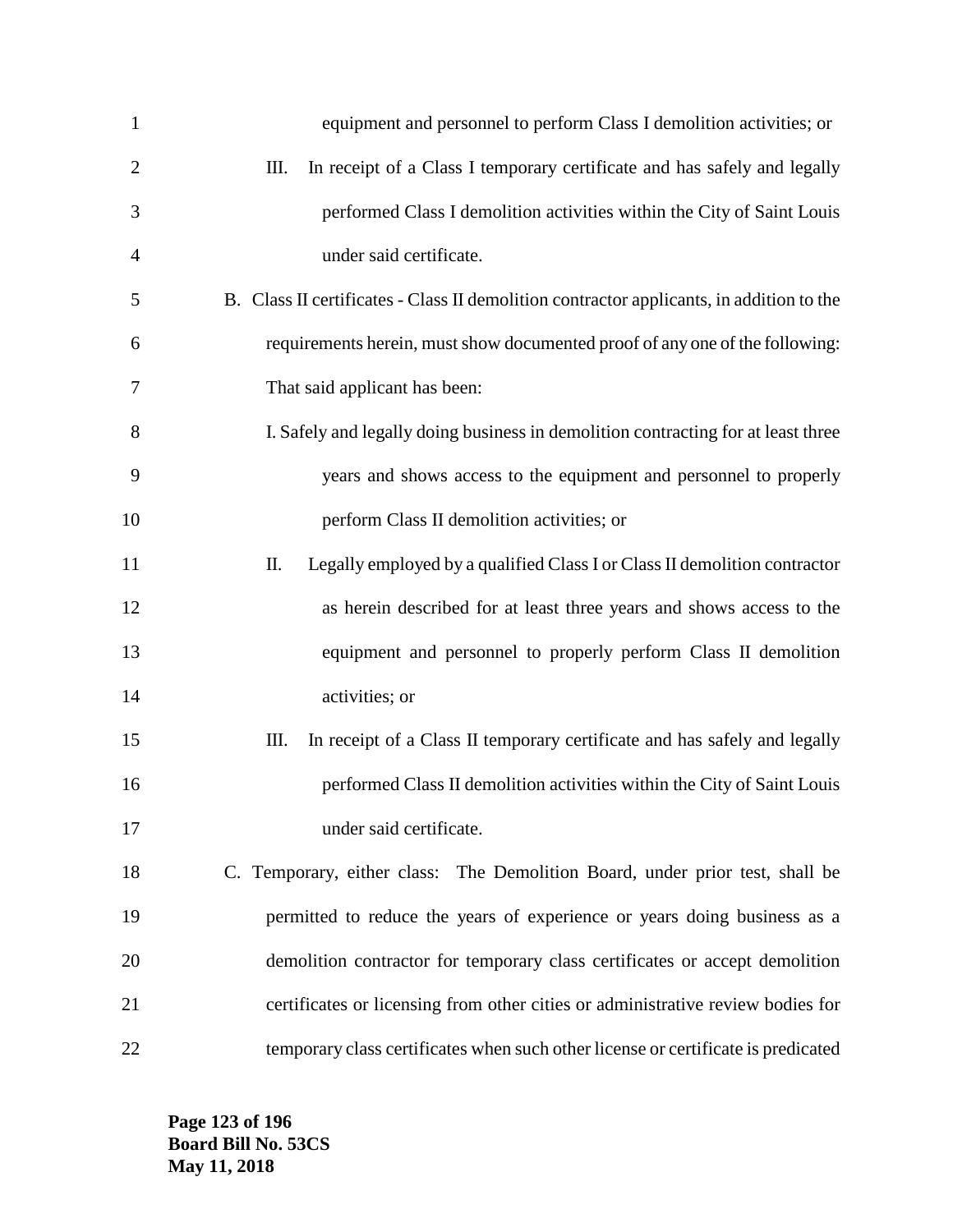| $\mathbf{1}$   |    | upon qualifications equivalent to the temporary class certificate applied for              |
|----------------|----|--------------------------------------------------------------------------------------------|
| $\overline{2}$ |    | either of the above, subject to evidence of equipment and personnel, as defined            |
| 3              |    | in the certificate qualifications for Class I or II, as applicable to the temporary        |
| 4              |    | class so applied. The Demolition Board shall be permitted to issue, at its                 |
| 5              |    | discretion, such temporary class certificates to recently established demolition           |
| 6              |    | companies or corporations which have filed the proper applications and                     |
| 7              |    | submitted documentation of adequate personnel and equipment to perform said                |
| 8              |    | demolition activities.                                                                     |
| 9              | 2. | Testing - All tests as described in Section 122.3.3 shall be designed to establish the     |
| 10             |    | applicant's knowledge of safety and precaution as it relates to demolition activities      |
| 11             |    | and shall involve questions directly oriented to laws and regulations of the Building      |
| 12             |    | Code pertinent to demolition activities and published demolition safety rules and          |
| 13             |    | regulations as described herein.                                                           |
| 14             |    | 3. Violations - Any person who shall fail to comply with any of the requirements of        |
| 15             |    | Section 122 shall be guilty of a violation of this code and shall upon conviction          |
| 16             |    | thereof be subject to the penalties as set forth in Section Four of the adopting           |
| 17             |    | ordinance. Each day that any violation continues shall constitute a separate and           |
| 18             |    | distinct offense.                                                                          |
| 19             |    | 122.7 Appeals. Any person jointly or severally aggrieved by the decision of the Demolition |

 Board shall be entitled to a judicial review of the decision rendered by the Demolition Contractors' Certification Board as provided in the Administrative Procedure and Review

Act of the State of Missouri, being Sections 536.100 - 536.140 of the Revised Statutes of

**Page 124 of 196 Board Bill No. 53CS May 11, 2018**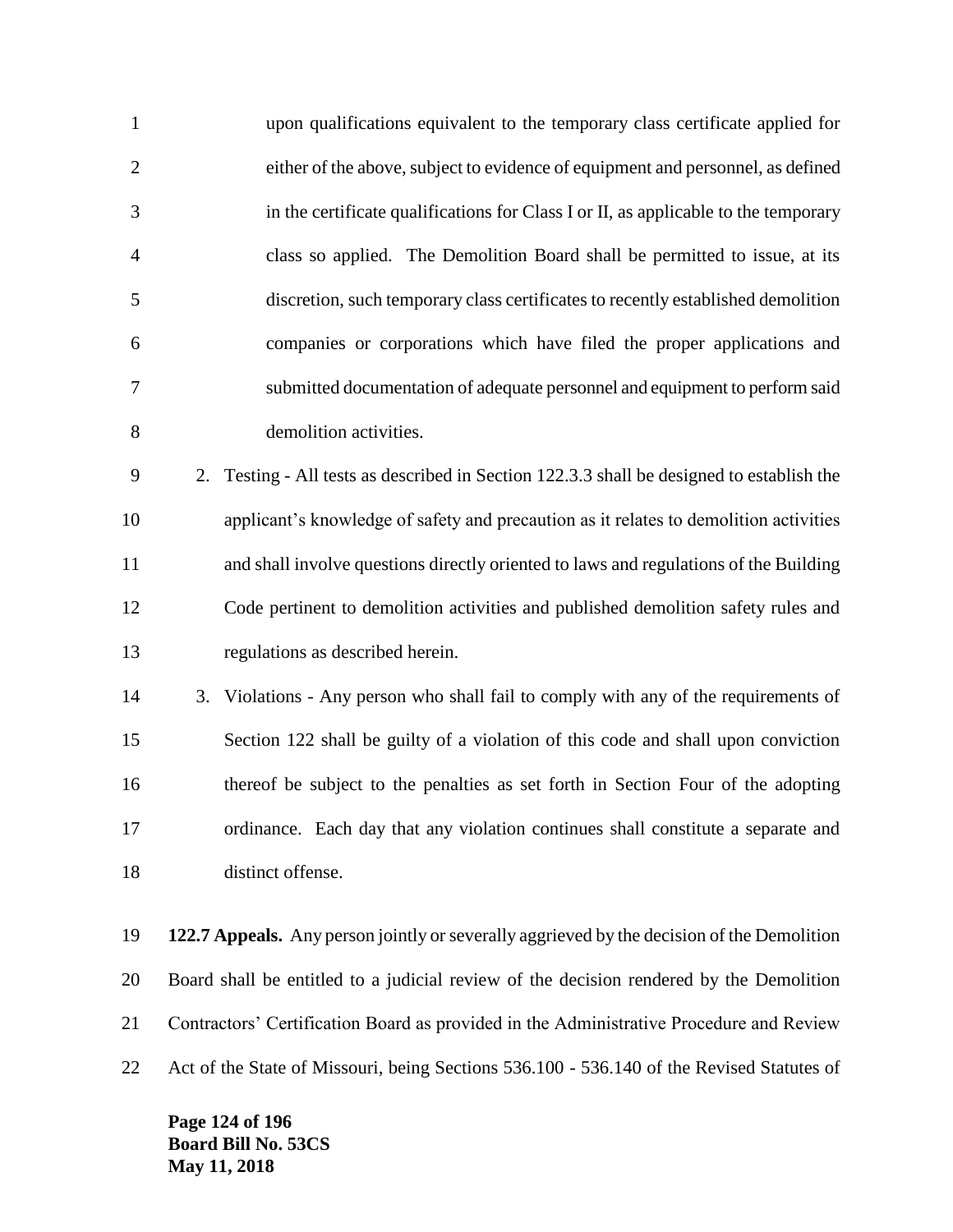#### **SECTION 123**

#### **DEMOLITION OF STRUCTURES**

 **123.1 Wrecking, demolition, or razing of buildings or structures.** No person, firm, or corporation shall wreck, demolish, or raze a building or other structure within the City of Saint Louis without first obtaining a permit for said demolition from the Division of Building and Inspection. Such permit shall be issued only to a person, firm, or corporation certified as a demolition contractor by the City of Saint Louis except that a permit shall be issued to the owner of record of land or to an agency or division of the City of Saint Louis if such building 10 is not more than  $1\frac{1}{2}$  stories or 15 feet in height and not more than 10,000 cubic feet in volume or 1,000 square feet in area without a basement. Demolition permit applications, when applied for by anyone other than the owner of record, shall be accompanied by a notarized letter of authorization or other documentation from the owner of record granting permission to apply.

 **123.1.1 Bond.** Every person, firm, or corporation performing the wrecking of any building or structure shall provide a performance bond and a payment bond subject to the approval of the Comptroller in the sum of an amount equal to the amount of the wrecking contract or cost of the wrecking, conditioned upon the requirement that the sidewalks, streets, or alleys adjacent to the wrecking shall be kept free of all materials and debris caused by the wrecking operations; that adjacent safeguards and warnings be provided for

**Page 125 of 196 Board Bill No. 53CS May 11, 2018**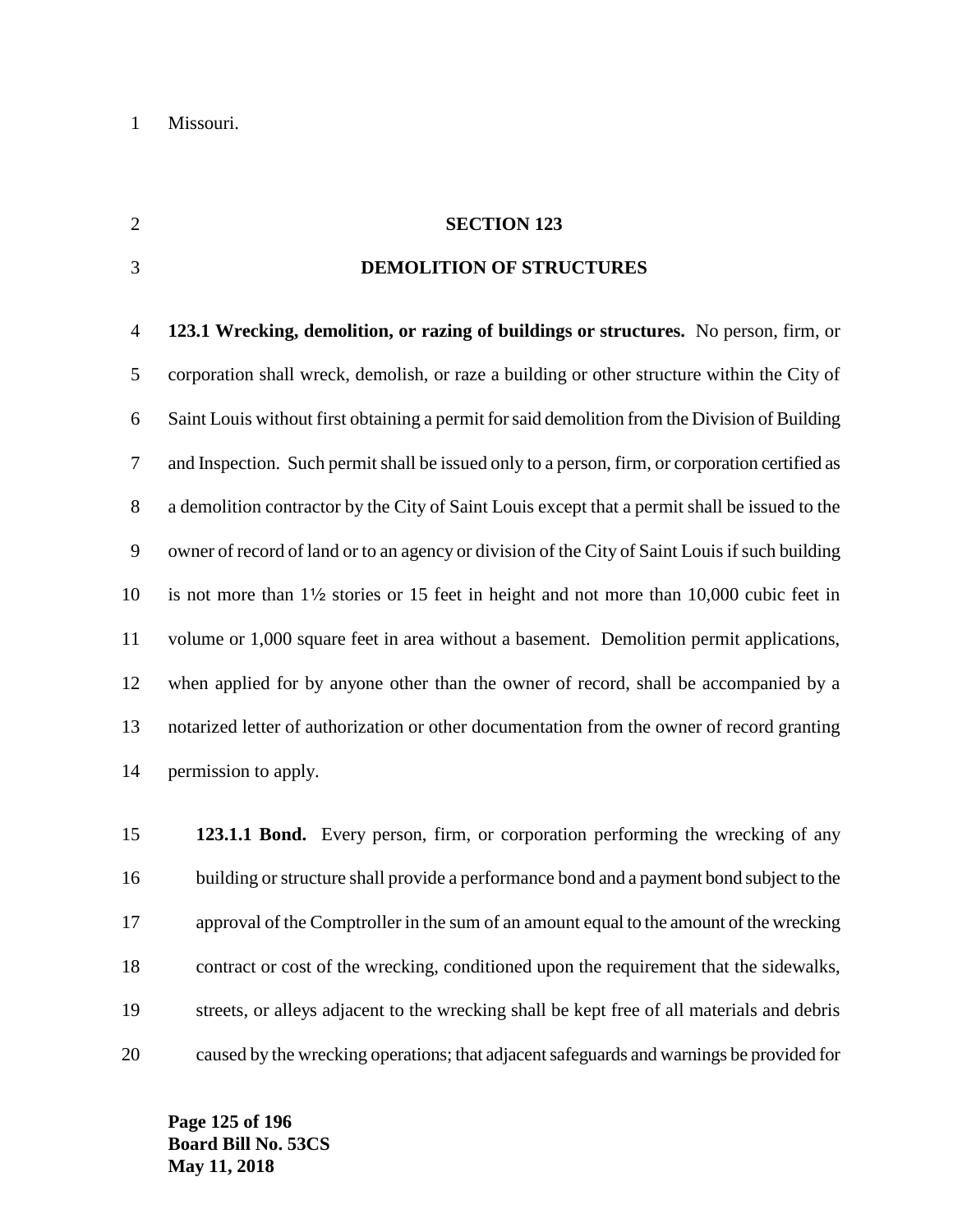| the public who use the sidewalks, streets, or alleys adjacent the wrecking; that the          |
|-----------------------------------------------------------------------------------------------|
| sidewalks, streets, alleys, municipal utilities, signs, and property be repaired of any       |
| damage caused by the wrecking operations or vehicles; that the demolition contractor          |
| shall clean, backfill, and grade the wrecking site as required by the building official; and  |
| further conditioned upon the requirement that the demolition contractor comply with the       |
| written directions and regulations of the Director of Streets and the building official. No   |
| bond shall be for less than \$5,000.                                                          |
| The bond herein required shall be written by a person, firm, or corporation authorized        |
| to do bonding business in the State of Missouri and shall be subject to the approval of the   |
| City Counselor and Comptroller. The bond shall be subject to cancellation only after ten      |
| days written notice to the Comptroller.                                                       |
| Any person, firm or corporation who shall fail to comply with this section shall be           |
| guilty of a violation of this code and shall, upon conviction thereof, be subject to the      |
| penalties as set forth in Section Four of the adopting ordinance.                             |
| 123.1.2 Signs. A sign made of wood, plywood, masonite, or similar material shall be           |
| displayed at a prominent location at the front of the lot on which the demolition work is     |
| being done or on the front of the building being demolished. This sign must be displayed      |
| prior to commencement and until completion of the demolition work. The demolition             |
| permit for the site shall be affixed to part of the sign. The sign shall also state the name, |
| address, and telephone number of the demolition contractor. Such name, address, and           |
| telephone number shall be permanently painted or otherwise reproduced on the sign in          |
| professionally lettered block letters in a format approved by the Building Division not       |
|                                                                                               |

**Page 126 of 196 Board Bill No. 53CS May 11, 2018**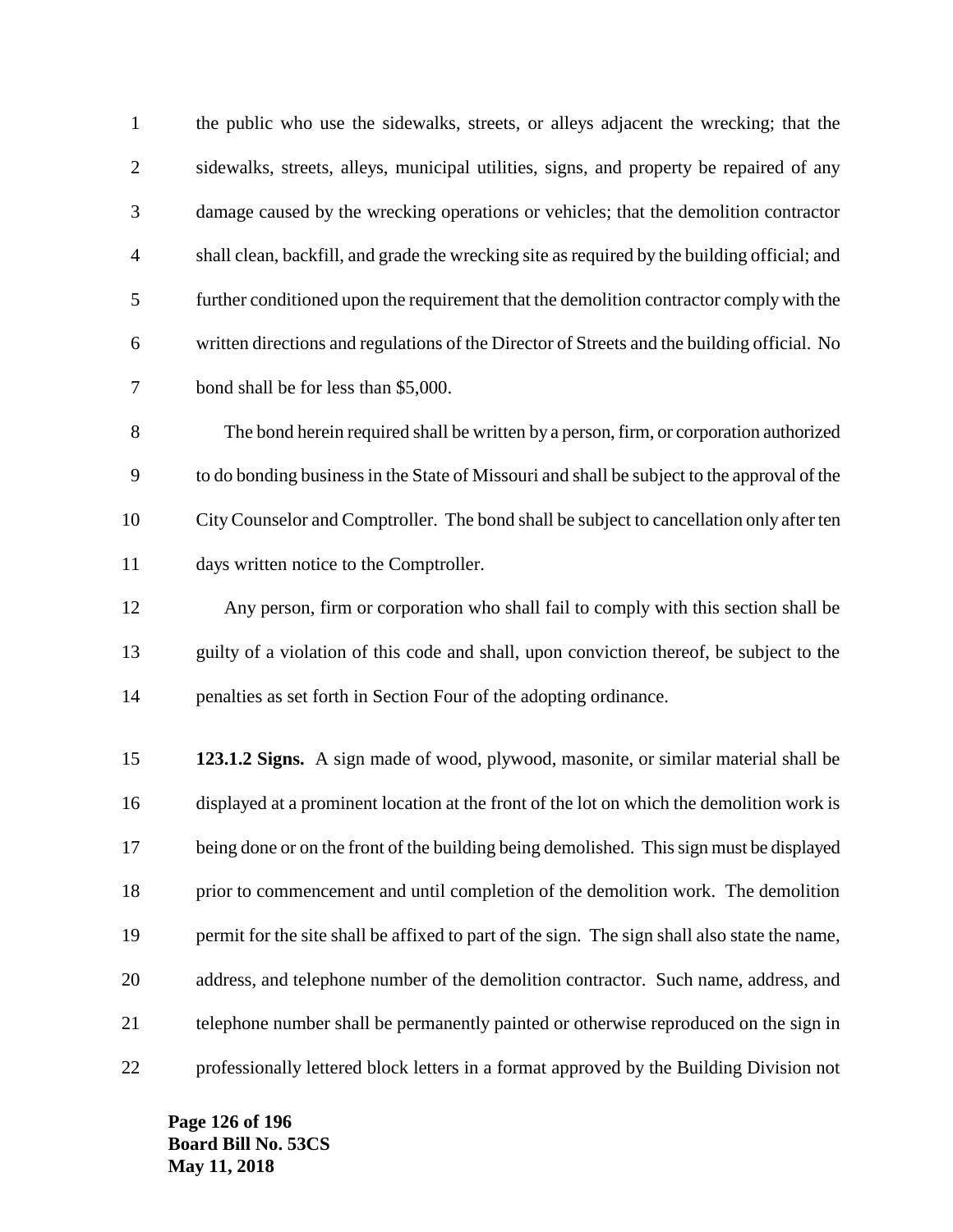1 less than 2<sup>1/2</sup> inches high, in colors contrasting with the sign background. Such signs shall not be larger than nine square feet and shall not require a sign permit.

 Any demolition contractor or employee thereof performing demolition work who does not display such sign commits an offense and shall, upon conviction, be subject to the penalties as set forth in Section Four of the adopting ordinance.

- **123.1.3 Service connections.** Before a building or structure is demolished or removed, the owner or owner's agent shall notify all utilities having service connections within the building or structure such as water, electric, gas, sewer, and other connections. A permit to demolish or remove a building or structure shall not be issued until a release is obtained from the utilities stating that their respective service connections and appurtenant equipment such as meters and regulators have been removed or sealed and plugged in a safe manner.
- **123.1.4 Vehicles.** No demolition permit shall be issued unless the applicant provides the 14 building official proof that the vehicle(s) to be used to haul the demolition debris have the necessary permits pursuant to Chapter 11.02 of the Revised Code of the City of Saint Louis. Enforcement of this section shall be by the Street Department.
- **123.1.5 Demolition permit fee.** The fee for a demolition permit and inspection for the demolition of any building or structure shall be based on the cubic footage as listed in Table 109.3.1.
- **123.1.6 Demolition work started surcharge fees schedule.** In case any work for which

**Page 127 of 196 Board Bill No. 53CS May 11, 2018**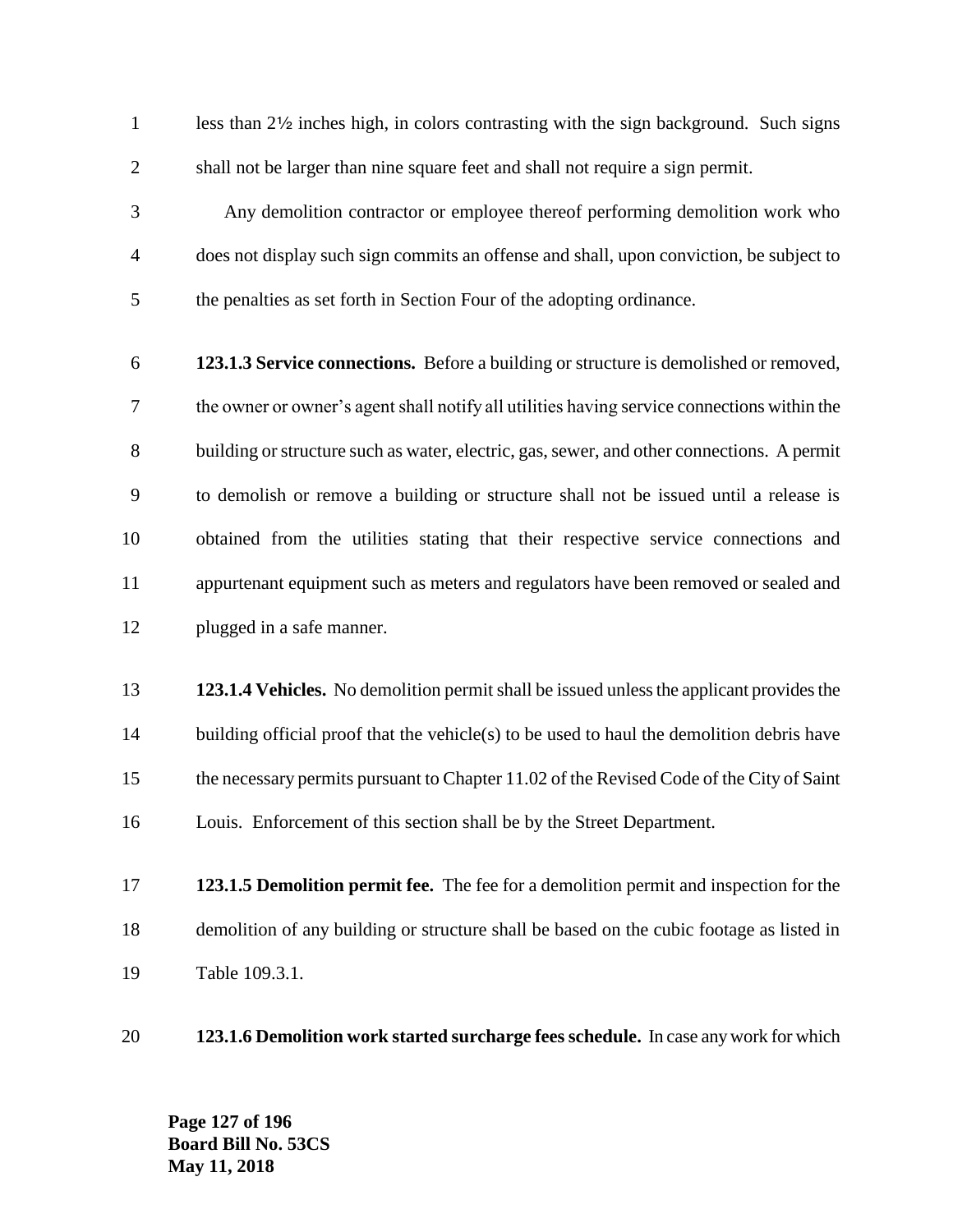a demolition permit is required by this code is substantially started or proceeded with prior to obtaining said permit, the total normal fees applicable shall be increased by the amount as listed in Table 109.5.

 **123.2 Lot regulation.** Whenever a building or structure has been removed, the premises shall be maintained free from all unsafe or hazardous conditions.

- **123.2.1 Foundation walls.** All foundation walls shall be broken down to at least twelve inches below grade and debris must not be larger than three feet in width and length. All concrete basement or crawl space slabs shall be broken into sections not exceeding eight feet in any dimension. Cracks shall be of sufficient size to permit drainage.
- **123.2.2 Grading and backfilling.** All grading and backfilling operations shall be conducted in such a manner as to provide clean, uncontaminated soil, rock, sand, gravel, concrete, asphaltic concrete, cinder blocks, and bricks. Demolition rubble or any other rubble brought in from another site to be used as fill shall be subject to laboratory testing for any contaminants at the discretion of the building official.
- **123.2.3 Lot maintenance.** Whenever a building or structure has been demolished and no building or construction operation has been contemplated or projected as evidenced by the fact that no application for a building permit has been filed with the building official, the excavation remaining after such demolition shall be immediately filled, graded, and maintained in conformity with the existing grade immediately adjacent to such excavation or as directed by the building official. The top six inches of fill shall be clean

**Page 128 of 196 Board Bill No. 53CS May 11, 2018**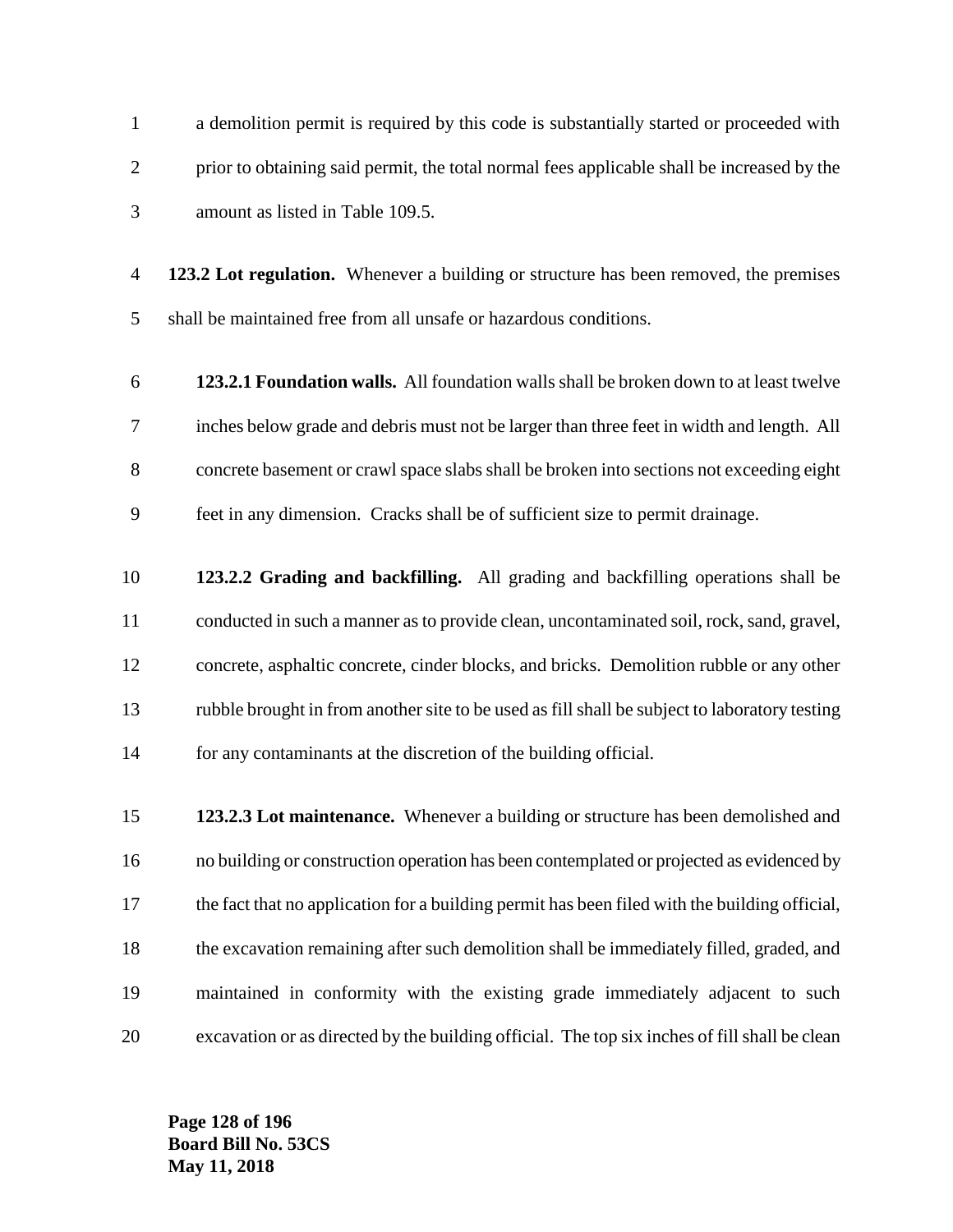top soil and shall be planted with grass seed and covered with straw.

 **123.2.4 Improper fill.** The building official shall be permitted to require the contractor to reopen a completed excavation to determine if proper fill procedures have been followed. The cost of reopening shall be borne by the demolition contractor. **123.2.5 Burial of debris.** On any demolition site where there is no basement or below grade crawl space, all demolition debris must be removed from the site. Excavation for the purpose of burying of debris will not be allowed. **123.2.6 Open Burning**. Open burning shall be allowed for the purpose of providing heat for outside employees as a condition of a demolition permit. The location for any open burning shall not be less than 50 feet from any structure and provisions shall be made to prevent the fire from spreading to within 50 feet of any structure. Fire in approved containers shall be permitted provided that such fires are not less than 15 feet from any structure. A 55-gallon drum shall be considered an approved container. These provisions do not preclude provisions from the Air Pollution or Fire Prevention ordinances. Open burning will be allowed on demolition sites when it is contained within 55- gallon drums, attended at all times, all wood and scrap confined to the drum, and a water hose or fire extinguisher available at all times. Fire drums shall be properly located on the site so as not to create a nuisance to adjoining property.

#### **CHAPTER 2 IS AMENDED AS FOLLOWS:**

**Page 129 of 196 Board Bill No. 53CS May 11, 2018**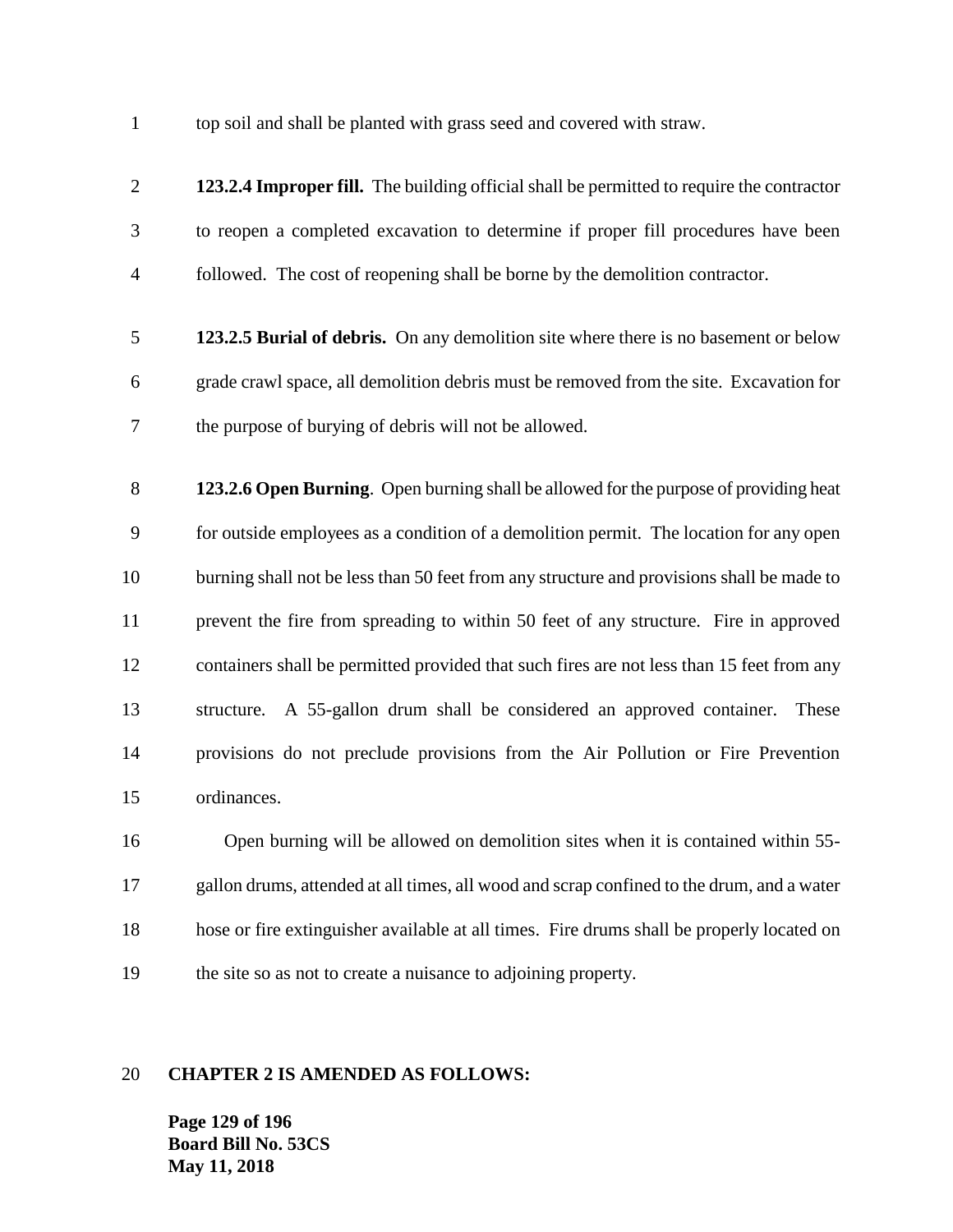Change Section 201.3 to read as follows:

 **201.3 Terms defined in other codes.** Where terms are not defined in this code and are defined in the Energy Conservation Code, Fire Code, Fuel Gas Code, Mechanical Code or Plumbing Code, such terms shall have the meanings ascribed to them as in those codes. Modify Section 202 Definitions by the addition or changing of definitions to read as follows: **ACCESSIBLE.** A site, building, facility, or portion thereof that complies with Chapter 11 of this code and ICC A117.1-09 *Accessible and Useable Buildings and Facilities* and that can be approached, entered, and used by a person with a physical disability. **BUILDING or CODE OFFICIAL.** The Building Commissioner of the City of Saint Louis or any duly authorized representative. **CONSTRUCTION COST.** The cost of all construction portions of a project, generally based upon the sum of the labor and materials used in the performance of the construction contract and other direct construction cost; does not include the compensation paid to the architect and consultants, the cost of the land, right-of-way, or other costs which are defined in the construction documents as being the responsibility of the owner.

 **CUSTODIAN OF RECORDS.** The custodian of records shall be that person who directly supervises the particular section within the Division of Building and Inspection from which records are being requested.

**Page 130 of 196 Board Bill No. 53CS May 11, 2018**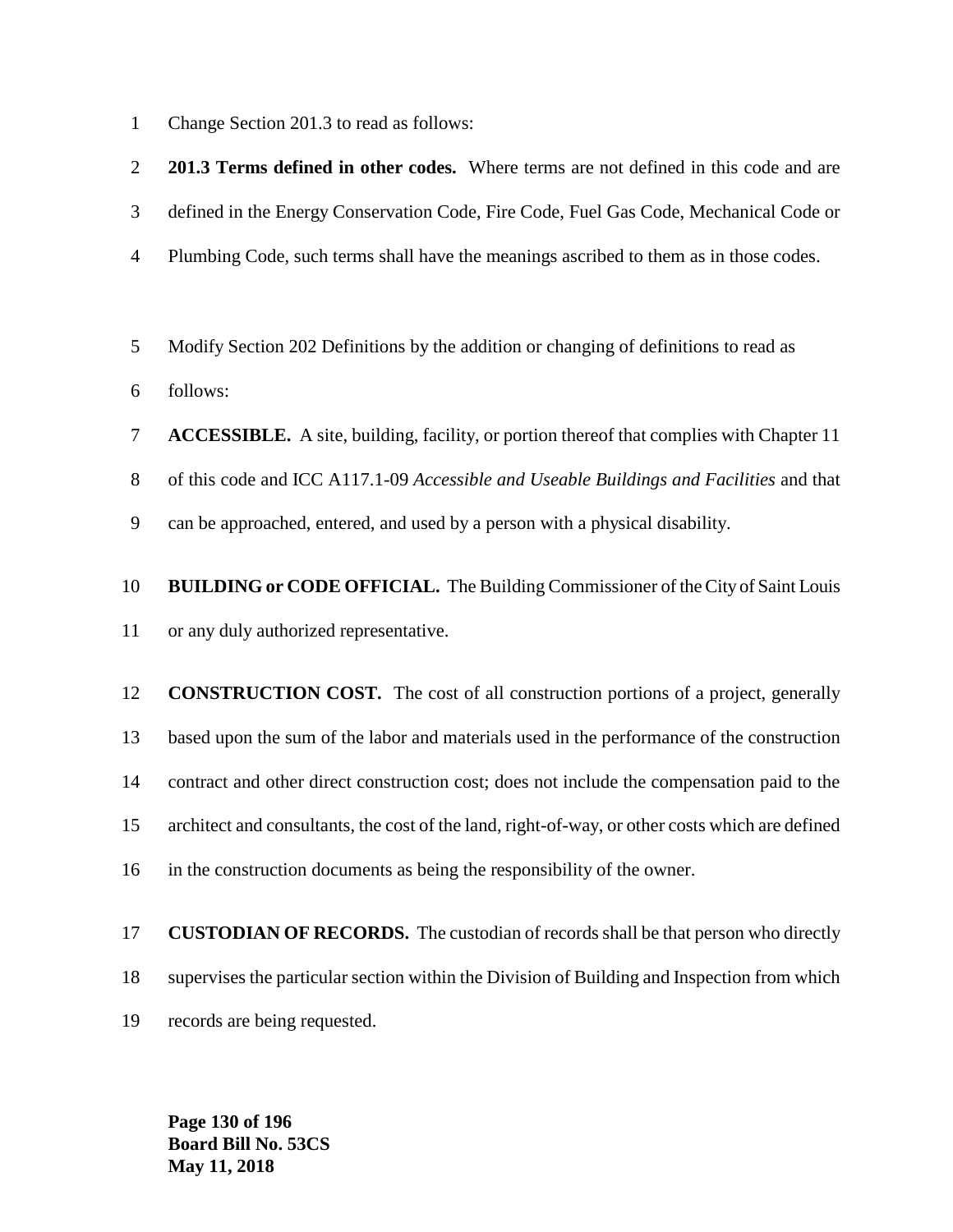**LICENSED DESIGN PROFESSIONAL.** An individual who is licensed to practice their respective design profession as defined by Chapter 327 of the Revised Statutes of the State of Missouri.

 **LICENSED DESIGN PROFESSIONAL IN RESPONSIBLE CHARGE.** A licensed design professional engaged by the owner to review and coordinate certain aspects of the project as determined by the building official for compatibility with the design of the building or structure, including submittal documents prepared by others, deferred submittal documents, and phased submittal documents.

 **OCCUPANCY PERMIT.** The permit issued by the building official which certifies that the building or structure has been inspected and has complied with the applicable provisions of all City of Saint Louis ordinances, as enforced by the Division of Building and Inspection.

 **OWNER.** Any person, firm, or corporation having a legal or equitable interest in the property; their agent, operator; collector of rent; or any other person, firm, or corporation exercising any care or control of the property; or any person, firm, or corporation recorded in the official records of the state, county, or municipality as holding title to the property or otherwise having control of the property, including the guardian of the estate of any such person and the executive administrator of the estate of such person, if ordered to take possession of real property by a court.

 **PARKING LOT.** Any parcel of land used in whole or in part for the parking of vehicles for which a charge is or is not be made. Legal off-street parking for up to four-family dwellings

**Page 131 of 196 Board Bill No. 53CS May 11, 2018**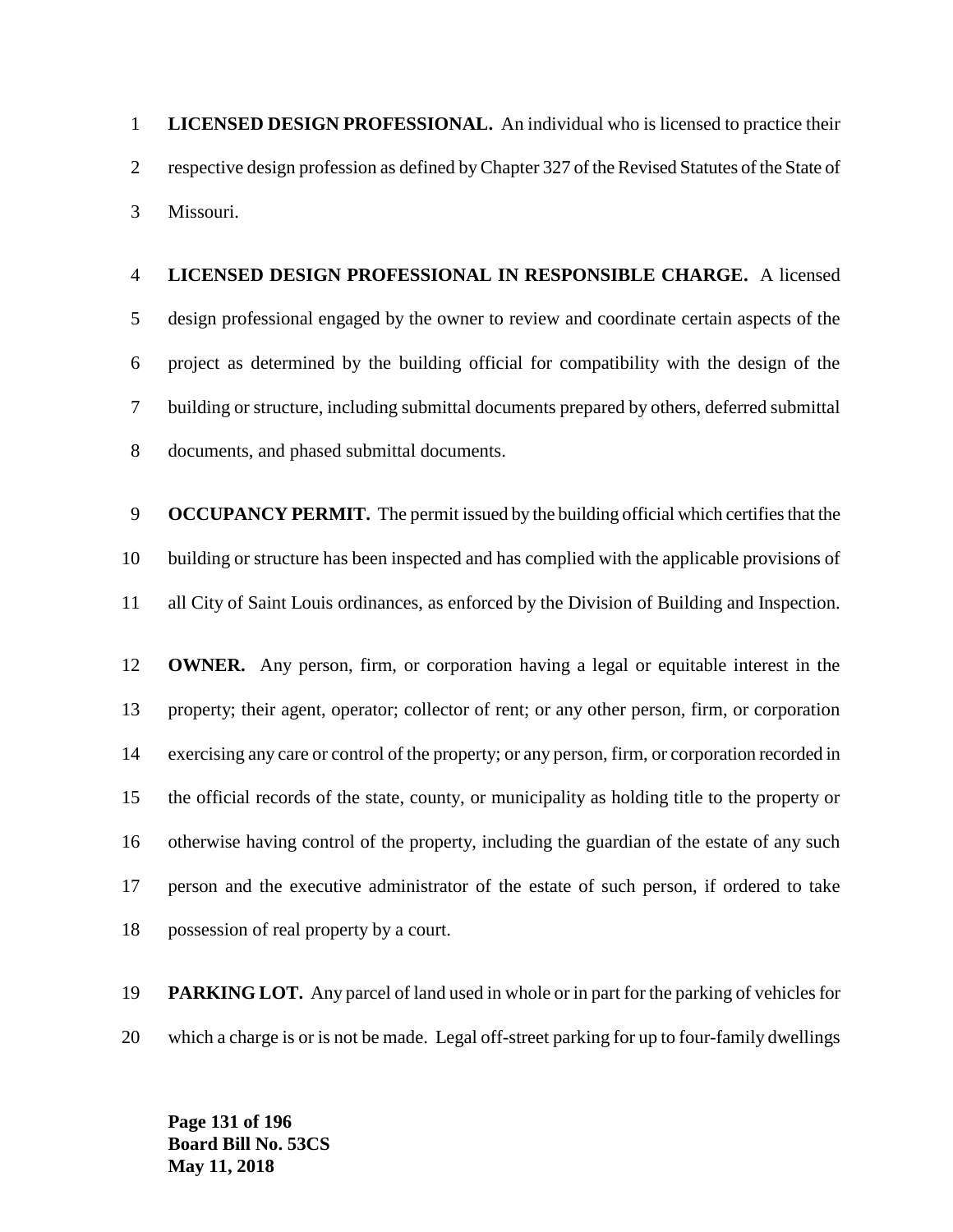shall not be considered a parking lot.

 **PROJECT COST.** The total cost of a project including professional compensation, land cost, furnishings and equipment , financing, and other charges as well as the construction cost.

## **REGISTERED DESIGN PROFESSIONAL.** *same as* **LICENSED DESIGN PROFESSIONAL.**

## **REGISTERED DESIGN PROFESSIONAL IN RESPONSIBLE CHARGE.** *same as*  **LICENSED DESIGN PROFESSIONAL IN RESPONSIBLE CHARGE.**

 **TECHNICALLY INFEASIBLE.** An alteration of a building or a facility that has little likelihood of being accomplished because the existing structural conditions require the removal or alteration of a load-bearing member that is an essential part of the structural frame or because other existing physical or site constraints prohibit modification or addition of elements, spaces, or features which are in full and strict compliance with the minimum requirements for new construction and which are necessary to provide accessibility.

Add Section 203 to read as follows:

### **SECTION 203**

#### **DEFINITIONS FOR DEMOLITION PURPOSES ONLY**

**BACKFILL.** Clean, uncontaminated soil, rock, sand, gravel, concrete, asphaltic concrete,

cinder blocks, or bricks.

**Page 132 of 196 Board Bill No. 53CS May 11, 2018**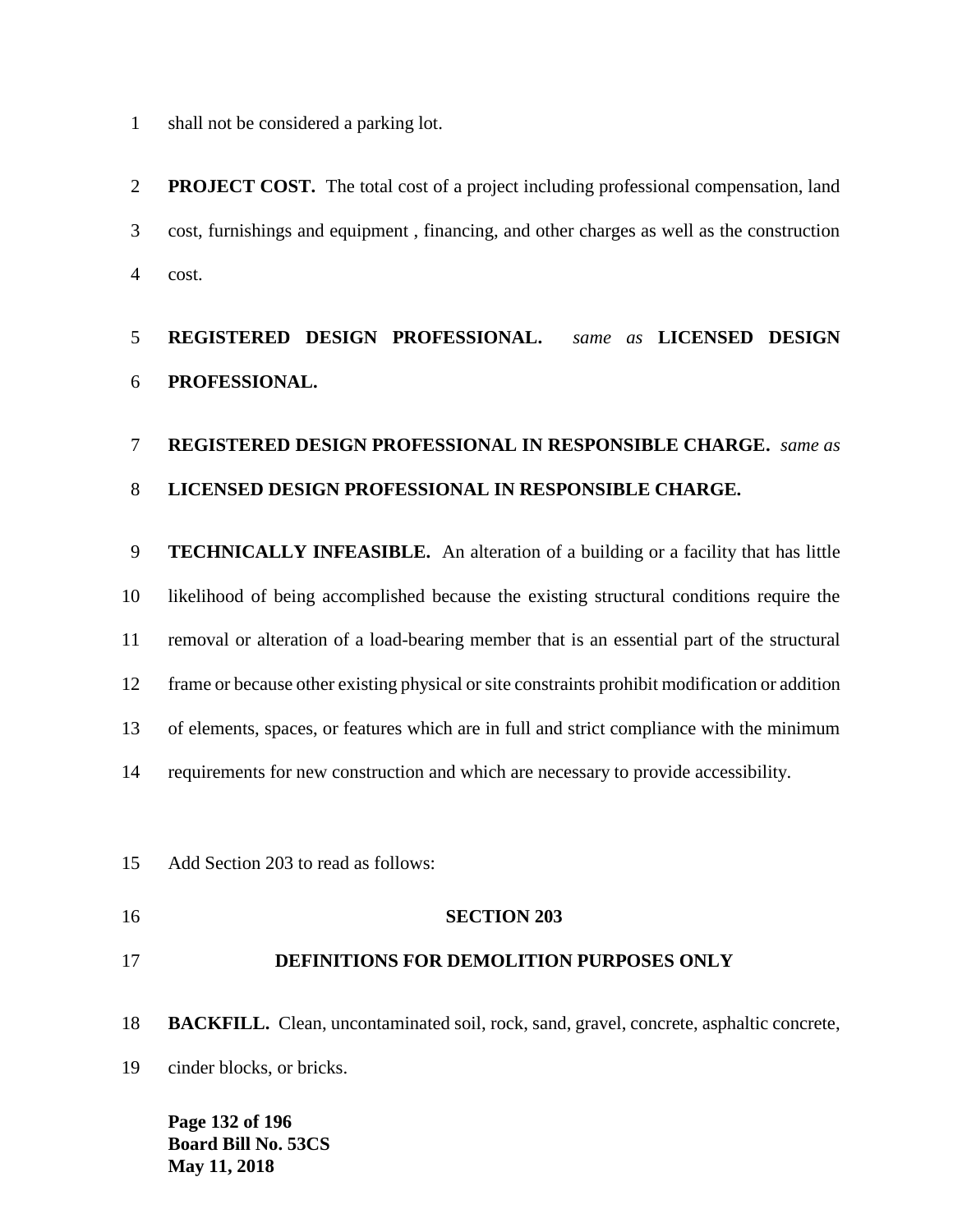**BUILDING.** A structure enclosed within exterior walls, fire walls, or party walls built, erected, and framed of component parts designed for the housing, shelter, or enclosure and support of individuals, animals, or property of any kind which is in excess of ½ stories or 15 feet in height, 10,000 cubic feet in volume, or 1,000 square feet in area without a basement.

 **DEMOLITION, CLEARING, GRADING, OR BACKFILLING.** A portion of demolition activity in which clearing, grading, or backfilling operations are conducted at the demolition site in conjunction with the demolition of the building or structure as herein defined.

 **DEMOLITION SALVAGING.** A portion of demolition activity which is conducted at the demolition site in such a manner as to reuse the existing construction materials or fixtures from the building or structure such as brick, lumber, fixtures, steel, ornamental iron, or fencing; their removal or cleaning, palletizing, stacking, storing, or loading onto vehicles for shipment.

 **DEMOLITION WRECKING.** The removal of all or portions of buildings or structures to include: on-site salvaging, on-site loading, and on-site backfilling, grading or clearing as herein defined; but does not include: the actual hauling of scrap, debris and miscellaneous materials away from the demolition site, or the removal of miscellaneous partitions, machinery, equipment, plaster, mortar, paint, fixtures, trim or finish, when performed in conjunction with building repairs or alteration work; nor does this definition include the complete relocation of buildings or structures from one site for reassembly at another site.

**Page 133 of 196 Board Bill No. 53CS May 11, 2018**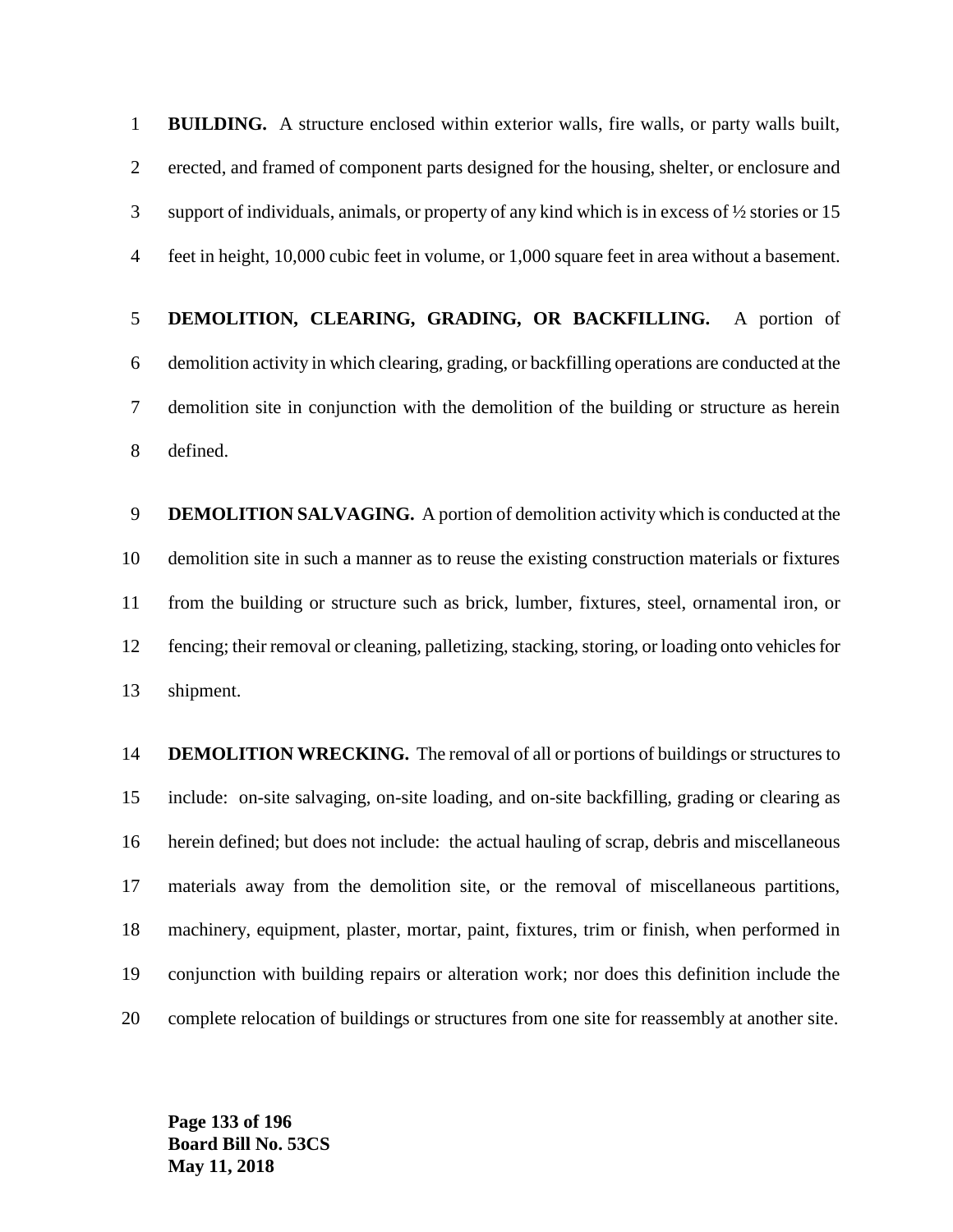**DEMOLITION OR WRECKING CONTRACTOR.** Any person, firm, partnership, or group of persons doing business under a fictitious name, whether such name be legally registered or not, or corporation doing business in or conducting demolition or wrecking activities as herein defined.

# **DEMOLITION OR WRECKING CONTRACTOR EMPLOYEE.** Any person employed by a demolition contractor in conjunction with demolition activities as herein defined.

 **STRUCTURE.** An assembly of materials forming the construction for occupancy or use, including among others: buildings, stadiums, platforms, towers, water tanks, trestles, above-grade piers, wharves, open sheds, shelters, signs, etc. which exceed 15 feet in height, 1,000 square feet in area, or 10,000 cubic feet in volume; but not to include tents, temporary reviewing stands, staging, or statues, displays, or signs less than 30 feet in height.

#### **CHAPTER 3 IS AMENDED AS FOLLOWS:**

Add Section 301.2 to read as follows:

 **301.2 Application of other laws.** The provisions of this chapter shall not be deemed to nullify any provisions of the Zoning Ordinance or any other statute of the City of Saint Louis pertaining to the location or occupancy of buildings, except as specifically required by the provisions of this code.

Change Section 310.6 to read as follows:

**Page 134 of 196 Board Bill No. 53CS May 11, 2018**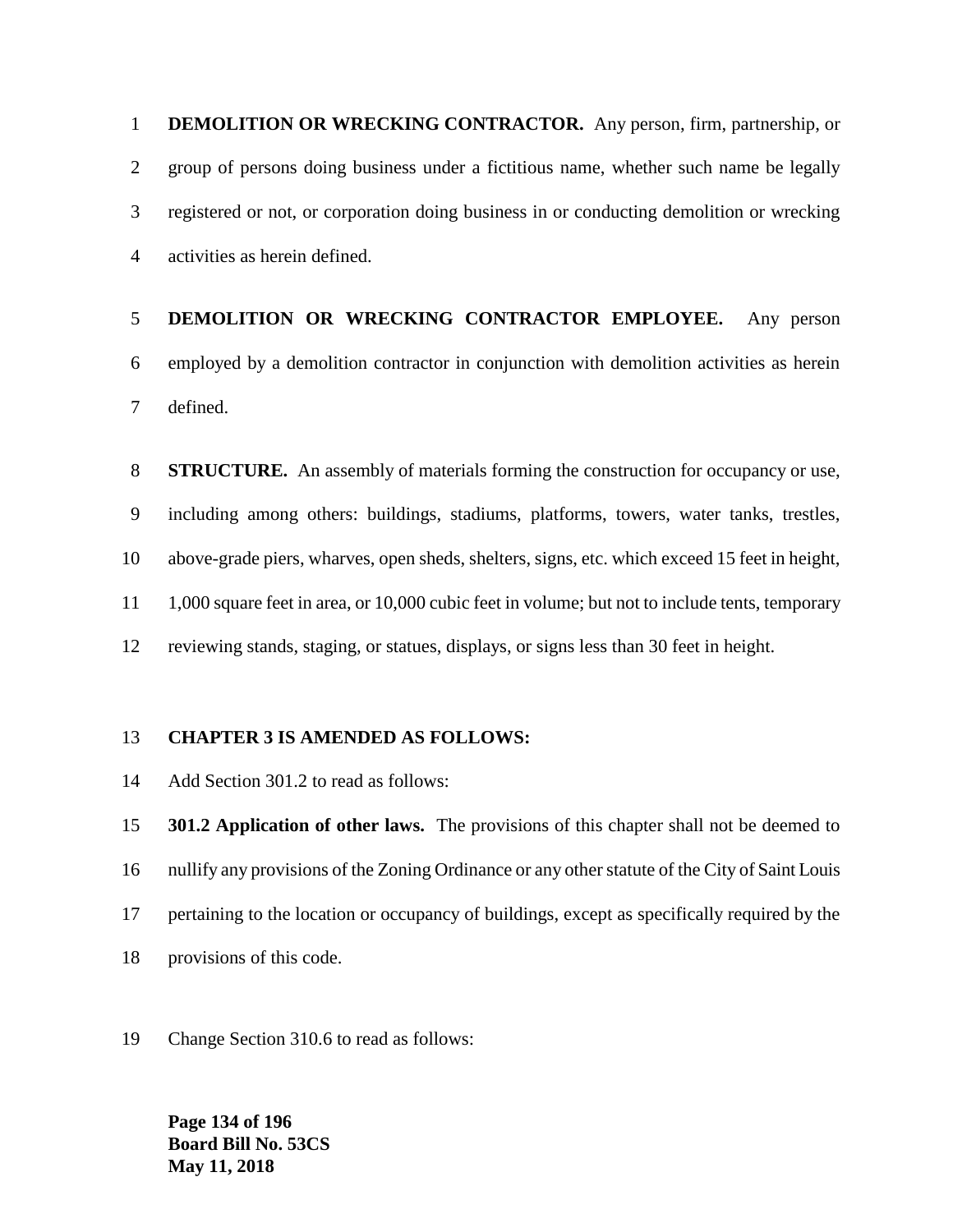**310.6 Care facilities providing home day care licensed by the State of Missouri.** Family Child Care Homes providing home day care for more than four but not more than ten unrelated children at any one time are exempt from this code if they meet the licensing capacities listed below, possess a valid State of Missouri license, are inspected by the Missouri Department of Health and the State of Missouri Fire Marshal's Office, and meet all provisions of the Zoning Ordinance of the City of Saint Louis.

- 1. If there is one adult provider, the family child care home shall be allowed to be licensed for up to six children including a maximum of three children under age two, or for up to ten children including a maximum of two children under age two. If only four children are present, all the children shall be permitted to be under the age of two.
- 2. If the provider has an adult assistant present, the family child care home shall be allowed to be licensed for up to ten children including a maximum of four children under age two, or for up to eight children who shall be permitted to be all under age two.
- 3. A family child care home shall be allowed to be licensed at maximum capacity for a period of eighteen consecutive hours of the 24-hour day. For the remaining six hours of the 24-hour day, care shall be allowed to be provided for ⅓ the licensed capacity of the home.
- If the applicant furnishes a copy of their State of Missouri Family Child Care Home License for ten children or less, they shall receive a Home Occupation Permit Waiver 22 subject to approval by the Board of Public Service as a Conditional Use or the Board of

**Page 135 of 196 Board Bill No. 53CS May 11, 2018**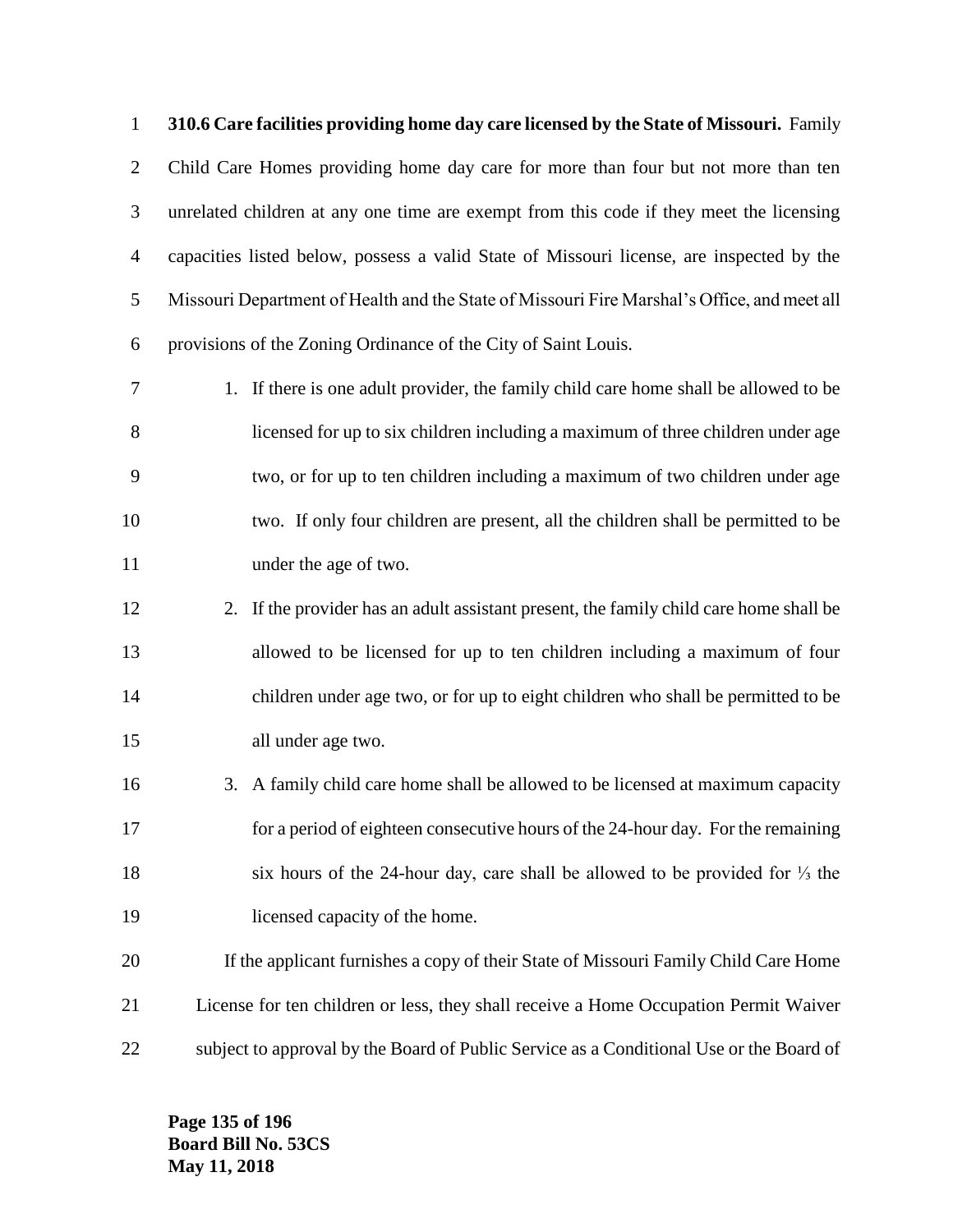Adjustment as a Variance to the Zoning Code.

 If an occupancy permit waiver is issued, the Building Division - Inspection Section will not inspect such State Licensed Family Child Care Home unless a Building Code or Zoning Ordinance complaint is received. Zoning Ordinance complaints will be investigated by the Building Division; however, Building Code complaints will be forwarded to the State of Missouri, Department of Health, Bureau of Child Care Safety and Licensure. Should seven calendar days elapse without response from the State of Missouri, Department of Health, Bureau of Child Care Safety and Licensure, the Building Division is empowered to investigate the complaint.

#### **CHAPTER 4 IS AMENDED AS FOLLOWS:**

Add Sections 403.4.8.1.1 and 403.4.8.1.2 to read as follows:

 **403.4.8.1.1 Fuel Supply.** An on-premises fuel supply sufficient for two-hour full-demand operation of the system shall be provided.

 **Exception:** Where the system is supplied with pipeline natural gas and is approved.

 **403.4.8.1.2 Capacity.** The standby system shall have a capacity and rating that supplies all equipment required to be operational at the same time. The generating capacity is not required to be sized to operate all of the connected electrical equipment simultaneously.

**Page 136 of 196 Board Bill No. 53CS May 11, 2018**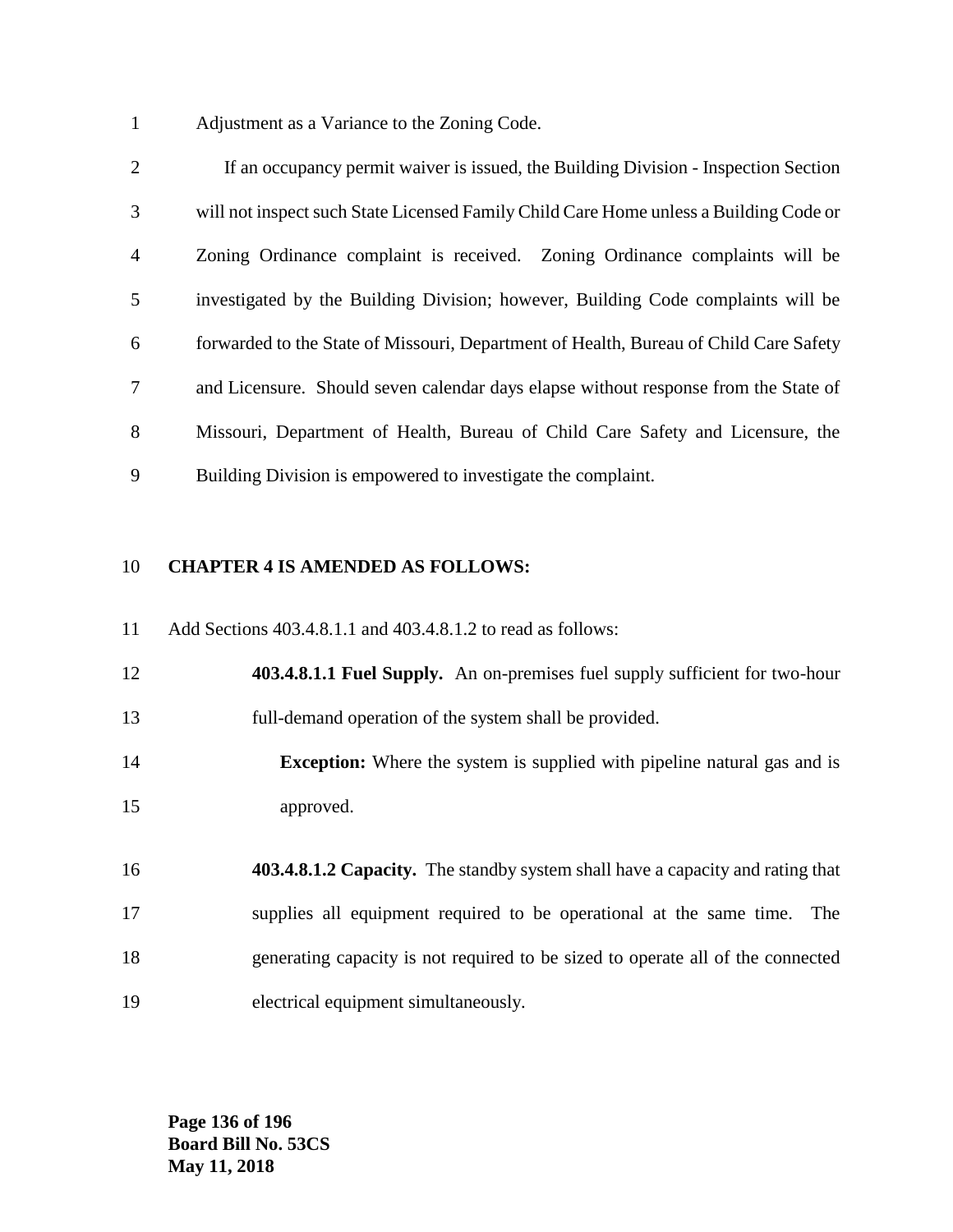Change Section 415.9.3 to read as follows:

 **415.9.3 Dry cleaning plants.** The construction and installation of dry cleaning plants shall be in accordance with the requirements of this code, the Mechanical Code, the Plumbing Code and NFPA 32. Dry cleaning solvents and systems shall be classified in accordance with the Fire Code.

Change Section 415.10.1 to read as follows:

- **415.10.1 Flammable and combustible liquids.** The storage, handling, processing, and transporting of flammable and combustible liquids shall be in accordance with the Mechanical and Fire Codes.
- The installation or removal of above-ground and under-ground storage tanks shall require a permit issued from the City of Saint Louis Fire Department and shall be subject to their regulations. Above-ground storage tanks are also subject to the requirements of the Zoning Ordinance and shall require a building permit for the construction of their structural support.
- Add Section 429 to read as follows:
- **SECTION 429**

#### **PARKING LOTS AND OTHER PAVED SURFACES**

- **429.1 Building permit requirement.** A building permit is required for the construction or
- resurfacing of any parking lot.
- **Exceptions:**

**Page 137 of 196 Board Bill No. 53CS May 11, 2018**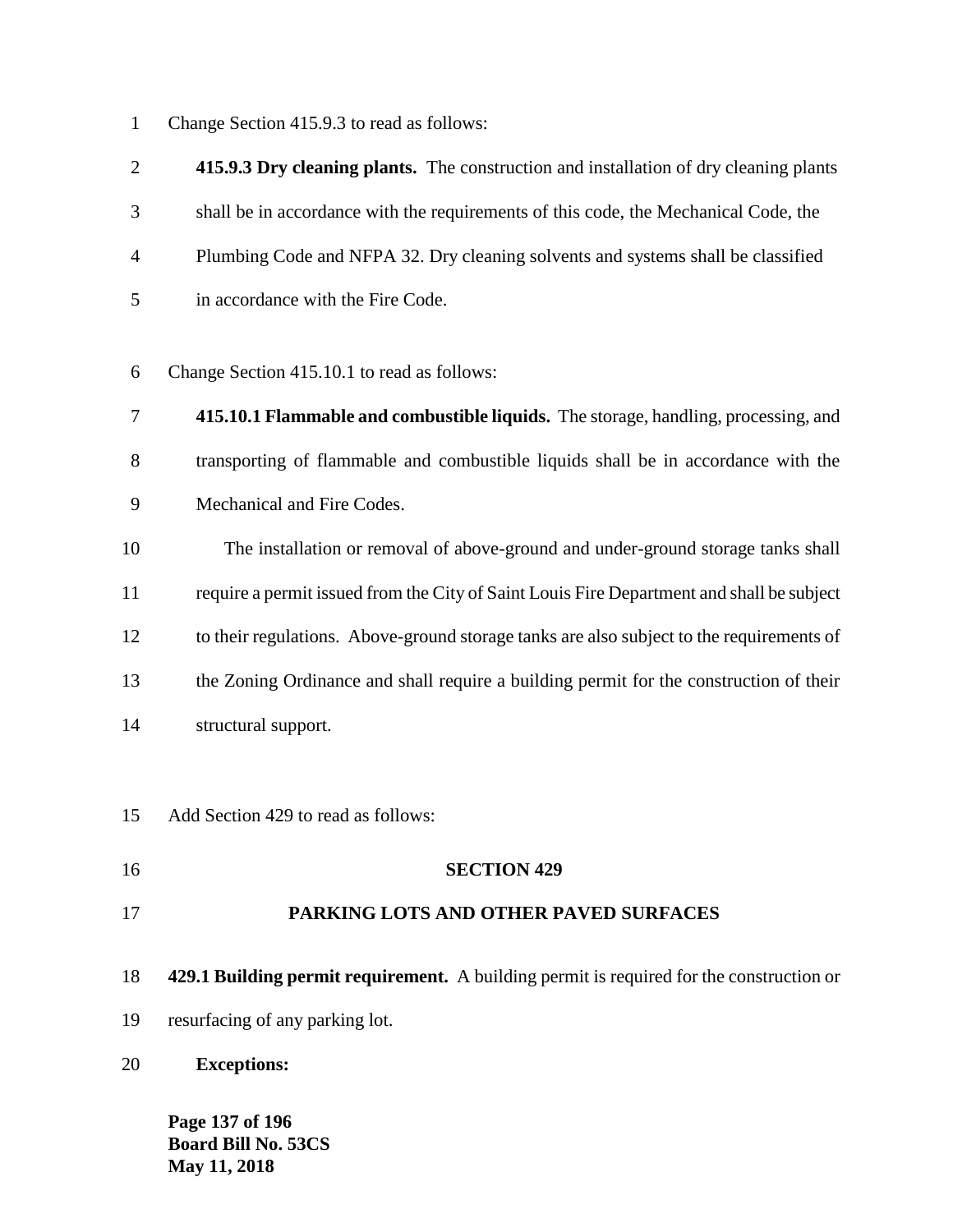| $\mathbf{1}$   |    | 1. Restriping an existing parking lot that otherwise complies with this ordinance          |
|----------------|----|--------------------------------------------------------------------------------------------|
| $\overline{2}$ |    | provided that the existing stripes are to be repainted. The addition or relocation of      |
| 3              |    | parking spaces or aisles requires a building permit.                                       |
| $\overline{4}$ |    | 2. Lots or paved areas serving Use Group R-3, detached single family.                      |
| 5              |    | 3. Paved areas less than 3,000 square feet for Use Group R-3, multiple single family or    |
| 6              |    | Use Group R-2.                                                                             |
| 7              |    | 4. Pothole and rut repair.                                                                 |
| 8              | 5. | All legally-occupied parking lots can perform resurfacing, sealing, and striping as an     |
| 9              |    | on-going continued maintenance for the purpose of maintaining the parking lot in           |
| 10             |    | good condition.                                                                            |
| 11             |    | 429.2 Parking lot construction. Parking lot construction shall conform to Sections 429.2.1 |
| 12             |    | thru 429.2.9.                                                                              |
| 13             |    | [4279.2.1] 429.2.1 Surface. Parking lots shall be paved and surfaced with concrete,        |
| 14             |    | bituminous, or other approved materials on an appropriately constructed base course.       |
| 15             |    | 429.2.2 Access lanes. Access lanes, aisles, and parking spaces shall be provided in        |
| 16             |    | accordance with the Zoning Ordinance of the City of Saint Louis.                           |
| 17             |    | 429.2.3 Curb cuts. Parking lots shall be arranged to afford ready means of entrance and    |
| 18             |    | exit, and separate permits shall be secured for curb cuts from the City of Saint Louis     |
| 19             |    | <b>Street Department.</b>                                                                  |
| 20             |    | 429.2.4 Protection of adjoining property. A curb at least six inches above the parking     |

**Page 138 of 196 Board Bill No. 53CS May 11, 2018**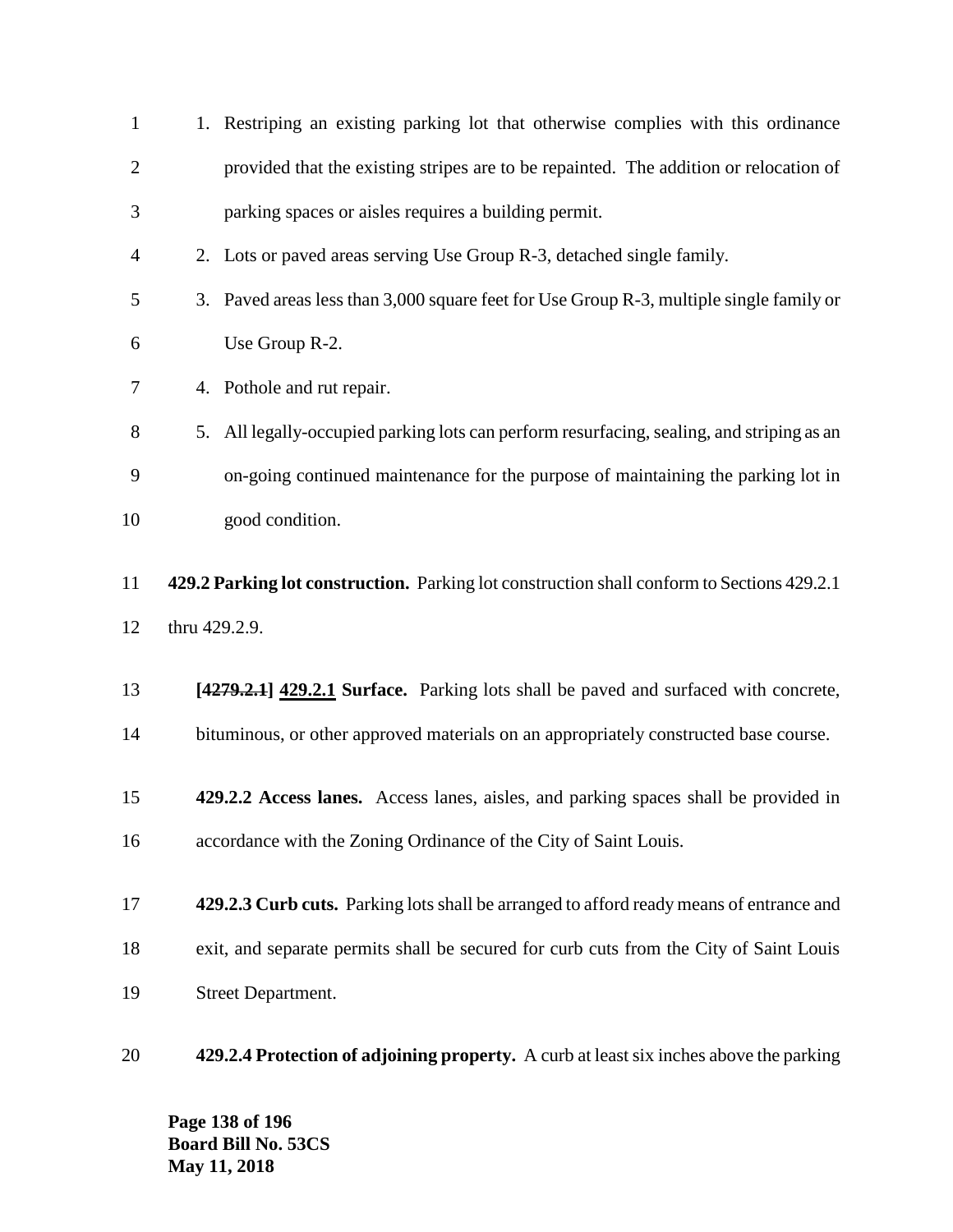1 lot surface shall be provided around the perimeter of the parking lot, exclusive of driveway areas, to prevent the washing of debris and extraneous matter onto the adjoining property or public right-of-way.

 Parking lots shall be provided with concrete wheel stops at least six inches above the parking lot surface and placed to prevent the parked vehicle from extending over the adjacent property or public right-of-way. Wheel stops shall be so positioned such that both wheels of any car parked in the space shall contact the wheel stop. All such wheel stops shall be located inside the property line, adjacent to the public sidewalk(s), public right-of-way, and adjacent properties.

 **429.2.5 Drainage.** Up to 3,000 square feet of parking and other paved areas shall be permitted to discharge via a driveway to each public or private street frontage and an additional 3,000 square feet shall be permitted to discharge into a public alley. Areas 13 larger than this must have any excess area discharge into interceptor basins as specified in the Plumbing Code.

**429.2.6 Striping.** The parking spaces shall be clearly striped and marked.

 **429.2.6.1 Accessible spaces.** Spaces required to be accessible to persons with disabilities shall be properly designated both by the appropriate logo painted in the 18 space and a sign in front of the space in accordance with ICC/A117.1 listed in Chapter 35 and in full compliance with Section 1106.

**429.2.7 Parking lot offices.** The construction of parking lot offices in excess of 35

**Page 139 of 196 Board Bill No. 53CS May 11, 2018**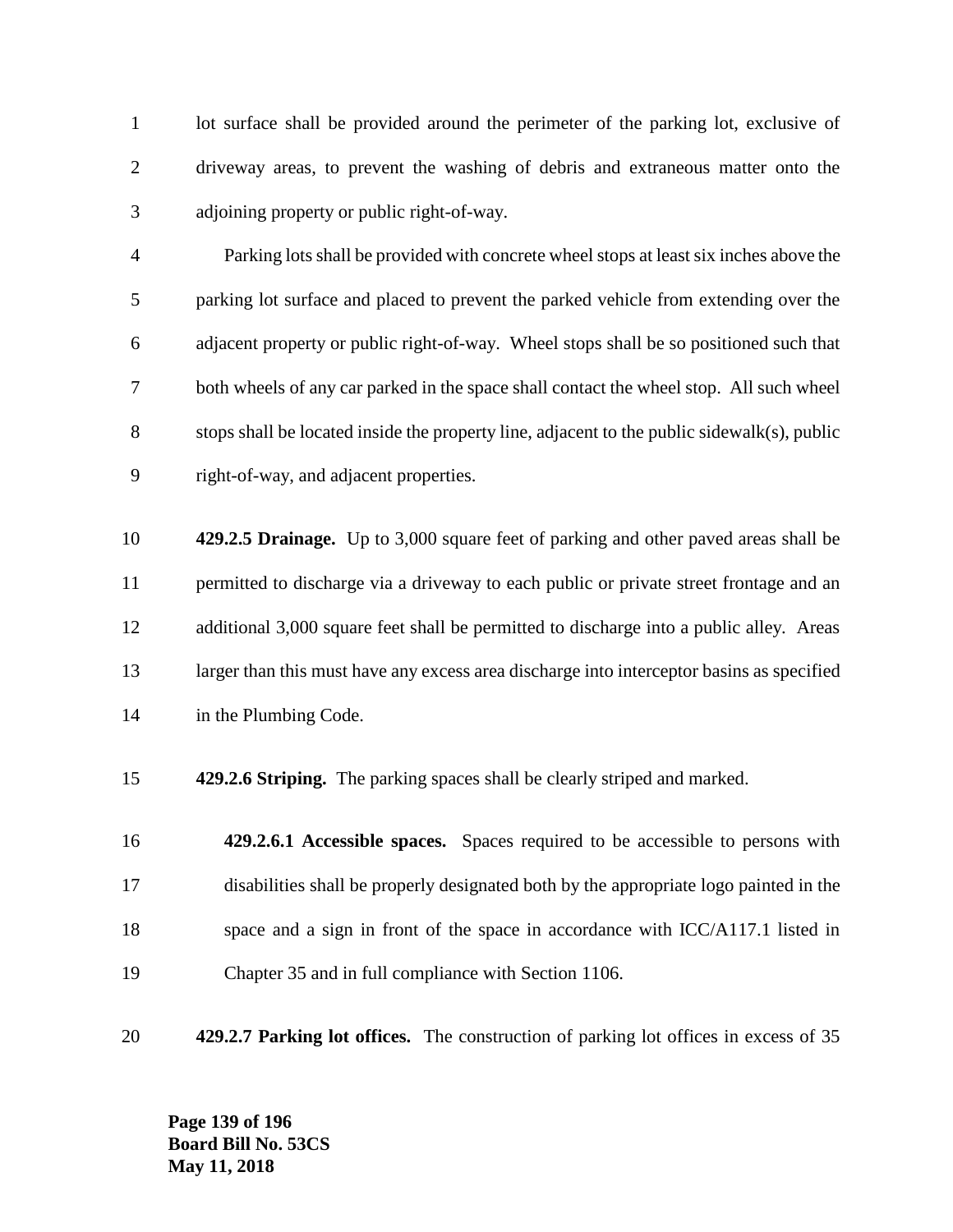square feet shall be in accordance with this code.

| $\overline{2}$ | 429.2.8 Lighting. Parking lots of ten or more parking spaces intended for night time use     |
|----------------|----------------------------------------------------------------------------------------------|
| 3              | shall have a minimum illumination of not less than two foot candles on the parking           |
| $\overline{4}$ | surface at any location within the parking lot. Such lights shall be so arranged as to       |
| 5              | direct the light away from adjoining dwellings. Such illumination shall be provided          |
| 6              | during the evening hours of operation of the premises that the lot serves.                   |
| $\tau$         | <b>Exception:</b> If the parking lot has adequate light available from existing sources, the |
| $8\,$          | requirements for lighting shall be waived at the option of the building official.            |
| 9              | 429.2.9 Signs. Each operator of a parking lot charging by the hour or by the day shall       |
| 10             | display in a prominent location a sign clearly visible to motorists bearing:                 |
| 11             | 1. The name of the operator.                                                                 |
| 12             | 2. The usual hours of operation.                                                             |
| 13             | The highest daily or hourly rate schedule, if applicable.<br>3.                              |
| 14             | 4. The highest night or special event rate schedule, if applicable.                          |
| 15             | The hours an attendant is normally on duty.<br>5.                                            |
| 16             | Where a single rate is charged or where a daily or hourly rate is charged, the highest       |
| 17             | rate in each category shall be posted in figures that shall not be less than four inches in  |
| 18             | height. If any nightly or special event rate exceeds the hourly or daytime rate, then this   |
| 19             | rate shall be posted and the figures for each of these rates shall be of the same size as    |
| 20             | those used to post daily and hourly rates. All other parking rates shall be posted legibly   |
| 21             | in a prominent location.                                                                     |

**Page 140 of 196 Board Bill No. 53CS May 11, 2018**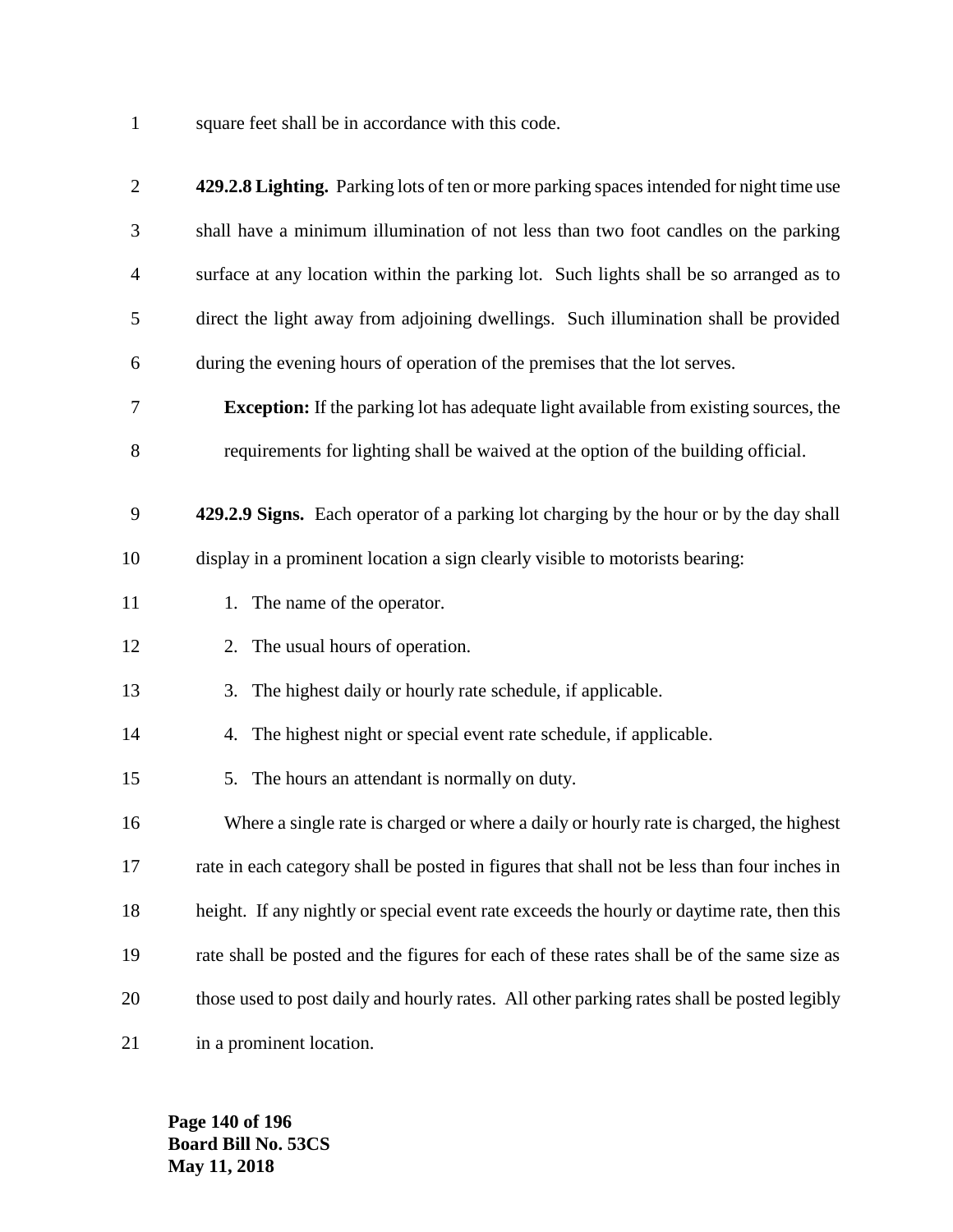| $\mathbf{1}$   | Nothing in any ordinance regulating the location of signs shall prohibit the erection of   |                                                                                              |  |  |  |
|----------------|--------------------------------------------------------------------------------------------|----------------------------------------------------------------------------------------------|--|--|--|
| $\overline{2}$ | a sign which is not internally illuminated nor exceeds fifteen square feet in area or five |                                                                                              |  |  |  |
| 3              | feet in its longest dimension to comply with the above requirement for identification of a |                                                                                              |  |  |  |
| $\overline{4}$ |                                                                                            | parking lot. All such signs shall be erected and maintained in accordance with law.          |  |  |  |
|                |                                                                                            |                                                                                              |  |  |  |
| 5              |                                                                                            | Add Section 430 to read as follows:                                                          |  |  |  |
| 6              |                                                                                            | <b>SECTION 430</b>                                                                           |  |  |  |
| 7              |                                                                                            | <b>FENCES</b>                                                                                |  |  |  |
| 8              |                                                                                            | 430.1 Requirements. Fences shall be subject to the following requirements:                   |  |  |  |
| 9              | 1.                                                                                         | No fence exceeding 48 inches in height shall be erected in front of the building line        |  |  |  |
| 10             |                                                                                            | as determined by the guidelines and requirements set forth in the Zoning Ordinance,          |  |  |  |
| 11             |                                                                                            | when constructed for uses in residential zones. Front yard building lines for corner         |  |  |  |
| 12             |                                                                                            | lots are also determined by the provisions set forth in the Zoning Ordinance. Fencing        |  |  |  |
| 13             | on a corner lot shall not be located within the site distance triangle as defined in the   |                                                                                              |  |  |  |
| 14             |                                                                                            | Zoning Ordinance.                                                                            |  |  |  |
| 15             |                                                                                            | 2. All other fences in residential zones shall be permitted to be erected to a height not to |  |  |  |
| 16             |                                                                                            | exceed eight feet along side or rear property lines.                                         |  |  |  |
| 17             |                                                                                            | 3. Fences in commercial zones shall not exceed ten feet in height.                           |  |  |  |
| 18             | 4.                                                                                         | No barbed wire fence or fence topped with barbed wire, razor ribbon, or like material        |  |  |  |
| 19             |                                                                                            | shall be erected for any use group in residential zones. No strand of barbed wire,           |  |  |  |
| 20             |                                                                                            | razor ribbon, or like material on any fence shall be closer than seven feet to the           |  |  |  |

**Page 141 of 196 Board Bill No. 53CS May 11, 2018**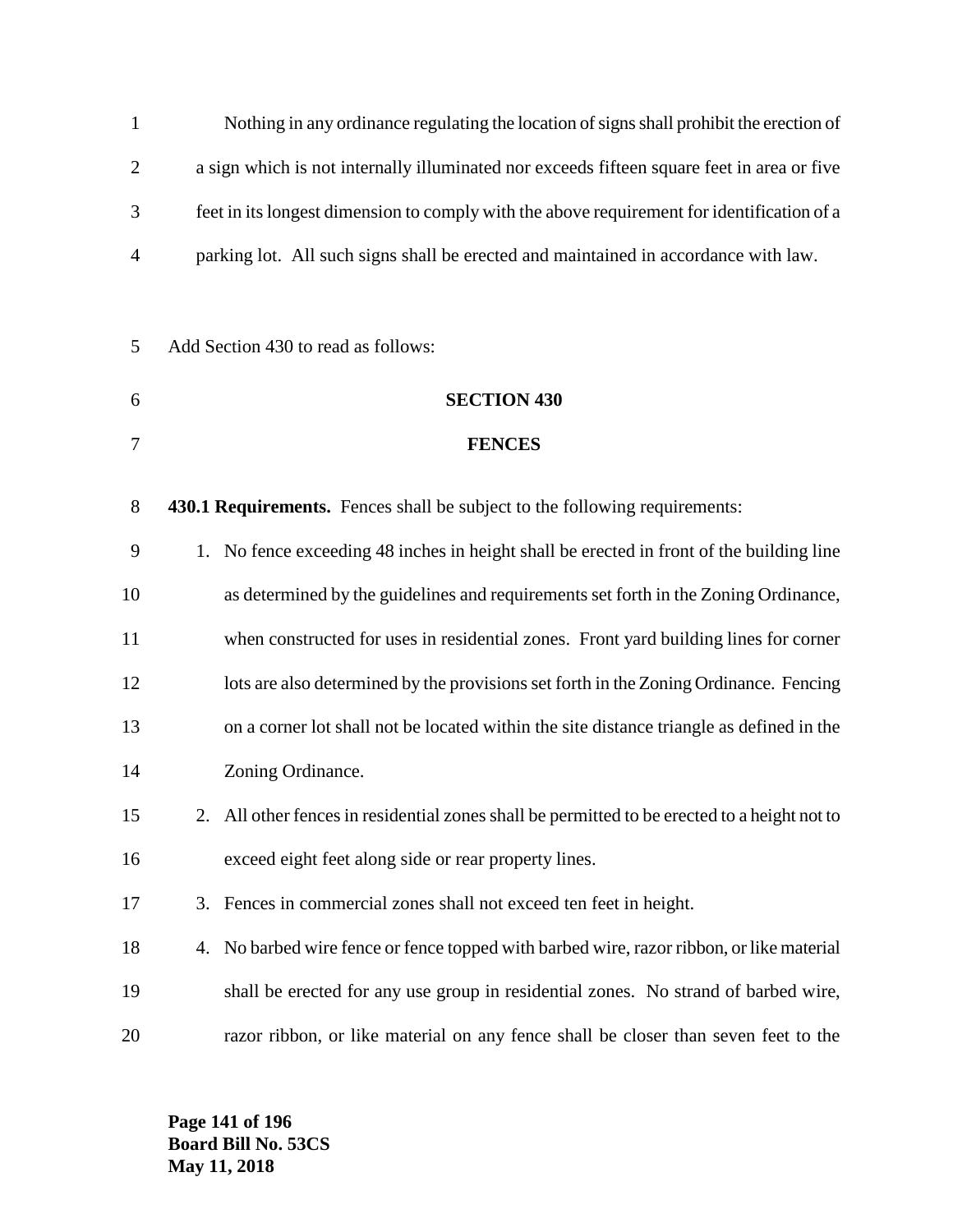- ground.
- 5. Fences around swimming pools are subject to the requirements described in Section 3109.
- 6. The property owner shall be responsible for locating property lines as they pertain to location and construction of fences.
- 7. Two fences of different heights and materials shall be permitted to abut each other on a property line provided that each is on its own property and all height regulations are followed. There are no provisions as to which side the fence must face.
- 8. No electrically charged fences shall be erected in the City of Saint Louis.
- 9. No fence shall be erected, built or installed in a side or front yard beyond the building
- 11 line where there is no sidewalk and where the side or front yard abuts a public street.

#### **CHAPTER 5 IS AMENDED AS FOLLOWS:**

Change Section 502.1 to read as follows:

 **502.1 Premises identification.** Approved numbers or addresses shall be provided for all new buildings in such a position as to be plainly visible and legible from the street or road fronting the property. These numbers shall contrast with their background. Address numbers shall be Arabic numerals or alphabet letters. Numbers shall be a minimum of four 18 inches high with a minimum stroke width of  $\frac{1}{2}$  inch.

- If there is an alley, numbers shall also be placed on the alley elevation of the premises on
- which the house, building or structure is located. If there is a garage or carport fronting on an

**Page 142 of 196 Board Bill No. 53CS May 11, 2018**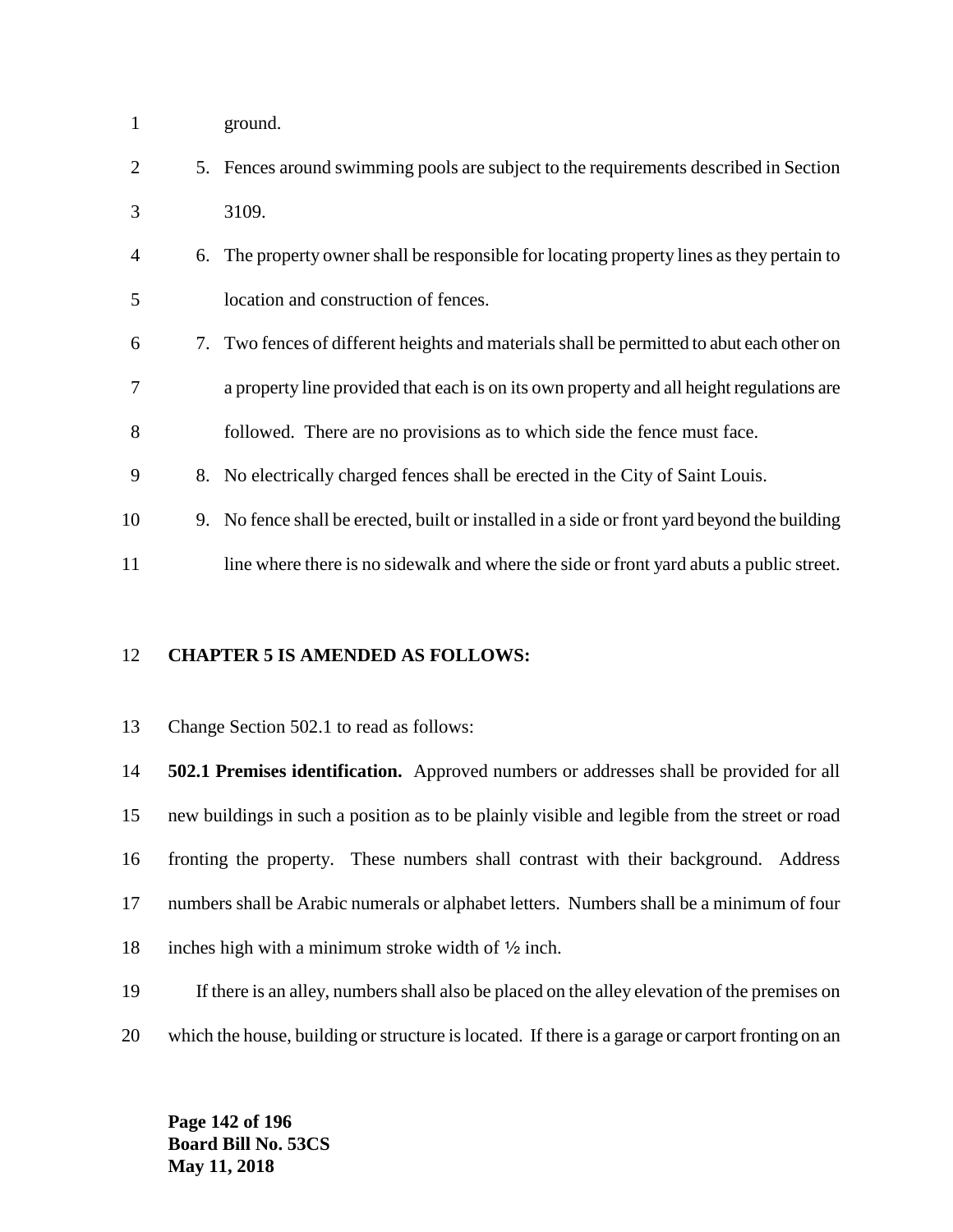1 alley, house numbers shall also be placed on the alley elevation of the garage or carport.

#### 2 **CHAPTER 6 IS AMENDED AS FOLLOWS:**

3 Change Table 602 to read as follows:

- 
- 

#### 4 **TABLE 602** 5 **FIRE-RESISTANCE RATING REQUIREMENTS FOR EXTERIOR WALLS BASED ON FIRE SEPERATION DISTANCEa,d,g** 6

| 911 LIVATIVA DI9TARCE                           |                                       |                                                |                                                      |                                                   |  |  |
|-------------------------------------------------|---------------------------------------|------------------------------------------------|------------------------------------------------------|---------------------------------------------------|--|--|
| <b>FIRE RESISTANCE</b><br>$DISTANCE = X (feet)$ | <b>TYPE OF</b><br><b>CONSTRUCTION</b> | <b>OCCUPANCY</b><br><b>GROUP H<sup>e</sup></b> | <b>OCCUPANCY</b><br>GROUP $F-1, M, S-1$ <sup>f</sup> | <b>OCCUPANCY</b><br>GROUP $A,B,E,F-2,I,Ri,S-2,Uh$ |  |  |
| X <sub>3<sup>b</sup></sub>                      | All                                   |                                                |                                                      |                                                   |  |  |
| $3 \le X \le 10$                                | lА                                    |                                                |                                                      |                                                   |  |  |
|                                                 | Others                                |                                                |                                                      |                                                   |  |  |
| 10 < X < 30                                     | 1A, 1B                                |                                                |                                                      |                                                   |  |  |
|                                                 | IIB, VB                               |                                                |                                                      |                                                   |  |  |
|                                                 | Others                                |                                                |                                                      | l c                                               |  |  |
| V>20                                            | All                                   |                                                |                                                      |                                                   |  |  |

8 a. Load bearing exterior walls shall also comply with the fire-resistance requirements of Table 601.

b. See Section 706.1.1 for party walls.

10 c. Open parking garages complying with Section 406 shall not be required to have a fire-resistance rating.

11 d. The fire-resistance rating of an exterior wall is determined based upon the fire separation distance of the exterior wall and the story in which the wall is located.

e. For special requirements for Group H, see Section 415.6.<br>f. For special requirements for Group S aircraft hangers, see

For special requirements for Group S aircraft hangers, see Section 412.3.1.

7 For SI: 1 foot = 304.8 mm.<br>
8 a. Load bearing exterior<br>
9 b. See Section 706.1.1 for Containstance Section 706.1.1 for Copen parking garages<br>
11 c. Open parking garages<br>
11 c. For special requirement<br>
14 f. For special 15 g. Where Table 705.8 permits nonbearing exterior walls with unlimited area of unprotected openings, the required fire-resistance rating for the exterior walls is 0 hours.

17 h. For buildings containing only a Group U occupancy private garage or carport, the exterior wall shall not be required to have a fire-18 resistance rating where the fire separation distance is 3 feet or greater.<br>
18 For a Group R-3 building of Type II-B or V-B construction, the exterior

For a Group R-3 building of Type II-B or V-B construction, the exterior wall shall not be required to have a fire-resistance rating where the separation distance is 3 feet or greater.

- 21 Change Section 603.1.2 to read as follows:
- 22 **603.1.2 Piping.** The use of combustible piping materials shall be permitted in
- 23 accordance with the limitations of the Mechanical Code and the Plumbing Code.

#### 24 **CHAPTER 7 IS AMENDED AS FOLLOWS:**

25 Change Table 705.8 to read as follows:

### **Table 705.8**

**Page 143 of 196 Board Bill No. 53CS May 11, 2018**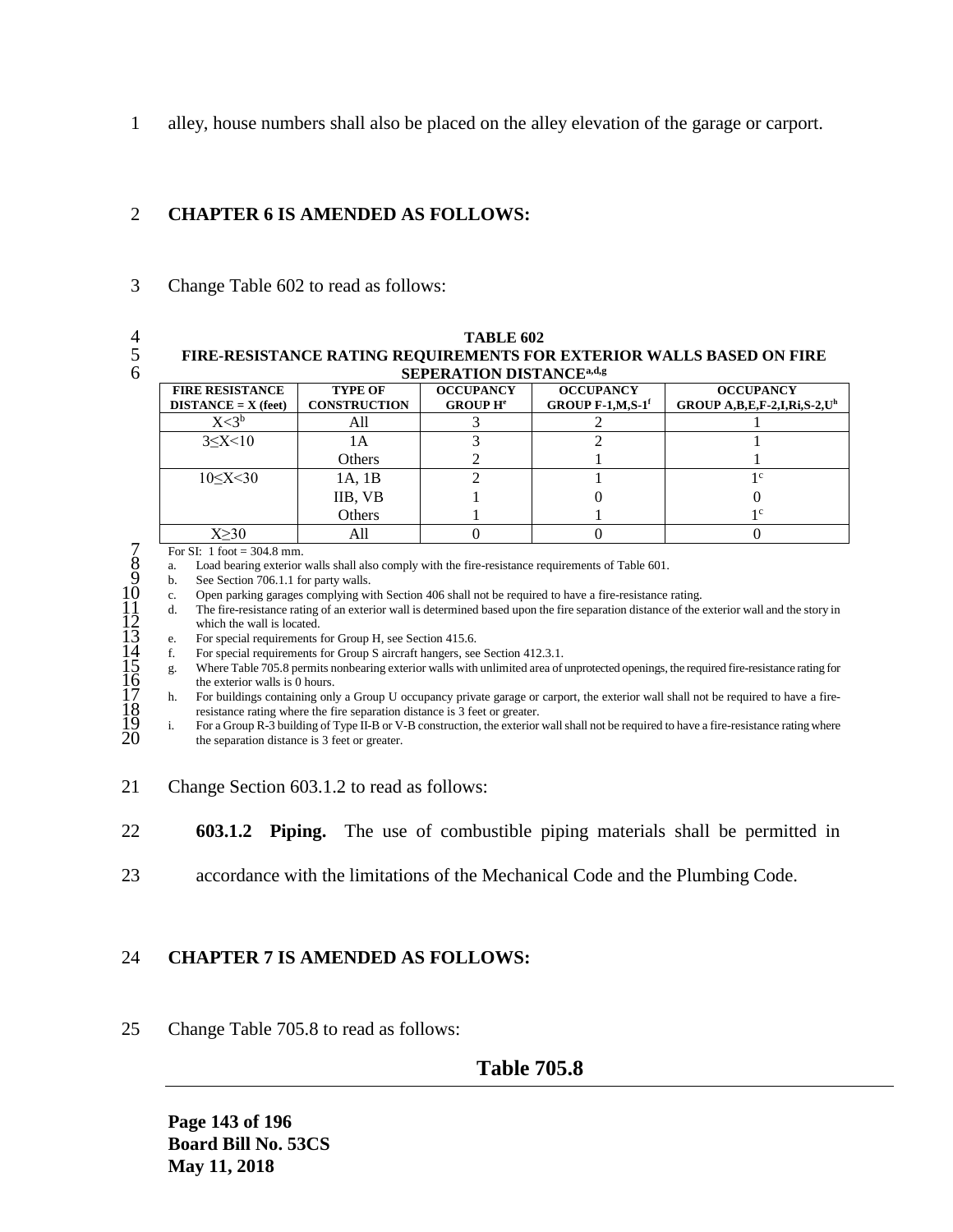|                                            | FIRE SEPARATION DISTANCE (feet) |                                       |                                           |                                                |                                     |
|--------------------------------------------|---------------------------------|---------------------------------------|-------------------------------------------|------------------------------------------------|-------------------------------------|
| <b>CLASSIFICATION OF</b><br><b>OPENING</b> | $\bf{0}$<br>to<br>3(e)(h)       | <b>Greater</b><br>than 3<br>to $5(b)$ | <b>Greater</b><br>than 5<br>to $10(d)(f)$ | <b>Greater</b><br>than 10<br>to 15 $(c)(d)(f)$ | <b>Greater</b><br>than 15<br>(c)(f) |
| Unprotected                                | 5%                              | 25%                                   | 35%                                       | 60%                                            | No Limit                            |
| Protected                                  | 15%                             | 50%                                   | 75%                                       | No Limit                                       | No Limit                            |

#### **MAXIMUM AREA OF EXTERIOR WALL OPENINGS**

For SI: 1 foot  $=$  304.8 mm.

a. Values given are percentages of the area of the exterior wall. This table assumes that the openings are reasonably uniformly distributed. Where openings are not reasonably uniformly distributed, the portion of the wall utilized to calculate compliance with Table 704.8 shall be approved.

- b. For occupancies in Group R-3, as applicable in Section 101.2, the maximum percentage of unprotected and protected exterior wall openings shall be 25 percent.
- c. The area of openings in an open parking structure with a fire separation distance of greater than ten feet shall not be limited.
- d. For occupancies in Group H-2 or H-3, unprotected openings shall not be permitted for openings with a fire separation distance of fifteen feet or less.
- e. For requirements for fire walls for buildings with differing roof heights, see Section 705.6.1
- f. The area of unprotected and protected openings is not limited for occupancies in Group R-3, as applicable in Section 101.2, with a fire separation distance greater than five feet.
- g. Buildings whose exterior bearing wall, exterior nonbearing wall and exterior structural frame are not required to be fire-resistance rated shall be permitted to have unlimited unprotected openings.
- h. Includes accessory buildings to Group R-3 as applicable in Section 101.2.
- i. Not applicable to Group H-1, H-2 and H-3 occupancies.
- j. The area of openings in a building containing only a Group U occupancy private garage or carport with a fire separation distance of 3 feet or greater shall not be limited.
- k. For openings between S-2 parking garage and Group R-2 bui;lding, see Section 705, Exception 2.
- 1 Change Section 718.5 to read as follows:

#### 2 **718.5 Combustible materials in concealed spaces in Type I or II construction.**

- 3 Combustible materials shall not be permitted in concealed spaces of buildings of Type I or II
- 4 construction.

#### 5 **Exceptions:**

- 
- 6 1. Combustible materials in accordance with Section 603.
- 7 2. Combustible materials exposed within plenums complying with Section
- 8 602 of the Mechanical Code.
- 9 3. Class A interior finish materials classified in accordance with Section

**Page 144 of 196 Board Bill No. 53CS May 11, 2018**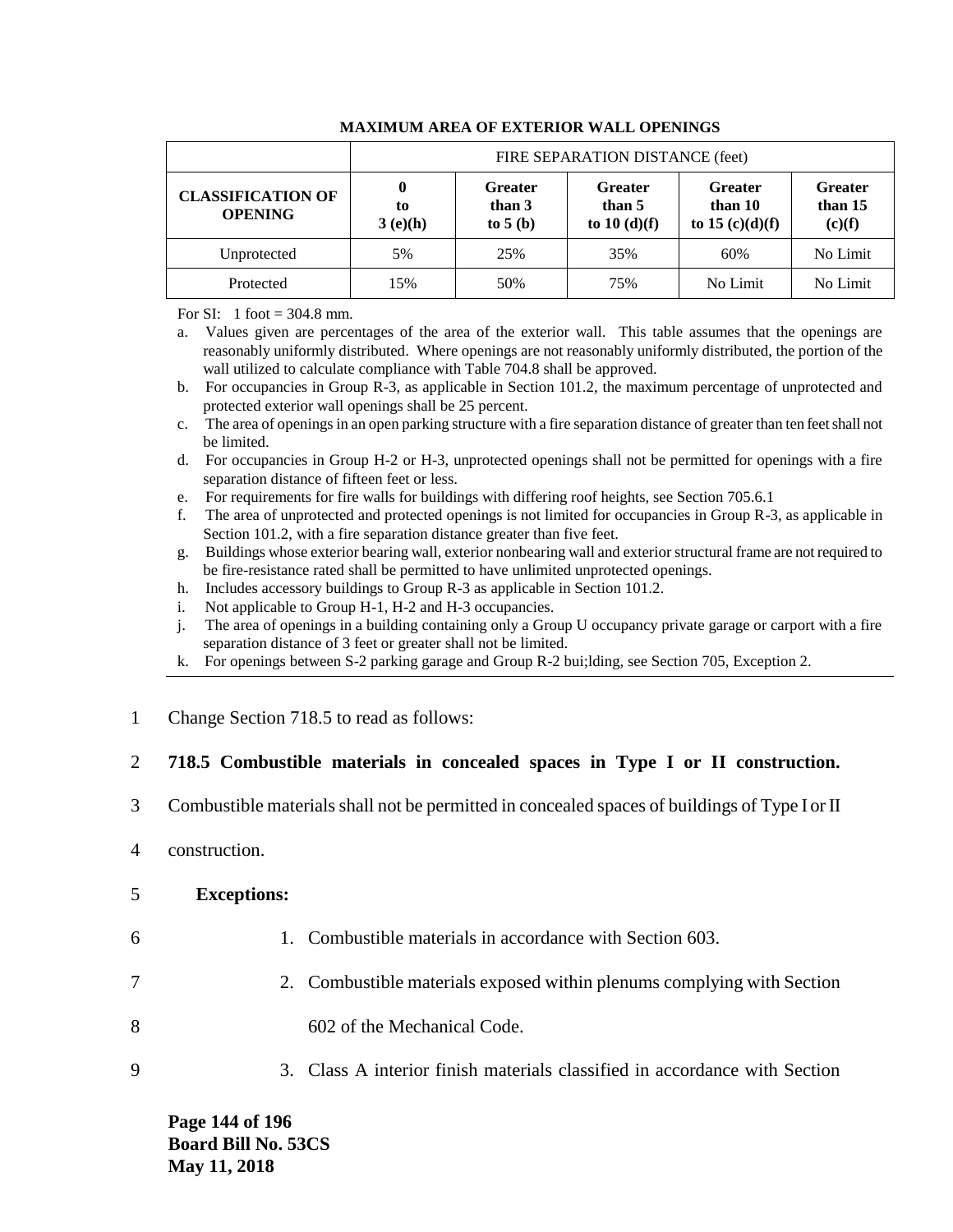| $\mathbf{1}$   | 803.                                                                     |
|----------------|--------------------------------------------------------------------------|
| 2              | 4. Combustible piping within partitions or shaft enclosures installed in |
| 3              | accordance with the provisions of this code.                             |
| $\overline{4}$ | 5. Combustible piping within concealed ceiling spaces installed in       |
| 5              | accordance with the Mechanical Code and the Plumbing Code.               |
| 6              | 6. Combustible insulation and covering on pipe and tubing, installed in  |
| 7              | concealed spaces other than plenums, complying with Section 720.7.       |

### **CHAPTER 9 IS AMENDED AS FOLLOWS:**

Add Section 901.2.1 to read as follows:

 **901.2.1 Non-required systems.** Any fire protection system or portion thereof not required by this code shall be permitted to be furnished and installed for partial or complete protection provided that such installed system shall meet all applicable requirements of this code. A building permit shall be required for fire suppression systems not required by this code. A building permit shall not be required for fire detection systems not required by this code.

### **Exceptions:**

- 17 1. All High Hazard Use Groups.
- 2. When stipulated in a decision of the Board of Building Appeals.
- 3. When ordered by the Building Commissioner or Fire Marshal.
- 4. When the building owner requests approval and an acceptance test by the Fire 21 Marshal's Office.

**Page 145 of 196 Board Bill No. 53CS May 11, 2018**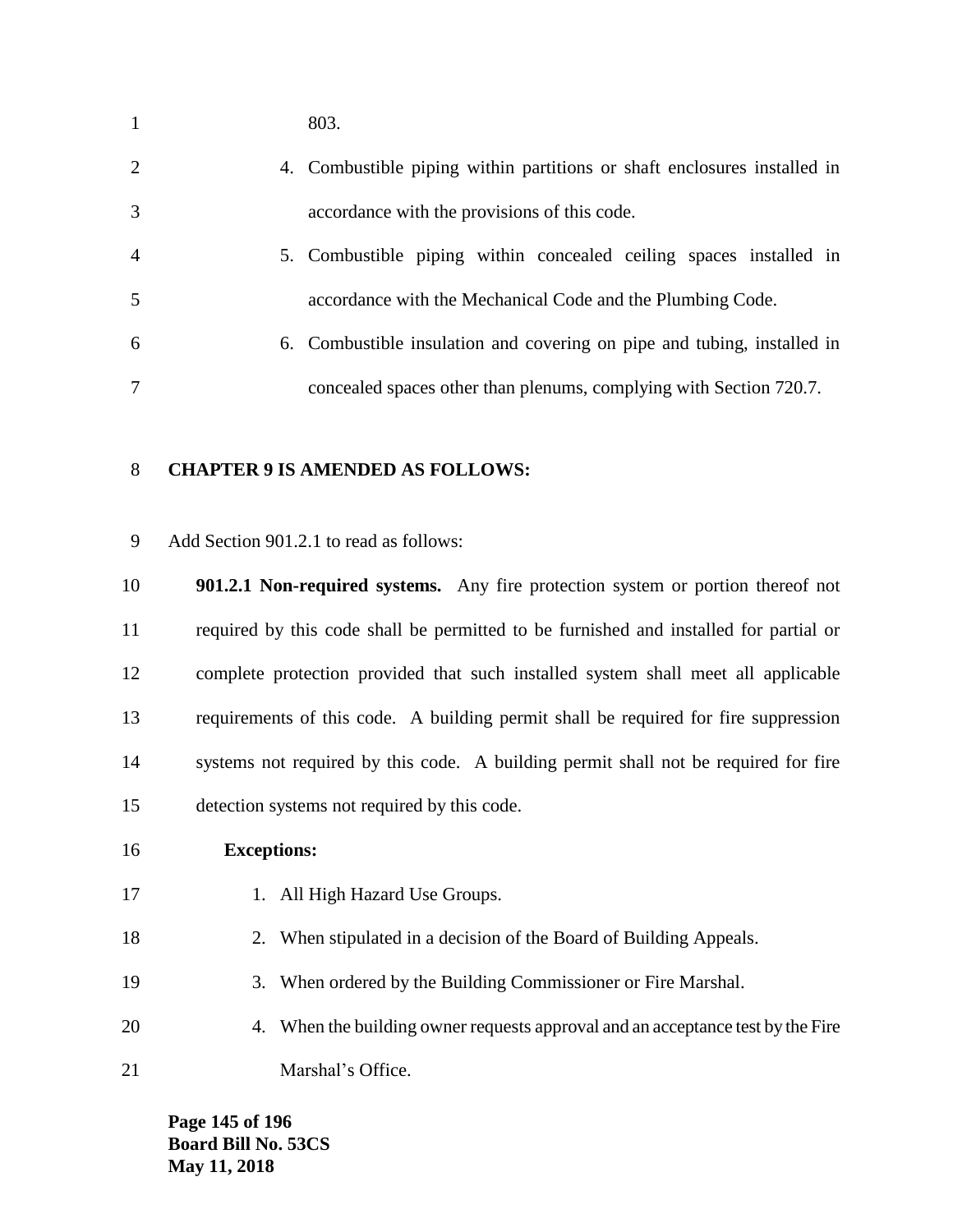Change Section 903.3.5 to read as follows:

| $\overline{2}$ | 903.3.5 Water supplies. Water supplies for automatic sprinkler systems shall comply with       |
|----------------|------------------------------------------------------------------------------------------------|
| 3              | this section and the standards referred in Section 903.3.1. The potable water supply shall be  |
| 4              | protected against backflow in accordance with the requirements of the Plumbing Code. For       |
| 5              | connections to public waterworks systems, the water supply test used for the design of fire    |
| 6              | protection systems shall be adjusted to account for seasonal and daily pressure fluctuations   |
| 7              | based on information from the water supply authority and as approved by the fire code          |
| 8              | official.                                                                                      |
| 9              | Add Sections 903.3.5.3 and 903.3.5.4 to read as follows:                                       |
| 10             | 903.3.5.3 Water flow tests. Water flow tests for fire sprinkler systems shall be               |
| 11             | conducted between the hours of 8:00 A.M. and 4:30 P.M. Monday through Friday.                  |
| 12             | 903.3.5.4 Water flow safety factor. A safety factor shall be applied to all flow tests         |
| 13             | for fire sprinkler systems. A parallel curve shall be drawn to the actual flow test            |
| 14             | curve that has been reduced by 10 percent of the static pressure. A sprinkler system           |
| 15             | design shall not exceed the 10 percent curve.                                                  |
| 16             | Change Section 903.3.8 to read as follows:                                                     |
| 17             | 903.3.8 Limited area sprinkler systems. Limited area sprinkler system attached to              |
| 18             | domestic service lines shall conform to the following minimum requirements. One                |
| 19             | sprinkler head per fire area when supplied from a one inch domestic service. Two               |
| 20             | sprinkler heads per fire area when supplied from a $1 \frac{1}{2}$ inch domestic service. Four |
| 21             | sprinkler heads per fire area when supplied from a two inch domestic service. A fire area      |

**Page 146 of 196 Board Bill No. 53CS May 11, 2018**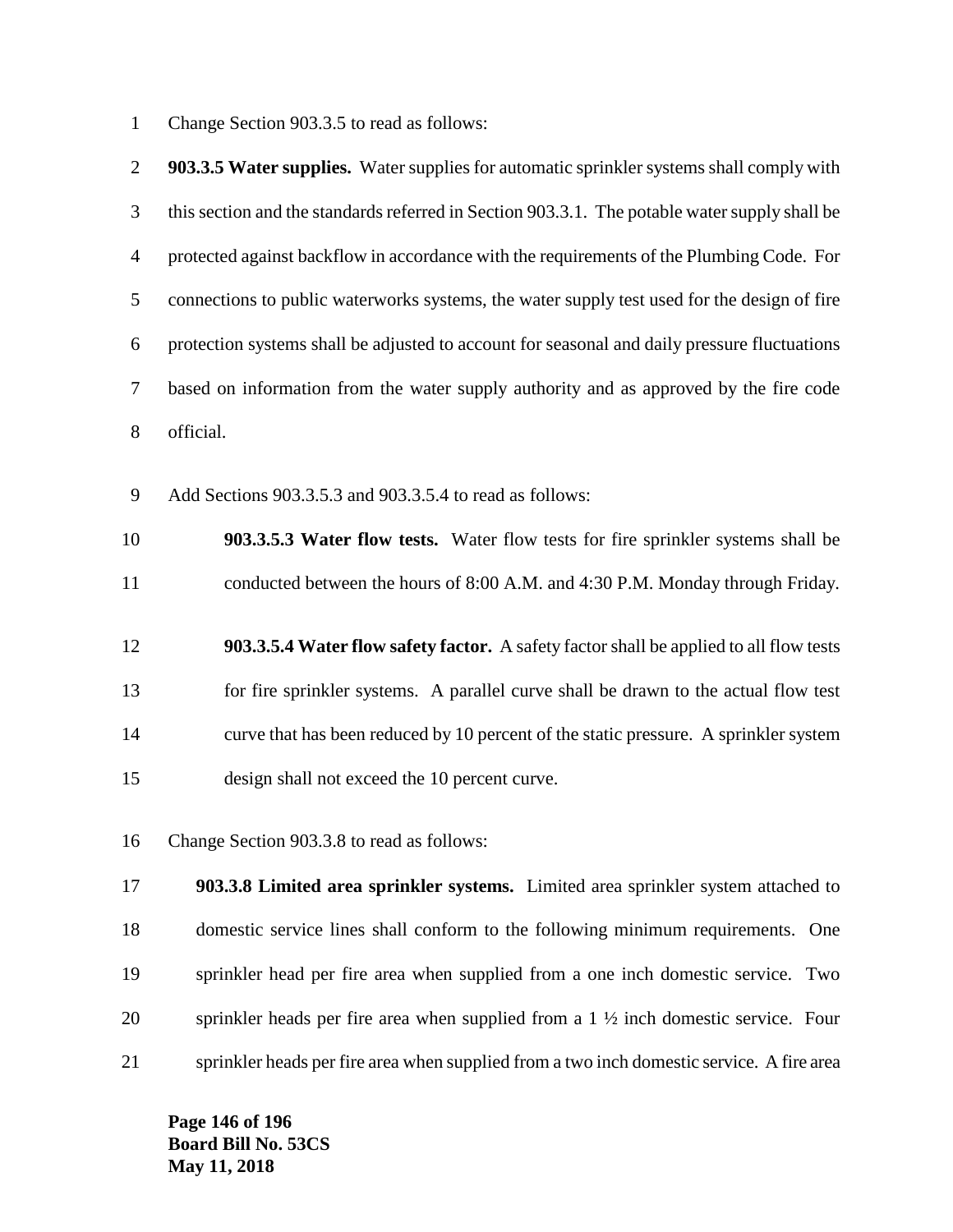shall be a confined area which may contain hazardous substances. Limited service sprinklers in any one building shall be limited to a maximum of twenty sprinklers. No sprinkler supply line shall be attached to a domestic service before the domestic water meter.

 A backflow preventer is not required on limited area sprinkler systems using approved copper or plastic sprinkler piping.

Change Section 907.6.6 to read as follows:

 **907.6.6 Monitoring.** All fire alarm and detection systems shall be monitored by listed central stations in accordance with NFPA 72. A certificate or placard shall be issued by a recognized listing organization that has listed the prime contractor for all newly installed fire alarm systems in commercial occupancies in accordance with the latest edition of NFPA 72. This regulation shall apply to all fire alarm systems that are newly installed in commercial occupancies for which permits are required. Any existing fire alarm system in a commercial occupancy wherein the fire alarm control panel and fire alarm system components are to be replaced shall be considered newly installed for the purposes of this section. Also, where there is reasonable cause due to non-compliance or faulty conditions, the building official may require an existing fire alarm system meet the same requirements as a newly installed system. Central station service in full compliance with the latest edition of NFPA 72, Chapter 26, shall be maintained at the protected property so long as the requirements for the fire alarm system exist.

1. Single- and multiple-station smoke alarms required by Section 907.2.11.

**Page 147 of 196 Board Bill No. 53CS May 11, 2018**

**Exceptions:** Supervisory service is not required for: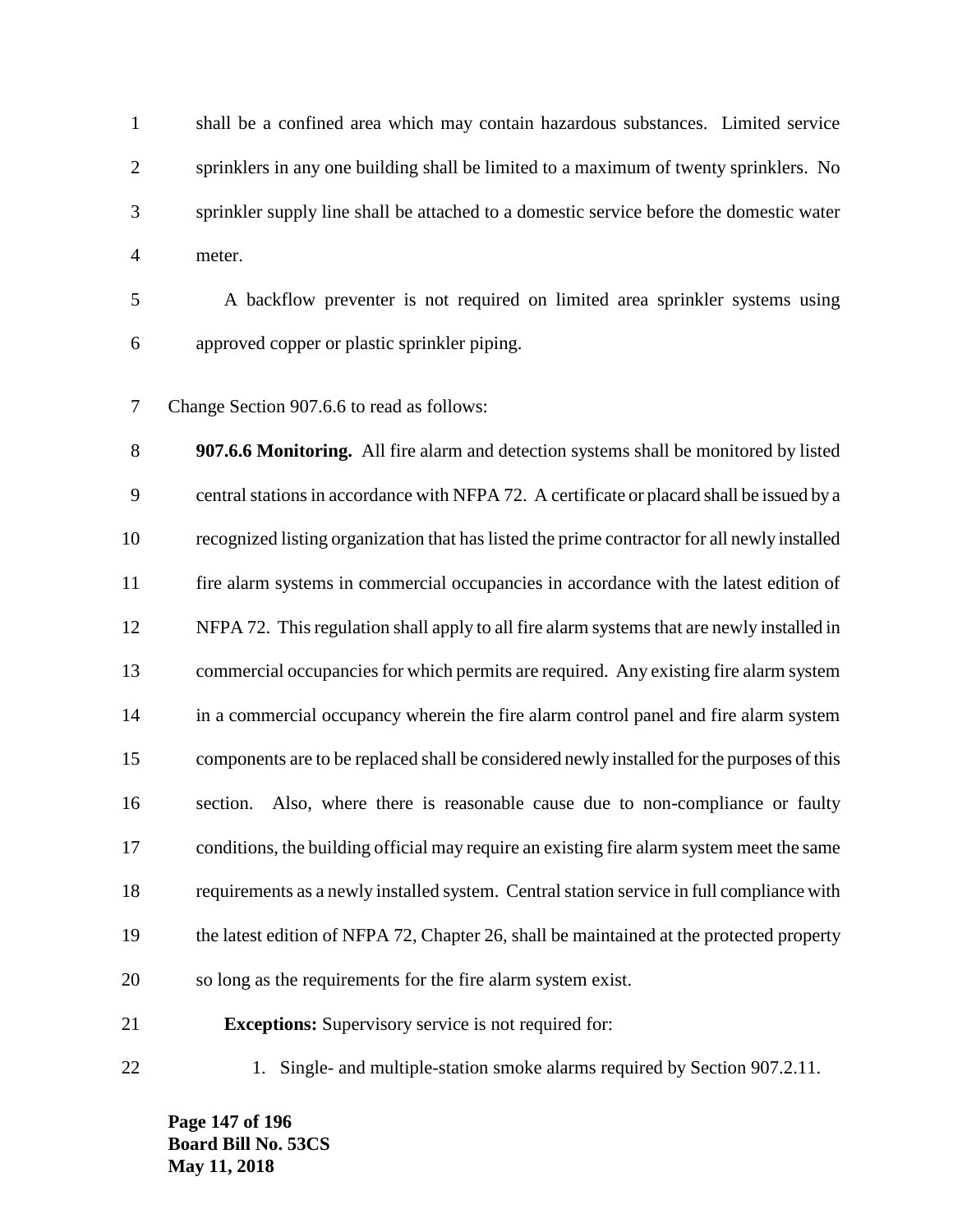- 2. Smoke detectors in Group I-3 occupancies.
- 3. Automatic sprinkler systems in one- and two-family dwellings.

### **CHAPTER 11 IS AMENDED AS FOLLOWS:**

Add Section 1103.1.1 to read as follows:

 **1103.1.1 Unknown Use Group.** In cases where the previous Group is unknown or not documented, it shall be considered a Change of Use Group, and, as such, accessibility requirements shall be enforced.

Add Sections 1103.3 and 1103.4 to read as follows:

 **1103.3 Waiver requirements.** In order to request a waiver from the requirements of Chapter 11 Accessibility, a property owner or design professional shall submit a written request to the Commissioner on the Disabled outlining the specific reasons for their request. The Commissioner on the Disabled shall consult with the Building Inspector, Plan Review Section, or other Building Division staff about the property. A recommendation shall be made by the Commissioner on the Disabled to the Building Commissioner. The Commissioner on the Disabled and Building Commissioner shall agree to grant or deny the request for a waiver. The property owner or design professional is informed in writing of the decision by the Commissioner on the Disabled. This decision is not subject to appeal by the Board of Building Appeals. Permits for the renovated or altered building shall only be issued contingent upon compliance with the letter of agreement.

**1103.4 Waiver criteria.** A waiver of accessibility requirements may be granted if any or all

**Page 148 of 196 Board Bill No. 53CS May 11, 2018**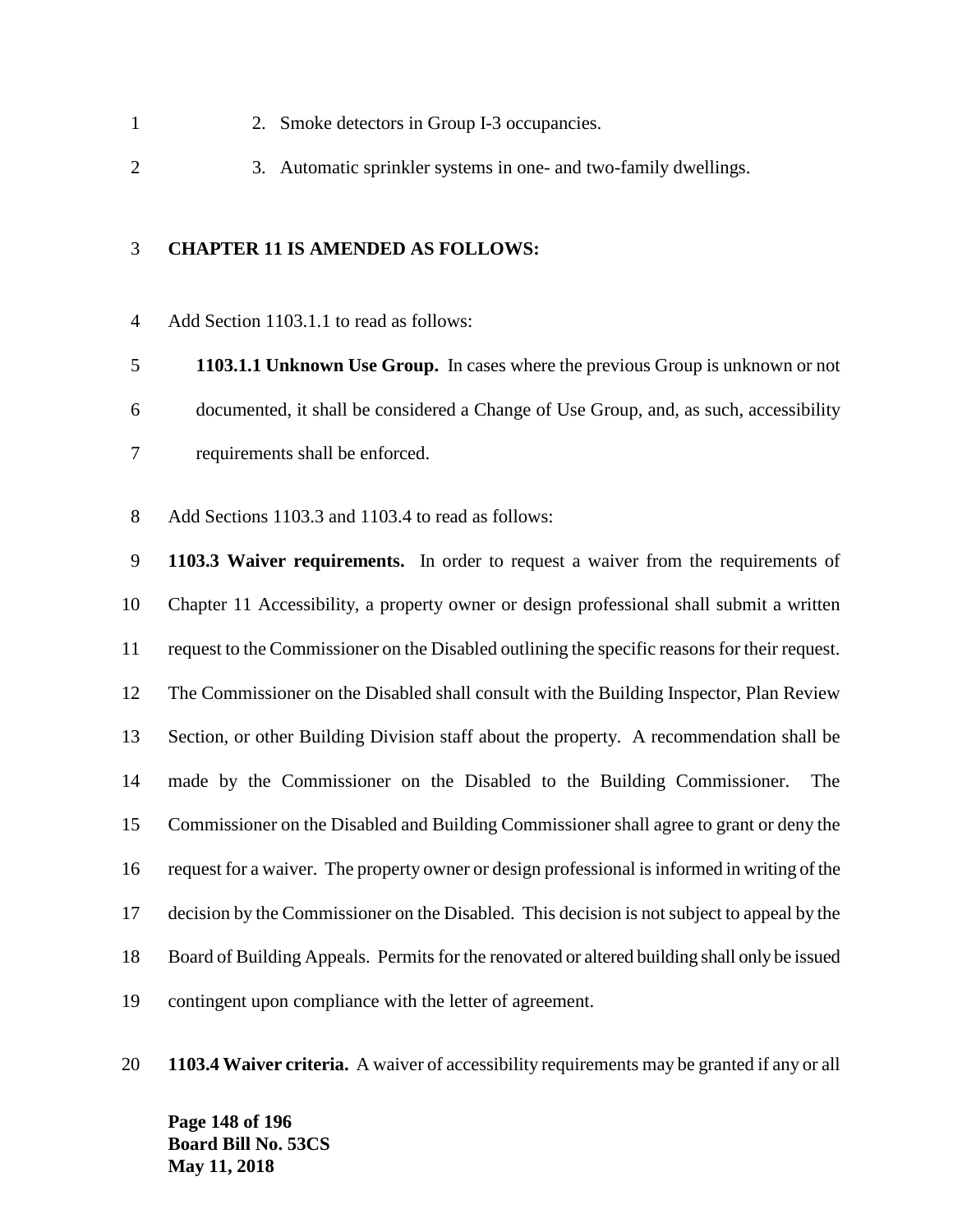- of the following conditions exist:
- 1. It is technically infeasible to achieve accessibility as determined by the Commissioner on the Disabled.
- 2. The type of business or work being performed at a property, i.e. physically demanding or requiring a high level of strength and physical mobility, cannot be reasonably performed by a person with a mobility impairment. This is determined by the Commissioner on the Disabled.
- 3. In an existing multi-floor building with two or more floors, where the functions on the second or other floors above grade are identical to all the functions on the first floor, vertical accessibility can be waived if the first floor is fully accessible. This is determined by the Commissioner on the Disabled on a case by case basis.
- Add Section 1104.7 to read as follows:
- **1104.7 Accessible routes within a site.** ICC A117.1 shall have added to it Section 507 as follows:
- **507 Routes within a site.**
- **507.1 Accessible routes to facilities not immediately adjacent to the public right-of-**
- **way.** Each facility subject to Title II or III of the Americans with Disabilities Act (ADA)
- (public entities, public accommodations, and commercial facilities) that is not immediately adjacent to the public right-of-way shall provide an accessible route from the primary accessible entrance of the facility to off-street parking areas that serve the
- facility and to the public sidewalk that is as close as practical to any and all public transit

**Page 149 of 196 Board Bill No. 53CS May 11, 2018**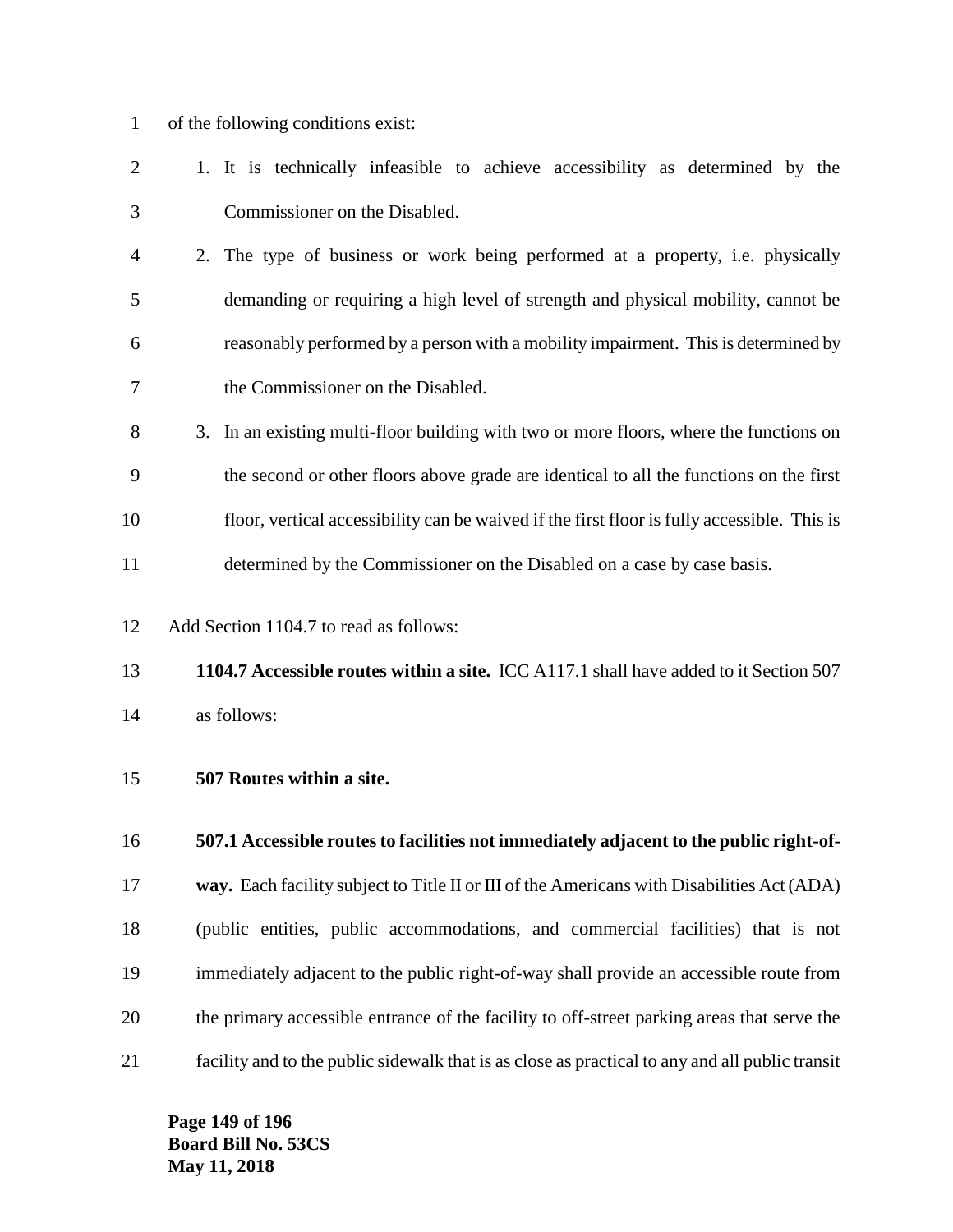stops in the vicinity. The accessible route shall be the primary pedestrian path.

- **Exception:** Where site conditions, grades, or other obstructions preclude a direct approach, the accessible route shall not deviate unnecessarily from a direct route or involve a significant amount of out-of-direction travel.
- **507.2 Accessible routes adjacent to vehicular drives.** An accessible route located immediately adjacent and parallel to a vehicular drive or parking lane shall be raised a minimum of 6 inches with a vertical curb. Curb ramps and crosswalk markings shall be provided where the accessible route crosses the vehicular drive.
- An accessible route located at grade with and parallel to a vehicular drive shall be separated by means of a landscaped berm, a curb, or similar barrier suitable to protect pedestrians from moving vehicles and to act as edge protection.
- **507.3 Accessible routes through parking facilities.** Where an accessible route passes through a parking facility, it shall be separated from vehicular traffic in accordance with 14 Section 507.2. Perpendicular and angled parking spaces adjacent to an accessible route shall have wheel stops.
- **Exceptions:**
- 17 1. Accessible routes crossing drive aisles.
- 2. Accessible routes with no intervening pathway from disabled designated parking spaces and access aisles and accessible passenger loading zones to accessible entrances.
- Change Section 1107.6.2.2.1 to read as follows:

**Page 150 of 196 Board Bill No. 53CS May 11, 2018**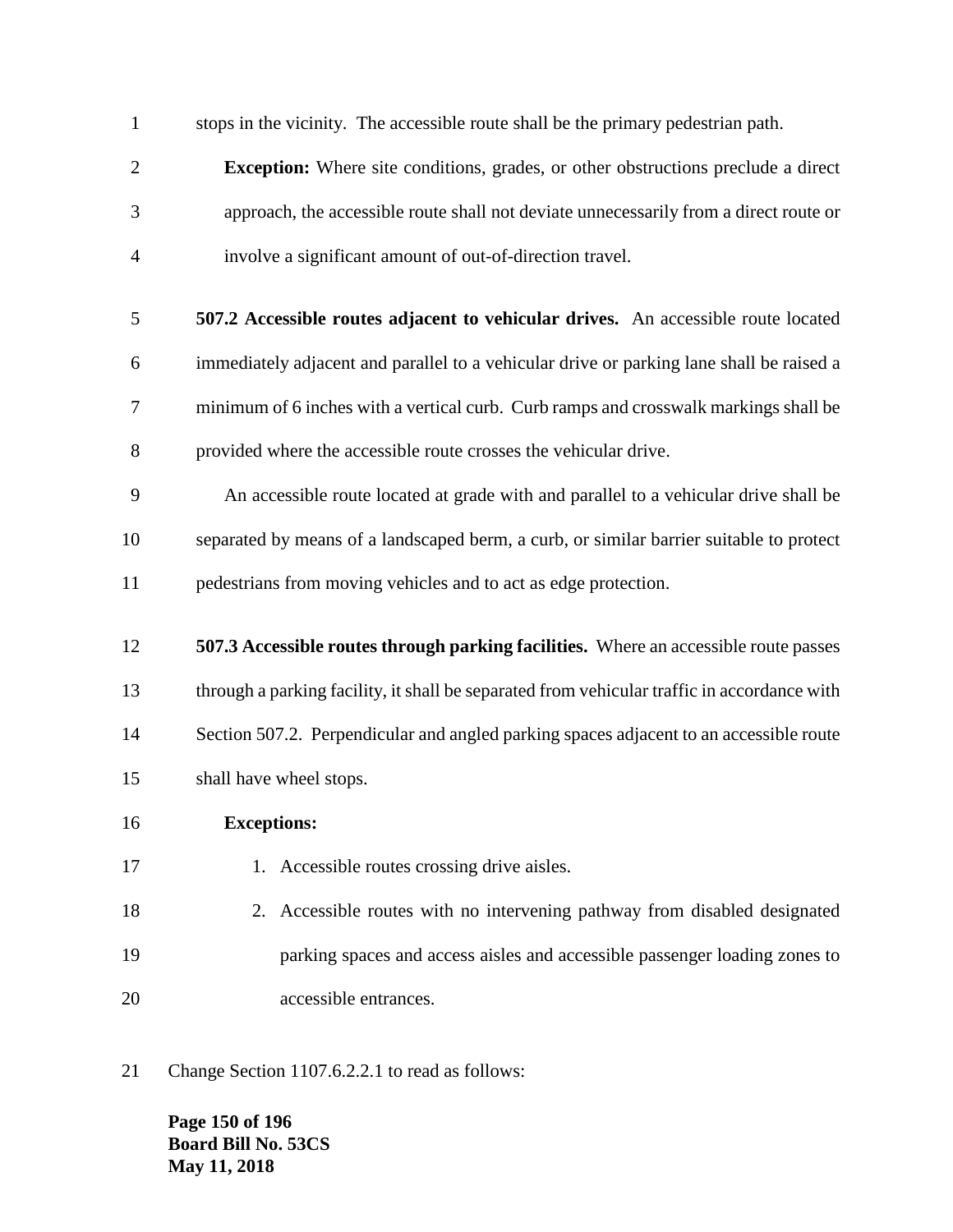| $\mathbf{1}$   | 1107.6.2.2.1 Type A units. In Group R-2 occupancies containing 12 or more          |
|----------------|------------------------------------------------------------------------------------|
| $\overline{2}$ | dwelling units or sleeping units, at least 2 percent but not less than one of the  |
| 3              | units shall be a Type A unit. All Group R-2 units on a site shall be considered to |
| $\overline{4}$ | determine the total number of units and the required number of Type A units.       |
| 5              | Type A units shall be dispersed among the various classes of units. Bedrooms in    |
| 6              | monasteries and convents shall be counted as sleeping units for the purpose of     |
| 7              | determining the number of units. Where the sleeping units are grouped into         |
| 8              | suites, only one sleeping unit in each suite shall count towards the number of     |
| 9              | required Type A units.                                                             |
| 10             | <b>Exceptions:</b>                                                                 |
| 11             | 1. The number of Type A units is permitted to be reduced in accordance             |
| 12             | with Section 1107.7.                                                               |
| 13             | Existing structures on a site shall not contribute to the total number of<br>2.    |
|                |                                                                                    |

14 units on a site.

### **CHAPTER 12 IS AMENDED AS FOLLOWS:**

- Change Section 1205.3.3 to read as follows:
- **1205.3.3 Court Drainage.** The bottom of every court shall be properly graded and drained to a public sewer or other approved disposal system complying with the Plumbing Code.

### **CHAPTER 14 IS AMENDED AS FOLLOWS:**

**Page 151 of 196 Board Bill No. 53CS May 11, 2018**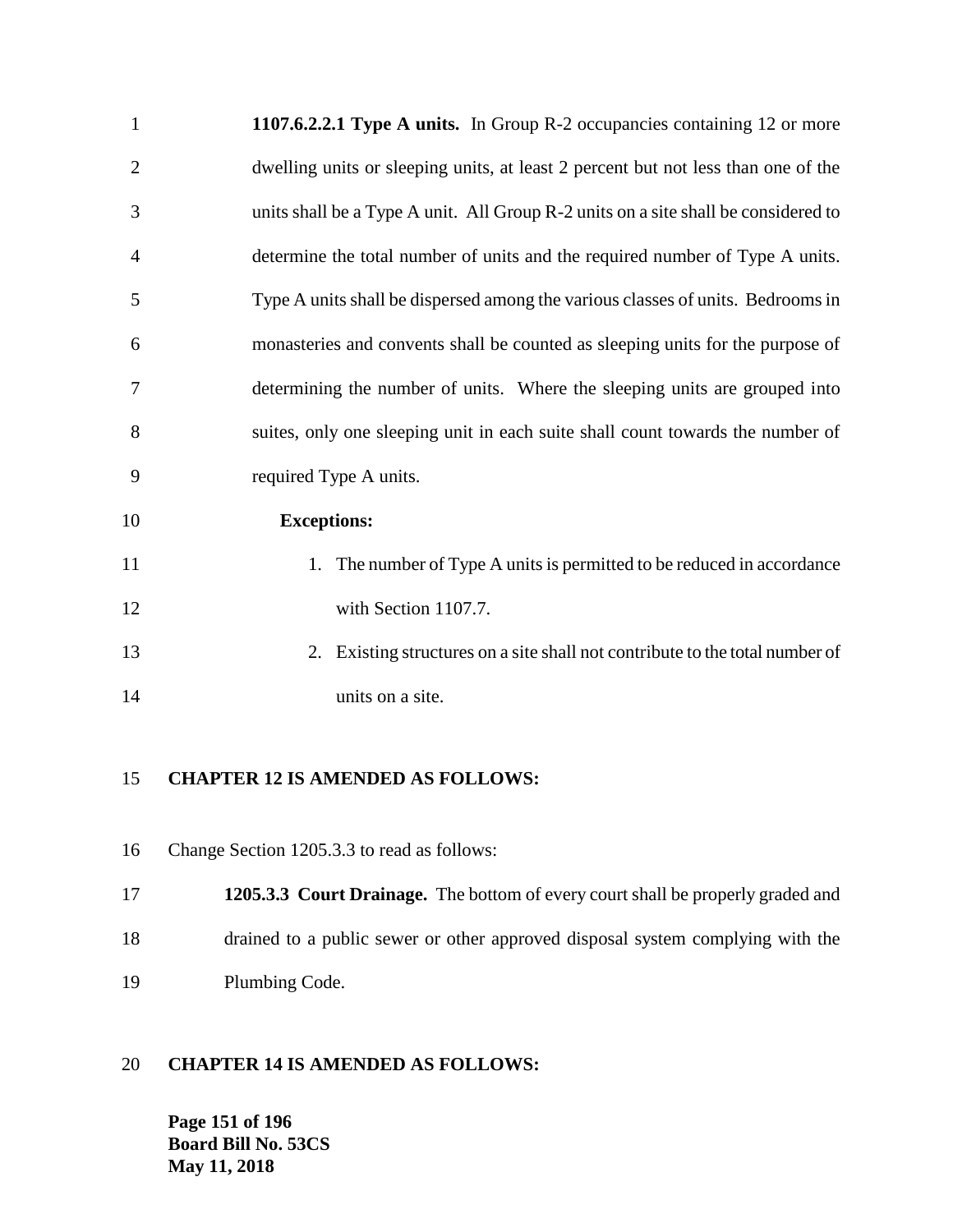Change Sections 1405.1.1 to read as follows:

| $\overline{2}$ | 1405.1.1 Types I, II, III and IV construction. On buildings of Types I, II, III      |
|----------------|--------------------------------------------------------------------------------------|
| 3              | and IV construction, exterior wall coverings shall be permitted to be constructed    |
| 4              | of combustible materials, complying with the following limitations:                  |
| 5              | Combustible wall coverings shall not exceed 10 percent of an exterior wall<br>1.     |
| 6              | surface area when the fire separation distance is 3 feet or less.                    |
| 7              | 2. Combustible exterior wall coverings shall be limited to 40 feet in height above   |
| 8              | grade plane.                                                                         |
| 9              | Combustible exterior wall coverings constructed of fire-retardant-treated wood<br>3. |
| 10             | complying with Section 2302.2 for exterior installation shall not be limited         |
| 11             | in wall surface area where the fire separation distance is 3 feet or lss and         |
| 12             | shall be permitted up to 60 feet in height above grade plane regardless of           |
| 13             | fire separation distance.,                                                           |
| 14             | 4. Wood veneers shall comply with Section 1404.5.                                    |
| 15             | Change Section 1405.1.1.1 to read as follows:                                        |
| 16             | 1405.1.1.1 Fire separation 3 feet or less. Where installation on exterior walls      |
| 17             | having a fire separation distance of 3 feet or less, combustible exterior wall       |
| 18             | coverings shall not exhibit sustained flaming as defined in NFPA 268.                |
|                |                                                                                      |

### **CHAPTER 15 IS AMENDED AS FOLLOWS:**

Change Sections 1502.1 and 1502.2 to read as follows:

**Page 152 of 196 Board Bill No. 53CS May 11, 2018**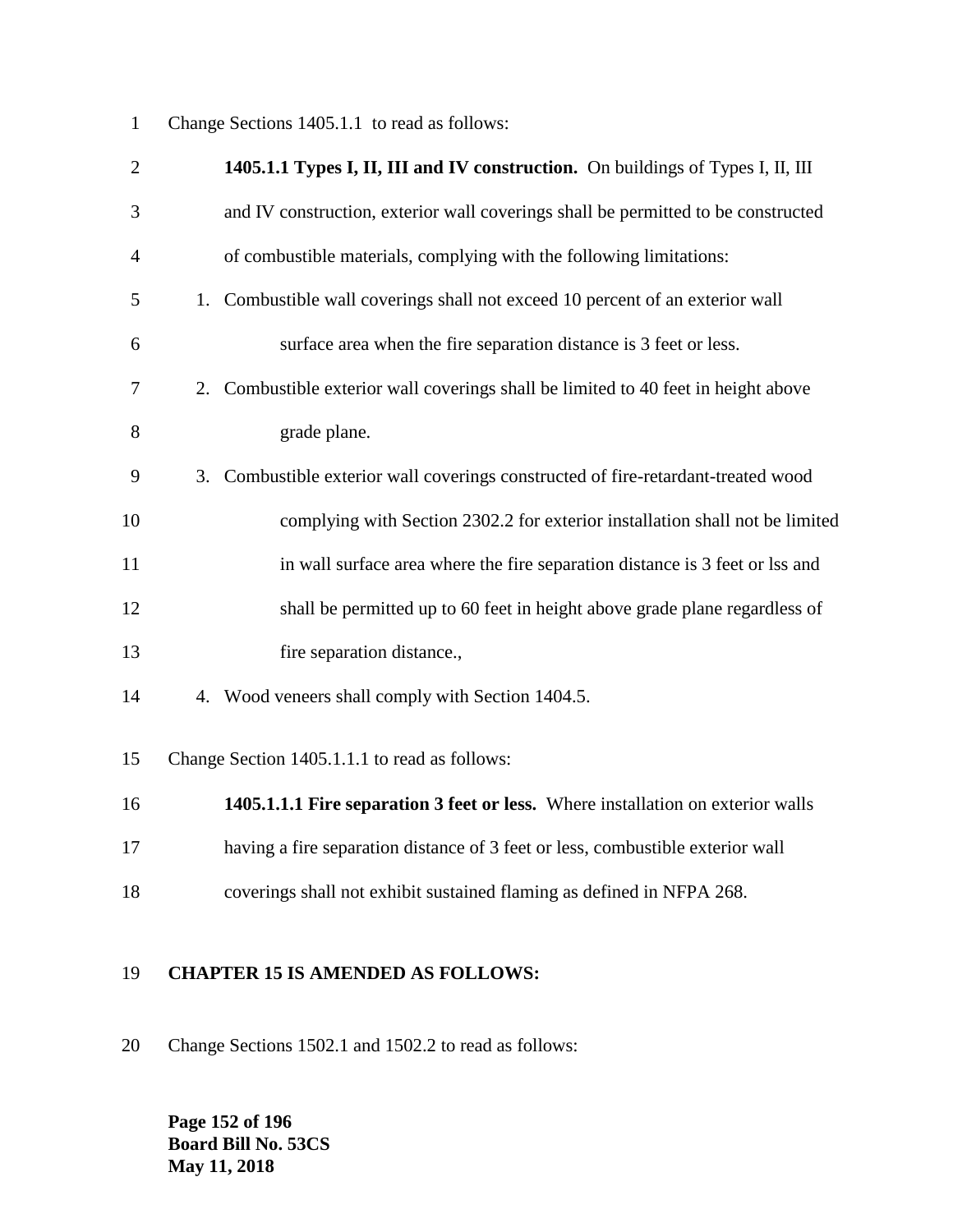**1502.1 General.** Design and installation of roof drainage systems shall comply with Section 1502 of this code and the Plumbing Code.

 **1502.2 Secondary (emergency overflow) drains or scuppers.** Where roof drains are required, secondary (emergency overflow) roof drains or scuppers shall be provided where the roof perimeter construction extends above the roof in such a manner that water will be entrapped if the primary drains allow buildup for any reason. The installation and sizing of secondary emergency overflow drains, leaders and conductors shall comply with the Plumbing Code.

### **CHAPTER 16 IS AMENDED AS FOLLOWS:**

Add Section 1603.1.3.1 to read as follows:

 **1603.1.3.1 City of Saint Louis criteria.** For purposes of this code the ground snow 12 load  $(P_g)$  shall be 20 psf.

Add Section 1603.1.4.1 to read as follows:

 **1603.1.4.1 City of Saint Louis criteria.** For purposes of this code the basic wind speed (3-second gust) shall be 115 mph, Exposure B.

Add Section 1607.16 to read as follows:

**1607.16 Change of occupancy.** Any existing structure heretofore approved in which there is

not a change of occupancy to an occupancy requiring greater floor live loads is permitted to

be continued in use for the originally approved live loads provided that the structure is

**Page 153 of 196 Board Bill No. 53CS May 11, 2018**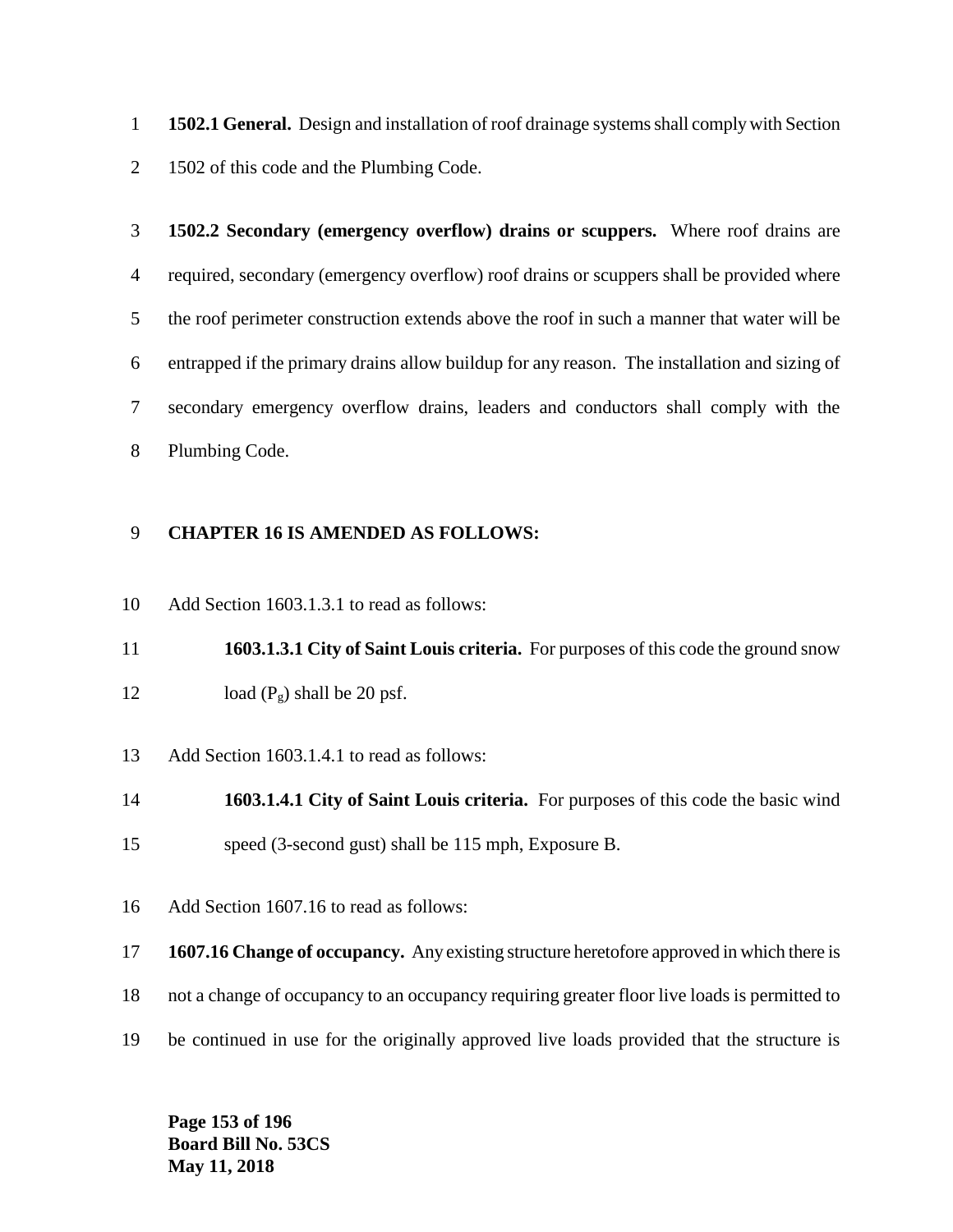structurally safe and adequate for the proposed occupancy and the public safety is not endangered thereby. If the approved live load is less than required by this Section, the areas designed for the reduced live load shall be posted with the approved load. Placards shall be of an approved design.

 In every building, structure, or part thereof of Use Groups A, B, E, F, M, S where there is a change of use or function and in the building official's opinion the live load may exceed the existing allowable floor live load, there shall be a placard posted indicating the maximum allowed floor live load. Structural calculations establishing the maximum allowed floor live load shall be prepared by a Missouri licensed professional engineer. All structural calculations shall bear an original embossed or wet ink seal, original ink signature, and the date the structural calculations were sealed by the Missouri licensed professional engineer on the first sheet or on the cover sheet of the structural calculations.

 The maximum allowed floor live load shall be marked on placards of an approved design which shall be supplied and securely affixed by the owner of the building or the owner's authorized agent in a conspicuous place in each space to which they relate. Any placards lost, removed, or defaced shall be replaced by the owner or the owner's agent.

### **CHAPTER 18 IS AMENDED AS FOLLOWS:**

Add Section 1803.7 and 1803.7.1 to read as follows:

**1803.7 Hazardous excavations.** Should there be an unfenced excavation or hole or open

basement that endangers the sidewalk, alley, or street right-of-way, the Street Department is

authorized to, without prior notice, fill or abate such hazard. Should such excavation, hole,

**Page 154 of 196 Board Bill No. 53CS May 11, 2018**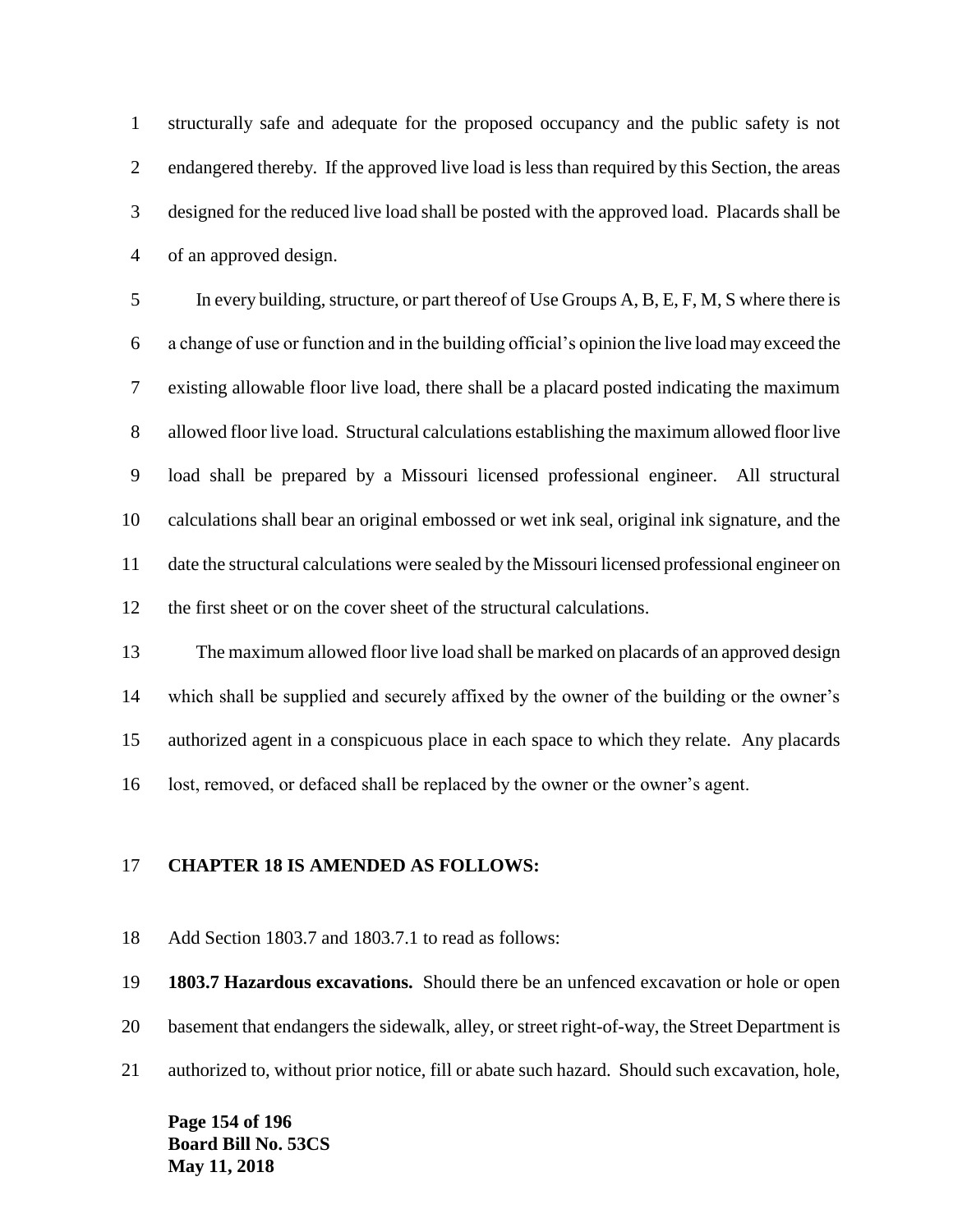or open basement not endanger the public right-of-way but in fact endanger an adjacent building footing, cause an embankment problem, constitute a public safety hazard anywhere on the site, or have accumulated over eighteen inches of standing water for more than seven days which, in the opinion of the Health Department, upon certification, constitutes a vector- control problem, the Building Commissioner shall be permitted to emergency-hire a contractor to fill or partially fill that excavation, hole, or open basement to mitigate the danger. All costs attending such action shall be paid by the owner of said property or premises whereon the violation was permitted to exist; said costs to be collected as described in Section 119.5.

 **1803.7.1 Adjacent to excavations.** Every excavation on a site located five feet or less from the street lot line shall be enclosed with a barrier not less than six feet high. Where located more than five feet from the street lot line, a barrier shall be erected when required by the building official. Barriers shall be of adequate strength to resist wind pressure as specified in Chapter 16.

Add Section 1804.8 to read as follows:

 **1804.8 Sanitary landfills.** No grading, excavation, or construction of buildings or structures shall be permitted on or above land used or formerly used as a sanitary landfill or above decaying deposits of organic materials unless approved by the building official. The building official shall require a comprehensive report on the underlying soils prepared by a Missouri licensed professional engineer. This report shall take proper note of possible formation and release of combustible, explosive, or toxic vapors or gasses emanating from the underlying

**Page 155 of 196 Board Bill No. 53CS May 11, 2018**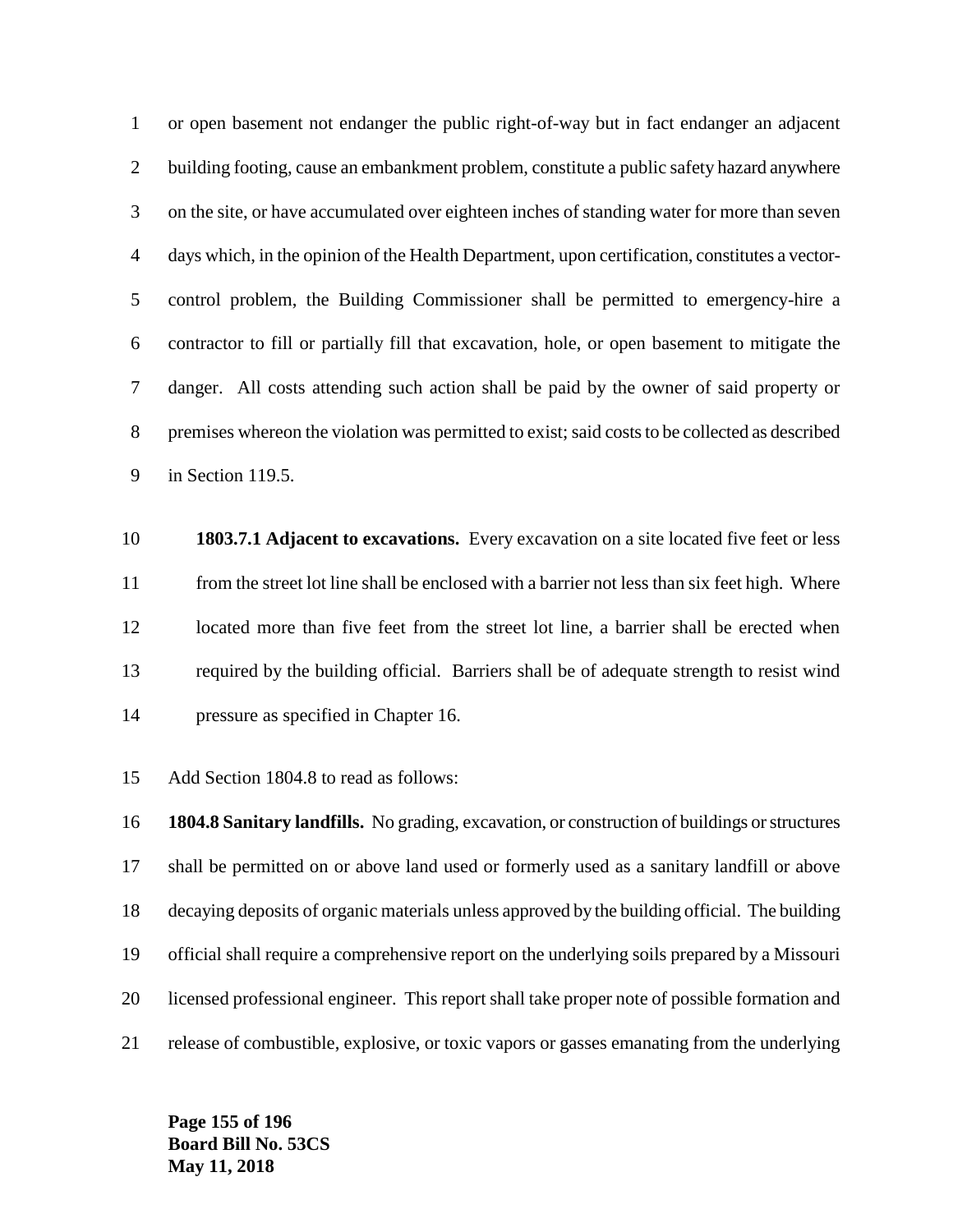deposits and shall contain positive construction recommendations for elimination of such hazards.

- Change Section 1805.4.3 to read as follows:
- **1805.4.3 Drainage discharge.** The floor base and foundation perimeter drain shall discharge by gravity or mechanical means into an approved drainage syatem
- that complies with the Plumbing Code.
- **Exception:** Where a site is located in a well-drained gravel or sand/gravel
- mixture soils, a dedicated drainage system is not required.
- Change Section 1809.5 to read as follows:
- **1809.5 Frost protection.** Except where otherwise protected from frost, foundation walls,
- piers, and other permanent supports of buildings and structures shall be protected from frost
- by one or more of the following methods:
- 1. Extend 30 inches minimum below finished grade;
- 2. Constructing in accordance with ASCE 32-01; or
- 3. Erecting on solid rock.
- **Exception:** Freestanding accessory structures with an area of 200 square feet or less and
- an eave height of twelve feet or less shall not be required to be protected.

### **CHAPTERS 27 AND 29 ARE AMENDED AS FOLLOWS:**

Delete Chapter 27 in its entirety. Refer to the Electrical Code.

**Page 156 of 196 Board Bill No. 53CS May 11, 2018**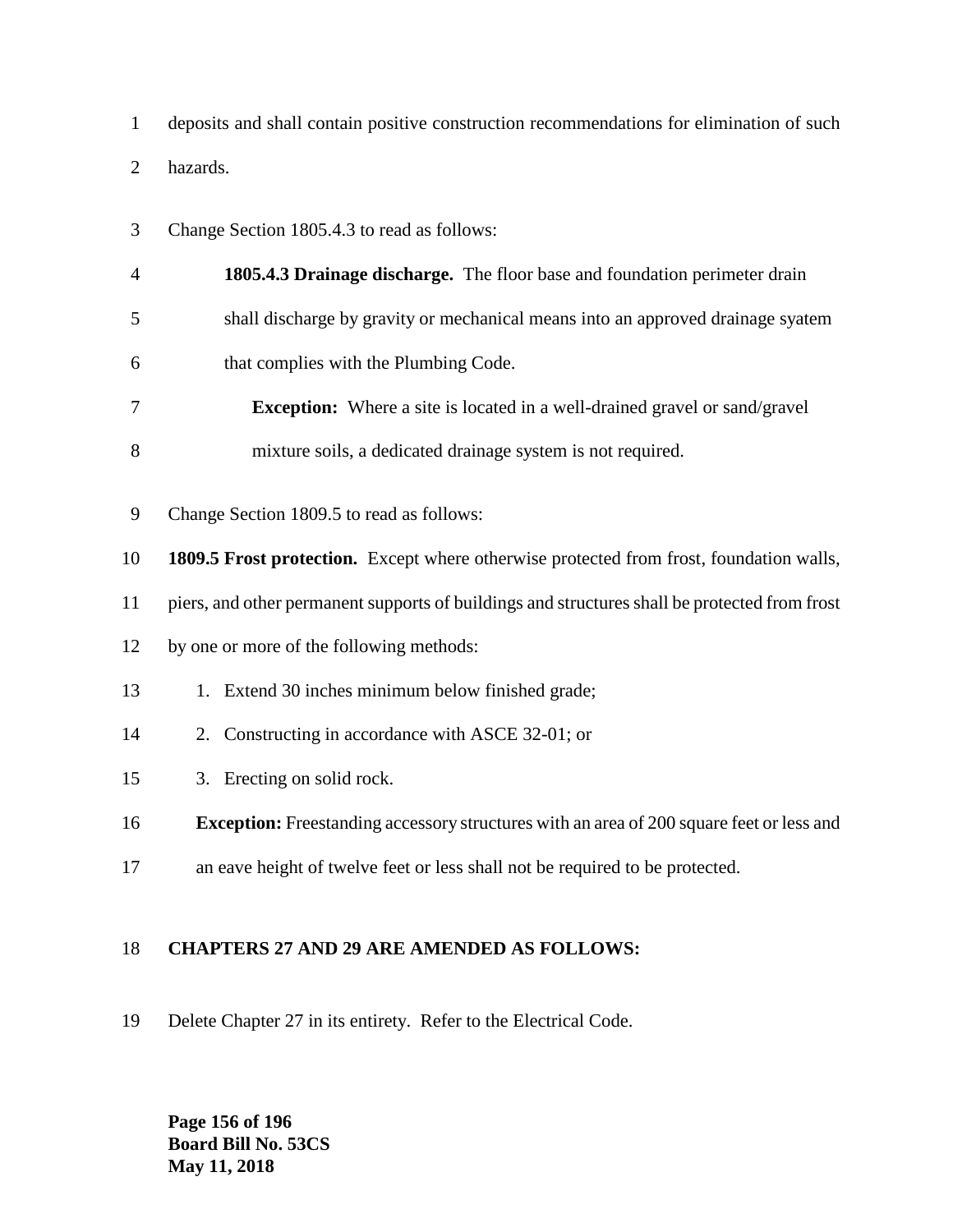Delete Chapter 29 in its entirety. Refer to the Plumbing Code.

### **CHAPTER 31 IS AMENDED AS FOLLOWS:**

- Change Section 3103.1.2 to read as follows: **3103.1.2 Permit required.** Temporary structures that cover an area in excess of 1,000 square feet, including connecting areas or spaces with a common means of egress or entrance which are used or intended to be used for the gathering together of ten or more persons, shall not be erected, operated, or maintained for any other purpose without obtaining a permit from the building official. Change Section 3109 to read as follows: **SECTION 3109 SWIMMING POOLS, SPAS AND HOT TUBS 3109.1 General.** Swimming pools, spas and hot tubs shall comply to the requirements of this section of this code provided that these regulations shall not be applicable to any such pool less than 24 inches deep or having a surface area less than 250 square feet, except where such pools are permanently equipped with a water-recirculating system or involve structural
- **3109.1.1 Permits and construction documents.** A swimming pool, spa or hot tub or appurtenances thereto shall not be constructed, installed, enlarged, or altered until construction documents have been submitted and a permit has been obtained from the

**Page 157 of 196 Board Bill No. 53CS May 11, 2018**

materials.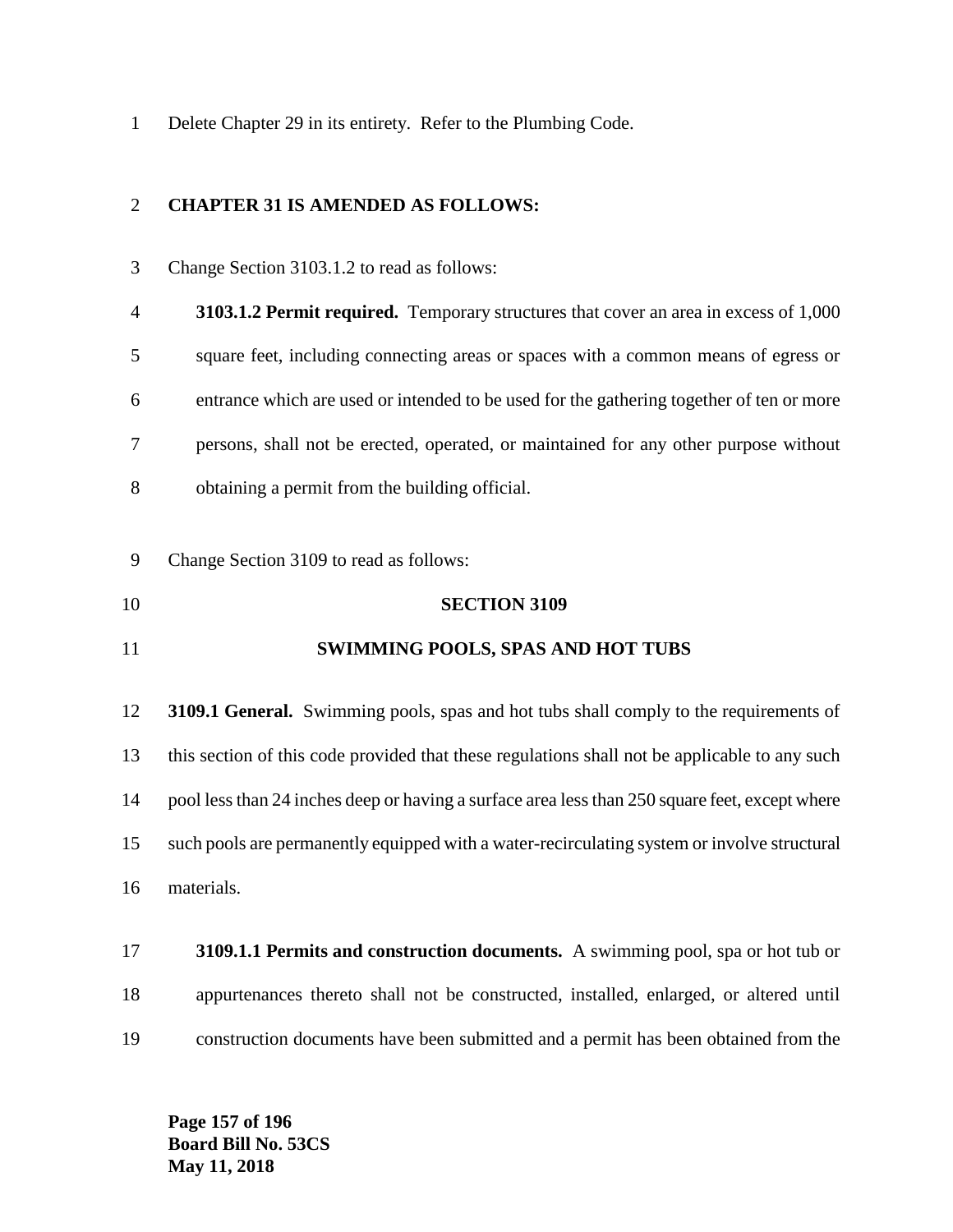building official. The approval of all authorities having jurisdiction over swimming pools shall be obtained before a permit can be issued.

- **3109.1.2 Construction documents.** Construction documents shall accurately show dimensions and construction of the pool and appurtenances and properly establish distances to lot lines, buildings, walks, and fences; provide details of the water supply system, drainage, and water disposal systems, and show all appurtenances pertaining to the swimming pool. Detailed construction drawings of structures, vertical elevations, and sections through the pool showing depth shall be included. All construction documents for in-ground swimming pools shall be sealed, signed, and dated by a Missouri licensed design professional.
- **3109.1.3 Locations.** Swimming pools, spas or hot tubs shall not encroach on any front or side yard required by this code or by the governing zoning law, unless in accordance with specific rules of the City of Saint Louis. A wall of a swimming pool shall not be 14 located less than six feet from any rear or side property line or ten feet from any street property line.
- **3109.1.4 Walkways.** All public swimming pools shall have walkways not less than four feet in width extending entirely around the pool. Curbs or sidewalks around any swimming pool shall have a slip-resistant surface for a width of not less than one foot at the edge of the pool, and shall be so arranged as to prevent return pf surface water to the pool.

**Page 158 of 196 Board Bill No. 53CS May 11, 2018**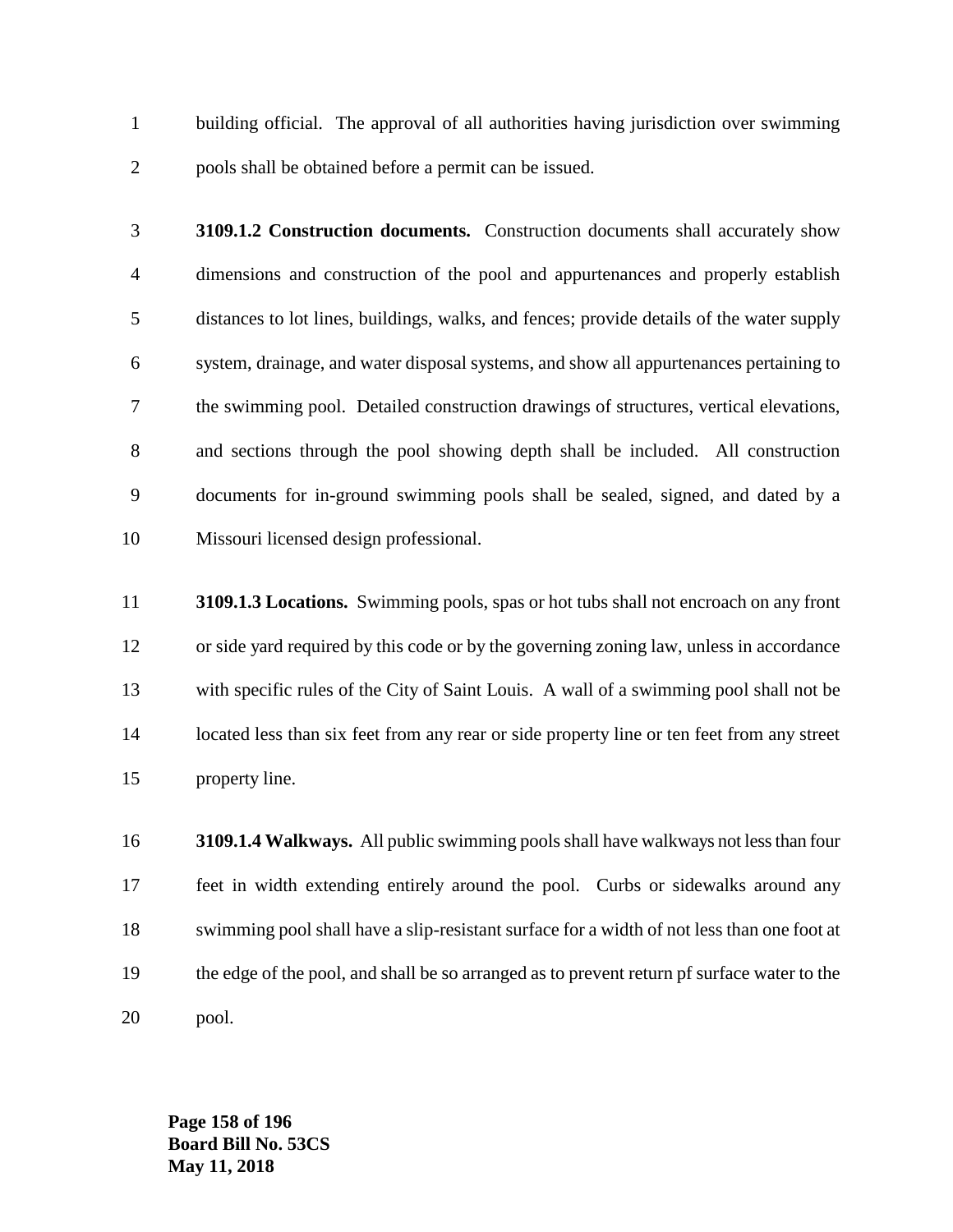Change Section 3111.2 t read as follows:

 **3111.2 Solar thermal systems.** Solar thermal systems shall be designed and installed in accordance with Section 2606.12, the Plumbing Code, the Mechanical Code and the Fire Code.

### **CHAPTER 32 IS AMENDED AS FOLLOWS:**

Change Section 3202.1.1 to read as follows:

 **3202.1.1 Structural support below grade.** Any part of a building or structure hereafter erected below grade that is necessary for structural support of the building or structure shall not project beyond the lot lines except that the footings of street or alley walls or their supports located at least eight feet below grade shall not project more than twelve inches beyond the lot line. Footings of buildings or structures shall be permitted to project up to six inches into streets or alleys regardless of depth.

- Add Section 3202.3.1.1 to read as follows:
- **3202.3.1.1 Small awning exception.** A permit shall not be required for the erection, repair, or replacement of fixed awnings less than 40 square feet in projected area or retractable awnings less than 150 square feet in area unless they project over public property. No such awning, however, shall be installed so as to project over property not owned by the premises on which such awning is installed.

Change Section 3202.3.2 and add Section 3202.3.2.1 to read as follows:

**3202.3.2 Windows, architectural features, and mechanical equipment.** Where the

**Page 159 of 196 Board Bill No. 53CS May 11, 2018**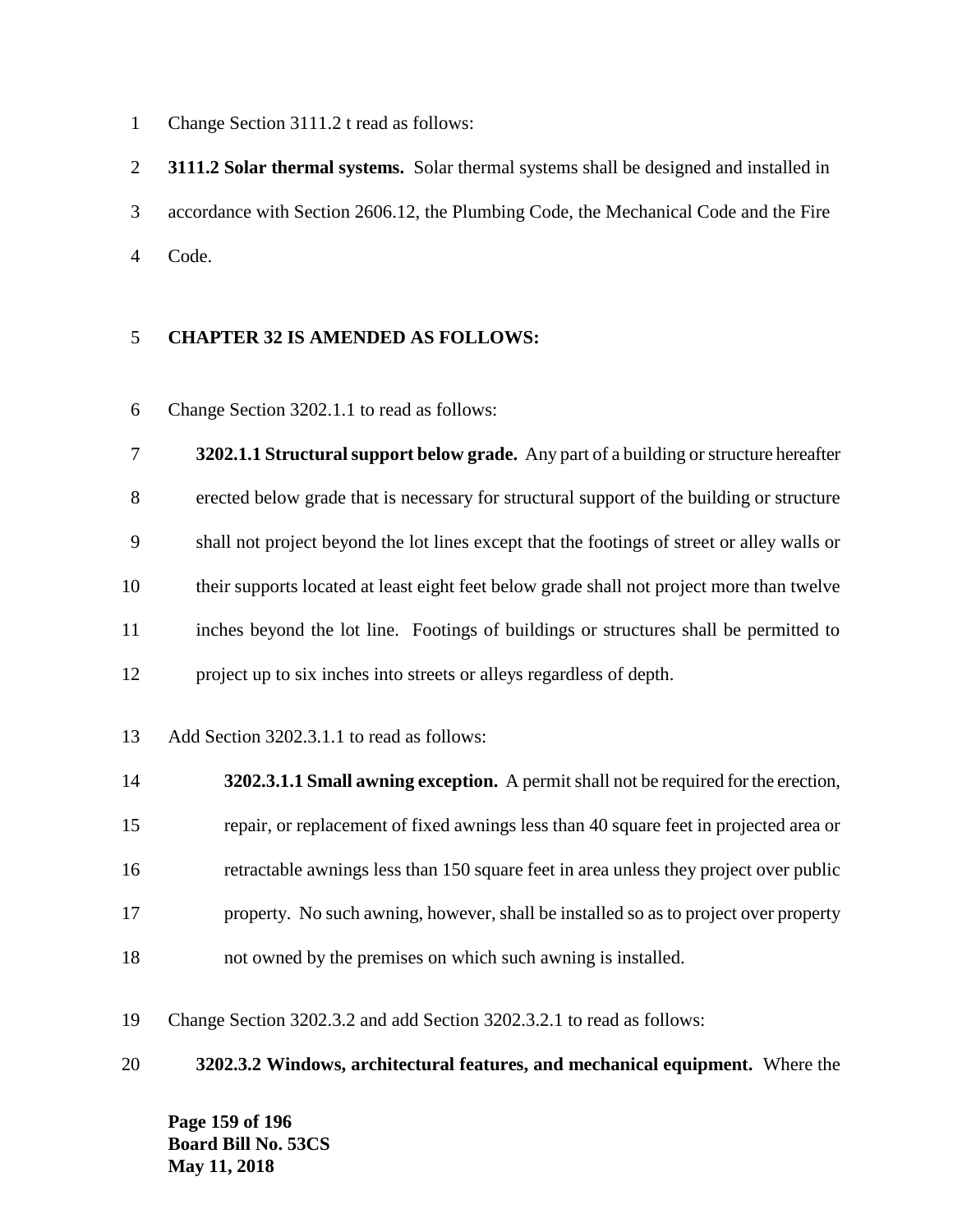| $\mathbf{1}$   | vertical clearance above grade to projecting windows, architectural features, or               |
|----------------|------------------------------------------------------------------------------------------------|
| $\overline{c}$ | mechanical equipment is more than ten feet, one inch of encroachment is permitted for          |
| 3              | each additional one inch of clearance above ten feet.                                          |
| $\overline{4}$ | 3202.3.2.1 Balconies. Balconies shall be located at least ten feet above the grade             |
| 5              | level.                                                                                         |
| 6              | Add Sections 3202.5 through 3202.6 to read as follows:                                         |
| 7              | 3202.5 Signs. Projecting signs, including irons and other fixtures, shall not extend more than |
| 8              | five feet into the public right-of-way.                                                        |
| 9              | 3202.5.1 Signs projecting into streets. Projections shall not be nearer than two feet to a     |
| 10             | curb and not less than ten feet above the curb or public sidewalk.                             |
| 11             | 3202.5.2 Signs projecting into alleys. Projections shall not be less than sixteen feet         |
| 12             | above an alley.                                                                                |
| 13             | 3202.6 Special encroachments. All other encroachments shall be considered special              |
| 14             | encroachments where the legal sanction is conveyed by the Board of Public Service. These       |
| 15             | encroachments shall be so constructed as to be readily removable without endangering the       |
| 16             | safety of the building. Inspections shall be as set forth in Table 110.7.                      |
|                |                                                                                                |

### **CHAPTER 33 IS AMENDED AS FOLLOWS:**

Change Section 3305.1 to read as follows:

**Page 160 of 196 Board Bill No. 53CS May 11, 2018**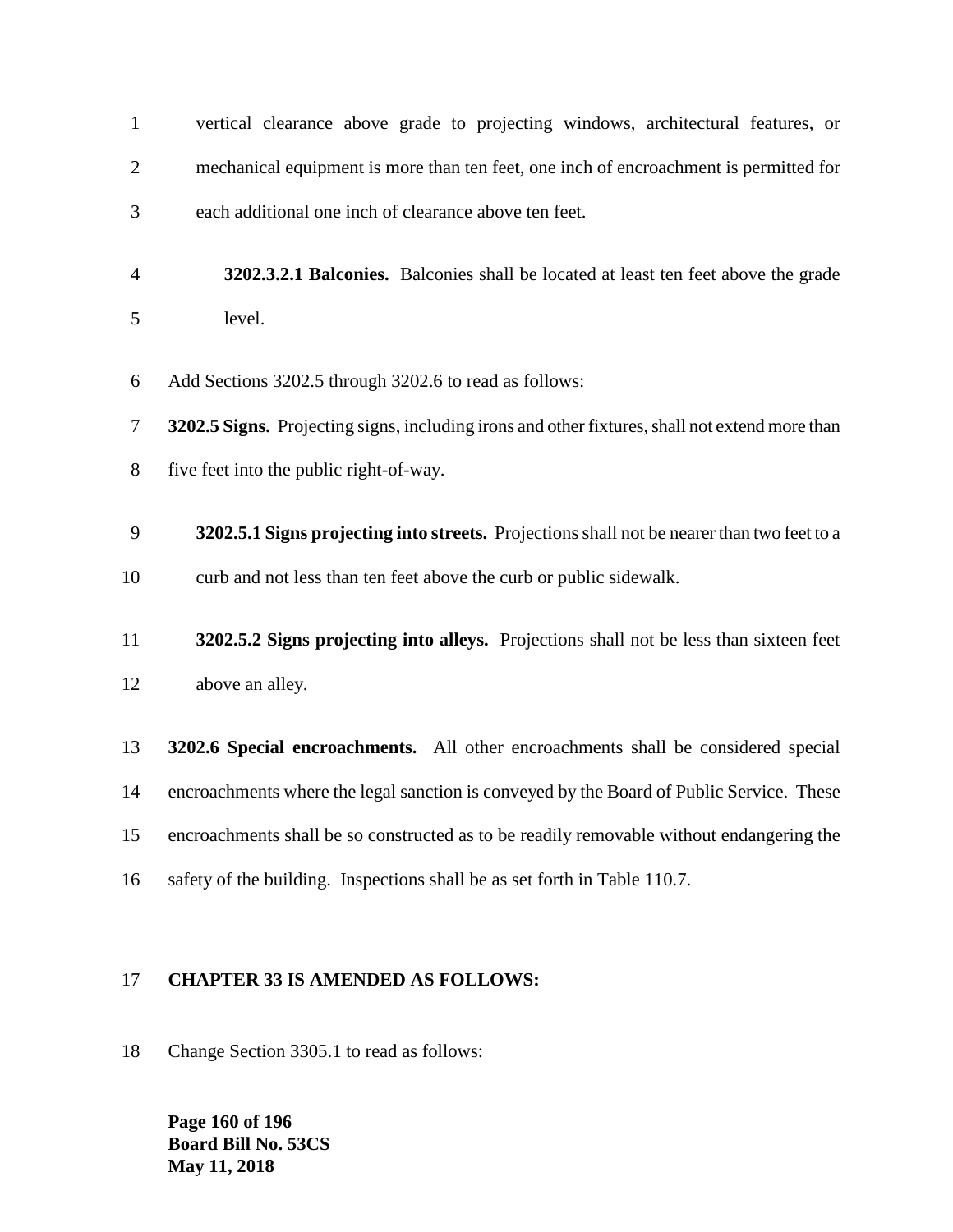|   | 3305.1 Facilities required. Sanitary facilities shall be provided during          |
|---|-----------------------------------------------------------------------------------|
|   | construction, remodeling or demolition activities in accordance with the Plumbing |
| 3 | Code.                                                                             |

### **CHAPTER 35 IS AMENDED AS FOLLOWS:**

Modify Chapter 35 by adding the following:

| 6<br>$\overline{7}$<br>8 | <b>IAPMO</b><br>International Association of Plumbing and Mechanical Officials<br>5001 E. Philadelphia Street<br>Ontario, CA 91761-2816 |
|--------------------------|-----------------------------------------------------------------------------------------------------------------------------------------|
| 9                        | <b>UPC-09- Uniform Plumbing Code</b>                                                                                                    |
| 10                       | 201.3, 415.9.3, 429.2.5, 603.1.2, 718.5, 903.3.5, 1205.3.3, 1502.1, 1502.2, 1805.4.3, 3111.2, 3305.1                                    |
| 11                       | APPENDIX G IS AMENDED AS FOLLOWS:                                                                                                       |
| 12                       | Change Appendix G to read as follows:                                                                                                   |
| 13                       | <b>APPENDIX G</b>                                                                                                                       |
| 14                       | <b>FLOOD RESISTANT CONSTRUCTION</b>                                                                                                     |
| 15                       | <b>SECTION G101</b>                                                                                                                     |
| 16                       | STATUTORY AUTHORIZATION, FINDINGS OF FACT, AND PURPOSES                                                                                 |
| 17                       | G101.1 Statutory authorization. The Legislature of the State of Missouri has delegated the                                              |
| 18                       | responsibility to local governmental units to adopt floodplain management regulations                                                   |
| 19                       | designed to protect the health, safety, and general welfare. Therefore, the Board of Aldermen                                           |
| 20                       | of the City of Saint Louis ordains as follows:                                                                                          |

**Page 161 of 196 Board Bill No. 53CS May 11, 2018**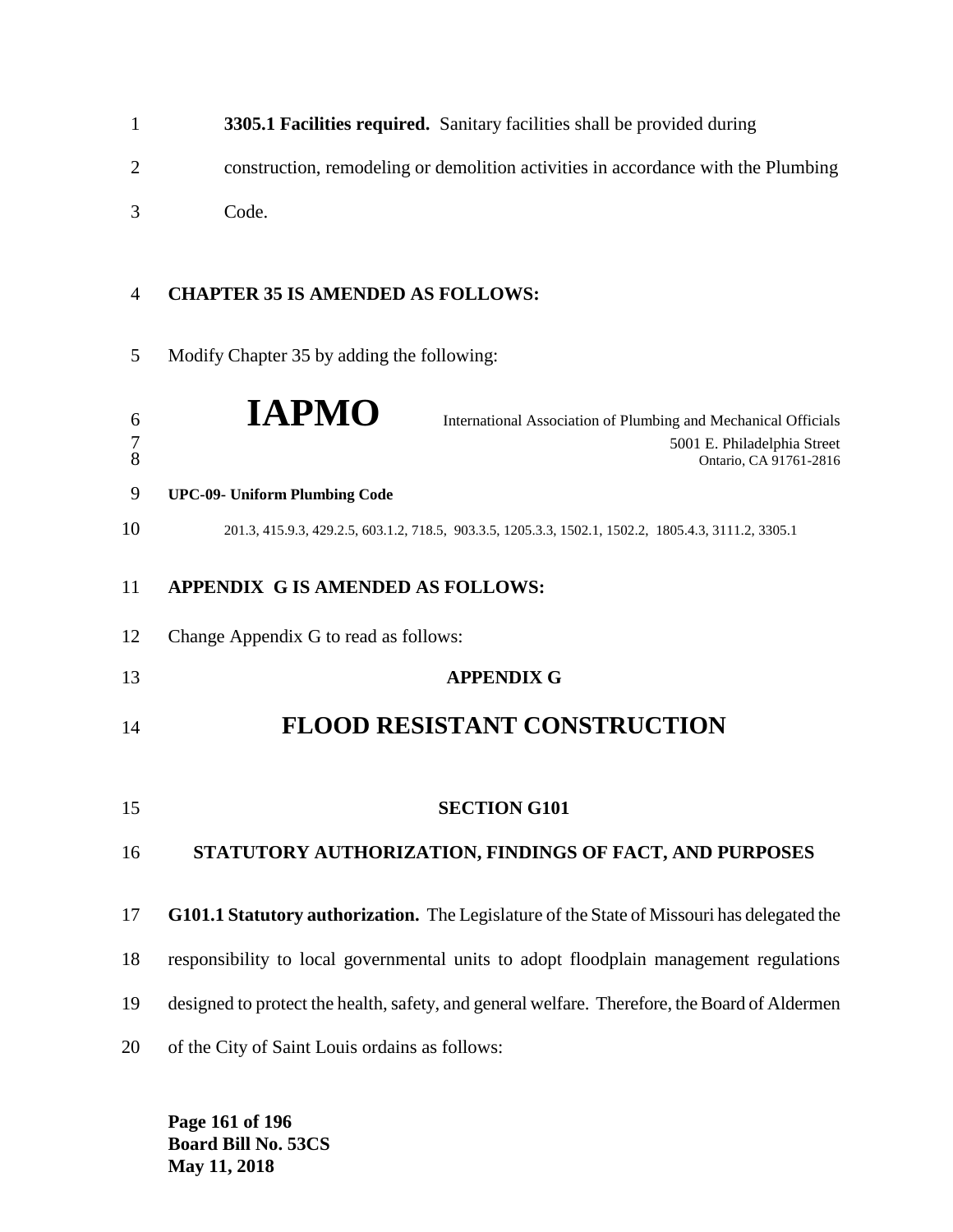### **G101.2 Findings of fact.**

| $\overline{2}$ | G101.2 1 Flood losses resulting from periodic inundation. The special flood hazard         |
|----------------|--------------------------------------------------------------------------------------------|
| 3              | areas of the City of Saint Louis, Missouri are subject to inundation which results in loss |
| $\overline{4}$ | of life and property, health and safety hazards, disruption of commerce and governmental   |
| 5              | services, extraordinary public expenditures for flood protection and relief, and           |
| 6              | impairment of the tax base, all of which adversely affect the public health, safety, and   |
| $\tau$         | general welfare.                                                                           |
| $8\phantom{1}$ | G101.2.2 General causes of the flood losses. These flood losses are caused by:             |
| 9              | 1. the cumulative effect of development in any delineated floodplain causing               |
| 10             | increases in flood heights and velocities; and                                             |
| 11             | 2. the occupancy of flood hazard areas by uses vulnerable to floods, hazardous to          |
| 12             | others, inadequately elevated, or otherwise unprotected from flood damages.                |
| 13             | G101.2.3. Methods used to analyze flood hazards. The Flood Insurance Study (FIS)           |
| 14             | that is the basis of this appendix uses a standard engineering method of analyzing flood   |
| 15             | hazards which consist of a series of interrelated steps.                                   |
| 16             | 1. Selection of a base flood that is based upon engineering calculations which             |
| 17             | permit a consideration of such flood factors as its expected frequency of                  |
| 18             | occurrence, the area inundated, and the depth of inundation. The base flood                |
| 19             | selected for this appendix is representative of large floods which are                     |
| 20             | characteristic of what can be expected to occur on the particular streams subject          |
| 21             | to this appendix. It is in the general order of a flood which could be expected to         |

**Page 162 of 196 Board Bill No. 53CS May 11, 2018**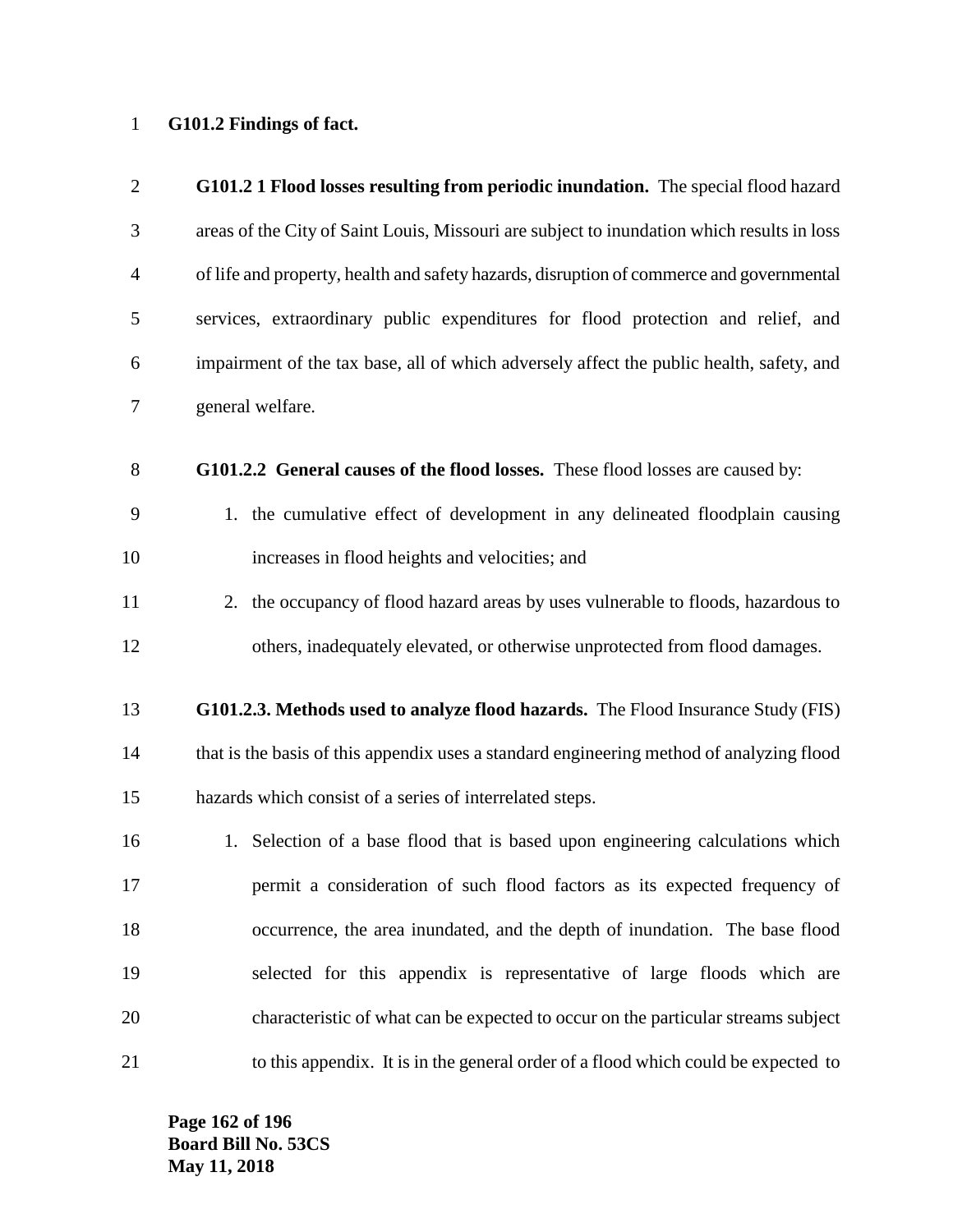| $\mathbf{1}$   | have a one percent chance of occurrence in any one year as delineated on the                    |
|----------------|-------------------------------------------------------------------------------------------------|
| $\overline{2}$ | Federal Insurance Administrator's FIS, and illustrative materials dated July 17,                |
| 3              | 1979, as amended, and any future revisions thereto.                                             |
| 4              | 2. Calculation of water surface profiles is based on a standard hydraulic engineering           |
| 5              | analysis of the capacity of the stream channel and overbank areas to convey the                 |
| 6              | regulatory flood.                                                                               |
| 7              | 3. Computation of a floodway required to convey this flood without increasing                   |
| 8              | flood heights more than one foot at any point.                                                  |
| 9              | 4. Delineation of floodway encroachment lines within which no development is                    |
| 10             | permitted that would cause any increase in flood height.                                        |
| 11             | 5. Delineation of flood fringe, i.e. that area outside the floodway encroachment lines          |
| 12             | but still subject to inundation by the base flood.                                              |
| 13             | G101.3 Statement of purpose. It is the purpose of this appendix to promote the public           |
| 14             | health, safety, and general welfare; to minimize those losses described in Article 1, Section B |
| 15             | (1); to establish or maintain the community's eligibility for participation in the National     |
| 16             | Flood Insurance Program (NFIP) as defined in 44 Code of Federal Regulations (CFR)               |
| 17             | 59.22(a)(3); and to meet the requirements of 44 CFR 60.3(d) by applying the provisions of       |
| 18             | this appendix to:                                                                               |
| 19             | 1. restrict or prohibit uses that are dangerous to health, safety, or property in times of      |
| 20             | flooding or cause undue increases in flood heights or velocities;                               |
| 21             | 2. require uses vulnerable to floods, including public facilities that serve such uses, be      |
| 22             | provided with flood protection at the time of initial construction; and                         |

**Page 163 of 196 Board Bill No. 53CS May 11, 2018**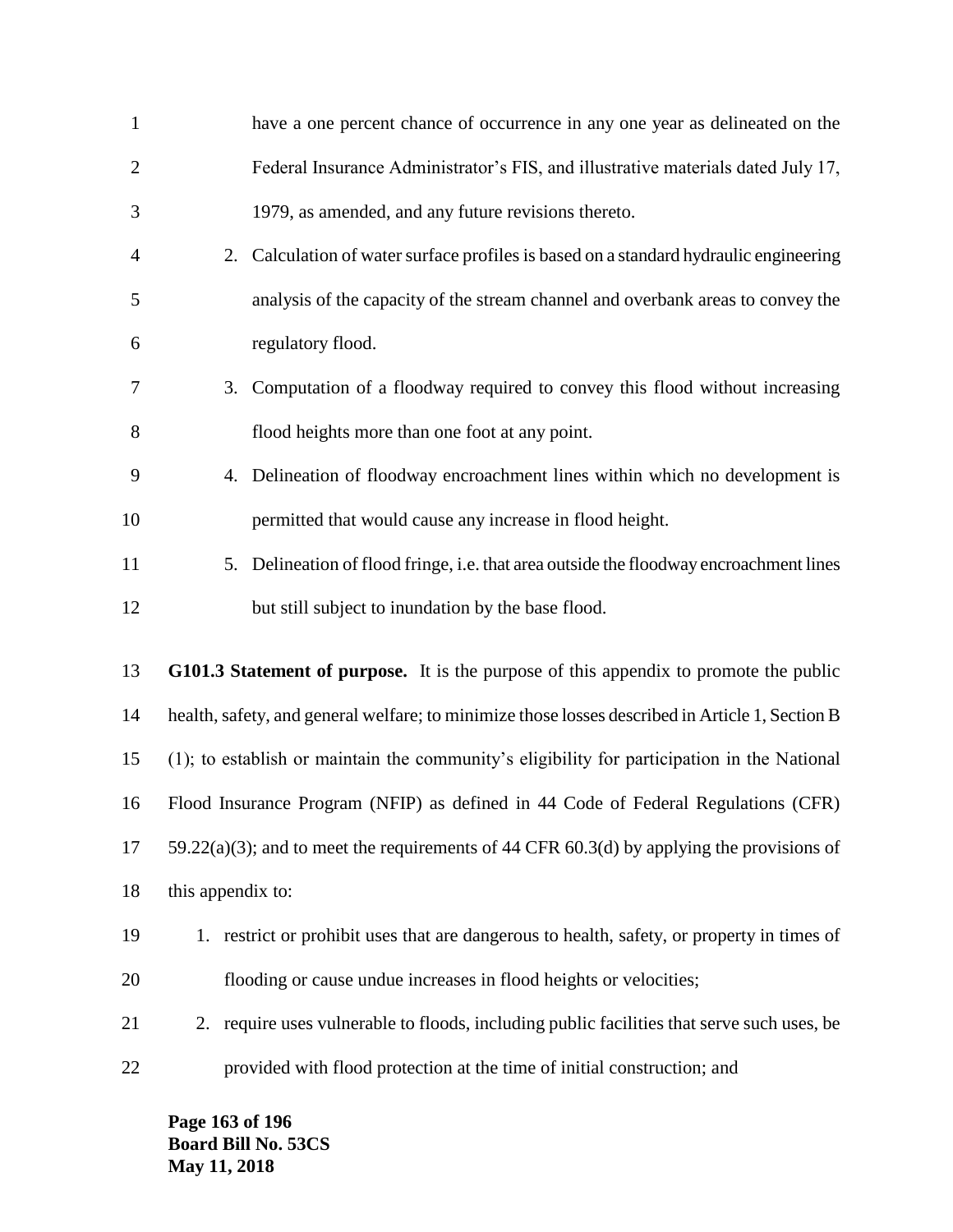3. protect individuals from buying lands that are unsuited for the intended development purposes due to the flood hazard.

**SECTION G102**

| $\overline{4}$ | <b>DEFINITIONS</b>                                                                               |
|----------------|--------------------------------------------------------------------------------------------------|
| 5              | GIO2.1. Scope. Unless specifically defined below, words or phrases used in this appendix         |
| 6              | shall be interpreted so as to give them the same meaning they have in common usage and to        |
| 7              | give this appendix its most reasonable application.                                              |
| 8              | 100-YEAR FLOOD. See BASE FLOOD.                                                                  |
| 9              | <b>ACCESSARY STRUCTURE.</b> Means the same as APPURTENANT STRUCTURE.                             |
| 10             | <b>ACTUARIAL RATES.</b> See RISK PREMIUM RATES.                                                  |
| 11             | <b>ADMINISTRATOR.</b> The Federal Insurance Administrator.                                       |
| 12             | <b>AGENCY.</b> The Federal Emergency Management Agency (FEMA).                                   |
| 13             | APPEAL. A request for review of the Floodplain Administrator's interpretation of any             |
| 14             | provision of this appendix or a request for a variance.                                          |
| 15             | <b>APPURTENANT STRUCTURE.</b> A structure that is on the same parcel of property as the          |
| 16             | principle structure to be insured and the use of which is incidental to the use of the principal |
| 17             | structure.                                                                                       |

**Page 164 of 196 Board Bill No. 53CS May 11, 2018**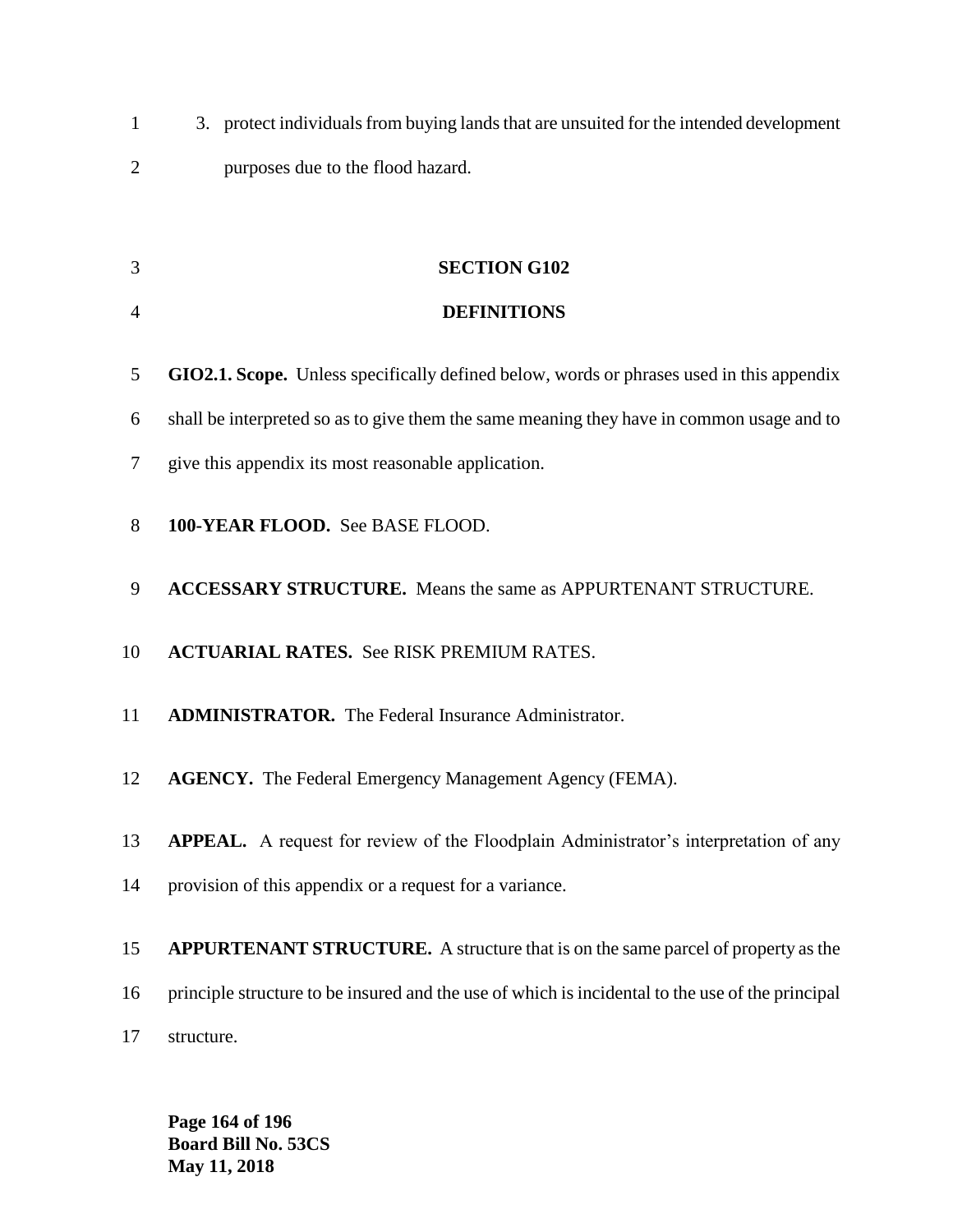**AREA OF SPECIAL FLOOD HAZARD.** The land in the floodplain within the City of

- Saint Louis subject to a one percent or greater chance of flooding in any given year.
- **BASE FLOOD.** The flood having a one percent chance of being equaled or exceeded in any given year.
- **BASEMENT.** Any area of the structure having its floor subgrade (below ground level) on all sides.
- **BUILDING.** See STRUCTURE.

## **CHIEF EXECUTIVE OFFICER** or **CHIEF ELECTED OFFICIAL.** The Mayor of the City of Saint Louis.

**COMMUNITY.** The City of Saint Louis, Missouri.

 **DEVELOPMENT.** Any man-made change to improved or unimproved real estate, including but not limited to buildings or other structures, levees, levee systems, mining, dredging, filling, grading, paving, excavation, or drilling operations, or storage of equipment or materials.

 **ELEVATED BUILDING.** For insurance purposes, a non-basement building which has its lowest elevated floor raised above ground level by foundation walls, shear walls, posts, piers, pilings, or columns.

# **ELIGIBLE COMMUNITY** or **PARTICIPATING COMMUNITY**. A community for which the Administrator has authorized the sale of flood insurance under the National Flood

**Page 165 of 196 Board Bill No. 53CS May 11, 2018**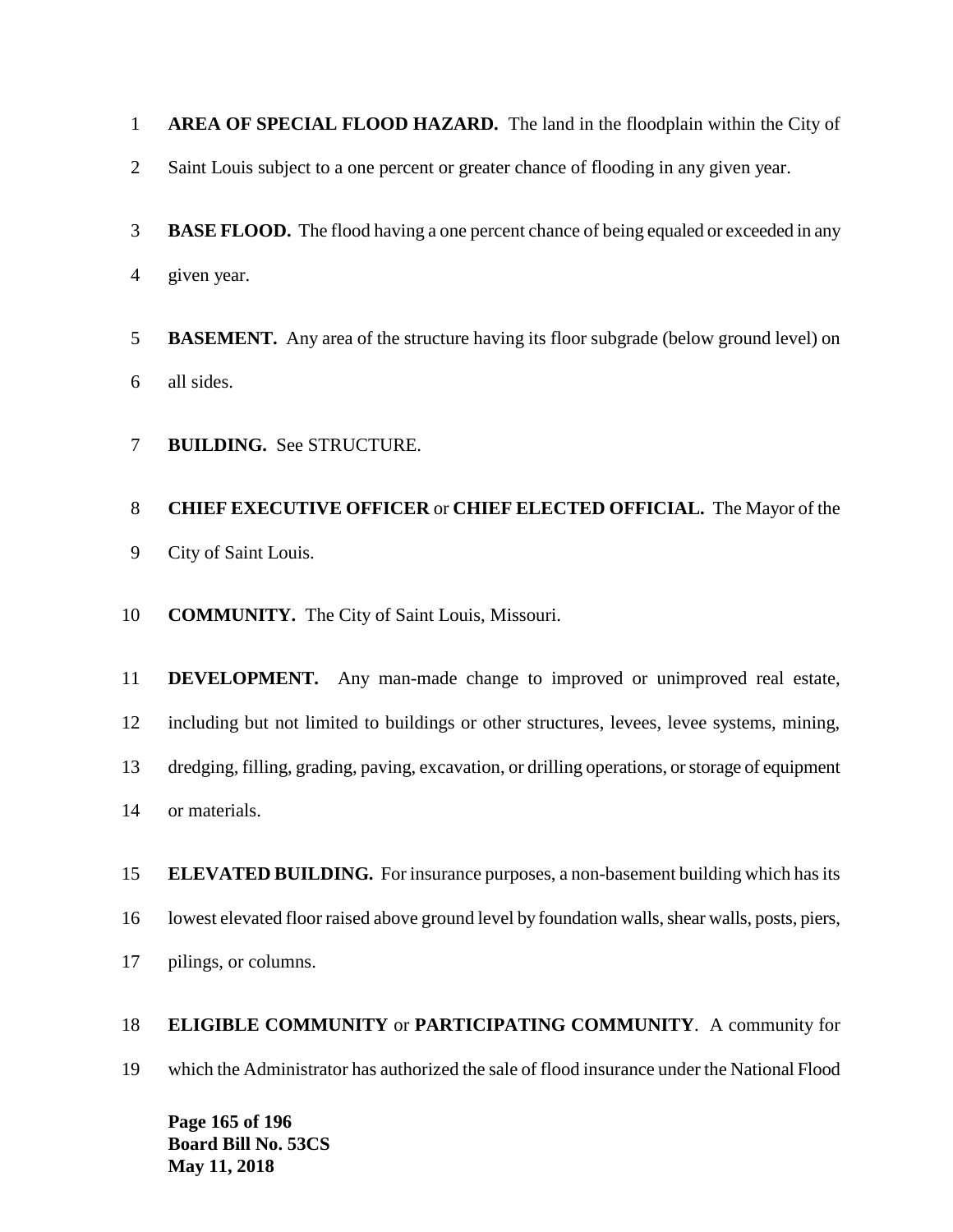Insurance Program (NFIP).

 **EXISTING CONSTRUCTION.** For the purposes of determining rates, structures for which the "start of construction" commenced before the effective date of the FIRM or before January 1, 1975, for FIRMs effective before that date. EXISTING CONSTRUCTION may also be referred to as EXISTING STRUCTURES.

### **EXISTING MANUFACTURED HOME PARK OR SUBDIVISION.** A manufactured

 home park or subdivision for which the construction of facilities for servicing the lots on which the manufactured homes are to be affixed (including, at a minimum, the installation of utilities, the construction of streets, and either final site grading or the pouring of concrete pads) is completed before the effective date of the floodplain management regulations adopted by the City of Saint Louis.

### **EXPANSION TO AN EXISTING MANUFACTURED HOME PARK OR**

 **SUBDIVISION.** The preparation of additional sites by the construction of facilities for servicing the lots on which the manufactured homes are to be affixed (including the installation of utilities, the construction of streets, and either final site grading or the pouring of concrete pads).

 **FLOOD** or **FLOODING.** A general and temporary condition of partial or complete inundation of normally dry land areas from (a) the overflow of inland or (b) the unusual and rapid accumulation or runoff of surface waters from any source.

### **FLOOD BOUNDARY AND FLOODWAY MAP (FBFM).** An official map of a city on

**Page 166 of 196 Board Bill No. 53CS May 11, 2018**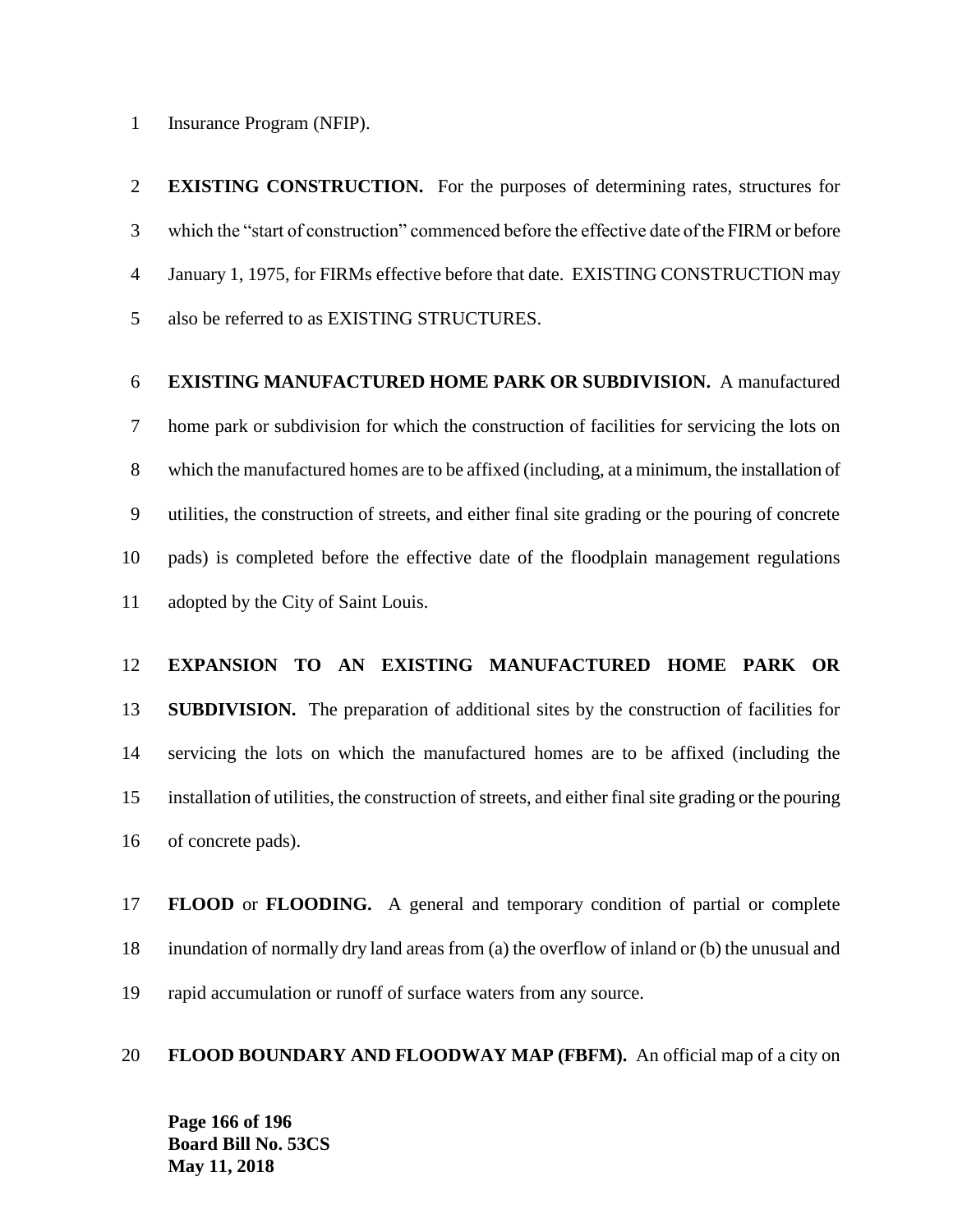which the Administrator has delineated both special flood hazard areas and the designated

regulatory floodway.

 **FLOOD ELEVATION DETERMINATION.** A determination by the Administrator of the water surface elevations of the base flood, that is, the flood level that has a one percent or greater chance of occurrence in any given year.

 **FLOOD ELEVATION STUDY.** An examination, evaluation and determination of flood hazards.

 **FLOOD FRINGE.** The area outside the floodway encroachment lines, but still subject to inundation by the regulatory flood.

**FLOOD HAZARD BOUNDARY MAP (FHBM).** An official map of this city, issued by

the Administrator, where the boundaries of the flood areas having special flood hazards have

12 been designated as (unnumbered or numbered) A zones.

**FLOOD INSURANCE RATE MAP (FIRM).** An official map of this city on which the

Administrator has delineated both the special flood hazard areas and the risk premium zones

applicable to the city.

 **FLOOD INSURANCE STUDY (FIS).** An examination, evaluation, and determination of flood hazards and, if appropriate, corresponding water surface elevations.

**FLOODPLAIN** or **FLOOD-PRONE AREA.** Any land area susceptible to being inundated

by water from any source (see "flooding").

**Page 167 of 196 Board Bill No. 53CS May 11, 2018**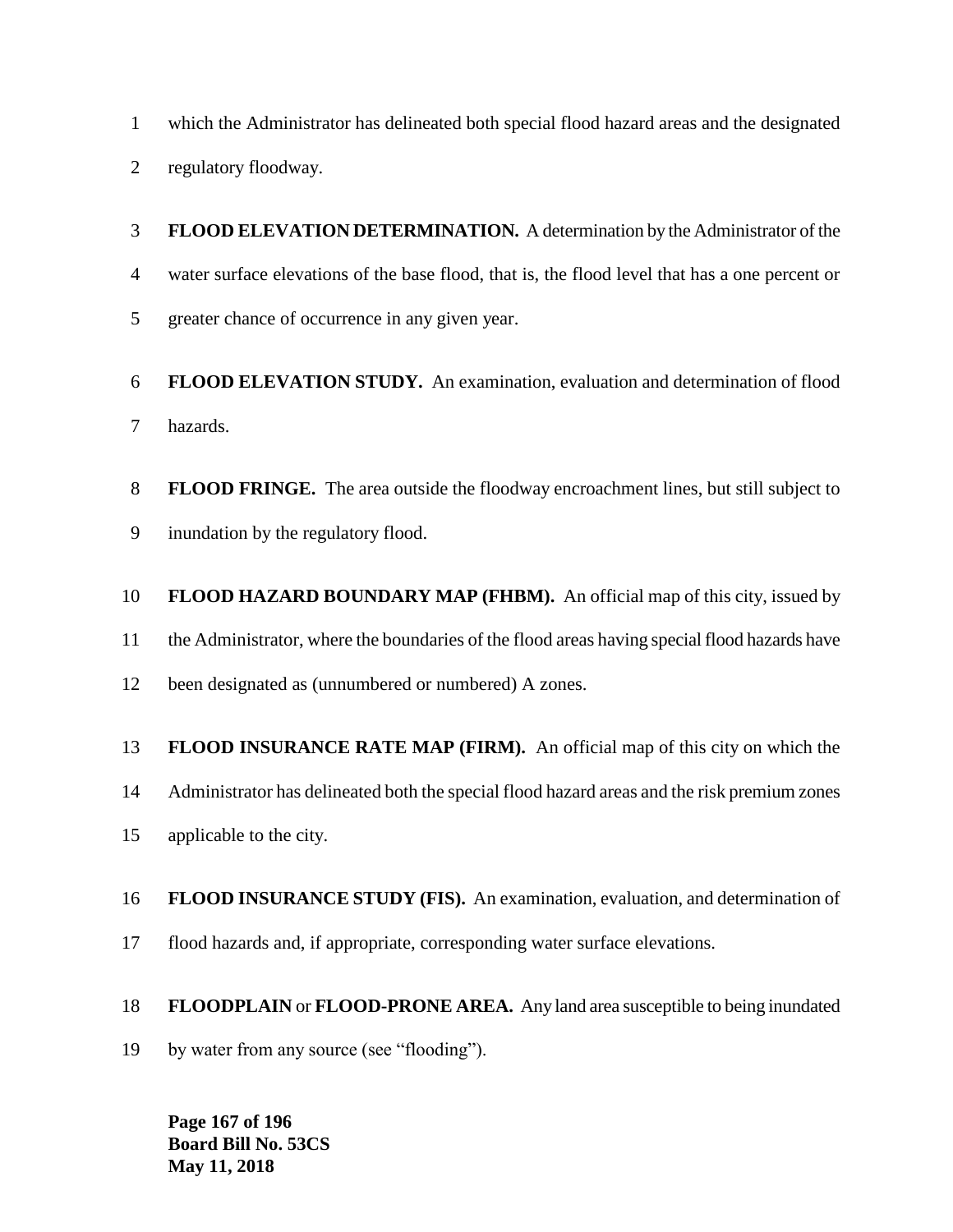**FLOODPLAIN ADMINISTRATOR.** A Missouri Licensed design professional as appointed by the Building Commissioner.

 **FLOODPLAIN MANAGEMENT.** The operation of an overall program of corrective and preventive measures for reducing flood damage, including but not limited to emergency preparedness plans, flood control works, and floodplain management regulations.

 **FLOODPLAIN MANAGEMENT REGULATIONS.** Ordinances, subdivision regulations, building codes, health regulations, special purpose ordinances (such as floodplain and grading ordinances), and other applications of police power. The term describes such state or local regulations, in any combination thereof, that provide standards for the purpose of flood damage prevention and reduction.

 **FLOODPROOFING.** Any combination of structural and nonstructural additions, changes, or adjustments to structures that reduce or eliminate flood damage to real estate or improved real property, water and sanitary facilities, or structures and their contents.

 **FLOODWAY** or **REGULATORY FLOODWAY.** The channel of a river or other watercourse and the adjacent land areas that must be reserved in order to discharge the base flood without cumulatively increasing the water surface elevation more than one foot.

 **FLOODWAY ENCROACHMENT LINES.** The lines marking the limits of floodways on Federal, State and local floodplain maps.

 **FREEBOARD.** Freeboard is a factor of safety usually expressed in feet above a flood level for purposes of flood plain management. Freeboard tends to compensate for the many

**Page 168 of 196 Board Bill No. 53CS May 11, 2018**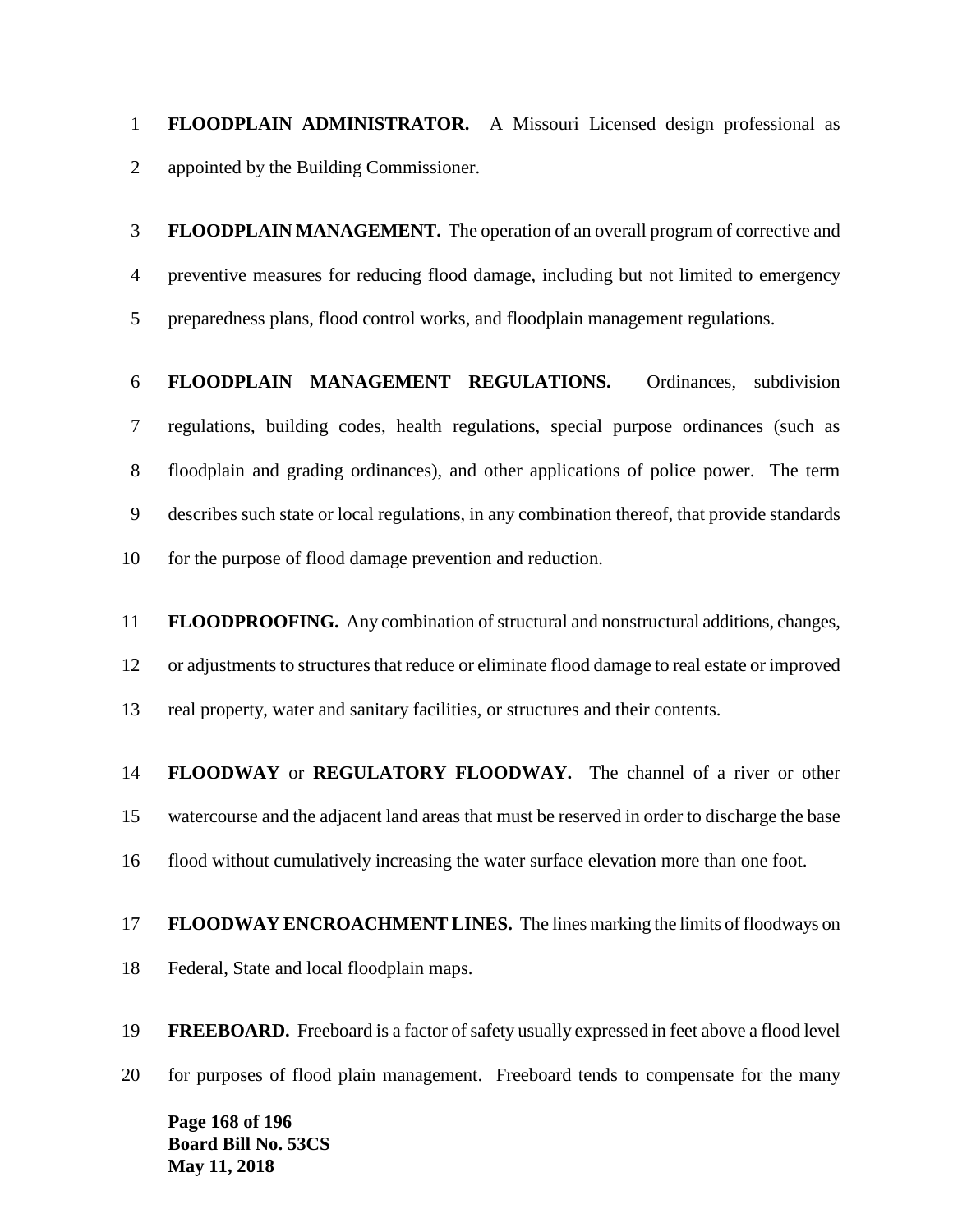unknown factors that could contribute to flood heights greater than the height calculated for a selected size flood and floodway conditions, such as wave action, clogged bridge openings, and the hydrological effect of urbanization on the watershed. For purposes of this code, freeboard shall be at least one foot above the base flood elevation.

 **FUNCTIONALLY DEPENDENT USE.** A use that cannot perform its intended purpose unless it is located or carried out in close proximity to water. This term includes only docking facilities and facilities that are necessary for the loading and unloading of cargo or passengers, but does not include long-term storage or related manufacturing facilities.

 **HIGHEST ADJACENT GRADE.** The highest natural elevation of the ground surface prior to construction next to the proposed walls of a structure.

 **HISTORIC STRUCTURE.** Any structure that is (a) listed individually in the National Register of Historic Places (a listing maintained by the Department of Interior) or preliminarily determined by the Secretary of the Interior as meeting the requirements for individual listing on the National Register; (b) certified or preliminarily determined by the Secretary of the Interior as contributing to the historical significance of a registered historic district or a district preliminarily determined by the Secretary to qualify as a registered historic district; (c) individually listed on a state inventory of historic places in states with historic preservation programs which have been approved by the Secretary of the Interior; or (d) individually listed on a local inventory of historic places in communities with historic preservation programs that have been certified either (a) by an approved state program as determined by the Secretary of the Interior or (b) directly by the Secretary of the Interior in

**Page 169 of 196 Board Bill No. 53CS May 11, 2018**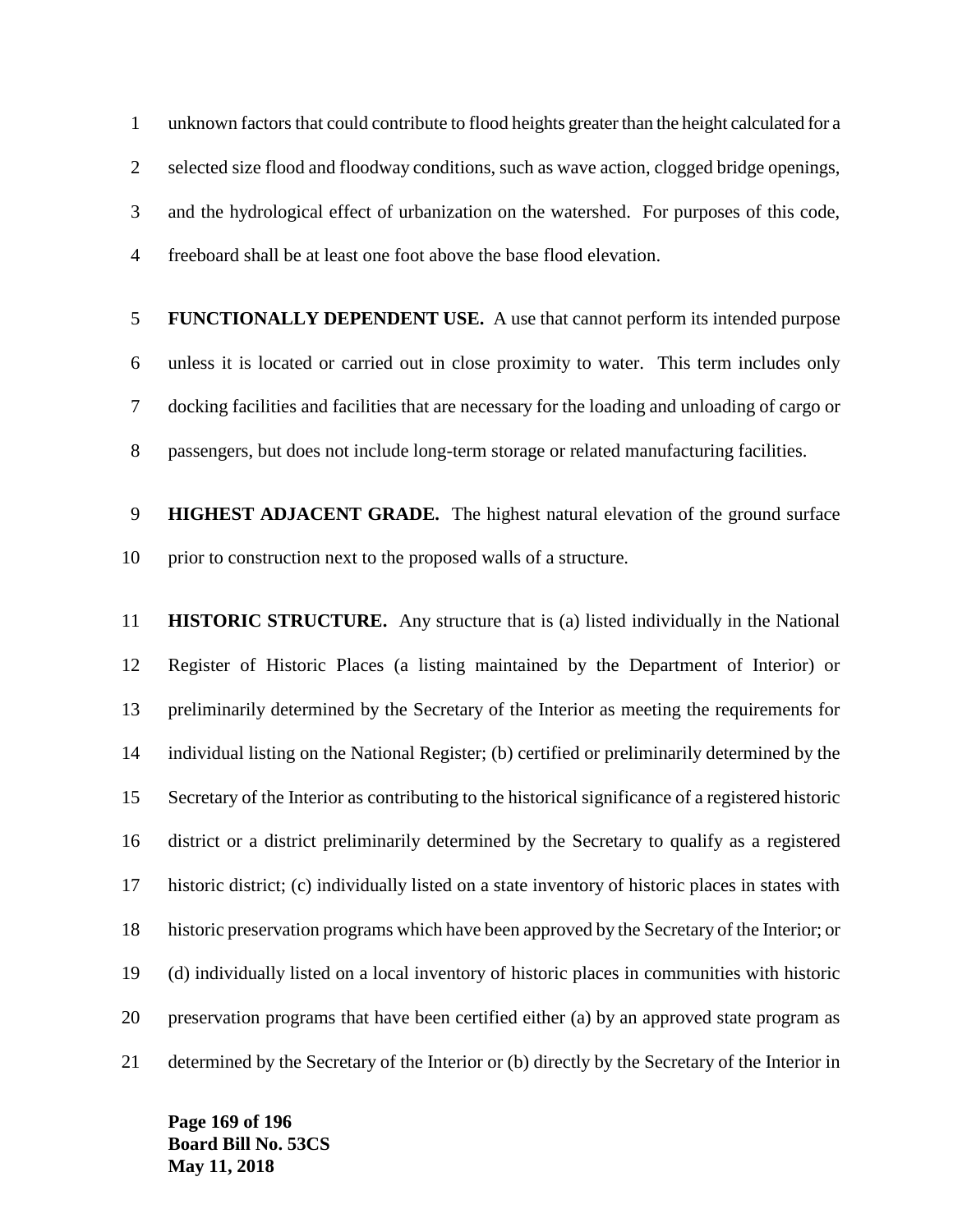states without approved programs.

 **LOWEST FLOOR.** The lowest floor of the lowest enclosed area, including basement. An unfinished or flood-resistant enclosure, usable solely for parking of vehicles, building access, or storage, in an area other than a basement area, is not considered a building's lowest floor provided that such enclosure is not built so as to render the structure in violation of the applicable floodproofing design requirements of this code.

 **MANUFACTURED HOME.** A structure, transportable in one or more sections, that is built on a permanent chassis and is designed for use with or without a permanent foundation when attached to the required utilities. The term "manufactured home" does not include a "recreational vehicle."

 **MANUFACTURED HOME PARK OR SUBDIVISION.** A parcel (or contiguous parcels) of land divided into two or more manufactured home lots for rent or sale.

**MAP.** The Flood Hazard Boundary Map (FHBM), Flood Insurance Rate Map (FIRM), or

the Flood Boundary and Floodway Map (FBFM) for the City of Saint Louis, issued by the

Federal Emergency Management Agency (FEMA).

**MARKET VALUE** or **FAIR MARKET VALUE.** An estimate of what is fair, economic,

just, and equitable value under normal local market conditions.

**MEAN SEA LEVEL.** For purposes of the National Flood Insurance Program (NFIP), the

National Geodetic Vertical Datum (NGVD) of 1929 or other datum to which base flood

elevations shown on this city's Flood Insurance Rate Map (FIRM) are referenced.

**Page 170 of 196 Board Bill No. 53CS May 11, 2018**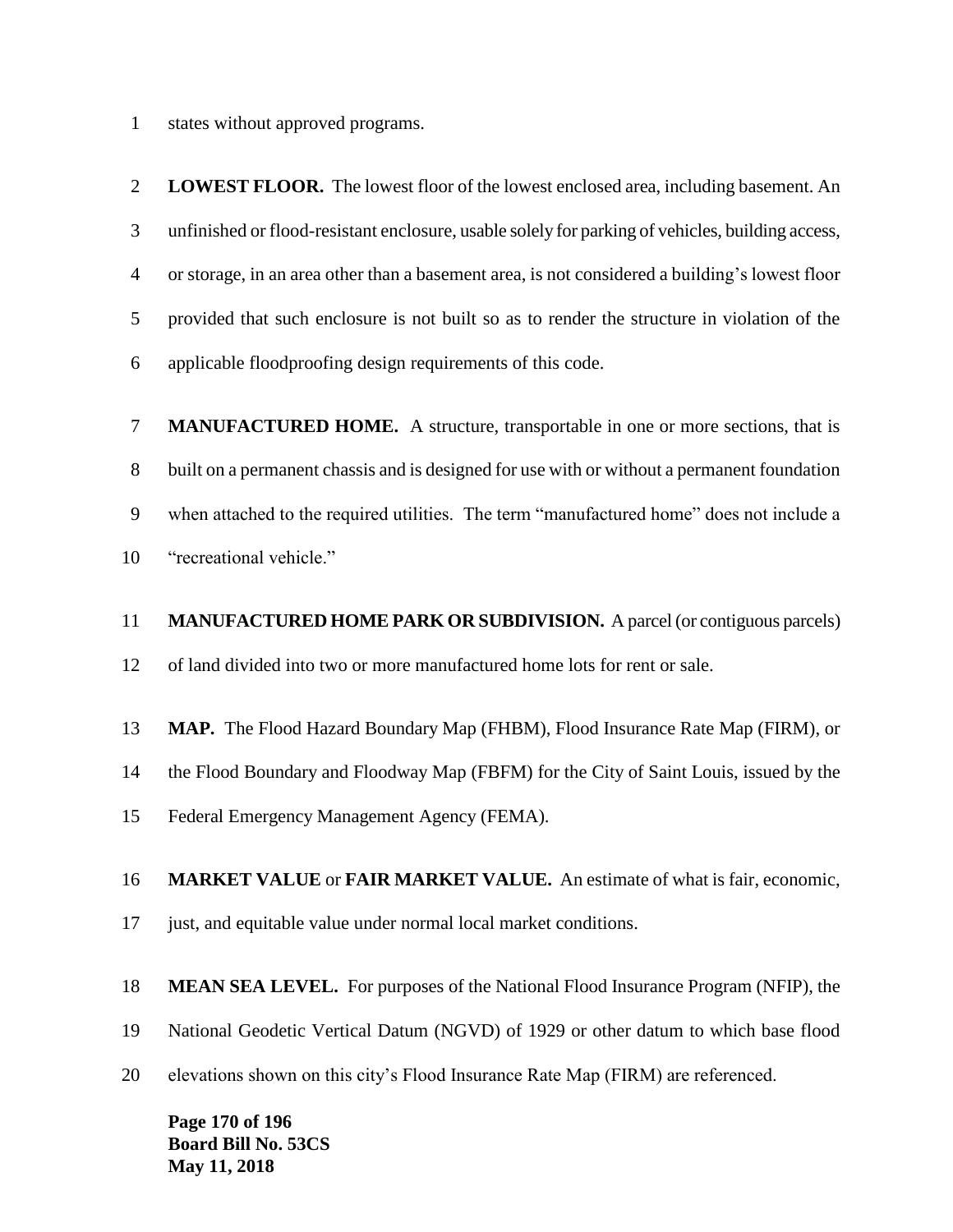**NEW CONSTRUCTION.** For the purposes of determining insurance rates, structures for which the "start of construction" commenced on or after the effective date of an initial FIRM or after December 31, 1974, whichever is later, and includes any subsequent improvements to such structures. For floodplain management purposes, "new construction" means structures for which the "start of construction" commenced on or after the effective date of the floodplain management regulations adopted by the City of Saint Louis and includes any subsequent improvements to such structures.

# **NEW MANUFACTURED HOME PARK OR SUBDIVISION.** A manufactured home park or subdivision for which the construction of facilities for servicing the lot on which the manufactured homes are to be affixed (including at a minimum, the installation of utilities, the construction of streets, and either final site grading or the pouring of concrete pads) is completed on or after the effective date of floodplain management regulations adopted by the city.

**(NFIP).** The National Flood Insurance Program (NFIP).

### **PARTICIPATING COMMUNITY** also known as an **ELIGIBLE COMMUNITY.** A

community in which the Administrator has authorized the sale of flood insurance.

### **PERSON.** Any individual or group of individuals, corporation, partnership, association, or

any other entity, including Federal, State, and local governments and agencies.

### **PRINCIPALLY ABOVE GROUND.** At least 51 percent of the actual cash value of the

structure, less land value, is above ground.

**Page 171 of 196 Board Bill No. 53CS May 11, 2018**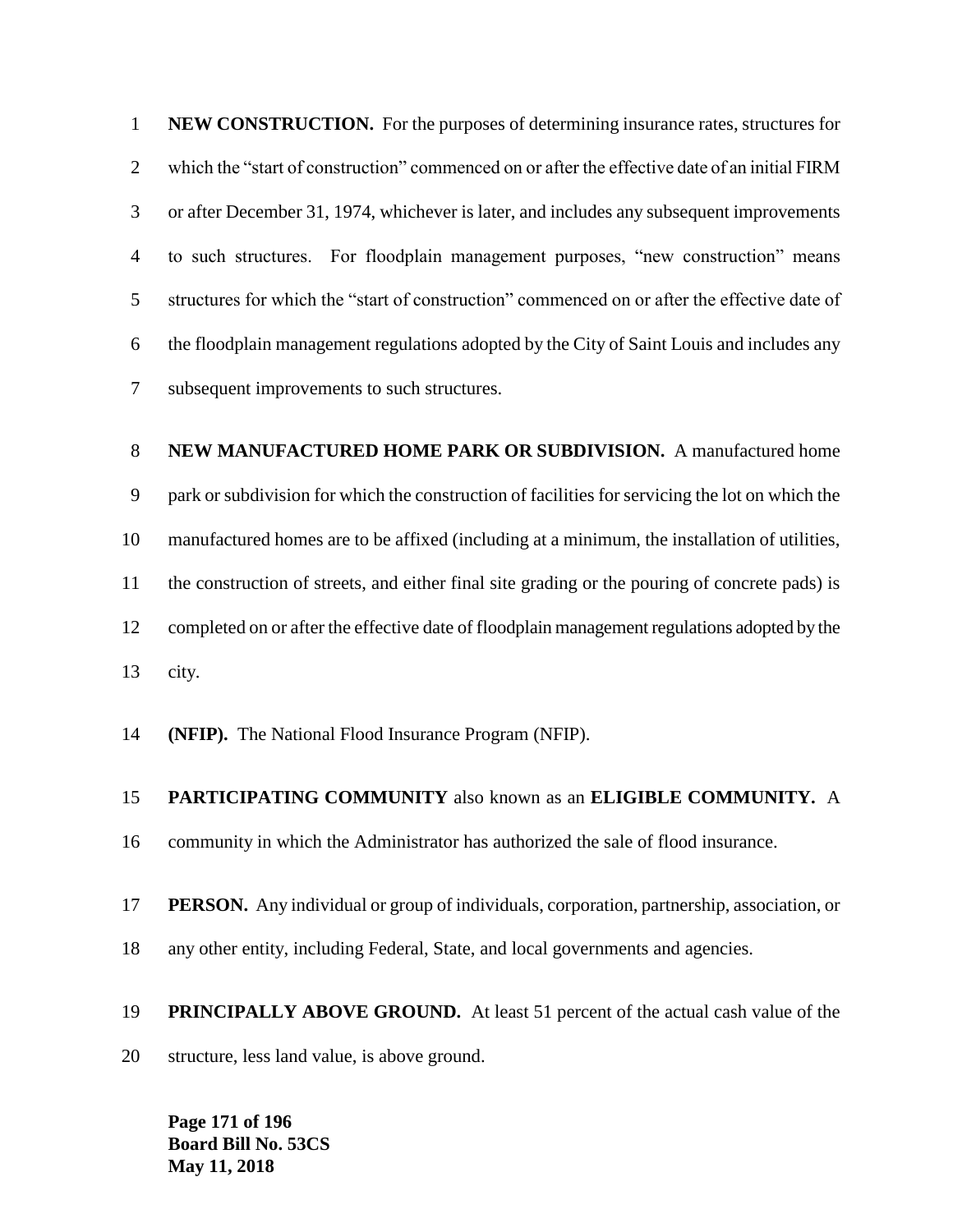**RECREATIONAL VEHICLE.** A vehicle which is (a) built on a single chassis; (b) 400 square feet or less when measured at the largest horizontal projections; (c) designed to be self-propelled or permanently towable by a light-duty truck; and (d) designed primarily not for use as a permanent dwelling but as temporary living quarters for recreational, camping, travel, or seasonal use.

 **REMEDY A VIOLATION.** To bring the structure or other development into compliance with Federal, State, or local floodplain management regulations; or, if this is not possible, to reduce the impacts of its noncompliance.

 **RISK PREMIUM RATES.** Those rates established by the Administrator pursuant to individual city studies and investigations which are undertaken to provide flood insurance in accordance with Section 1307 of the National Flood Disaster Protection Act of 1973 and the accepted actuarial principles. RISK PREMIUM RATES include provisions for operating costs and allowances.

### **SPECIAL FLOOD HAZARD AREA.** See AREA OF SPECIAL FLOOD HAZARD.

 **SPECIAL HAZARD AREA.** An area having special flood hazards and shown on an FHBM, FIRM, or FBFM as zones (unnumbered or numbered) A and AE.

 **START OF CONSTRUCTION.** Includes substantial-improvements, and means the date the building permit was issued, provided the actual start of construction, repair, reconstruction, rehabilitation, addition placement, or other improvements were within 180 days of the permit date. The actual start means either the first placement of permanent

**Page 172 of 196 Board Bill No. 53CS May 11, 2018**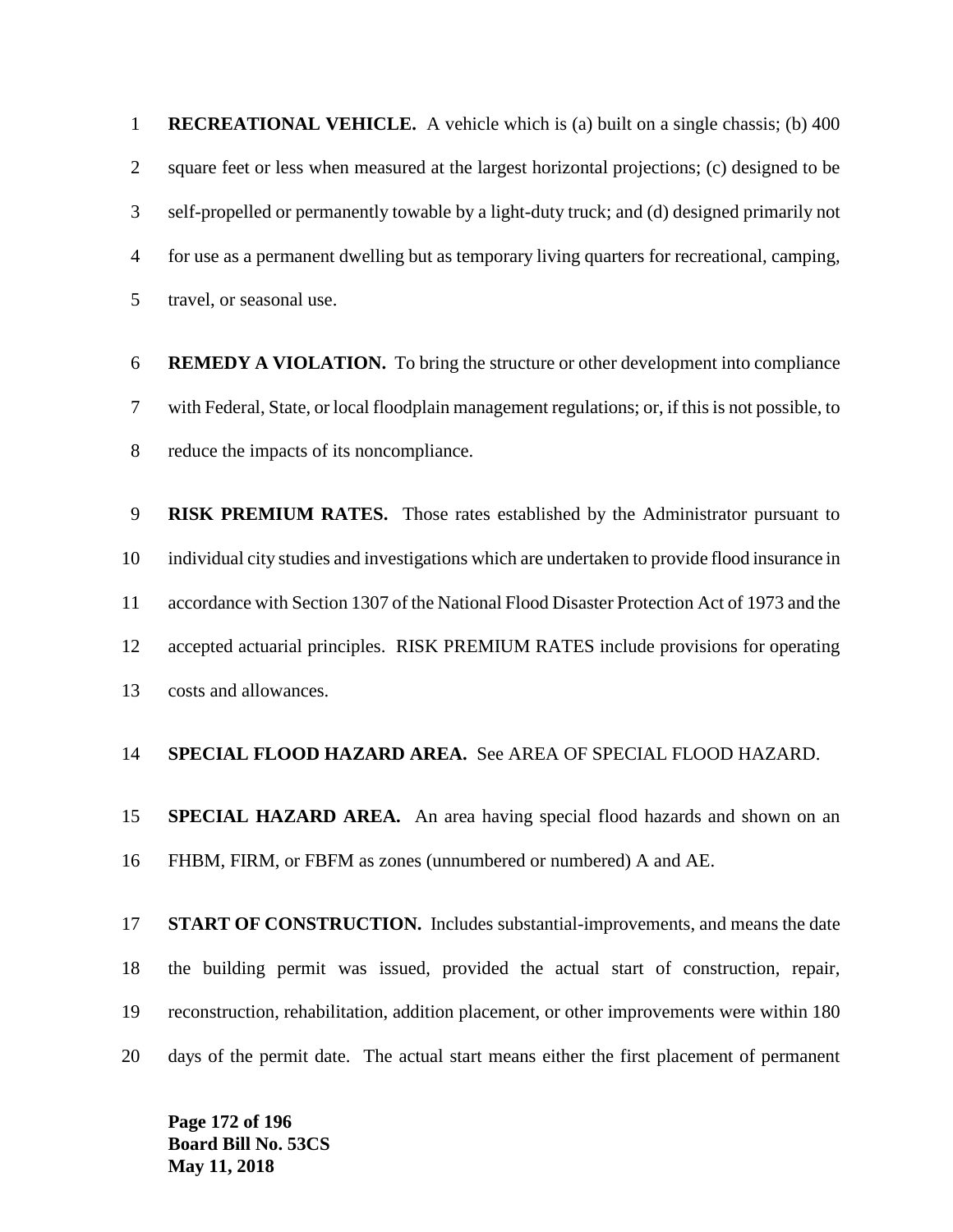construction of a structure on a site, such as the pouring of slabs or footings, the installation of piles, the construction of columns, any work beyond the stage of excavation, or the placement of a manufactured home on a foundation. Permanent construction does not include land preparation, such as clearing, grading and filling, the installation of streets or walkways, excavation for a basement, footings, piers, foundations, the erection of temporary forms, nor installation on the property of accessory structures such as garages or sheds not occupied as dwelling units or not part of the main structure. For a substantial-improvement, the actual start of construction means the first alteration of any wall, ceiling, floor, or other structural part of a building whether or not that alteration affects the external dimensions of the building.

 **STATE COORDINATING AGENCY.** That agency of the state government or other office designated by the governor of the state or by state statute at the request of the Administrator to assist in the implementation of the National Flood Insurance Program (NFIP) in that state.

 **STRUCTURE.** For floodplain management purposes, a walled and roofed building, including a gas or liquid storage tank, that is principally above ground, as well as a manufactured home. **STRUCTURE** for insurance purposes, means a walled and roofed building, other than a gas or liquid storage tank, that is principally above ground and affixed to a permanent site, as well as a manufactured home on a permanent foundation. For the latter purpose, the term includes a building while in the course of construction, alteration, or repair, but does not include building materials or supplies intended for use in such

**Page 173 of 196 Board Bill No. 53CS May 11, 2018**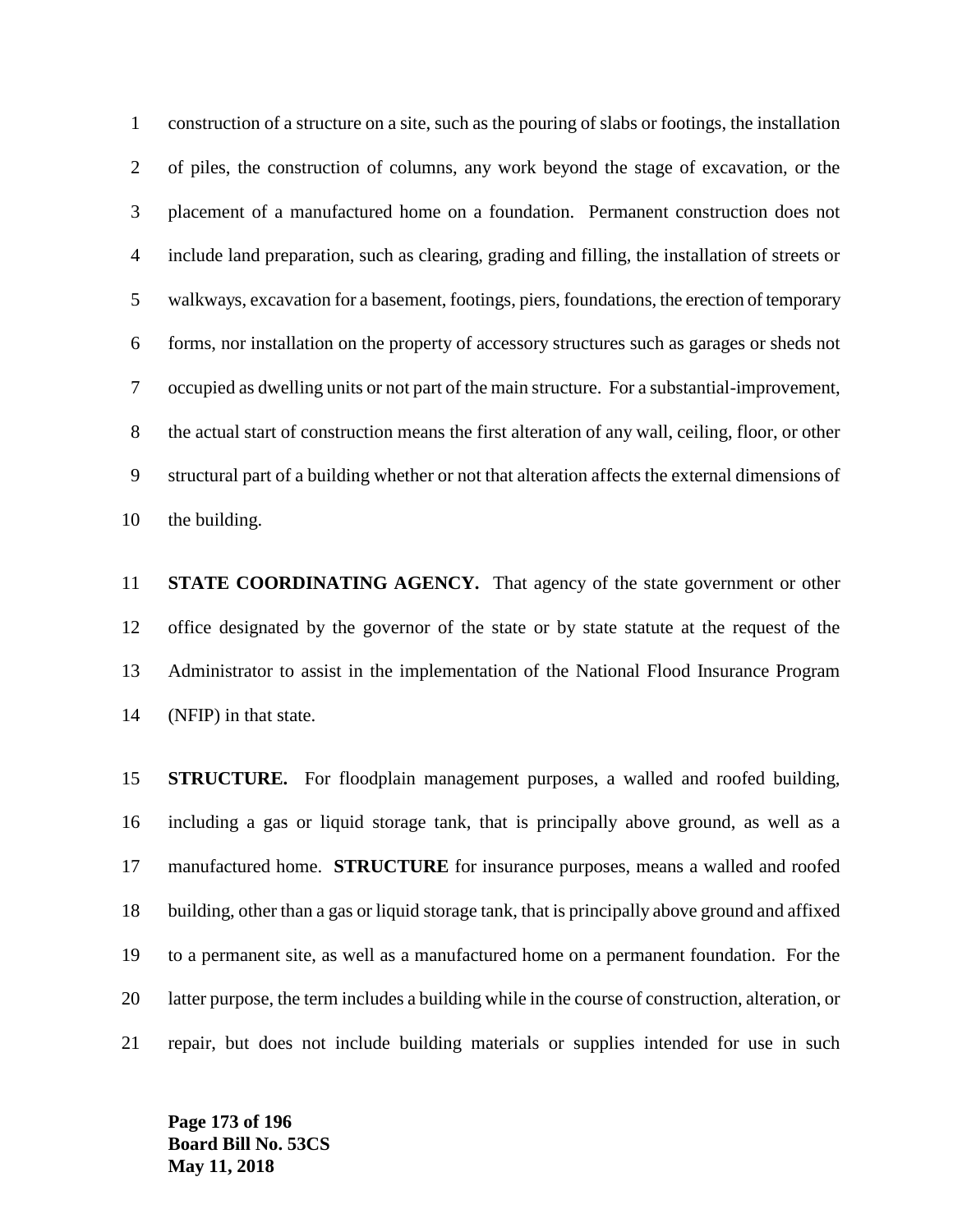construction, alteration, or repair unless such materials or supplies are within an enclosed building on the premises.

 **SUBSTANTIAL-DAMAGE.** Damage of any origin sustained by a structure whereby the cost of restoring the structure to pre-damaged condition would equal or exceed 50 percent of the market value of the structure before the damage occurred.

 **SUBSTANTIAL IMPROVEMENT.** Any reconstruction, rehabilitation, addition, or other improvement of a structure, the cost of which equals or exceeds 50 percent of the market value of the structure before "start of construction" of the improvement. This term includes structures which have incurred "substantial-damage" regardless of the actual repair work performed. The term does not, however, include either (a) any project for improvement of a structure to correct existing violations of state or local health, sanitary, or safety code specifications that have been identified by the local code enforcement official and which are the minimum necessary to assure safe living conditions, or (b) any alteration of a historic structure provided that the alteration will not preclude the structure's continued designation as a historic structure.

 **VARIANCE.** A grant of relief by the city from the terms of a floodplain management regulation. Flood insurance requirements remain in place for any varied use or structure and cannot be varied by the city.

 **VIOLATION.** The failure of a structure or other development to be fully compliant with the city's floodplain management regulations. A structure or other development without the

**Page 174 of 196 Board Bill No. 53CS May 11, 2018**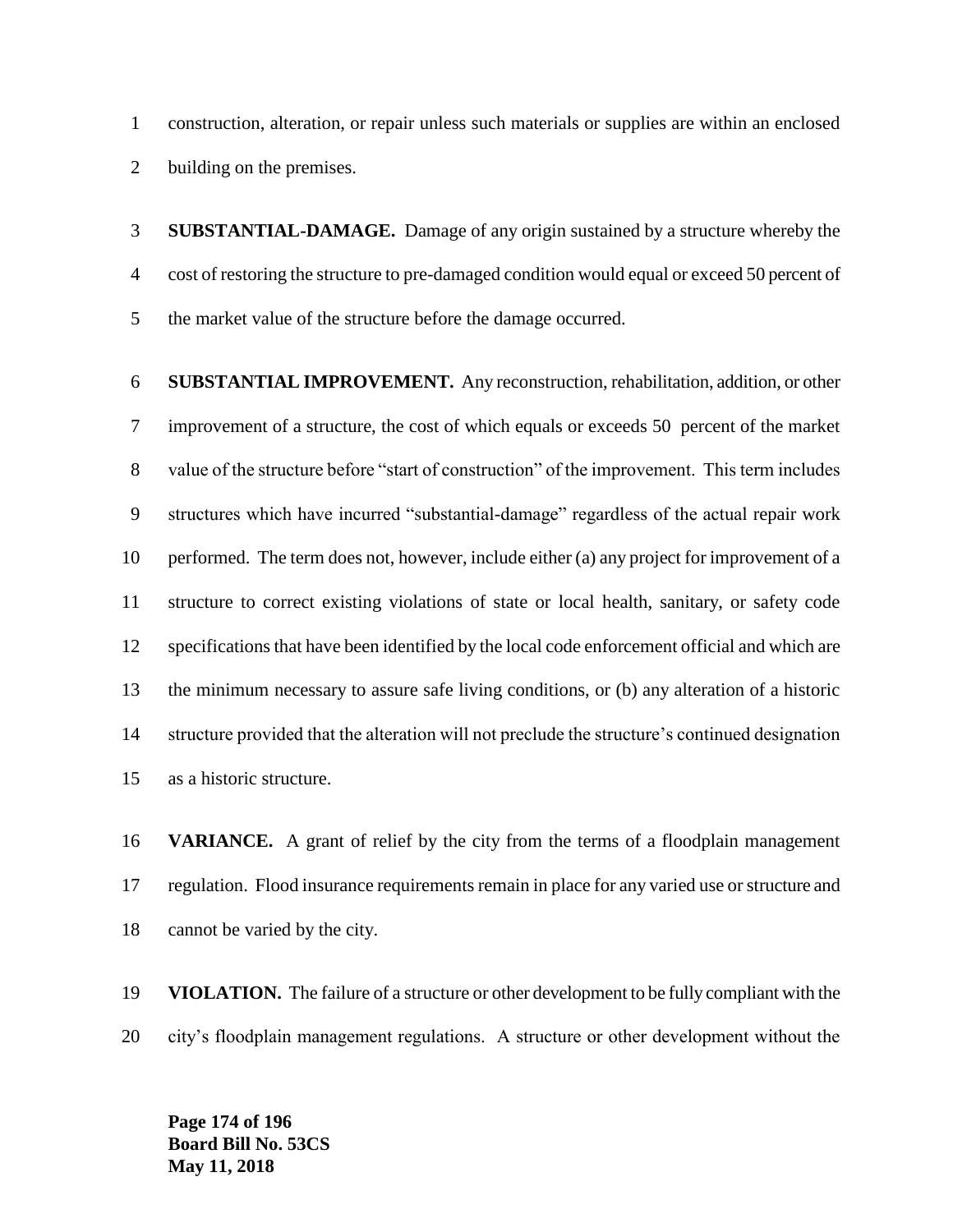elevation certificate, other certifications, or other evidence of compliance required by this appendix is presumed to be in violation until such time as that documentation is provided.

 **WATER SURFACE ELEVATION.** The height in relation to the National Geodetic Vertical Datum (NGVD) of 1929 (or other datum where specified) of floods of various magnitudes and frequencies in the floodplain.

- **SECTION G103**
- **GENERAL PROVISIONS**

 **G103.1. Lands to which this appendix applies.** This appendix shall apply to all lands within the jurisdiction of the City of Saint Louis identified as numbered and unnumbered A zones and AE zones on the Flood Insurance Rate Map (FIRM) and Flood Boundary and Floodway Map (FBFM) dated July 17, 1979 as amended, and any future revisions thereto. In all areas covered by this appendix, no development shall be permitted except through the issuance of a floodplain development permit, granted by the Board of Aldermen or its duly designated representative under such safeguards and restrictions as the Board of Aldermen or the designated representative may reasonably impose for the promotion and maintenance of the health, safety, and general welfare of the inhabitants of the community and as specifically noted in Section G105.

**G103.2. Floodplain Administrator.** A Missouri Licensed design professional as appointed

by the Building Commissioner is hereby designated as the Floodplain Administrator.

**Page 175 of 196 Board Bill No. 53CS May 11, 2018**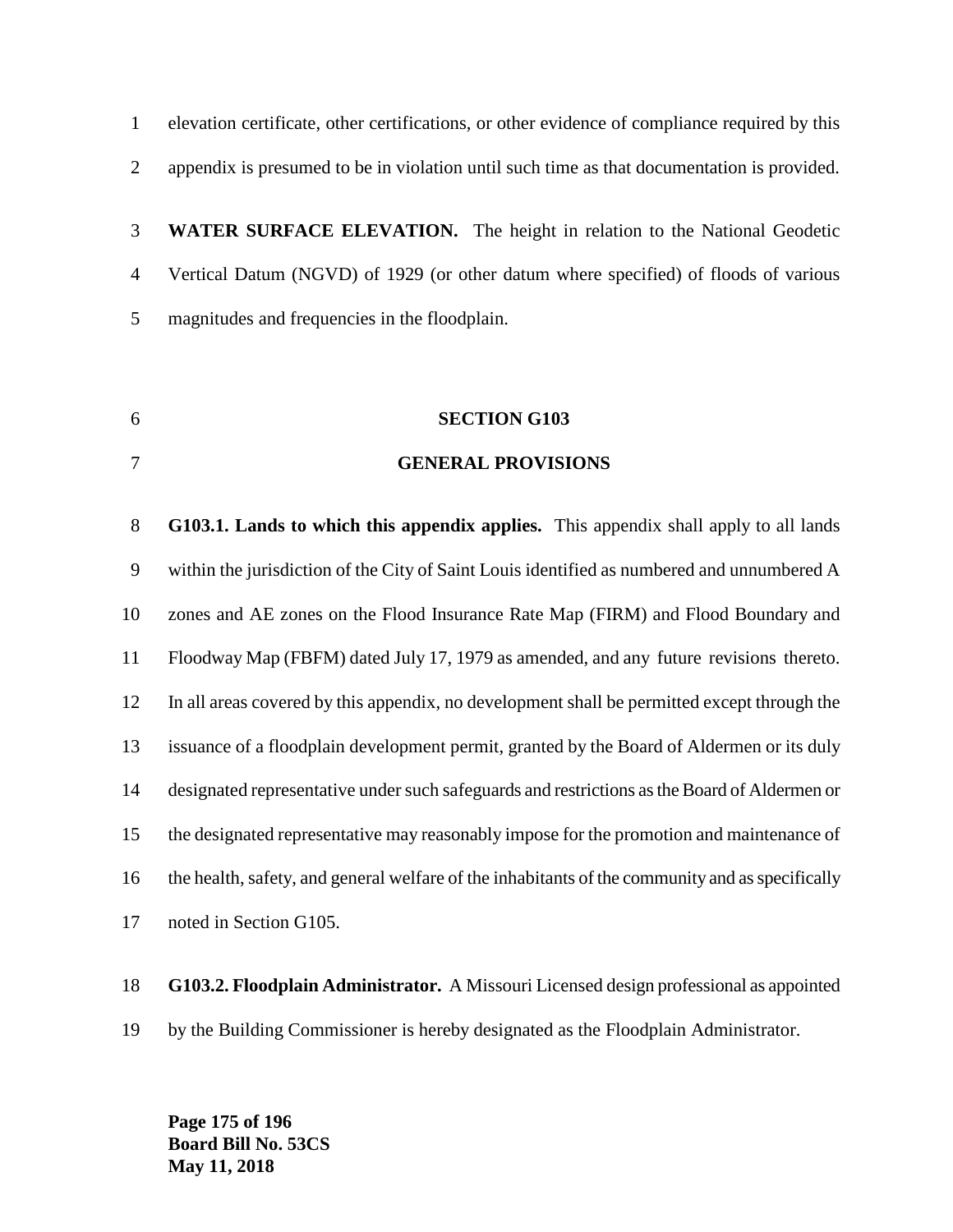**G103.3 Compliance.** No development located within the special flood hazard areas of this community shall be located, extended, converted, or structurally altered without full compliance with the terms of this appendix and other applicable regulations.

 **G103.4 Abrogation and greater restrictions.** It is not intended by this appendix to repeal, abrogate, or impair any existing easements, covenants, or deed restrictions. However, where this appendix imposes greater restrictions, the provisions of this appendix shall prevail. All other ordinances inconsistent with this appendix are hereby repealed to the extent of the inconsistency only.

 **G103.5 Interpretation.** In their interpretation and application, the provisions of this appendix shall be held to be minimum requirements, shall be liberally construed in favor of the governing body, and shall not be deemed a limitation or repeal of any other powers granted by State statutes.

 **G103.6 Warning and disclaimer of liability.** The degree of flood protection required by this appendix is considered reasonable for regulatory purposes and is based on engineering and scientific methods of study. Larger floods may occur on rare occasions or the flood heights may be increased by man-made or natural causes such as ice jams and bridge openings restricted by debris. This appendix does not imply that areas outside the floodway and flood fringe or land uses permitted within such areas will be free from flooding or flood damage. This appendix shall not create a liability on the part of the City of Saint Louis or any officer or employee thereof for any flood damages that may result from reliance on this appendix or any administrative decision lawfully made hereunder.

**Page 176 of 196 Board Bill No. 53CS May 11, 2018**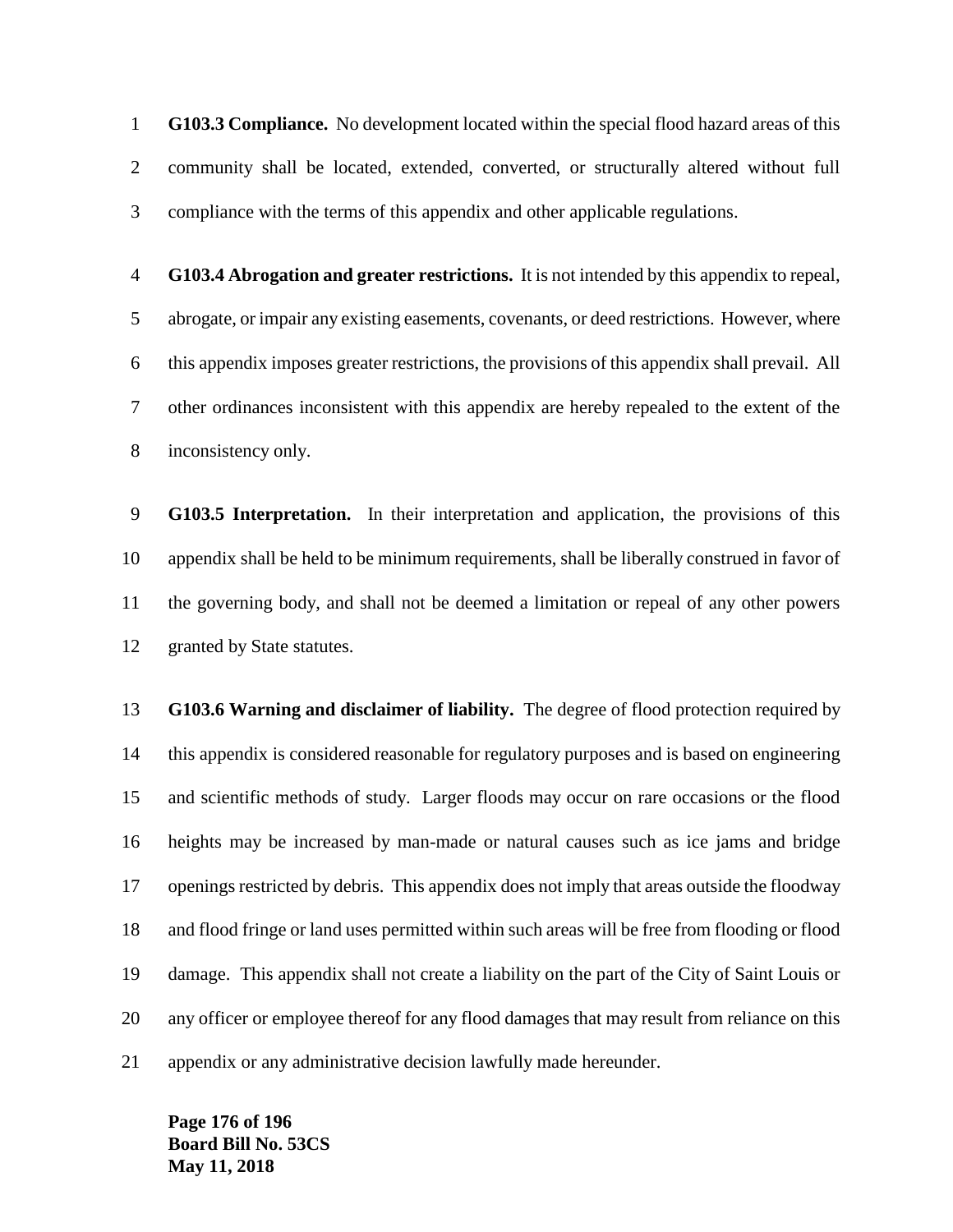**G103.7 Severability.** If any section, clause, provision, or portion of this appendix is adjudged unconstitutional or invalid by a court of appropriate jurisdiction, the remainder of this appendix shall not be affected thereby.

 **G103.8 Certificate of flood plain status.** A Special Inspection of records to indicate whether a property is located within the flood plain area as designated by the Official Flood Plain Maps provided by FEMA (Federal Emergency Management Agency) to the City of St. Louis. This letter does not imply that the referenced property will or will not be free from flooding or damage. A property not in a Special Flood Hazard Area could be damaged by a flood greater than that predicted on the FIRM or from a local drainage problem not shown on the map. This letter does not create liability on the part of the City or any officer or employee thereof for any damage that results from reliance on this determination. The fee for this letter shall be as listed in Table 109.3.1.

#### **SECTION G104**

**ADMINISTRATION**

 **G104.1 Floodplain development permit.** A floodplain development permit shall be required for all proposed construction or other development, including the placement of manufactured homes, in the areas described in Section M103.1. No person, firm, corporation, or unit of government shall initiate any development or substantial improvement or cause the same to be done without first obtaining a separate floodplain development permit for each structure or other development.

**Page 177 of 196 Board Bill No. 53CS May 11, 2018**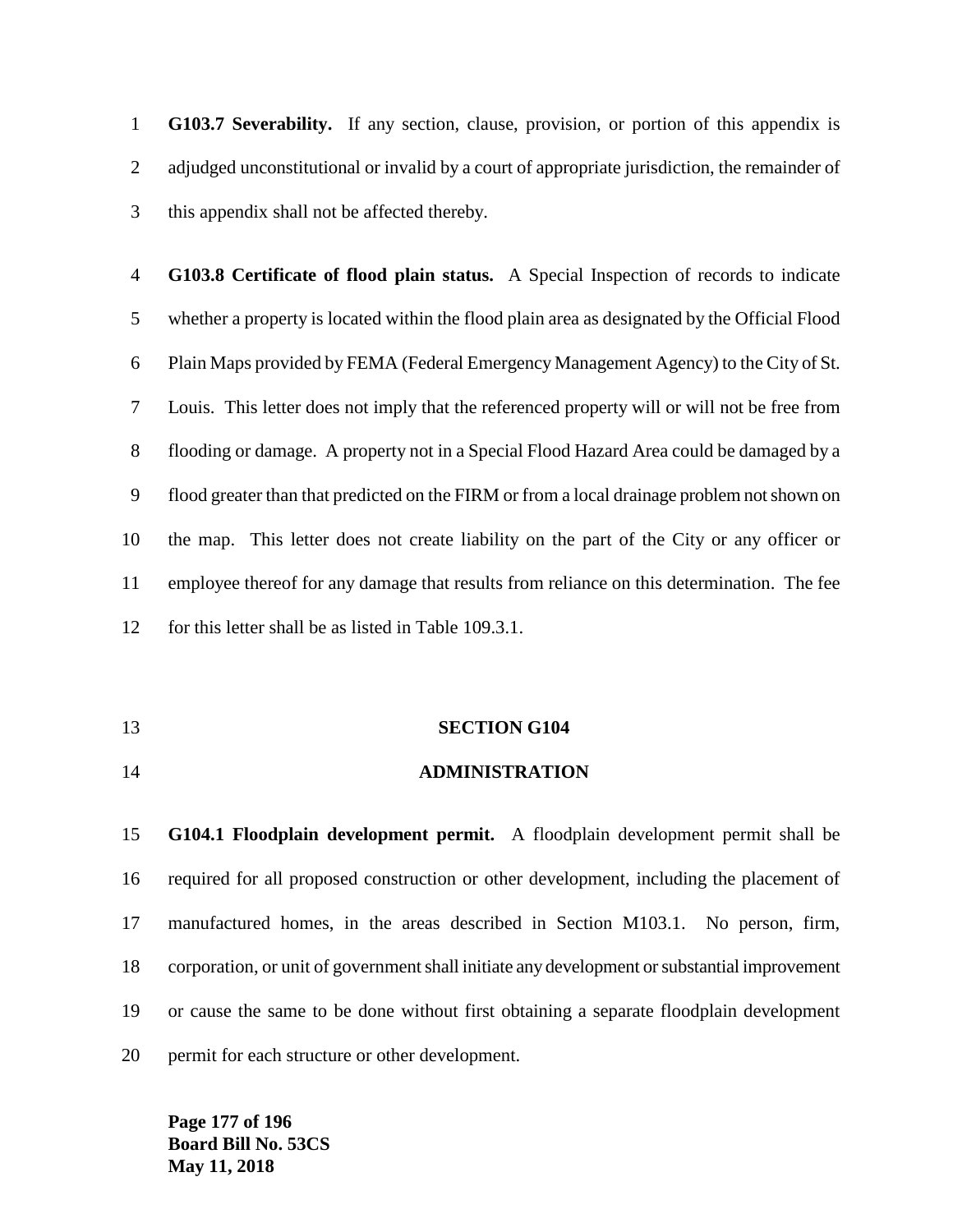**G104.2 Designation of floodplain administrator.** The Missouri licensed design professional as designated by the Building Commissioner is hereby appointed to administer and implement the provisions of this appendix.

 **G104.3 Duties and responsibilities of floodplain administrator.** The duties of the floodplain administrator shall include, but not be limited to:

- 1. Review of all applications for floodplain development permits to assure that sites are reasonably safe from flooding and that the floodplain development permit requirements of this appendix have been satisfied;
- 2. Review of all applications for floodplain development permits for proposed development to assure that all necessary permits have been obtained from Federal, State, or local governmental agencies from which prior approval is required by Federal, State, or local law;
- 3. Review all subdivision proposals and other proposed new development, including manufactured home parks or subdivisions, to determine whether such proposals will be reasonably safe from flooding;
- 4. Issue floodplain development permits for all approved applications;
- 5. Notify adjacent communities and the Missouri State Emergency Management Agency (SEMA) prior to any alteration or relocation of a watercourse, and submit evidence of such notification to the Federal Emergency Management Agency (FEMA);
- 6. Assure that the flood carrying capacity is not diminished and shall be maintained within the altered or relocated portion of any watercourse;

**Page 178 of 196 Board Bill No. 53CS May 11, 2018**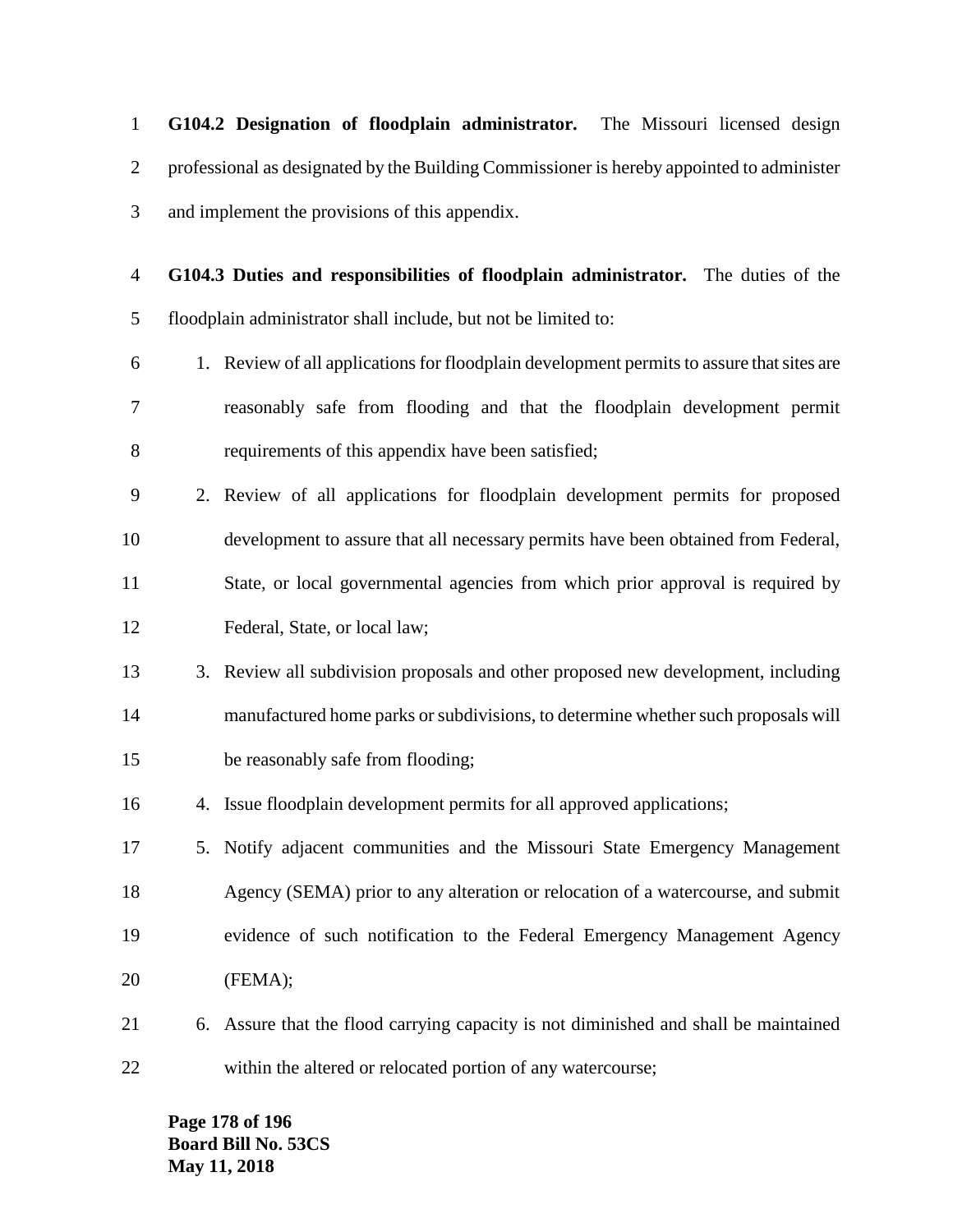7. Verify and maintain a record of the actual elevation (in relation to mean sea level) of 2 the lowest floor, including basement, of all new or substantially improved structures; 8. Verify and maintain a record of the actual elevation (in relation to mean sea level) that the new or substantially improved non-residential structures have been floodproofed; and 9. When floodproofing techniques are utilized for a particular non-residential structure, the floodplain administrator shall require certification from a Missouri licensed design professional. **G104.4 Application for floodplain development permit.** To obtain a floodplain development permit, the applicant shall first file an application in writing on a form furnished for that purpose. Every floodplain development permit application shall: 12 1. Describe the land on which the proposed work is to be done by lot, block, and tract, house and street address, or similar description that will readily identify and specifically locate the proposed structure or work; 2. Identify and describe the work to be covered by the floodplain development permit; 3. Indicate the use or occupancy for which the proposed work is intended; 4. Indicate the assessed value of the structure and the fair market value of the improvement; 5. Specify whether development is located in designated flood fringe or floodway; 6. Identify the existing base flood elevation and the elevation of the proposed development; 7. Give such other information as reasonably may be required by the floodplain

**Page 179 of 196 Board Bill No. 53CS May 11, 2018**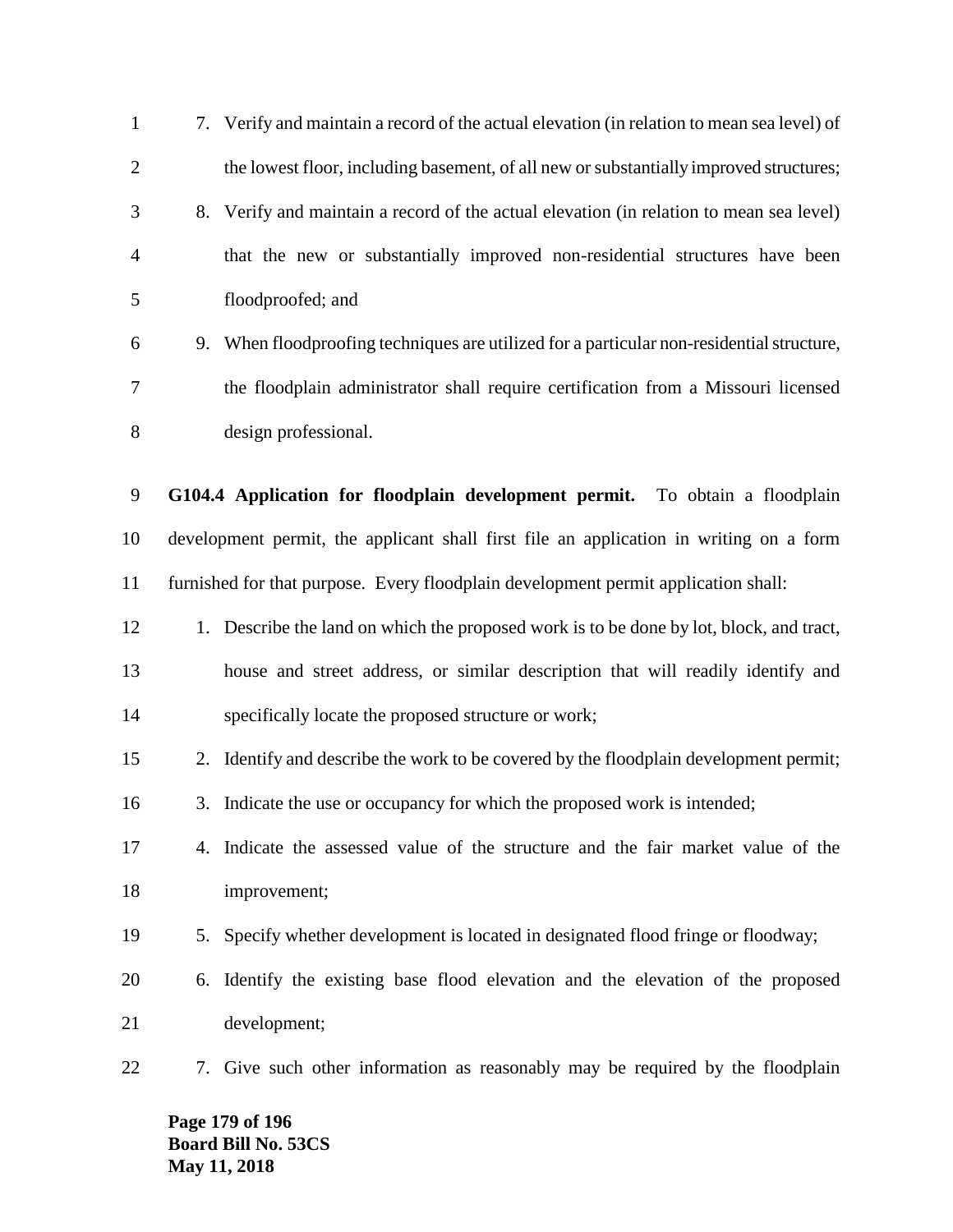- administrator;
- 8. Be accompanied by plans and specifications for proposed construction; and 9. Be signed by the permittee or his authorized agent who may be required to submit evidence to indicate such authority.
- **PROVISIONS FOR FLOOD HAZARD REDUCTION G105.1 General standards.** 1. No permit for floodplain development shall be granted for new construction,

**SECTION G105**

- substantial-improvements, and other improvements, including the placement of manufactured homes, within any numbered or unnumbered A zones and AE zones unless the conditions of this section are satisfied.
- 12 2. All areas identified as unnumbered A zones on the FIRM are subject to inundation of the 100 year flood; however, the base flood elevation is not provided. Development within unnumbered A zones is subject to all provisions of this appendix. If Flood Insurance Study data is not available, the community shall obtain, review, and reasonably utilize any base flood elevation or floodway data currently available from Federal, State, or other sources.
- 3. Until a floodway is designated, no new construction, substantial improvements, or other development, including fill, shall be permitted within any numbered A zone or AE zone on the FIRM, unless it is demonstrated that the cumulative effect of the

**Page 180 of 196 Board Bill No. 53CS May 11, 2018**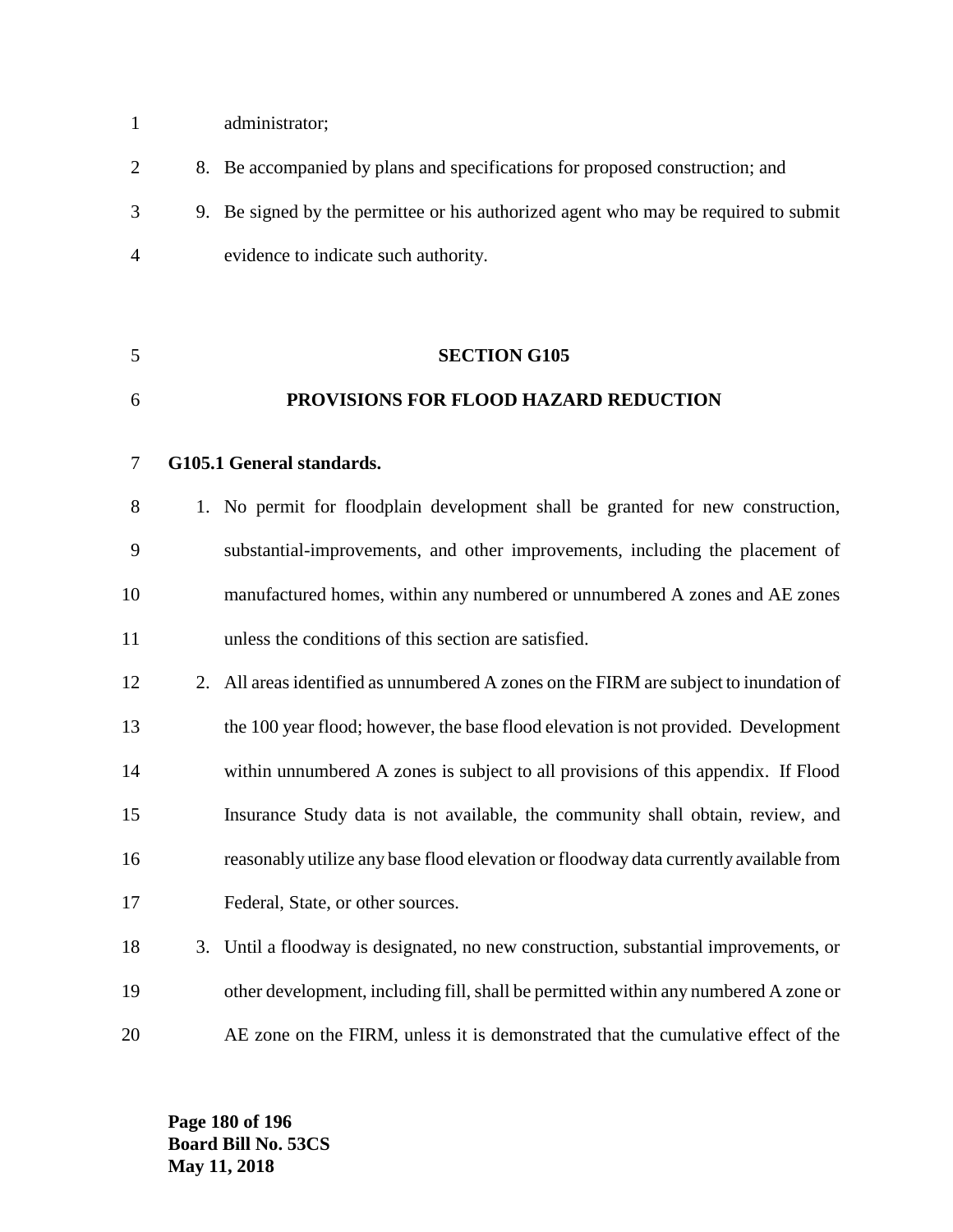| $\mathbf{1}$   | proposed development, when combined with all other existing and anticipated             |
|----------------|-----------------------------------------------------------------------------------------|
| $\overline{2}$ | development, will not increase the water surface elevation of the base flood more       |
| 3              | than one foot at any point within the community.                                        |
| 4              | 4. All new construction, subdivision proposals, substantial-improvements, prefabricated |
| 5              | structures, placement of manufactured homes, and other developments shall require:      |
| 6              | A. design or adequate anchorage to prevent flotation, collapse, or lateral movement     |
| 7              | of the structure resulting from hydrodynamic and hydrostatic loads, including           |
| 8              | the effects of buoyancy;                                                                |
| 9              | B. construction with materials resistant to flood damage;                               |
| 10             | C. utilization of methods and practices that minimize flood damages;                    |
| 11             | D. all electrical, heating, ventilation, plumbing, air-conditioning equipment, and      |
| 12             | other service facilities be designed or located so as to prevent water from             |
| 13             | entering or accumulating within the components during conditions of flooding;           |
| 14             | E. new or replacement water supply systems or sanitary sewage systems be designed       |
| 15             | to minimize or eliminate infiltration of flood waters into the systems and              |
| 16             | discharges from the systems into flood waters, and on-site waste disposal               |
| 17             | systems be located so as to avoid impairment or contamination; and                      |
| 18             | F. subdivision proposals and other proposed new development, including                  |
| 19             | manufactured home parks or subdivisions, located within special flood hazard            |
| 20             | areas are required to assure that:                                                      |
| 21             | I. all such proposals are consistent with the need to minimize flood damage;            |
| 22             | all public utilities and facilities, such as sewer, gas, electrical, and water<br>П.    |

**Page 181 of 196 Board Bill No. 53CS May 11, 2018**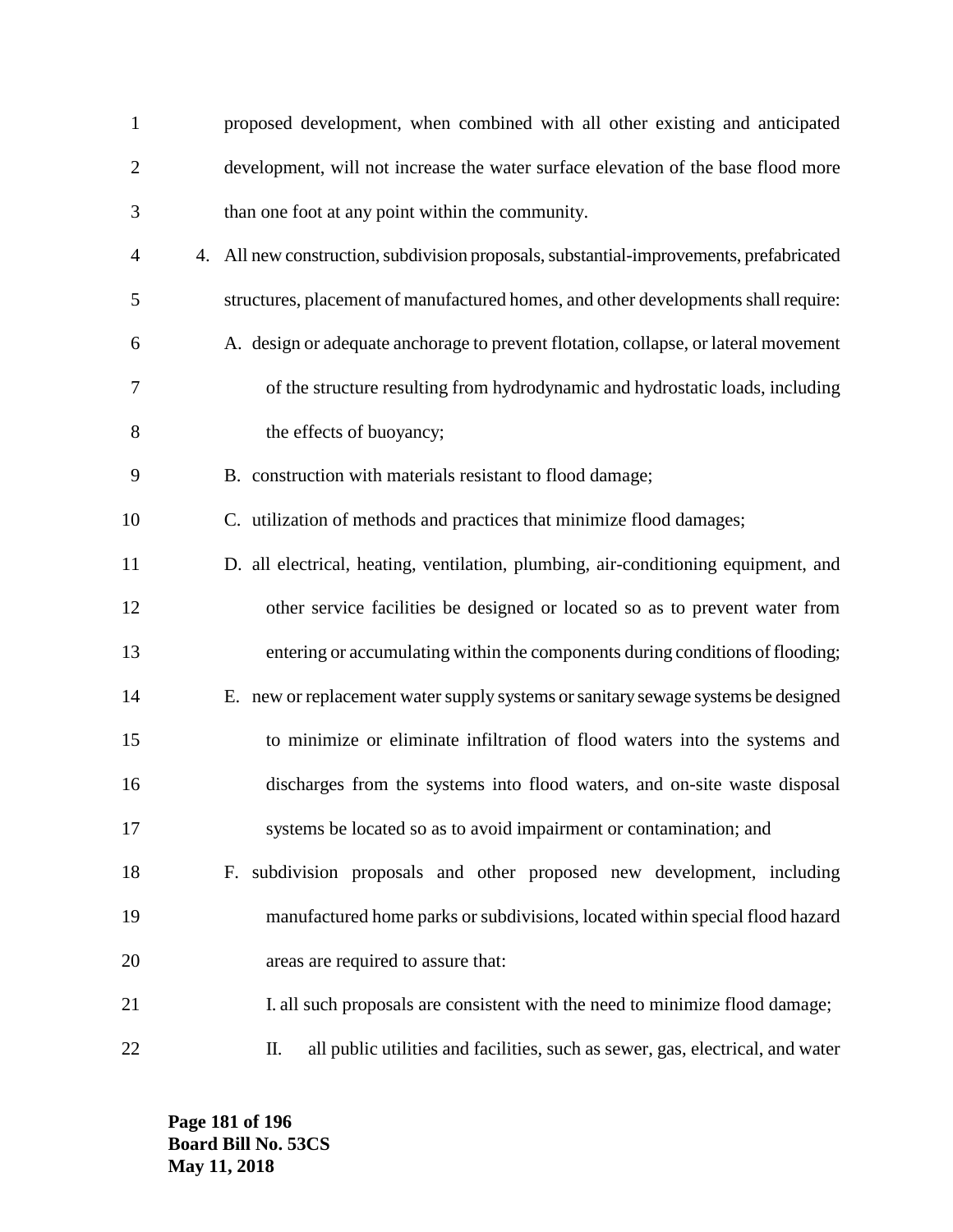| $\mathbf{1}$   | systems are located and constructed to minimize or eliminate flood                      |
|----------------|-----------------------------------------------------------------------------------------|
| $\mathfrak{2}$ | damage;                                                                                 |
| 3              | Ш.<br>adequate drainage is provided so as to reduce exposure to flood hazards;          |
| 4              | and                                                                                     |
| 5              | all proposals for development, including proposals for manufactured<br>IV.              |
| 6              | home parks and subdivisions, of five acres or 50 lots, whichever is                     |
| 7              | lesser, include within such proposals base flood elevation data.                        |
| 8              | 5. Storage, material, and equipment                                                     |
| 9              | A. The storage or processing of materials within the special flood hazard area that     |
| 10             | are in time of flooding buoyant, flammable, explosive, or could be injurious to         |
| 11             | human, animal, or plant life is prohibited.                                             |
| 12             | B. Storage of other material or equipment may be allowed if not subject to major        |
| 13             | damage by floods, if firmly anchored to prevent flotation, or if readily                |
| 14             | removable from the area within the time available after a flood warning.                |
| 15             | 6. Accessory Structures. Structures used solely for parking and limited storage         |
| 16             | purposes, not attached to any other structure on the site, of limited investment value, |
| 17             | and not larger than 400 square feet, may be constructed at-grade and wet-               |
| 18             | floodproofed provided there is no human habitation or occupancy of the structure; the   |
| 19             | structure is of single-wall design; a variance has been granted from the standard       |
| 20             | floodplain management requirements of this appendix; and a floodplain development       |
| 21             | permit has been issued.                                                                 |

**G105.2 Specific standards.** In all areas identified as numbered and unnumbered A zones

**Page 182 of 196 Board Bill No. 53CS May 11, 2018**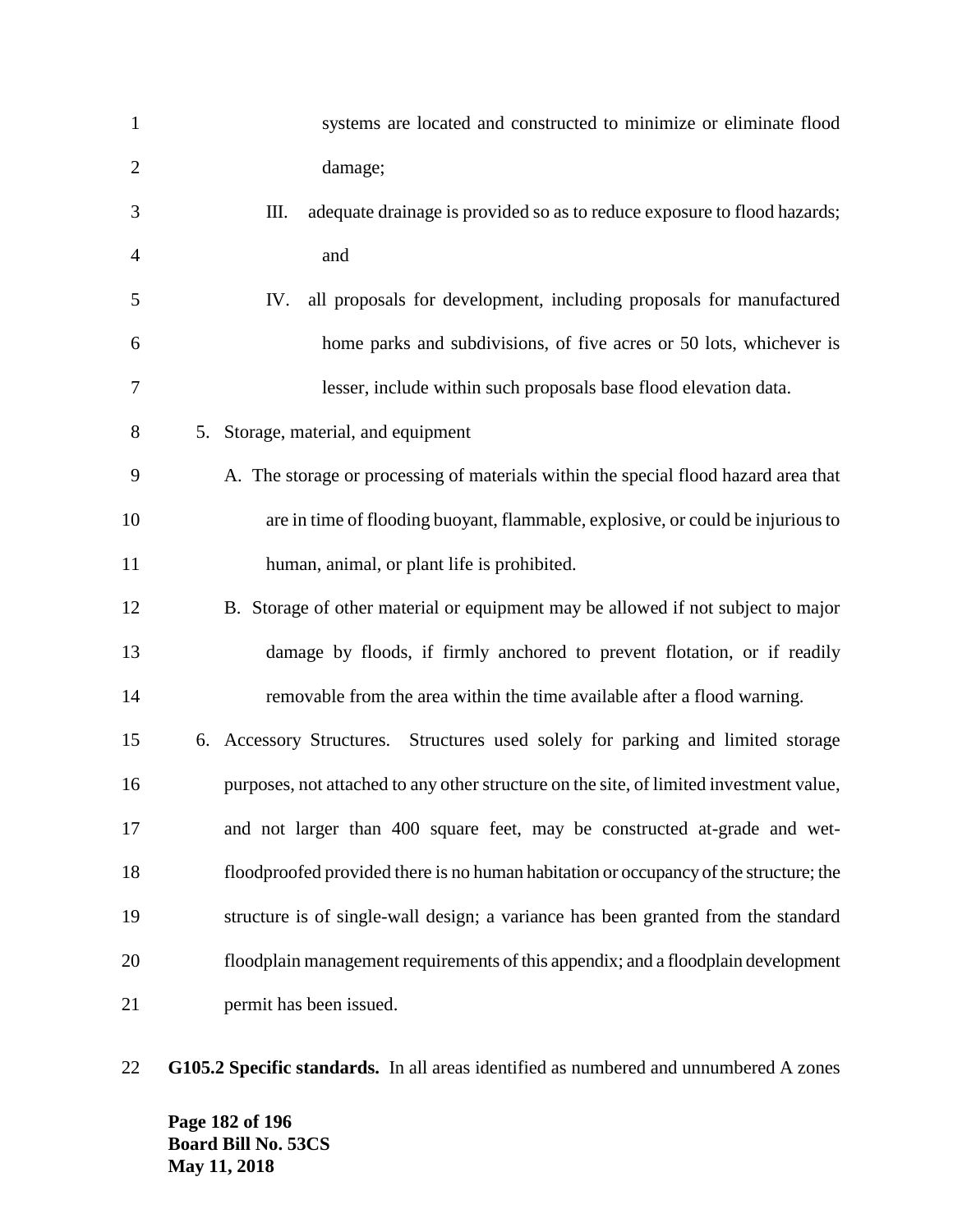and AE zones where base flood elevation data have been provided as set forth in Section G105.1, the following provisions are required:

 1. **Residential Construction**. New construction or substantial improvement of any residential structures, including manufactured homes, shall have the owest floor, including basement, elevated to or above one foot above base flood elevation.

 2. **Non-Residential Construction.** New construction or substantial improvement of any commercial, industrial, or other non-residential structures, including manufactured homes, shall have the lowest floor, including basement, elevated to or above one foot above the base flood elevation or, together with attendant utility and sanitary facilities, be floodproofed so that below the base flood elevation the structure is watertight with walls substantially impermeable to the passage of water and with structural components having the capability of resisting hydrostatic and hydrodynamic loads and effects of buoyancy. A registered professional engineer or architect shall certify that the standards of this subsection are satisfied. Such certification shall be provided to the Floodplain Administrator as set forth in Section G104.3(9).

 3. Require, for all new construction and substantial improvements, that fully enclosed areas below lowest floor used solely for parking of vehicles, building access, or storage in an area other than a basement and that are subject to flooding shall be designed to automatically equalize hydrostatic flood forces on exterior walls by allowing for the entry and exit of floodwaters. Designs for meeting this requirement must either be certified by a registered professional engineer or architect or meet or

**Page 183 of 196 Board Bill No. 53CS May 11, 2018**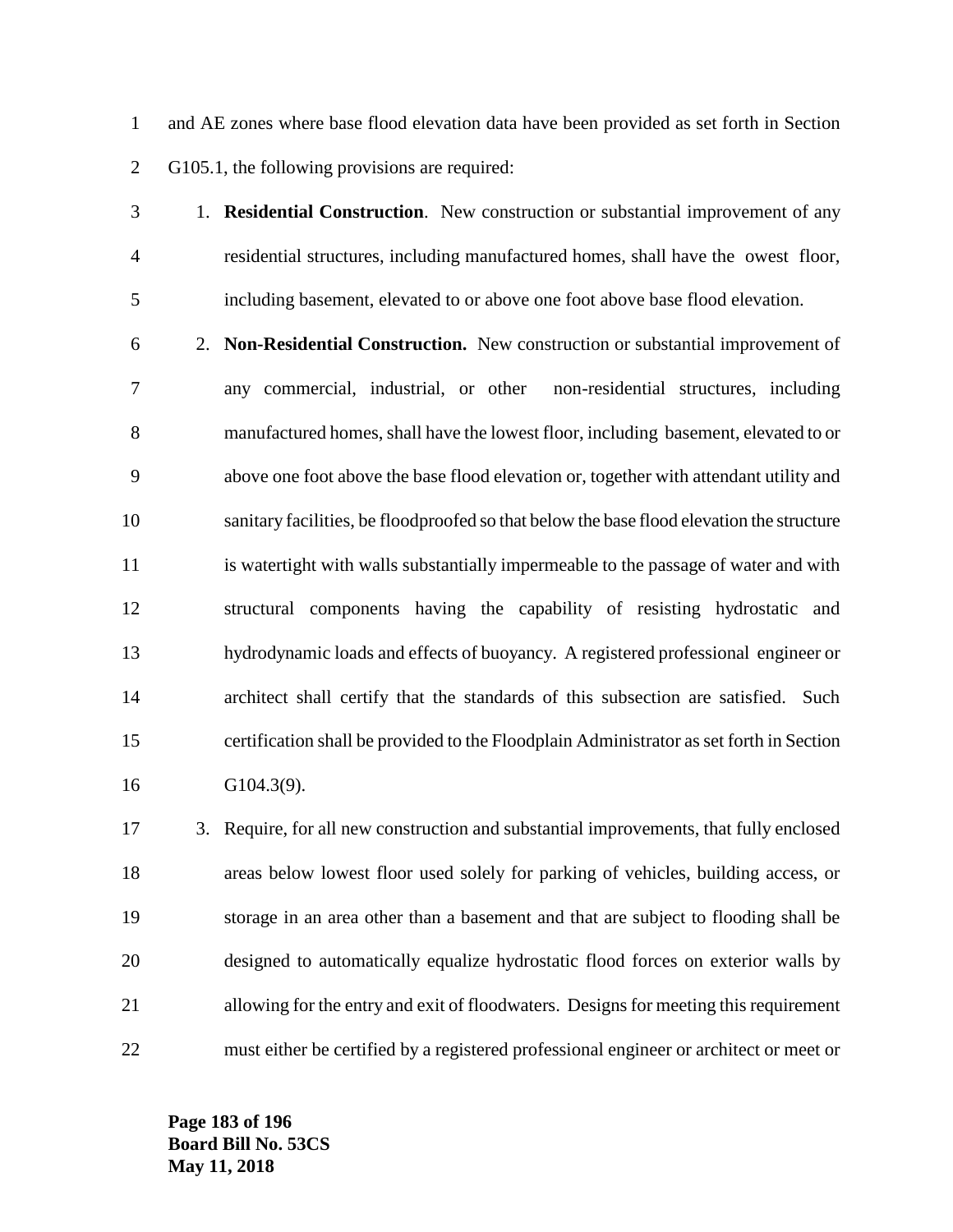| $\mathbf{1}$   | exceed the following minimum criteria:                                             |
|----------------|------------------------------------------------------------------------------------|
| $\overline{2}$ | A. A minimum of two openings having a total net area of not less than one square   |
| 3              | inch for every square foot of enclosed area subject to flooding shall be           |
| 4              | provided; and                                                                      |
| 5              | B. the bottom of all openings shall be no higher than one foot above grade.        |
| 6              | Openings may be equipped with screens, louvers, valves, or other coverings or      |
| 7              | devices provided that they permit the automatic entry and exit of floodwaters.     |
| 8              | G105.3 Manufactured homes.                                                         |
| 9              | 1. All manufactured homes to be placed within all unnumbered and numbered A zones  |
| 10             | and AE zones on the community's FIRM shall be required to be installed using       |
| 11             | methods and practices that minimize flood damage. For the purposes of this         |
| 12             | requirement, manufactured homes must be elevated and anchored to resist flotation, |
| 13             | collapse, or lateral movement. Methods of anchoring may include, but are not       |
| 14             | limited to, use of over-the-top or frame ties to ground anchors.                   |
| 15             | 2. Require manufactured homes that are placed or substantially improved within     |
| 16             | unnumbered or numbered A zones and AE zones on the community's FIRM on sites:      |
| 17             | A. outside of manufactured home park or subdivision;                               |
| 18             | B. in a new manufactured home park or subdivision;                                 |
| 19             | C. in an expansion to and existing manufactured home park or subdivision; or       |
| 20             | D. in an existing manufactured home park or subdivision on which a manufactured    |
| 21             | home has incurred substantial-damage as the result of a flood, be elevated on a    |
| 22             | permanent foundation such that the lowest floor of the manufactured home is        |

**Page 184 of 196 Board Bill No. 53CS May 11, 2018**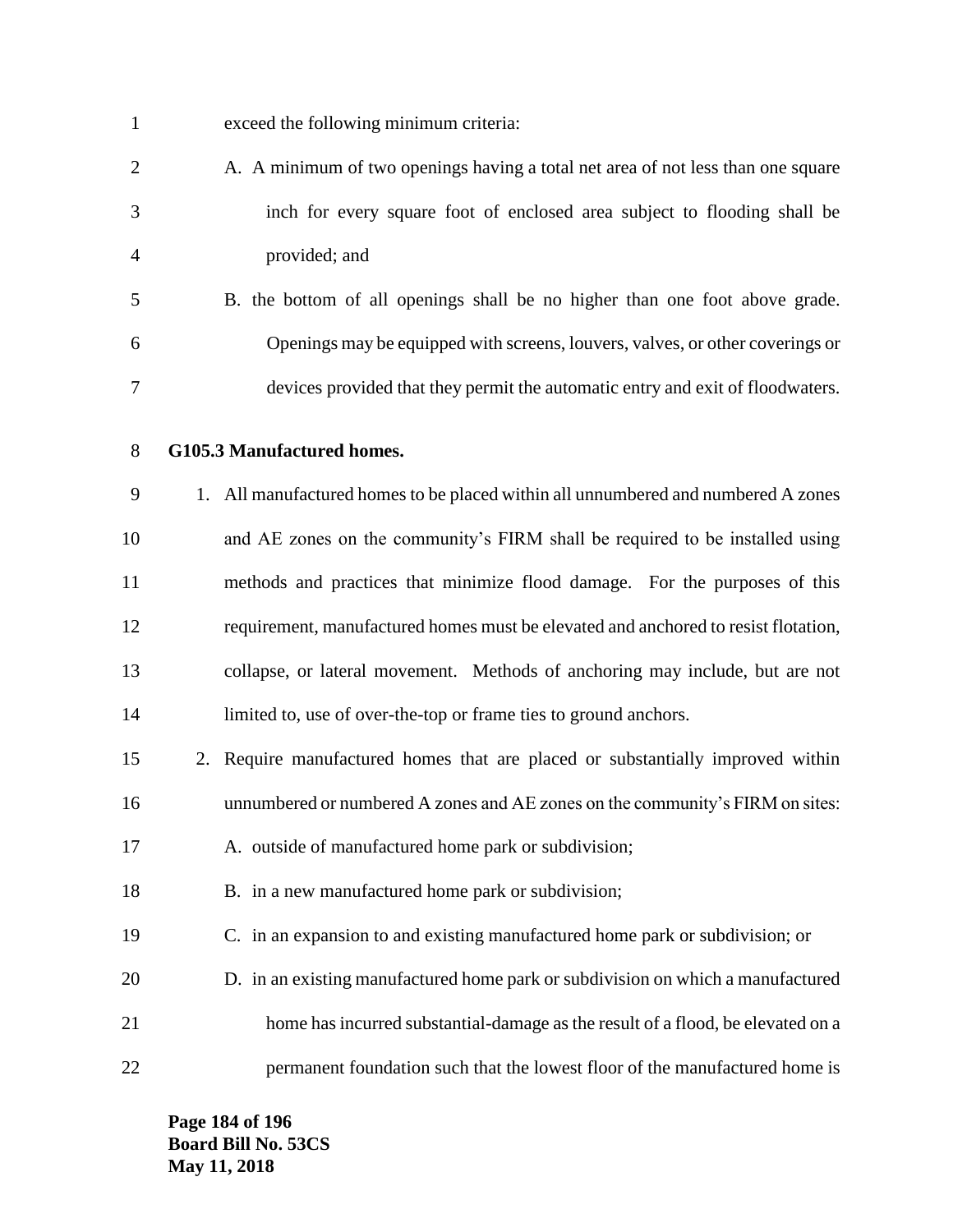| $\mathbf{1}$   | elevated to or above one foot above the base flood elevation and be securely              |
|----------------|-------------------------------------------------------------------------------------------|
| $\overline{2}$ | attached to an adequately anchored foundation system to resist flotation,                 |
| 3              | collapse, and lateral movement.                                                           |
| $\overline{4}$ | 3. Require that manufactured homes to be placed or substantially improved on sites in     |
| 5              | an existing manufactured home park or subdivision within all unnumbered and               |
| 6              | numbered A zones and AE zones on the community's FIRM that are not subject to             |
| $\tau$         | the provisions of Section $G105.3(2)$ of this appendix be elevated so that either:        |
| 8              | A. the lowest floor of the manufactured home is at or above one foot above the base       |
| 9              | flood level; or                                                                           |
| 10             | B. the manufactured home chassis is supported by reinforced piers or other                |
| 11             | foundation elements of at least equivalent strength that are no less than 36              |
| 12             | inches in height above grade and be securely attached to an adequately                    |
| 13             | anchored foundation system to resist flotation, collapse, and lateral movement.           |
| 14             | G105.4 Floodway. Located within areas of special flood hazard established in Section      |
| 15             | G103.1 are areas designated as floodways. Since the floodway is an extremely hazardous    |
| 16             | area due to the velocity of flood waters that carry debris and potential projectiles, the |
| 17             | following provisions shall apply:                                                         |
| 18             | The community shall select and adopt a regulatory floodway based on the principle<br>1.   |
| 19             | that the area chosen for the regulatory floodway must be designed to carry the waters     |
| 20             | of the base flood without increasing the water surface elevation of that flood more       |
| 21             | than one foot at any point.                                                               |
| 22             | The community shall prohibit any encroachments, including fill, new construction,<br>2.   |

**Page 185 of 196 Board Bill No. 53CS May 11, 2018**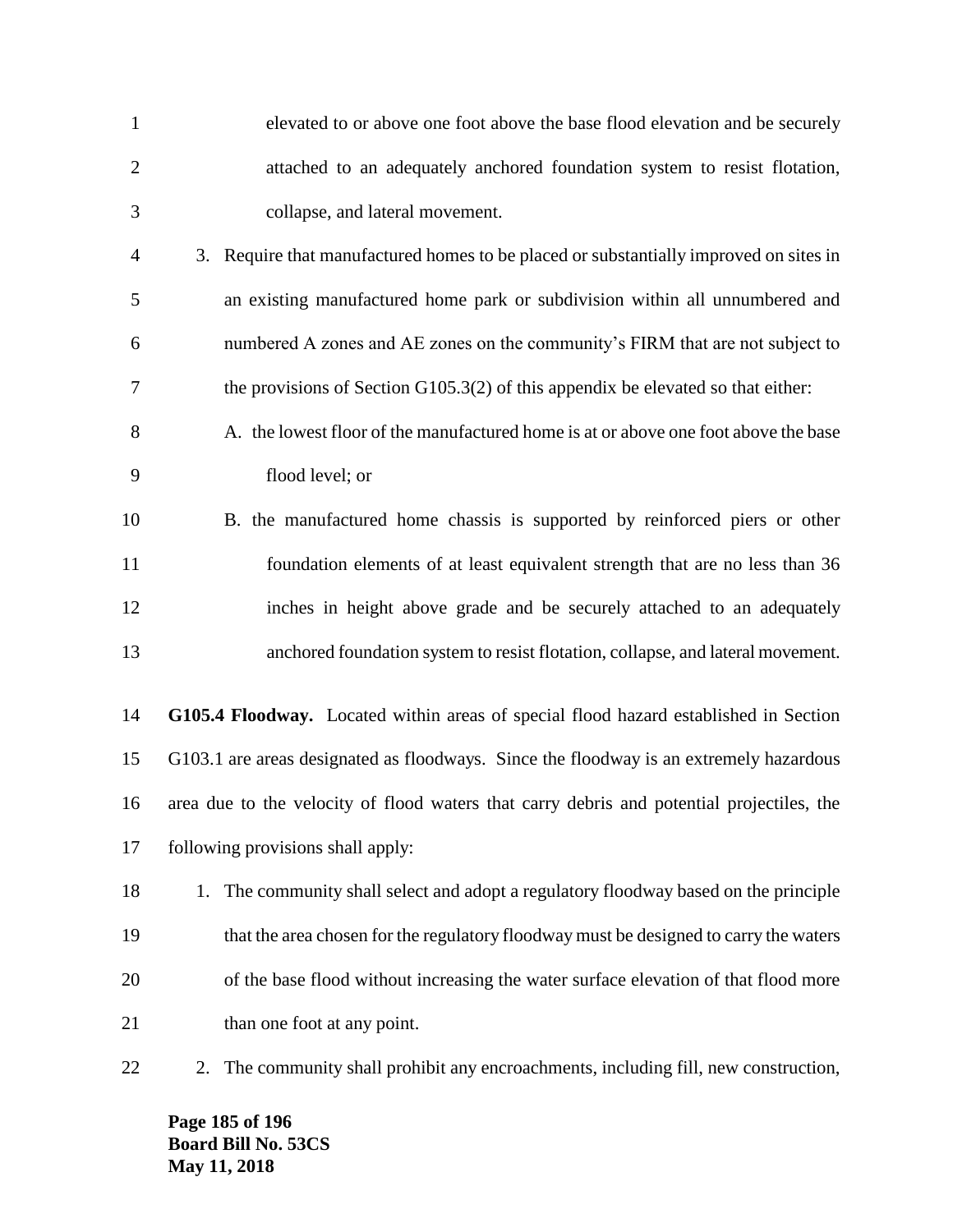| $\mathbf{1}$   | substantial- improvements, and other development within the adopted regulatory                |
|----------------|-----------------------------------------------------------------------------------------------|
| $\overline{2}$ | floodway unless it has been demonstrated through hydrologic and hydraulic analyses            |
| 3              | performed in accordance with standard engineering practice that the proposed                  |
| 4              | encroachment would not result in any increase in flood levels within the community            |
| 5              | during the occurrence of the base flood discharge.                                            |
| 6              | 3. If Section G105.4(2) is satisfied, all new construction and substantial-improvements       |
| 7              | shall comply with all applicable flood hazard reduction provisions of Section G105.           |
| 8              | In unnumbered A zones, the community shall obtain, review, and reasonably utilize<br>4.       |
| 9              | any base flood elevation or floodway data currently available from Federal, State, or         |
| 10             | other sources as set forth in Section G105.1(2).                                              |
| 11             | G105.5 Recreational vehicles. Require that recreational vehicles placed on sites within all   |
| 12             | unnumbered and numbered A zones and AE zones on the community's FIRM either:                  |
| 13             | be on the site for fewer than 180 consecutive days, or<br>1.                                  |
| 14             | 2. be fully licensed and ready for highway use; or                                            |
| 15             | 3. meet the permitting, elevation, and the anchoring requirements for manufactured            |
| 16             | homes of this appendix.                                                                       |
| 17             | A recreational vehicle is ready for highway use if it is on its wheels or jacking system, is  |
| 18             | attached to the site only by quick-disconnect type utilities and security devices, and has no |
|                |                                                                                               |

permanently attached additions.

## **SECTION G106**

**Page 186 of 196 Board Bill No. 53CS May 11, 2018**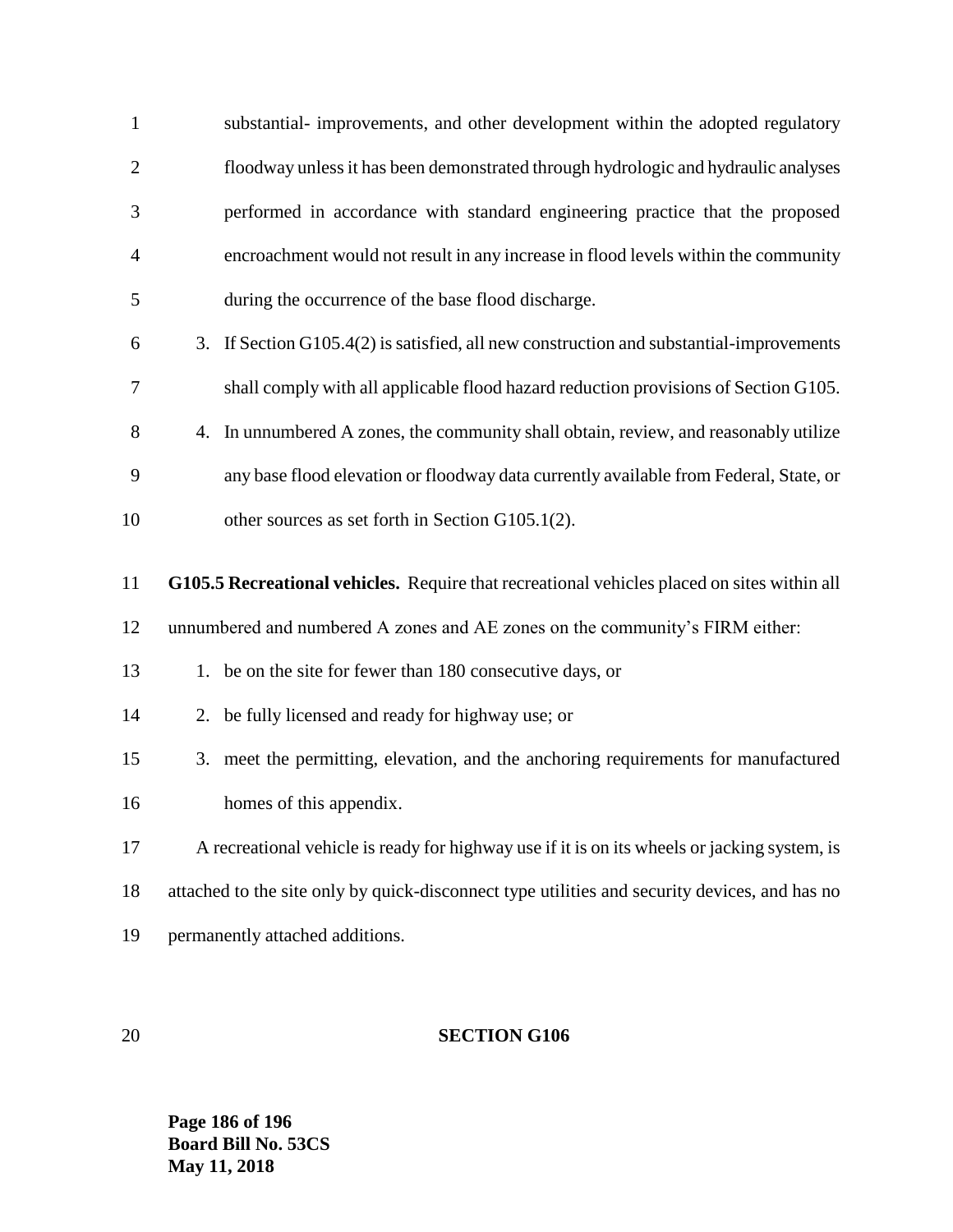#### **FLOODPLAIN MANAGEMENT VARIANCE PROCEDURES**

 **G106.1 Establishment of appeal board.** The Board of Building Appeals as established by City of Saint Louis shall hear and decide appeals and requests for variances from the floodplain management requirements of this appendix.

 **G106.2 Responsibility of appeal board.** Where an application for a floodplain development permit or request for a variance from the floodplain management regulations is denied by the floodplain administrator, the applicant may apply for such floodplain development permit or variance directly to the Appeal Board, as defined in Section G106.1. The Board of Building Appeals shall hear and decide appeals when it is alleged that there

 is an error in any requirement, decision, or determination made by the floodplain administrator in the enforcement or administration of this appendix.

 **G106.3 Further appeals.** Any person aggrieved by the decision of the Board of Building Appeals may appeal such decision to the Circuit Court as provided in state statute.

 **G106.4 Floodplain management variance criteria.** In passing upon such applications for variances, the Board of Building Appeals shall consider all technical data and evaluations, all relevant factors, standards specified in other sections of this appendix, and the following criteria:

18 1. The danger to life and property due to flood damage;

2. The danger that materials may be swept onto other lands to the injury of others;

3. The susceptibility of the proposed facility and its contents to flood damage and the

**Page 187 of 196 Board Bill No. 53CS May 11, 2018**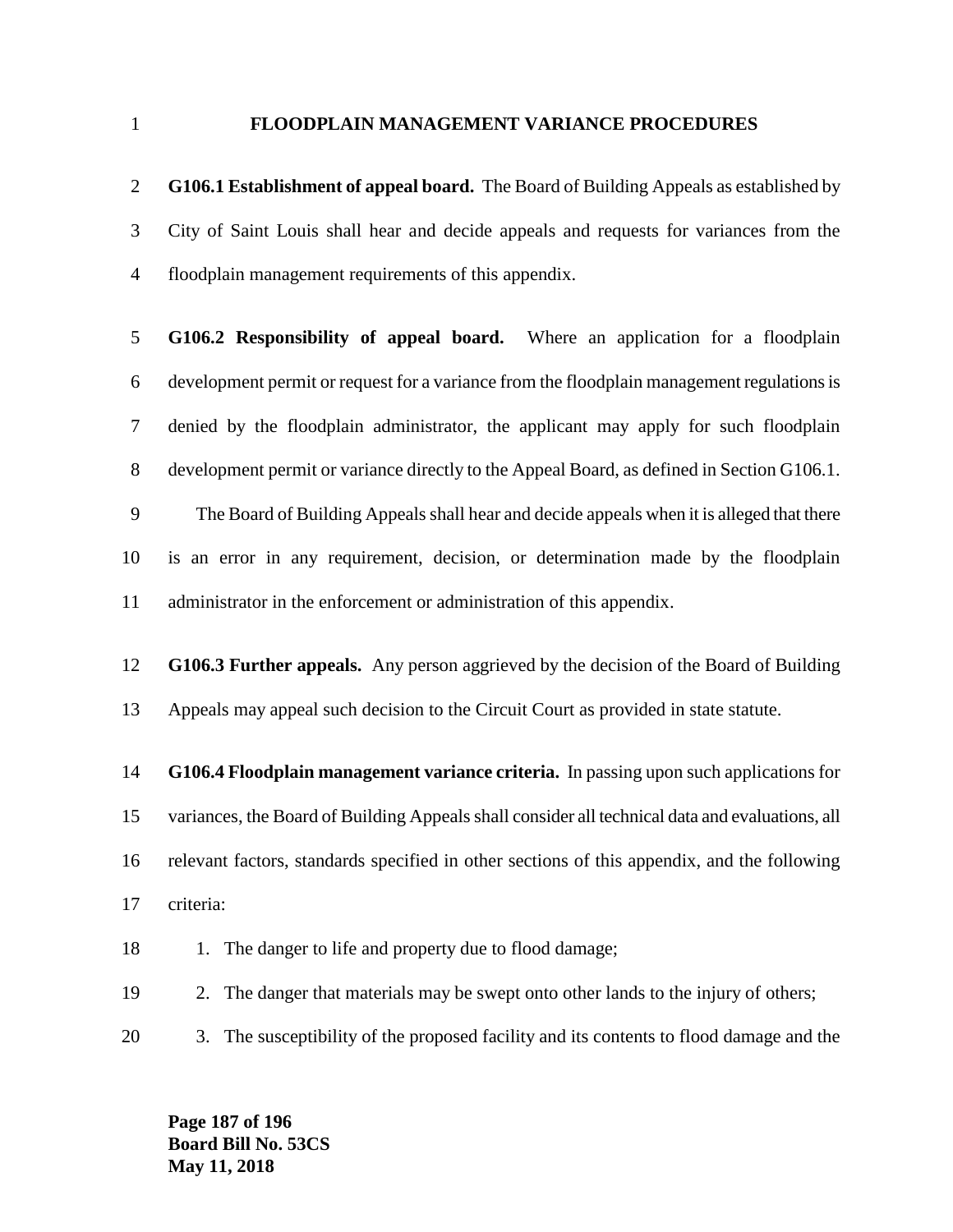| $\mathbf{1}$   |    | effect of such damage on the individual owner;                                                |
|----------------|----|-----------------------------------------------------------------------------------------------|
| $\overline{2}$ |    | 4. The importance of the services provided by the proposed facility to the city;              |
| 3              | 5. | The necessity to the facility of a waterfront location, where applicable;                     |
| $\overline{4}$ |    | 6. The availability of alternative locations, not subject to flood damage, for the            |
| 5              |    | proposed use;                                                                                 |
| 6              | 7. | The compatibility of the proposed use with existing and anticipated development;              |
| 7              |    | 8. The relationship of the proposed use to the comprehensive plan and floodplain              |
| 8              |    | management program for that area;                                                             |
| 9              |    | 9. The safety of access to the property in times of flood for ordinary and emergency          |
| 10             |    | vehicles;                                                                                     |
| 11             |    | 10. The expected heights, velocity, duration, rate of rise and sediment transport of the      |
| 12             |    | flood waters, if applicable, expected at the site; and,                                       |
| 13             |    | 11. The costs of providing governmental services during and after flood conditions,           |
| 14             |    | including maintenance and repair of public utilities and facilities such as sewer, gas,       |
| 15             |    | electrical, and water systems; streets; and bridges.                                          |
| 16             |    | G106.5 Conditions for approving floodplain management variances.                              |
| 17             |    | 1. Generally, variances may be issued for new construction and substantial-                   |
| 18             |    | improvements to be erected on a lot of $\frac{1}{2}$ acre or less in size contiguous to and   |
| 19             |    | surrounded by lots with existing structures constructed below the base flood level,           |
| 20             |    | providing items 2 through 6 below have been fully considered. As the lot size                 |
| 21             |    | increases beyond the $\frac{1}{2}$ acre, the technical justification required for issuing the |
| 22             |    | variance increases.                                                                           |

**Page 188 of 196 Board Bill No. 53CS May 11, 2018**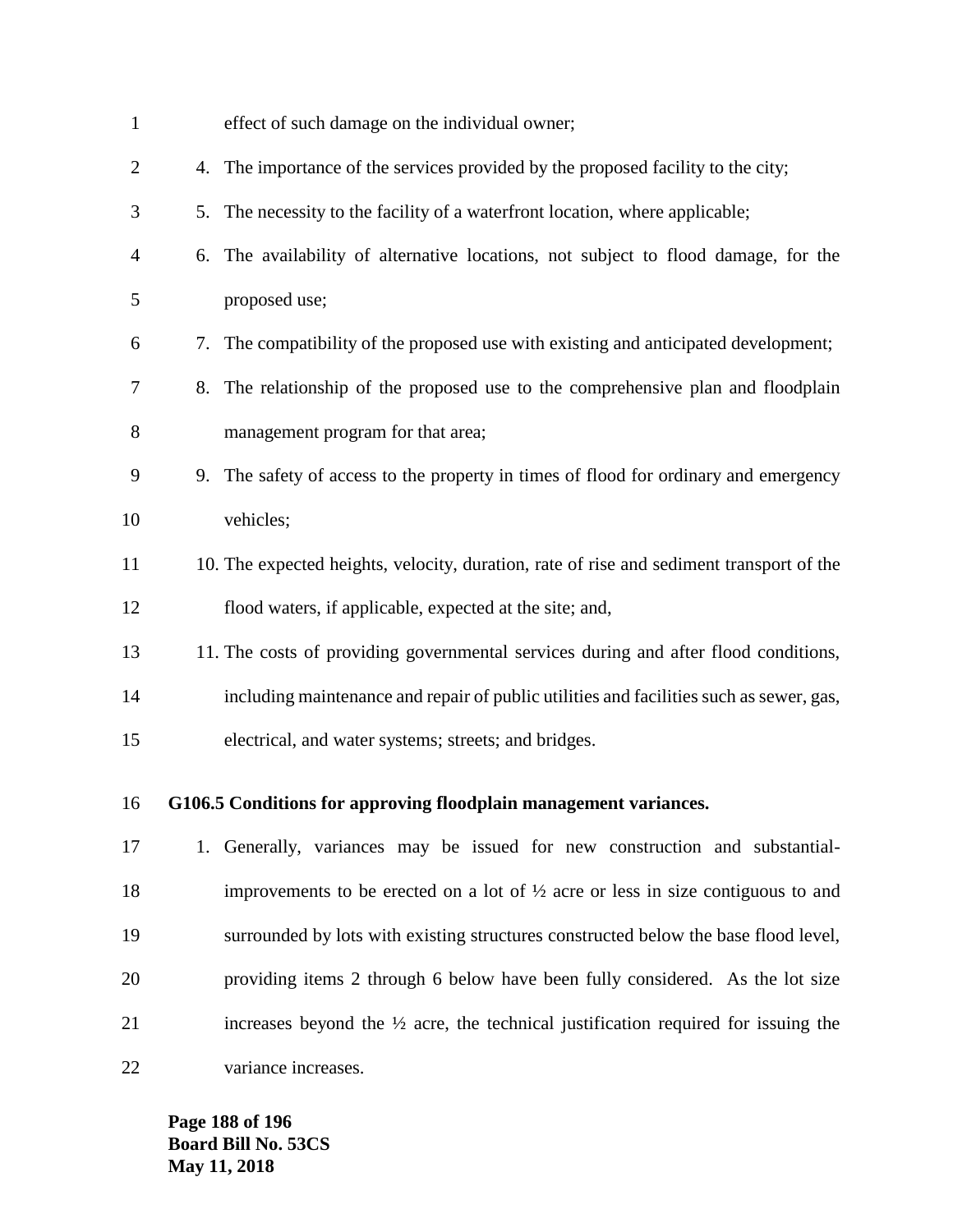| $\mathbf{1}$   |    | 2. Variances may be issued for the reconstruction, rehabilitation, or restoration of      |
|----------------|----|-------------------------------------------------------------------------------------------|
| $\overline{2}$ |    | structures listed on the National Register of Historic Places, the State Inventory of     |
| 3              |    | Historic Places, or local inventory of historic places upon determination provided the    |
| $\overline{4}$ |    | proposed activity will not preclude the structure's continued historic designation.       |
| 5              | 3. | Variances shall not be issued within any designated floodway if any increase in flood     |
| 6              |    | levels during the base flood discharge would result.                                      |
| 7              |    | 4. Variances shall only be issued upon a determination that the variance is the minimum   |
| 8              |    | necessary, considering the flood hazard, to afford relief.                                |
| 9              |    | 5. Variances shall only be issued upon (a) a showing of good and sufficient cause, (b) a  |
| 10             |    | determination that failure to grant the variance would result in exceptional hardship     |
| 11             |    | to the applicant, and (c) a determination that the granting of a variance will not result |
| 12             |    | in increased flood heights, additional threats to public safety, extraordinary public     |
| 13             |    | expense, create nuisances, cause fraud on or victimization of the public, or conflict     |
| 14             |    | with existing local laws or appendices.                                                   |
| 15             | 6. | The City of Saint Louis shall notify the applicant in writing over the signature of a     |
| 16             |    | city official that (a) the issuance of a variance to construct a structure below base     |
| 17             |    | flood level will result in increased premium rates for flood insurance up to amounts      |
| 18             |    | as high as \$25 for \$100 of insurance coverage and (b) such construction below the       |
| 19             |    | base flood level increases risks to life and property. Such notification shall be         |
| 20             |    | maintained with the record of all variance actions as required by this appendix.          |
|                |    |                                                                                           |

 **G106.6. Conditions for approving variances for accessory structures.** Any variance granted for an accessory structure shall be decided individually based on a case by case

**Page 189 of 196 Board Bill No. 53CS May 11, 2018**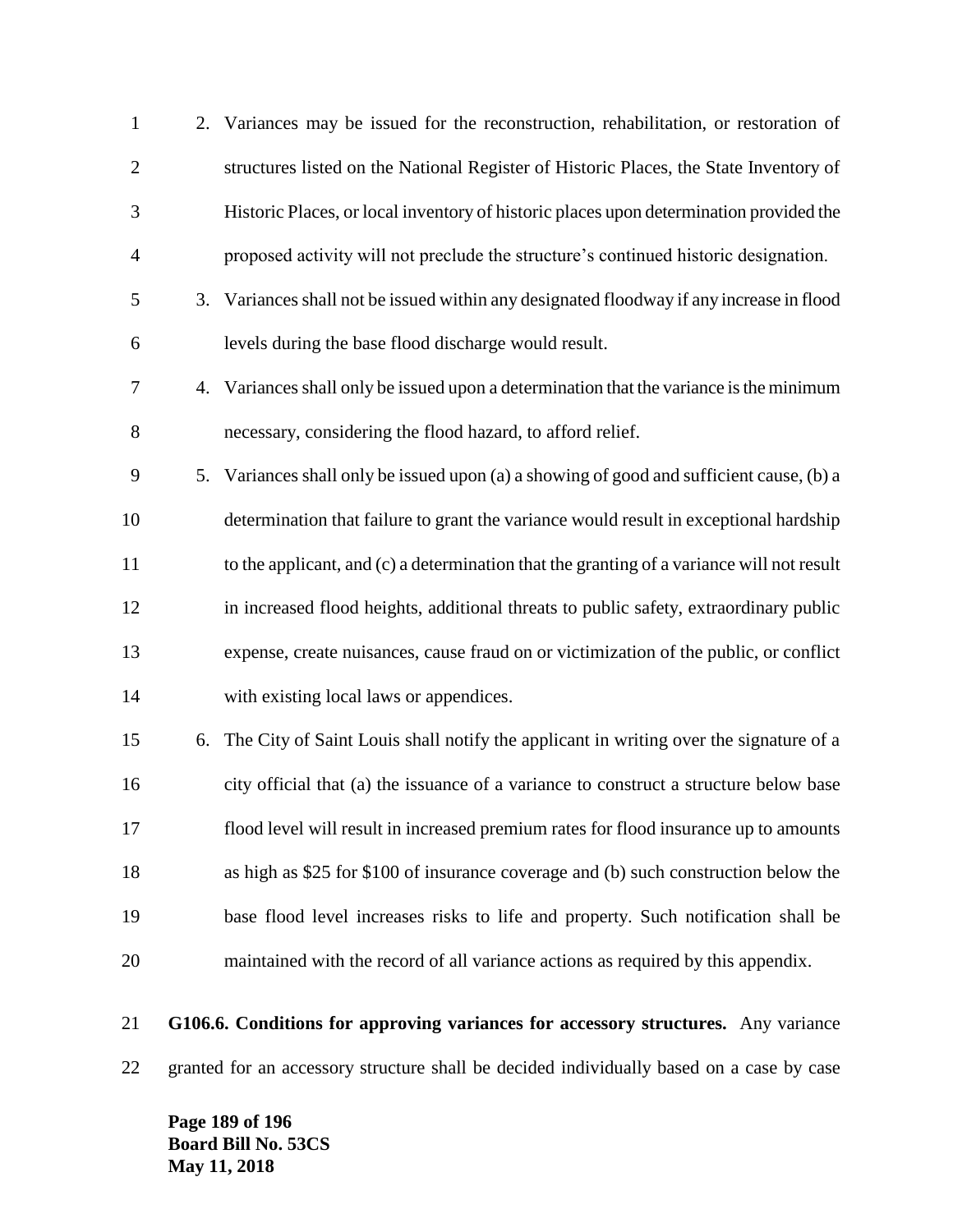analysis of the building's unique circumstances. Variances granted shall meet the following conditions as well as those criteria and conditions set forth in Sections G106.4 and G106.5 of this appendix.

 In order to minimize flood damages during the 100 year flood and the threat to public health and safety, the following conditions shall be included for any variance issued for accessory structures that are constructed at-grade and wet-floodproofed.

 1. Use of the accessory structures must be solely for parking and limited storage purposes in zone A only as identified on the city's Flood Insurance Rate Map (FIRM).

 2. For any new or substantially damaged accessory structures, the exterior and interior building components and elements (i.e., foundation, wall framing, exterior and interior finishes, flooring, etc.) below the base flood elevation must be built with flood-resistant materials in accordance with Section G105.1(4.2) of this appendix.

- 3. The accessory structures must be adequately anchored to prevent flotation, collapse, or lateral movement of the structure in accordance with Section G105.1 (4.1) of this appendix. All of the building's structural components must be capable of resisting specific flood-related forces including hydrostatic, buoyancy, and hydrodynamic and debris impact forces.
- 4. Any mechanical, electrical, or other utility equipment must be located above the base flood elevation or floodproofed so that they are contained within a watertight, floodproofed enclosure that is capable of resisting damage during flood conditions in 22 accordance with Section G105.1 (4.4).

**Page 190 of 196 Board Bill No. 53CS May 11, 2018**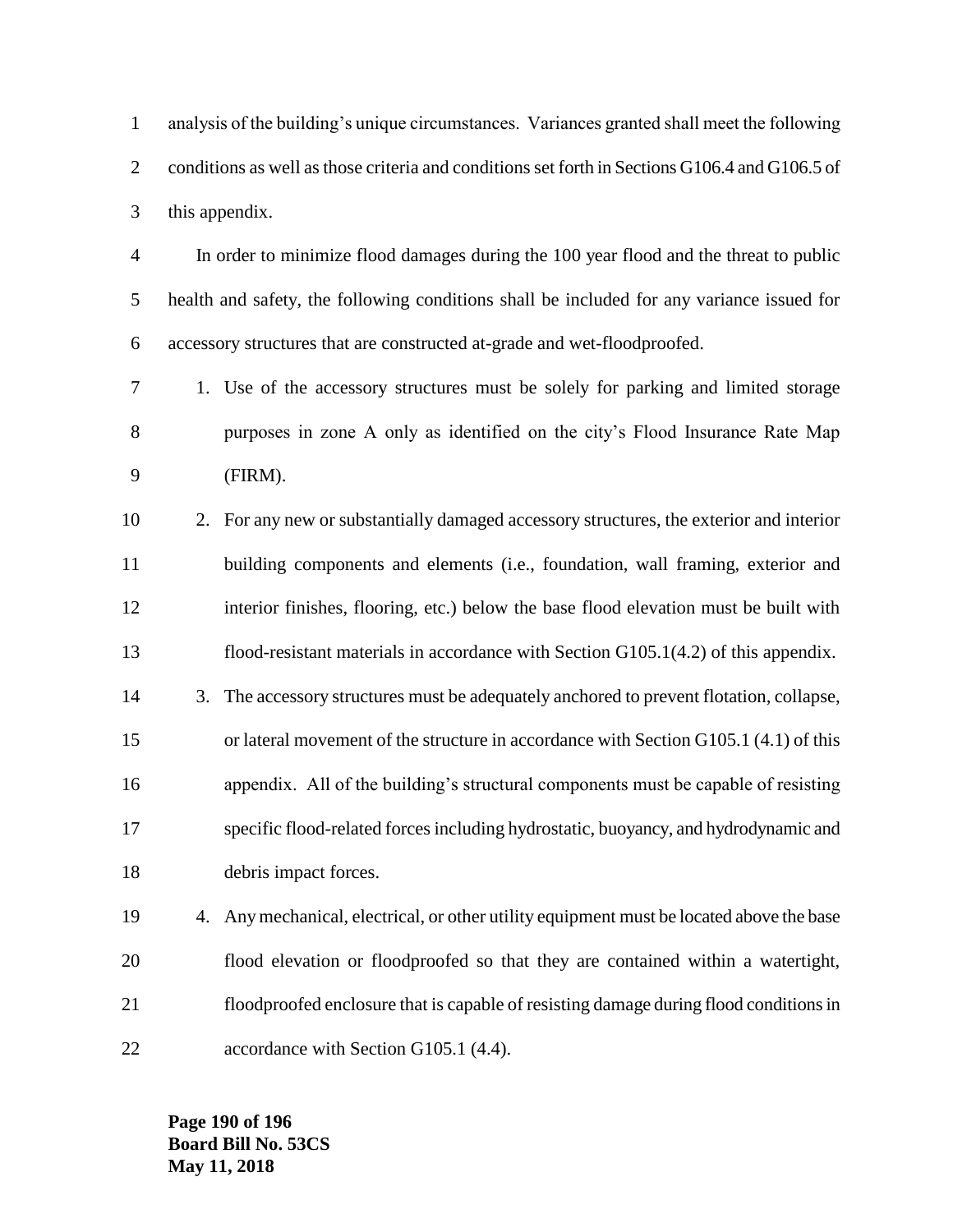| $\mathbf{1}$   |    | 5. The accessory structures must meet all National Flood Insurance Program (NFIP)            |
|----------------|----|----------------------------------------------------------------------------------------------|
| $\overline{2}$ |    | opening requirements. The NFIP requires that enclosure or foundation walls subject           |
| 3              |    | to the 100 year flood contain openings that will permit the automatic entry and exit of      |
| $\overline{4}$ |    | flood waters in accordance with Section G105.2 (1.3).                                        |
| 5              |    | 6. The accessory structures must comply with the floodplain management floodway              |
| 6              |    | encroachment provisions of Section G105.4. No variances may be issued for                    |
| 7              |    | accessory structures within any designated floodway if any increase in flood levels          |
| $8\,$          |    | would result during the 100 year flood.                                                      |
| 9              | 7. | Equipment, machinery, or other contents must be protected from any flood damage.             |
| 10             | 8. | No disaster relief assistance under any program administered by any Federal agency           |
| 11             |    | shall be paid for any repair or restoration costs of the accessory structures.               |
| 12             |    | 9. The city shall notify the applicant in writing over the signature of a city official that |
| 13             |    | (a) the issuance of a variance to construct a structure below base flood level will          |
| 14             |    | result in increased premium rates for flood insurance up to amounts as high as \$25          |
| 15             |    | for \$100 of insurance coverage and (b) such construction below the base flood level         |
| 16             |    | increases risks to life and property. Such notification shall be maintained with the         |
| 17             |    | record of all variance actions as required by this appendix.                                 |
| 18             |    | 10. Wet-floodproofing construction techniques must be reviewed and approved by the           |
| 19             |    | city and registered professional engineer or architect prior to the issuance of any          |
| 20             |    | floodplain development permit for construction.                                              |

# **SECTION G107**

**Page 191 of 196 Board Bill No. 53CS May 11, 2018**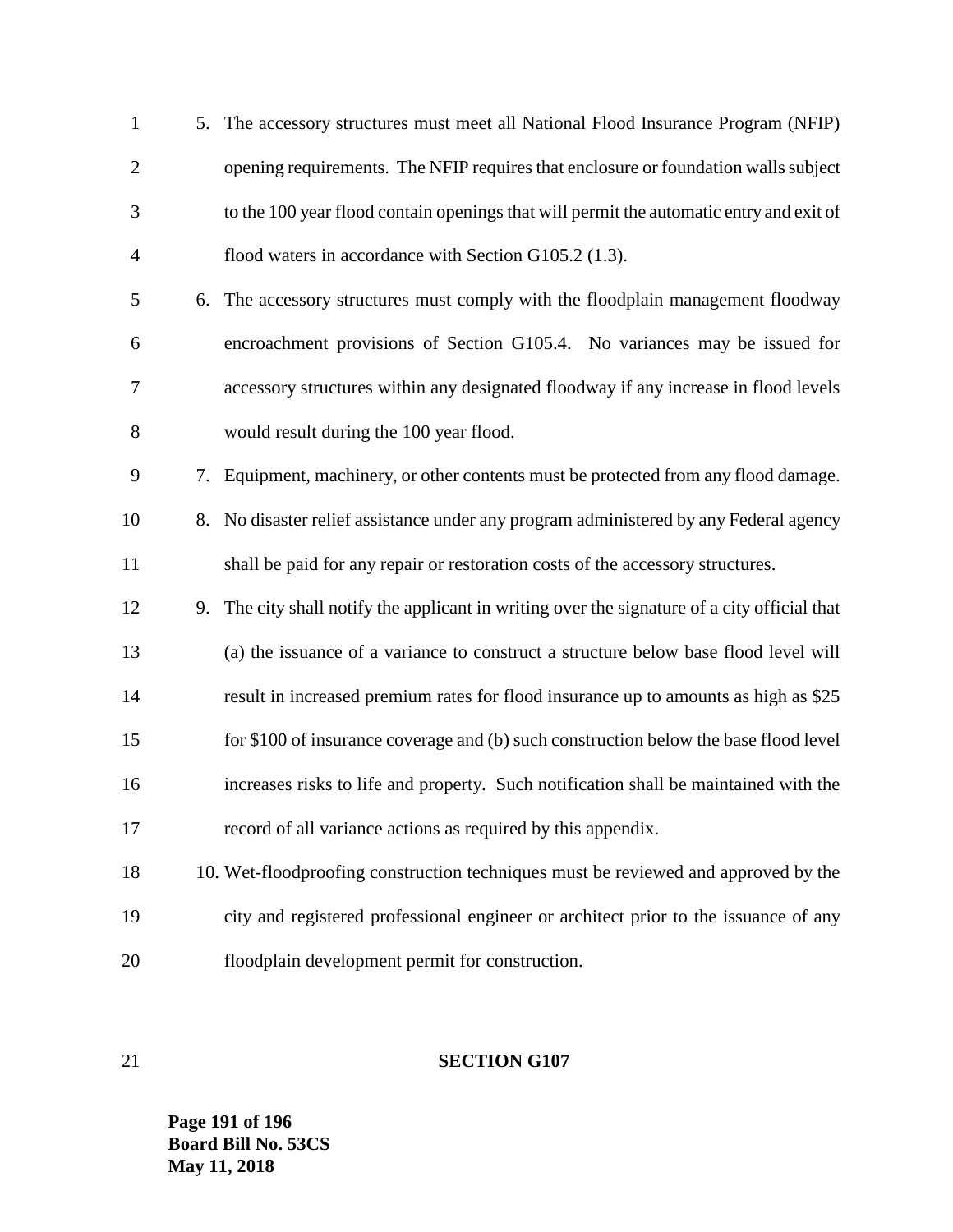### **PENALTIES FOR VIOLATION**

| 2              | <b>G107.1 Scope.</b> Violation of the provisions of this appendix or failure to comply with any of |
|----------------|----------------------------------------------------------------------------------------------------|
| 3              | its requirements (including violations of conditions and safeguards established in connection      |
| $\overline{4}$ | with granting of variances) shall constitute a misdemeanor. Any person who violates this           |
| 5              | appendix or fails to comply with any of its requirements shall, upon conviction thereof, be        |
| 6              | fined not more than \$500, and in addition, shall pay all costs and expenses involved in the       |
| 7              | case. Each day such violation continues shall be considered a separate offense. Nothing            |
| 8              | herein contained shall prevent the City of Saint Louis or other appropriate authority from         |
| 9              | taking such other lawful action as is necessary to prevent or remedy any violation.                |

- **SECTION G108**
- **AMENDMENTS**

 **G108.1 Scope.** The regulations, restrictions, and boundaries set forth in this appendix may from time to time be amended, supplemented, changed, or appealed to reflect any and all changes in the National Flood Disaster Protection Act of 1973, provided, however, that no such action may be taken until after a public hearing in relation thereto at which parties of interest and citizens shall have an opportunity to be heard. Notice of the time and place of such hearing shall be published in a newspaper of general circulation in the City of Saint Louis. At least twenty days shall elapse between the date of this publication and the public hearing. A copy of such amendments will be provided to the Region VII office of the Federal Emergency Management Agency (FEMA). The regulations of this appendix are in

**Page 192 of 196 Board Bill No. 53CS May 11, 2018**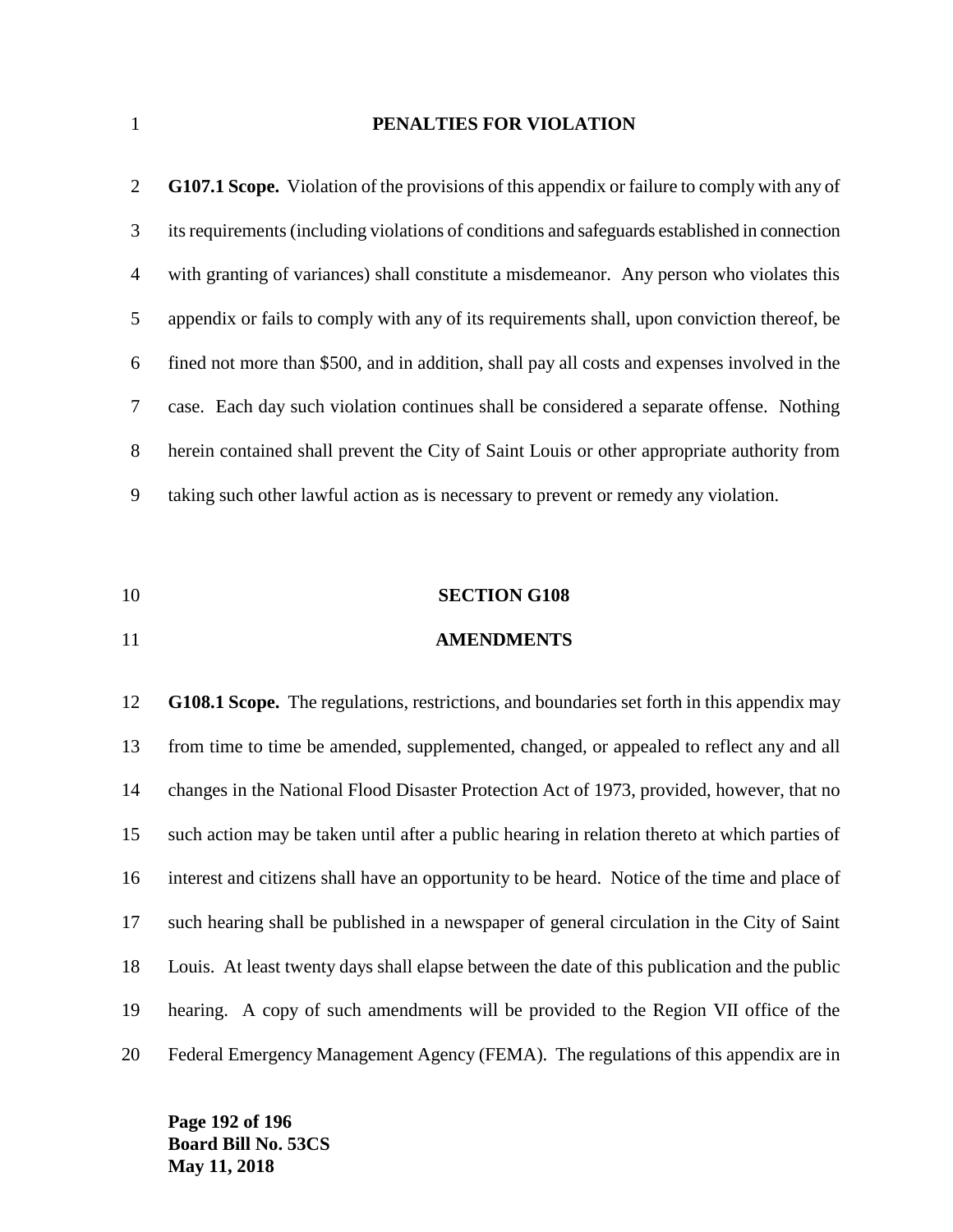compliance with the National Flood Insurance Program (NFIP) regulations.

 The degree of flood protection required by this appendix is considered reasonable for regulatory purposes and is based on engineering and scientific methods of study. Larger floods may occur on rare occasions or the flood heights may be increased by man-made or natural causes such as ice jams and bridge openings restricted by debris. This appendix does not imply that areas outside the floodway and flood fringe or land uses permitted within such areas will be free from flooding or flood damage. This appendix shall not create a liability on the part of the City of Saint Louis or any officer or employee thereof for any flood damages that may result from reliance on this appendix or any administrative decision lawfully made thereunder.

#### **APPENDIX H IS AMENDED AS FOLLOWS:**

Change Section H101.2 to read as follows:

 **H101.2 New signs.** A new sign shall not hereafter be placed, erected, constructed, altered, or maintained except as provided herein and until a permit has been issued by the building official. All signs controlled and regulated by the Zoning Ordinance of the City of Saint Louis or this code shall require building permits.

#### **Exceptions:**

18 18 1. Ground-mounted political or campaign signs, 32 square feet or less in area, erected on any private property no earlier than 60 days prior to the primary and removed within 30 days after the general election. Violation of this exception

**Page 193 of 196 Board Bill No. 53CS May 11, 2018**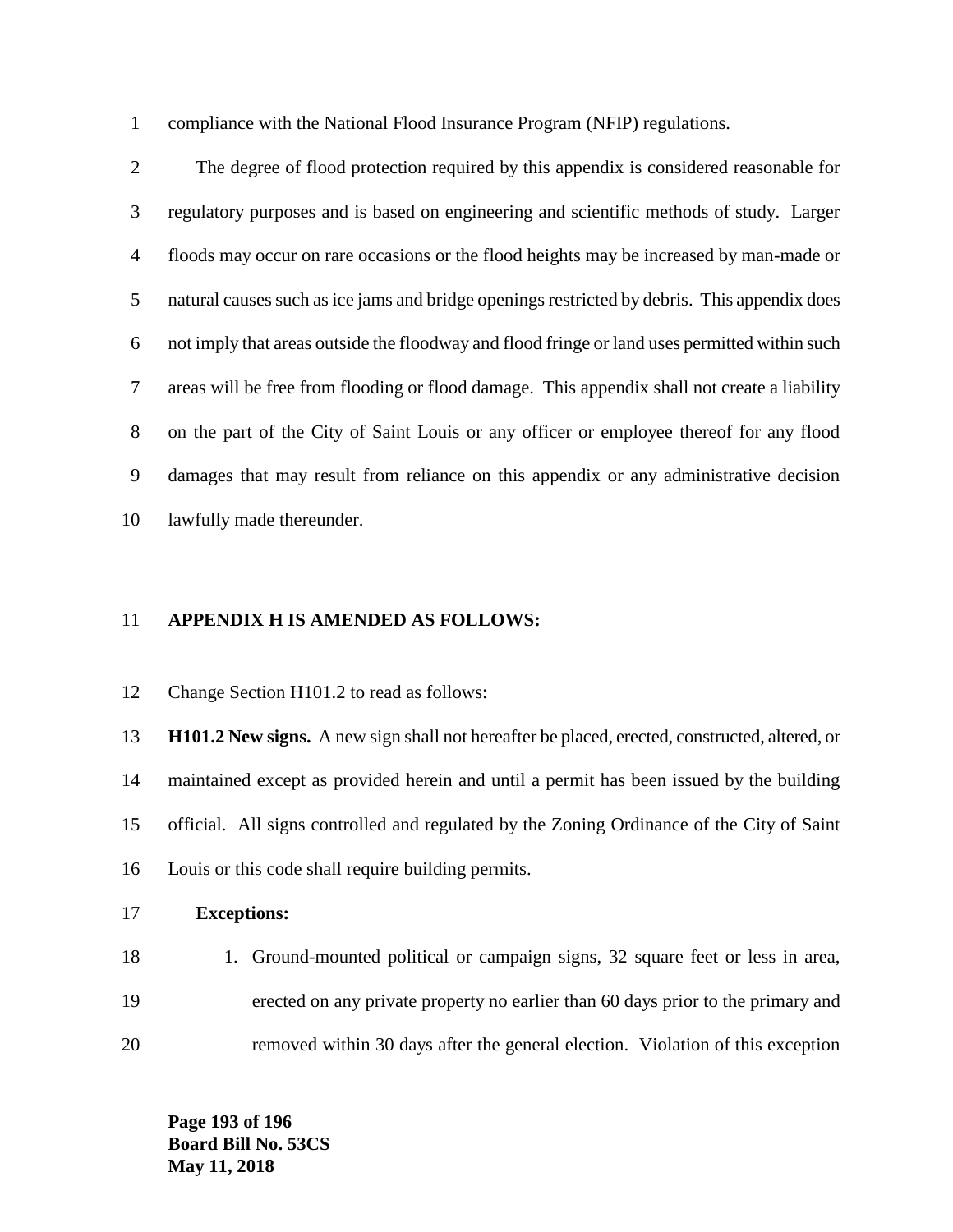| 1              | will result in a seven day citation letter directed to the owner(s) of the property.               |
|----------------|----------------------------------------------------------------------------------------------------|
| 2              | 2. Temporary signs announcing the sale of property.                                                |
| 3              | 3. The changing of moveable parts of an approved sign that is designed for such                    |
| $\overline{4}$ | changes or the repainting or repositioning of display matter shall not be deemed                   |
| 5              | an alteration.                                                                                     |
|                |                                                                                                    |
| 6              |                                                                                                    |
| 7              | Add Sections H101.3 through H101.5 to read as follows:                                             |
| 8              | <b>H101.3 Permit required.</b> No person shall erect, construct, or maintain any sign described in |
| 9              | this chapter until a permit for said sign has been issued by the building official. An             |
| 10             | application for said permit shall be filed with the building official accompanied by               |

 **H101.3.1 Permit fees.** Permit fees for all signs shall be charged at the rate listed in Table 109.3.3.

construction documents and specifications showing dimensions, materials, and details of the

proposed sign. Until all the provisions of this chapter relating to such sign have been

complied with and the prescribed fee for such permit has been paid to the building official, a

 **H101.4 Additional application information.** All additional application information as required to evaluate the sign's conformance with the Zoning Ordinance of the City of Saint Louis shall be provided.

**H101.5 Removal.** The building official is authorized to order the removal of any sign that is

**Page 194 of 196 Board Bill No. 53CS May 11, 2018**

permit shall not be issued.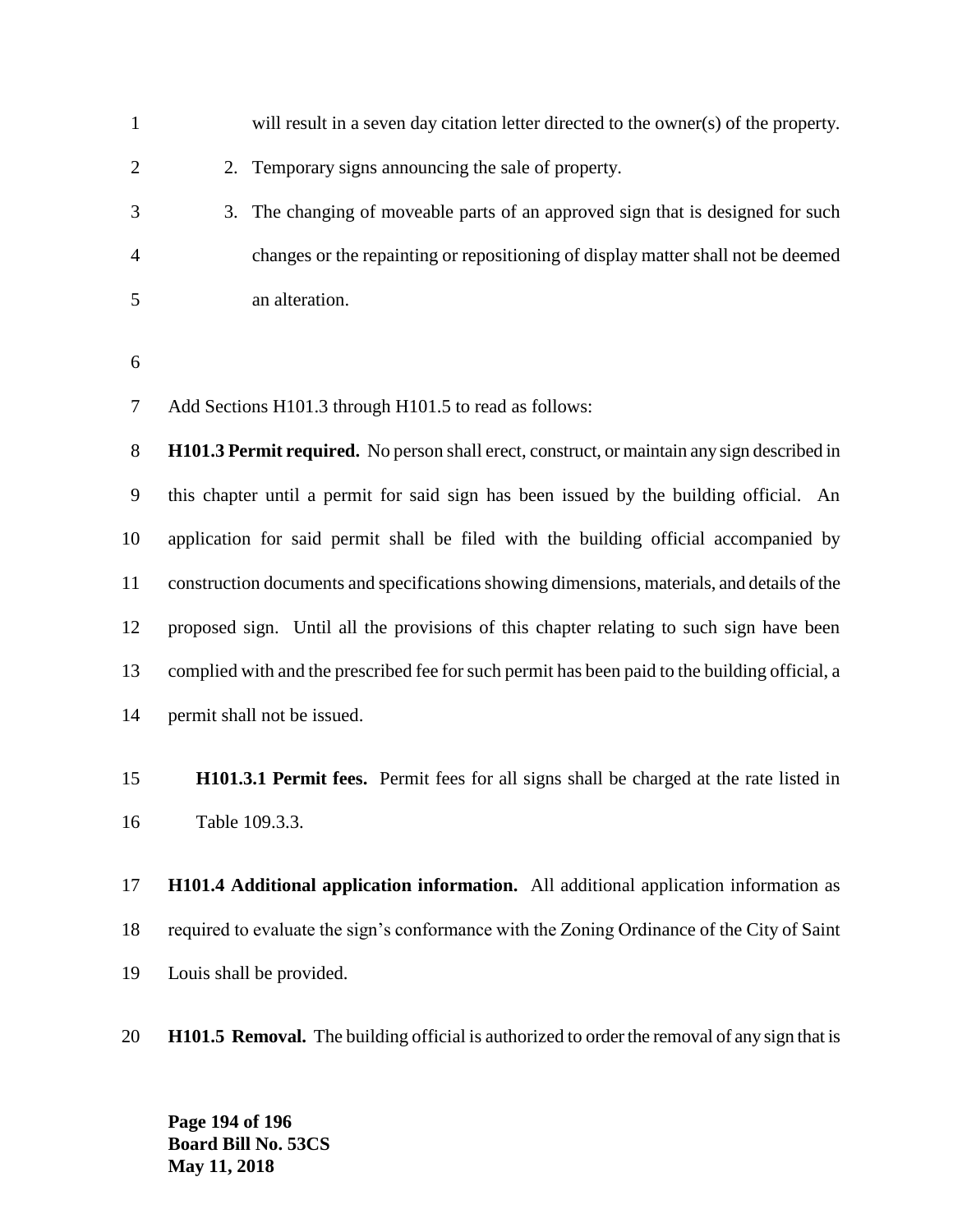not maintained in accordance with the provisions of this code. The removal of any sign, including billboards, shall not require a demolition permit but shall require a building permit to alter the sign by removal and shall not be subject to review by the Cultural Resource Office.

Change Section H114.1 to read as follows:

 **H114.1 In street or sidewalk area.** Portable signs shall not be located on public streets or sidewalk areas. Enforcement of this shall be by the Street Department.

 **SECTION FOUR. PENALTY CLAUSE.** Any person who shall violate a provision of this code or shall fail to comply with any of the requirements thereof, or who shall erect, construct, alter, extend, repair, remove, demolish, use, or occupy any building, structure, premises, or equipment regulated by this code in violation of an approved construction document or directive of the building official or the Board of Building Appeals, or of a permit or certificate issued under the provisions of this code, and shall, upon conviction thereof, be punished by a fine of not more than \$500, or by imprisonment not exceeding 90 days, or both such fine and imprisonment. Each day that a violation continues shall constitute a separate and distinct offense.

**Page 195 of 196 Board Bill No. 53CS May 11, 2018**